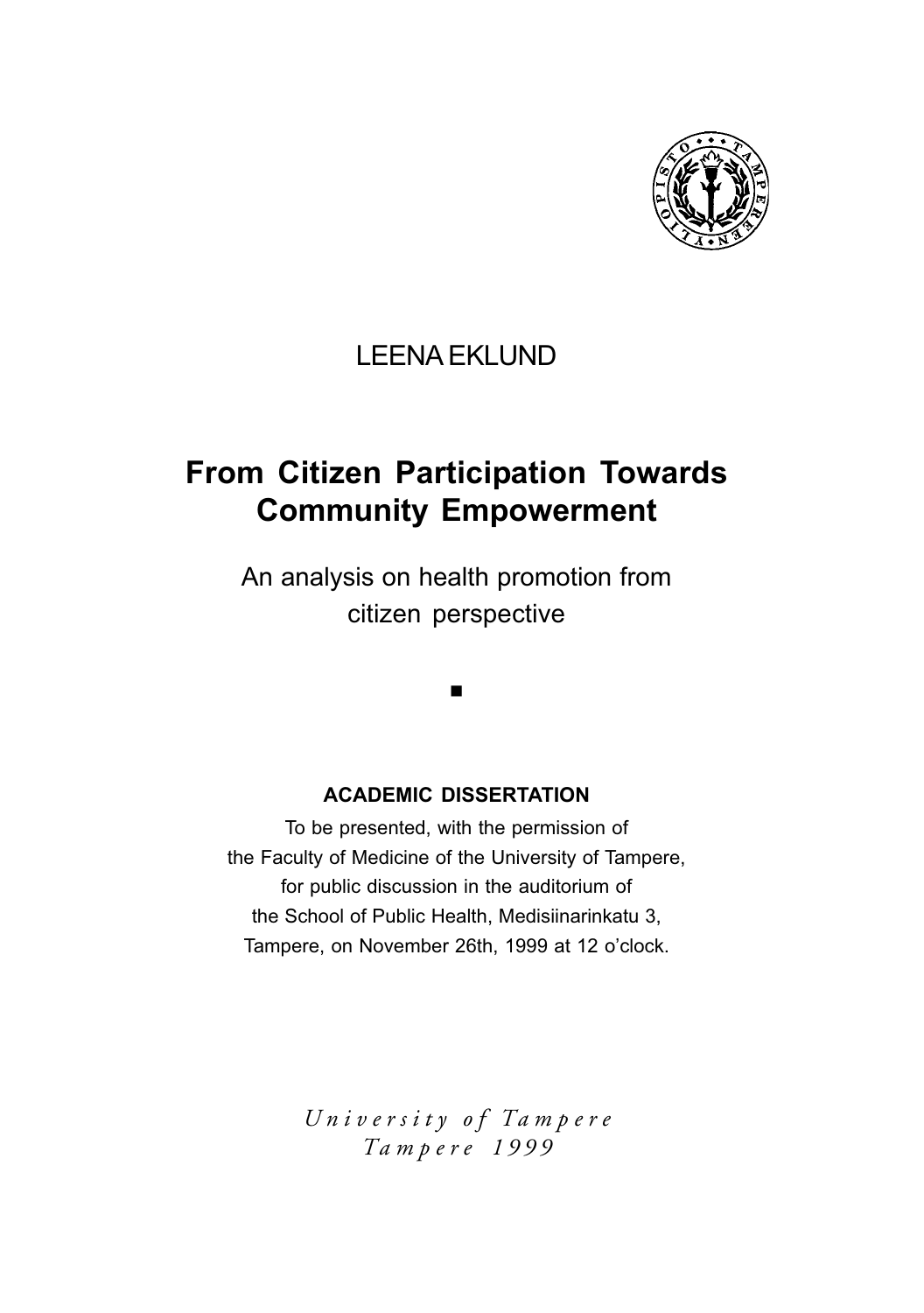

### LEENA EKLUND

# **From Citizen Participation Towards Community Empowerment**

*Un i v e r s i t y o f Ta m p e re Ta m p e re 1999*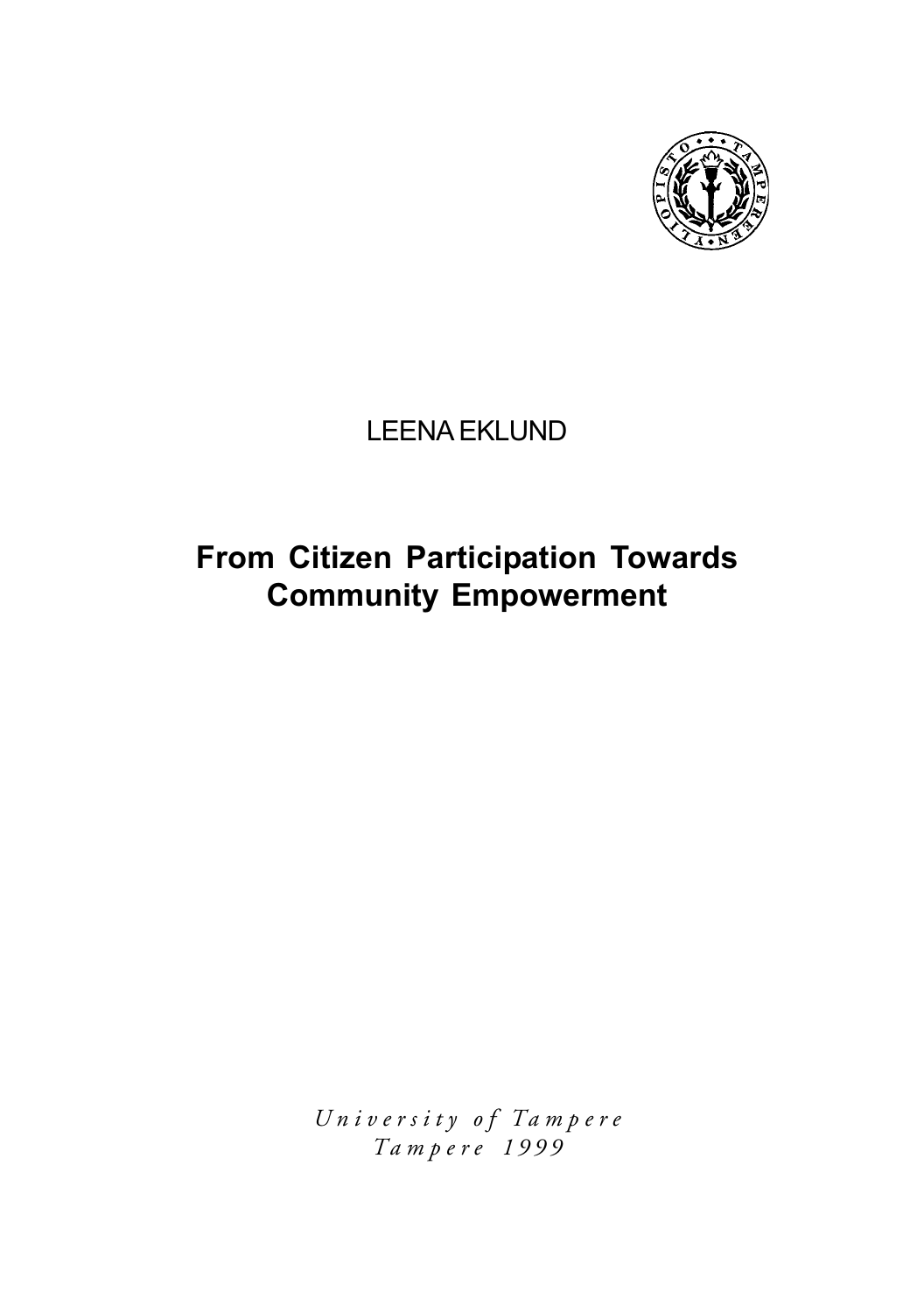# **From Citizen Participation Towards Community Empowerment**

*A c t a E l e c t r o n i c a U n i v e r s i t a t i s Ta m p e r e n s i s 4*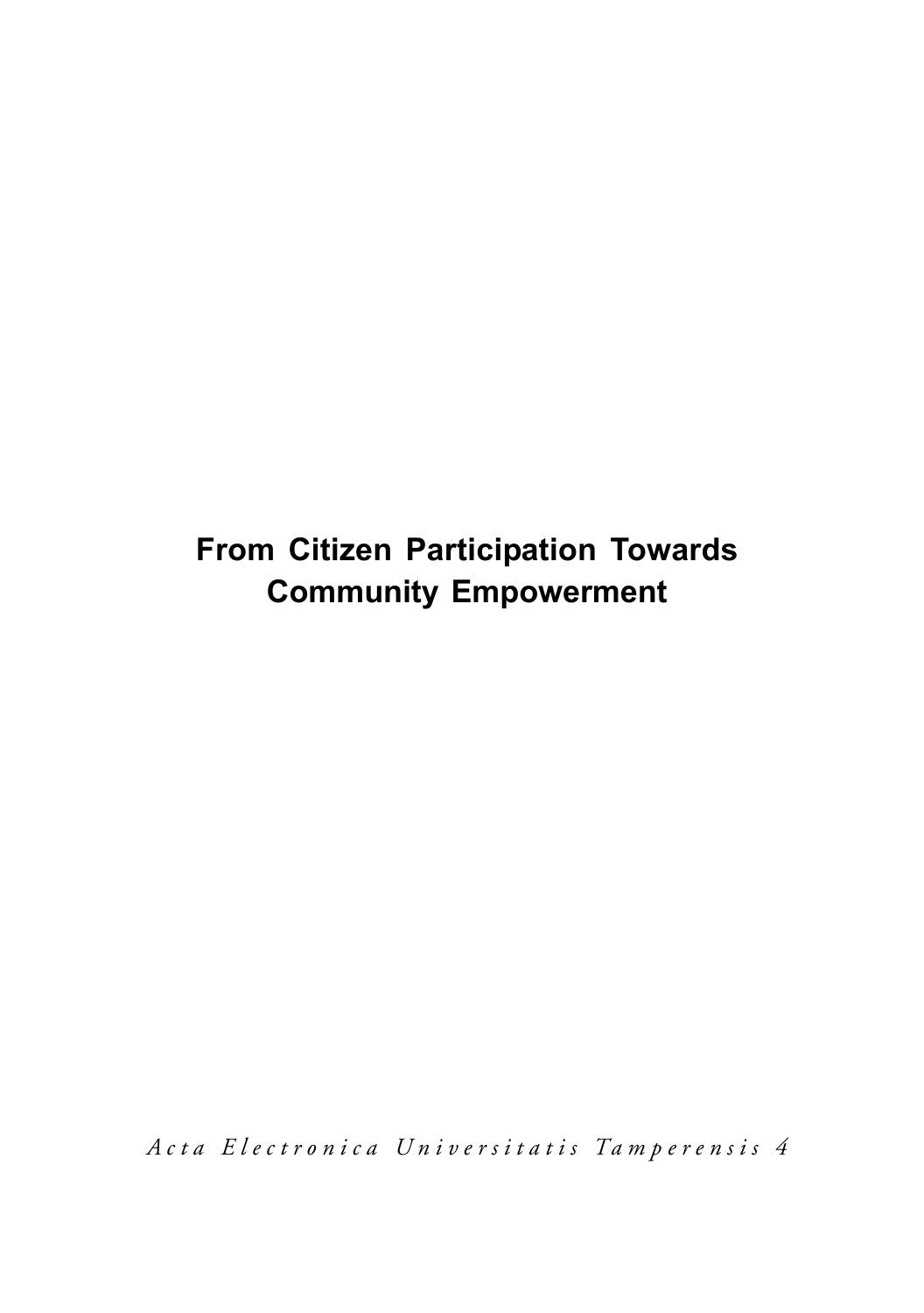### **ACADEMIC DISSERTATION**

University of Tampere, School of Public Health, Finland The Nordic School of Public Health, Göteborg, Sweden

ISBN 951-44-4701-8 ISSN 1456-954X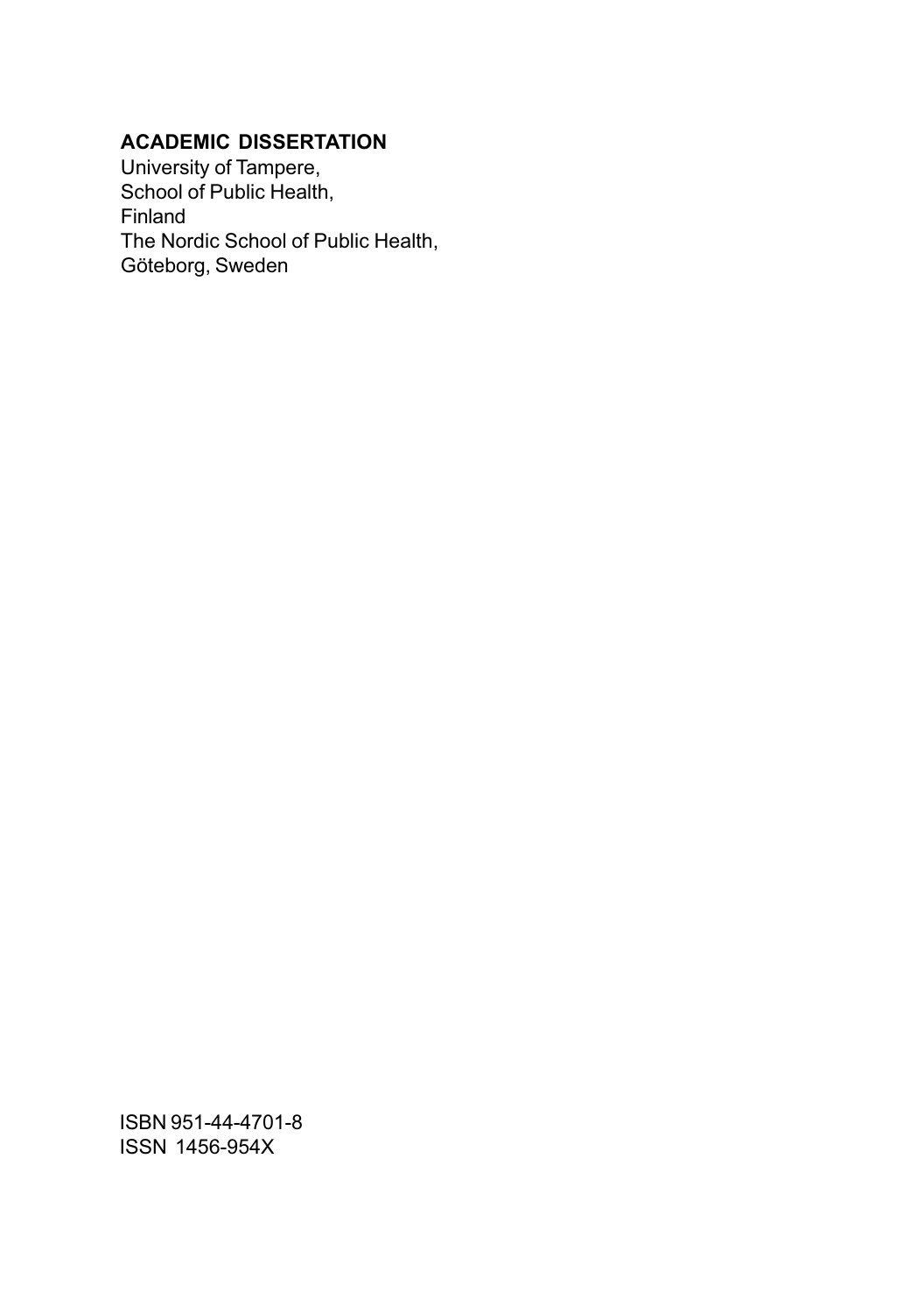# **Contents**

### **ACKNOWLEDGEMENTS**

### **SUMMARY**

| I                                                |                                                 |                                                            | $\mathbf{1}$                     |  |  |  |  |  |
|--------------------------------------------------|-------------------------------------------------|------------------------------------------------------------|----------------------------------|--|--|--|--|--|
| $\mathbf{1}$<br>$\overline{c}$<br>$\overline{3}$ |                                                 | Health for all 2000 in Finland – from policy to action in  | $\overline{c}$<br>$\overline{3}$ |  |  |  |  |  |
|                                                  | 3.1                                             | The development of health legislation behind primary       | 6                                |  |  |  |  |  |
|                                                  | 3.2<br>3.3                                      | The roles of state, professionals, NGOs, and               | 6<br>8                           |  |  |  |  |  |
|                                                  | 3.4                                             |                                                            | 12<br>14                         |  |  |  |  |  |
| $\mathbf{I}$                                     |                                                 | THEORETICAL PART-                                          |                                  |  |  |  |  |  |
|                                                  |                                                 |                                                            | 31                               |  |  |  |  |  |
| $\overline{4}$                                   |                                                 |                                                            | 32                               |  |  |  |  |  |
|                                                  | 4.1                                             |                                                            | 32                               |  |  |  |  |  |
|                                                  |                                                 |                                                            | 32                               |  |  |  |  |  |
|                                                  |                                                 | 4.1.2 Measuring participation in earlier studies           | 37                               |  |  |  |  |  |
|                                                  | 4.2                                             |                                                            | 39                               |  |  |  |  |  |
|                                                  |                                                 | 4.2.1 Early practices of empowerment development           | 40                               |  |  |  |  |  |
|                                                  |                                                 |                                                            | 41                               |  |  |  |  |  |
|                                                  |                                                 | 4.2.3                                                      | 45                               |  |  |  |  |  |
|                                                  | 4.3                                             | Community organizing and community development             | 48                               |  |  |  |  |  |
|                                                  | 4.4                                             |                                                            | 55                               |  |  |  |  |  |
|                                                  | 4.5                                             |                                                            | 57                               |  |  |  |  |  |
| III                                              |                                                 | <b>EMPIRICAL PART -</b>                                    |                                  |  |  |  |  |  |
|                                                  |                                                 | The assessment of empowerment in local settings            | 61                               |  |  |  |  |  |
| 5                                                | Theoretical and methodological framework of the |                                                            |                                  |  |  |  |  |  |
|                                                  |                                                 |                                                            | 62                               |  |  |  |  |  |
|                                                  | 5.1                                             |                                                            | 62                               |  |  |  |  |  |
|                                                  | 5.2                                             |                                                            | 68                               |  |  |  |  |  |
|                                                  |                                                 | 5.2.1                                                      | 68                               |  |  |  |  |  |
|                                                  |                                                 | The Somero-Järvenpää Programme in action<br>5.2.1.1        |                                  |  |  |  |  |  |
|                                                  |                                                 |                                                            | 69                               |  |  |  |  |  |
|                                                  |                                                 | 5.2.1.2                                                    | 72                               |  |  |  |  |  |
|                                                  |                                                 | 5.2.2<br>Evaluation                                        | 75                               |  |  |  |  |  |
|                                                  |                                                 | 5.2.3                                                      | 76                               |  |  |  |  |  |
|                                                  | 5.3                                             | Study design, data collection and analysis methods         | 79                               |  |  |  |  |  |
|                                                  |                                                 | 5.3.1                                                      | 79                               |  |  |  |  |  |
|                                                  |                                                 | Implementation and organization of the Programmes<br>5.3.2 | 81                               |  |  |  |  |  |
|                                                  |                                                 | 5.3.3                                                      | 88                               |  |  |  |  |  |
|                                                  |                                                 | 5.3.4                                                      | 91                               |  |  |  |  |  |
|                                                  | 5.4                                             | Summary of the theoretical and methodological approaches   |                                  |  |  |  |  |  |
|                                                  |                                                 |                                                            | 94                               |  |  |  |  |  |
|                                                  |                                                 |                                                            |                                  |  |  |  |  |  |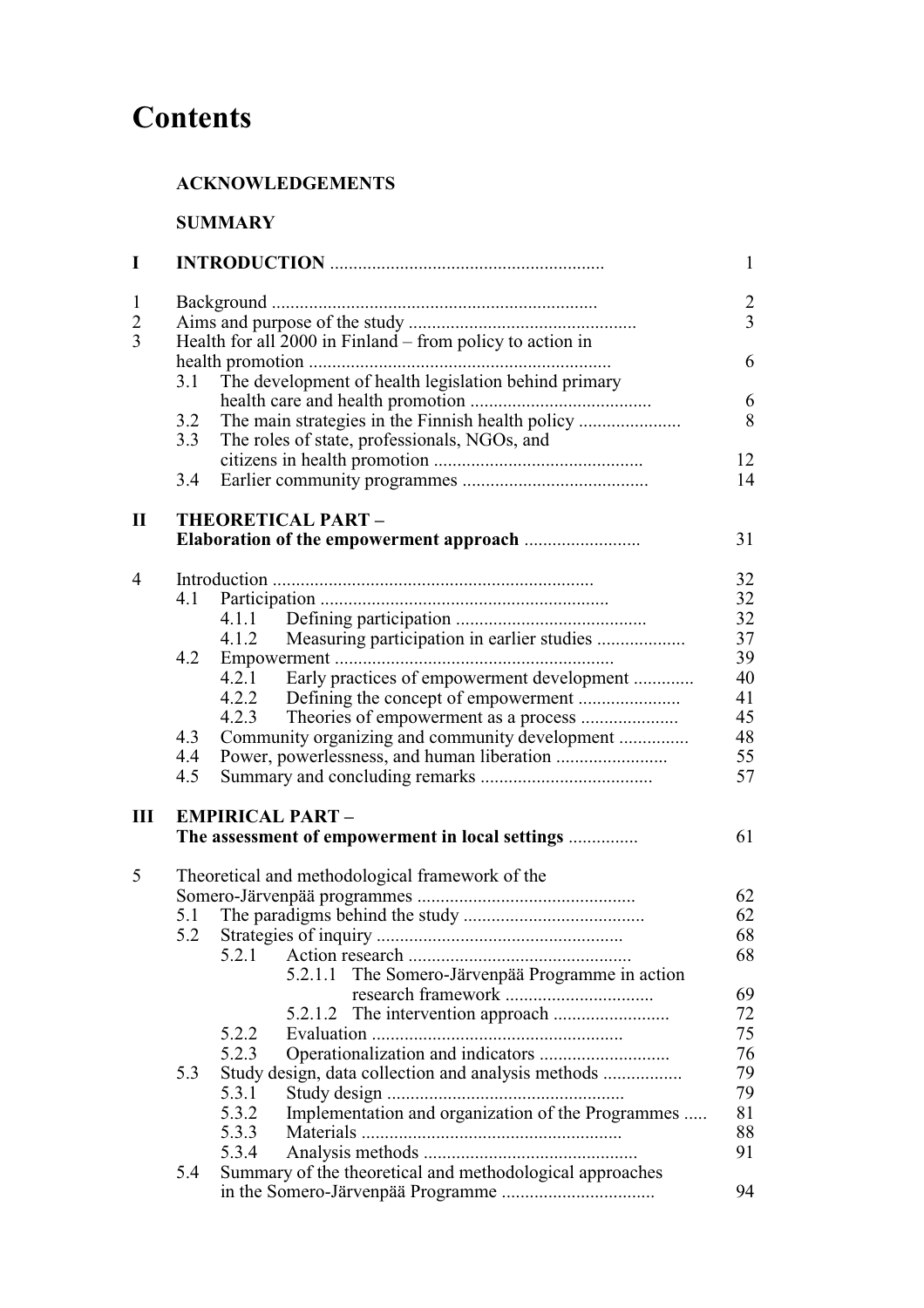| 6             |     |          |                                                          |     |  |  |  |
|---------------|-----|----------|----------------------------------------------------------|-----|--|--|--|
|               | 6.1 |          |                                                          |     |  |  |  |
|               |     | 6.1.1    | Participants and activists of the Programme              | 96  |  |  |  |
|               |     | 6.1.2    |                                                          | 97  |  |  |  |
|               |     | 6.1.3    |                                                          | 99  |  |  |  |
|               |     | 6.1.4    | The "core group" and the permanence of theme groups      | 99  |  |  |  |
|               |     | 6.1.5    |                                                          | 100 |  |  |  |
|               |     | 6.1.6    | Perceptions of the meaning of "participation"            | 103 |  |  |  |
|               |     | 6.1.7    | Perceptions about the purpose of the Programme           | 109 |  |  |  |
|               |     | 6.1.8    |                                                          | 111 |  |  |  |
|               |     | 6.1.9    | Perceptions about the tasks of different actors in the   |     |  |  |  |
|               |     |          |                                                          | 114 |  |  |  |
|               | 6.2 |          |                                                          | 118 |  |  |  |
|               |     | 6.2.1    |                                                          | 118 |  |  |  |
|               |     | 6.2.2    |                                                          | 123 |  |  |  |
|               | 6.3 |          |                                                          | 133 |  |  |  |
| $\mathbf{IV}$ |     |          |                                                          | 135 |  |  |  |
| 7             |     |          | Research strategy, validity and instrument elaboration   | 136 |  |  |  |
|               | 7.1 |          |                                                          | 136 |  |  |  |
|               | 7.2 |          |                                                          | 138 |  |  |  |
|               | 7.3 | 142      |                                                          |     |  |  |  |
|               | 7.4 |          |                                                          |     |  |  |  |
| 8             |     |          | From citizen participation towards community empowerment | 148 |  |  |  |
| 9             |     |          |                                                          | 156 |  |  |  |
| 10            |     |          |                                                          | 158 |  |  |  |
|               |     |          |                                                          | 160 |  |  |  |
|               |     | Annex 1. | The scale of the types and approaches of the             | 173 |  |  |  |
|               |     |          |                                                          |     |  |  |  |
|               |     | Annex 2. |                                                          | 174 |  |  |  |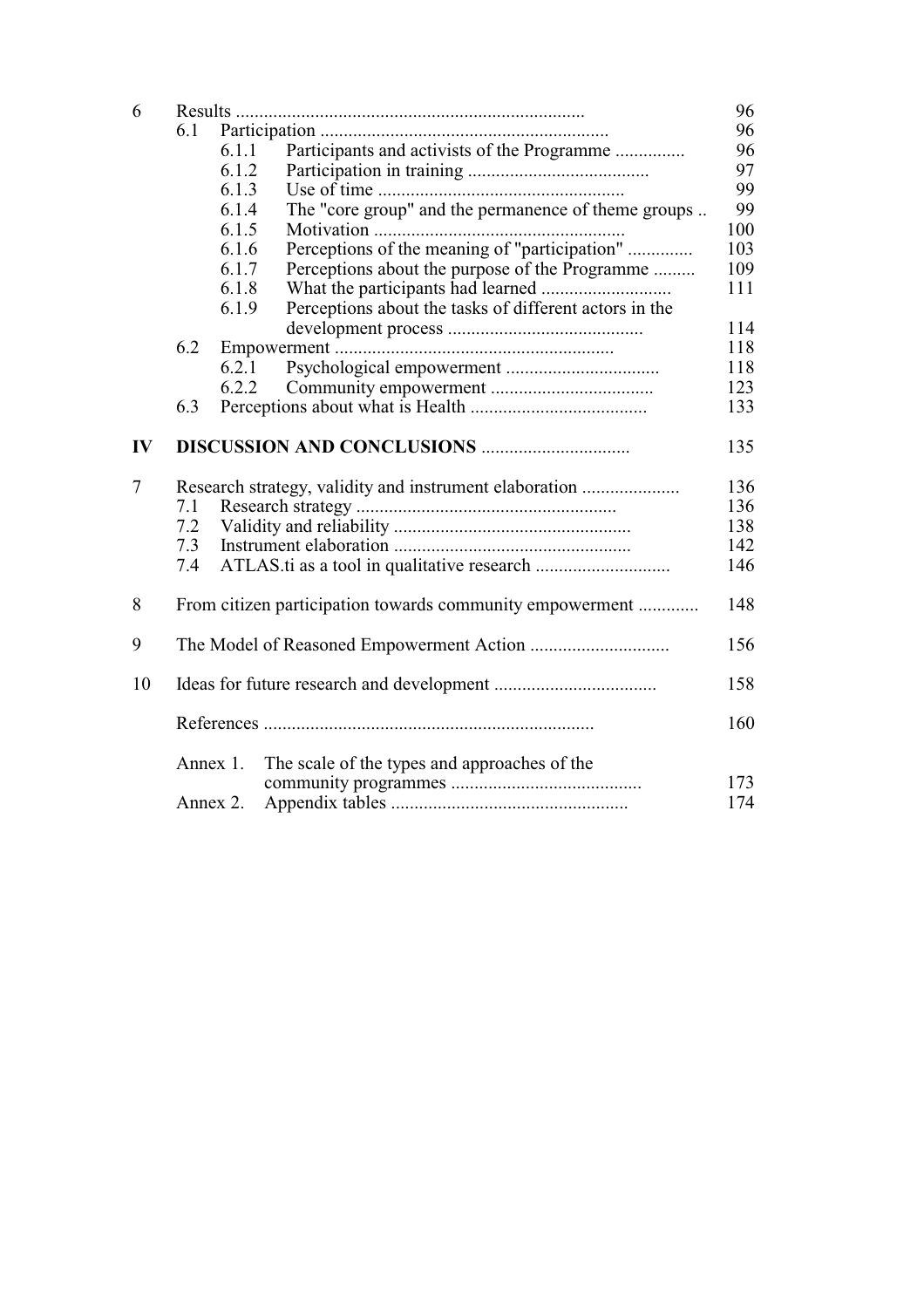# **Acknowledgements**

The intention of the Healthy Somero and Järvenpää Programme was to be a new type of community programme adopting its principles from the health promotion ideologywhere ordinary citizens would have a major role. I wish to express my sincere gratitude to the citizens of Somero and Järvenpää who participated the programme and interviews and through this enabled me to produce an academic dissertation.

The intervention project was initiated and run by the Finnish Centre for Health Promotion where I worked as a Project Manager from 1991 to 1994. I owe my warmest thanks to the staff of the Centre and particularly to Matti Rajala, the Executive Director of those days, with whom we were surfing between the county councils and municipalities in order to find the communities willing to participate. The crystallization of the health promotion principles applied in the project were developed in brainstorming together with Professor Matti Rimpelä and Matti Rajala.

The academic part of the present study was carried out at the Nordic School of Public Health, Göteborg, Sweden and at the Tampere School of Public Health, University of Tampere, Finland.

I sincerely thank my supervisors Professor Arja Rimpelä from the Tampere School of Public Health and Professor Matti Rimpelä from STAKES, Helsinki for their scientific visions during the stages of work as well as their support.

I was honoured to have a world famous expert in health promotion, Professor Maurice Mittelmark from the University of Bergen, Norway, as one of my official reviewers. I wish to express my warmest thanks for his constructive and careful review of my thesis. My second official reviewer was Professor Marja-Liisa Honkasalo from the University of Helsinki. I would like to thank her for her valuable comments and advice in the field of qualitative methodology that markedly improved the structure and quality of my work, as well as for her role in strengthening my "girl power".

The chairperson of the expert group "Health for All by the Year 2000" of the Finnish Centre for Health Promotion Per-Erik Isaksson supported me to proceed to an academic career for which I wish to thank him sincerely. The present Executive Director of the Finnish Centre for Health Promotion Harri Vertio gave me valuable support during the process. Ms. Ritva Koivunen and Leena Åhman transcribed the interviews. For all of them I would like to express my warmest gratitude.

The Project Secretaries Tarja Bersgström, Terttu Aaltonen, and Pirkko Sassi I would like to thank warmly for nice team working and support. Special thanks to Pirjo Koskinen-Ollonqvist for those moments we were brainstorming and producing wild frame-works for my study.

The former Dean of the Nordic School, Professor Lennart Köhler and the present Dean professor Gudjon Magnusson created supportive environments for my research at the Nordic School of Public Health, for which I would like to express them my warmest thanks. I wish to express my gratitude to my colleagues Margaretha Strandmark for her valuable advice on qualitative methods, John Øvretveit for the advice on the evaluation questions, Göran Löfroth on helping with the references and Bengt Lindström and Vinod Diwan for supporting and inspiring me during the process, as well as all the library and other colleagues and service personnel at the Nordic School of Public Health.

This study had never come true without the support from NEDIS Research Group of the Tampere School of Public Health as well as its secretarial and data management support by Margareta Ekman, Ville Autio and Marita Hallila. The language check was performed by David Kivinen, Marja Vajaranta and Marjatta Radecki. To all these I wish to express my warmest thanks.

The academic part of the study was financially supported by the Ministry of Social Affairs and Health, Finland, The Nordic School of Public Health and University of Tampere.

Göteborg 22 October, 1999

Leena Eklund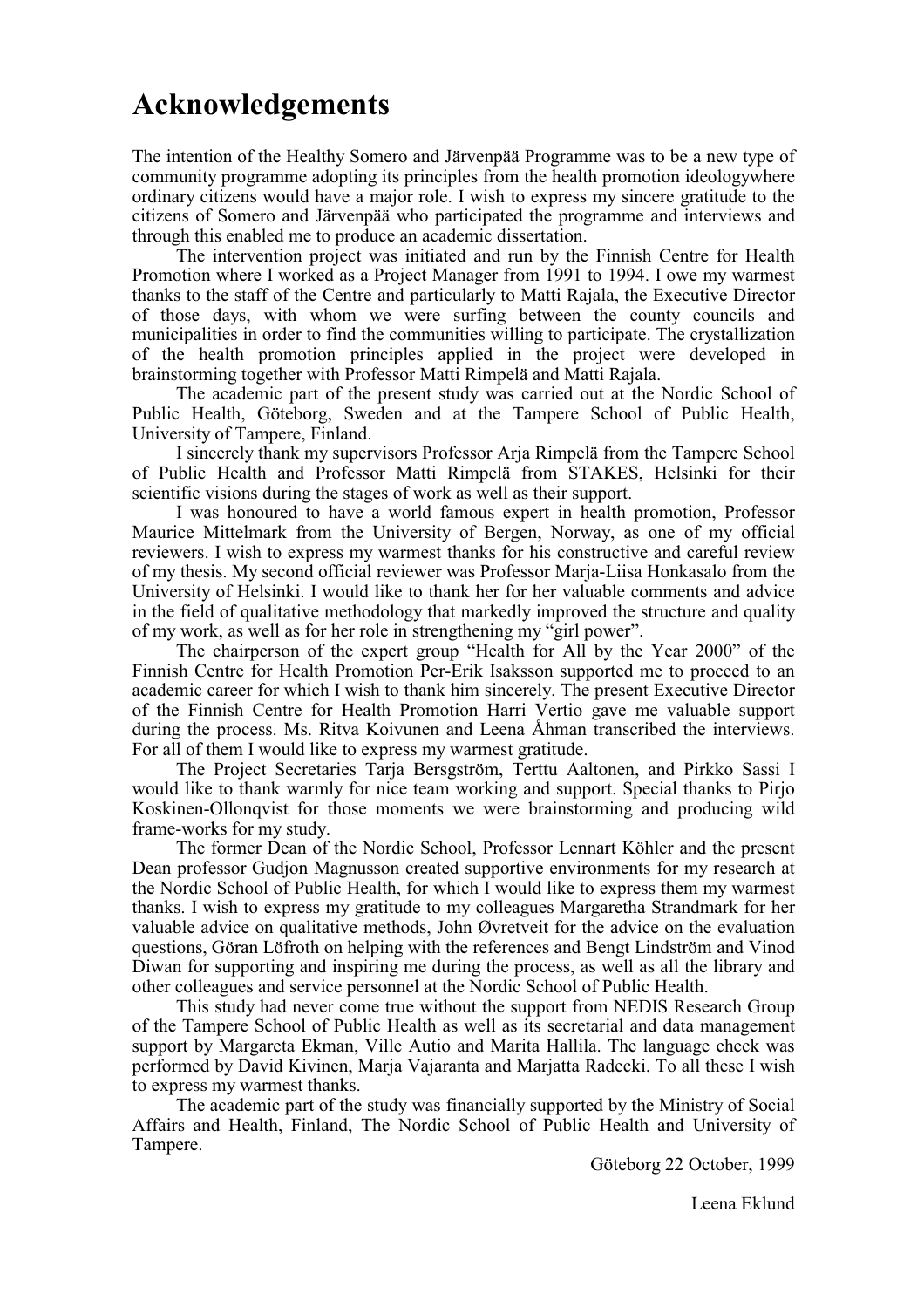# **Summary**

At the beginning of the 1990's rapid changes in the society with long-reaching consequences presented new challenges to health policy in Finland. Due to economic recession, financial difficulties of municipalities, decentralization of administration, and a greater responsibility at the local level, the ability of the state in taking care of the health of the population was expected to decrease. The move towards a greater autonomy at the local level required that citizens assume an increasing activity in managing their own affairs. Historically, Finland has a long tradition of local governments. However, when the Finnish Health for All 2000 programme (launched in 1986) was evaluated in 1991 by WHO, a low degree of citizen participation in planning and implementing the programme was pointed out. Starting from this critical comment the Finnish Centre for Health Education and Promotion (= FCHE, a national nongovernmental organization rep-resenting ca. 100 other non-governmental bodies) initiated community action programmes in two towns, Somero (agricultural small town with 10 000 inhabitants) and Järvenpää (small urban town near the capital with 30 000 inhabitants) in 1992.

The goal of the Somero-Järvenpää Programme was to enhance the control over health of the community (community competence) through citizens' active participation in health policy formulation, evaluation and implementation. The Programme was implemented during 1992–1996. Regular education occasions and consultation meetings, ca. 20 in each community, using critical consciousness raising education strategies introduced by Freire (1970), were the main means. Formulation of theme groups was the first step of the intervention. The theme groups consisted of members of local non-governmental organizations, authorities and other citizens, who then selected the health promotion themes they wanted to work with. The purpose of the theme groups was to act as the first structure for action and to strengthen the sense of community, which have been discovered as essential elements in building up collaboration, and in making the people commit themselves to the process. The Programme was continuously assessed during its life in order to give feedback to the project organization and to the participants.

In the beginning of the Somero-Järvenpää programmes the original intention did not include the idea of implementing a scientific research. The development of empowerment and increasing the participation were first considered as pragmatic questions. However, as the Programme proceeded the process showed to be much more complicated than expected. Thus it was considered necessary to connect the Programme to the international experience and literature in the field. The study in hand was believed to produce under-standing, concepts, and theoretical considerations applicable in the Finnish practice of health promotion and furthermore in developing empowerment and control over health. The principal objective of the present study was to develop instruments to assess empowerment both at individual and community levels, and furthermore, through using these tools in the analysis of empirical data to elaborate a model for empowerment practice, and finally to develop the theory of empowerment.

The theoretical part of the study consisted of a literature review on the development of the concepts of citizen participation, empowerment in health, and community organisation, and an elaboration of the empowerment approach and evaluation instruments used in this study. The literature review revealed that the empowerment process of the 90s and beyond is not only a political question, but also a methodological question. Empowermet approach requires action-orientation (the philosophical basis of which rises from critical theory) and qualitative research methods favouring theme interviews, observation and participatory methods. Evaluation leans on interpretivistic and constructivistic paradigms and hermeneutical understanding.

Citizen participation (Zimmerman and Rappaport 1988), sense of community (Chavis and Wandersman 1990) and empowerment (e.g. Zimmerman and Rappaport 1988, Wallerstein 1992) were selected as the main focus of the evaluation of the Healthy Somero and Järvenpää Programmes. The indicators measuring participation were: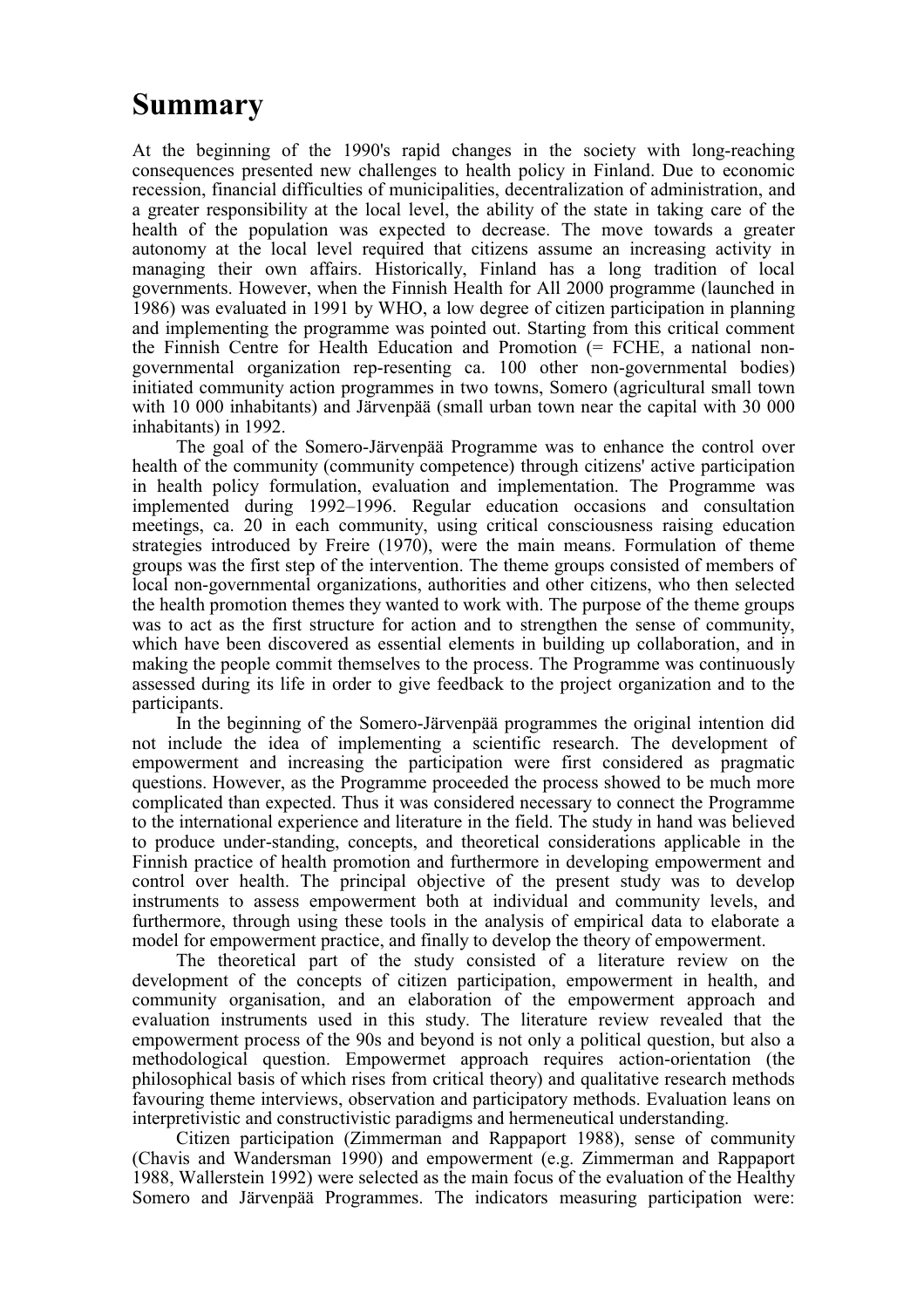Number of participants at training occasions, existence of a core group committed in the process, permanence of theme groups, time consumed for the Programme per year, and perceptions of the participatory tasks of different actors. The indicators measuring psychological level of empowerment were: Personality dimensions (perceived selfconfidence and self-esteem, perceived feeling of control over own health and life, control ideology, i.e. belief that people in general, but necessarily oneself can influence social and political systems), cognitive dimensions (perceived change in skills and knowledge, internal and external political efficacy), motivational dimensions (desire to control environment, sense of causal importance and purposefulness, feeling of civic duty), and contextual dimensions (cultural awareness and consciousness raising).

The community level of empowerment indicators were: Sense of community, participation in decision-making and health political action, learning how to get organized for managing a community problem, ability to work with others for a common goal, ability to identify problems and solutions and analyse critically the world, increased participation in community activities, reported improved quality of community life, and a raised level of psychological empowerment among the members of the Programme. The indicators for community empowerment were limited, however, to the subjective perceptions of the informants and their descriptions of actions implemented by theme groups within the Programme. A thorough analysis of the objective reality of the modified conditions for community empowerment was excluded from the present study.

Empirical data was collected during the life of the Somero-Järvenpää Programme (observation notes, surveys  $[n = 100 \text{ in } 1992$ ,  $n = 75 \text{ in } 1994$  and  $n = 73 \text{ in } 1996$ ] and theme interviews of participants  $[n = 36$  in 1996], and various written documents). The overall method was triangulation – combination of several theories and approaches inlcuding both quantitative and qualitative measures. Qualitative programme evaluation, content analysis, hermeneutic understanding and grounded theory were used in the analysis. The main focus was on the development of community empowerment. The major paradigms behind the study were nearest to critical science (the purpose was a social change), constructivism (the phenomenon in focus was created by the human mind) and interpretivism (in order to understand the complex world of a certain phenomena the researcher must interpret it).

The results revealed that about a "core group" of about 20–30 people participated as actors all the time during the first three years, planning and implementing different activities within the programme. In Somero the majority of the participants represented NGOs, whereas in Järvenpää a little less than a half of the participants represented authorities and the second half others. The time used for working in the Programme per year was about the length of a working week in Somero and about 60 hours in Järvenpää in 1992. According to the questionnaire in 1994, the time consumed for the programme decreased in the next years period, which shows decreasing enthusiasm and tiredness to commit to actions. In 1995 the training organized by the FCHE was finished. After this the project participants organized training on their own on actual topics.

The Programmes were successful in strengthening psychological empowerment, sense of community and decision making skills of the participants. In summer 1996 the Healthy Somero was characterized as a public health movement, the most important role of which was to initiate new projects and team groups at the local level. To some extent it had recruited more people into health promotive action. The main meaning of the existence of the programme was to function as an arena of social relations and social action. The role of health services remained minor. The Healthy Järvenpää Programme had taken the shape of a joint planning and co-operation arena of authorities and NGO's by the summer of 1994. Tasks and duties were shared and coordinated between the counterparts. The role of health services in the process had been major until the year 1994. However, the core croup shrank to about 10 people by the year 1996, and no new people entered the Programme.

In the beginning the interest of the local population towards the Programme was greater than expected and there were good prerequisites for proceeding to the community level of empowerment in 1994. However, the strategy of decreasing the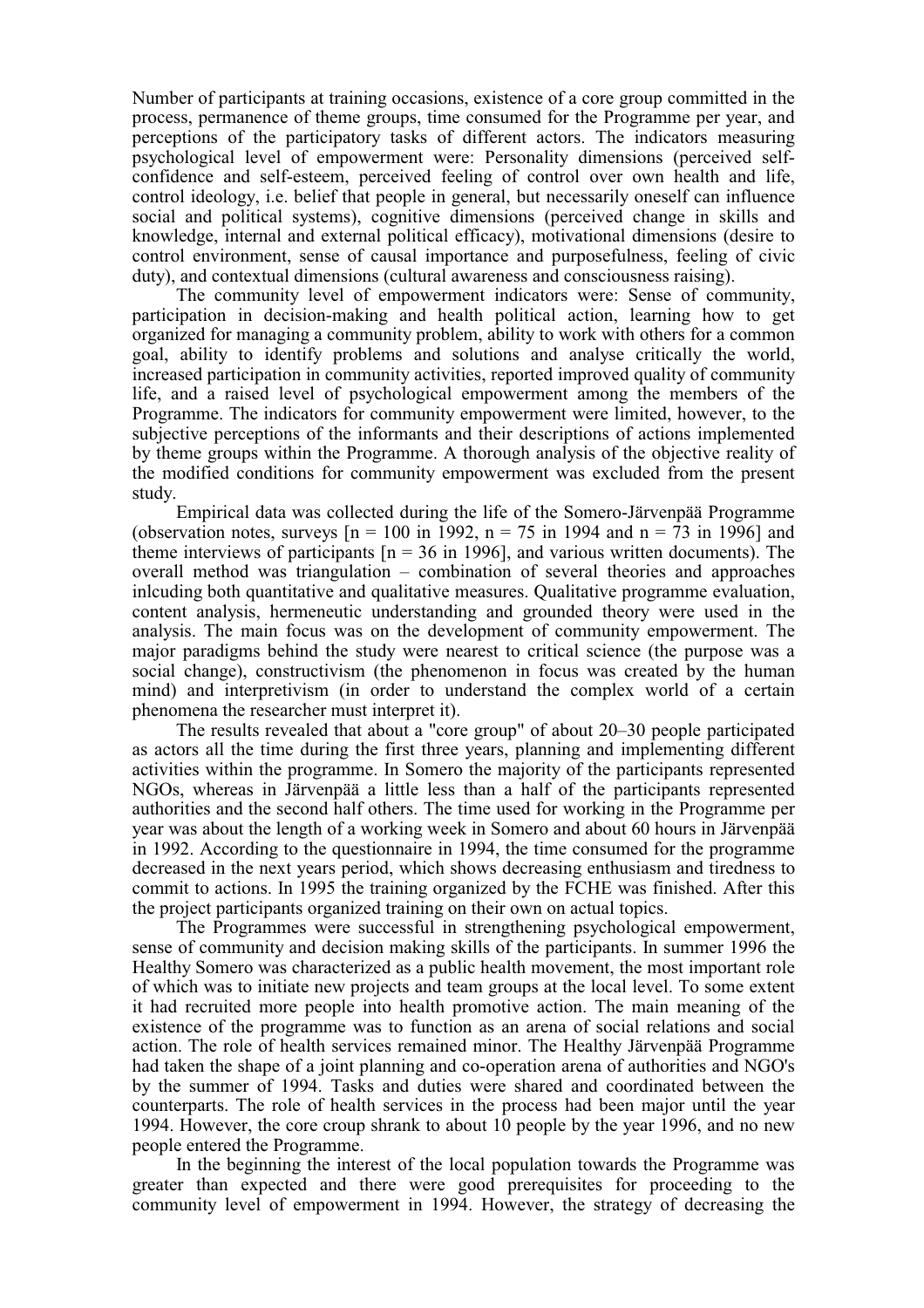consultation and education support by the organizers of the Programme in 1994 followed by an almost total withdrawal in 1995 leaving the communities to manage on their own, indicated the way to a collapse of the development of empowerment. The conclusion was that the period of 1992–1996 was too short for generating community empowerment. The process of empowerment proved to need continuous training and practice in which new roles and ways of action, as well as working as a group can be exercised for several years. Furthermore, to be sustainable empowerment must be built up step by step, strengthening the psychological level of empowerment long enough before proceeding to the next stage. Consultancy and project leaders are necessary for guiding and assessing the development process. The programme indicated that health promotion based on participation of people is possible in general, but generating community empowerment calls for long lasting external supportive mechanisms, as well as changes in the prevailing organisation structures.

The results of the study led to a theory labelled as a 'Model of Reasoned Empowerment Action'. The model was a serendipity, a discovery grounded on the data but liberated from single concrete findings. It is composition of the researchers interpretative procedures and understanding. The theory comprises a typology of four different roles, which are hypothesised to be existing and necessary elements in the empowerment process and, which characterize those supposed to be empowered and engaged as actors in the process.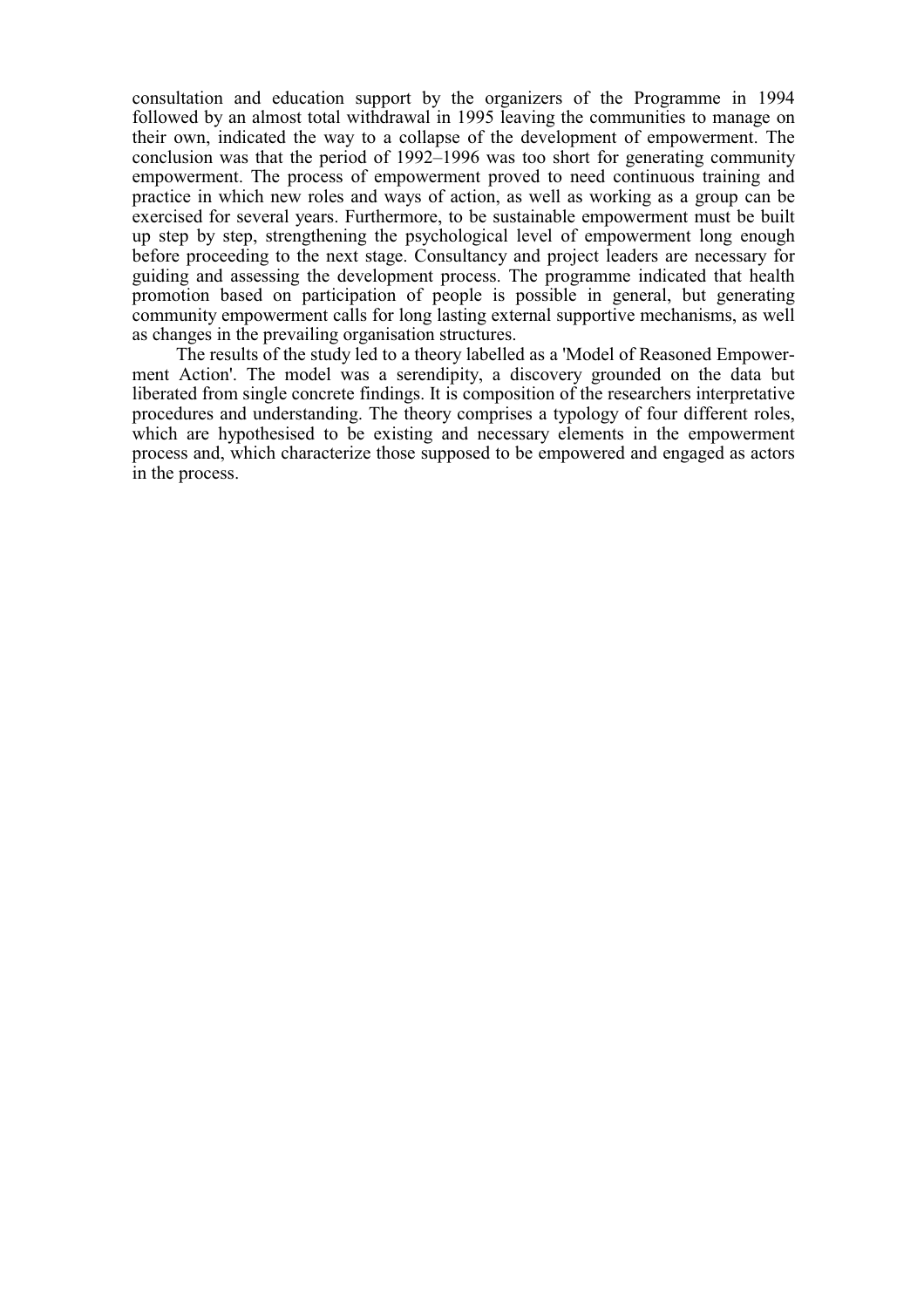# <span id="page-10-0"></span>**I INTRODUCTION**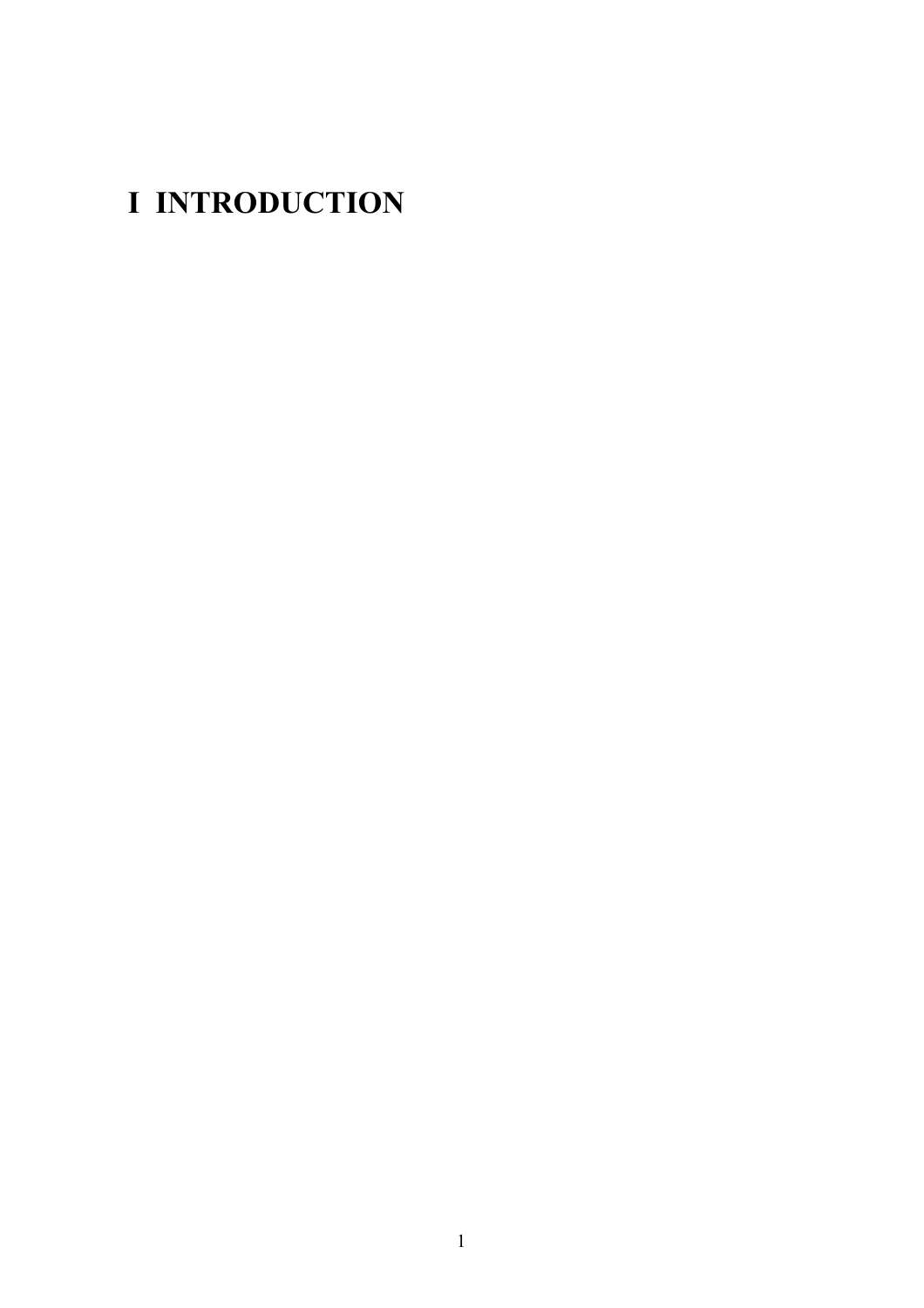# <span id="page-11-0"></span>**1 Background**

The debate of the 1980s around health promotion, the HFA 2000 ideology with the idea of health promotion through citizen mobilization, and several other documents by WHO (1978, 1986a, 1986b, Oakley 1989) with recommendations and initiatives of wider use of strategies for increasing citizen participation were the indications for drawing attention to citizen participation in Finland (STM 1985, STM 1986). Already in the middle of the 1970s there were several community programmes and trials to widen people's opportunities to participate in the planning and development processes in health care and the results were encouraging (e.g. Puska et al. 1979, 1981, 1985, Kumpusalo and Neittaanmäki 1987). However, the real power-sharing concerning health issues remained marginal and the participation in planning and decision making largely in the domain of experts talking to experts. (WHO 1991)

Rapid changes in the society with long-reaching consequences at the beginning of the 1990s presented new challenges to health policy in Finland (STM 1993b). Due to these changes – economical recession, financial difficulties of the municipalities, decentralization of the administration and decision making and greater responsibility at the local level – the ability of the state to take care of the health of the population was expected to decrease from the beginning of the 1990s. The move towards greater autonomy at the local level required an increasing activity of the public in taking care of their own affairs.

On the other hand, the opportunities to activate people to participate in health promotion were good. Because the general level of education of the people had increased, people's ability to follow and evaluate decision making had improved. Many examples from community health projects showed that the motivation and willingness of the people to participate and take responsibility of their own health or the health of their own community was large. The most often cited examples were probably the North Karelia Project in Finland (Puska et al. 1981, 1985) focused on the prevention of cardiovascular diseases at a regional level (community control approach) or the Healthy Cities Programme (Ashton 1991) exploited in many European cities. The latter was seen more as an example of a public health movement than a prevention programme of any particular disease.

The community based programmes have received wide attention and are believed to offer a strategy with potential for achieving substantial health gains. While community prevention programmes have used different implementation approaches, many have relied on community organization techniques to mobilize community leadership and resources, and to plan interventions. (Giesbrecht et al. 1991) However, a review of the literature reveals that the evaluation of these programmes has focused on assessing the outcomes and on documenting programme output. There is still a gap concerning the analysis of the process of programme implementation, especially where the process has required community activities and involvement of the citizens.

Health promotion in Finland has mainly been based on the centralized measures implemented by the municipality or state authorities as well as on the NGOs'activities (NGO = Non-Governmental Organization). The health legislation and the codes stipulated by authorities or the recommendations of national health prevention programmes have steered the direction of health promotion in the country. The collaboration between authorities and NGOs – especially typical for the 70s – decreased clearly in the 1980s and the NGOs concentrated on advocating measures for the patient group they represented and their particular missions. Disease orientation in health policy in the beginning of the 1980s was dominating. The planning co-operation between social and health sectors was typical of the state level authorities. The challenge of the 1990s is to find new ways of action in health promotion, which could enhance the role of citizens in health planning, implementation, decision making and evaluation. This research is trying to answer to that challenge.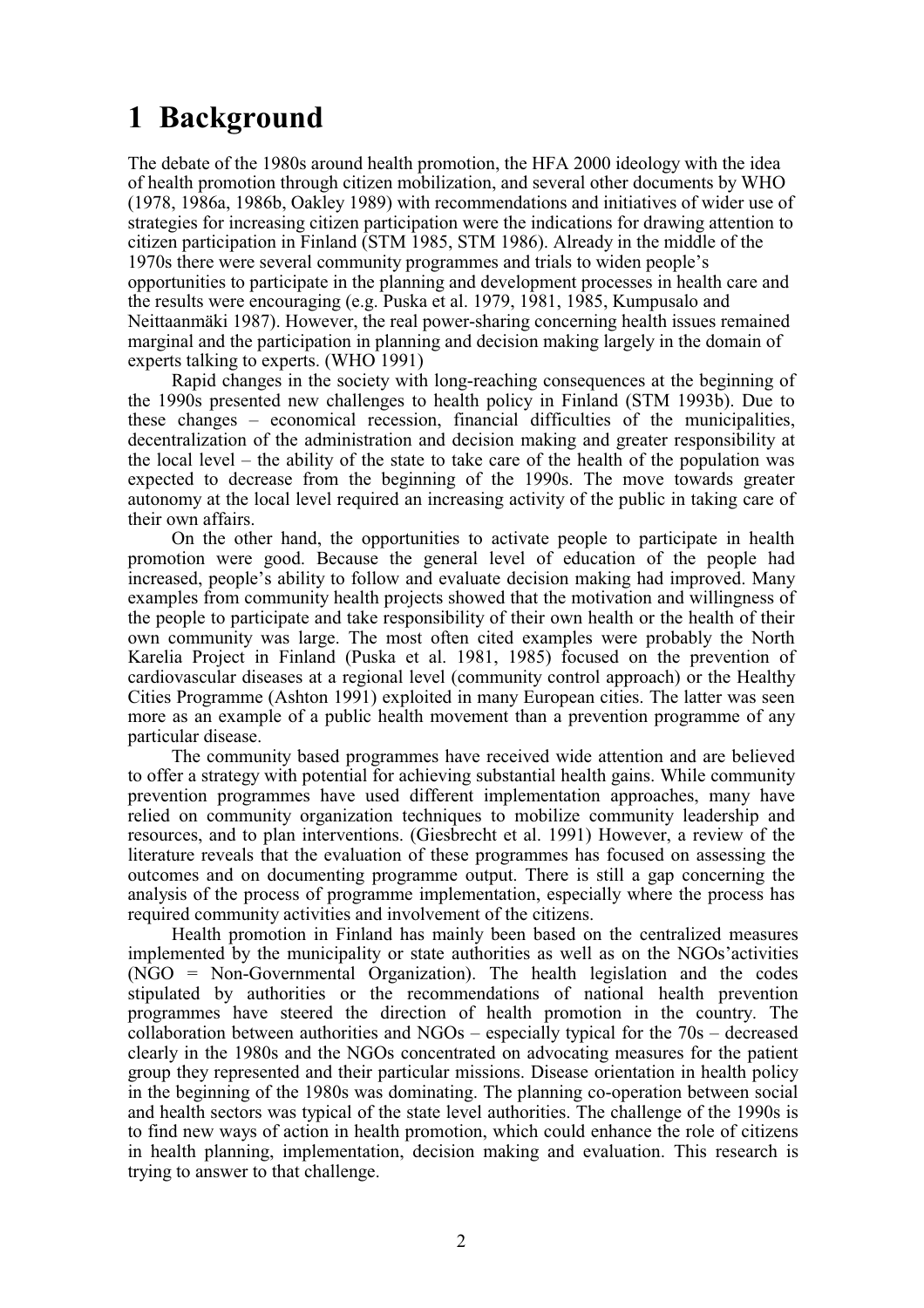### <span id="page-12-0"></span>**2 Aims and purpose of the study**

In order to develop strategies to promote the mobilization of the people in the community action and decision making, and to find factors enabling this kind of efforts, Research & Development (R&D) activities and local experimental procedures are needed (e.g. Medical Research Council 1989, Rimpelä 1992a, Rimpelä 1993, STM 1993b). An effort was made to answer this challenge by the Finnish Centre of Health Education and Promotion (FCHE), which started two local programmes Healthy Somero and Healthy Järvenpää at the beginning of 1992 (Eklund et al. 1995).

The small town Somero (10 000 inhabitants) is an agricultural community, the main source of living being farming. Somero is located in the wealthy South-Western part of the county, 110 km from Helsinki (the capital). Järvenpää (30 000 inhabitants) is a small urban town located near the capital (45 km). Most of the inhabitants earn their living in the service sector and a relatively large proportion of the working age population have their work place in the capital area.

The aims of the Programme were expressed as follows at its starting point: To 1) improve people's capabilities in taking care of their own health and the health of their community, and to strengthen the skills and knowledge needed for this, 2) create coalitions and social networks among the people, NGOs, teachers, programme leaders, researchers and authorities for health promotive action, 3) support and activate health promotive actions and participation of citizens in decision making for health and in implementation and evaluation processes, 4) make the people and health professionals to commit themselves to the health promoting and participating health policy, 5) promote intersectoral organizational collaboration and action for health between NGOs, health professionals and authorities, and 6) increase initiatives for new local programmes for health promotion.

The main idea of the Programme – developing (community) empowerment – was not explicitly expressed with these goals, but they included the essential elements of empowerment, however, like taking more responsibility of one's own and the community's health, the political action and participation. Particularly the first goal reminds of the Ottawa Charter definition of Health Promotion (WHO 1986a), which has a clear analogy to the definition of empowerment by Rappaport (1981, 1985) in the field of social psychology. However, it should be noted that when the Somero-Järven-pää Programme started (planning in 1991 and start of action research in 1992), the concept of empowerment was not well known in the health promotion or public health literature – at least not in Finland. The other argument why the Programme staff selected to express the aims of the Programme as they did was to use such phrases (as this study was considered to be a participatory process between all involved), which could be expressed with common normal language and understood by the people who were supposed to be empowered. Thirdly, the aims listed above are in their authentic form and cannot be changed afterwards.

The idea of empowering the people to take care of their own health and the health of the community was exploited e.g. in the Healthy Cities Programme (Ashton 1991), which was grounded on the HFA 2000 ideology and the principles of health promotion (WHO 1986a, WHO 1986b, WHO 1997). The same thoughts were also the basis for the local programmes Healthy Järvenpää and Healthy Somero (Eklund et al. 1995). These local projects differentiated, however, from the earlier community programmes in using a new approach, in which health professionals more clearly should be seen as consultants in the development process and the human resources of the local people themselves should be used more effectively. Health professionals were expected to recommend and give proposals but the final decision making concerning the course of the programme was planned to be the domain of the people themselves. (See Hunt 1990.)

The ultimate goal of the Somero-Järvenpää Programme was to enhance the community competence in health issues through active participation in health policy formulation, evaluation and implementation, and participation in decision making by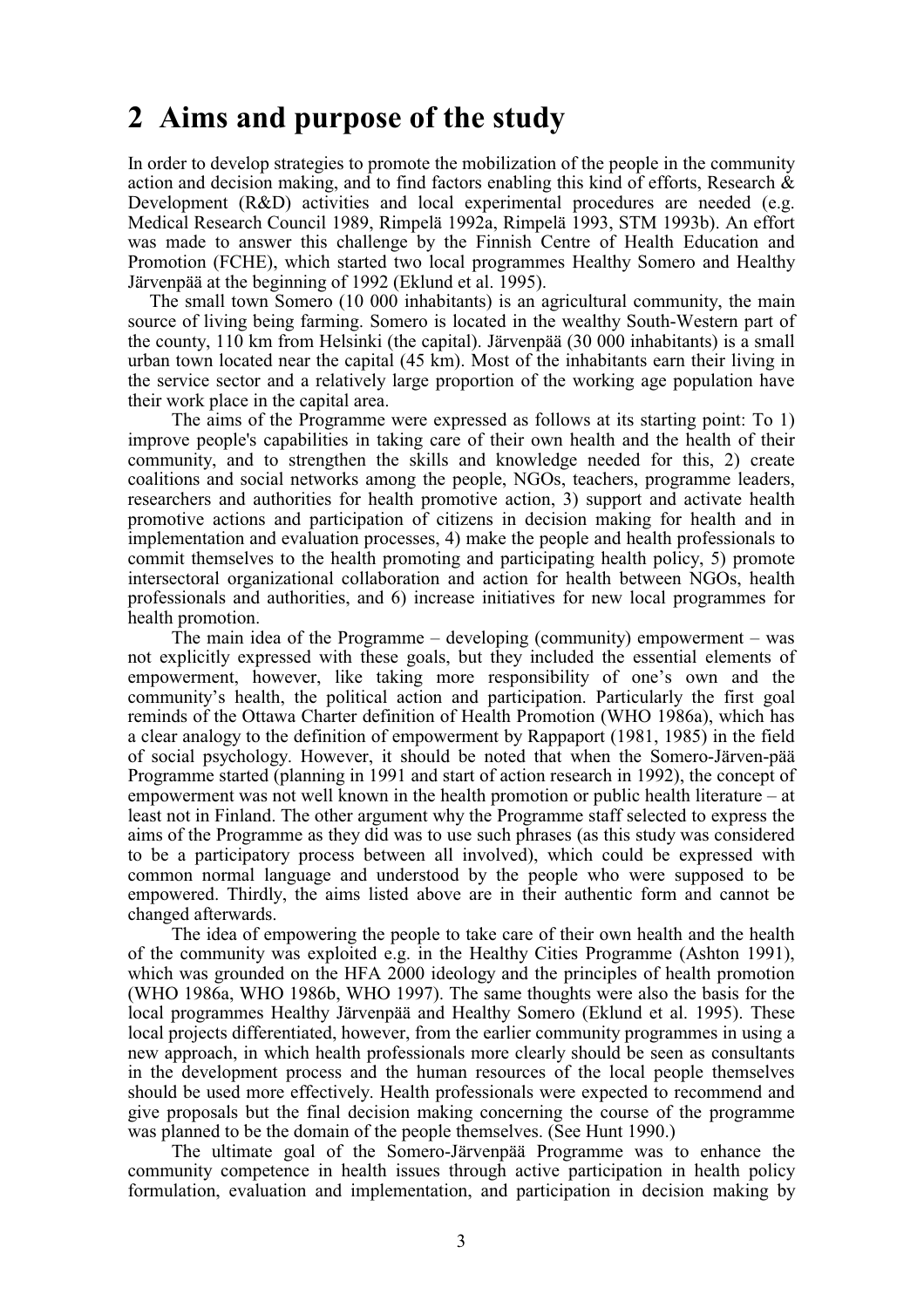citizens (which is considered the most advanced stage of empowerment process). Regular education occasions and consultation meetings were selected as the main means of achieving the goal of empowering the people and the community within health matters. Formulation of theme groups was the first step in the development programme. Their purpose was to act as the first "structure" for action and to strengthen the group feeling and sense of community (McMillan and Chavis 1986, Chavis and Wandersman 1990), which have been discovered to be essential elements in building up collaboration, and in making people commit themselves to the development process aiming at community empowerment in health.

Rissel (1994) claimed that there is some evidence that groups without power, or who report feeling of powerlessness, experience worse health. And visa versa, those who have more power are healthier (e.g. Smith T. 1990, Labonte 1992). Wallerstein (1992) claimed that the raised psychological empowerment might have an impact on physical health. Community empowerment according to Rissel (1994) might bring along health gains through the effects of structural changes following the collective political action. However, although there might be evidence of positive effects of empowerment on population's physical health, *the health status indicators were excluded* from the present study. The reasons for this were that, firstly, to be able to show health effects, at least a 10-year follow-up should be organized and there were no resources for this. Secondly, the main interest in the present study was not in the health gains received by a health promotion intervention, but the "valued outcomes of health promotion"(Nutbeam 1998) (in this case empowerment of individuals and communities). And, referring to Nutbeam, health outcomes which are defined mainly in terms of a physical function or a disease state, are not necessarily the same as the "valued outcomes" from the health promotion perspective.

The general purpose of this research is to analyse, understand and support the development process expected to lead to (community) empowerment and find methodological tools for these procedures. The study "From Citizen Participation towards Community Empowerment" is divided in a theoretical and an empirical part. The theoretical analysis consists of a historical literature review on the development of the concepts of citizen participation, empowerment in health and community organiz-ation, and an elaboration of the empowerment approach used in this study, as well as an elaboration of the evaluation instruments. The empirical part comprises the description and analysis of the two local programmes in Finland ("Healthy Somero" and "Healthy Järvenpää"), in which the approach was used.

The aims of the study are:

- to develop indicators and evaluation methods for citizen participation and empowerment in community health promotion programmes;
- to measure and analyse citizen participation and empowerment in the process of local health promotion programme development using the evaluation tools and indicators created
- to create a model for community action for local health promotion programmes, and
- to develop (elaborate/improve) the theory of empowerment

Problems in the measurement of empowerment can be recognized to be in connection with the conceptual confusion regarding the construct of empowerment, as well as the oversimplification of the process by which empowerment might occur (Rissel et al. 1996). There have been some trials to create instruments for assessing participation (Arnstein 1969, Rifkin et al. 1988) and psychological empowerment (Torre 1986, Zimmerman and Rappaport 1988, Short and Rinehart 1992, Frans 1993, Rissel et al. 1996). The existing measurement instruments for community participation and empowerment are not directly suitable for the study in concern. Rissel et al. (1996) discovered that Frans's (1993) as well as Short and Rinehart's (1992) instruments were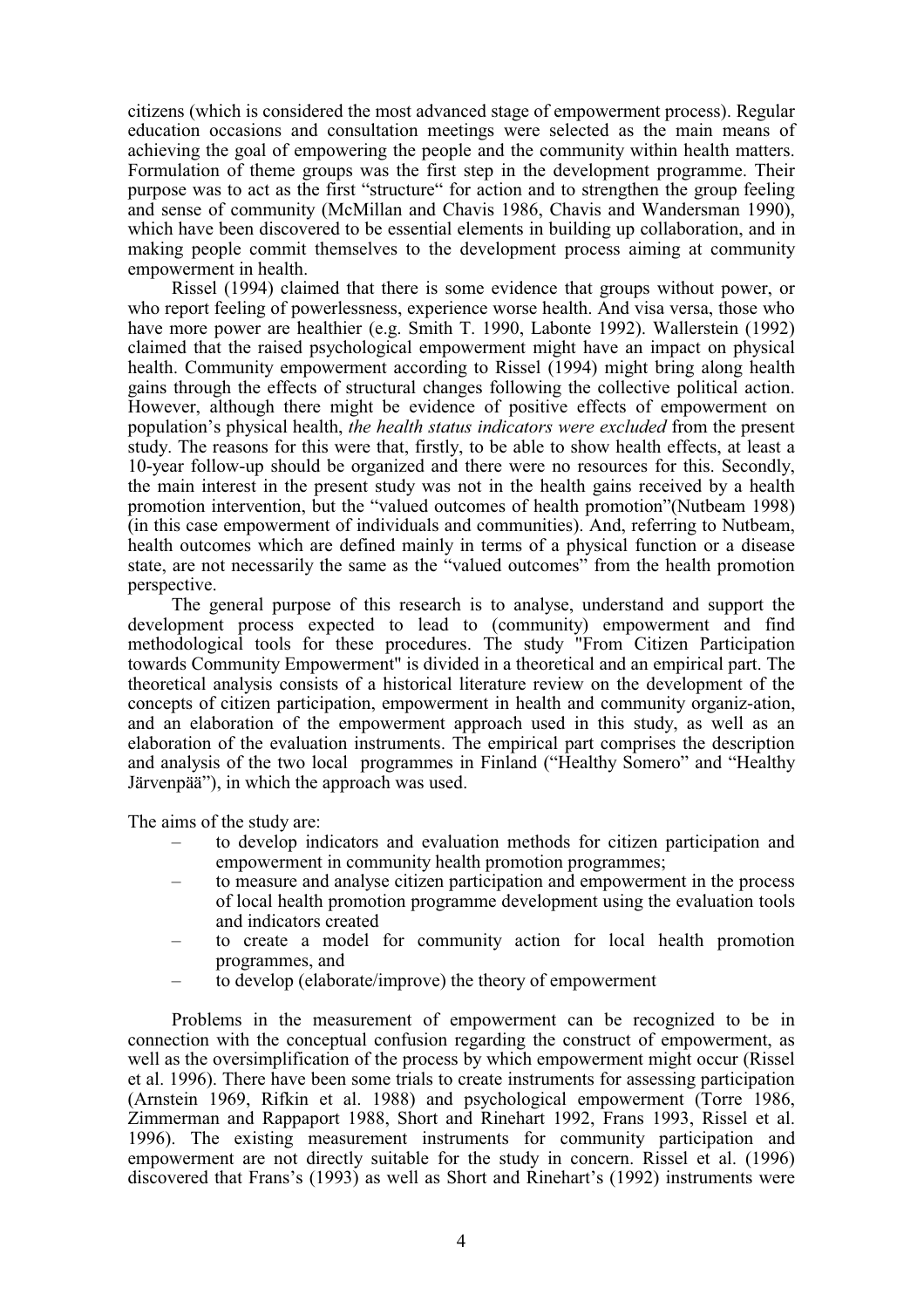limited to the specific use of assessing the empowerment of particular worker groups, the previous of social worker specialists, and the latter of public school teachers, and considered not being appropriate for use with the general population. The instrument used by Torre (1986) seemed to be most useful in the general health promotion context and was recommended by Rissel to be used in the evaluation of community health promotion programmes. However, it cannot be used as such in this study, because of the difference of the nature of the research approach (action research) and the type of data (qualitative data) collected for the analysis. Rissel et al. (1996) created a quantitative instrument on the basis of the work by Torre. Maton and Rappaport (1984) made an attempt to examine the correlation and contexts of empowerment among members in different religious settings by using purely quantitative measures. These quantitative instruments are out of question in this study referring to the reasons mentioned above.

Klakovich (1995) developed an empowerment scale designed to measure empowerment in the context of the leader-follower relationship in organizational settings. However, the use of the scale has been limited mostly to nursing administration research and practice. There have also been trials to investigate some limited parts of empowerment. Examples of these could be Maibach and Murphy's (1995) study in which a measurement scale for self-efficacy was developed, and Flynn's (1995) Community Ownership Scale to measure community leaders' perceived ownership of health education programmes. Flynn's measure can be applied at different stages in the life of a programme to monitor the success of efforts to foster community ownership and to test the relationships between perceived ownership and programme effectiveness and maintenance.

In spite of its complicated nature, the instrument by Zimmermann and Rappaport (1988) with the 11 items of empowerment has most inspired the development of the measurement instrument concerning psychological empowerment and participation, and has been the most important basis of the measurement development of this level of empowerment in this study.

Israel et al. (1994) created a 12 item set of questions (survey) to assess individual perceptions of control or influence at three levels of analysis – individual, organizational and community. Israel et al. themselves speculated the limitations of the instrument and emphasized that it provided only a partial measure of empowerment. The closed-ended survey instrument was not able to capture the richness and complexity of community empowerment concept lacking e.g. description of the development of conscientization, which, according to Freire (1970) is one of the key component of empowerment. The instrument was also lacking an assessment of the broader social-political-economicalcultural context which influence empowerment. Israel et al. conclude that to better assess empowerment as both a process and outcome, the use of in-depth, semistructured interviews, focus groups and community observations throughout a community empowerment intervention is required.

The main interest of this study is in the development of a conceptual framework and operationalization of empowerment that explores the relationships among different elements in the development process and makes explicit the different stages of the process*.* And, moreover, the idea was to *develop a method for assessing the extent to which empowerment (in health promotion) exists in the experiment communities and for documenting its development over time.* The interest is to find regularities, patterns or rules expected (hypothesized) to lead to community empowerment, control over health, and health political action.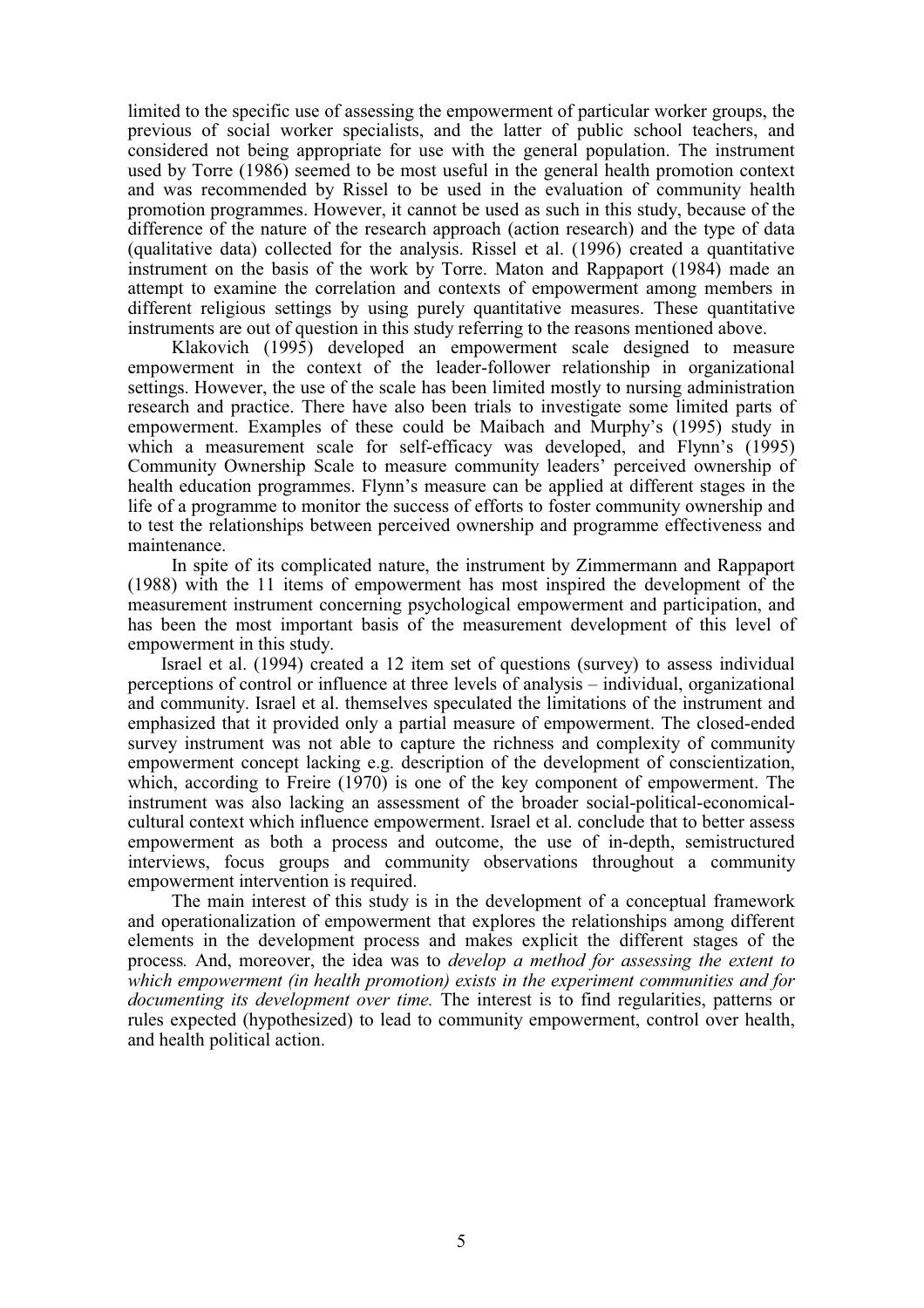## <span id="page-15-0"></span>**3 Health for All 2000 in Finland – from policy to action in health promotion**

To understand the philosophical basis of this research and the need for empowering approaches in health promotion, it is essential to describe in more detail the trends and development of Finnish health policy, and the roles of different actors in health promotion. The megatrend of the 1990s and beyond puts the ever-increasing emphasis on the action and process-orientation in health promotion and its research, citizen participation and human liberation, decentralized local policies, equity in health, and empowerment in health matters.

In this chapter, Finnish health policy, health promotion and community-based programmes will be discussed in more detail from the citizen perspective and participation. The main emphasis is on the development of the interaction/relationships between citizens, health professionals, and the municipality/state/official health care system.

### **3.1 The development of health legislation behind primary health care and health promotion**

The Finnish health policy has two important turning points: the 1972 Primary Health Care Act and the 1993 State Subsidy System Reform (STM 1986, Pekurinen et al. 1987, STM 1993a, Kivistö 1994). In order to understand health policy and promotion and to assess its needs for future development, it is necessary to describe these essential features – the development of health legislation and the priorities of health care and their relationship in health care – during the past decades.

The provision of health services in Finland has been a public responsibility for over 450 years. The development of health policy has also been a public responsibility. The legislation created in the 1860s formed the basis for local administration, according to which various tasks were allocated to local authorities. According to the 1879 Statute on Public Health each municipality was to have a board for monitoring health conditions and rendering help in urgent cases (e.g. deliveries). Local authorities began to employ physicians in addition to midwives and health inspectors. From 1880, the state provided financial support for this.

At the beginning of the 20th century the priorities for health policy in Finland were similar to those in other European countries: the prevention and cure of infectious diseases. The basis for prevention and health promotion was actually created already in the 1930s when midwives and public nurses visited homes in maternal and child care.

By the mid 40s maternal and child health activities were determined by law. Centres for offering these services had been established independently by voluntary organizations in various parts of the country (family-oriented health care). The good results that followed led to the establishment of a comprehensive network of maternal and child care centres. They were created to cover all mothers and children irrespective of place of residence or financial status. Emphasis was on continuity, prevention of illnesses and health promotion. Nurses specialized in public health care (formerly midwives and public health nurses) played a particularly important role in this. The system was financed from public funds and was free of charge.

During the decades of 1950 and 1960, hospital care was stressed and the building of hospitals increased. By the 1970s Finland had a high standard of specialized hospital services. However, shortage of outpatient services, limited resources for primary health care, barriers like high costs of medical care and medicines in seeking care, and inadequate income security during illness were the major problems of the 1960s.

A turning point was the establishment of sickness insurance in 1964. Its purpose was to reimburse the fees up to 60% (costs of outpatient medical care, medicines, travel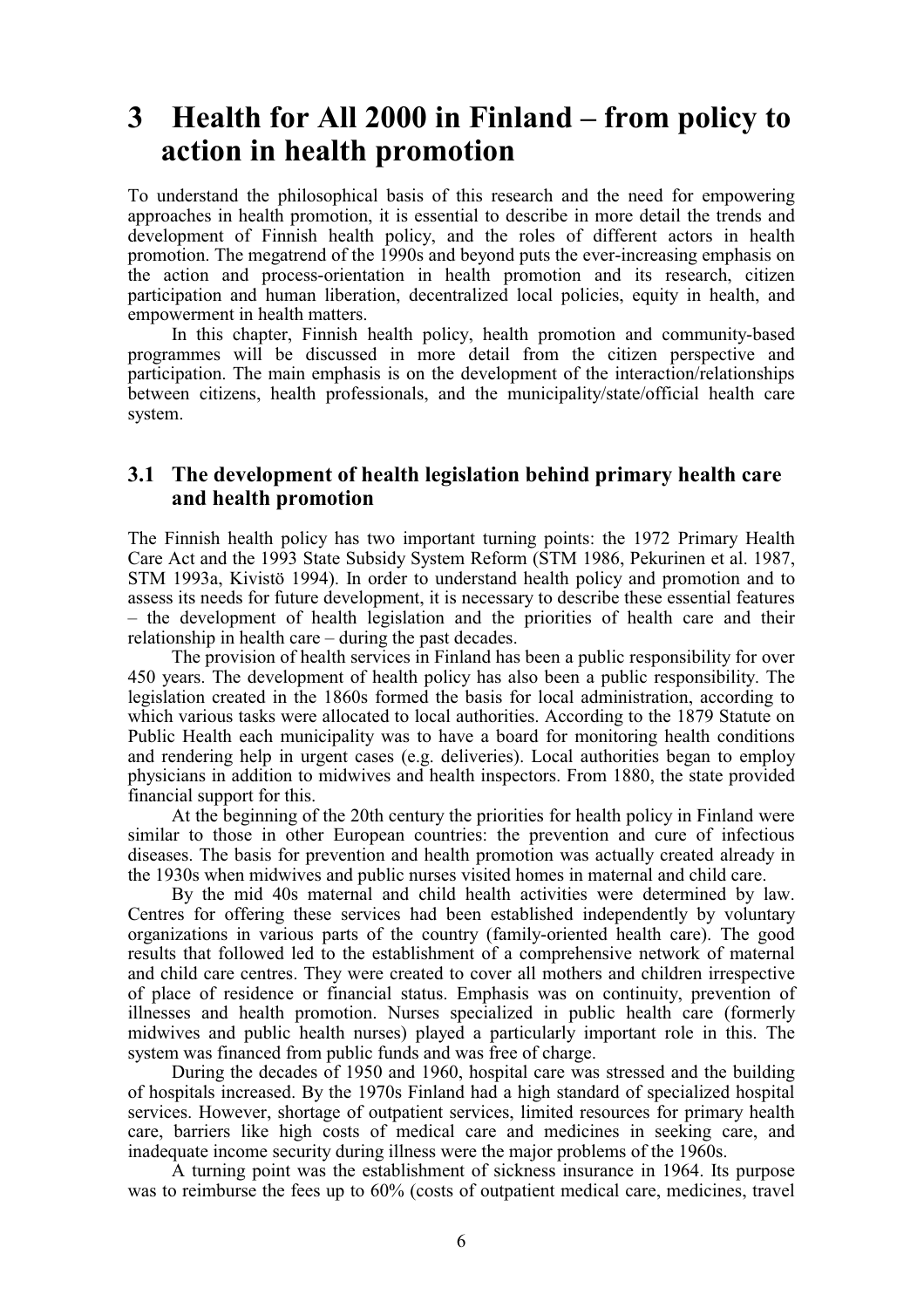costs and compensation for loss of earnings). The benefits were seen as improved use of services and the allowance of more freedom of choice. But it was still necessary to expand primary health care services and to direct the increase in services to areas with greatest shortages. The main instrument for this was the Primary Health Care Act 1972, which established uniform access to services. The law left the national sickness insurance system unchanged. (National Insurance Scheme had been based on legislation separate from that for National Health Planning. It was directly responsible to the Parliament and not part of the Ministry of Social Affairs and Health nor under its direct control.) The Sickness Insurance Act was not abolished and it is still the financial means for providing private medical care, too.

#### *Changing priorities in the 1970s*

The situation in the 1970s was that about 90% of the public health care resources were used for specialized medical care and only around 10% for primary health care. In the 1960s, the rate of increase of health care expenditure had been almost twice as high as that of the GNP. With the exception of infant mortality, health indicators showed that progress was slow or even nonexistent and that regional differences were still growing. It was generally admitted that the inadequacy of primary health care was the principal structural defect of the Finnish health care system. It was also understood that the defects in the system could be corrected only if a government health policy setting out national priorities could be developed for the allocation of resources between primary and specialized care.

The Primary Health Care Act was the key to the reorientation of health policy towards an integrated development of health services. The law emphasized the provision of care through health centres and required each municipality to provide primary health care for its citizens. Municipalities were requested to establish health centres either on their own or jointly with one or more neighbouring municipalities. The Act included health centres in the state subsidy system. In order to receive a state subsidy the municipality had to produce the services via the public system. Services from the private system were not acceptable under the transfer payment system. This legislation promoted a strong development of primary health care in Finland.

A health care strategic planning system was established in connection with the Act 1972 when it became necessary to shift the priorities in health policy and to organize more systematic resource allocation. Strategic planning was made possible by the introduction of a uniform planning system to cover all public health care services at the national and local levels. The system required a five-year rolling plan (first for health services and since 1984 the nationwide rotating planning system covered also social services). The national plan for health and social services was approved annually by the government. The plan included targets for main activities, requirements and instructions. Municipalities or federations of municipalities had to follow the targets and requirements of the national plan to get financial contribution from the government. This incentive was a very essential part of the planning system.

According to Kivistö (1994) the developments in the 70s and 80s of the Finnish health care system had proved to be solid, efficient and open to the introduction of new elements. The service system itself was decentralized but the central government carried primary responsibility for the strategic allocation of resources and for determining priorities and major courses of action. Local authorities had sufficient autonomy to maintain flexibility and take local initiatives.

By the 1970s Finland and Sweden had the highest per capita number of hospital beds in the industrialized world. Hospitals were traditionally owned and run by municipalities. In the 1980s the state subsidies covered about half of the hospital costs (capital and running). Subsidies were set in the same way as for primary health care, and patients paid small fees. Hospital planning system was similar to that of primary health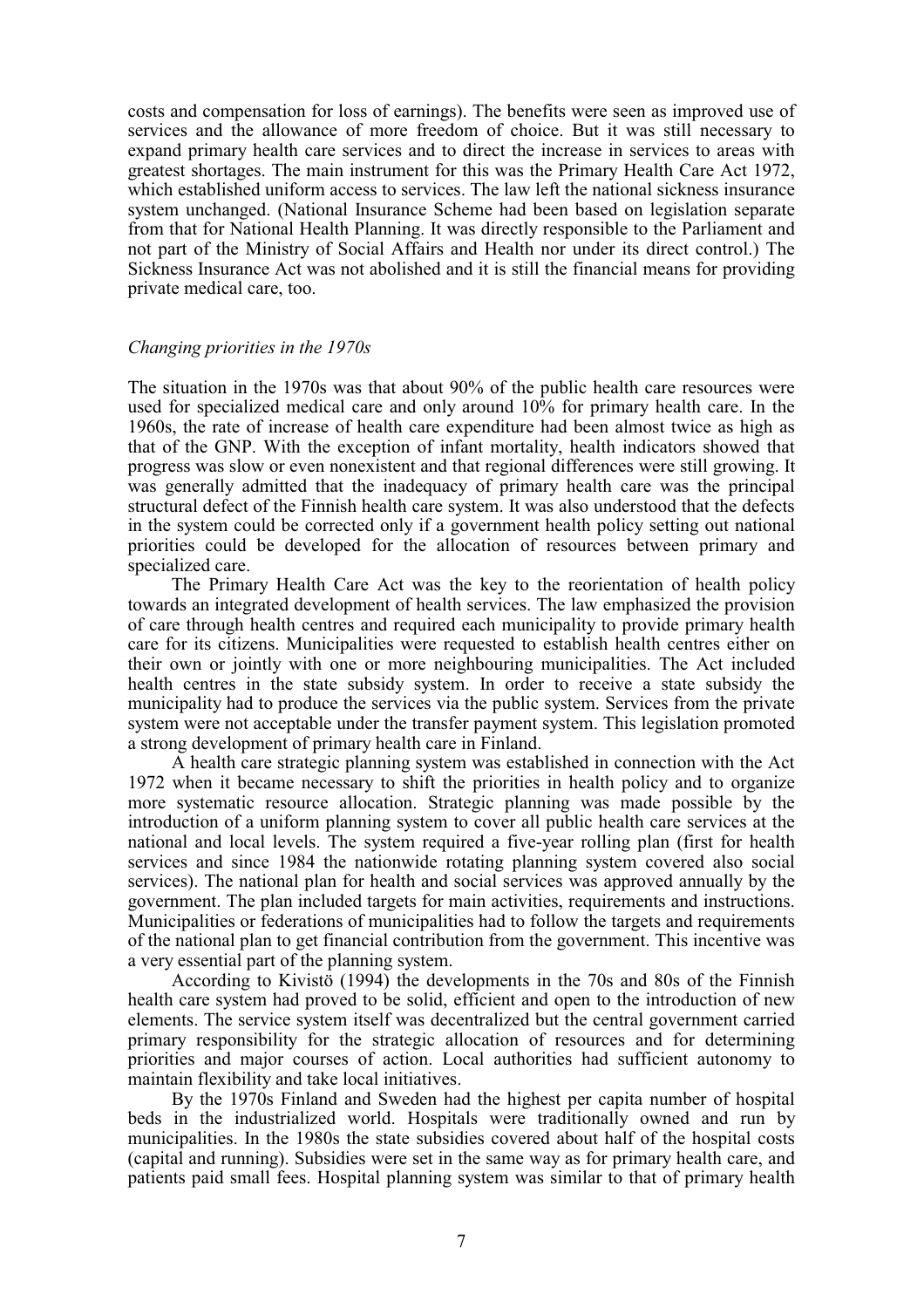care: decentralized decision making structure operating with generally set priorities/targets and centrally allocated resources. This approach was effective for the implementation of government policy.

#### *The State Subsidy System Reform in 1993*

The reform entered into force from the beginning of 1993. The aim of the reform was to reduce central government control, increase the freedom of municipalities to provide services, and consequently the municipalities were expected to take a more active purchaser role instead of the old provider and producer role.

The revision of determining state subsidies to municipalities was an important part of the reform. In the old system the municipalities received subsidies according to the real costs, but in the new system state subsidies are calculated according to a formula, which included such indicators as population age structure, morbidity, population density, land area and the financial capacity of the municipality. According to the new system the subsidies are paid directly to the municipality (not to federations), and automatically, without the need to apply for them. The subsidies are not earmarked but they are a lump sum of money, the use of which the municipalities can decide themselves. Consequently they are also able to set their own priorities and have more freedom to organize primary health care and hospital services. Binding steering by the government was abolished. The municipalities no longer need to submit their plans for the execution of health care to the provincial government, nor to report on the use of state subsidies.

Financing of hospitals also changed. The federations of municipalities no longer receive state subsidies for operating costs. The municipalities pay the federations for the costs of services used.

Finland had adopted an explicit policy based on the Primary Health Care Act 1972. This policy was implemented through a powerful central planning system combined with an elaborate state subsidy system. Over a long period of time, the approach made it possible to substantially increase the proportion of aggregate health care resources allocated to primary health care and it was a good mechanism for controlling public expenditure on health. The health care planning system was simul-taneously local and national in composition and it appeared to promote co-operation between local and national agencies. The national authorities arrogated themselves all strategic policy decisions. The municipalities were structurally precluded from exercising their authority in making decisions and choices. Control was almost entirely countered by the combined impact of the national 5-year plan and the state subsidy system. Finland's strategic planning system appeared to have succeeded in directing financial and human resources towards primary health care, in reducing inequities in access to services and in controlling the overall growth of the health sector. A com-plaint towards this system was the fact that the municipalities did not think how to use the prevailing resources more effectively, instead they made efforts to obtain new resources. Increased efficiency was an important objective of the State Subsidy Reform in 1993.

#### **3.2 The main strategies in the Finnish health policy**

The objectives of health policy were outlined by Kuusi (1961) in his book on the social politics of the 60s. Kuusi stated that the established aim of the health care policy is the "continuing improvement of the status of health of the population," and also that as a functional objective of health care "we must assume an increase in the use of medical services and in the equal distribution of these services as dictated by the need of health care. "We will not get rid of the latent diseases by means other than seeking medical care", stated Kuusi. This brought Kuusi to the logic conclusion that the economic losses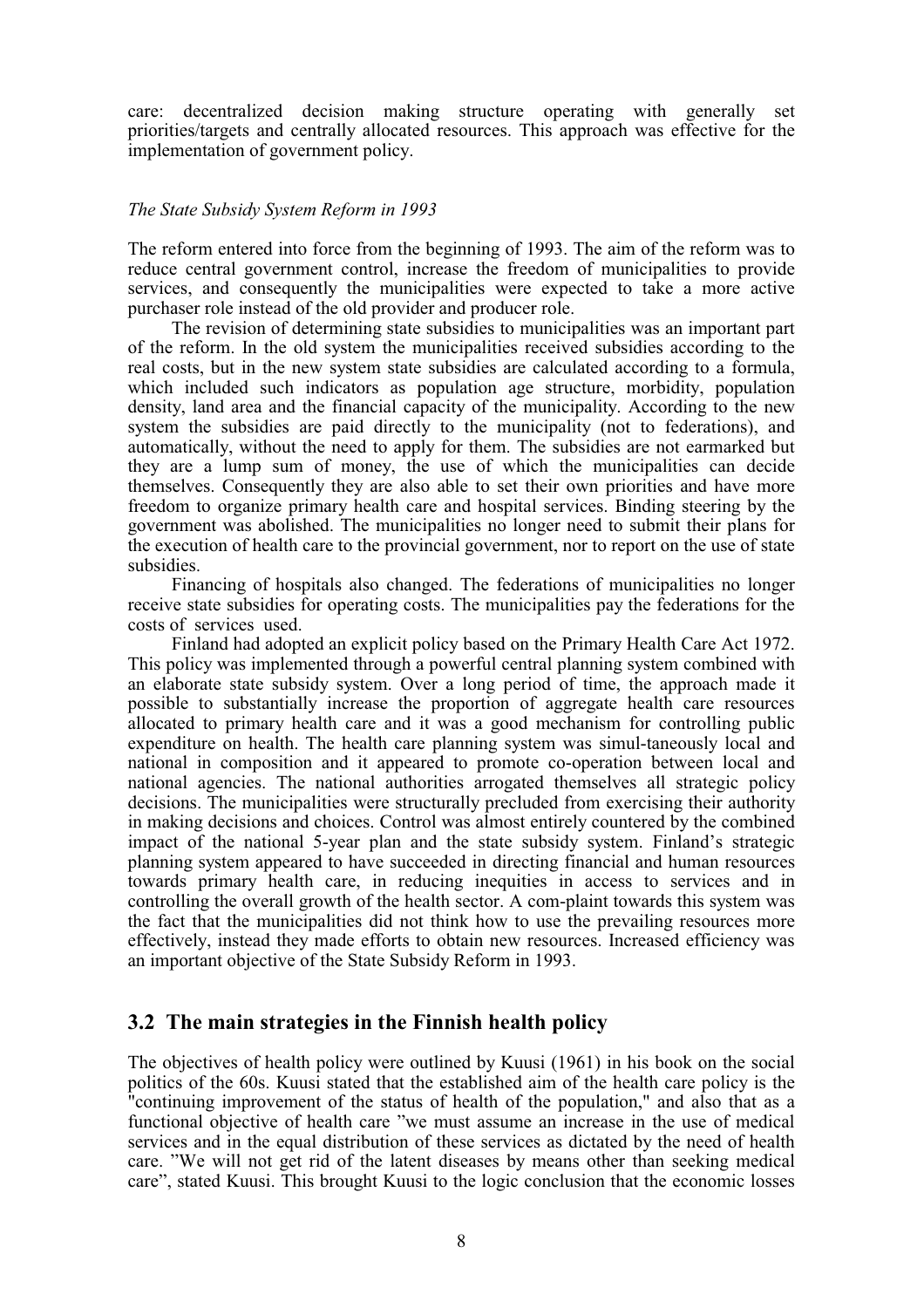caused by necessary care needed to be shared equally. These and other opinions became the basis of the legislation as enacted in 1964 regarding the health insurance system. There was an increase in health services, and a period of building hospitals and institutions began. Such activities were naturally followed by a growing need for health care personnel and professional educational programmes.

In the next decade a workgroup was set by the Economic Council of Finland (1972), who were given the task of looking into the general aims of health policies. The group published a report in the early 70s which named the achievement of as perfect status of health as possible and its equal distribution among citizens as the general aim of health policies. As the most important tool to reach the goal, the group considered the minimizing of disturbances in the relations between the psycho-physical system of human being and the social system. Health instead was at that time seen as an intrinsic value and a part of people's welfare. The group stated in their report that the means necessary to reach the goals of health policies must not be limited to the conventional means in the health care, but the most effective means for each goal should be discovered whichever field of social policies they might belong to. Despite such statements, the nature of the report and its suggestions emphasized diseases to a notable extent. Prevention of diseases and health education were mentioned briefly, while concluding that in these areas there existed a state of undevelopment in Finland. *Health education* was at that time seen as information on the cause and prevention of diseases, and as attitude development training given in schools, maternal and child care centres, work places, and as part of the military service.

Health education in Finland has been mostly developed in connection with maternal and child care centres as well as school health services. The 1970s stressed a health education aimed at the prevention of the most important national diseases and the elimination of risk factors. In the 1980s however, the stress moved gradually towards positive health education programmes which followed the principles laid out in child care centres and school health services, and which emphasized the promotion of health rather than independent health educational programmes of certain diseases and risk factors. The report on the bases and trends of social and health politics by the Ministry of Social Affairs and Health (STM 1982) laid further stress on the activity of an individual and the health of communities. The *aim of health education* was defined as promotion of individual and community health and safety as well as improvement of health assessment. Emphasis was laid on such factors like personal activity in obtaining information on matters concerning health, in promoting one's own as well as other people's health together with environmental health and safety, and in taking active part in one's own care and rehabilitation programmes in the event of an illness. The duty of health education was thus seen to strengthen a person's self-respect and to produce experiences of success in personal and independent health care. It was further agreed that the general social policies should support an individual in making health promoting choices.

The most important long-run health political document was registered into the Finnish Health for All by the Year 2000 Strategy (= HFA 2000) in the middle of the 1980s (STM 1986). Health for All 2000 is a world-wide strategy approved in 1979 by the World Health Organization (see WHO 1985, WHO 1993), the aim of which is to improve the health of the world's population, and in particular, the health status of the most disadvantaged. *Health,* according to the programme, is defined as a resource of everyday life that enables people to live socially and economically productive lives. The strategy stresses that health is largely determined by social conditions. To achieve the targets for HFA 2000, it is necessary to change these conditions to be health promotive and preventive of illness. Finland was appointed to be a pioneer country, the obligation of which was to draw up and implement a National HFA 2000 programme and report the results to WHO. The Finnish Ministry of Social Affairs and Health (= STM) published its HFA programme in 1986 (STM 1986). Its strategies were in line with the Health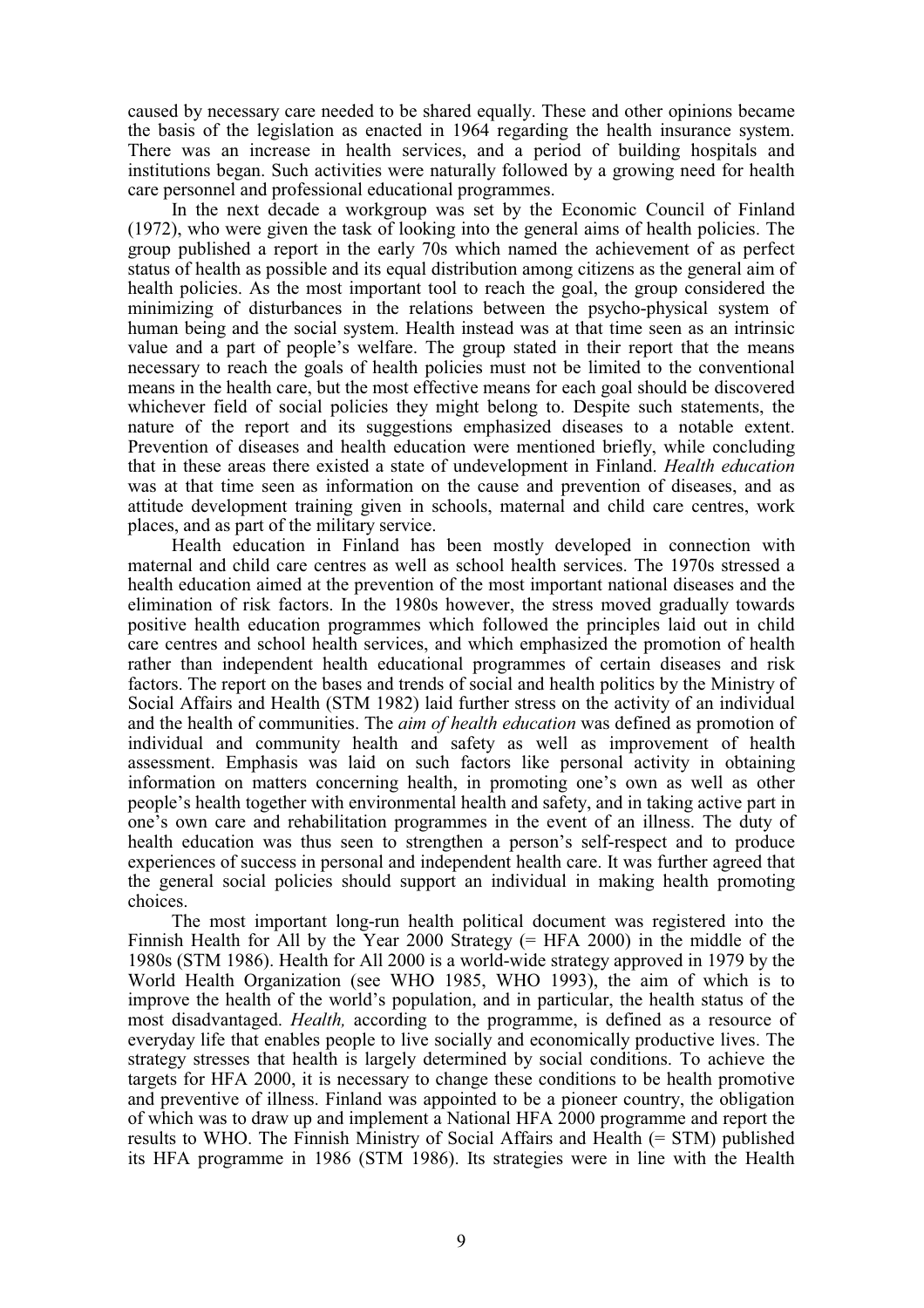Policy Report (STM 1985), the main health policy schemes of which received wide support in the parliamentary debate.

The Finnish HFA 2000 programme was largely based on the public health research carried out in the 1970s and 1980s. Such being the case, the priorities set for research during those decades (Medical Research Council 1972, 1980a, 1980b, 1980c, 1988) were relevant for building up the Finnish National HFA 2000 programme. However, significant deficits were revealed in several crucial research areas in connection with this planning procedure. (Kankaanpää et al. 1986, Rimpelä 1987, Eklund and Rimpelä 1989, Medical Research Council 1989, Subcommittee of National Public Health Research 1988a, 1988b, 1988c).

The Finnish HFA policy was built up – according to the guidelines of the European programme – on three main policy statements: promotion of healthy life-styles, reduction of preventable health risks, and development of health services system. The emphasis was on broad policy statements instead of detailed numerical targets. According to the Finnish HFA 2000 programme, the implementation of these policies required healthoriented social policy, development of the health care system, increasing health-related knowledge and skills of the population, participation of professionals and laymen, as well as research. Support from the general public and active participation of citizens and communities were seen as crucial prerequisites for the effective implementation of the programme. However, according to the Programme for Research for HFA 2000 (Medical Research Council 1989) there was a shortage of research information concerning the participation of communities and individuals and concerning the channels through which the participation in or the practical management of this kind of procedures was or should have been realized in the Finnish society. (Eklund and Rimpelä 1989).

In 1948 WHO (Hogarth 1975) defined *health* as a state of complete physical, mental and social well-being. Accordingly, the HFA 2000 considered health as a positive and comprehensive/holistic concept. (See e.g. WHO 1986a, Ottawa Charter). However, the strategy brought two new dimensions to this definition. Firstly, health was not regarded as the goal of life as such, but as a continuously changing resource, a tool for achieving a good and satisfactory life and well-being. Additionally, the definition emphasized the importance of social conditions and the environment as determinants of both individual and community health. The increasing stress on community health was seen in several documents of WHO. One example of this kind of community approach was the Healthy City programme initiated by WHO. The ideas of Healthy City were grounded on the debate on health promotion at the end of the 1970s, when the emphasis shifted from a simplistic, reductionistic cause-and-effect view of the medical model to a complex, holistic, interactive, hierarchic systems view known as ecological model (Lalonde 1974, Hancock 1985, Hancock 1986). The ecological model took into consideration the interactions of man and human society with the environ-ment.

The HFA strategy takes a holistic approach to the human being. Thus, focusing exclusively on a disease or health disorder is not enough. The psychosocial environ-ment with which the individual interacts must also be taken into consideration. The model of health care in which people are seen as passive objects is not valid any more. The HFA programme emphasizes people as active subjects of their own life and health. They are expected to rely on themselves both in their contacts with the health service system and in relation to the planning of the system. The role of health care and social welfare workers is to support people's personal resources (Medical Research Council 1989).

The HFA 2000 programme lays further emphasis on health promotion in such a manner whereby matters, people or communities are taken into consideration as entities. Parallel to individual diseases or disorders, also the holistic approach to health is thus considered and with it the question of how to maintain and how to promote health (Medical Research Council 1989).

In health promotion, health care professionals should be seen as consultants. The participation of individuals and community in health related decision making, both concerning decisions on public health policy and on health services, is one of the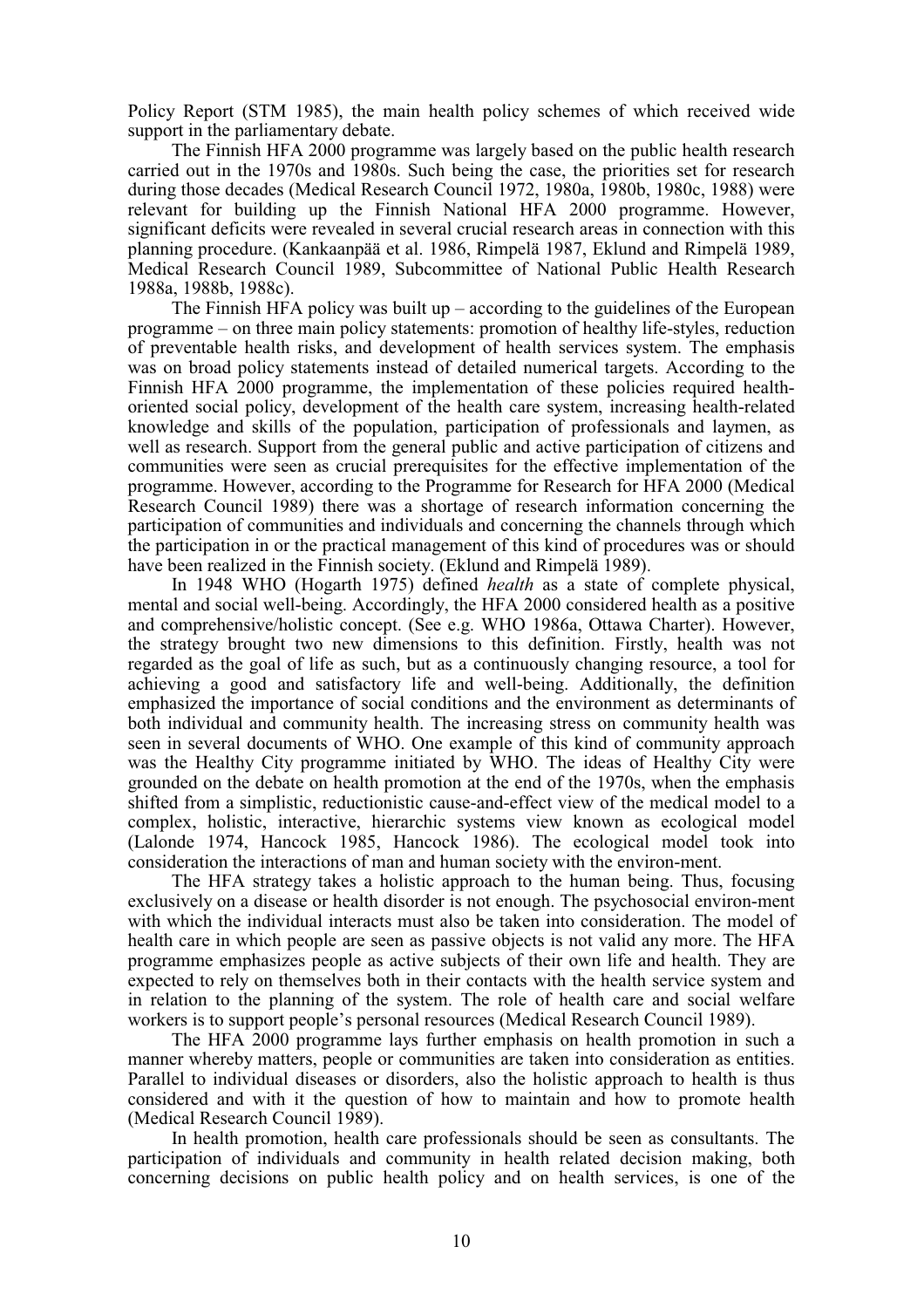cornerstones in the promotion of health. The aim is to establish a collaboration relation based on two different areas of expertise: the citizen is the expert of his own life history and human resources; the health professionals are experts on the filed medical and health care knowledge. (Medical Research Council 1989.)

Constant change is a characteristic feature in the health of human beings and communities. All states, which are classified as final, are actually results of a long process. This process perspective is included when growth and development of human life span at the individual level, or historical developments or outcomes at the community level are considered. Actions and decision of individuals and communities which have resulted in a certain situation or state are essential elements in the process and an important focus for research. In order to analyse and understand actions and social change, information concerning processes is needed. (The outcome measures or descriptions of certain stages are not sufficient for this purpose).

The HFA 2000 is primarily an action programme, which aims at bringing about changes to promote health. These changes depend on people's actions and decisions at both the individual and community levels. The main lines of health research – the research on pathogenesis, treatment and risk factors of disease – provide important information about the factors influencing disease and health. However, they do not indicate how and in what conditions health-promoting changes are brought about in everyday life, in organization and society and whether or not the change is possible in general. Such being the case, a new research approach is needed, in which people's everyday life and the function of social and political systems in health terms are examined. An action-oriented research approach, which looks upon the actions and everyday life of the people and community from the health perspective, was appointed as one of the most important priority areas of research.

At the beginning of the 1990s the Finnish Health for All policy was evaluated by an international group of experts named by WHO in August 1991. (WHO 1991) The evaluation was based on the National HFA Programme of Finland published in 1986 (STM 1986). According to the expert group, the health and social policy in Finland had been highly successful in improving the health status of the population in general. Much was going towards the right direction without actually being labelled as HFA policy implementation. (WHO 1991, Sihto 1997). It was considered that the HFA strategy was generally implemented without remarkable problems and that many of its guidelines were still current. However, in some areas no progress had taken place.

Sihto (1997), however, in her study on the implementation of the HFA 2000 Programme in Finland, concludes that the way the programme was planned indicates that a rational organization paradigm was followed in which attention was paid to the formulation of the programme but not to the implementation afterwards. The method of preparation procedure of the programme, according to Sihto, was central administration oriented excluding other parties and did therefore not promote commitment to the programme, nor interest in its implementation. With reference to the opinions of the steering group, Sihto claims that the HFA 2000 Programme in Finland was aimed at strengthening the existing health policies and a separate implementation or promotion of the programme was therefore not given a priority.

A new steering group for the HFA 2000 strategy revision was appointed in Finland in 1991. The steering group decided not to change the original HFA 2000 strategy altogether, but to concentrate on fields which had received critique in the WHO's evaluation (1991). The remarks were taken into consideration when the Finnish HFA policy was renewed in 1992 (STM 1993b). One of the central messages of the evaluation was an observation that the participation of the public in the HFA policy development process – policy formulation, implementation and evaluation – had not been sufficiently wide, and the potential and resources of NGOs for the implementation of the HFA policy had been under-utilized. The strategies selected for the health policy areas were reduction of differences in the health status between population groups, maintaining and improving the coping abilities of people, co-operation supporting preventive health policy,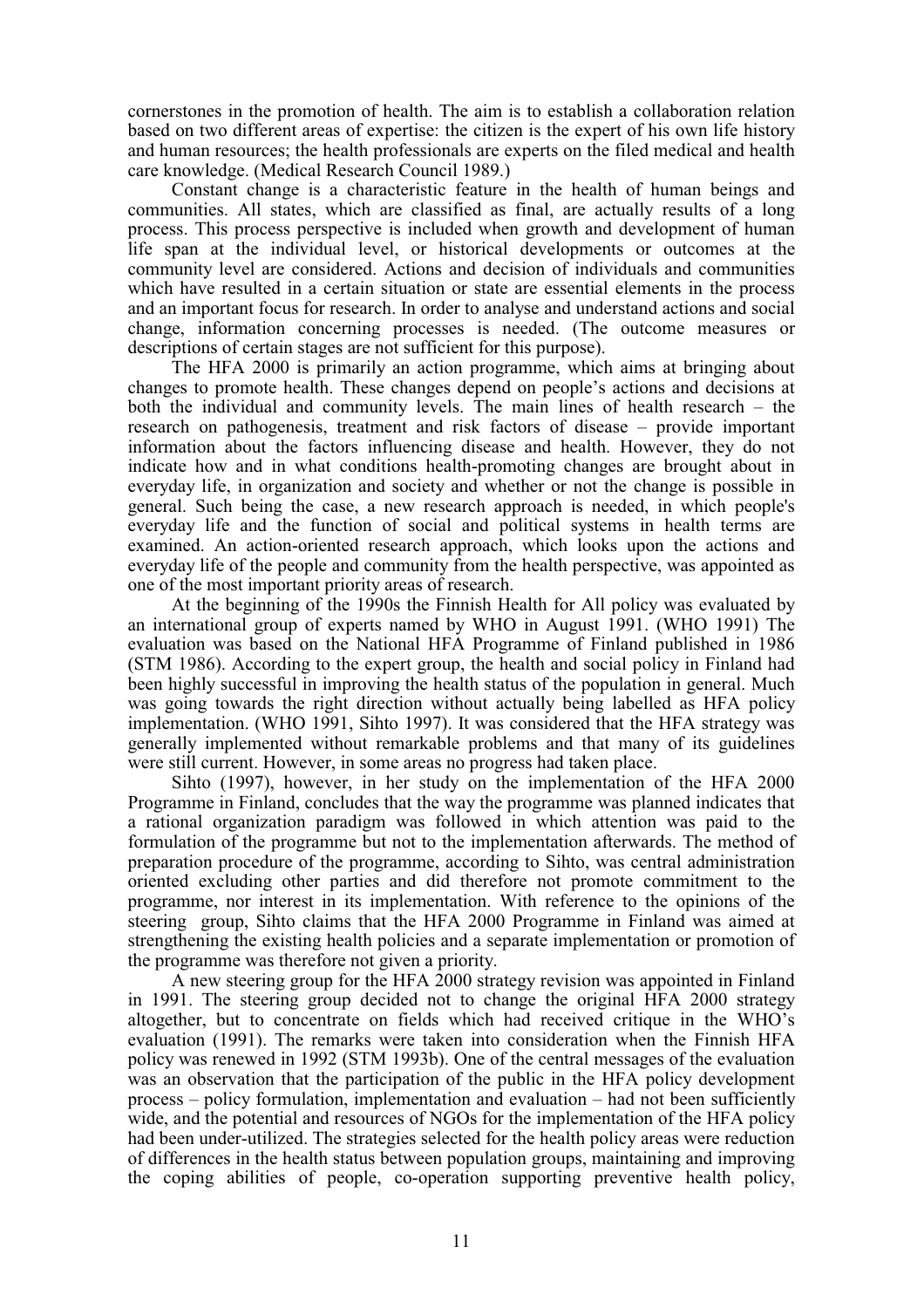improving the effectiveness of health services, developing human resources and management in health care, and increasing community partici-pation. The HFA Revised Strategy (STM 1993b) recommended e.g. to develop models for co-operation and joint activities between municipalities and NGOs where citizen participation is an essential element.

### **3.3 The roles of state, professionals, NGOs, and citizens in health promotion**

The collaboration between NGOs, state authorities, health professionals, and the municipal health care had produced skills and know-how within health education based on everyday practice and experience by the 1970s. However, the role of the state strengthened in the shift of the decades of 60s and 70s. The strengthened role of the state was explicit at all levels of health care, even in the financing of the NGOs, in the 5-year planning and financing system of health care and in the health legislation of the 1970s. Health care was steered or rather ordered by different state directives. The state and regional authorities had a central role in this function. The state decision makers (the National Parliament and the Cabinet) and the authorities (the Ministry of Social Affairs and Health and the National Board of Health) became independent and strong actors for the health and social field. (Rimpelä 1992b, 1993).

Health education started to organize into its own professional field in the beginning of the 1970s, indicated by a separate administration (the National Health Education Office) and a particular source of funds within the state budget (Appro-priation under §27 of the Tobacco Act). The differentiation of health education was seen also in the administration of the municipalities, which established separate boards of health education and appointed health education co-ordinators. In the beginning of this kind of state conducted health education the emphasis was in the co-operation between municipalities and NGOs.

In the 1970s health education was considered important, even though steered by the state, but in the 1980s it was criticized for being uneffective and, furthermore, health education was labeled as health terrorism. E.g. Illich (1976) criticized that medical care was trying to offer medicalized solutions for solving everyday problems (medicalization). Consequently, the collaboration between municipalities and NGOs decreased and the NGOs concentrated on their own specific activities and on taking care of the affairs of the groups of patients they represented. The preventive medicine of the 70s was based on the medical model approach, in which the citizen was considered purely as an object of care, the duty of which was to follow given instructions. The concept of "informed consent" reflects this approach, according to which the best results will be reached through "collaborative" behaviour by the patient, i.e. when the patient consents to the measures or care determined by health professionals.

The debate concerning patient's participation in the decision making about his own care started in the 1970s. In addition to the concepts of "compliance" and "utilization/use of health care services" the expression of community participation appeared in the general discussion. This was particularly realized in the world famous North Karelia Project, in which the emphasis shifted from an individual to the entire community. The North Karelia Project became an internationally known example of a cardiovascular disease prevention programme, the focus of which was the whole community and not only an individual and, thus, the approach used could be called as "community control". However, the disease-oriented approach was still dominant in the discussion of health policy and prevention (e.g. Economic Council 1972).

The roles of state, health professionals and citizens were facing a change when entering the 1990s. Parallel to the term "participation" came the terms of "involvement" and "control over health" at the end of the 1980s, and the term of "empowerment" in the 1990s. These new concepts and the approaches involved set an increasing demand for the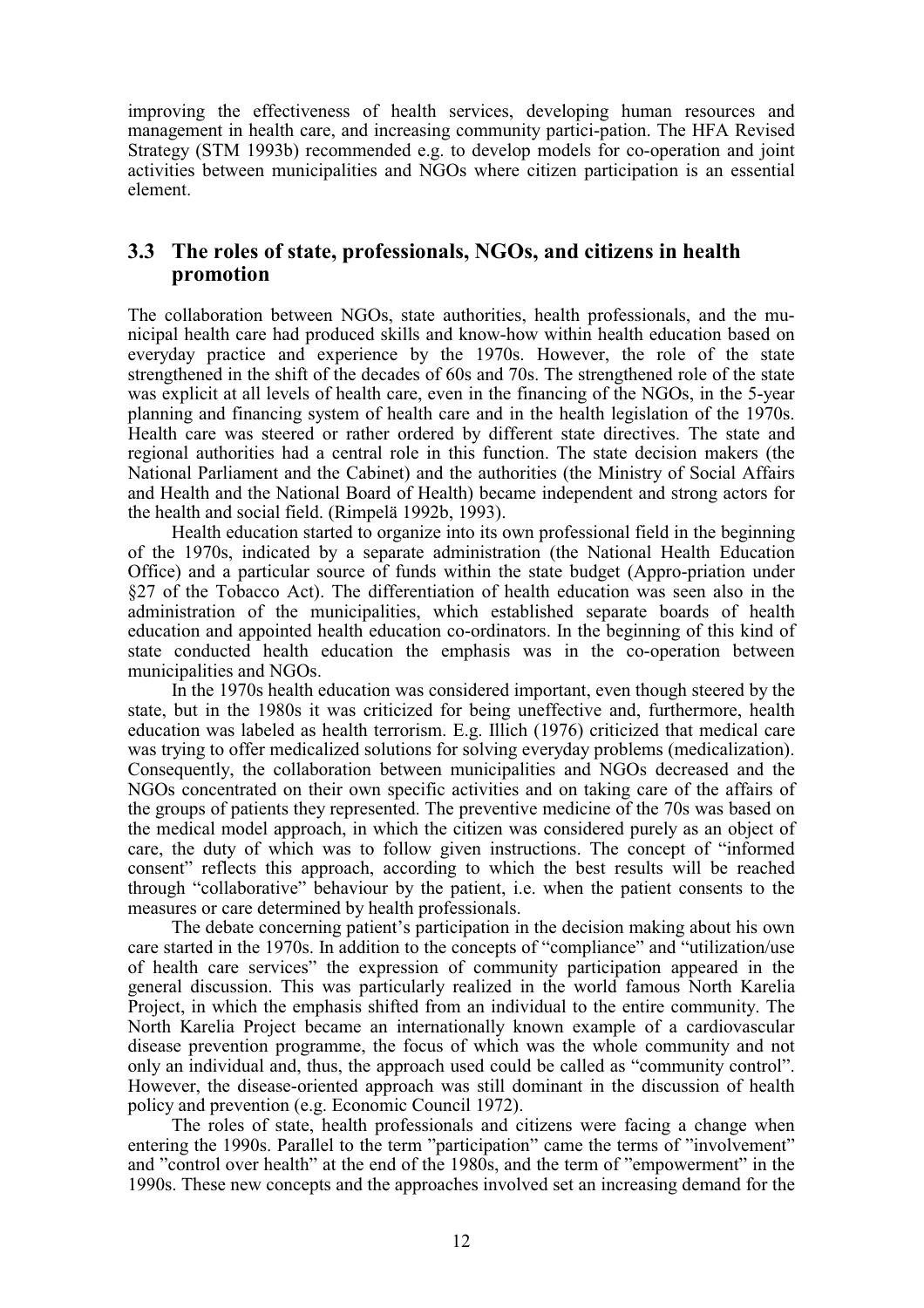professionals to assume the role of consultant or mediator or collaborator instead of the role of expert, initiator, needs indicating or problem solving person. The aim was to increase citizens' personal responsibility and independent initiative in health care.

It cannot be assumed that changing the role of professionals is an easy task. Most of the pressure is directed to a change in the attitudes of professionals. According to Lehtinen-Drebs (1991), the major issues are the facts that, firstly, a need of a volunteer is regarded as criticism of one's own work. Secondly, the abilities of a volunteer are not trusted. And thirdly, volunteers cause extra work while on the long run they are feared to replace the professionals. Lehtinen-Drebs suggests that professionals should abandon the way of looking at their work as always being an accomplishment of a task for somebody else. Being a professional may, however – according to the line of action set out by HFA 2000 – in the future imply an ability of extensive co-operation between professionals and volunteers as well as families. Professionalism will be characterized by not only the execution of minor duties within the personal expertise but also by an ability to comprehend entities. Volunteer activities do not present a threat to professionals, instead they can form a part of an entity in for example such areas that do not require trained professional skills or where humane empathy and experience based support beyond the scope of professional work may bring better results.

At the same time, various arguments have been heard on the role of man in the 1990s. The need for a new public services culture is explained by descriptions of clients no longer neo-helpless or irresponsible but aware of themselves and of personal needs, who express their requirements differently, who do not wish to yield to subservience and standard services, but who demand individuality and autonomy (Julkunen 1991). Man in the 1990s is described as demanding and initiating, with the aim and the ability of selfhelp. Based on this belief, recommendations are given to "privatize respon-sibility", to increase the production of citizen-run services and to encourage communi-ties (Karisto 1990). For example, the Helsinki City Social-political Programme of 1989 stresses an increase in citizen participation opportunities, being close to citizens, strengthening of neighbourhood and unofficial networks, mobilizing resident communi-ties, and voluntary organization activities.

The health debate in the 1980s thus focused on the people's right to control their own health to as large an extent as possible (WHO 1986, Ottawa Charter). The minimum requirement was an increased understanding of matters related to individual's own health and awareness on health matters in general (Oakley 1989). The s.c. lay epidemiology appeared alongside the disease-disorder information produced by medical scientists. The "lay epidemiology" according to Rimpelä (1993) means that information is collected on the health concepts used in the interactions of people's daily lives, and on their causes and solutions.

According to Rimpelä (1993), the "control over" idea associated with health promotion calls for strategic skills and knowledge at many different levels like neighbourhood communities, schools, workplaces, health centres and municipalities, economic regions, provinces and states. The scope of responsibility of *health education* by Rimpelä comprises health related awareness, health cultures of communities, their development and possibilities of change, as well as educational and communicational methods (see also Kannas 1992).

Effort has been taken to apply the functional idea of control over health and participation to practice, in e.g. Healthy Cities Programmes (Ashton 1991, Takano et. al. 1992), as well as other community projects (e.g. Hunt 1990). The same effort was apparent in the Healthy Somero and Järvenpää programmes conducted by the Finnish Centre of Health Education (Eklund 1993, Eklund and Bergström 1993, Eklund et al. 1995), and also e.g. in the School Alcohol Education Programme (Koskinen-Ollonqvist 1993). The programmes included a new approach in which health professionals remained in the role of consultants (Eklund et al. 1995). They could give recom-mendations and suggestions, but the decisions were eventually made by the people and the communities themselves. Secondly, the programmes emphasized improving the health awareness of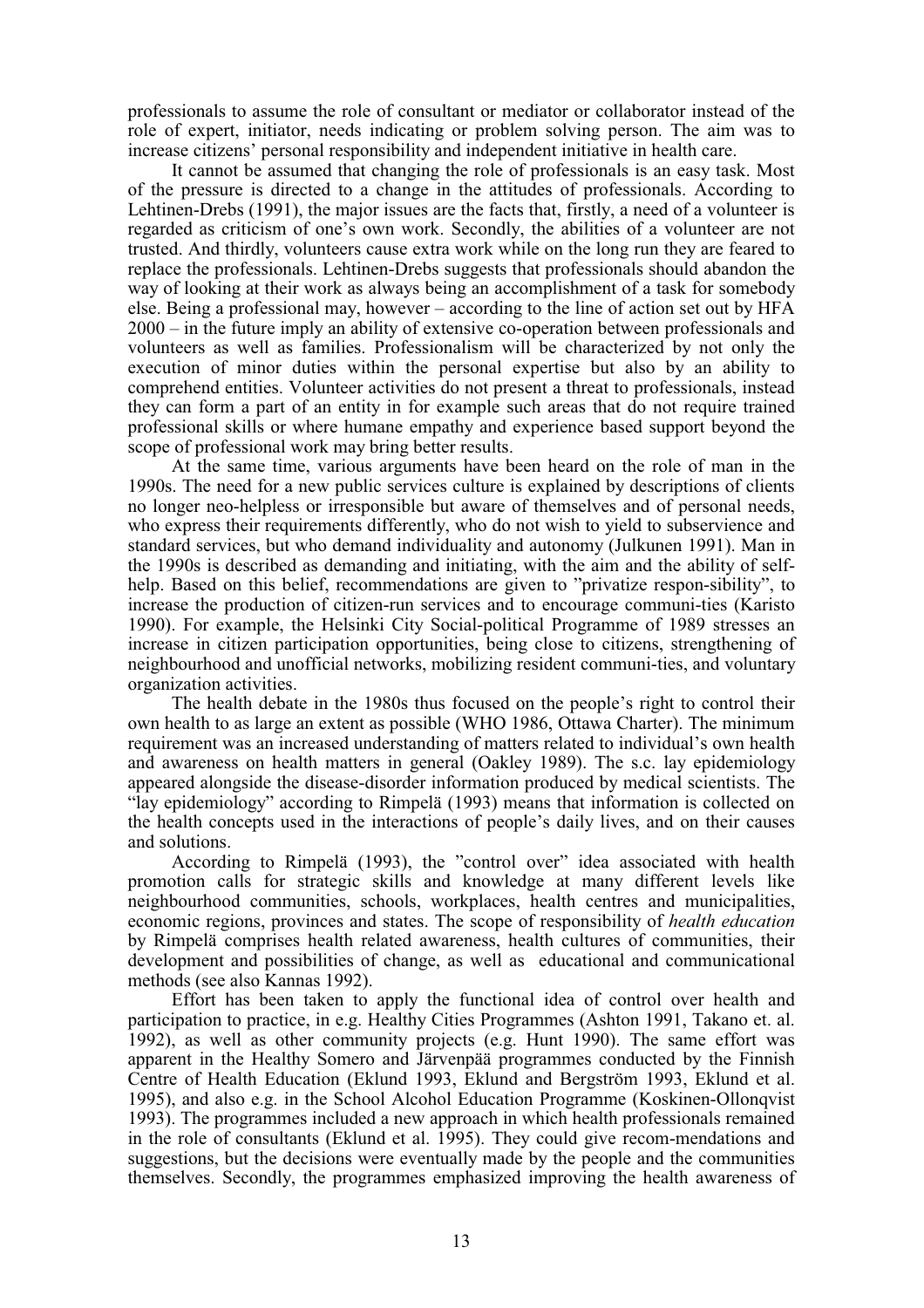ordinary citizens. This was also one of the aims of the "lay epidemiology" (like the preparation of a "lay community diagnosis"). A more detailed description of the Programme is given in Chapter 5 of this report.

Participation does not, however, happen automatically. On the contrary, the strengthening and learning of control over health through participation requires many years of co-operation between professionals and citizens in which new roles are rehearsed and learnt not only to act as groups but also to obtain new skills and ways of action. However, there is evidence from successful efforts in other cultures (like in USA, UK, Canada, Sweden) on health care models, where the lay people are a permanent part of the decision making procedure of a municipality. (See e.g. Piette 1990). E.g. in USA, local communities are mandated by law to participate in decision making. Local health boards which are composed of laymen and NGOs have veto power over the community's professional public health system on all matters, excluding purely medical issues, however.

### **3.4 Earlier community programmes**

#### *Early forms of community programmes*

The measures implemented by the community/municipality  $-$  like sewage and waste water systems etc. – could be considered as first forms of community programmes in which the emphasis was to find solutions to system level problems, although the own initiatives of citizens were seen important, too (see Table 1). The PH movement of the 1840s was the manifestation of this. The rapid urbanization, which took place in many places in Europe during the 19th century, created miserable living conditions for the urban poor. Consequently local governments appointed city medical officers to enforce national and local legislation aimed at tackling environmental squalor, along with problems of poor food, water and personal hygiene (sanitary idea). (Rosen 1958, Brockington 1960, Hobson 1969, Last 1987, Ashton and Seymour 1988, Hurrelman and Laaser 1996). The individual-oriented preventive health care started to develop at the end of the 1800s. The health legislation and the measures by authorities aimed at supporting and strengthening the preventive services. The prevention of tuberculosis was an example of this, participation in the x-ray screenings was obligatory for everyone.

The socio-ecological health research by Relander (1892) pioneered the regional health services research in Finland, and represented the first community study in the country. The study proved that the promotion of health in a certain community, a village for instance, requires knowledge about the condition of the population and community in concern. Such data gathering which describes community health profile has later been named a *community diagnosis<sup>1</sup>* which was included in e.g. the before and after surveys of the North Karelia Project (Puska et.al. 1979) and other similar programmes.

The prevention of diseases strategy was explicated in the struggle against other national diseases like breast cancer and cervical cancer. (See Tables 1 and 2) Consequently mammography screening and papa smear screenings were organized according to the state directives (Hakama et al. 1997). The strategy of preventive health services was fully developed during the 50s and 60s and materialized in the form of

 $1$  A community diagnosis is built by analysing the community profile of a regionally restricted com-munity together with the health profile of the area. The community profile contains data on geographic location, demography and socio-economic features of the population, culture, religious and political systems etc. The health profile contains data on e.g. health behaviour, health risk factors, use of health and social services, health status indicators, prevalence and incidence of diseases, morbidity and mortality (e.g. Haglund et al. 1983, Kumpusalo 1988). Paronen (1993) adds to the community diagnosis also the perceived health, as well as social dimensions of health like resources to control life, focus of control, perceptions about life's meaningfulness, social support, coping with difficult situations and observations of the social rules of the community.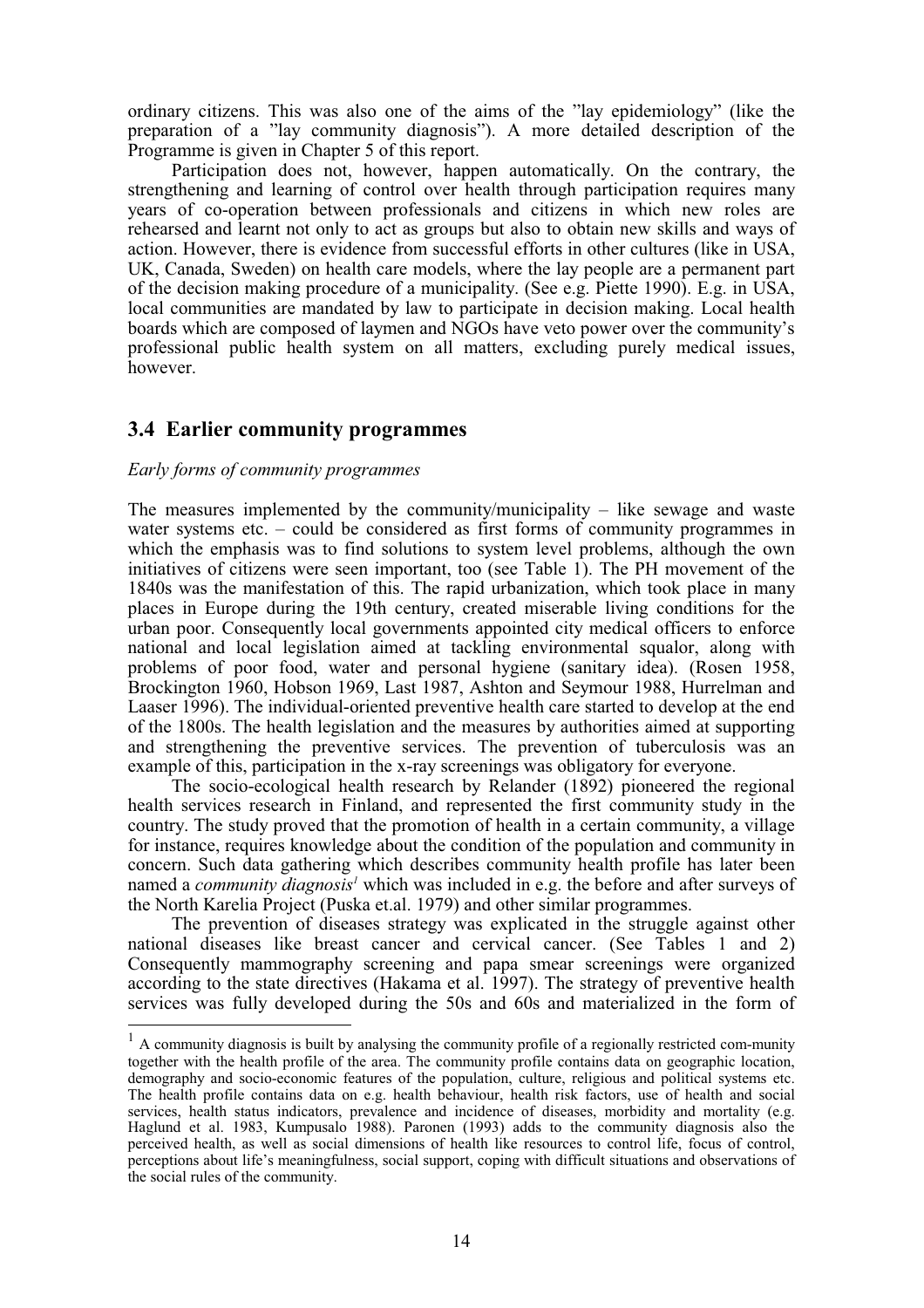maternal and child care centres as well as school health services, and later in the 70s and 80s in the form of occupational health services. The Public Health Act was enacted in 1972 with the main objective to bring the entire population within preventive health care services. This policy was suggested as late as the mid 80s by the s.c. "Puska committee".

#### *Model of the 70s*

The development of a new strategy defined as Community Control of Noncommunicable Diseases began in the early 1970s. Rose (1981, 1992) enlightened this strategy in relation to individual centred strategy (population strategy vs. high risk strategy). A part of this discussion concerned the participation in making decisions about care. Parallel to compliance and use of services, citizen participation on a community level was discussed. This was explicated particularly in the North Karelia Project (Puska et al. 1979, 1981, 1985), which had received international attention. It changed the focus from the individual control approach to a community control approach which meant that the preventive measures moved from a personal to a community level (community control approach). (Table 1). The aim of this primary prevention programme was to reduce cardiovascular disease incidence by reducing risk factors (smoking, high blood cholesterol, diet high in cholesterol and saturated fat, hypertension, sedentary lifestyle and obesity) in the whole community. This community control strategy could be contrasted to secondary prevention programmes directed at patients who already had a symptomatic cardiovascular disease, and to high risk strategy primary prevention programmes directed at individuals found through screening to have one or more risk factors.

North Karelia was discovered to have one of the highest ischemic heart disease mortality in the world. Consequently the North Karelia Project was initiated in response to a parliamentary petition by elected officials from the region. From the very beginning, the project was planned to be an action-oriented programme with evaluative and other research. Simultaneously the project would work in close collaboration with national health authorities and the WHO as a major demonstration project to test the

|  |  |  |  |  |  |  | Table 1. The most important strategies of the preventive health care. |
|--|--|--|--|--|--|--|-----------------------------------------------------------------------|
|--|--|--|--|--|--|--|-----------------------------------------------------------------------|

| $1840-$<br>Community and society level structural measures:<br>- legislation, implementation, organizations, control<br>- sewage system<br>- water sanitation<br>- building operation and environment planning     | 1880-<br>Individual focused preventive health<br>services:<br>- vaccinations<br>- screenings<br>- maternal and child health care centres |
|--------------------------------------------------------------------------------------------------------------------------------------------------------------------------------------------------------------------|------------------------------------------------------------------------------------------------------------------------------------------|
| $1970-$<br><b>Community level disease prevention/control</b><br>programmes:<br>- community strategy prevention: epidemiology,<br>preventive health services, regional and municipal<br>governmental measures, NGOs | $1980-$<br><b>Community level health promotion</b><br>programmes:<br>- e.g. Healthy City Turku<br>$-e.g.$ Healthy Village in Kuopio      |
| $1990-$<br>Local level community empowerment programmes<br>$-e.g.$ Somero-Järvenpää programmes<br>$-e.g.$ The school health education (= programmes<br>concerning use of alcohol (Koskinen-Ollonqvist 1993)        |                                                                                                                                          |

 $\_$  ,  $\_$  ,  $\_$  ,  $\_$  ,  $\_$  ,  $\_$  ,  $\_$  ,  $\_$  ,  $\_$  ,  $\_$  ,  $\_$  ,  $\_$  ,  $\_$  ,  $\_$  ,  $\_$  ,  $\_$  ,  $\_$  ,  $\_$  ,  $\_$  ,  $\_$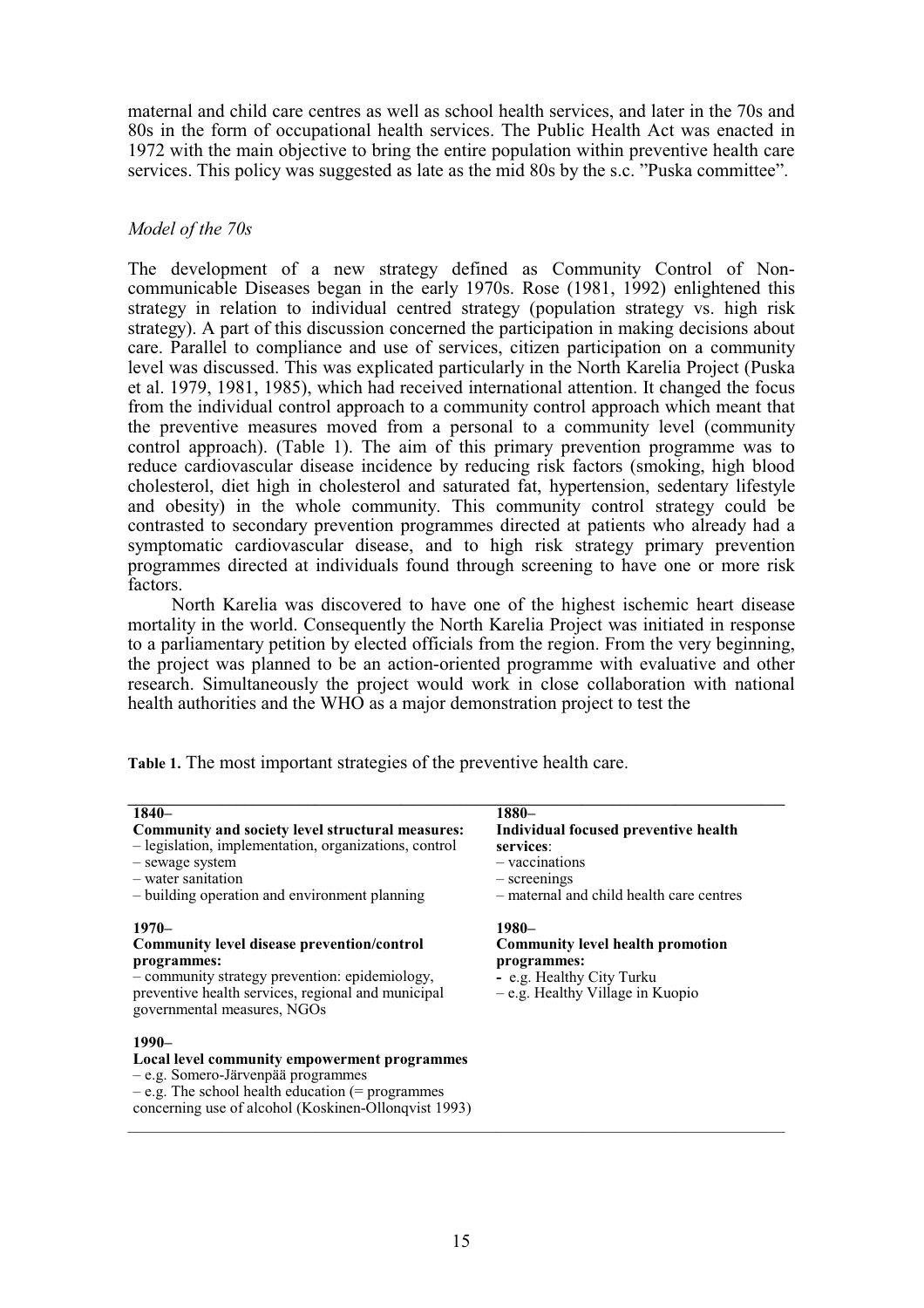usefulness of the approach for national and international purposes. [E.g. An analogous study – Stanford Three Community Study – was planned and launched in USA (Farquhar et al. 1985)] The study was designed to compare North Karelia to a neigh-bouring and demographically similar reference region of Kuopio. The project chose to intervene on serum lipids, diet, smoking and hypertension. Five behavioural/social models contributed (see Table 2) to the unified theory guiding the community inter-vention. External input from the project was viewed as acting through mass media communication and through formal and informal opinion leaders functioning as change agents to influence both individual behaviour and various aspects of community organization. The purpose was to increase knowledge, persuade behaviour changes, teach practical skills, and provide the necessary social and environmental support for behaviour change and maintenance. Behaviour change was directed at reducing the level of cardiovascular risk factors and thereby the rate of cardiovascular disease.

The project team planned the evaluation and the intervention activities. The project field office was established within the county health department, and local project advisory boards were set up with participants from various community agencies. Contacts were initiated for community organizing, initial awareness campaigns were launched, materials and action plans were developed, and local training activities were started. The programme was integrated with the existing social and health service structure of the community.

The evaluations were designed to assess feasibility (the extent to which it was possible to implement the planned activities, like amount of resources, how they were used and how well the activities reached the populations), effects (changes in behaviours and risk factors, association to CVD rates), process (risk factor and behaviour change trends with time during the programme and changes in the intervening variables), costs (total project resources and how they were allocated) and other consequences (symptoms and subjective health) related to the project.

The role of the health service staff was e.g. to help individuals to modify their behaviour. Community organization procedures were aimed at mobilizing the community for broad-ranged changes through increased social support (by health professionals) and environmental modification to aid the adoption of the new lifestyles in the community. Concerning persuasion, the aim was to inspire "community action for change" in which people would participate not necessarily for their own sake but for the sake of North Karelia and the project that had become familiar and close to the people. The Project worked closely with the various formal opinion leaders (municipal leaders, voluntary organization leaders, health personnel, mass media and business leaders) to ensure the innovation-diffusion. Later the Project systematically identified informal opinion leaders in order to communicate the innovations through the county via this network.

The community organization approach in the project comprised the community self-development (the community initially detecting a problem, and organizing itself to cope with it) and the outside influences needed to promote the reorganization. Shortly, community organizing in connection with the North Karelia Project meant actually only collaboration with the organizations within the county.

Several other community projects similar to the North Karelia Project were initiated after the good results of the programme became famous and known worldwide. These community programmes used comprehensive interventions with the aim to reduce cardiovascular diseases in the population. (Mittelmark et al. 1986, Jacobs et al. 1986, Lefebre et al. 1987, Nutbeam and Catford 1987, Farquhar et al. 1985). However, even though the projects labelled themselves to be community programmes in which participation was used as a tool, they should not be confused with community programmes where the main focus is on health promotion, participation and empowerment procedures. In the typical community programmes of the 70s the ultimate goal was the prevention of a disease, while in the more recent community programmes the emphasis is on the mobilization of health political action by laymen and on social change enabling this kind of efforts.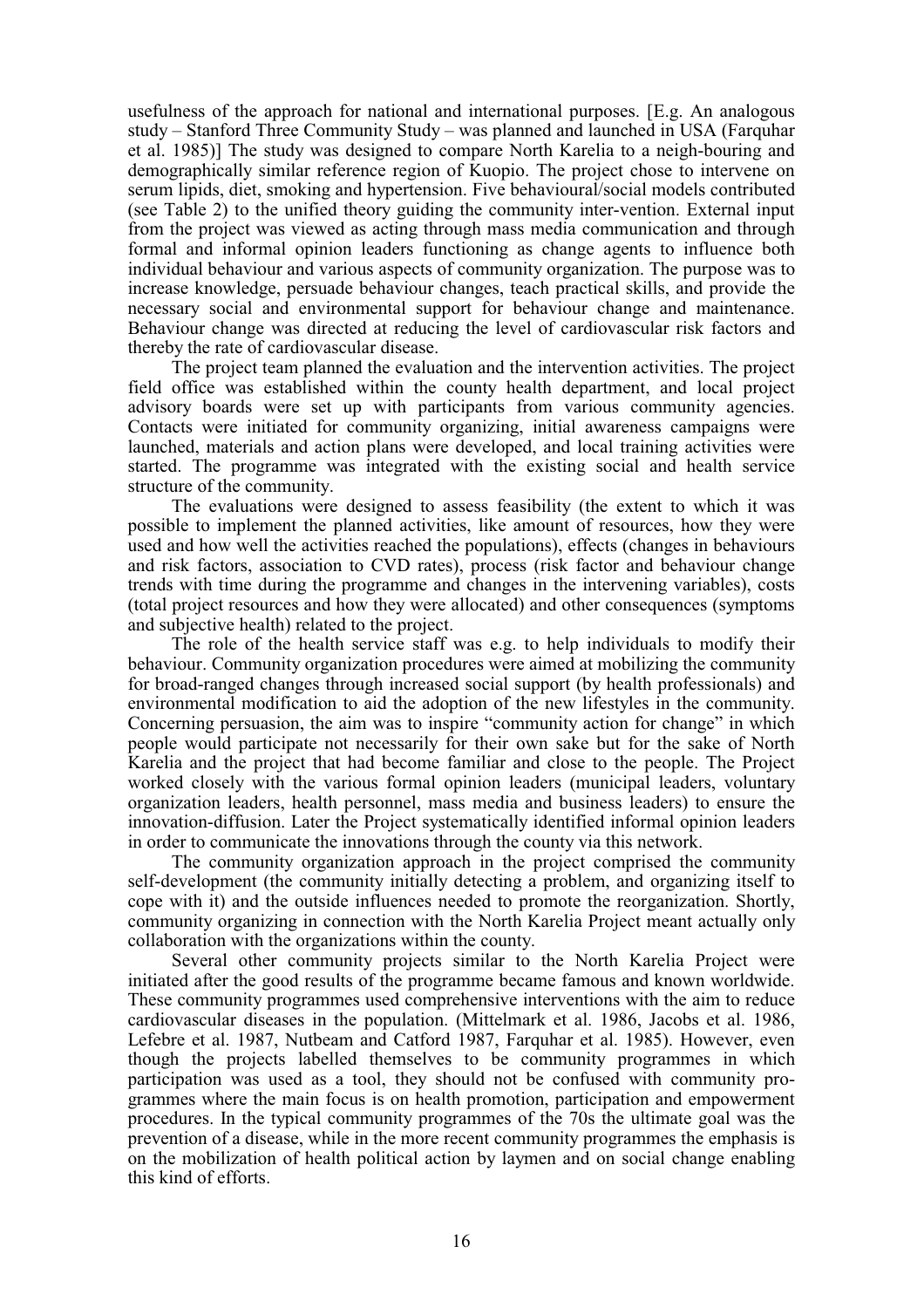The nature of citizen participation in various community action studies was analysed by e.g. Giesbrecht et al. (1991). The analysis reveals that in a cardiovascular disease prevention project in Budapest (Kockeny et al. 1986) the participation was created by building a network of local organizations and volunteers. In the Minnesota heart health project (Jacobs et al. 1986) the community key members were assigned and invited to work in the project expert team. To assign the key members, a community diagnosis was made. Also in the North Karelia Project (Puska et al. 1979, 1981) the unofficial opinion leaders of the community were charted and then trained to lead various sectors of the project. The key members of the community were not, however, taken to the administration of the project. Local organizations were mentioned but the nature of their precise role and actions remained unclear. In the Pawtucket Project (Lefebre et al. 1987), volunteers were recruited and trained to carry out interventions. A counseling team was gathered consisting of members of the community. The Stanford 5 City project of cardiovascular diseases (Farquhar et al. 1985) heeded community opinions when planning the interventions, and local resources were used in their completion. How the opinions and proposals were gathered remained unclear in the descriptions. The Wales Heart Programme (Nutbeam and Catford 1987) donated resources to be used in local preventive projects.

The methodological examination by Brännström et al. (1994) reveals that the two well-known community-based CVD-preventive programmes – North Karelia and Minnesota – dealt mainly with health behavioural and/or medical effects and only few papers had analysed factors that promoted or constrained community participation in health development. The conclusion was that there are very few published reports which have taken into account the views of members of the community or which have tried to analyse the process of change within preventive programmes, or to find factors in the various arenas which promote or constrain community participation.

Some partnership arrangements of citizens (usually initiated by a core group of community leaders) are combined with the knowledge and talents of vested agents for change and government experts. The North Karelia Project and other corresponding programmes recognized that behaviour is strongly influenced by a larger social environment and the underlying values and norms of community. Such basic changes in the behaviour, values and norms of the community can occur only through the active participation of community residents and organizations. However, the participation in these experiments remained limited to health inspections and check-ups planned and implemented by health experts. The participation of NGOs in these programmes was limited to their use in implementing some functions planned by the research group.

Several considerations favour the community primary prevention (community control) strategy in comparison with the other strategies (Shea and Basch 1990). However, community participation and its extensiveness was not precisely explained in these projects, typical for the 70s, despite the fact that all of these projects took special measures to attract local participation. The previously mentioned project failed to explain in particular such factors as citizens' possibilities to participate in decision making and counseling, time (length and duration) used in preparation of actions, representation of citizens in the project management or other groups, satisfaction in participation opportunities and channels, quantity of results and achievements, as well as evaluation of objectives completed. On the other hand, such factors were not the primary interest of the preventive programmes.

While a wealth of materials has been published on the mechanisms and theory of community-based health promotion programmes, the evidence linking theory, practice and outcomes is limited. Because of the conceptual overlap between theories and models, it may be impossible to accurately test specific theories with the appropriate scientific rigour, claims Fincham (1992). To understand these community programmes, more basic research is needed to investigate the relations between the process of change, the target of change and both the short- and long-term outcomes of change.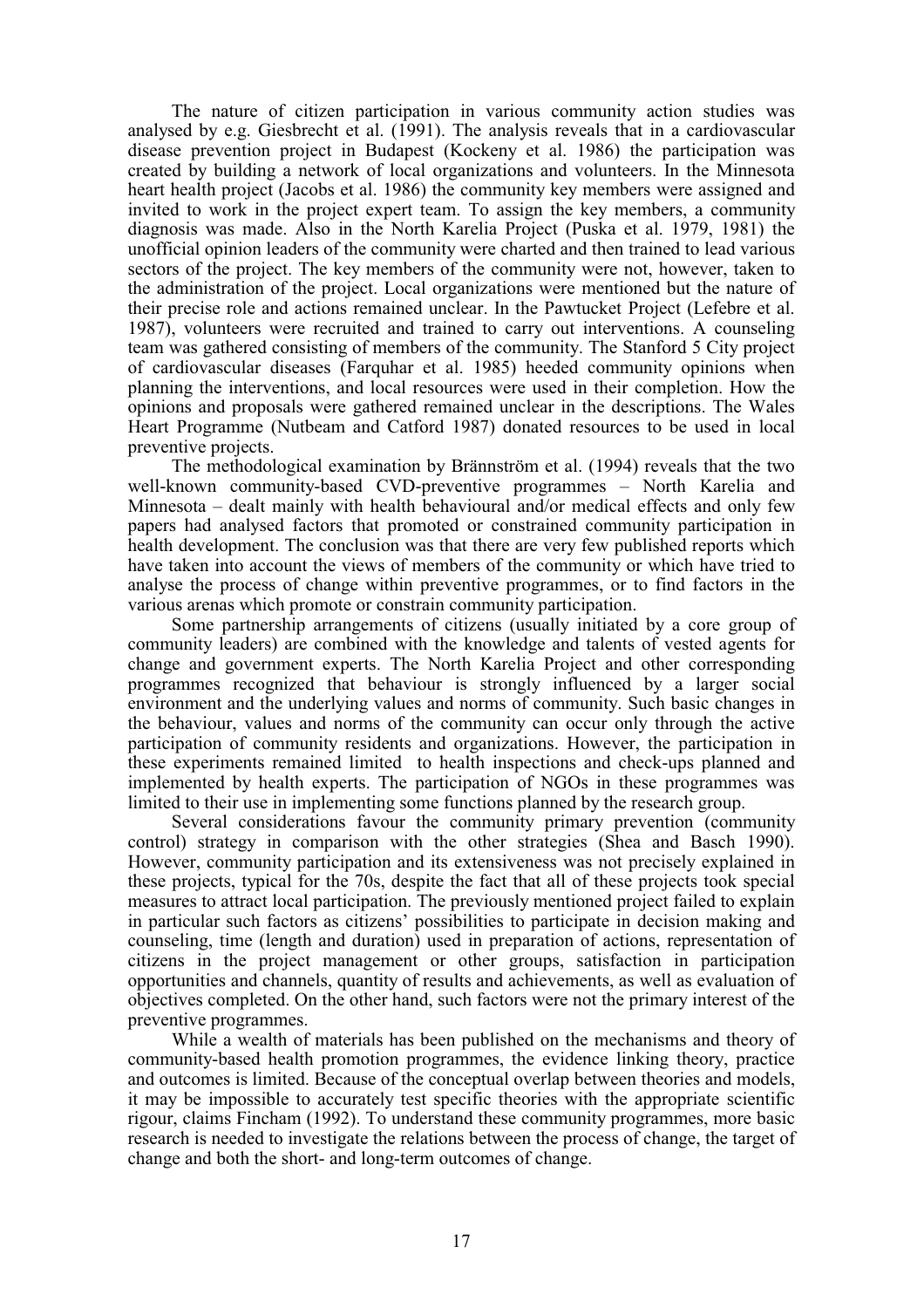| Project                                                  | Model of the 60s                                                                               | Model of the 70s                                                                                                                                                                           | <b>Model of the 80s</b>                                                                                                                                        |                                                                                                                                |                                                                                                                                                                                                                                                                                                                                                                   |
|----------------------------------------------------------|------------------------------------------------------------------------------------------------|--------------------------------------------------------------------------------------------------------------------------------------------------------------------------------------------|----------------------------------------------------------------------------------------------------------------------------------------------------------------|--------------------------------------------------------------------------------------------------------------------------------|-------------------------------------------------------------------------------------------------------------------------------------------------------------------------------------------------------------------------------------------------------------------------------------------------------------------------------------------------------------------|
| Character-<br>istics                                     | <b>Breast</b><br>Cancer<br>e.g.<br>Screening                                                   | e.g. North Karelia Project                                                                                                                                                                 | e.g. Healthy Village (in Kuopio)                                                                                                                               | e.g. Healthy City (Turku and<br>Hki)                                                                                           | <b>Healthy Somero-Järvenpää</b><br>Programme                                                                                                                                                                                                                                                                                                                      |
| <b>Back-ground</b>                                       | High and increasing in-<br>cidence of breast cancer<br>National instructions and<br>directives | Extremely high mortality on car-<br>diovascular diseases                                                                                                                                   | prevalence of<br>High<br>lifestyle<br>diseases<br>Health promotion and Ottawa<br>Charter                                                                       | philosophy,<br><b>HFA</b><br>Ottawa<br>Charter on health promotion                                                             | HFA philosophy, Ottawa Charter, Finnish<br>HFA 2000 programme and its revised<br>version                                                                                                                                                                                                                                                                          |
| Health<br>concept                                        | Absence of disease or<br>disability                                                            | Absence of disease or disability.<br>Individualized, health as energy,<br>physicalfunctional ability, con-<br>nectedness to one's family/<br>friends/community/ environment                | Health is a positive and com-<br>prehensive concept                                                                                                            | Health is a positive and com-<br>prehensive concept, a resource<br>of everyday life, and deter-<br>mined by social conditions. | Health is a positive and comprehensive<br>concept, a resource of everyday life, and<br>determined by social conditions. It is a<br>state of balance between man and his<br>physical and socio-cultural environment.<br>As the balance is a dynamic one, man has<br>to play an active role in it, to participate in<br>all aspects and stages of health promotion. |
| <b>Theore-tical</b><br>basis/<br>framework               | Medicine, epidemiology                                                                         | Medicine, epidemiology, a sys-tem<br>theory based on four models:<br>behaviour<br>change,<br>com-<br>munication-behaviour<br>change,<br>innovation-diffusion,<br>community<br>organization | Social support, system theoretical<br>adaptation, holistic<br>socio-eco-<br>logical approach: salutogenesis and<br>pathogenesis in rural villages              | Lalonde model about health,<br>com-munity<br>health,<br>com-<br>munality                                                       | Participation theories, Freire's learning<br>theory about conscientization and process<br>consultation, empowerment theories, PAR                                                                                                                                                                                                                                 |
| <b>Target level</b>                                      | Individual (micro)                                                                             | Individual (micro)                                                                                                                                                                         | Individual and community (micro<br>and meso)                                                                                                                   | Community and its citizens<br>(meso)                                                                                           | Community (meso)                                                                                                                                                                                                                                                                                                                                                  |
| <b>Target</b><br>population                              | Women.<br>certain<br>age<br>groups                                                             | Citizens of North Karelia county                                                                                                                                                           | Village<br>citizens<br>and<br>local<br>authorities                                                                                                             | Not applicable                                                                                                                 | Not applicable                                                                                                                                                                                                                                                                                                                                                    |
| <b>Intended</b><br>change                                | Disease, incidence                                                                             | incidence,<br>behaviour,<br>Disease,<br>lifestyle                                                                                                                                          | Behaviour, diseases, lifestyle                                                                                                                                 | Community,<br>several<br>not<br>specified intentions of change                                                                 | Health policy making process, health care<br>infrastructure                                                                                                                                                                                                                                                                                                       |
| <b>Specific</b><br>indicators of<br>change               | Mortality, survival                                                                            | Reduction in risk factors like<br>smoking, blood cholesterol and<br>blood pressure, use of lower fat<br>products, vegetables and berries/<br>fruits, decreased mortality and<br>morbidity  | Increased<br>social<br>interaction,<br>socialization,<br>coping,<br>(healthy)<br>lifestyle, health status, reduction in<br>risk factors                        | Not specified<br>Decision making in health<br>issues                                                                           | New way of action in health promotion,<br>action model, well established channels<br>and organization structure for partici-pation<br>in decision making                                                                                                                                                                                                          |
| Interven-<br>tions                                       | Mammography                                                                                    | Community organization, educa-<br>tion of health professionals, in-<br>formation through mass media,<br>health inspection                                                                  | Joint planning, local community<br>organization, health inspection                                                                                             | Not specified, not defined in<br>the beginning of the project                                                                  | Process consultation, education for pa-<br>rticipation, action and exercises for<br>strengthening participation skills and<br>knowledge about decision making process,<br>local community organization                                                                                                                                                            |
| <b>Evaluation</b><br>and experi-<br>mental<br>procedures | Time trends, follow-ups                                                                        | Quasi-experimental<br>(neigh-bour<br>county as comparison group).<br>Emphasis on outcome measures,<br>health status indicators and cost-<br>effectiveness                                  | Correlation analysis, factor analysis<br>(4 villages to compare). The<br>emphasis on self care,<br>social<br>health<br>support,<br>and<br>status<br>indicators | Healthy<br>General<br>City<br>quantitative indicators, action<br>research                                                      | Process evaluation,<br>action<br>research,<br>qualitative<br>analysis,<br>hermeneutics,<br>participant observation,<br>emphasis on<br>development of empowerment                                                                                                                                                                                                  |

**Table 2.** Characteristics of typical community programmes in Finland before the 1990s and the corresponding characteristics in the Somero-Järvenpää Programme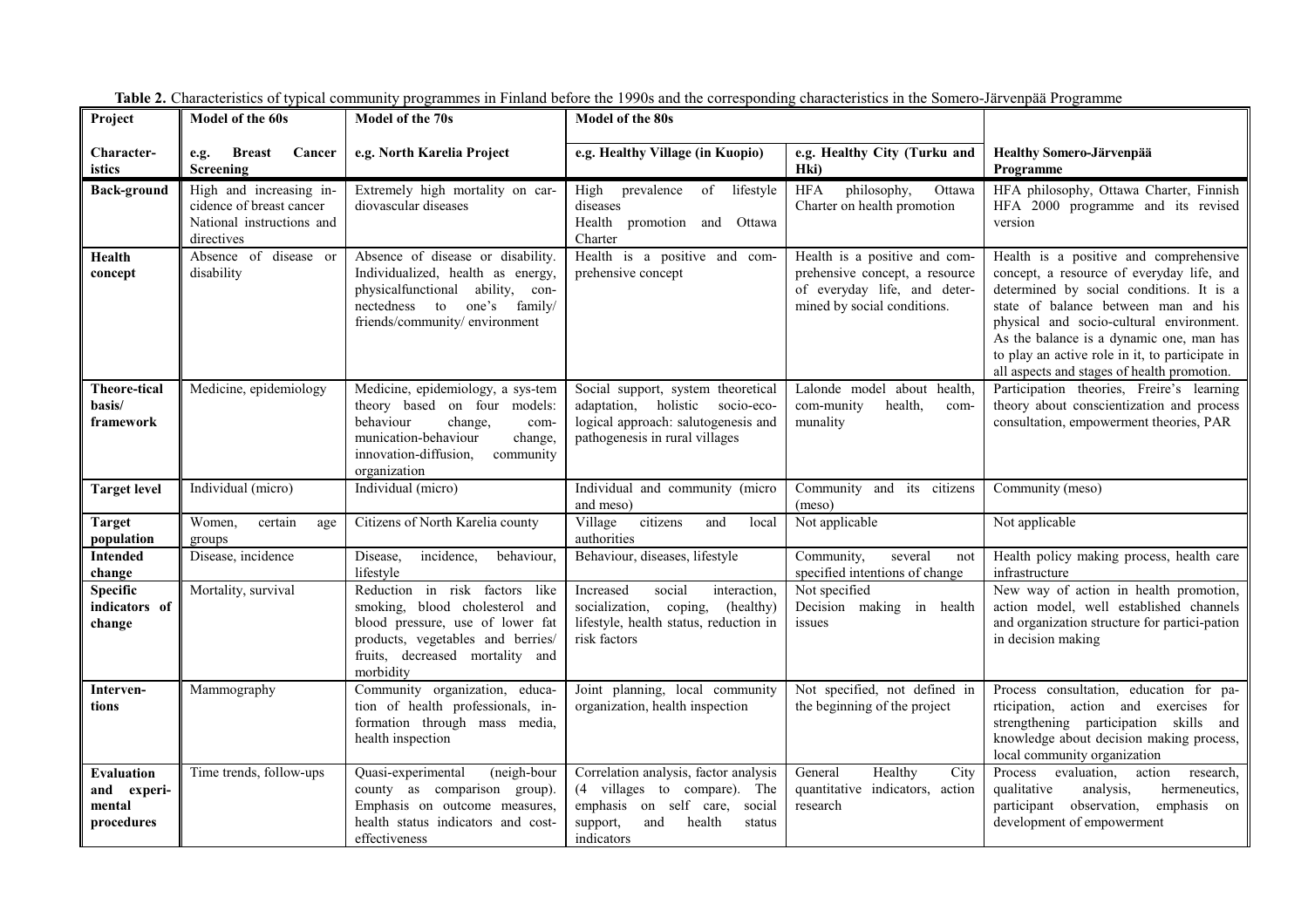| Concept<br>describing<br>partici-<br>pation | Compliance                                                                                                                               | Community control                                                                                                                                                                                                                                                                                                     | Community involvement                                                                                                                                                                                                                                                                                                                                                                                                                                                                        | Community involvement                                                                                                                     | Community participation, empowerment,<br>control over health                                                                                                                                                                                                                                                                                                                                                                                                                                                                       |  |
|---------------------------------------------|------------------------------------------------------------------------------------------------------------------------------------------|-----------------------------------------------------------------------------------------------------------------------------------------------------------------------------------------------------------------------------------------------------------------------------------------------------------------------|----------------------------------------------------------------------------------------------------------------------------------------------------------------------------------------------------------------------------------------------------------------------------------------------------------------------------------------------------------------------------------------------------------------------------------------------------------------------------------------------|-------------------------------------------------------------------------------------------------------------------------------------------|------------------------------------------------------------------------------------------------------------------------------------------------------------------------------------------------------------------------------------------------------------------------------------------------------------------------------------------------------------------------------------------------------------------------------------------------------------------------------------------------------------------------------------|--|
| <b>Type</b><br>of<br>partici-<br>pation     | Non-participation:<br>Manipulation                                                                                                       | Manipulation,<br>Non-participation:<br>therapy<br>- marginal                                                                                                                                                                                                                                                          | Degree of tokenism: Informing,<br>consultation or placation<br>- marginal                                                                                                                                                                                                                                                                                                                                                                                                                    | Degree of tokenism: placation,<br>or partnership<br>- substantial                                                                         | Degree of citizen power: Partnership,<br>delegated power, and citizen control<br>- structural                                                                                                                                                                                                                                                                                                                                                                                                                                      |  |
| Partici-<br>pation<br>was<br>used as        | means                                                                                                                                    | means                                                                                                                                                                                                                                                                                                                 | means                                                                                                                                                                                                                                                                                                                                                                                                                                                                                        | means and end                                                                                                                             | means and end                                                                                                                                                                                                                                                                                                                                                                                                                                                                                                                      |  |
| <b>Nature</b><br>of<br>partici-<br>pation   | People were called to a<br>free of charge mammo-<br>graphy examination.<br>Participation was volun-<br>tary but highly recom-<br>mended. | Informal opinion leaders of com-<br>munity were charted and trained for<br>implementing project measu-res.<br>Local organizations are in-volved.<br>Participation meant health check-<br>following<br>instructions,<br>ups,<br>questionnaires<br>and<br>answering<br>following<br>health<br>education<br>instructions | For information gathering purpo-<br>ses key persons in the commu-nity<br>were interviewed. They parti-<br>cipated in the planning of re-search<br>organization,<br>and<br>had<br>a<br>representation in the joint plan-ning<br>committees. Activists of the village<br>selected<br>committee<br>were<br>to<br>implement research measures.<br>Participation meant health con-<br>trols, following instructions, ans-<br>wering questionnaires and invol-<br>vement in research organization. | NGOs and local people partici-<br>pated in activities planned and<br>organized by local authorities<br>Role of NGOs was not<br>specified. | participants selected subjects,<br>Project<br>prepared questionnaires, conducted inter-<br>views, made analyses, reports, planned and<br>implemented personal interventions and<br>public campaigns, and created networks<br>existing institutions<br>with<br>(businesses,<br>schools, res-taurants etc.);<br>other city<br>residents partici-pated also.<br>Participation was one element of the<br>process expected to lead to self-awareness,<br>psycho-logical<br>and<br>com-munity<br>empowerment. It was a means and an end. |  |
| <b>Political</b><br>commitment              | National                                                                                                                                 | National, regional and local                                                                                                                                                                                                                                                                                          | Local                                                                                                                                                                                                                                                                                                                                                                                                                                                                                        | International, local                                                                                                                      | Local                                                                                                                                                                                                                                                                                                                                                                                                                                                                                                                              |  |
| Commit-<br>ment<br>of<br>health<br>services | Part of health services                                                                                                                  | Implemented in joint collaboration<br>with health services                                                                                                                                                                                                                                                            | Implemented in joint collaboration<br>with health services                                                                                                                                                                                                                                                                                                                                                                                                                                   | Planning and implementation<br>by health authorities and health<br>services                                                               | No particular role at all                                                                                                                                                                                                                                                                                                                                                                                                                                                                                                          |  |
| Commit-<br>of<br>ment<br>citizens           | Objectives of care                                                                                                                       | Participation for the sake of North<br>Karelia and because of good results<br>and fame of Programme                                                                                                                                                                                                                   | Not clear, citizens participated in<br>health inspections                                                                                                                                                                                                                                                                                                                                                                                                                                    | organization<br>Project<br>com-<br>mitted,<br>others<br>participated<br>depending on topic                                                | A committed and continuously growing<br>core group of local people during entire<br>development process. Rest of the popu-<br>lation as supporters, or resource persons, as<br>well as participants of activities organized<br>by Programme or by citizen core group                                                                                                                                                                                                                                                               |  |
| Project<br>mana-gement                      | Health professionals                                                                                                                     | Project<br>researchers,<br>project<br>organization                                                                                                                                                                                                                                                                    | Project<br>researchers,<br>project<br>organization, village group, action<br>groups                                                                                                                                                                                                                                                                                                                                                                                                          | Local Healthy City<br>Office,<br>Project secretary, City council<br>of health education                                                   | Project manager, consultants, local project<br>secretaries, theme leaders, and participants<br>of training programme                                                                                                                                                                                                                                                                                                                                                                                                               |  |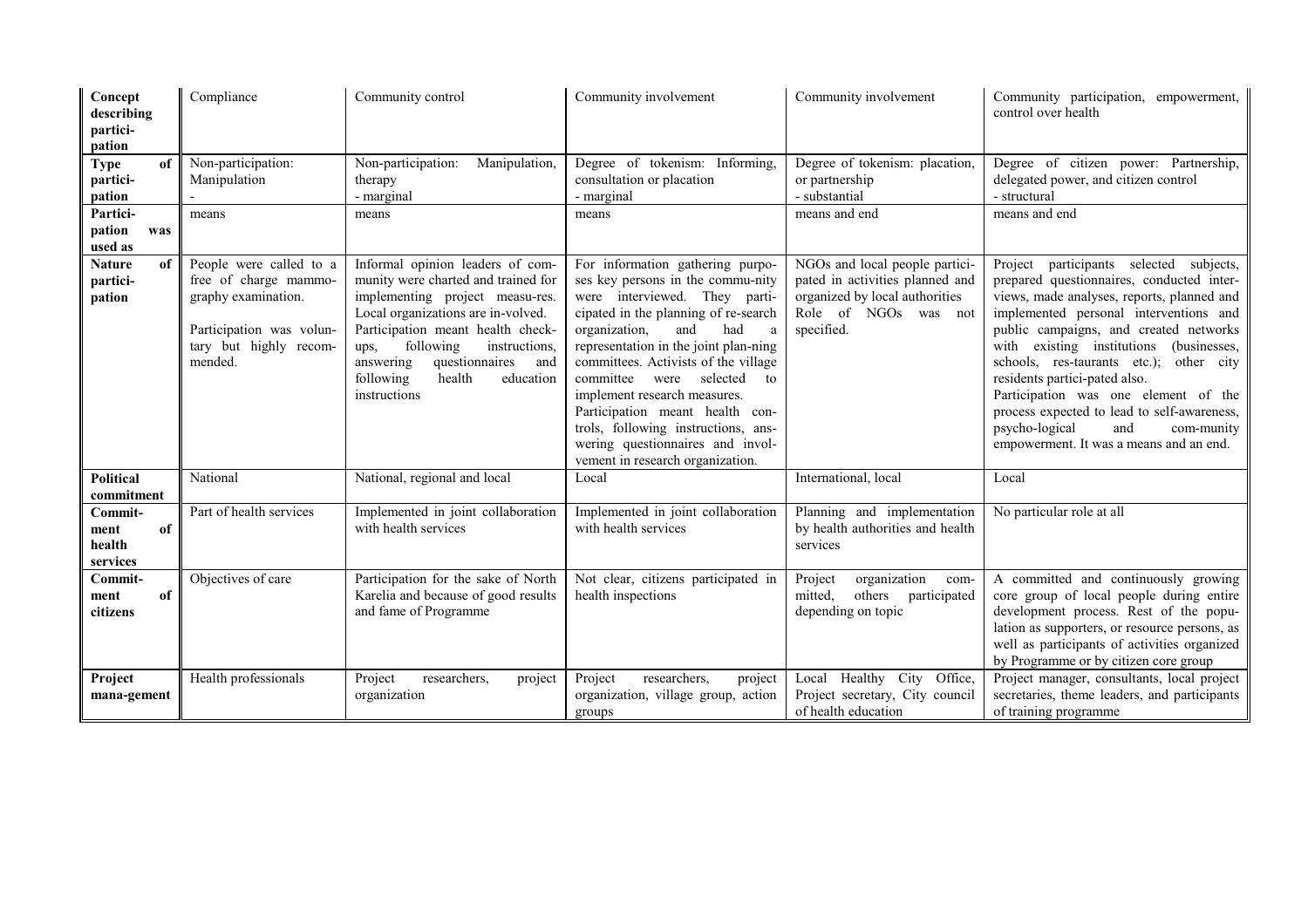Altman (1986) emphasizes that it would be important to know how much, through which channels, and with what methods health information is diffused among community organizations and residents. To do this, qualitative analysis is required, such as tracking the use of health education materials, interviewing and observation of community health events, assessment of the salience of health among individuals and organizations, and monitoring health interactions among community members. Furthermore Altman states that there is inadequate documentation of how the programmes become a part of the community structure, how specifically they achieve their effects, and which programme implementation strategies are successful and which are not. Employment of the process evaluation strategies outlined above would foster an understanding of the programme implementation, the causal events leading to change, and the specific programme components that most influence outcomes.

#### *Model of the 80s*

Health promotion philosophy of the 1980s, HFA 2000 ideology and the related incentives by WHO (WHO 1978, 1985) brought attention to citizens' participation also in Finland in the 1980s. Improvement was suggested by e.g. foundation of planning committees with citizen representation (e.g. Kumpusalo and Neittaanmäki 1987, Kumpusalo 1988, Haukkasalo 1992, Stenroos 1992). Their task was to improve the dialogue between users and consumers of services. Such committees were viable in cases like building a hospital etc. Real citizen participation remained, however, marginal in these joint planning models. The planning units often had a short life and could not guarantee continuing participation after solving the primary problem.

The "Healthy Village" Project implemented in Kuopio Region is one example of a community programme of the 80s in Finland. (Kumpusalo and Neittaanmäki 1987, Kumpusalo 1988, Kumpusalo et al. 1991). However, the community control of a disease approach used in the North Karelia Project still formed the theoretical basis for this programme, but with the addition of a general system theory and a holistic socioecological approach labelled "Salutogenesis and Pathogenesis in Finnish Rural Villages". The essential elements of the latter approach were interaction, socialization, coping, lifestyle, and health status. The empirical part of the study concentrated to analyse the relationships between self-care and lifestyle and social support.

As part of the Healthy Village study, a health promotion programme was carried out. The basic idea was to integrate new health promotion practices into rural lifestyles. The key elements of the programme were to focus on positive health, people's participation and inter-sectoral collaboration. Health Promotion in the programme was based on the ideas presented in the WHO Ottawa Charter (WHO 1986, Kumpusalo 1988, Kumpusalo et al. 1991) emphasizing health as a resource for everyday life. Health promotion was understood as comprising activities to improve the possibilities of people to cope and advance their health. Self-health promotion was operationalized as selfhealth care and personal promotion of environmental health.

The local adult education institutes worked as links and arenas for inter-sectoral collaboration. For practical purposes, such as for local planning, co-ordination, collaboration and management of the programme, each village board selected an "action group". Twice a year this group together with the education institute, made plans for a health promotion programme for its own village. For this planning, the action groups inquired local needs and made recommendations for health promotion (e.g. village seminars and lectures, training in healthy cooking, slimming, physical exercise, walking campaigns and tests).

Actually there was an honest attempt towards some kind of participatory processes (like joint planning) in the Healthy Village Project but the main emphasis, however, was on the changes in the health status and health behaviour of the indi-viduals, and not in the way of action concerning for example participation behaviour or political action in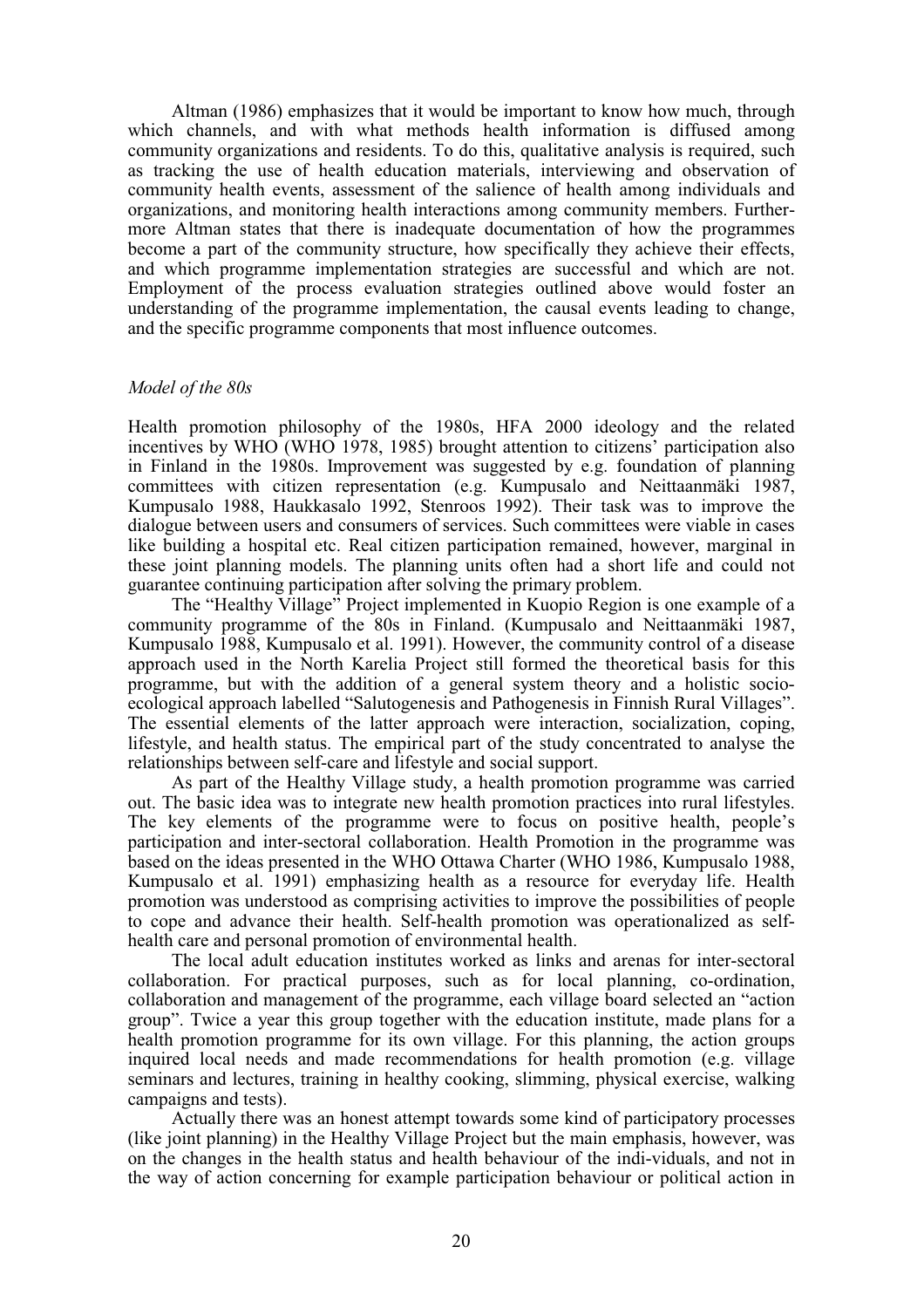health. The participation in the project remained marginal and took the form of participating activities organized by health professionals or the form of self-initiated health care.

The Healthy Cities Programme initiated by WHO was another typical example of the community ventures in the 1980s. At the same time it was a local application of the Health for All 2000 Programme. The "healthy city" of the programme was defined as a city that reacts and responds to citizens' health needs, and where citizens know how to utilize and develop their city to promote health (Duhl 1986, Vertio 1993a).

The idea of a healthy city incorporates the belief that the city, as a place which shapes human experience, has a crucial role in determining the health of those living in it. The main elements of the project were: to formulate concepts leading to the adoption of City Plans for health which are action based and which use Health for All principles and the 38 European targets as a framework; development of initiatives and processes as models of good practice; implementation and monitoring of models of good practice; dissemination of ideas and experiences between collaborating cities; and mutual support, collaboration and learning between the cities of Europe. (Ashton 1991). In practice, Healthy City was an attempt to translate the WHO philosophies and frame-works into practical and concrete health promotion work. However, every city involved in the Healthy City movement was expected to find its own way of implementing the desired 'good practices' and their evaluation.

Turku (official partner) and Helsinki were Healthy Cities in Finland. In Turku, as well as in other Scandinavian countries, the Healthy Cities Programmes were mainly conducted by the health authorities instead of the desired local community groups (like e.g. in UK). In Turku the programme organization (steering group) consisted of different health leaders from various governmental sectors in the city. However, a corporation of local NGOs supported the steering group. The general aim of the Healthy Turku was to strengthen healthy decision making and healthy social policy in the City. (Hakkala 1994.) Healthy Turku was directly based on the general principles and philosophies of WHO (see above). No specific detailed objectives were defined at the beginning of the programme in 1987. The only written document was a general action plan for money application purposes. (Hakkala, personal interview 1993.) However, there was one example of an implemented subprogramme on promotion of physical activity of the citizens in Turku. Its goal was to prevent national health diseases like e.g. the musculosceletal diseases.

Helsinki had an ideological objection to the disease-oriented approach. However, within subprojects disease prevention was stressed to some extent (Vertio, personal interview 1993, Eliasson, personal interview 1993). In Helsinki, a number of sub-projects involved hypotheses which underwent testing. The more general hypothesis of the Healthy Cities Programme was that the role of sense of community was seen crucial in promoting health. In Helsinki, a separate project plan was drawn.

Action research was considered an important feature based on WHO experts who had deemed such an approach necessary. In reality, Turku failed to perform any studies of this kind. According to Hakkala (personal interview 1993), the implementation of quantitative research methods remained negligible in the beginning. Later however, a lot of quantitative research on population's health status has been conducted by the city of Turku. Additional research was carried out following the outlines of WHO indicators (WHO 1992). This consisted mainly of evaluation and community diagnosis type data gathering based on quantitative measures. The proportion of qualitative evaluation remained minor in Turku. On the contrary in Helsinki some general action research as well as qualitative surveys were completed (e.g. Horelli 1992). The Helsinki Healthy City Project did not, however, call for any research, action only was considered important.

Local expertise was not particularly valued in the planning. Dr. Vertio, the Chief Physician in Helsinki, and the City Chief Medical Officer in Turku acted as kind of local experts in the project development. The significance of other local experts remains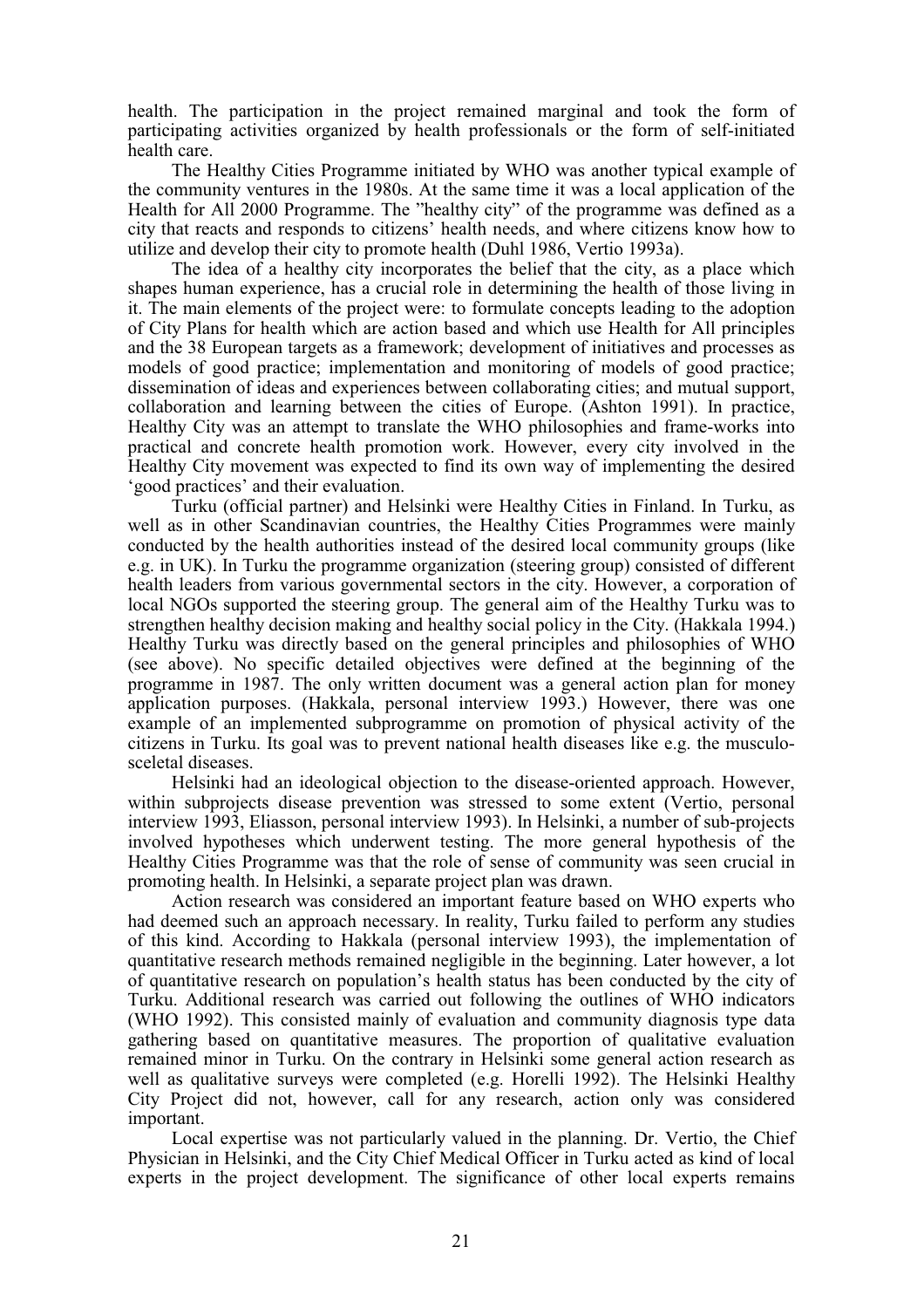unclear. In Helsinki, local experts were assigned to the Health Education Counseling Committee which has later been renamed the Healthy City Counseling Committee. The experts for this committee were also chosen among the vice-management level of the city.

The contribution of the state authorities to the project was mostly restricted to the availability of funds from the Appropriation under §27 of the Tobacco Act. The significance of city authorities in both locations on the other hand was big since the initiative of the project as well as the planning responsibility remained with the authorities. They were involved in every active sector of the project. Moreover, the Healthy City Office was located in the health authorities' office building, a fact that gave the project a certain identity.

Otherwise health services did not play such an important role in Healthy Turku or Helsinki as e.g. in the North Karelia Project, where the active work of the project was performed mainly by health professionals (measurements, health examinations, training, education etc.). Since the aspect of health was to be given more attention in the city management, a greater significance was held by various authorities who made decisions on health issues, on the agendas of health educational committees, and health policy.

WHO recommended that also other than health sectors should be appointed to promote health. In Turku, such an active partner was the environmental health care. There is no documented information on the nature of the collaboration, however.

Inclusion of voluntary organizations was not considered in Turku at all at the time the project was launched. In other words, the declaration of WHO on citizen participation had not been fully understood, stated Hakkala (personal interview 1993). Voluntary organizations have joined in only in the 1990s in the "second round" of the Healthy City Project. The organizations have founded their own co-operative committee to work together with the s.c. local groups (evidently subdivisions of health centres). According to Hakkala (personal interview 1993), participation and role of state organizations were not considered either. They could not find such organizations whom they could assume to support or bring any contributions to the project. By Hakkala, Turku did not implement "empowerment" or "citizens' control over health", at least not in the way it was planned in some other health promotion programmes. The planning as well as the major part of the implementation of the Healthy City Turku Programme was controlled by the city authorities.

One of the duties of the Helsinki City Board of Health was to run a healthy and safe action policy (see Tarvainen-Pääkkönen et al. 1992). As a means to reach this goal Helsinki chose the Healthy Cities Development Programme. It was based on five operational items of health promotion presented in the Ottawa Charter: health supportive public decision making, provision of healthy environment, increasing community action, improving knowledge and skills, and reorienting health services. Community participation or communality was not specifically defined in Helsinki. Reference to the Ottawa Charter issue on "increasing community activities" was perhaps a step towards it, meaning that local activities are to be intensified with various community level concrete activities. In evaluation of the order of priority matters, in making decisions, in designing and implementing action models the ultimate objective was to attain better health.

In the process of developing the Healthy Cities programme, there has been a continuing search for indicators to enable cities to follow-up the fulfilment of the programme (e.g. The visibility of the initiatives of the HFA 2000 programme in health related decision making, Tarvainen-Pääkkönen et al. 1992), and also to enable comparisons between cities. According to Vertio (1993a) the measures of a healthy city are health promotion activities, city structure from health perspective, and health status of the population. As parameters of health promotion Vertio proposes responsibility for taking care of own health, intersectoral collaboration, participation, social support, health promotive habits and behaviour, healthy environment, knowledge about health, and safety. For each parameter, detailed indicators are presented. The indicators of for example participation are the decentralization of health related decision making together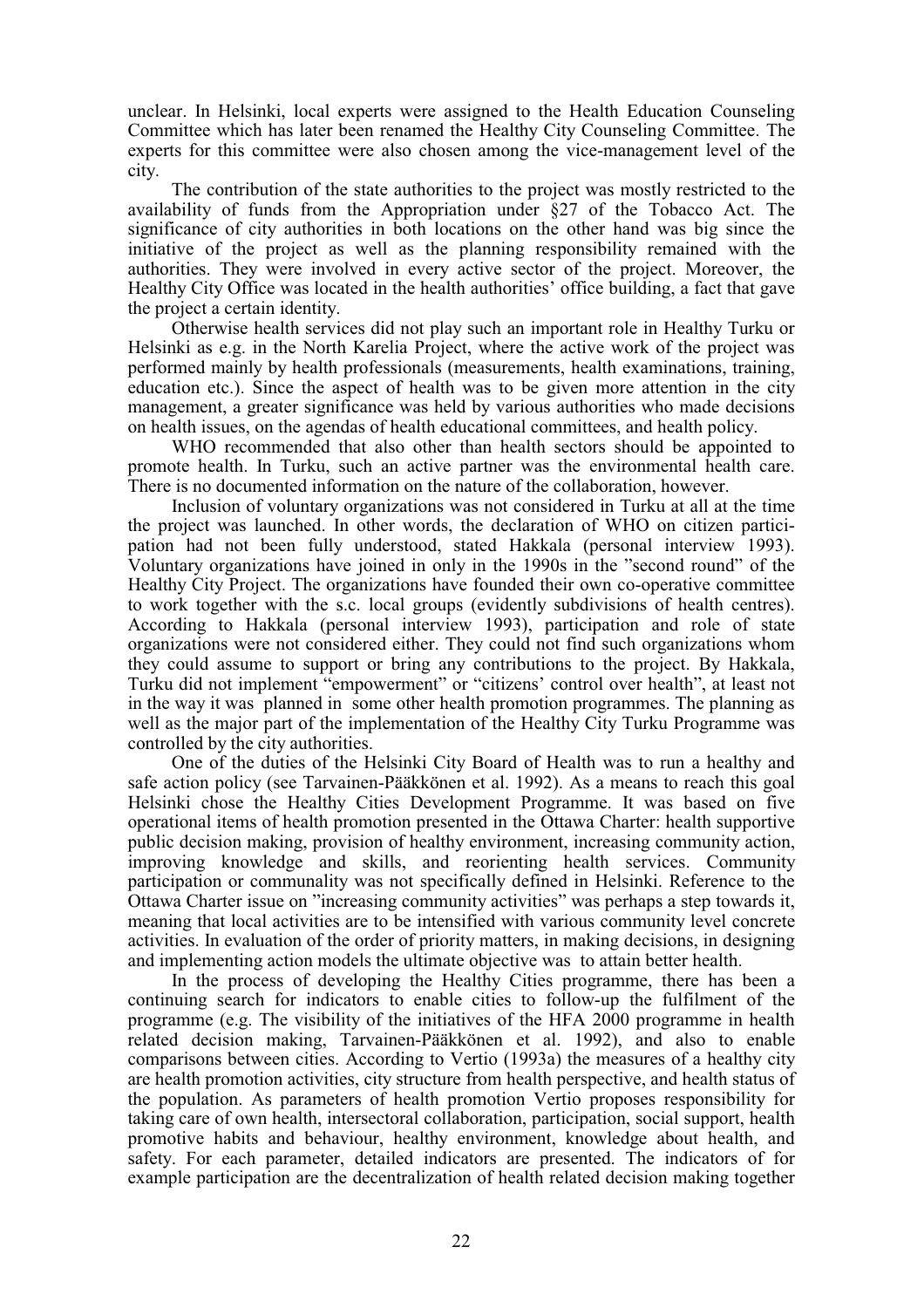with the involvement of local health groups (e.g. voluntary organizations). The indicator system presented by Vertio was, however, not tested in Finland, at least not directly.

The community perspective and community diagnosis in the Healthy Cities programme (see footnote on page 14) was also a part of the message of Ottawa Charter and its view on health promotion. Therefore, the community diagnosis was hoped to give tools to evaluate and follow-up the fulfilment of the Healthy Cities programme. In Finland, community diagnosis has been developed by the Healthy Cities programmes, but also e.g. at the UKK-Institute (Paronen 1993) and in the City of Espoo (Saarelma 1993). Hancock and Duhl (1988) presented quite a substantial list of methods to measure the city structure and its health affecting factors. Noack and McQueen (1988) analysed a theoretical and methodological framework for developing indicators for healthy cities. These indicators are, however, incomplete in for example evaluation of citizens' participation in the Healthy Cities or other community programmes.

The discourse of health promotion is typical of the discourse of new social movements (like peace movement, environmental movements, and women's movements). "The arguments call for enhanced powers of civil society versus the state; the decentralization and democratization of the state; and a reordering of social priorities in favour of reproduction as opposed to production; equity as opposed to hierarchy, difference as opposed to unity or university, and the mutually intelligible needs and purposes of persons freely communicating in the real communities of their life-world as opposed to the abstract preferences or interests of the mutually antagonistic classes or isolated individuals who inhabit the  $19<sup>th</sup>$  century theoretical models of society" (Stevenson and Burke 1991). However, Stevenson and Burke do not consider the 'movement of health promotion' (including e.g. healthy city movement) as a social movement but a bureaucratic tendency; not as a movement against the state but one within it. This compounds a deficiency in the conceptualization of politics that is common to the discourse of all new social movements. Health promotion theory tends to pull away from the state as a central object of analysis to refocus on the diverse communities of civil society. In addition Stevenson and Burke claim that there are methodological deficiencies in research that stem from the bureaucratic rather than antibureaucratic character of the health promotion movement. As health promotion has sought epistemological legitimization for its alternative knowledge of health (e.g. as in Healthy Village in Kuopio or in Healthy City), the health promotion movements have tended to be preoccupied with search for indicators. This search invites a recapitulation of essentially positivist logics, rather than a "critical theory" that reconstitutes what needs to be indicated.

The theoretical and practical basis behind e.g. the Healthy City and Healthy Communities movements is provided by urban planners, public health professionals, bureaucrats at all levels of government, and expert consultants from different disciplines (Stevenson and Burke 1991). And consequently the community involvement has remained marginal and minimal in these movements (Stevenson and Burke 1991, WHO 1991). Actually the primary objective of the WHO's Healthy City programme was to provide information to local politicians for the purpose of policy-making (Kickbush 1989). Consequently there was a pressure on administrators to generate comprehensive (as the definition of health and health promotion expanded) indicators that could be easy to collect, use and understand and that would be available at a reasonable cost. This situation led to a contradiction: the pressure to produce quick and comprehensive results ended in a lack of results.

#### *The hypothetical model of the 90s and beyond*

The future aim of the HFA 2000 ideology is to change the relationship between health care professionals and the clients/citizens through participation (e.g. STM 1986, Medical Research Council 1989, Matthies 1991). From the health promotion point of view, health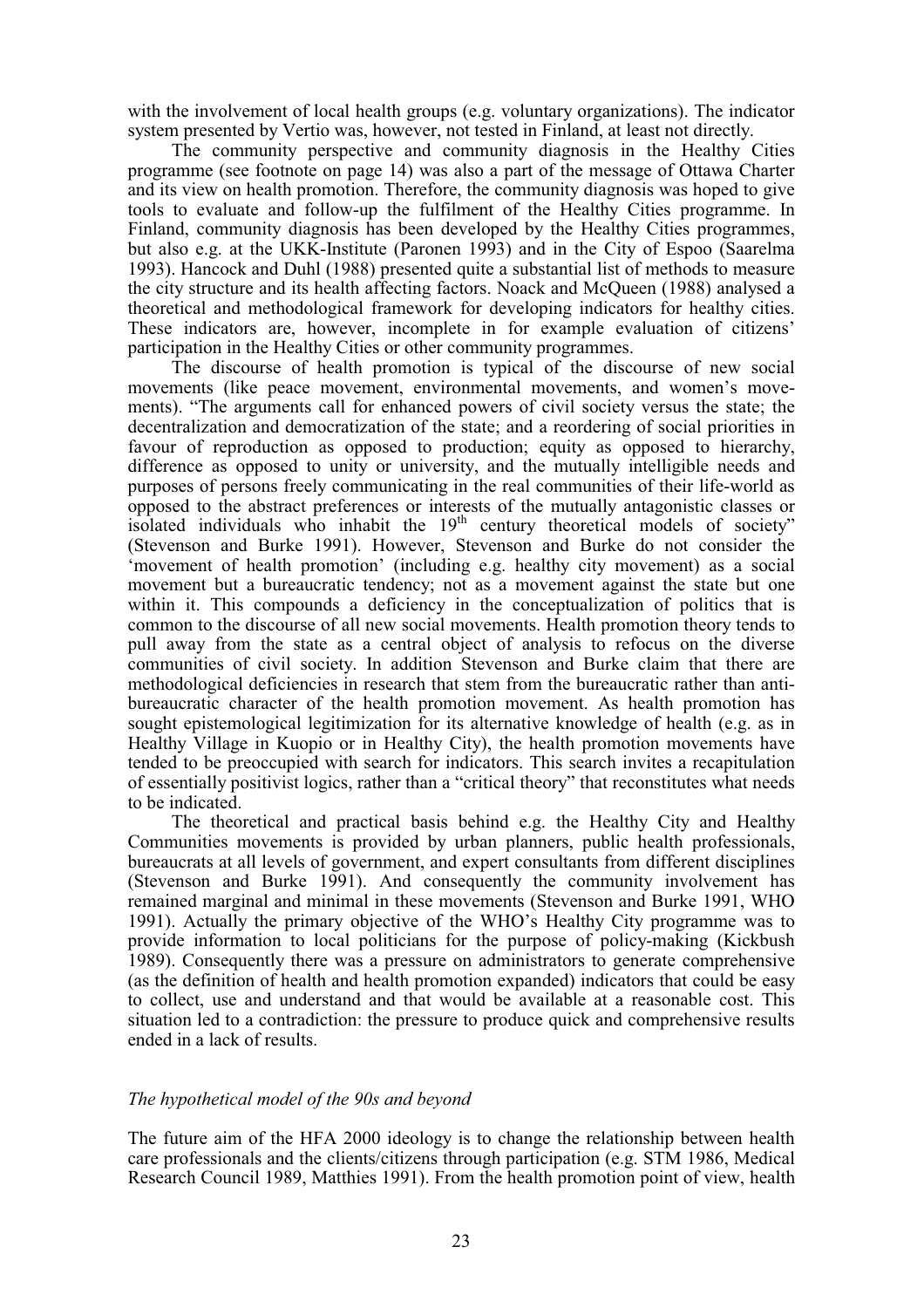care professionals should remain mainly in the position of consultants. Participation is finally a question of relations between the power of experts, citizens and state. The purpose is to increase personal responsibility and self-help of people in health care. This was also the intention in the Healthy Village Project as described earlier, as well as in the Healthy Cities Projects. However, these programmes placed health promotion research and advocacy in the postmodernist<sup>2</sup> discourse of new social movements and pointed out the theoretical limits that result from that location.

Stevenson and Burke (1991) emphasize that accepting post-modernism and its research strategies can be associated with a profound narrowing and depoliticizing of the conceptualization and practice of health promotion. E.g. the key concept of the 1990s, community empowerment, requires action research approach, consultative methods, naturalistic inquiry and participatory research as well as social and educational sciences. This puts the emphasis on *defining empowerment more as a methodological rather than a political question.* The Ottawa Charter for Health Promotion (WHO 1986) equated community empowerment with the community's ownership and control of its own endeavours and destinies. However, the Charter did not specify the means by which empowerment could be implemented in the communities.

Until recent years the participation of citizens in Finland is believed to have materialized in two ways: either via representative democracy or via people's direct action in protecting their own and community health (STM 1993b). Along with social development and the growth of the urban settings there has also been a need to find additional means of influence (Savileppä 1989, Saarela and Sainio 1991, STM 1993b). The HFA 2000 revised strategy (STM 1993b) proposes e.g. that the resources of the NGOs could be used more in health care planning and evaluation. To influence decision making, however, reguires certain skills and knowledge as well as courage for the citizen to express his/her opinion. The ultimate goal for the process of community empowerment is to seek new ways of action and channels for citizen participation in health as well as to strengthen and increase people's capabilities for participation. The empowering approach should be the central basis for the typical community programmes of the 1990s and beyond.

#### *Summary*

The differences concerning the community programmes of different decades have been collected in Table 2. Figure 1 is a rough illustration of the different approaches used in the community programmes in different decades. North Karelia, Healthy City (Helsinki and Turku), Healthy Village in Kuopio and the Somero-Järvenpää Programme. The nearer the marks are to the left side of the column, the closer the programme is to the typical preventive medical model, and the nearer the markings are to the right column of the scale, the closer the programme is to the empowerment ideology. (In the figure, the expressions "Large" or "Important" mean that the element is of great importance for the programme. And visa versa, the words "Small" or "Not imp." mean that these matters were less important for the programme).

Concerning the scientific basis and goals in a medical preventive model, the starting point is the prevention of disease. The hypotheses testing and using earlier studies and theories were important for the research planning. Action research does not exist in a pure medical model of a programme. In the implementation, the experts' role (e.g. like experienced researchers or health professionals and WHO authorities, etc.) is crucial and the people to be investigated (called usually target groups) are the objects of the research. The people have no influence on the course of the programme. In the scale, this is marked as "local experts' role is small". The role of the state (e.g. in the form of giving national directives) and the municipalities (e.g. in the form of accepting the

<sup>&</sup>lt;sup>2</sup> "Postmodernism is a contemporary sensibility, developing since  $2<sup>nd</sup>$  World War, that privileges no single authority, method or paradigm" (Denzin and Lincoln 1994, p. 15).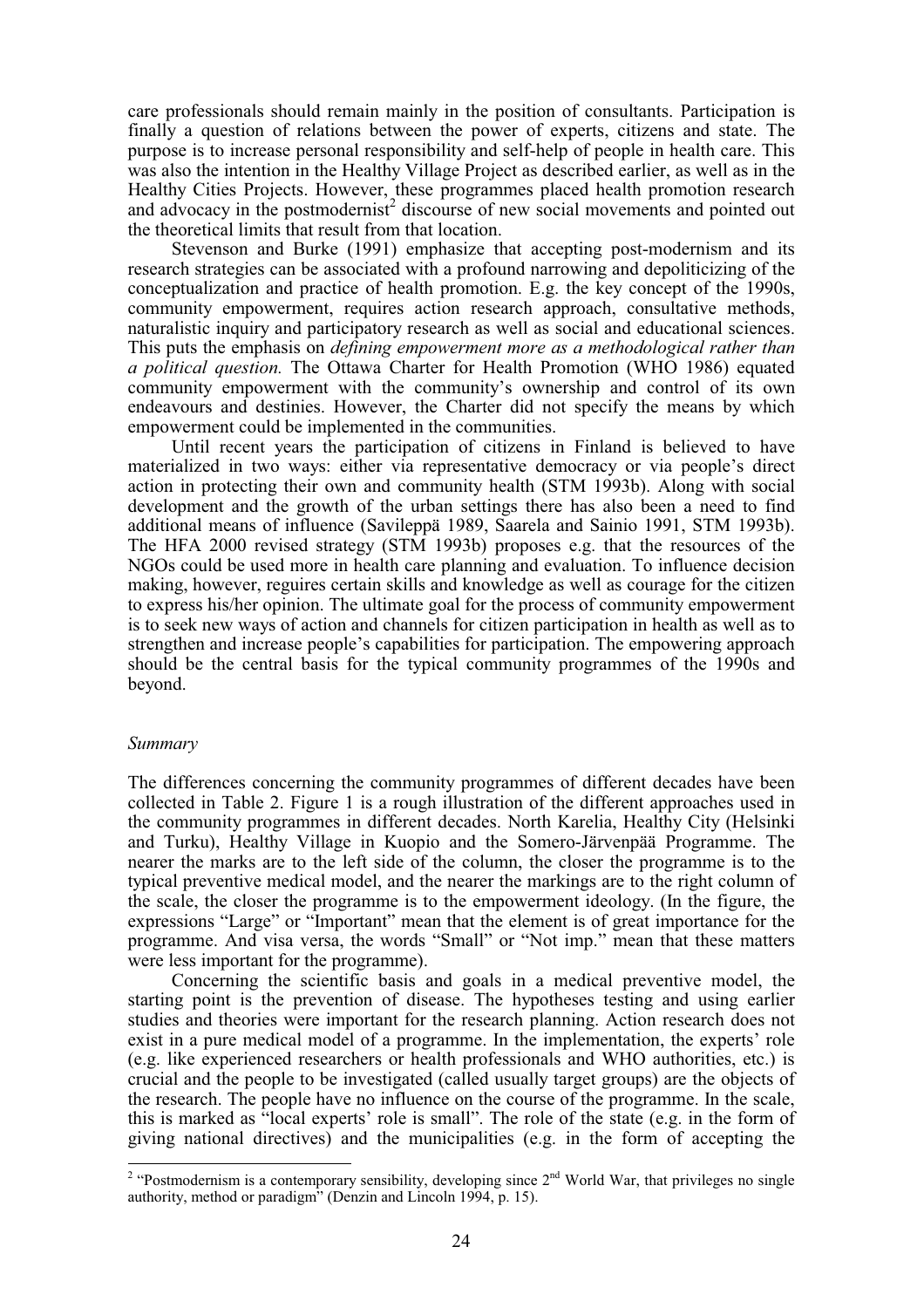research plan or applying for money), and the health services (e.g. in the form of implementing the health screening) is major. The expertise of global NGOs is more important than the expertise of local NGOs and voluntary organizations. "Control over health" (actually this describes the item "Whether the empowering of the people was included in the implementation of the programme") is not the main focus of a preventive medical model type of programme and is often totally lacking. The use of local coalitions (using local human resources) or networking between local coalitions (e.g. between local NGOs) is minor. The medical model type programme has usually a differentiated organization, which in this case usually means groups of researchers, universities or other organizations, Health Ministries, etc., officially committed to the programme, both in the political and financial sense. In research, the preventive model relies on quantitative measures as well as impact and outcome measures.

The empowerment model starts with promoting health, and this type of programme is not focused on a particular disease. Testing hypothesis is not so clear as it is in the preventive medical model type of programme due to the fact that the focus of the research is more abstract (empowerment). However, some kind of hypothetical ideas are included as foreknowledge to the programme staff, like planners, consultants or researchers. The programmes are usually based on the action research approach, where the study plan is rather vague, often not documented in a written form. This is assumed to ensure the flexibility during the programme and the possibility to change the course of the programme according to the needs of the people involved or in case the study circumstances need amendments. In implementation, the programme does not rely on global experts, but the expertise will be found among those to be investigated. Local people with their own experiences, skills and knowledge are the most important human resources in the programmes. The role of authorities, both state and municipality, is minor in the sense of steering, managing or implementing the programme. Instead, their political commitment (some kind of expression of a political will to support the effort) will be quite important. The role of health services is minor and not expected to produce plans or implement measures included in the programme. However, it is crucial that as participants in the programme health professionals are equal to the lay people. They provide their own skills and knowledge for use where needed and desired. Local NGOs' role in the empowerment programmes should be major. The idea of aiming at "control over health" is the core of the programme. Any differentiated official organization to implement the programme is not needed. In research and evaluation, the methods are mainly qualitative and the evaluation concentrates to describe the process and development of the programme as well as the outcome measures.

As can be seen from Figure 1, the North Karelia Programme (black point) is nearer to the preventive medicine type of programme. Healthy Village (white square) and Healthy Cities (grey triangle) are somewhere in between. Somero-Järvenpää (white point) is closest to the empowerment model. Figure 1 is based on the telephone  $\frac{1}{2}$  interviews (1993) of six key persons<sup>3</sup> of the programmes and on the literature about the programmes. (The scale used as a tool when implementing the interviews is included as Annex 1.)

Community health promotion programmes of the 90s require a shift from the emphasis on epidemiological measures and health status indicators towards the emphasis on social and educational sciences and indicators of community empower-ment and competence. The direction is from positivist or post-positivist oriented

<sup>&</sup>lt;sup>3</sup> Pekka Puska and Heikki Korhonen (North Karelia), Harri Vertio and Marja-Kirsti Eliasson (Healthy City Helsinki), Mari Hakkala (Healthy City Turku), Esko Kumpusalo (Healthy Village).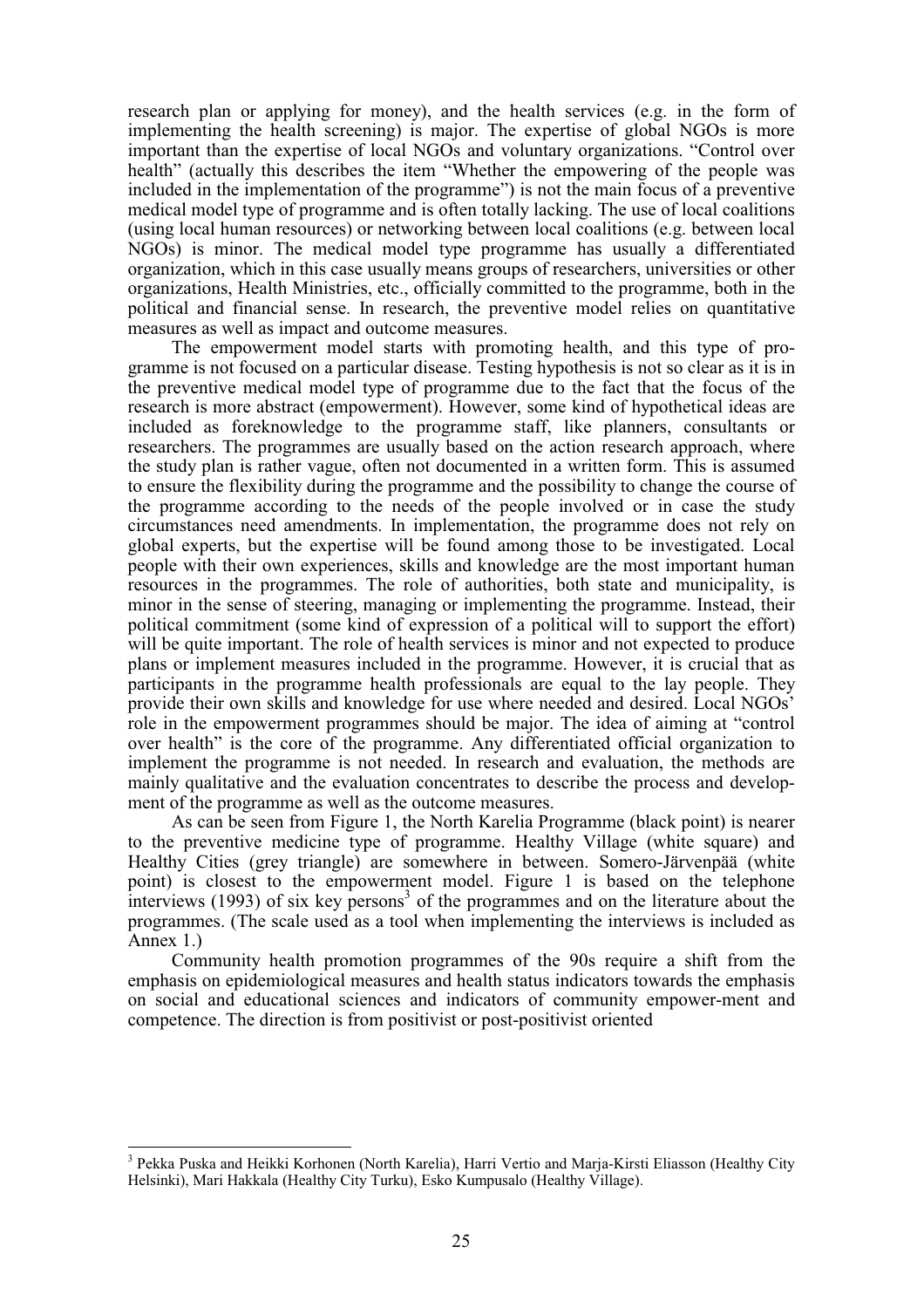|                                    | Preventive          |        |                       |                     |                  | Empowerment |
|------------------------------------|---------------------|--------|-----------------------|---------------------|------------------|-------------|
| <b>Scientific Basis and Goals:</b> | Medicine            |        |                       |                     |                  | Approach    |
| Disease - orientation              | Large $\bullet$     |        |                       |                     | $\triangle \Box$ | Small       |
| Health - orientation               | Small               |        |                       |                     | △□○              | Large       |
| <b>Testing Hypotheses</b>          | Important $\bullet$ |        | $\blacktriangle$<br>□ | $\circ$             |                  | Not imp.    |
| Theory Based Approach              | Important $\bullet$ |        | □                     | ⚠                   |                  | Not imp.    |
| <b>Action Research Approach</b>    | Small               |        | ▲                     |                     | $\Box$           | Large       |
| Control over Health                | Small               |        |                       | ▲<br>◻◕             | O                | Large       |
| <b>Implementation:</b>             |                     |        |                       |                     |                  |             |
| Experts' Role:                     |                     |        |                       |                     |                  |             |
| * global experts                   | Large $\triangle$   | ▲      | $\Box$                |                     | O                | Small       |
| * local experts                    | Small               |        |                       | Δ<br>п              | $\circ$          | Large       |
| Authorities:                       |                     |        |                       |                     |                  |             |
| * state                            | Large               |        | □                     | $\Delta \mathbf{h}$ | $\circ$          | Small       |
| * municipality                     | Large               | ▵◕     | □                     |                     | $\circ$          | Small       |
| <b>Health Services</b>             | Large               | А      | □                     |                     | $\circ$          | Small       |
| NGOs:                              |                     |        |                       |                     |                  |             |
| * national                         | Large               |        |                       |                     | $\triangle \Box$ | Small       |
| * local                            | Small               | Δ      | $\Box$                |                     | $\circ$<br>●     | Large       |
| <b>Coalitions and Networks</b>     | Small               |        |                       |                     | ◚◦               | Large       |
| Differentiated Organization        | Large               |        |                       | □<br>◢              | O                | Small       |
| <b>Research and Evaluation:</b>    |                     |        |                       |                     |                  |             |
| <b>Evaluative Methods:</b>         |                     |        |                       |                     |                  |             |
| * quantitative                     | Large $\epsilon$    | $\Box$ |                       | $\Delta \omega$     | $\circ$          | Small       |
| * qualitative                      | Small               |        |                       | ИA.                 | O                | Large       |
| <b>Process Evaluation</b>          | Small               |        |                       | ⋒                   | O                | Large       |
| <b>Outcome Evaluation</b>          | Large               |        | ▲<br>□                |                     | O                | Small       |

- North Karelia<br> **A** Healthy Citie
- Healthy Cities (Helsinki, Turku)
- $\Box$ Healthy Village in Kuopio
- $\circ$ Somero-Järvenpää

**Figure 1.** Types and concepts of different community programmes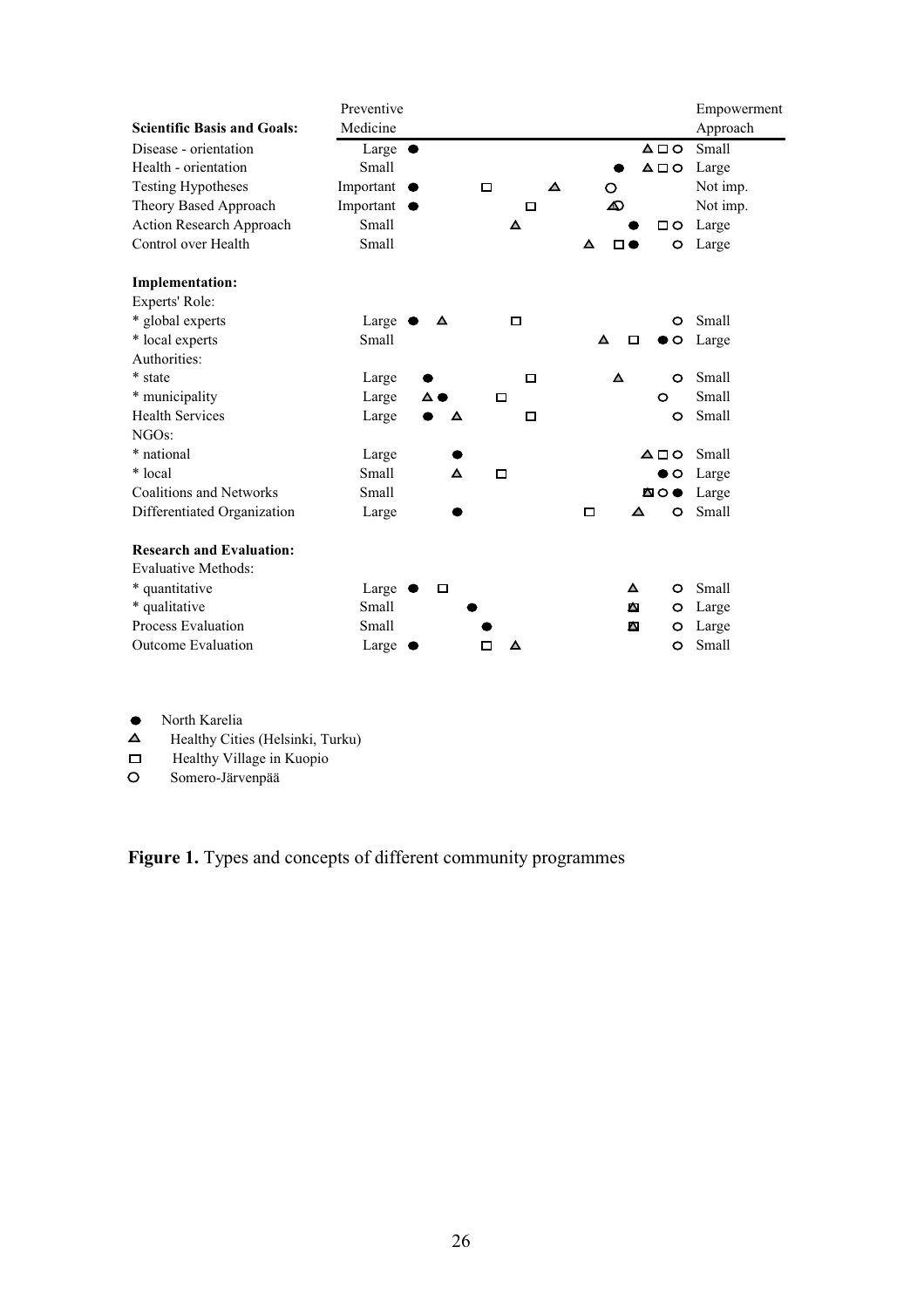paradigms<sup>4</sup> towards critical sciences, interpretivistic and constructivistic paradigms, which then further direct the methodological choices (e.g. Lincoln and Guba 1985, Guba 1990, Labonte and Robertson 1996) (Figure 2).

Health status or incidence or prevalence of diseases are phenomena measurable with quantitative methods. The emphasis of health promotion in community programmes of the 90s and beyond should be on the emancipation of the oppressed groups (in this case read: people with learned helplessness) and on empowerment. As the focus of the research is abstract, it is impossible to investigate or verify the phenomena with quantitative parameters (e.g. Labonte and Robertson 1996). The researcher has to interpret the word world (e.g. the experiences of the people) and formulate an own/new construction about the abstract world (e.g. developing models). Participatory, observational, action research and qualitative approaches are needed in research and data analysis.

In Finland – particularly after the 1993 State Subsidy System Reform – the communities have become more autonomous. The local level has more responsibility in decision making and policy planning as well. Consequently, empowerment processes are needed at the community level due to the requirements of increased skills and knowledge for making good decisions and sustainable development. The community programmes of the 90s should be connected with local settings and based on the local problems defined by the people themselves.

<sup>&</sup>lt;sup>4</sup> A paradigm is defined as a world view and, as such, is generally believed to be more or less exclusive. Paradigms are composed of multiple belief categories, principal among them being the ontological (what is the nature of "knowable" or "reality"), epistemological (what is the nature of the relationship between the knower/inquirer and the known/knowable) and methodological (how should the inquirer go about finding out knowledge) assumptions (Kuhn 1970). Positivism asserts that objective accounts of the world can be given (Denzin and Lincoln 1994, p. 15). According to Comte (1864) The word "positive" refers to the actual in contrast to the imaginary, to what can claim certainty in contrast to the undecided, to the exact in contrast to the indefinite. E.g. Susman and Evered (1978, p. 583) define the positivistic science as an approach to science that considers scientific knowledge to be obtainable only from sense data that can be directly experienced and verified between independent observers. Postpositivism holds that only partially objective accounts of the world can be produced, because all methods are flawed (Denzin and Lincoln 1994, p.15). Positivist and post-positivist paradigms are often considered as "conventional", traditional paradigms which were dominating public health discipline until the mid 80s. The ontology of the conventional paradigms seeks universal truths, cause and effect-laws and single realities. The epistemology requires value-free inquiry and subject-object dualism. The hypothesis testing and context-free variables form the methodological assumptions (Guba 1990, Labonte and Robertson 1996).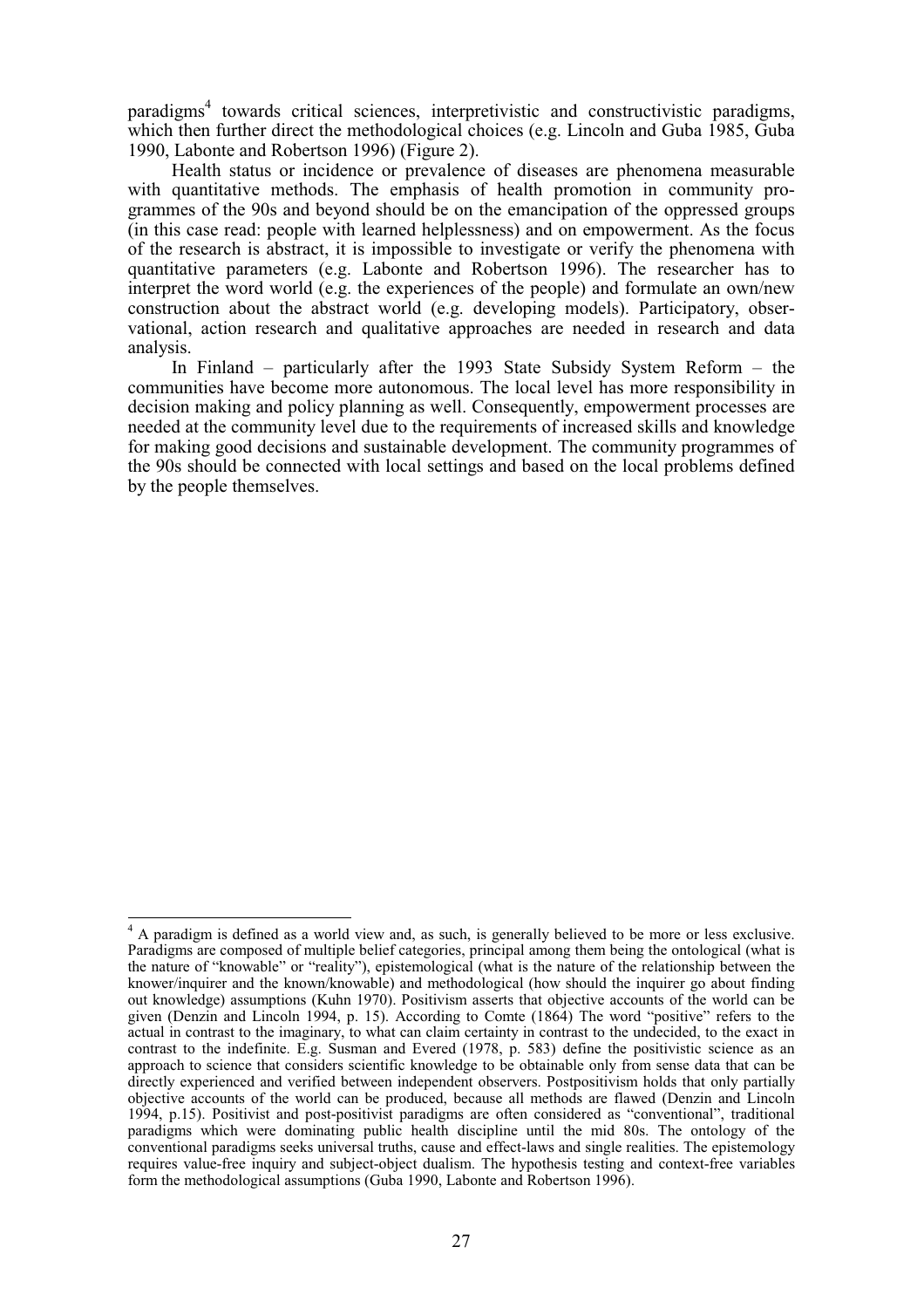| $1800 \rightarrow$<br>Basic research<br>Medicine | $1900 \rightarrow$<br>Medicine<br>Epidemiology | $1970 \rightarrow$<br>Epidemiology<br>Public Health | $1980 \rightarrow$<br>Epidemiology<br>Sociology of Health<br>Social Psychology<br>New Public Health<br><b>Health Promotion</b> | $1990 \rightarrow$<br>Empowerment<br>"Health Promotion"<br>of the 21th century"                                        |
|--------------------------------------------------|------------------------------------------------|-----------------------------------------------------|--------------------------------------------------------------------------------------------------------------------------------|------------------------------------------------------------------------------------------------------------------------|
| POSITIVISM ------------------->                  |                                                | POSTPOSITIVISM ----------------->                   |                                                                                                                                | *CRITICAL THEORY<br>*INTERPRETIVISM<br>*CONSTRUCTIVISM                                                                 |
| $\rightarrow$ empirical research cycle           | - investigating the reality which exists       |                                                     |                                                                                                                                | – the reality is created<br>by human mind, the<br>reality can be changed<br>$\rightarrow$ regulative research<br>cycle |

**Figure 2.** The sciences and paradigms of public health and health promotion

The controversy of the Healthy Village and Healthy Cities programmes lay in the fact that (when matters are considered from citizen participation and "control over health" perspectives) in these programmes the focus of the research was on a problem typical of post-modernism which cannot be measured with quantitative indicators only. For example, the Healthy Village Project aimed at building citizen participation and selfactive health care (these dilemmas are created by human mind, not existing as granted), with also some kind of intervention planned for it. The results of the project were, however, measured with quantitative indicators which emphasized the health status indicators. Measurement of self-activity was made by calculating the percentage of participation – meaning, how many took part in the survey, attended the health checks prescribed etc.

Healthy Cities was in its nature rather a movement or a philosophy built around high level abstract concepts. Each pilot city was supposed to find its own methods and transform the philosophies into practice. Healthy City Philosophy emphasized a political action element. In Finland for instance, this was solved or interpreted by means of encouraging health related decision making and health debate in general, and also by the fact that in all decisions reached, health aspects had to be taken into account to a higher degree than before. There was even qualitative research to evaluate this aspect (Tarvainen-Pääkkönen et al. 1992) in Helsinki. Sense of community and participation

<sup>&</sup>lt;sup>5</sup> Macdonald (1991) speculates about health promotion's legitimity to be thought of as a discipline in its own rights. He notices that health promotion has been an area of a study bounded by federation of theories, perspectives and methods, the majority of which have been borrowed from other disciplines (acting as "feeder" disciplines). However, these approaches have been interpreted and reworked so that they – according to Macdonald – can be constituting a fundamental body of knowledge within health promotion. Macdonald refers to Kuhn (1970) and his theory of how disciplines develop through three different stages (pre-paradigm stage where several theories compete for dominance; period of normal science where one single paradigm emerges and gains acceptance; and a crisis stage where the paradigm is replaced by another) and claims that health promotion is in the stage where the feeder disciplines have competed for dominance but are now setting into a period of normal science characterized by limited theoretical roots and sources. Macdonald emphasizes, however, that health promotion is not only dependent on the feeder desciplines, but it also depends on the institutions that practice and teach it and the professionals in the field. Such being the case, health promotion theory development seems to be dependent on the practice. However, Labonte and Robertson (1996) argue that if health promotion is to be matured as a discipline, research-practice tensions should be reduced through "articulating better the theoretical and moral fits between our research paradigms of inquiry". Through investigating several research issues drawn from several community based health promotion programmes, Labonte and Robertson concluded that constructivist paradigm would be the most relevant.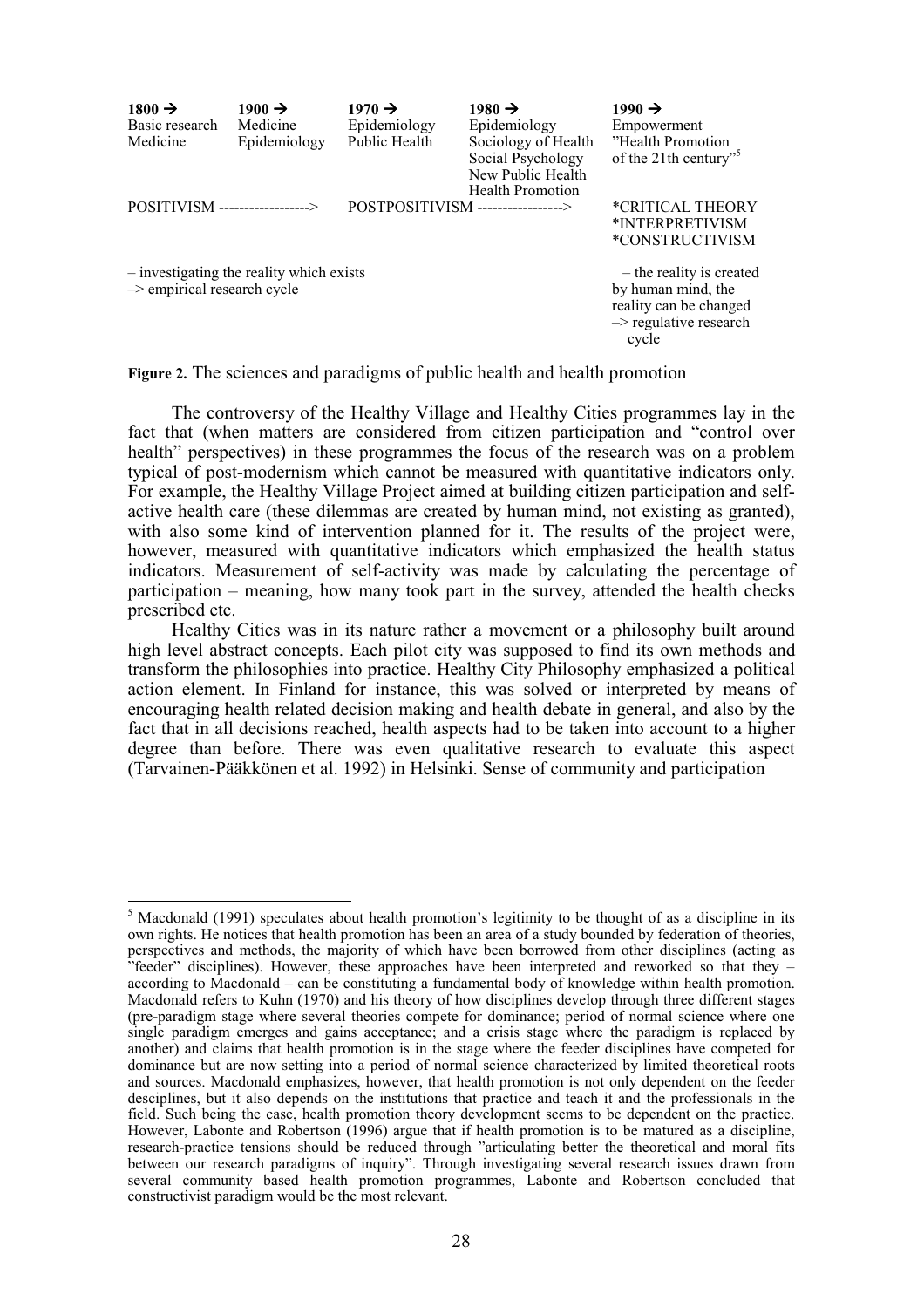was encouraged by means of more extensive discussions, but the practical content of these concepts was not defined by the cities. Participation was shown in practice as an increase in self-care. And the opinions of clients were taken more into consideration as consumers of health care system (e.g. Rights of self-determination in health care and Law on patient rights). Research on participation was not carried out in the Healthy Cities experiments in Finland due to the fact that it was difficult to examine a phenomenon which was not precisely defined. The research methodology in the cities was still based on quantitative indicators. These were aimed at testing the 'city health' as defined by WHO (characteristics of healthy city, competent community).

As the challenge of the 90s was/is the people's control over health (included in the most advanced definitions of empowerment, e.g. Zimmerman and Rappaport 1988, Wallerstein 1992, Rissel 1994), a new kind of health promotion is required enclosing the growing project type action, which is consciously directed towards 'control over health' and 'community empowerment in health' in local settings and therefore also contains a political component. This is one of the factors *that differentiates partici-pation from empowerment*: The purpose is to change the organization structure and develop a new form of operations to enable continuous citizen empowerment. The purpose is therefore not limited to changing individual (lay and professional) behaviour towards participation or to the strengthening of communities. The target of social changes includes also changing of the decision-making system regarding health matters and changing the community infrastructure to pave its way. The challenge lies in changing the existing infrastructure in such a way that participation in health decision making and its policy, as defined by empowerment, is possible.

However, the empowerment approach of the 90s and beyond is not only a political question, but also a methodologial question, as stated above. The approach along the lines of the empowerment model requires qualitative and action research type methodology (critical science) (e.g. Starrin and Forsberg 1997). Data gathering should favour theme interviews, group interviews, participating and observing methods. Evaluation and research analyses should be directed along the paradigms of interpretivism, constructivism and hermeneutics in order to comprehend entities (e.g. Labonte and Robertson 1996).

Locality is required to a higher degree as empowerment cannot be directly transferred or applied from one community to another. Empowerment calls for commitment, readiness for internal growth and team work skills as well as patience to wait years for results. This sets new requirements also to the education of health care professionals. Project planning and management skills, together with a "coaching" role will be appreciated when directing efforts to a common objective – control over health and empowerment.

As a conclusion, it can be suggested that *Health Promotion of the 90s and beyond* is a process of building up empowerment in health, which requires:

- Action orientation
- Critical theory and social change
- Oualitative approaches in research
- "Verstehen" paradigms interpretivism, constructivism and naturalistic inquiry
- Local settings

The statements about health education presented by Minkler (1994b) fit nicely to the end of this chapter. This view is compatible with the vision on health promotion and empowering processes of the 21st century, too:

 "…Start where the people are, because it reflects a respect for the rights of individuals and communities to affirm their own values and ways of living. Secondly, one should recognise and build on community strengths instead of only assessing the community needs. Thirdly, while we need to work closely with communities, to respect their capacities and rights to self determination, we must at the same time strive to live up to own ethical standards and those of our profession in not letting blind faith in the community prevent us from seeing and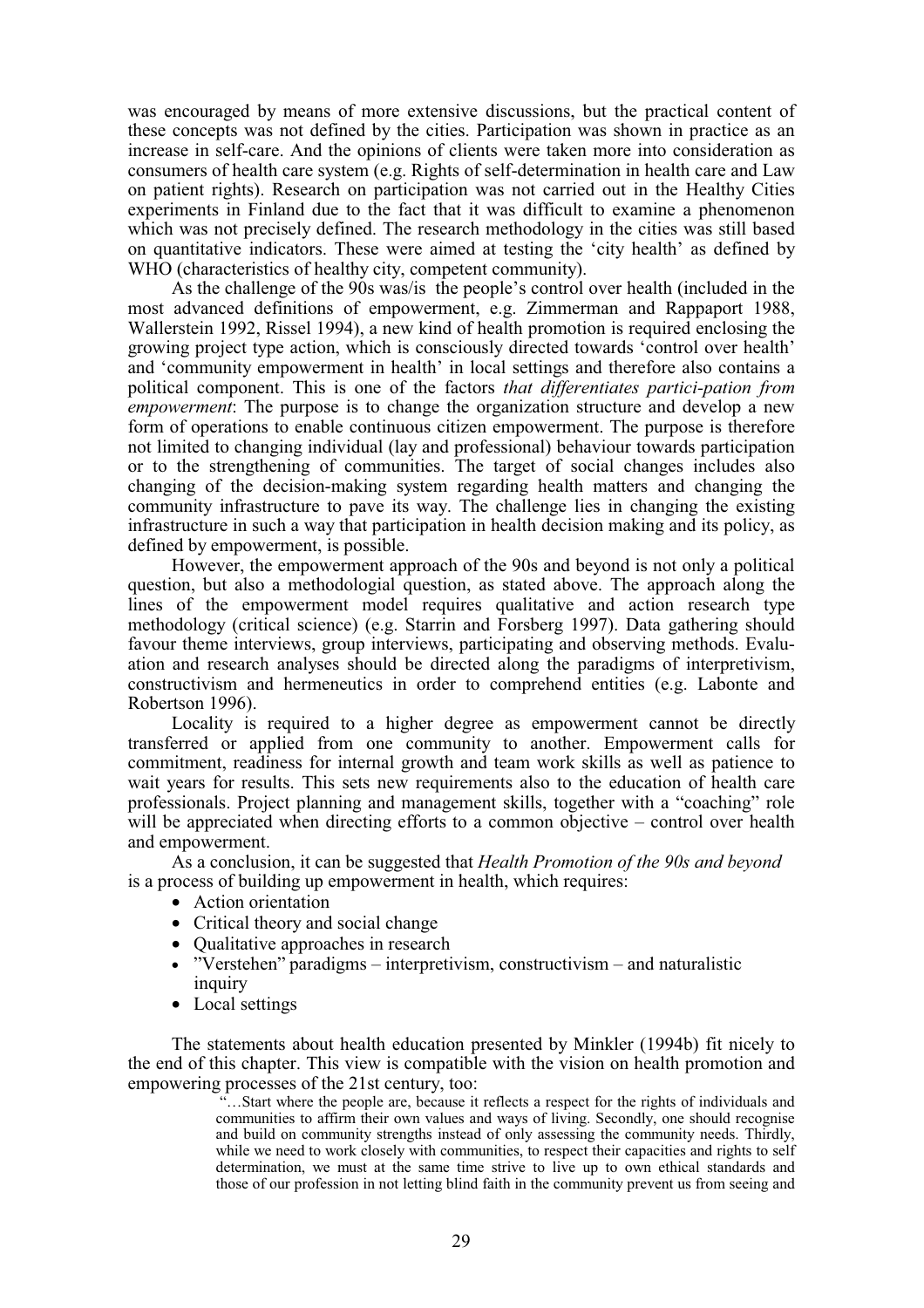acting on the paramount need for social justice. Fourth, high-level community participation must be fostered. Fifth, commitment is that one should not forget sense of humour about their work. Sixth, the role of political analysis and activism in health education must be rcognized. Health problems and their solutions need to be re-framed in terms of their political, economic and social contexts. Think globally, act locally, foster individual and community empowerment and finally work for social justice." (Minkler 1994b)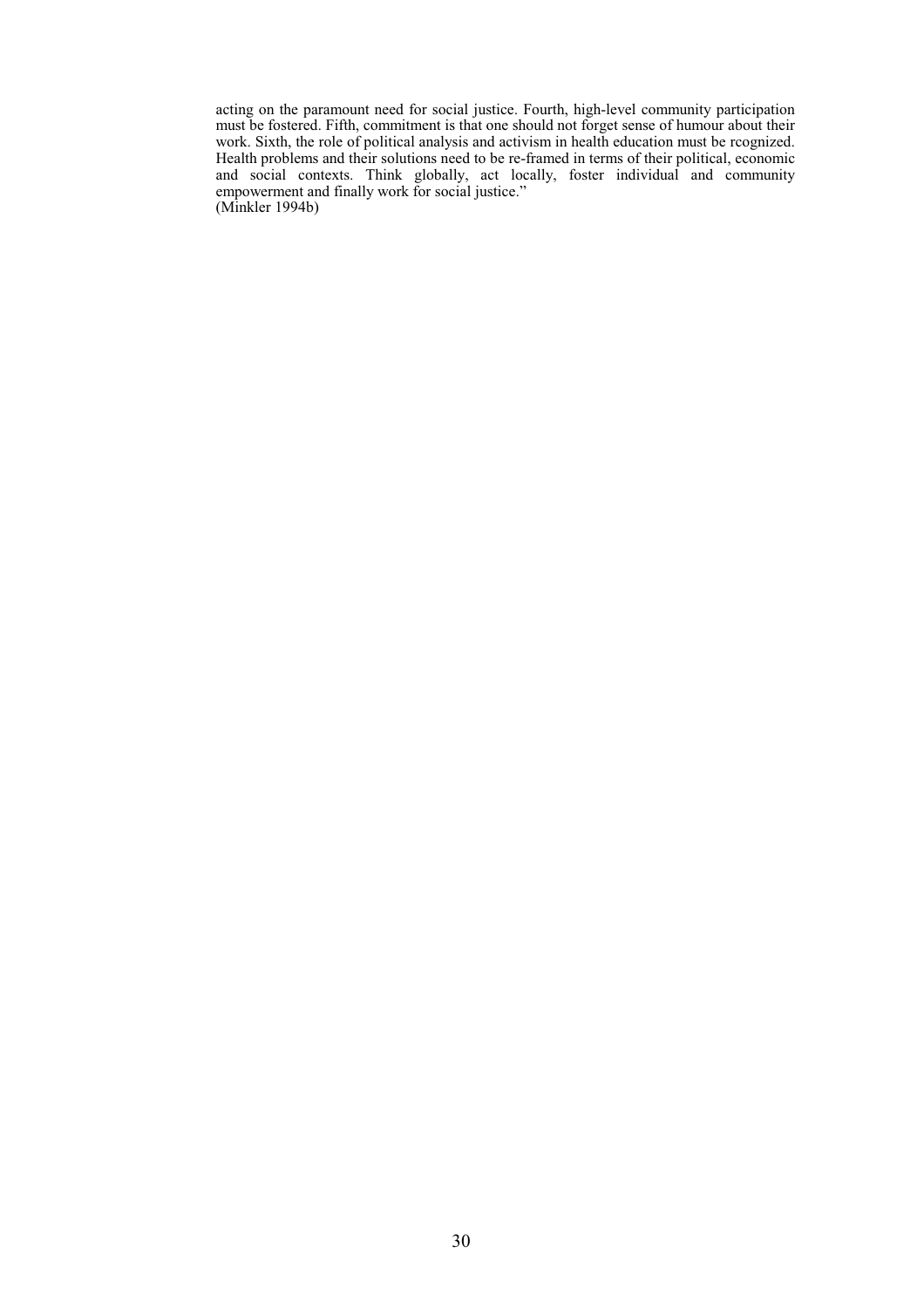# **II THEORETICAL PART – Elaboration of the empowerment approach**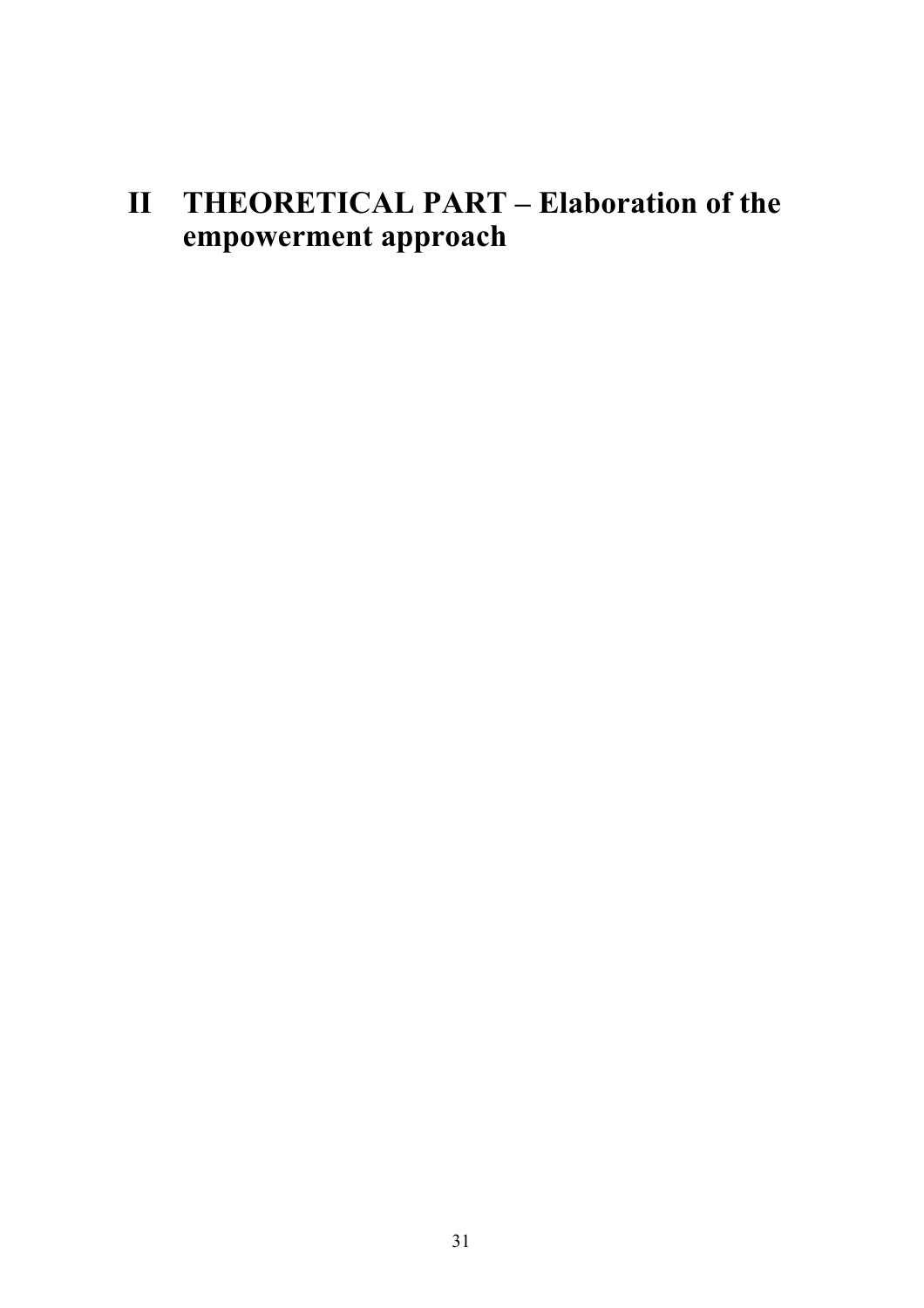# **4 Introduction**

This chapter describes the evolution of the key concepts of the study, i.e. participation and empowerment. A brief discussion is also included on the concepts related to community development/organizing and other aspects of community. The chapter ends up with a summary and conclusions on the main differences between the various concepts.

# **4.1 Participation**

# *4.1.1 Defining participation*

In the late 1960s citizen participation in community development emerged as a key issue in political science in USA. Arnstein said in 1969 that citizen participation effectively means the same thing as citizen power: the redistribution of power", he maintained, "enables the have-not citizens, presently excluded from the political and economic processes to be deliberately included in the future. Citizen pariticipation is a strategy by which the have-nots join in determining how information is shared, goals and policies are set, tax resources are allocated, programs are operated and benefits like contracts and patronages are parceled out." Arnstein wanted to stress that participation without a redistribution of power is an empty and frustrating process for the powerless. He developed a typology (Figure 3) in which each rung corresponds to the extent of citizen power in determining the plan or programme.

The bottom rungs on this ladder describe the level of non-participation, where the real objective is not to enable people to participate in planning or conducting programmes, but to enable those in power to educate or cure the participants. Rungs 3 and 4 proceed to the level of "tokenism" that allows the have-nots to hear and to have a voice. However, they lack the power to ensure that their views will be heeded by the powerful. Placation is a higher level of tokenism where the ground rules allow the havenots to advise, but retain for those in power the right to decide. The higher rungs involve degrees of decision-making as well. Partnership enables negotiation and engagement in trade-offs with traditional powerholders. The levels of delegated power and citizen control express the state where have-not citizens obtain the majority of decision-making seats, or full managerial power.

In the late 1970s the idea of 'citizen participation' was connected for the first time as a crucial part of the development of primary health care. The declaration of Primary Health Care at Alma Ata (WHO 1978) emphasized citizen participation as a value in itself and as a tool for promoting health in the community. Following the primary health care conference in Alma Ata, the concept of citizen participation became an established part of definitions of 'health' and health promotion in particular.

| 8 | Citizen control |                          |
|---|-----------------|--------------------------|
|   | Delegated power | Degrees of citizen power |
| 6 | Partnership     |                          |
| 5 | Placation       |                          |
|   | Consultation    | Degrees of tokenism      |
| 3 | Informing       |                          |
|   | Therapy         |                          |
|   | Manipulation    | Nonparticipation         |
|   |                 |                          |

**Figure 3.** Eight Rungs on a Ladder of Citizen Participation (Arnstein 1969).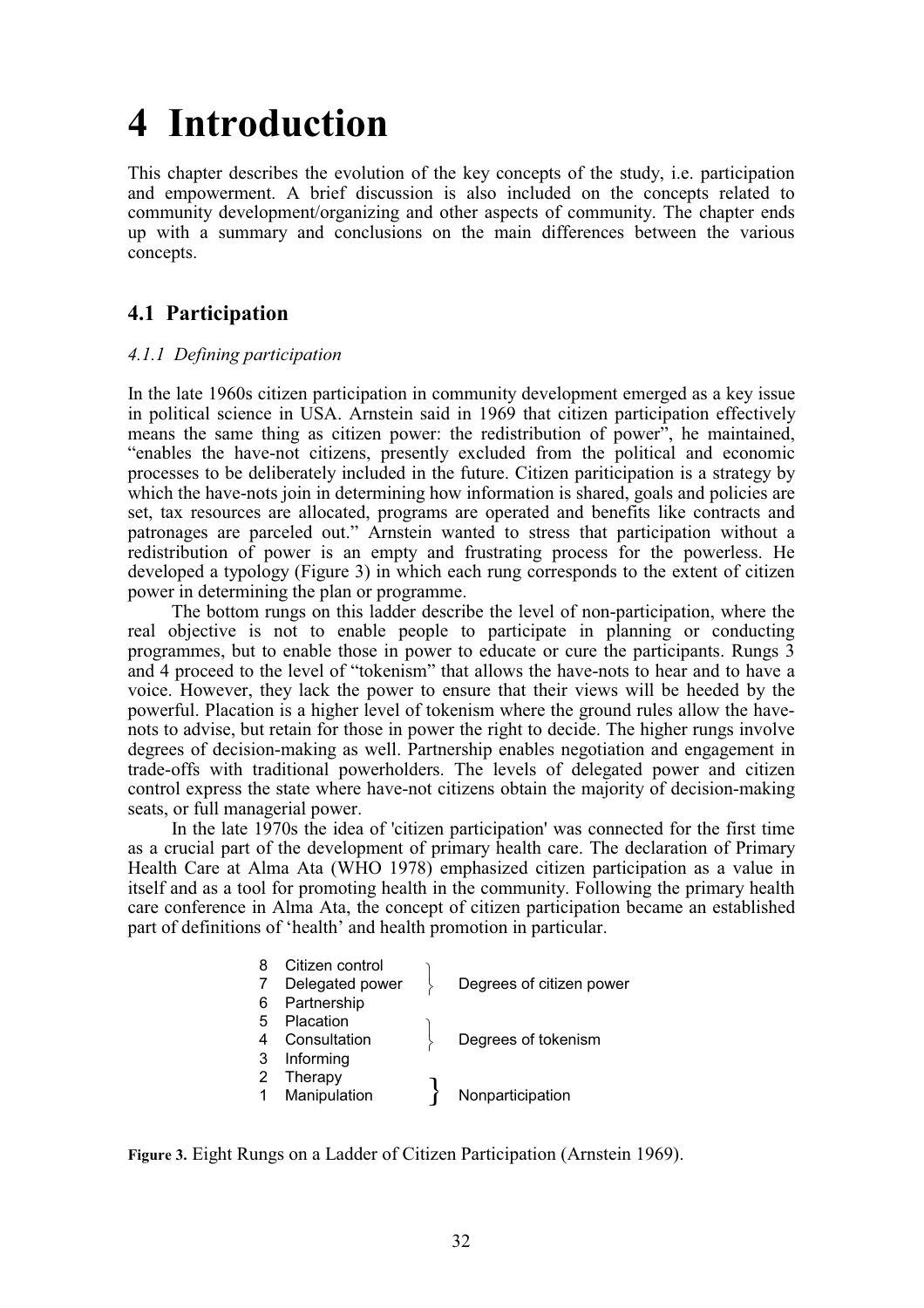#### Härö 1987/WHO:

"Health is defined not merely as the absence of disease, but a state of balance between man and his physical and sosiocultural environment. As the balance is a dynamic one, man has to play an active role in it. He can strenghten the balance by increasing his health potential or reserves, or by assuring optimal concordance between actions to meet his own needs and those to meet the needs imposed by his environment. In other words, man has to participate actively in all aspects and stages of health promotion, as he is at the same time subject and object in the process."

However, as it turned out, citizen participation remained little more than a popular catchphrase whose exact content was never precisely defined; it was used quite freely without any clear statement of its meaning (Brännström et al. 1994). The concept enjoyed something of a revival in connection with the concept of health promotion in the mid-1980s. The first international conference on health promotion in Ottawa 1986 presented a charter for action to achieve Health for All by the year 2000 and beyond (WHO 1986). Health promotion was defined as a process of enabling people to increase control over health.

#### Ottawa Charter (WHO 1986a):

"Health promotion is the process of enabling people to increase control over, and to improve, their health. This perspective is derived from a conception of Health as the extent to which an individual or group is able, on the other hand to charge or cope with the environment. Health is, therefore, seen as a resource for everyday life, not the objective of living; it is positive concept emphasizing social and personal resources, as well as physical capacities."

One of the key strategies identified for the pursuit of the targets of the HFA 2000 programme was the 'strengthening of community action'. Empowerment of communities, their ownership and control of their own endeavours and destinies was considered to lie at the heart of the development process in promoting health. Health education was considered an important tool for gaining control over health:

#### Dhillon and Tolsma (1992):

"Health education is the combination of planned social actions and learning experience to enable people to gain control over the determinants of health and health behaviours, and the conditions that affect their health status and the health status of others."

However, as is clear from this definition, participation was still considered in individualistic terms, as aimed at gaining control over the health of an individual. At the same time, the underlying approach was still firmly anchored to the medical model of health care. The intention was to enable others, to impose measures on people according to experts' instructions. The implication is that health-enhancing activities are not initiated by the individual him- or herself but by somebody else.

Brännstöm et al. (1994) carried out a literature search covering the period from 1966 to1988 in two databases, Medline and SOCA, using the key words "community involvement" and "community participation". They found that the concepts were mainly used during the latter half of the period reviwed and that the concepts were used interchangeably, with no statement as to their precise meaning. Comparison of the two databases showed that "citizen participation" was used more frequently in Medline, whereas in Soca the majority of the papers referred to "community involvement".

Researchers remained disagreed over how the concept of participation/ involvement should be defined. Oakley (1989) observed in a literature review that there was still no consensus of opinion as to whether participation essentially was a process, a programme, a technique or a methodology. The terms reflect the differences in the approaches used in examining the concept.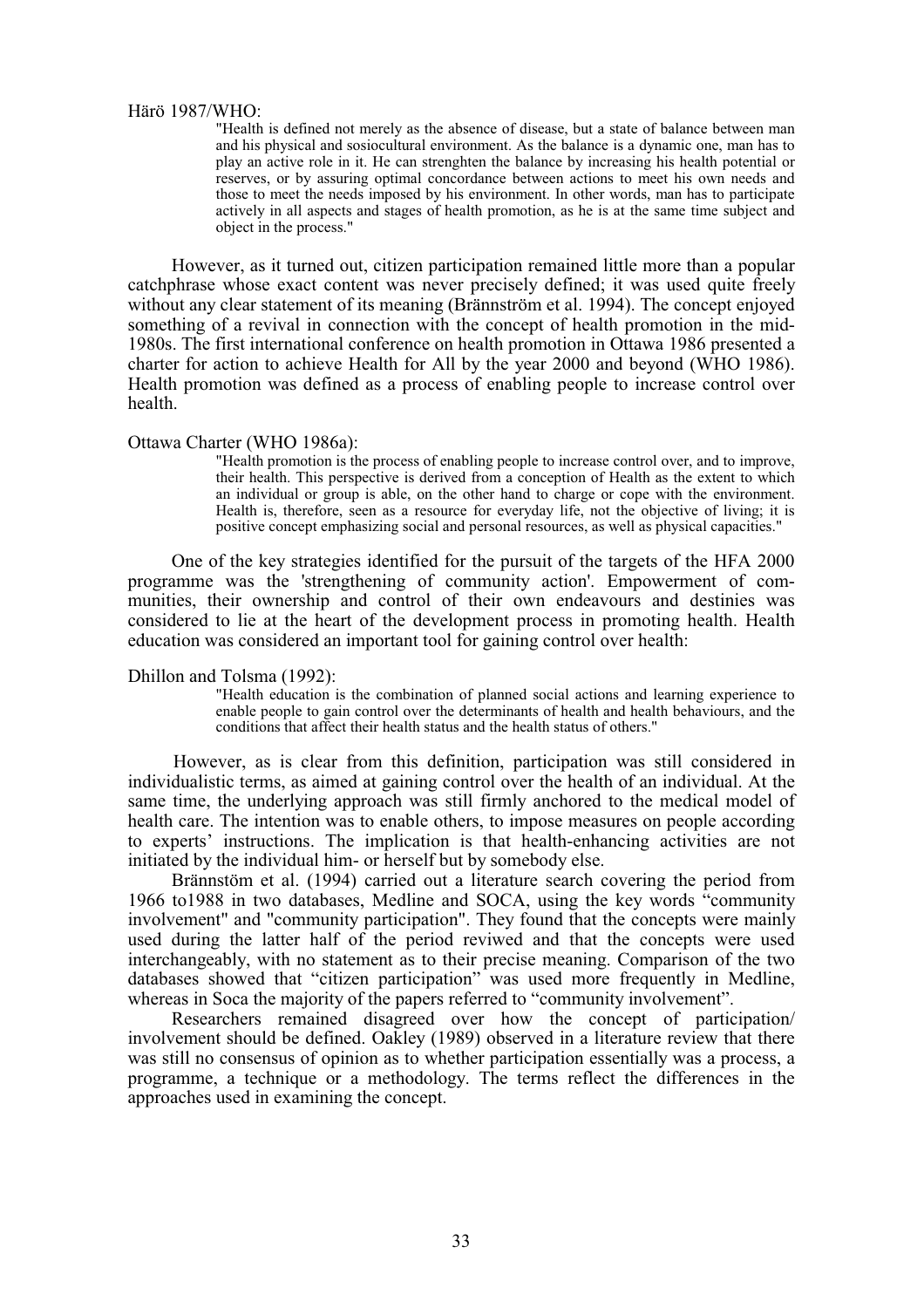The term participation, according to Oakley (1989), has a wide range of meanings. He refers to the WHO definition (Fonaroff 1983) where participation is seen as part of a planning procedure:

> "Community involvement in health development is a process by which partnership is established between the government and local communities in the planning, implementation and utilization of health activities in order to benefit from increased local self-reliance and social control over the infrastructure and technology of primary health care."

Proceeding from this platform Oakley goes on to argue that participation means:

\* ...in its broadest sense to sensitize people and thus increase the receptivity and ability of people to respond to development programmes, as well as to encourage local initiatives. with regard to development ... participation includes people's involvement in decisionmaking processes, in implementing programmes... their sharing in the benefits of development programmes and their involvement in efforts to evaluate such programmes. \* participation involves... organized efforts to increase control over resources and regulative institutions in given social situations on the part of groups or movements of those hitherto excluded from such control."

Oakley also makes a distinction between participation as a means and as an end. If participation is seen as a means of achieving a set objective or goal, the results of the participation are more important than the act of participation. It is a management technique intended to benefit both provider and consumer, where the nature of participation is passive, static and a temporary feature. This is an ultimately controllable form of participation and is commonly found in rural development programmes.

Participation can also be seen as an end in itself. In this case participation is in essence a dynamic process, unquantifiable and essentially unpredictable. The process unfolds according to the participants' needs and the changing situation. This kind of participation is longlasting and usually starts in situations where a change is needed.

It is also possible to distinguish between different stages of participation. Participation is 'marginal' when it is limited and transitory and when the people involved have only little direct influence on the outcome of the development activity. Participation is 'substantial' when people are actively involved in determining priorities and carrying out activities, even if the mechanism for the activities is externally controlled. However, the substance of participation is limited to the benefits of the project activities. Participation can be described as 'structural' (the ultimate stage of participation) when it becomes an integral component of the project and an ideological basis for all project activities. People play an active and direct part in the development process and have the power to ensure that their opinions are heeded.

Participation may also be considered from the standpoint of how it was initiated: Participation is 'spontaneous' when it is based on local initiatives which have little or no external support and which from the very outset have the capacity to be self-sustaining. Participation is 'induced' when it starts through external initiatives which seek support or endorsement from the participants for these external plans or projects. Finally, participation is 'compulsory' when people are mobilized or organized willy-nilly to undertake activities in which they have had no say and over which they have no control.

Further, the concept of participation may be characterized on the basis of whether it seeks cooperation (the participants have the right to receive information, to submit protests, to make suggestions and to be consulted before final decisions are taken) or whether it is power-sharing (the participants are conceded a share in formal power, varying from the right to impose temporary or permanent vetoes to the right to participate directly in decision-making).

In 1986 Green set out to elaborate a theory of participation through a qualitative analysis of expressions of participation in national and international health policies in relation to primary health care. He discovered that the new policies had shifted the emphasis from participation in implementing to participation in planning; from centralized to decentralized planning and policies; from categorical to comprehensive programmes; from singular to diverse objectives; from changing behaviour to developing behaviour; from building motivation and skills in support of existing programmes or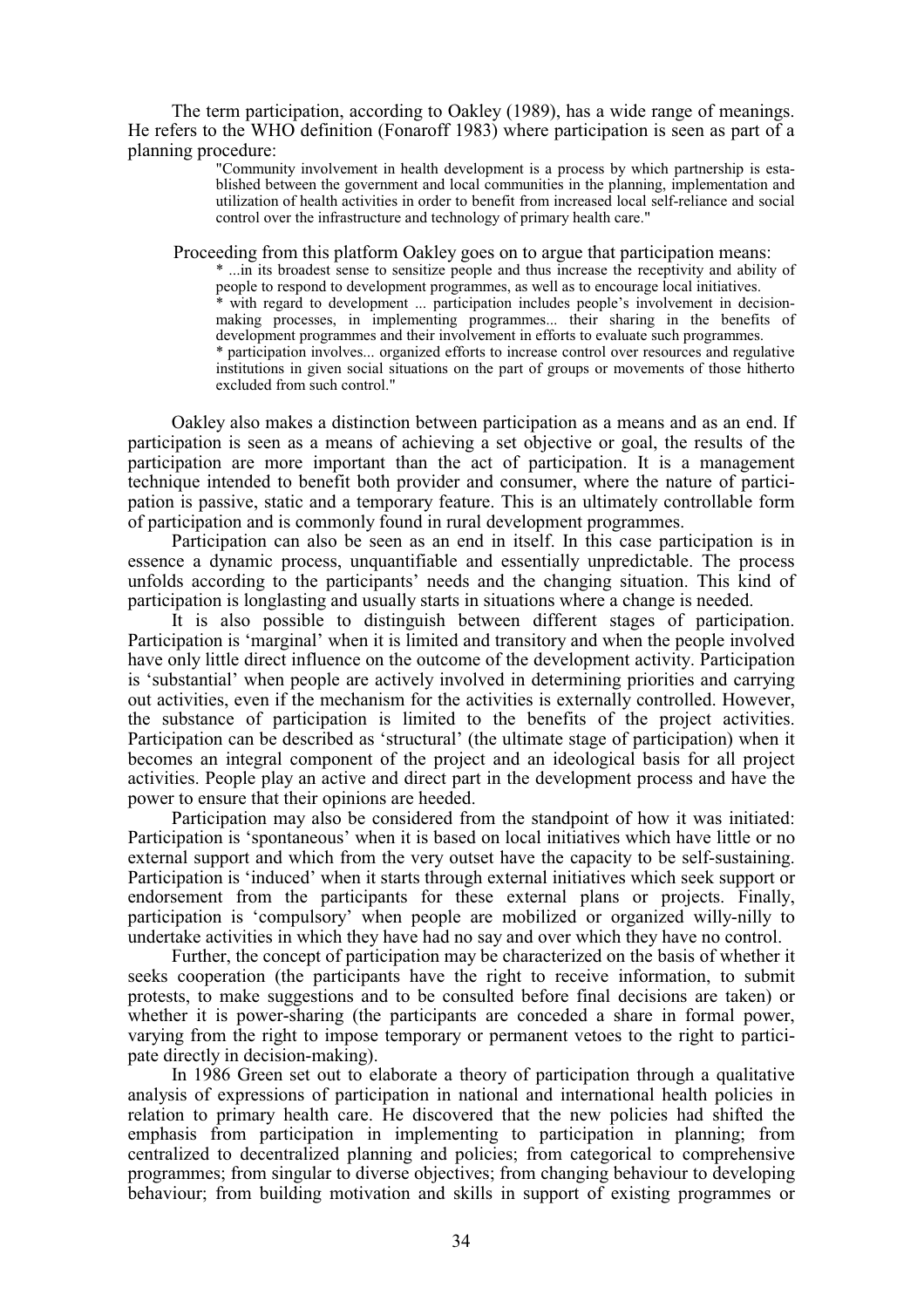services to building self-awareness, community involvement, and a variety of organizational, economic, and environmental supports for behaviour conductive to health.

The shift in policies described by Green had a major impact on further thinking within health education, which was seen as a tool for achieving control over health. The health education implied by the new policies described above had a three-fold role: predisposing (the initial comprehensive, consciousness-raising role), enabling (increasing awareness and strengthening skills to assess and use existing programmes and services), and reinforcing health education, the aim of which was to increase selfreliance, self-care, and independent functioning of individual lifestyle and community development in support of behaviour conducive to health.

Green's theory of participation is a model summarized in a figure which he labelled as "Steps requiring participation (decentralized functions), and the role of health education to achieve community development, application of appropriate technologies, evaluation, multisectoral coordination, and increased self-reliance".

As far as I can judge, however, Green's theory is a traditional multi-phase planning process with community representation. The model speaks of community actions but does not specify what is meant by 'community' or 'actions'. It provides useful tools for purposes ofdescribing the concept of citizen participation, but it fails to fully describe the means with which citizen control over health or empowerment could be created. (Therefore it cannot be adopted as such as a frame of reference for this study.

Green concluded his paper by setting out the following hypotheses for testing in future research: Increased level of active participation in the planning, implementation, and evaluation of health programmes or activities increases people's effective adaptation to their needs for health protection or health enhancement; Increased consensus in relation to priorities among competing needs or opportunities for health protection or health enhancement increases effective adaptation; Both active partici-pation and consensus will increase as people receive more education and training in recognizing and assessing their needs and opportunities in health protection or health enhancement; Increased control exercised by people over decisions concerning the implementation of programmes, services or activities increases effective adaptation of the services and the people to their needs for health protection and health enhancement; Greater control will be exercised as people receive health education designed to enable them to exercise control, especially in relation to community institutions; As people receive feedback on their progress or success in achieving the goals or solving the problems they identified as their priorities, they will be more effective in their adaptation to their needs for health protection or health enhancement; Feedback will reinforce the predispositions of people to participate actively in efforts to identify needs, to set priorities, to exercise control and to evaluate programmes, services or activities related to their needs for health protection or health enhancement.

However, this set of hypotheses by Green implies an understanding of participation as characteristics of people's behaviour that shall be enhanced through health education implemented by health professionals. Furthermore, Green assumes that participation serves as a catalyst in a process leading to control over health.

Brownlea (1987) connects participation as a way of broadening the range of inputs to decision-making

> participation means getting involved or being allowed to become involved in a decisionmaking process or the delivery of a service or the evaluation of a service, or even simply to become one of a number of people consulted on an issue or a matter.

However, Brownlea pessimistically continues, participation in decision-making may in fact represent a kind of tokenism. The input may be received but very quickly discarded as of little or no consequence. The motions have been gone through, the democratic ideal has been observed, but there is little power behind the participant's input. The participant cannot take it any further because there are resistances, impediments, a disinclination on the part of some, and no real access to the decision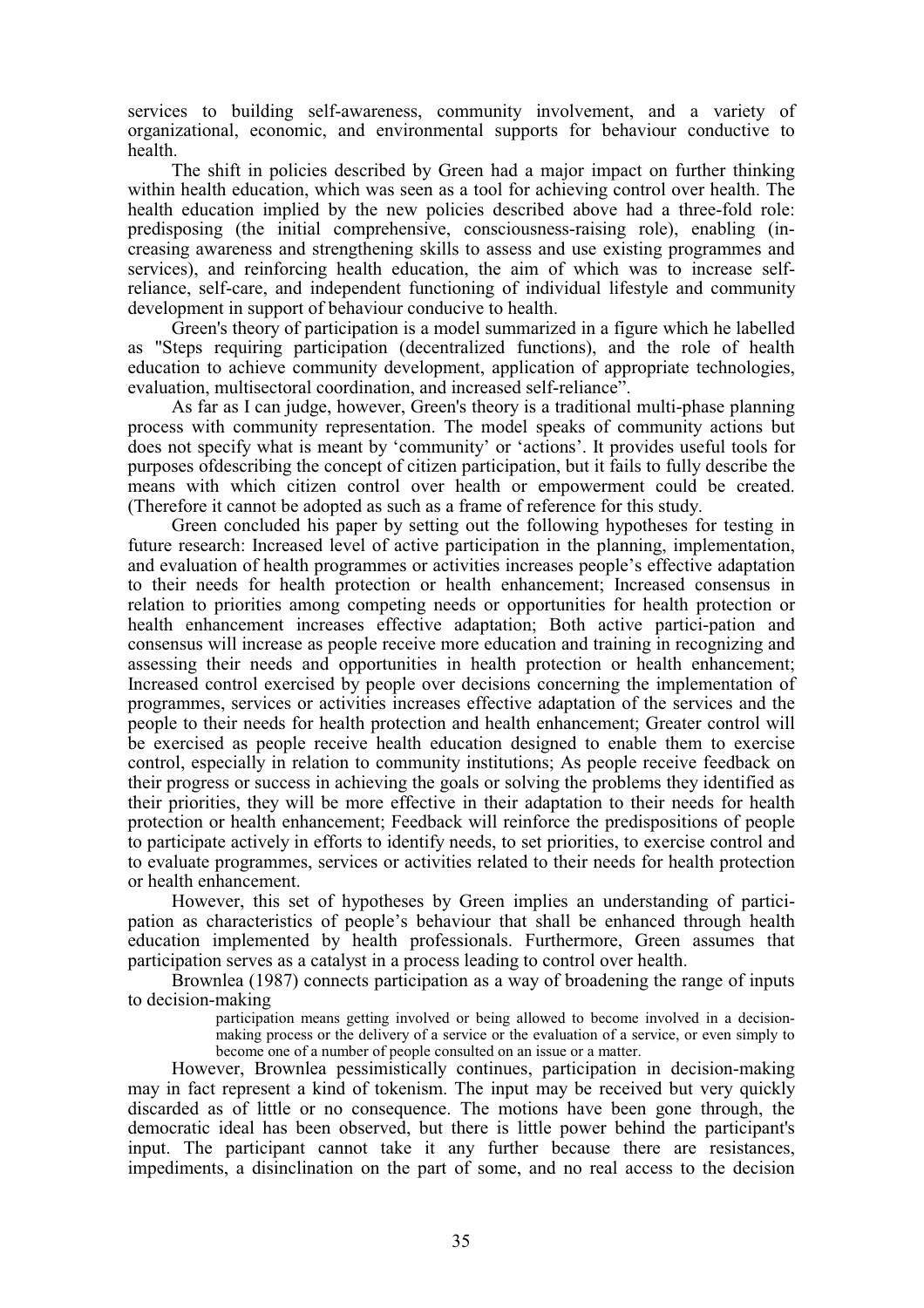arena. Even though people are participants, they may still largely be observers; they are in the game, but they are more like reserves than players.

Brownlea argues that the structures organized to carry out and facilitate participatory input are sometimes difficult to understand from the participant's perspective, but they are very easily managed from the other side. The complexity of the structure may be such that the participant is only aware of a very small part of the game.

Participation, if not invited, requires penetration. This requires a different knowledge resource: how to get into the system, who are the critical people and where are they located, how can pressure be brought to bear so that information, insights and feelings can be put into the appropriate arena and get onto the right agendas. Penetration requires knowledge of the structure of the system, its component parts, especially its committees, and the relationships between these components and com-mittees, and how information and decisions are cycled and recycled amongst them. There is a range of practical skills and knowledge that individuals and communities need to have as a key resource for participation.

Brownlea emphasizes a key issue, i.e. that of challenging the existing power structures and acceptable role models for doctors, clients, bureaucrats and politicians. Professional mystique is no longer an adequate power base for professionals, Brownlea says: "Increasing community knowledge and awareness in health-care matters, political decision-making processes, the realities of what health care can achieve, and competitive models of health care, have placed within some communities a strong platform from which to challenge the existing medical and health-care status quo"..

The political will in society has to be behind participation, so that appropriate structures and relationships can be set up to give people at the grass-roots level access to their key resources: power, knowledge, and skills.

Zimmerman and Rappaport (1988) broaden the focus of participation beyond decision-making:

> **Citizen participation** is broadly defined as involvement in any organized activity in which the individual participates without pay in order to achieve a common goal. This includes involvement in government-mandated advisory boards, voluntary organizations, mutual-help groups, and community service activities.

According to WHO community involvement (= community participation) can be assessed by the level of involvement and the degree of decentralization in decisionmaking as well as the development of effective mechanisms for expression of people's needs and demands.

Rifkin et al. (1988) suggest a definition of community participation that takes into account the geographic, common interests and epidemiological meanings as well as the characteristics of participation common to all perceptions of the concept: participation must be active, it must involve a choice, and the choice must have the possibility of being effective. The definition emphasizes community and sees participation as a developmental process:

> **Community participation** is a social process whereby specific groups with shared needs living in a defined geographic area actively pursue identification of their needs, take decisions and establish mechanisms to meet these needs (Rifkin et al.1988).

Bracht and Tsouros (1990) make a distinction between individual citizen and community participation where

> **Citizen participation** refers to the social process of taking part (voluntarily) in either formal or informal activities, programmes and/or discussions to bring about a planned change or improvement in community life, services and/or resources (Bracht and Tsouros 1990, Bracht 1991). Whereas **Community participation** is the process by which individuals and families assume responsibility for their own health and welfare and for those of the community, and develop the capacity to contribute to their and the com-munity's development (WHO/Alma Ata 1978, Bracht and Tsouros 1990).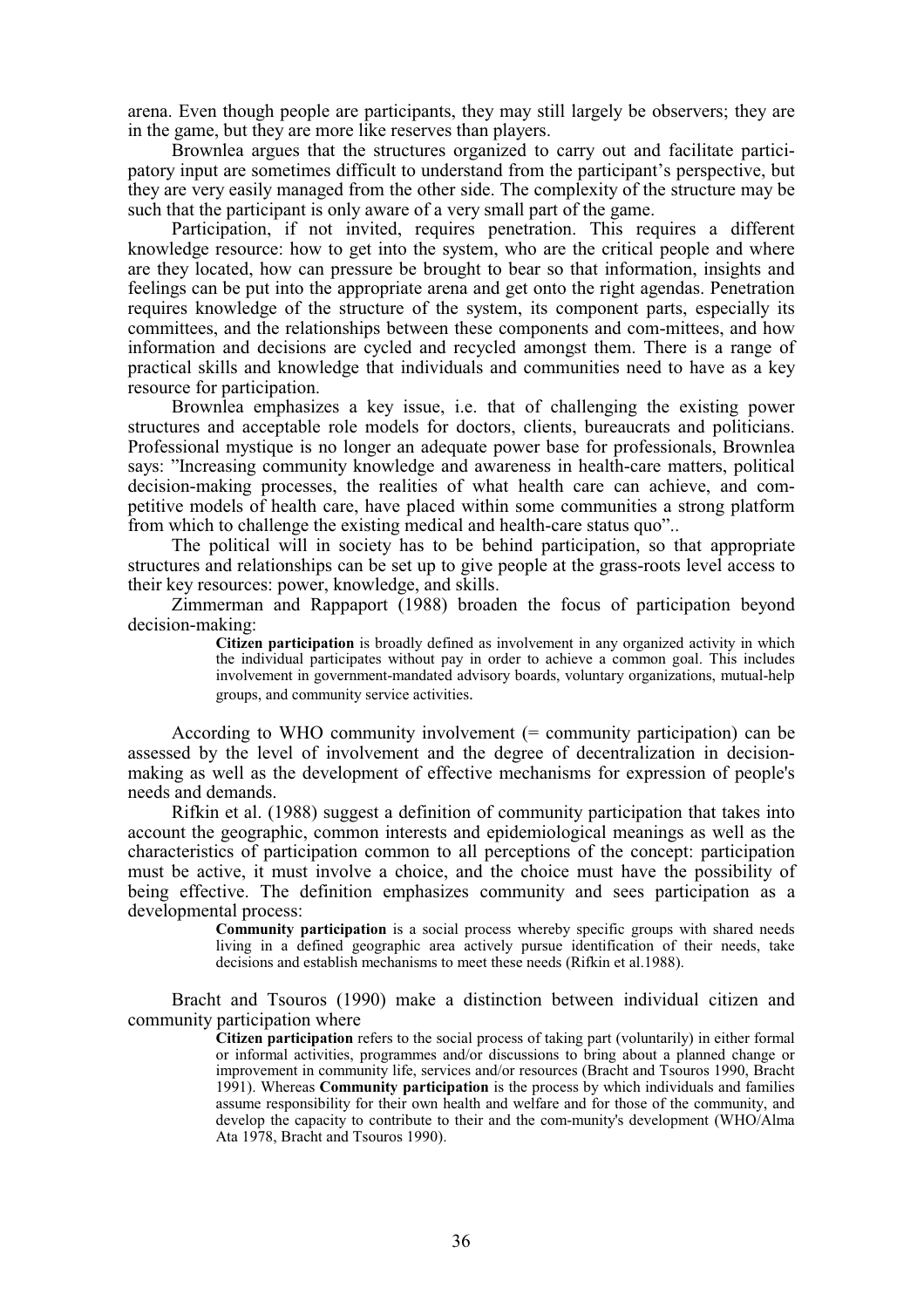Bracht and Tsouros (1990) conclude that it is not possible to offer any unique model for citizen participation, but the processes and activities leading to and maintaining participation are generalizable.

Hunt (1990) regards the needs of the community and their fulfilment as the key elements of participation and says that

issues of having people define their own needs; helping people to find and implement their own solutions; cultural invasion versus cultural synthesis; are essential in the conceptualization of **community participation** and are the rocks upon which projects either founder or find fundamental support.

Hunt concludes, however, that professional attitudes and behaviour and bureaucratic structures are significant barriers to public participation in health. Fundamental changes in the state of the public health are blocked by a medical model which emphasizes individual responsibility and treatment. Hunt argues that the public should retain 'ownership' of the problems they define and the solutions to those problems. Professionals need to share their skills, rather than impose them, and learn, in their turn, about the world inhabited by disadvantaged groups.

In a discussion of methodological considerations related to community programmes for citizen mobilization, Brännstöm et al. (1994) suggest that 'community participation – community involvement' be defined as:

> "A social process which occurs in a defined geographical area, where citizens approach their health needs through active participation in practice as well as by taking part in the making of decisions about local health policy matters."

## *4.1.2 Measuring participation in earlier studies*

Rifkin et al. (1988) were concerned in their study to find ways in which to measure two major principles of primary health care, i.e. equity and participation. With their main accent on the assessment of participation, the team developed a methodology to define indicators for participation in health care programmes. Their so-called spidermodelinvolved five factors – needs assessment, leadership, organization, resource mobilization and management – influencing community participation. For each factor, Rifkin et al. generated a continuum with wide participation at one end and narrow at the other. The continuum was divided into a series of points, which described the level of participation in the health programme concerned.

Rifkin et al. stressed, however, that the process indicators were not used to quantify or standardize changes in participation and they did not shed any light on whether community participation was better or worse. The main contribution of this model was that it highlighted differences in community participation in a health programme over time and among different people. It also served as a point of departure for discussions about community participation, which was expected to help the actors in the programmes understand the process better and to help achieve better results by allowing for greater involvement.

According to Bracht (1991) it is possible to measure the results of citizen involvement or participation. The same goes for the variables associated with participation itself, which include: opportunity for and level of decision-making or advising; amount and duration of time devoted to goal-directed activities; representativeness of the citizen and leader groups that are formed; degree of social ownership perceived and/or achieved; satisfaction with the processes of participation; and assessment of achieve-ment and long-term maintenance of goals.

Bracht points out that citizen participation can be taken as a dependent variable when the causes of participation are identified; or as an independent variable when the focus of analysis is on the consequences of participation. Furthermore, Bracht notes that there are distinct urban and rural forms of social change and creativity. Complex urban environments often develop more formal avenues and infrastructures through which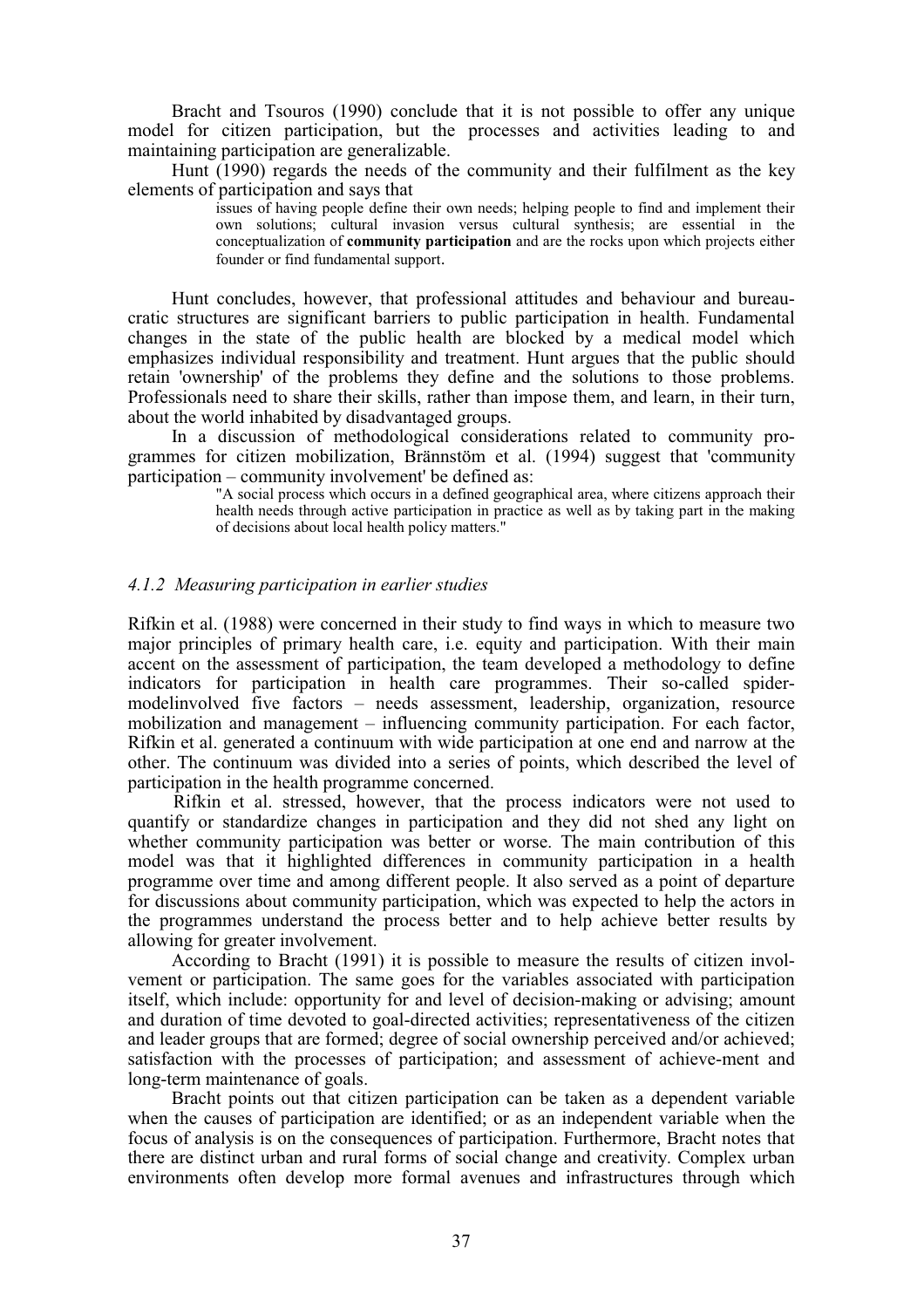citizen involvement is mediated and realized. Rural villages or small towns more frequently have informal, ad hoc approaches. In conclusion, Bracht proposes structural models – coalitions, leadership board or councils, lead agencies, grassroots groups, citizen panels, and networks – for implementing and enabling citizen participation.

Brännström et al. (1994) say that the most promising approach to investigating citizen participation is Gaventa's (1980) theoretical framework, which comprises three power dimensions: i) The first is a pluralistic approach to studying the visible consequences of power, e.g. observable conflicts in decision-making (who participates, who gains, and who loses. ii) The second dimension is "power's second face", which is a managerial approach to examining how the organizational structure of society excludes certain individuals and groups from participating in community life and prevents certain questions from ever getting on to the political agenda (Bachrach and Baratz 1970). iii) The third dimensional view, power as ideology, developed by Lukes (1974), focuses on the means, e.g. language, symbols, social myths and norms, which shape, legitimize, and determine patterns of participation, not least among the relatively powerless.

The framework suggested by Brännström et al. (1994) for the assessment of outcomes of health interventions is based on a multi-method research approach. The purpose is to study community participation as a dynamic process from different points of view, using longitudinal process evaluation with qualitative and quantitative methods. The authors make a distinction between four perspectives: i) community participation study (participation, non-participation, control, initiative, and influence on local health policy and practice); ii) socio-epidemiological study (self-reported health, knowledge and attitudes about health, risk factor changes, social stratification); iii) key informants study (understanding the interaction within the community and among health professionals and decision-makers; the structural conditions of community participation connected with power, influence, and latent and manifest conflicts at the level of health and politics; attitudes and knowledge among the power-holders; conflicts in decisionmaking; visible and invisible in the mass media and iv) social, cultural and political description (which societal mechanisms create and reproduce poverty and low participation within certain groups; social landscape, community structure, and cultural patterns).

Stone (1992) has looked at the changes in the way that the role of culture has been analysed in relation to community health issues and particularly in relation to community participation. A review of the most recent perspectives showed that the fate of community health programmes had come to be seen as relying more on structural factors in health care systems than on cultural factors within local communities. There has also been an increasing emphasis on political factors or power relationships within and between health agencies, governments, and various levels of national health care systems. Stone claims that the new trends in accounting for success or failure in community health programmes include a greater emphasis on structural factors in health programmes than on community cultural variables, and also an increasing emphasis on political factors or power relationships.

The period of 1940–50 was, according to Stone, an optimistic era in which development, including health development, was defined as a set of problems easily overcome by the introduction of Western knowledge and technology. Local culture was considered irrelevant to the development process. This approach failed. Increasing knowledge about the complexities of international development led to a new era marked by phrases such as 'basic needs', new directions, felt needs, reaching the poor. This period extended to the late 1970s. Moreover, community participation loomed as an essential development strategy.

With regard to health development and PHC in particular, there were somewhat different views on the role of culture during this period, states Stone. One view, held by planners and health project personnel, saw culture as a set of beliefs and customs, which were potential obstacles to the introduction of new health measures and ideas. A second view, sponsored primarily by social scientists, saw culture in the realm of health as local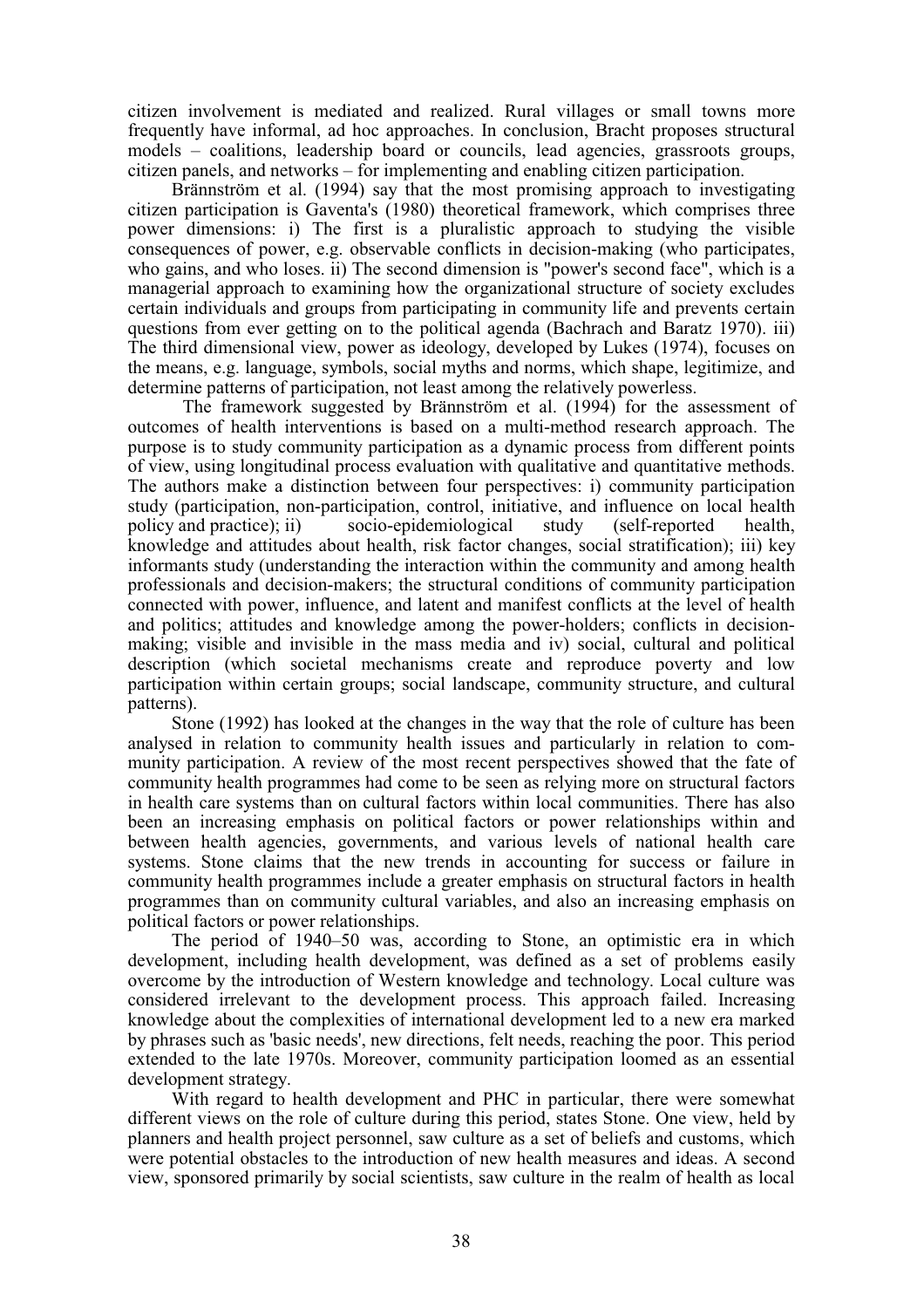knowledge on the one hand, and local strategies for securing health care, on the other. Both groups, however, tended to regard local culture as fairly static.

These two views carried different implications for health interventions and for the notion of community participation. The first, 'culture as obstacle' view stressed that a particular culture needed to be understood so that a health programme could be designed in such a way that local people would be more likely to accept it. Central to this view was the notion of the superiority of modern medicine. As far as professionals and experts were concerned, local beliefs were largely 'wrong'.

The second view of culture focused on local knowledge and health care strategies. Culture was seen as a much broader ideological and behavioural context within which the old and new of health care should be integrated. In this perspective culture was viewed as a potential resource for health development. This approach was also seen as automatically promoting community participation.

The results of the research conducted in the communities have now stimulated new thinking about the role and power of culture in both health programmes and community participation.

Stone refers to Rifkin et al. (1988) and says that the projects need to specify realistically the level of participation they are aiming for rather than to phrase programme objectives in terms of vague concepts and ideas.

Rissel et al. (1995) analysed factors which explain the amount of participation in task forces (as coalitions, definition by Butterfoss et al. 1993) and conclude that the more time the participants devote to task forces, the greater the investment in and ownership of the task forces, and the greater the capacity to mobilize resources to achieve programme objectives. Furthermore, they recommend that task forces and coalitions should be organized to maximize the sense of control and ownership of members. In addition, members should agree with the direction of the task force, which might increase satisfaction with the task force and lead to increased participation. Another discovery was that to be effective, it may be necessary to recruit community members who have lived in the community concerned most of their lives in order to streamline task force efforts.

# **4.2 Empowerment**

Questions of empowerment – what it is, how it develops, under what conditions it occurs, how empowerment at one level of analysis influences the other, etc. – have preoccupied researchers in a number of different fields, including social psychology, education, social science, social antropology and public health. The concept of empowerment can be traced back to feminist and civil rights movements (Solomon 1976, Riger 1981, Swift and Levin 1987), to the social action ideology of the 1960s (Alinsky 1971), to the self-help perspectives of the 1970s (Gutierrez 1990, Gibson 1991, Eng et al. 1992, Wallerstein 1992, Rissel 1994), and toadult education philosophies (Freire 1970, 1973, 1996). In the 1980s the concept was promoted further as a principal theory of community psychology (e.g. Rappaport 1981, 1985, 1987, Rappaport et al. 1984, Zimmermann and Rappaport 1988, Chavis and Wandersman 1990). Empowerment became important for community psychology because it acknowledged the person as a citizen within a political as well as a social environment. In the 1990s the idea of empowerment can be seen as part of a growing general move-ment towards greater citizen control in many areas of life: medicine, health education, self-help movement, the physical environment, nursing homes, etc. (e.g. Israel et al. 1994, Rissel 1994, Forsberg and Starrin 1997a, 1997b).

In spite of extensive research that has been going on for several years now, we still have no clear definition or operationalization of the concept of empowerment. This applies most particularly to the field of public health/health promotion. The absence of a unique theory and definition goes a long way towards explaining why empowerment has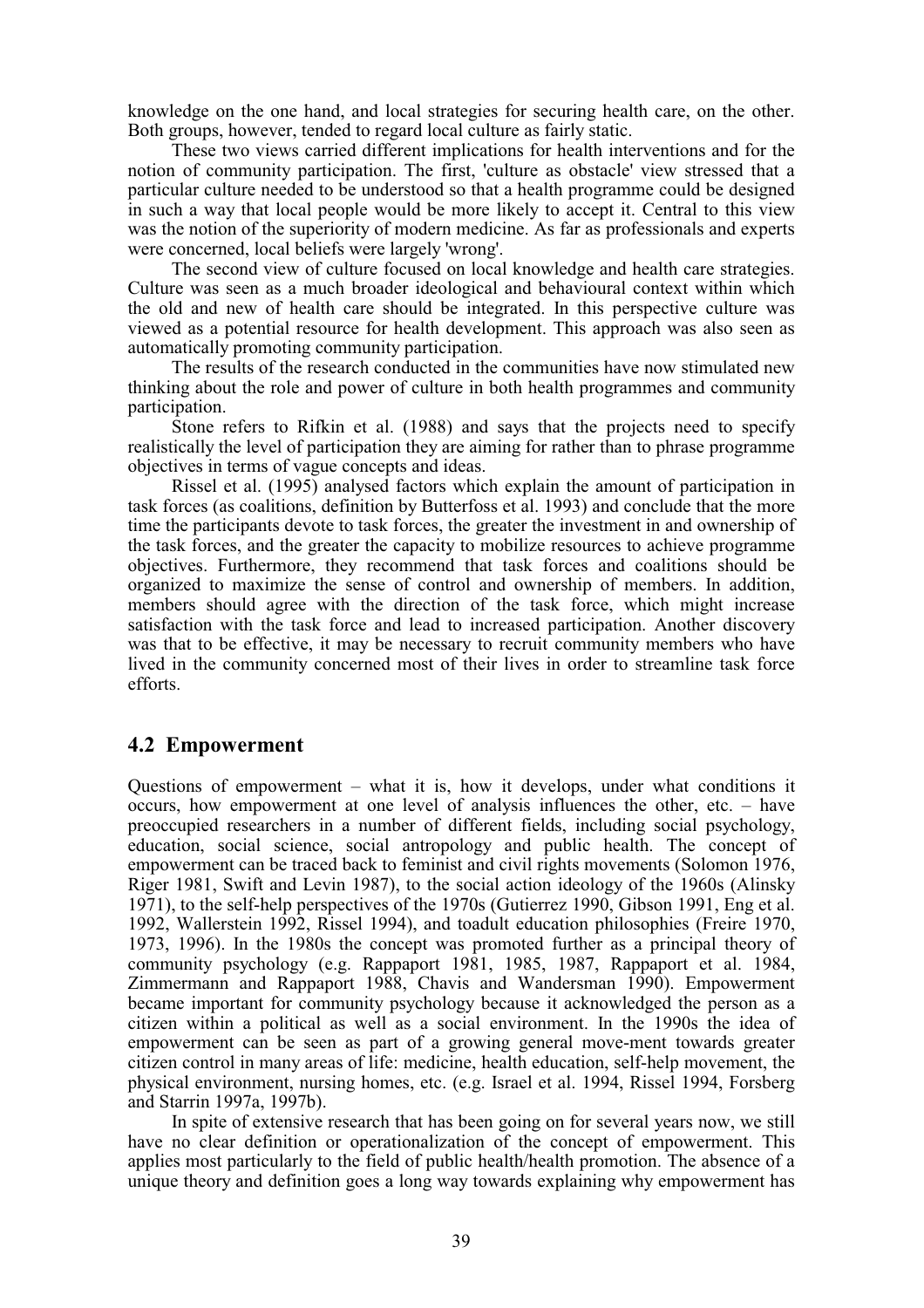often been discussed but not quantified or measured. Rappaport (1987), however, argues that because it is dependent on the context, empowerment cannot in fact be measured but only considered in each case. Rissel (1994) claims that the difficulties in developing and applying empowerment theory in health promotion derive mainly from the lack of clarity regarding the focus of empowerment (e.g. Tones 1984, 1992). The lack of a clearly defined concept also contributed to misuse of the term (Grace 1991).

## *4.2.1 Early practices of empowerment development*

The main intellectual and practical foundation for the development of empowerment is provided by the work of Alinsky (1971), Freire (1970, 1973), and Rothman (1971). The thread that ties together their theorizing on empowerment is the common process of personal development, participation, consciousness-raising,and social action.

Alinsky's (1971) approach to community organization and change was based on the view of low-income community as powerless and disenfranchised in relation to the "haves" and society as a whole. The goal was to facilitate a process whereby people coming together around a shared interest or concern could collectively identify and freeze targets, garner resources, mobilize an action campaign, and consequently help realign power within the community. Alinsky believed that community organizing must of necessity increase the problem-solving capacity of the community. The key ingredient of his philosophy was the fostering of indigenous leadership. The accent was on local leadership and capacity building. Furthermore, Alinsky emphasized that the outside organizer must maintain a low profile, and at the point that the outside change agent has to withdraw, he/she must ensure the continuity and the development of indigenous leadership.

In his theory of *critical consciousness* Freire (1970) set forth a view of man as an incomplete being whose vocation is to become fully human, reflecting critically on objective reality and taking action based on that reflection in order to transform his or her world. A fundamental distinction was made between the oppressed and the oppressors in society. The dialogical method upon which *conscientization*, or education of critical consciousness is based, involves oppressed groups of individuals in a process of: 1. reflecting upon aspects of their reality (e.g. health problems), 2. looking behind these immediate problems to their root causes, 3. examining the implications and consequences of these issues, and finally, 4. developing a plan of action to deal with the problems collectively identified. Freire emphasizes the elimination of asymmetrical, paternalistic aspects of the leader's role in the learning process. This is the key factor which distinguishes his methodology from the approaches of Alinsky (1971) and other social action theorists. The leader's role in facilitating conscientization is to ask questions of the group which help the trainees to see the world not as a static reality, but as a limiting situation which challenges them to transform it. The "leader" (e.g. Project Manager, Local Project Secretary, or Trainer) must clearly exhibit leadership abilities in guiding the discussion, asking appropriate questions and facilitating the emergence of a realistic plan of action. Wallerstein and Bernstein (1988) claim that community organizing has differed from empowering education in its emphasis on winnable goals rather than on a participatory process that engages people in critical analysis of root causes as the basis for social action.

According to Freire facilitators must follow a series of steps: tuning into the vocabulary of the people through a process of participant observation and where possible, living with the people over an extended period of time; working with small groups initially in searching for generative themes – key words suggestive of the hopes and concerns of the people; synthesizing the ideas of the people and codifying them in visual images, e.g. pictures and symbols; and giving these symbols and images back to the people for decoding through "cultural circles" – groups of people who, with a coordinator-questioner, look at the causes, consequences, and possible solutions of the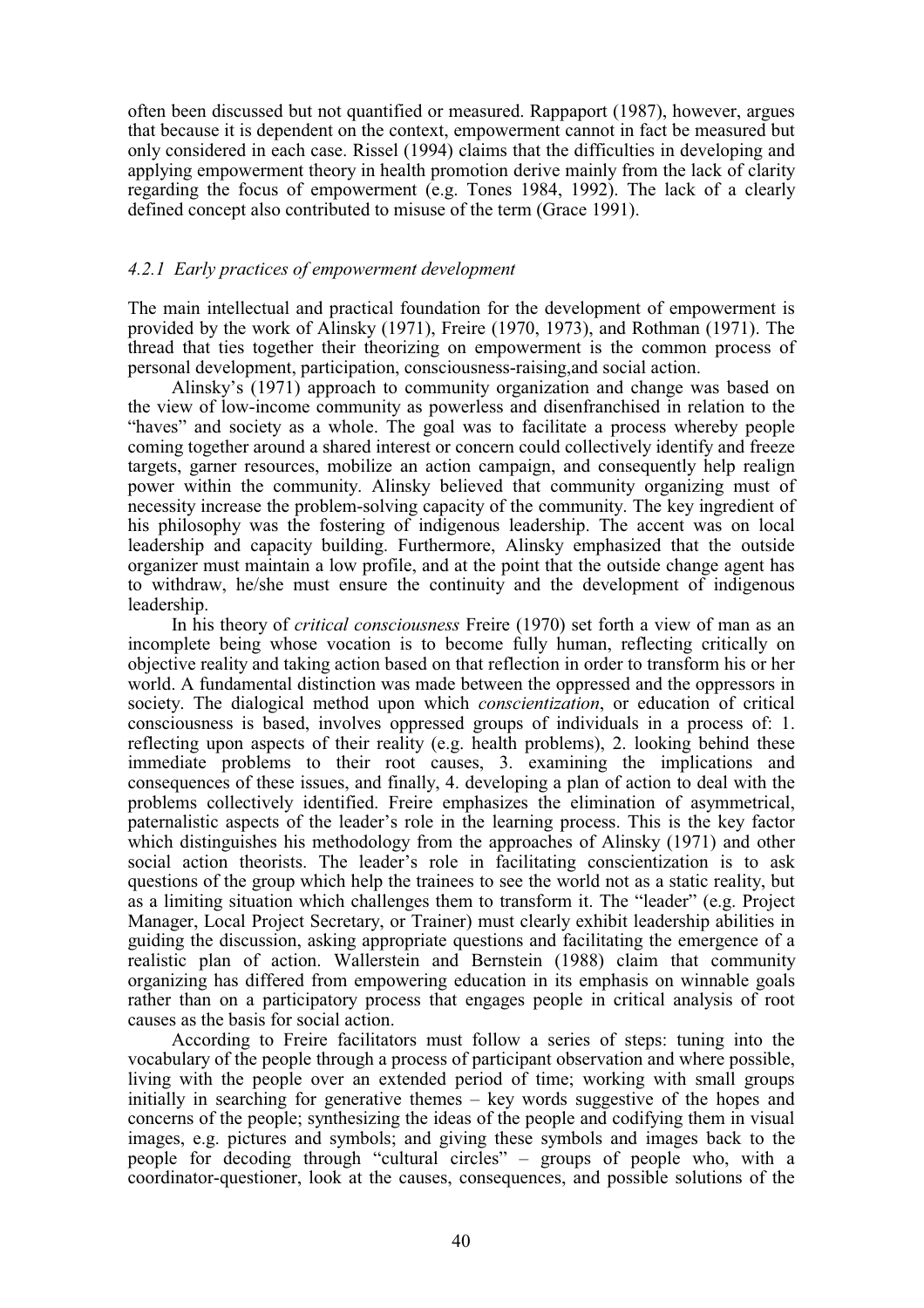problems and generative themes they have identified. Freire stresses that full participation of the people through dialoguing and other similar means is essential to effective liberation and change.

Minkler and Cox (1980), who looked at applications of Freire's methodology in health care settings, suggest that "functional" (common interest) communities may constitute approppriate units that could benefit from a dialogical problem-solving methodology. The value of conscientizing around functional rather than geographic community lines should therefore be considered in efforts to apply this approach in highly urbanized and technologically advanced Western nations.

According to Minkler and Cox (1980) the philosophy and approach of Freire appear in retrospect to share with sound health education and community organization a commitment to start with the concerns of the people. By focusing on the root causes of these concerns, and helping people, through praxis, develop a plan of action for dealing with these fundamental issues, the methodology becomes revolutionary rather than reformist in character. It concentrates on helping people change the structure of society rather than simply integrating them more successfully into the existing structure. Furthermore, Minkler and Cox see Freire's theory both as an organizing tool for social change and as a revolutionary approach to improved health care.

In 1992 Minkler concluded from her Tenderloin experiment that the Freirian approach is most useful when applied in a flexible and adaptive manner in conjuction with other situationally determined techniques and methods. For instance, the codifying/decodifying stages of the Freire process, as indeed all steps in the process, must be weighed and used, adapted and omitted, according to the cultural and other realities of the group or community in concern.

Wallerstein and Sanchez-Merki (1994) demonstrated in a study on two experimental programmes that a Freirian approach can be integrated with individual cognitive change theories to create programmes directed at both individual and com-munity change. The authors' three-stage model of change suggests that people engaged in Freirian programmes can evolve beyond powerlessness to create a sense of empowerment – that they can make a difference in their worlds.

## *4.2.2 Defining the concept of empowerment*

The concept of empowerment was first introduced by Rappaport at the beginning of the 1980s in the field of social psychology. According to Rappaport (1981)

**Empowerment** means aiming at enhancing the possibilities for people to control their own lives.

The message here was essentially the same as that included in the definition of Health Promotion in Ottawa in 1986. According to the WHO (1986a):

> **Health promotion** is the process of enabling people to increase control over, and to improve their health.

The word *empowerment* derives from the same Latin words as "power" and "freedom". Hence, if power is the ability to predict, control, and participate in one's environment (see e.g. Pinderhughes 1983), then empowerment is the process by which individuals and communities are enabled to take such power and act effectively in changing their lives and their environment (Minkler 1992, Robertson and Minkler 1994). This means that the core notion of empowerment is the concept of power. Gutierrez (1990) stated that empowerment theory is based on a conflict model which assumes that a society consists of separate groups possessing different levels of power and control over resources (see Bachrach and Baratz 1970), and power is a non-material resource differentially distributed in the society.

The new health promotion movement emphasizes that power must not be reframed as "power over", but rather as "power to" or "power with" (French 1986, O'Neill 1992).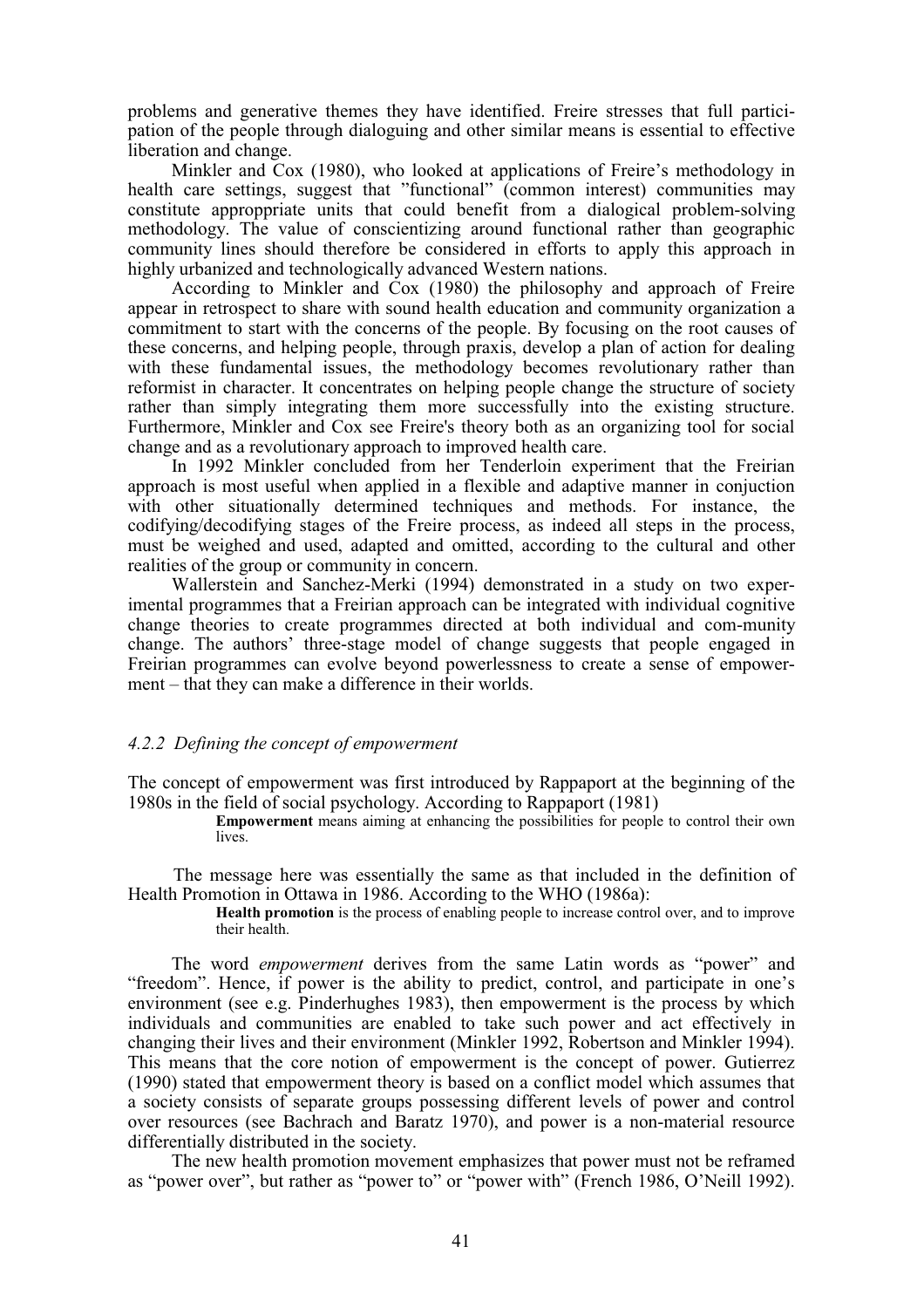The relationship between professionals and lay people/individuals or communities must be seen as partnership rather than as a traditional hiearchic provider/ client relationship.

In 1985 Rappaport concluded that it is very difficult to define empowerment in positive terms or terms of outcome because it includes psychological and political components. Empowerment is not consistent with any particular goal or political view. However, empowerment is easy to recognize when you see it happen; it is easy to intuit. The absence of empowerment is also easy to recognize: powerlessness, learned helplessness, alienation, loss of a sense of control over one's life could be the terms with which to conceptualize the status of lack of empowerment. Empowerment often assumes different forms in different people and contexts. Consequently the terms of empowerment will look different in its manifest content for different people, organizations and settings. (Rappaport 1985, Rappaport 1987).

The psychological dimension of empowerment appears in Rappaport's writings for the first time in the mid-80s (Rappaport 1985). Psychological empowerment logically includes beliefs about one's competence and efficacy as well as one's invol-vement in activities for exerting control in the social and political environment. The construct assumes a proactive approach to life, a psychological sense of efficacy and control, selfand poltical efficacy, perceived competence, locus of control and self-esteem as well as socio-political activity, and organizational involvement. Rappaport (1985) suggests that

**Empowerment** is a sense of control over one's life in personality, cognition, and motivation. It expresses itself at the level of feelings, at the level of ideas about self-worth, at the level of being able to make a difference in the world around us, and even at the level of something more akin to the spiritual. It is a process ability, which we all have but which needs to be released.

An empowered person is also thought to be one who can critically analyse the social and political environment. This enables people to make choices so that they can effectively engage in conflict and change. Consequently, according to Rappaport (1985), **Psychological empowerment** may be seen as both a feeling of perceived control and the

critical awareness of knowing when to confront powerful others and when to avoid them.

This definition has evolved since 1985 and now includes the idea that empowerment must come from within a group and cannot be given to a group or community. Furthermore, empowerment cannot be given, it must be taken; groups and individuals can only empower themselves. The professional's role is to nurture this process and to remove obstacles, the first being the professional's own need to define health problems for the community. (Rappaport 1985, Labonte 1989a, Hunt 1990). This idea is compatible with Green's (1986) views on the new role of health education, which should be to facilitate grassroots participation in the first place. Participation acts as catalyst in the process towards empowerment.

Rappaport observes that "people can only empower themselves". However, there are examples of interventions where empowerment is built up gradually, in an educational development process (e.g. Freire 1970). Gruber and Trickett (1987), however, point out that there is a fundamental paradox in the idea of people empowering others, because the very institutional structure that puts one group in a position to empower also works to undermine the act of empowerment. Gruber and Trickett emphasize the importance of the personal variable – locus of control – as a proxy for an individual sense of empowerment, of feeling capable of acting positively on one's environment and shaping one's future. Increasing choices or options have a meaningful role in this process of empowering people. However, Gruber and Trickett did not investigate empowerment as a phenomenon as such; they did not try to induce empowerment through an intervention, for instance. Instead, their main concern was to investigate the prerequisites for the development of empowerment, such as organizational stuctures. The existence of the phenomenon of empowerment was taken for granted.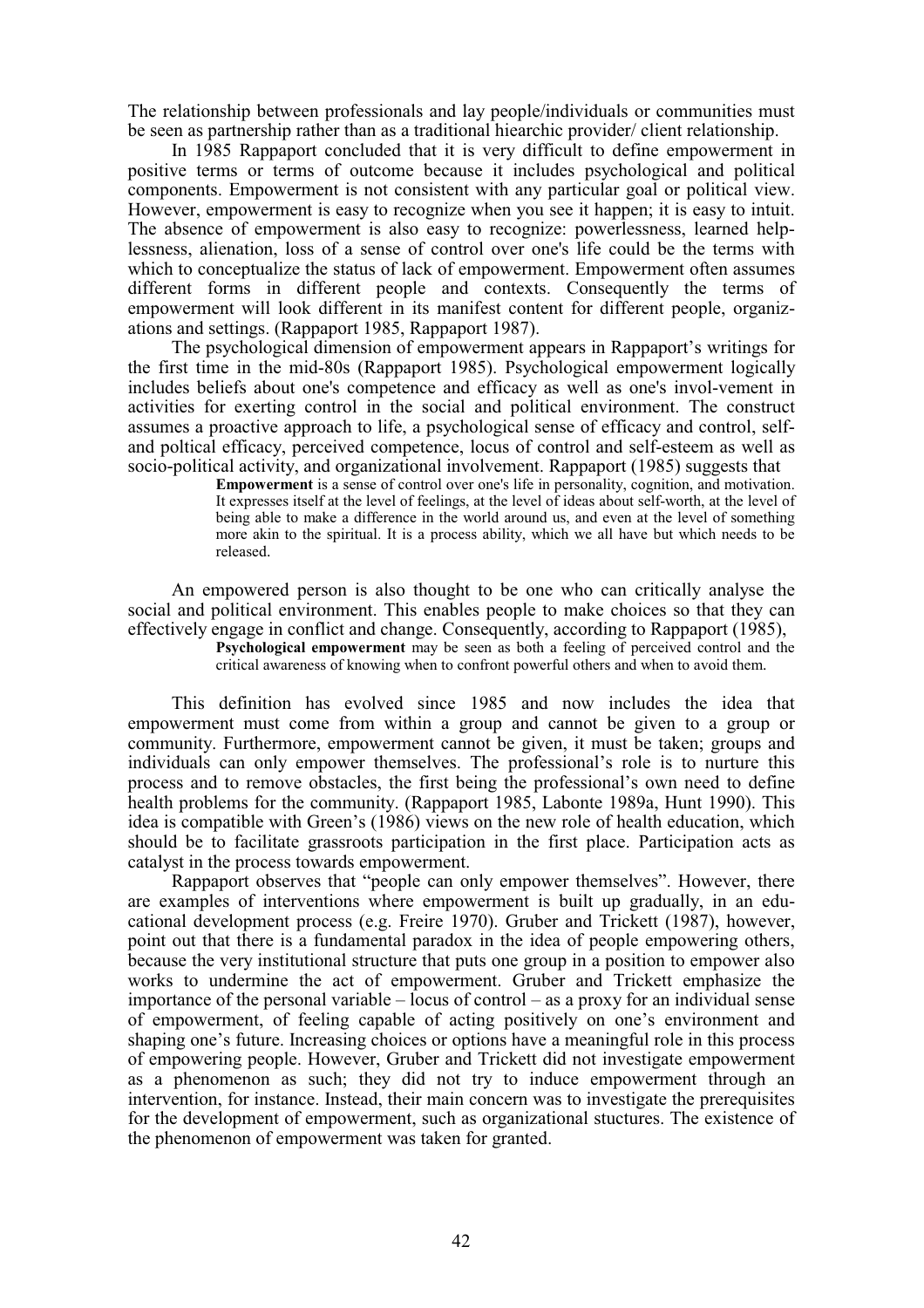Both Torre (1986) and, one year later, Rappaport (1987) characterized empowerment as a process aimed at helping people as individuals to cope with the complex world:

> **Empowermen**t is a **process** through which people become strong enough to participate within, share in the control of and influence, events and institutions affecting their lives. (Torre 1986)

> **Empowermen**t is a **process**, a mechanism by which people, organizations, and com-munities gain mastery over their affairs (Rappaport 1987).

According to Rappaport empowerment has a two-fold function. First of all it serves as an individual's determination over one's own life and secondly, it is a means for democratic participation in the life of one's community through mediating structures.

Random House Dictionary (1980) defines empowerment as "giving power or authority to, authorize, or to enable or permit"; and the Oxford Dictionary (l980) says it "includes the sense of investment with legal power, and the sense that persons or settings may be empowered for some specific goal or purpose". Empowerment thus refers to the process of becoming able or allowed to do some unspecified thing because there is a condition of dominion or authority with regard to that specific thing (Rappaport 1987) as opposed to all other things. This means that there are limitations as well as powers.

As early as 1987 Swift and Levin made the important distinction between the subjective experience of psychological empowerment and the objective reality of modified structural conditions for the purpose of reallocating resources. Zimmerman and Rappaport (1988) developed the concept of empowerment further and stated that empowerment can be considered as a multilevel construct that may be applied to organizations, communities, and social policies. They also observed that there is little evidence on this construct that has been verified through research. Psychological empowerment is the expression of this construct at the individual level.

**Empowerment** is a construct that links individual strengths and competencies, natural helping systems, and proactive behaviours to matters of social policy and social change. It is a process by which individuals gain mastery or control over their own lives and democratic participation in the life of their community (Zimmerman and Rappaport 1988).

The individual experience of empowerment is expected to include a combination of self-acceptance and self-confidence, social and political understanding, and the ability to play an assertive role in controlling resources and decisions in one's community. One way to develop a sense of psychological empowerment is to become involved in decisions that affect community life. According to Zimmermann and Rappaport (1988):

> **Psychological empowerment** is the expression of this construct at individual level. Its elements are perceived efficacy, self-esteem, a sense of causal importance. Psychological empowerment is the connection between a sense of personal competence, a desire for, and a willingness to take action in the public domain.

> **The broader empowermen**t includes self and political efficacy, perceived competence, locus of control, and desire for control.

Psychological empowerment, then, refers to the individual level of analysis, but does not ignore ecological and cultural influences (Zimmerman 1990b). Psychological empowerment is a contextually oriented conception of empowerment that embraces the notion of person-environment fit. It includes collective action, skill development, and cultural awareness, and it incorporates intrapsychic variables such as motivation to control, locus of control,and self-efficacy.

Wallerstein (1992) says that in the public health field empowerment had been mostly defined by its absence, as powerlessness, but that in recent years a new range of usage had appeared. According to Wallerstein, in its broadest sense:

**Empowerment** is **a** multi-level construct that involves people assuming control and mastery over their lives in the context of their social and political environment; they gain sense of control and purposefulness to exert political power as they participate in the democratic life of their community for social change (Wallerstein 1992).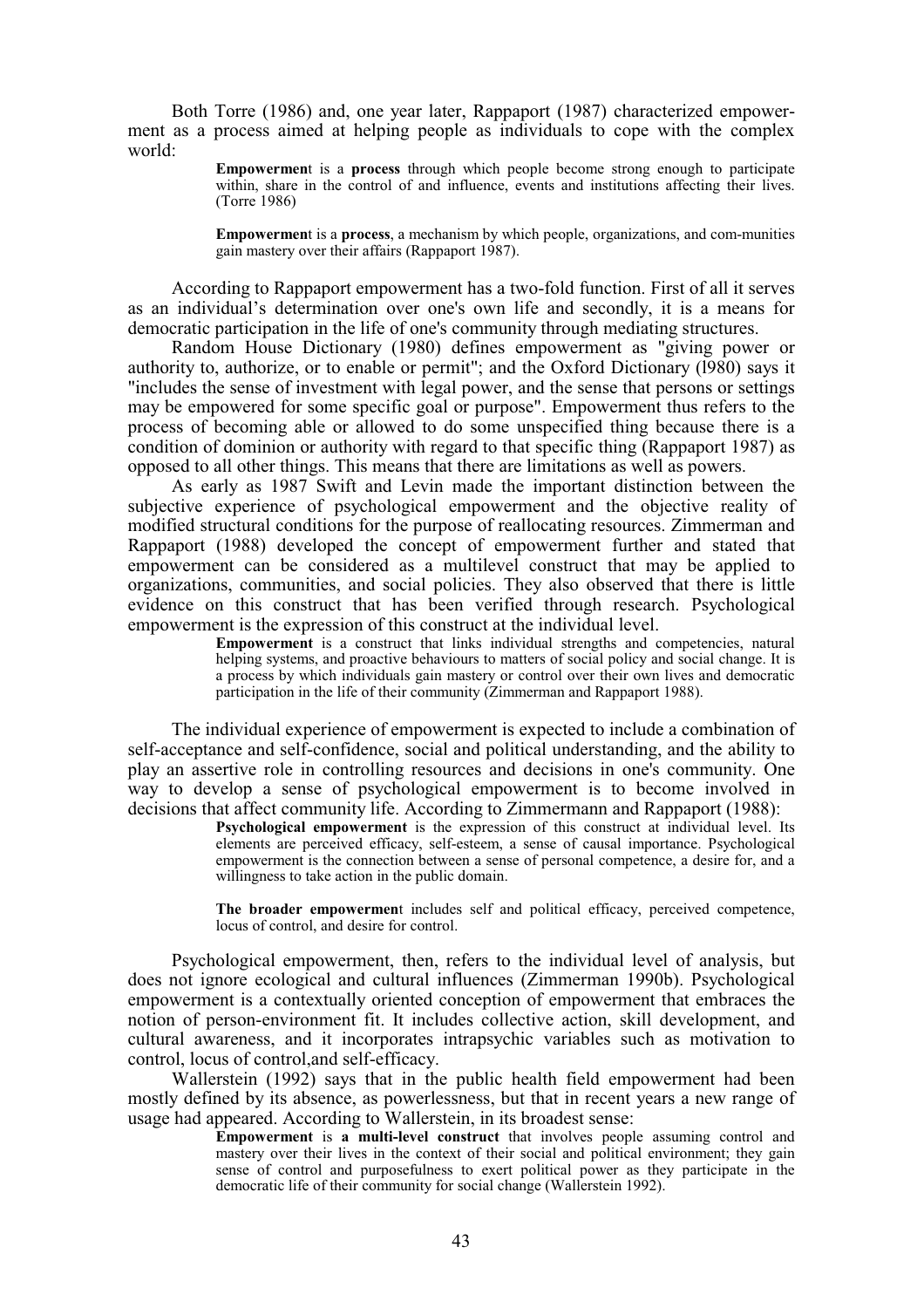Consequently empowerment cannot be seen only as an individual phenomenon, but it must also be investigated in connection with the social setting in which it appears. This implies studying not only individual change, but also change in the social setting itself (Wallerstein 1992). Unfortunately the most common use of the term empower-ment in public health has focused on change at the individual level. Although psychological empowerment is still an individual level of analysis, it is embedded in participation in the socio-political context. (Zimmerman 1990b)

Israel et al. (1994) provide a definition of community empowerment that includes individual, organizational and community levels of analysis. They describe how empowerment fits in with a broader conceptual model of stress, look at its relationship to health status, and examine a series of scales that measure perceptions of individual, organizational, community, and multiple levels of control. According to Israel et al.:

> **Psychological empowerment** refers to an individual's ability to make decisions and have control over his or her personal life. In addition psychological empowerment incorporates the establishment of a critical or analytical understanding of the social and political context, and the cultivation of both individual and collective resources and skills for social action. (Kieffer 1984.) Thus empowerment at the individual level combines (1) personal efficacy and competence, (2) a sense of mastery and control, and (3) a process of partici-pation in influence institutions and decisions (Zimmerman 1990b). Empowerment at the individual level is linked with the organizational and community levels through the development of personal control and competence to act, social support, and the develop-ment of interpersonal, social and poltical skills (Kieffer 1984).

An empowered community is one in which individuals and organizations apply their skills and resources in collective efforts to meet their respective needs. An empowered community has the ability to influence decisions and changes in the larger social system. For empowerment to be a meaningful concept, distinct from others such as self-esteem and self-efficacy, the cultural, historical, social, economic, and political context in which the individual exists must be recognized.

Community empowerment has been broadly discussed within the community psychology field. In this orientation the word refers to communities achieving equity of recourses (see Katz in Rappaport et al. 1984); communities identifying their own problems and solutions (Braithwaite and Lythcott 1989, Hunt 1990); increasing participation in community activities leading to improved neighbourhoods, a stronger sense of community, and personal and political efficacy (Chavis and Wandersman 1990, Florin and Wandersman 1990); and developing a participatory social action model to increase the effectiveness of natural helping systems and supporting proactive behaviours for social change (Rappaport 1981). All these elements come close to the idea and definition of health promotion introduced in Ottawa in 1986 (WHO 1986a).

Rissel (1994) proposed several assertions about the definition, components, process, and outcome of 'empowerment', including the need for a distinction between psychological and community empowerment. He also put forward a model of community empowerment (see Braithwaite and Lythcott 1989, Breslow 1992). Rissel's definitons are as follows:

> **Psychological empowerment** can be defined as a feeling of greater control over their own lives which individuals experience following active membership in groups of organizations (through group membership), and may occur without participation in political collective action.

> **Community empowerment** includes a raised level of psychological empowerment among its members, a political action component in which members have actively participated, and the achievement of some redistribution of resources or decision making favourable to the community or group in question.

The above definition of community empowerment means that control over resources is redistributed, which might further mean that some people gain at the expense of others. It might be expected that groups with actual control over resources have a high level of reported psychological empowerment, although the reverse is not true. Groups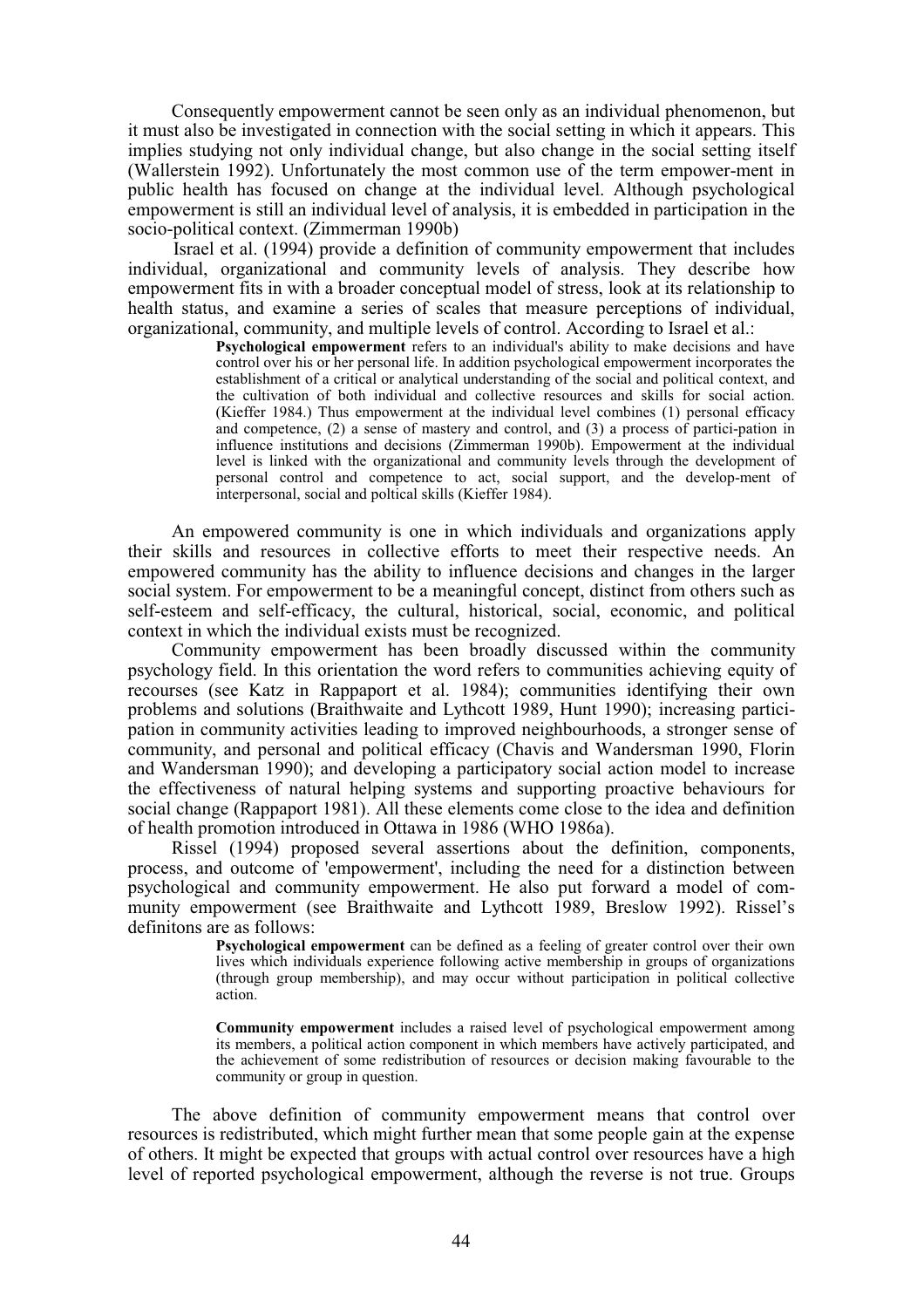with high levels of reported psychological empowerment may not have much control over resources.

# *4.2.3 Theories of empowerment as a process*

Kieffer (1984) studied a small number of participants in grassroots community organizations and suggested that at the individual level of analysis the process of empowerment passes through several phases. This was an exploratory study of the emergence of individual activists in citizen organizations who had succeeded in increasing their real and self-perceived sense of participatory competence. The research sought to illuminate the patterns and processes of transition from powerlessness to sociopolitical empowerment. Empowerment was conceptualized as an interactive and highly subjective relationship of individuals and their environment. The starting-point in Kieffer's study is powerlessness (Seeman 1959) or psychological conception of alienation (Stokols 1975), or the "role of object" and oppression as expressed by Freire (1970). The sense of powerlessness is viewed as a construction of continuous inter-action between the person and his/her environment. It combines the attitude of self-blame, a sense of generalized distrust, a feeling of alienation from resources for social influence, an experience of disenfranchisement and economic vulnerability, and a sense of hopelessness in socio-political struggle (Kieffer 1984).

There are four distinct and progressive phases of involvement as these individuals construct the skills and the insights which constitute a fully matured attainment of participatory competence: *era of entry* (characteristics: powerlessness, sense of integrity, rootedlessness, feelings of attachment, and support within a caring community of peers, experience of injustice), *era of advancement* (centrality of mentoring relation-ships, more critical understanding of social and political relations), *era of incorporation* (developed self-concept, increased strategic ability, and matured critical com-prehension, improved organizing and leadership skills, and constructed survival skills), and *era of commitment* (application of new abilities to the reality and structure of every-day life-worlds, commitment to adapting recent empowerment to continuing proactive community mobilization and leadership).

Kieffer identifies two themes which underlie the movement through all phases of the development continuum: Firstly, the function of a continuing internal "constructive dialogue" or the maintenance of the creative force of internal contradiction, and the fundamental internal perception of dissonance. Secondly, she points out that conflict and growth are inextricably intertwined. It is also essential that there are constructive channels and supportive resources for resolving these continuing internal confron-tations. In addition to this function of constructive conflict is the essential contribution of the dynamics of praxis. *Praxis* refers to the circular relationship of experience and reflection through which actions evoke new understandings, which then provoke new actions. Experience, then, is at the core of empowering learning. The building up of skills only progresses through repetitive cycles of action and reflection. In other words, crucial for the building up of empowerment are time and practice.

Kieffer sees empowerment as consisting in the development of empowering skills and the attainment of participatory competence. This state of being and ability incorporates three major intersecting aspects: 1) development of a more positive self-concept, or sense of self-competence, 2) construction of more critical or analytical understanding of the surrounding social and political environment, and 3) cultivation of individual and collective resources for social and political action. These are inter-connected elements. A fully established attainment of empowerment implies attainment of extensive and abiding competence in each of these areas.

Swift and Levin (1987) make a distinction between three stages in the empowerment process. At the first level people reach some critical consciousness of their *powerlessness*. At the second level people feel strongly about this inequity, and through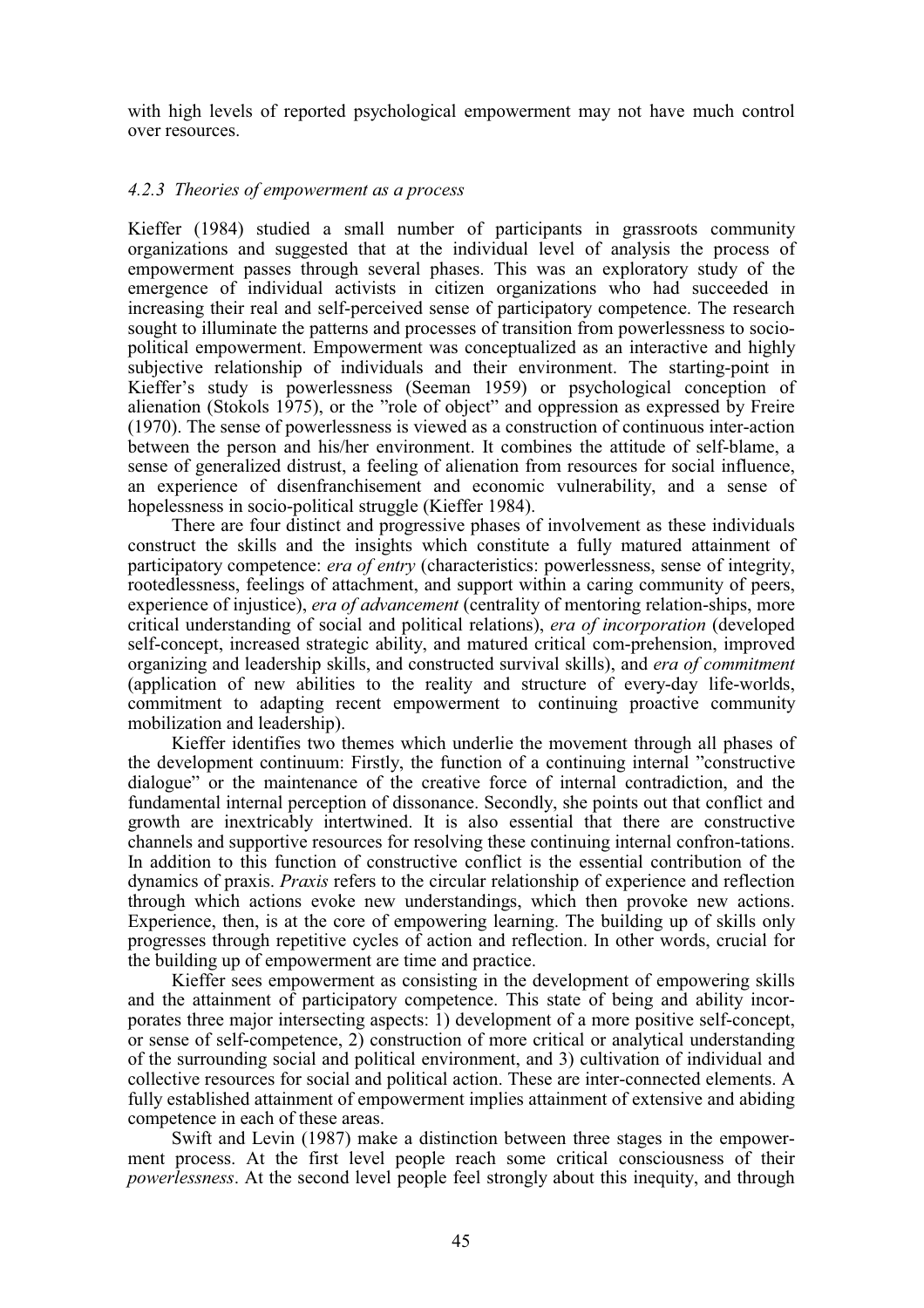social interaction begin to feel comradeship with like-minded persons. At the third level of the empowerment process the like-minded group then engage in deliberate action addressed at changing the social conditions creating the powerlessness. All three stages are needed for community empowerment.

Jackson et al. (1989) and Labonte (1989b) claimed that the process of empowerment begins with the assumption that a power deficit or an unattended social problem exists despite the presence of certain competencies. These two researchers presented almost identical five-step models on the development of empowerment, which is illustrated by Rissel (1994) in Figure 4. Rissel's model was based on the development work of Jackson et al. and Labonte.

> The **process of psychological empowerment** is enhanced by the sense of community, and that psychological empowerment plus collective political or social action plus an actual increase in control over resources (to some degree) constitute community empowerment (Rissel 1994).

An increase in control over resources (the attainment of actual power) or a positive change in the socio-political environment, plus an increase in the reported level of psychological empowerment, are the appropriate end-points for evaluating an empowerment programme.

In 1990 Zimmerman presented a structural model for the analysis of participation and empowerment (Zimmermann 1990a) by using a positive concept of *learned hopefulness*, which the author defined *as a process of learning and utilizing problem-solving skills and the achievement of perceived or actual control*. Learned hopefulness suggests that experiences that provide opportunities to enhance perceived control will help individuals cope with stress and solve problems in their personal lives.

*Perceived control* is a primary variable in both learned helplessness and learned hopefulness. According to several studies perceived control *is multidimensional, but has been typically treated as a univariate construct including cognitive, personality and* motivational elements, which then have been investigated independently (White 1959, Rotter 1966, DeCharms 1968, Bandura 1982, Zimmerman and Rappaport 1988). The function of these three elements including their subelements has been identified as psychological empowerment (Zimmerman 1990a). However, psychological empowerment differs from perceived control because it is multidimensional and it includes a theoretical link to community involvement.

The theory of learned hopefulnes predicts that involvement in community organizations and activities is one way to both improve problem-solving skills and enhance one's psychological empowerment (i.e. mastery and control over the environment). However, several mediating factors such as decision -making structures, the development of social support (enhancing), or frequent organizational failure (hindering), may influence the impact of participation.

 $\begin{matrix} * & * \end{matrix}$  \*  $\begin{matrix} * & * \end{matrix}$  \*  $\begin{matrix} * & * \end{matrix}$ 

| Personal<br>development               | Mutual<br>support<br>groups | <i>ssue</i><br>identification<br>and campaigns/<br>community<br>organization | Participation in<br>organizations/<br>coalition<br>advocacy | Collective political<br>and social action |  |
|---------------------------------------|-----------------------------|------------------------------------------------------------------------------|-------------------------------------------------------------|-------------------------------------------|--|
| <-- Psychological empowerment deficit |                             |                                                                              | Community empowerment -                                     |                                           |  |

**Figure 4.** Conceptual stages of community development for maximizing community empowerment potential (adapted from Jackson et al. 1989, Labonte 1989b).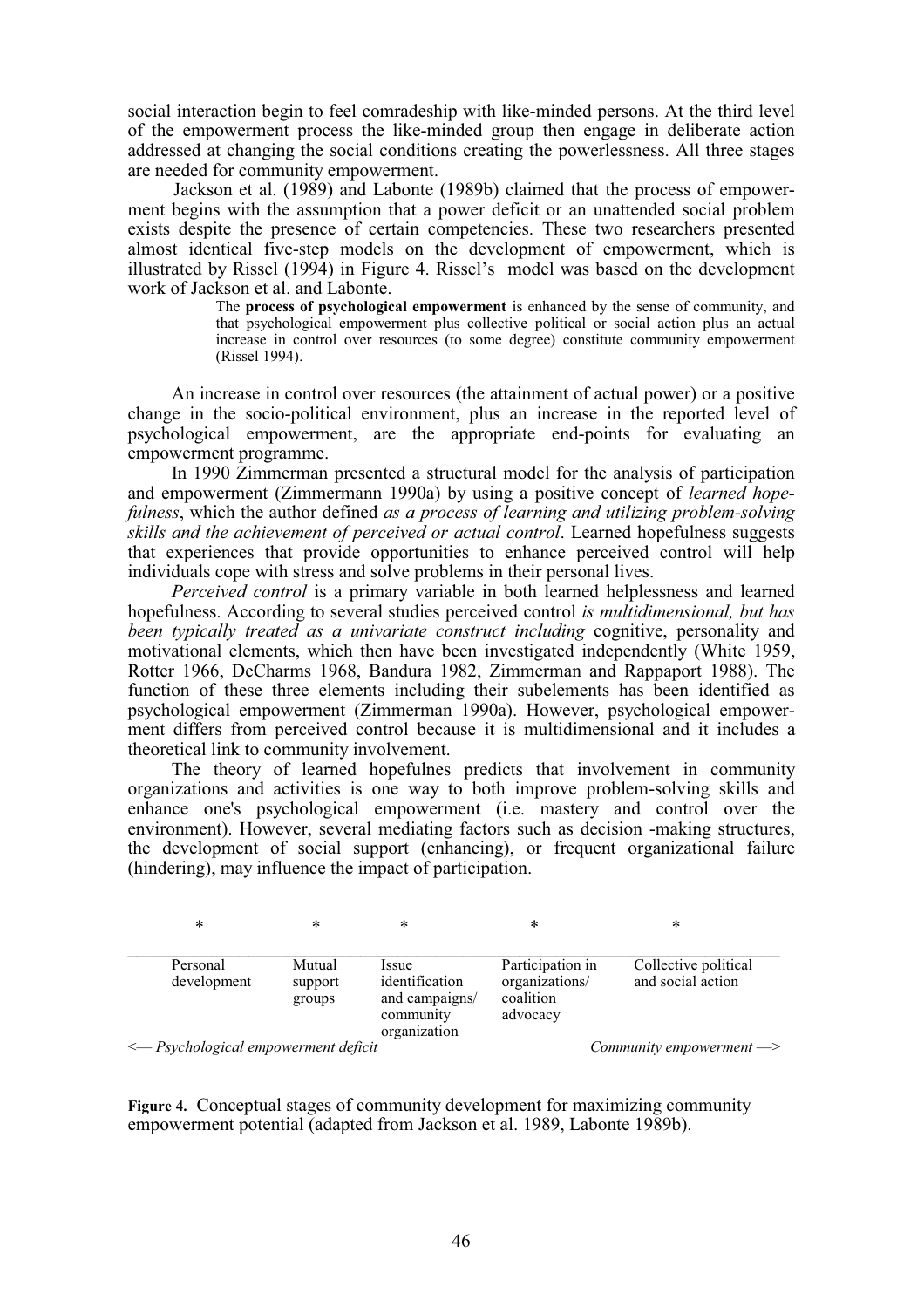Psychological epowerment is expected to be a product of learned hopefulness. As individuals gain control and mastery over their lives and learn and utilize skills for influencing life events, they become empowered. Individuals may learn how to manage time, organize themselves, identify resource providers, work with others towards a common coal, or begin to understand the factors that influence decision-making processes.

Skills can be learned from fellow participants in natural settings such as mutual help groups and other forms of voluntary citizen participation (Rappaport 1987). Participation differs from traditional skills training because it is initiated and controlled by grassroots leaders, offers opportunities to benefit from reciprocal helping (Maton 1987) and provides settings for developing social support and sense of community. Involvement in voluntary organizations enhances perceived control and reduces feelings of alienation (Kieffer 1984).

Withdrawal, alienation, and depression are symptoms of helplessness, whereas the concept of hopefulness is characterized by increased psychological empowerment, proactive behaviour, and reduced alienation.

The model suggested by Wallerstein (1992) includes dimensions of improved selfconcept, critical analysis of the world, identification with others as a member of a community, participation with others in organizing for community change, and actual environmental/political change. As summary she defines empowerment as follows:

> A social-**action process** that promotes participation of people, organizations, and communities towards the goals of increased individual and community control, political efficacy, improved quality of community life, and social justice (Wallerstein 1992).

The community empowerment model suggested by Wallerstein (1992, p. 198) includes the dimensions of improved self-concept, critical analysis of the world, identification with others as a member of a community, participation with others in organizing for community change and actual environmental/political change. Wallerstein defines empowerment as follows:

> **Community empowerment** is a social-action **process** that promotes participation of people, organizations, and communities towards the goals of increased individual and com-munity control, political efficacy, improved quality of community life, and social justice (Wallerstein 1992).

Wallerstein's empowerment model has the following assumptions of success: Act of participating oneself in community change promotes changed perceptions of selfworth and a belief in the mutability of harmful situations, which replaces power-lessness; outcome-related assumption: the experience of mobilizing people in com-munity groups strengthens social networks between individuals and enhances the com-munity's or organization's competence to collaborate and solve health problems; and empowerment education interventions promote actual improvement in environmental or health conditions.

Participation in decision-making, in developing sense of community, and in gaining control over one's destiny, Wallerstein (1992) maintains, is itself enhancing.

*Self-efficacy* is defined as people's belief in their capability to organize and execute the course of action required to deal with prospective situations (Bandura 1977b). The domains of self-efficacy functioning include confidence in one's capability to regulate one's motivation, thought processes, emotional states, and the social environment as well as levels of behavioural attainment (Bandura 1977a, 1992). An expression of personal efficacy is an assertion of confidence in one's capability to over-come the difficulties inherent in achieving a specified level of behavioural attainment (Maibach and Murphy 1995). Self-efficacy is defined as the behaviour-situation unit of analysis. In other words, people are not self-efficacious in general, rather their sense of efficacy is tied to particular domains of functioning. According to Maibach and Murphy there are four broad processes through which efficacy beliefs operate: choice behaviour, effort expenditure, and persistence, thought patterns and emotional reactions.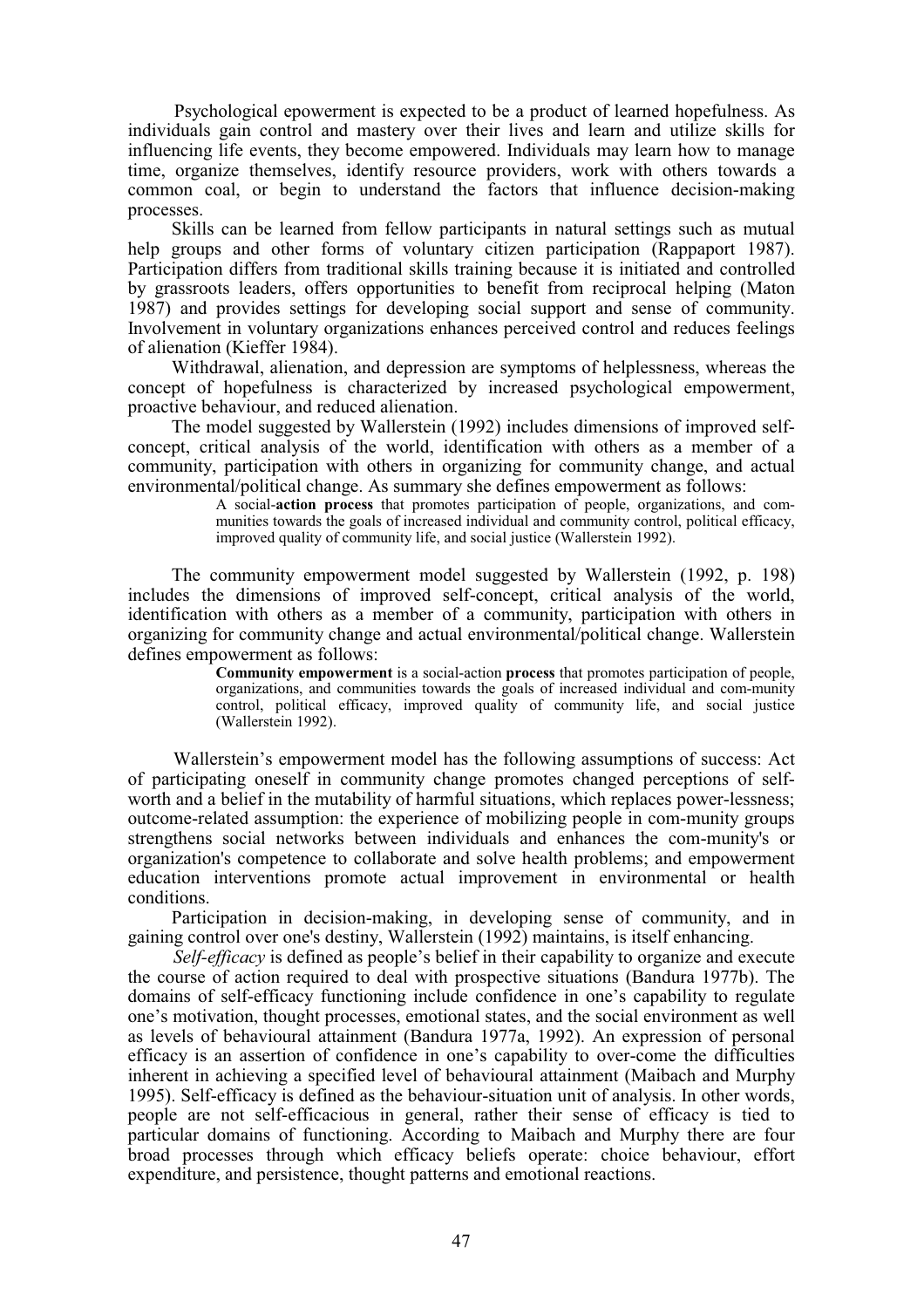# **4.3 Community organizing and community development**

Community organizing and community development, according to Minkler (1989, 1992), are processes closely related to empowerment. In a case study on poor elderly people in the USA, she demonstrated the role of community organizing as a vehicle for enhancing individual and community-level empowerment. Building the project on social support theory, Freire's education for critical consciousness, and the principles and strategies of community organization practice, Minkler claims that the project reflects the WHO's perception of health promotion (WHO 1986a, 1986b) as a means for helping individuals and communities to take increasing control over the factors influencing their health.

*Community organizing and/or community development* refers, in a broad definition, to the process of purposefully stimulating conditions for change and mobilizing citizens and communities for health action(s).A key element in this process is the participation of individuals in voluntary organizations which produce collective and individual goods. Furthermore, it involves the process of engaging networks of governmental (formal) and non-governmental (voluntary) organizations including special interest groups in coordinated efforts to promote greater social control.

British and American urban reform movements and rural organizationsof the late 19<sup>th</sup> centuryare described in many English-language accounts as representing the first systematic approaches to community development (Mayo 1975, Wileden 1970, Peter-sen 1994). It seems that the term 'community development' came into broad popular usage after World War II. At this time it was still primarily used in the context of programmes and interventions implemented in developing countries. Furthermore, these programmes were criticized for their high degree of government involvement and low degree of voluntary group involvement.

Dixon (1989) points out that the community development approach has been used when national interest is at stake and for the introduction of innovatory ideas, practices and technologies. He says that although community development can contribute to planned social change (which is defined as the shaping of community and informal networks, rather than of economic and political forces), it is not about the redistribution of power, even within an area, even though less powerful members may benefit from the innovation or new service.

Community development was adopted by British, French and Belgian colonial administrations in Africa and Asia, especially after World War II, as a social and political as much as an economic strategy for rural areas. Hence, community development remained essentially an aspect of government policy.

Petersen (1994) identifies the following keys to empowerment in community development: gaining control over information; improved organization and links to outside supports; consciousness raising; and gaining access to recources.However, in the absence of an analytical framework of power, continues Petersen, there is no way of gauging the strength of these claims, or of knowing exactly how power relations have changed, and how enduring these changes have been.

According to Butler and Cass (1993) the changes in power relations are perhaps the most important criteria distinguishing community development from other forms of health promotion. However, in their own investigation of the success of 16 case studies in Australia, they also fail to provide any theoretical perspective on power.

**Community development** (WHO 1986c) refers to developing, or building up, communities to be more self-sufficient, assertive or involved... [and] includes 'community involvement', as well as movements which aim to give communities skills and knowledge to build them up.

Community development is an underlying democratic vision and it includes such values as: local group involvement in defining objectives and making decisions; a more equitable sharing of social resources and opportunities; personal fulfilment defined in terms of being contributory and creative rather than simply in terms of status and material possessions; an emphasis on the developmental process that accompanies a project rather than simply on measureable outcomes; and the promotion of the balanced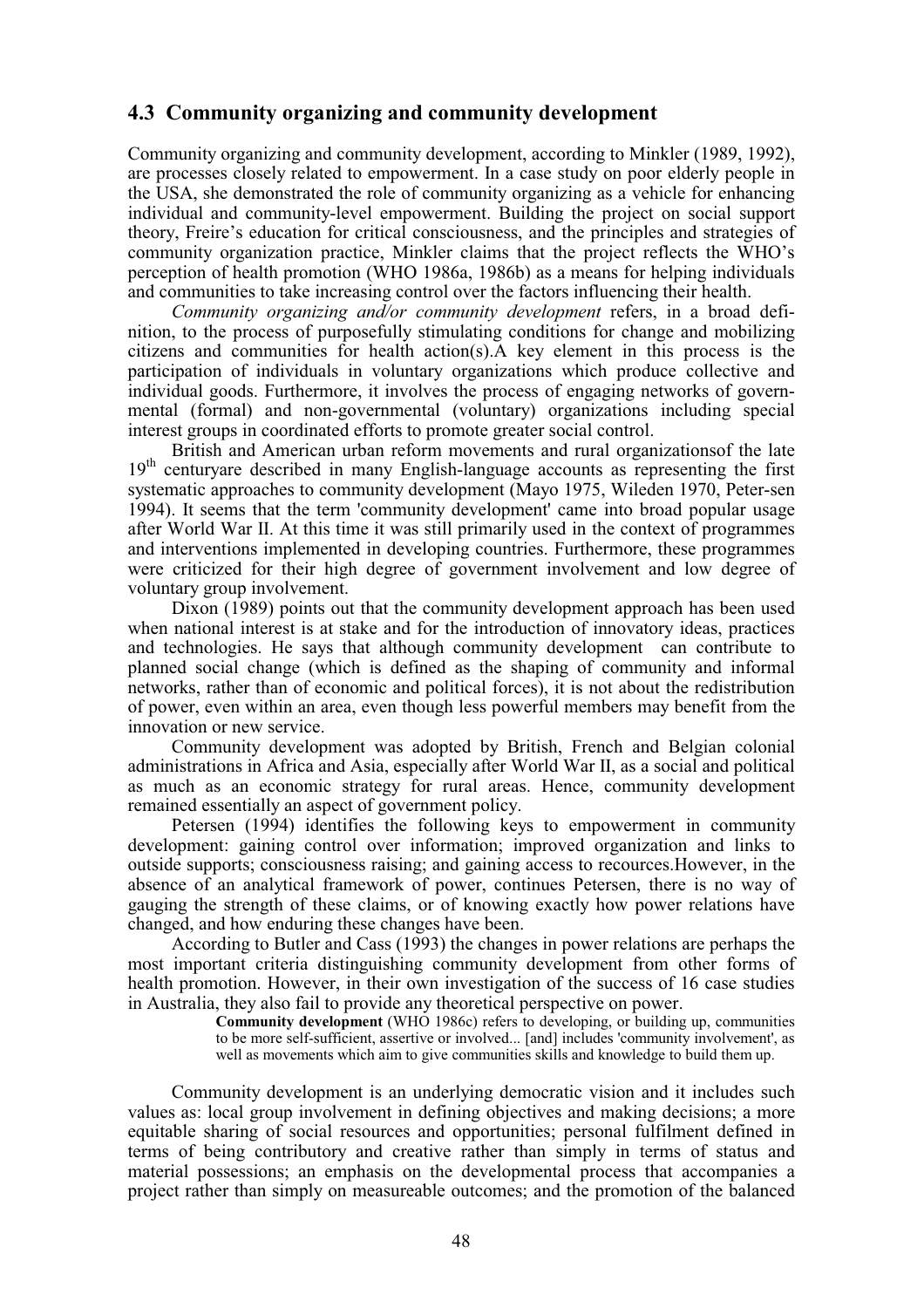development of all the resources, physical and human, in the community or area under consideration.

Since the 1960s community development has been seen as a means of fostering participation in local area service delivery, of obtaining the views and compliance of local leaders through consultation, [and] of encouraging self-help, volunteerism and costsaving decentralisation. (Dixon 1989, Cox et al. 1970).

*Community development* has traditionally been defined as voluntary cooperation and self-help/mutual aid efforts among residents of a particular locale which aim to improve the physical, social, and economic conditions of the community (e.g. Cox et al. 1970). However, Petersen's (1994) criticism is that even when adopted by NGOs, community development has been an externally imposed, paternalistic intervention, 'for the good of the community', rather than an attempt to alter established power relations.

For Florin and Wandersman (1990), community development represents an approach that facilitates individual and community capabilities, that attacks more than one problem at a time, and that fosters citizen efforts and citizen influence in decisionmaking.

In the 1970s Rothman (1971) presented aclassification of community organizing practice which has since been widelyquoted by other researchers. The three approaches to community change were labelled as locality development, social planning, and social action .

The locality development model presupposes that community change may be pursued optimally through broad participation of a wide spectrum of people at the local community level in goal determination and action. Its most prototypic form is "community development", which can be defined as a process designed to create conditions of economic and social progress for the whole community with its active participation and the fullest possible reliance on the community's initiative. Locality development includes democratic procedures, voluntary cooperation, self-help, development of indigenous leadership and educational objectives.

Social planning emphasizes a technical process of problem-solving with regard to substantive social problems, such as delinquency, housing, and mental health. Rational, deliberatively planned, and controlled change has a central place in this model. The model presupposes that change requires expert planners who, through the exercise of technical abilities, can skillfully guide complex change processes. The concern here is with establishing, arranging, and delivering goods and services to people who need them. Building community capacity or fostering radical or fundamental social change does not play a central part.

The social action model presupposes a disadvantaged segment of the population that needs to be organized, perhaps in alliance with others, in order to make adequate demands on the larger community for increased resources or treatment more in accordance with social justice or democracy. It aims making basic changes in major institutions or community practices. Social action seeks redistribution of power, resources, or decision-making in the community and/or changing basic policies of formal organizations.

Rothman's three models of community organizing practice remain somewhat abstract and in this sense do not provide a very substantial contribution to developing the concept of empowerment. The locality development model does share certain features in common with the empowerment philosophy in referring to community change and democratic processes, but it fails to explain in any detail these democratic procedures or the strategies for implementing voluntary cooperation. (This model of locality development was adopted as part of the theoretical foundations of the North Karelia project, for instance). Rothman's social planning model refers to a planning process in which grassroots participation remains margnial and in which the decisions are made by experts. As far as I can judge the social action is confined to situations where an existing problem is connected to the personal life situations of particular individuals or groups of individuals and where this problem is seen as a threat to wellbeing.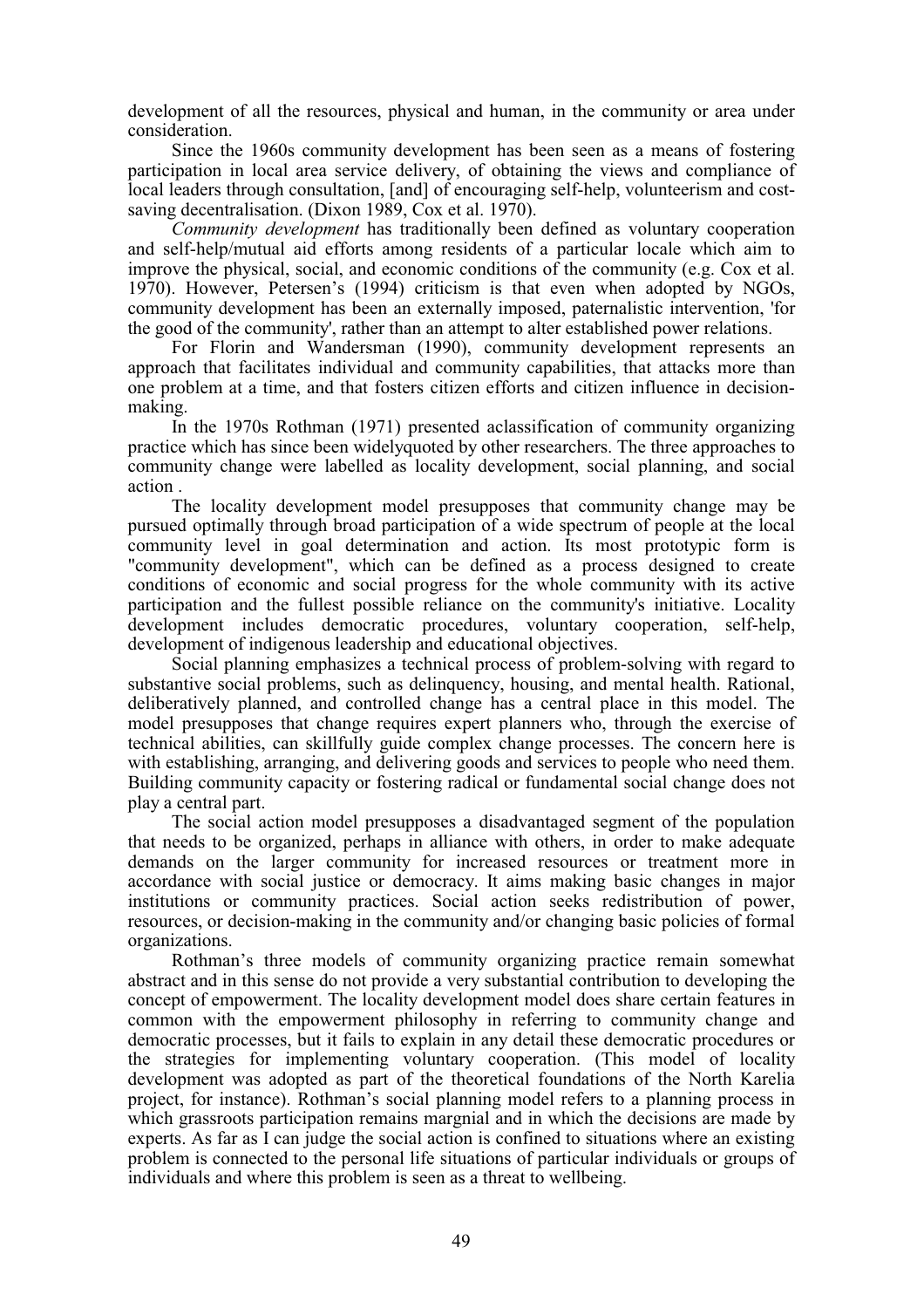The definitions proposed of community development/organizing in the 1980s show a growing tendency to move towards an understanding of empowerment, too, showing similar intentions such as that of aiming at community ownership and control over destiny.

#### According to Chavis and Newbrough (1986)

**community development** is a process that stimulates opportunities for membership, for influence, for mutual needs to be met, and for shared emotional ties and support. This process is fuelled by a hunger for community and the synergy of group empowerment.

Central to this process is the participation of community members in collective problem-solving. This is accomplished through the strengthening of mediating structures such as neighbourhoods, family, self-help groups, etc. The empowerment of people and groups through these structures leads to the *competent community.*

Bracht and Tsouros (1990) define

**community organization** as a planned process to activate a community to use its own social structures and any available resources (internal or external) to accomplish com-munity goals, decided primarily by community representatives and consistent with local values. Purposive social change interventions are organized by individuals, groups or organizations from within the community to attain and then sustain community changes and/or new opportunities.

One outcome of this process of community and citizen involvement is community ownership. Communities must shape their own directions and emerge with the necesary self-help skills and resources to manage continued and/or new efforts.

Effective participation leading to ownership may be measured by the following criteria: presence of decision-making and advisory opportunities, substantial time devoted to goal-related activities, citizen and leader groups representative of the community, a high degree of local programme control, general satisfaction of groups with participation processes, and long-term maintenance of initiated programmes.

According to Wallerstein (1992) community organizing affects health by enhancing other community empowerment variables such as social supports and networks, psychological empowerment, community participation, sense of community, community competence, and control over destiny. Wallerstein describes control over destiny, or lack thereof, as a disease risk factor and as a strategy for health promotion programmes. Empowerment becomes a strategy that directly addresses lack of control over destiny. By challenging social and physical risk factors in a collective setting, people gain a belief that they can control their worlds, a sense of their communality, an ability to work together to acquire resources, and an actual transformation of socio-political conditions.

Chavis and Newbrough (1986) have presented a definition of community development from the vantage-point of sense of community:

> **Community development** is a process that stimulates opportunities for membership, influence, mutual needs to be met, and shared emotional ties and support.

The stronger the sense of community, the greater the influence members will feel they have on their immediate environment*.* It is through this process that sense of community can contribute to individual and community development. The relationship between a sense of community and community competence through collective effort is reciprocal.

## *Community and communality*

Midgley (1986) suggests that a community is a group of people living in the same defined area sharing the same basic values and organization, or a group of people sharing the same basic interests, which may change from time to time with the consequence that the actual members of the community change from time to time, or a target population or a population at risk.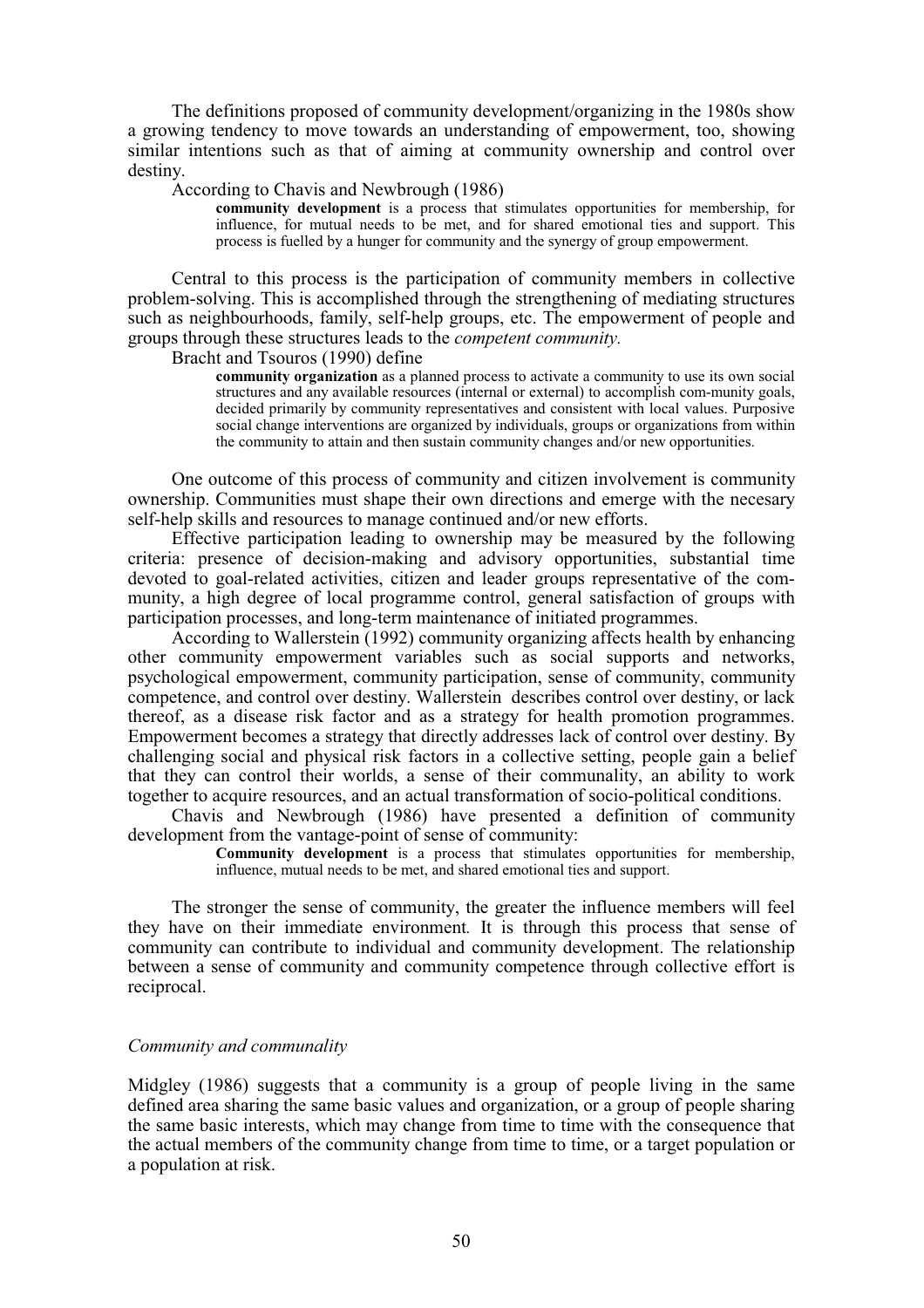According to Chavis and Wandersman (1990), a community can be identified as a place, as relationships and as collective political power.

Israel et al. (1994) consider a

**community** as a locale or domain that is characterized by the following elements: (1) membership – a sense of identity and belonging; (2) common symbol systems – similar language, rituals, and ceremonies; (3) shared values and norms; (4) mutual influence – community members have influence and are influenced by each other; (5) shared needs and commitment to meeting them; and (6) shared emotional connection – members share common history, experiences, and mutual support. Communality may be geographically bounded, but not necessarily. (Klein 1968, Sarason 1974, Israel et al. 1994.)

McKnight (1987) says that the discourse is dominated by three visions of community: The *therapeutic* vision. The well-being of individualsgrows from an environment composed of professionals and their services. There is a professional to meet every need. The *advocacy* vision foresees a world in which labelled people will be in an environment protected by advocates and advocacy groups. The individual's world is guarded by legal advocates, support people, self-help groups, job developers, and housing locaters. The approach conceives a defensive wall of helpers to protect an individual against an alien community. The *community* vision considers the goal to be the recommunalization of exiled or labelled individuals. It understands the community as the basic context for enabling people to contribute their gifts. It sees community associations as contexts for creating and locating jobs, for providing opportunities for recreation and multiple friendships, and for become the political defender of the right of labelled people to be free from exile.

In the search for the earliest forms of social work/social assistance in Finland, we need also to look at those local communities on which society at the local level was built (Jaakkola 1991). The earliest neighbourhood communities in historic Finland were represented by e.g. family, house and village. In Finnish practice, communality is often used as a general label for all non-public, unofficial voluntary activities. According to Lehtonen (1988) communality is not just any form of togetherness or intensive social relations within a group of people; Instead it is closely organized, individually binding horizontal and collective action. The earliest forms of horizontal organization, according to Lehtonen, are represented by the family relations of tribal societies and by medieval city guilds. Their communality was tight and based on oath, rights and responsibilities. Membership was consistent and binding in nature.

Jaakkola (1991) says that communities must not be confused with free citizen action which evolved with  $19<sup>th</sup>$ -century civil society nor with the consequent associations, because these were based on the principles of individualism and voluntariness, which are alien to communality.

## *Sense of community*

Communities have evolved within different settings and systems than the traditional residential locale (Gusfield 1975, Chavis and Newbrough 1986). A community should be defined as any set of social relations that are bound together by a sense of com-munity. A sense of community is the 'over-arching' value.

Chavis and Newbrough (1986) argue thatsense of community should be accepted as the basic organizing concept for the psychological study of community. They say that an understanding of the psychology of community must include the study of the evolution of territorial and non-territorial communities; the social supports and social networks that develop within various communities; the physical, social, and symbolic nature of the setting for the community; the role of boundaries; the benefits of community for human development and the quality of life; the therapeutic value of community; the developmental processes that communities undergo; the differing needs that different communities can meet for different people; and the role of leadership for a healthy, functioning community.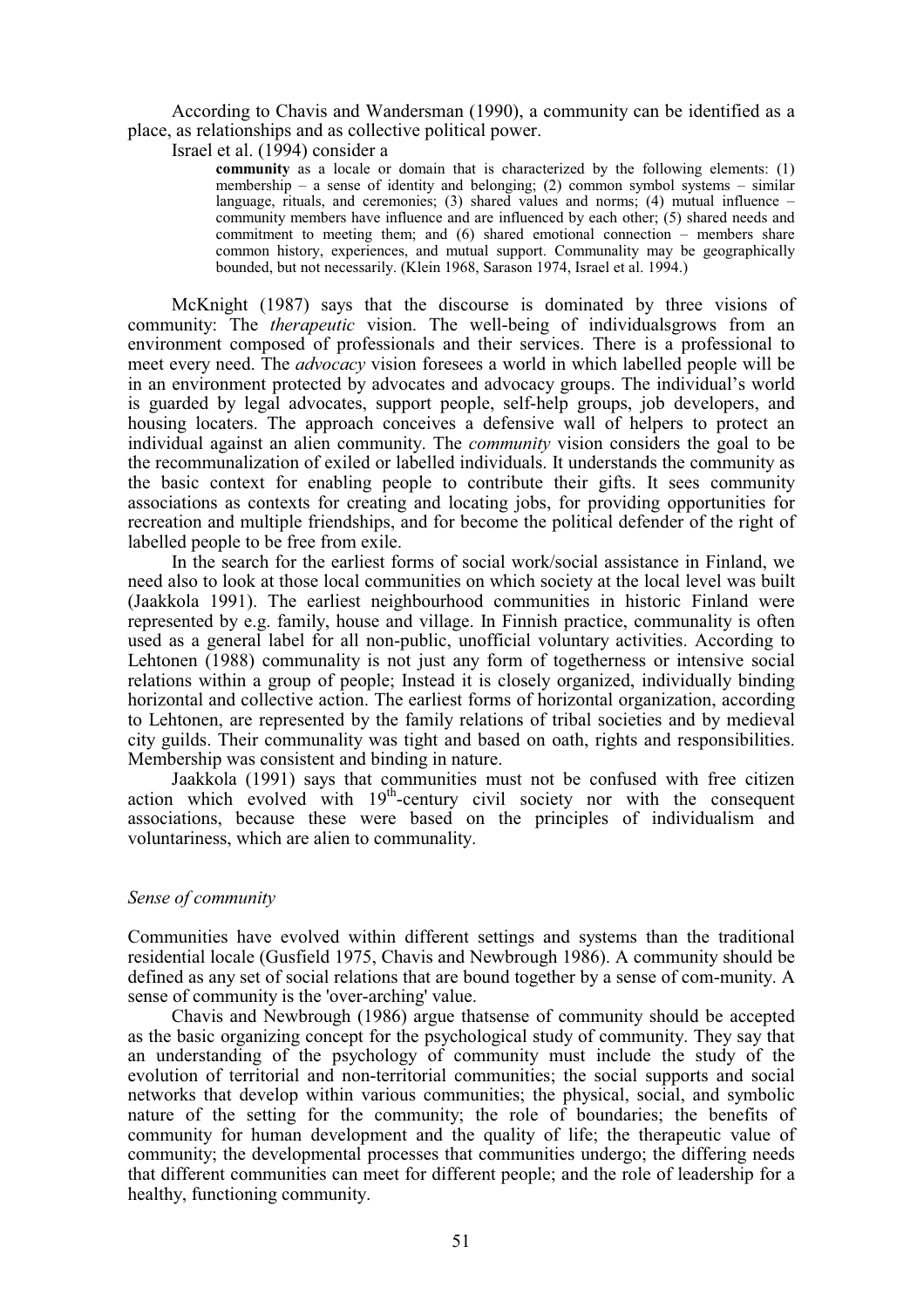McMillan and Chavis (1986) propose a definition of *sense of community* which includes four elements:

> **membership** (the feeling of belonging or of sharing a sense of personal relatedness, feeling that one has invested part of oneself to become a member and therefore has a right to belong), **influence** (a sense of mattering, of making a difference to a group and of the group mattering to its members), **reinforcement**: integration and fulfillment of needs (the feeling that members' needs will be met by the resources received through their membership in the group), and **shared emotional connection** (the commitment and belief that members have shared and will share history, common places, time together, and similar experiences).

McMillan and Chavis go on to argue that membership has boundaries (there are people who belong and who do not); that it brings about emotional safety (security that protects group intimacy and that can be more than emotional); that it is a sense of belonging and identification; and that it requires personal investment and a common symbol system.

Perception of the community environment is defined as judgements about the environment, perceived qualities, satisfaction, and problems. There are substantive relationships between the qualities of the physical environment, the social environment, and residential satisfaction (Wandersman and Giamartino 1980, Baum et al. 1981, Taylor 1982, Rohe 1985, Weideman and Anderson 1985). Perception on environmental problems can serve as a motivator to action (Florin and Wandersman 1984). As residents feel safer and more secure in their community, they are likely to interact more with their neighbours, feel a greater sense of community, and have more incentive to participate.

Social relations refer to interactions among neighbours such as borrowing or lending tools, informal visiting, and asking for help in an emergency (Unger and Wandersman 1985). Through this kind of interaction, neighbours provide each other emotional, personal, instrumental, and informational support. The social network in a neighbourhood develops, supports, and supplements the efforts to neighbourhood association by sharing information about the association, fostering the coproduction of services, such as sanitation and security, through informal social control (Rich 1979). The presence of social networks within the neighbourhood helps regulate social behaviour through normative mechanisms called informal social control (Merry 1987).

 The likelihood that their own individual efforts (self-efficacy) or a group of people working together (collective efficacy) can solve a neighbourhood problem can influence behaviour (Bandura 1986). The locus of control (generalized expectatations about outcomes being related to one's own actions or to luck, chance, or powerful others) has been empirically related to participation (e.g. Florin and Wandersman 1984).

It has been suggested that there is a positive relationship between a sense of community and empowerment (Chavis and Newbrough 1986, Rappaport 1987), but this has not fully established through empirical research. Chavis and Wandersman (1990) have created a model of how the sense of community functions as a catalyst for action by affecting the perception of the environment, social relations, and one's perceived control and empowerment. They tested and confirmed their model by means of path-analytic and longitudinal techniques. Sense of community is used in the model to characterize the relationship between the individual and the social structure.

The results of the study clearly demonstrated the catalytic role of the sense of community. A sense of community was found to have a positive influence on one's perception of the environment, social relations, and the perceived control the person had over the immediate environment. The strongest path to participation was through a sense of community, through neighbouring relations, which influenced the degree to which a person became involved in the block association.

One major limitation of this study was that concentrates exclusively on participation in local organizations and on individuals. The concepts of both 'empowerment' and 'control' were poorly defined, which made it difficult to understand how they were used in the study (individual power and group power). Since empowerment is itself a process, it should not be incorporated in the model. In the second part of the study Chavis and Wandersman set out to authenticate causal relationships by means of an annual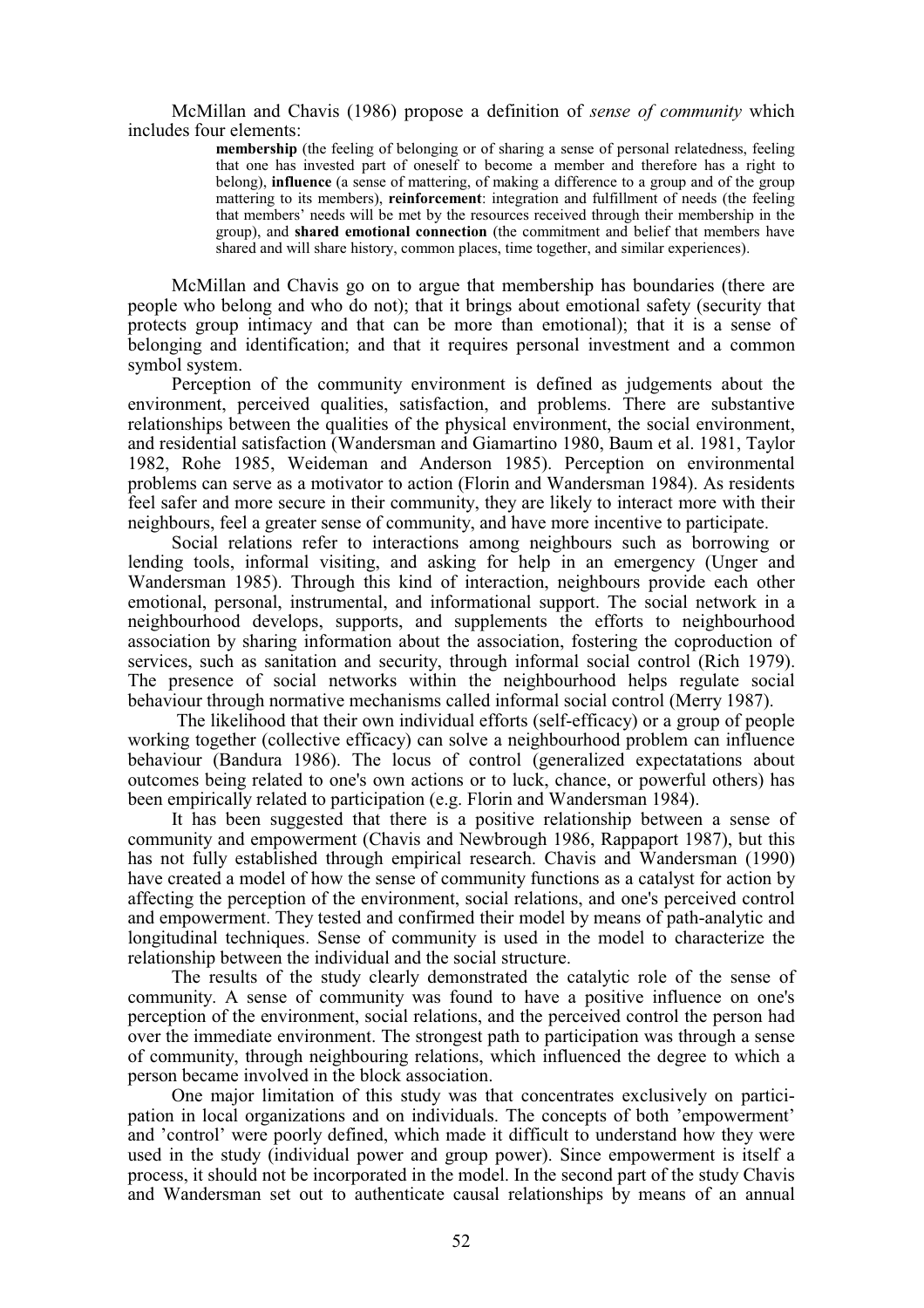survey in one group of people. However, since no intervention was involved, one may question the reasoning of this. The study further failed to explicate the sense of community, its origin and so on; it seemed either to exist or not to exist. The authors' decision to focus on participation in a block community also presented serious problems.

A further limitation of this study was that it focused entirely on the perception of empowerment. It failed to determine whether or not the block association was actually successful in improving the quality of life or in increasing the resident's capacity for selfdetermination. Indeed future research needs to distinguish perceived empowerment from actual empowerment in terms of their causes, effects, and processes (see Swift and Levin 1987). Finally, Chavis and Wandersman's study also had the problem that it was confined to variables at the individual level. In order to overcome these problems and shortcomings, future research needs also to look at at the organizational, community (microsystem) and macrosystem levels. Future research should also discard the static perspective and focus instead on the dynamic nature of community; offer more items per concept (e.g. group and individual empowerment, include more measurement points; have larger samples; incorporate objective environmental and social indicators; and include a variety of neighbourhoods for comparative purposes.

## *Competent community*

The community experience incorporates a number of strands: capacity, collective effort, informality, stories, celebration, and tragedy. McKnight (1987) recognized that as institutions have grown in power, people have become too impotent to be called real citizens and too disconnected to be effective members of community. The key problem, according toMcKnight, is weak communities,.

Acknowledging this deficit, communities have put mucheffort into changing this trend in development. The aim of several community programmes (such as the Healthy cities movement), is to build up a competent community.

Competent community is defined as a human system that can care for its members and cope with or change external forces. Community competence can be achieved by developing the power to manage community systems for the purposes of human development. (Iscoe 1974)

According to Cottrell (1976) a competent community is one whose members can collaborate effectively in identifying problems, can reach consensus on goals and strategies, and can cooperate in the necessary actions to acquire resources to solve those problems.

The Healthy Cities Project has attempted to create measurement parameters that are similar to competent communities, such as degree of citizen participation, decentralized decision-making, and interconnected support networks (Hancock and Duhl 1988, WHO 1992).

According to Eng et al. (1992) it has been hypothesized in a range of disciplines that community competence is an effect associated with three levels of change: perceptions and behaviours of individuals, social support functions of social networks, and services and policies of institutions. Multiple levels of intervention are necessary for optimal improvement of community competence in health, an example of which is the ecological framework provided by Eng et al.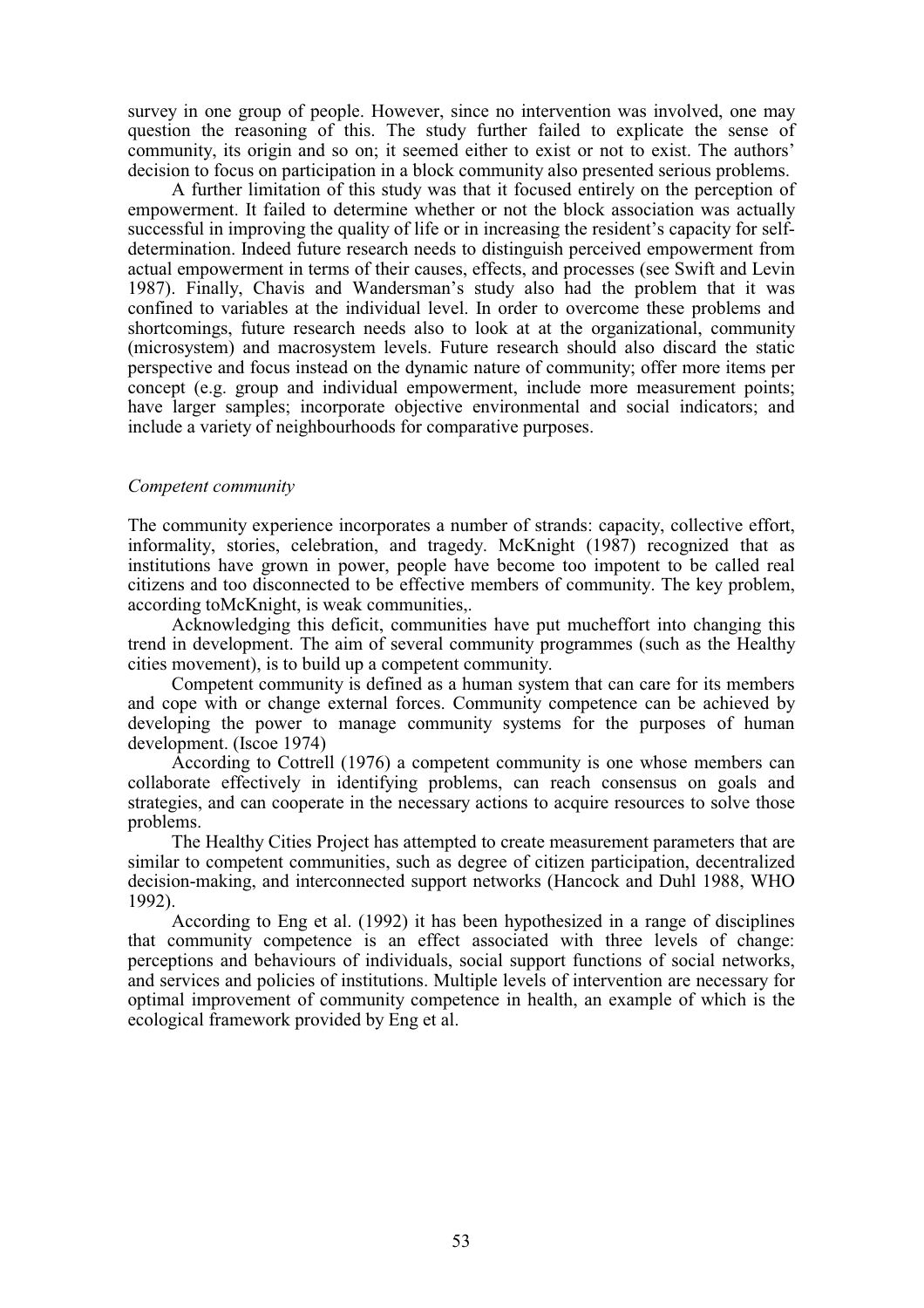### *Community Coalitions*

One of the key concepts in building up community empowerment is the formation of community coalitions. The purpose of coalitions is to function as a structure for action. In the development process where the aim is to build up empowerment, cohesive coalitions stand as a precondition for the more developed stages of the continuum towards the highest level of empowerment.

Coalitions are typically composed of individuals representing diverse organizations and community sectors. They develop formal working relationships, they are relatively durable, issue-oriented, structured, and focused on specific goals external to the coalition. Coalition members tend to collaborate on the behalf of the organizations they represent, and advocate on behalf of the coalition itself (Butterfoss et al. 1993, McLeroy et al. 1994).

Since coalitions consist of individuals representing diverse community organizations, there is bound to be frequent role conflict between representing one's primary organization and serving the needs of the coalition. This highlights the importance of coalition leadership in defining collective goals, as well as conflict resolution skills. (McLeroy et al. 1994).

The development of coalitions proceeds through defineable stages. The effectiveness of coalitions in implementing programmes and services and in accomplishing long-term goals is enhanced by organizational development of the coalition and influenced by member satisfaction, participation, and commitment. (Butterfoss et al. 1993). The implementation of coalition activities and the success of coalitions is partially determined by the extent to which coalitions develop an appropriate organiz-ational structure (formalized rules, roles and procedures), and the extent to which members are satisfied, participating and committed. Other factors include leadership and member characteristics, member perceptions of benefits and costs of participation, organizational climate, member-staff relationships, decision-making processes, and problem-solving and conflict resolution strategies and skills.

An important indicator of coalition development may be the extent to which a coalition develops a separate organizational identity and organizational culture (cohesiveness), as is the case when members shift from representing their own organization in a coalition to working primarily for the coalition's benefit. Cohesive coalitions are more likely to develop clear mission and goal statements, which then, together with well-defined administrative and decision-making procedures, will promote or strengthen cohesiveness.

As soon as the coalition has succeeded to develop a formal administrative structure, roles, rules, and procedures – the prerequisites of an effective coalition – the very structure that allows organizations to work together effectively may impose a barrier to broader participation by the other residents of the community. In order to participate effectively in a complex organization, individuals must be socialized to the organizational culture of the coalition concerned and become knowledgeable about the organizational structure and procedures. People without experience in working with formal bureaucracies may find it difficult to learn effective methods of participating within the constraints imposed by the organization (coalition). (McLeroy at al. 1994.)

Another problem is presented by the role of professionals/experts working in the coalitions. Professionals are accustomed to working within a hierarchic organizational environment, and tend to develop coalitions that are hierachically structured. (McLeroy et al. 1994.)

## *Social support and social network*

Social support, according to House (1981) refers to the following broad classes of supportive behaviour or acts: emotional support (affect, esteem, concern), appraisal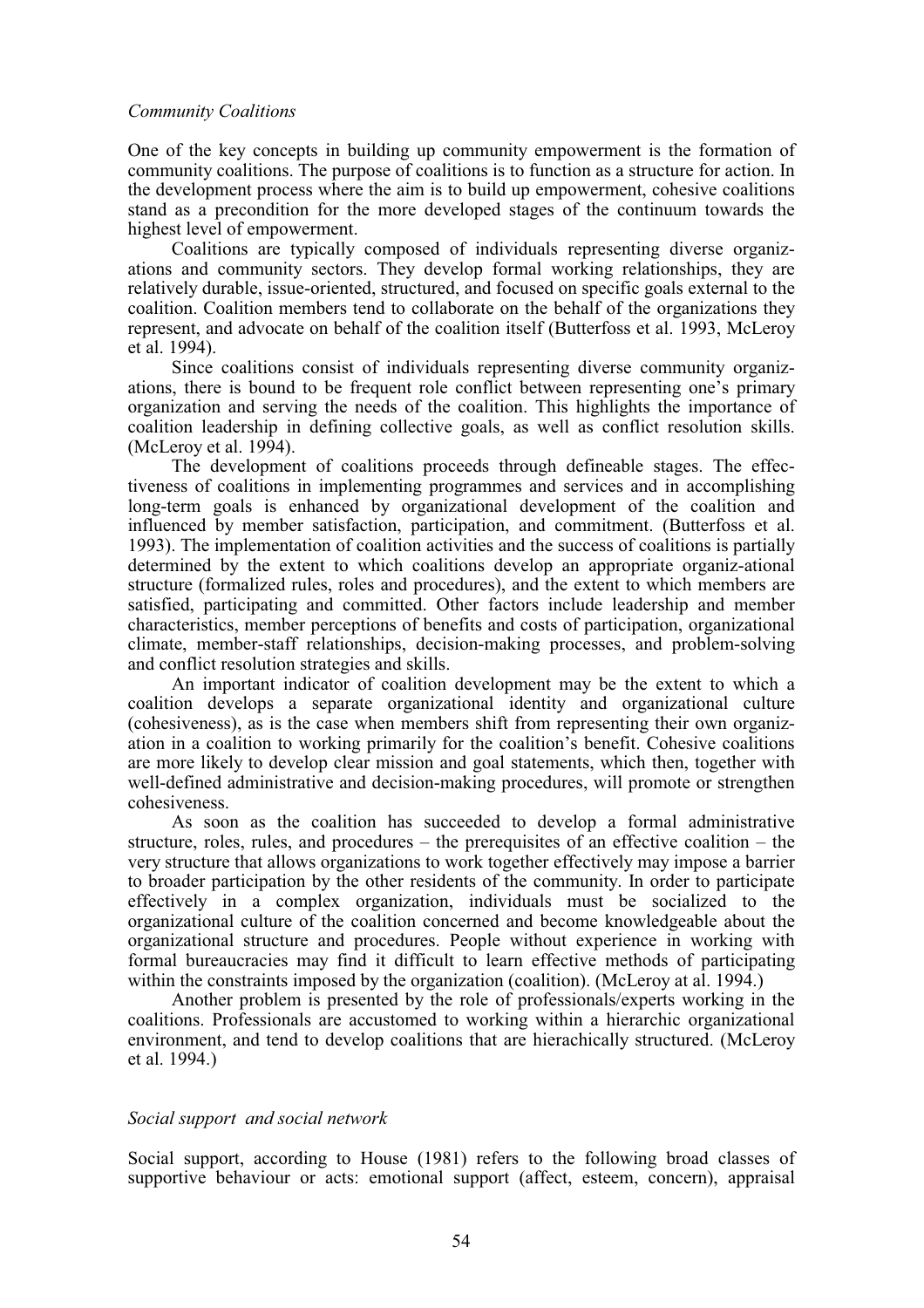support (feedback, affirmation), informational support (suggestion, advice, information) and instrumental support (aid in labour, money, time). Israel (1985), however, points out that instead of adhering to a narrow definition of social support, several convincing arguments by earlier research suggest that the use of a broader social network approach can be advantageous for understanding health behaviour and health status.

Mitchell (1969) defines social networks as a specific set of linkages among a defined set of persons, with the additional property that the characteristics of these linkages as a whole be used to interpret the social behaviour of the person involved. In this definition network refers to a set of relationships among individuals which has numerous characteristics that can be categorized along three dimensions: structural, interactional, and functional. By *structural characteristics*, Mitchell refers to the connections in the overall network like size and density, the percentage of people in the network who know one another. *Interactional characteristics*, then, refers to the nature of the relationships themselves, such as the frequency of interaction and reciprocity, i.e. the extent to which support is both given and received. *Functional characteristics* refer to the functions provided by network members, including affective support (caring, love), instrumental support (tangible aid), the development of new social contacts, and the maintenance of social identity.

Israel (1985) provides a list of network characteristics which includes intensity, reciprocity, affective support, size, density, instrumental and cognitive support. By intensity, Israel means the emotional closeness between the focal person and network members (operationalized by the presence of a confidant, at least one person in whom one confides). Reciprocity means the mutuality within a relationship, the extent to which support functions are both given and received within a network. Affective support means the provision of moral support, caring and love. Size indicates the number of direct contacts that an individual has. Density refers to the extent to which members of a network know one another. By instrumental support, Israel means the provision of concrete aid and services, such as loan of money, food, and technical help. Finally, cognitive support refers to the provision of diverse information, new knowledge, and advice.

The significance of the above list varies according to the situation and needs of the individual or network concerned.

# **4.4 Power, powerlessness, and human liberation**

Effective intervention requires a knowledge of how power and powerlessness operate in human systems. Throughout life, the feeling of having at least reasonable control over one's destiny is the essential, psychological component of all aspects of life (Pinderhughes 1983). It follows that the perception of oneself as having some power over the forces that control one's life is essential to mental health. Power or lack of power then become critical issues in people's lives. Pinderhughes (1983) defines power as follows:

> **Power** is the capacity to influence the forces which affect one's life space for one's own benefit. **Powerlessness** is the incapacity to exert such influence.

Power can be examined from the perspective of the process of interaction between the parties involved and the context in which the interaction occurs.

The 1960s has been described as a decade of "movement politics" (Friedmann 1992). By the end of the decade, however, this had seemed to have dried up and lost much of its attraction. The state had regained control, restricting the course of political action and practice to its customary channels. The return to normalcy was more deceptive than real, however. Movement politics, as it turned out, was there to stay. The only difference was the nature of the movements themselves. In an historical perspective all movements – themovements for social ecology, peace and women, the Black Power movement in the US, China's Cultural Revolution, the Paris student uprising of May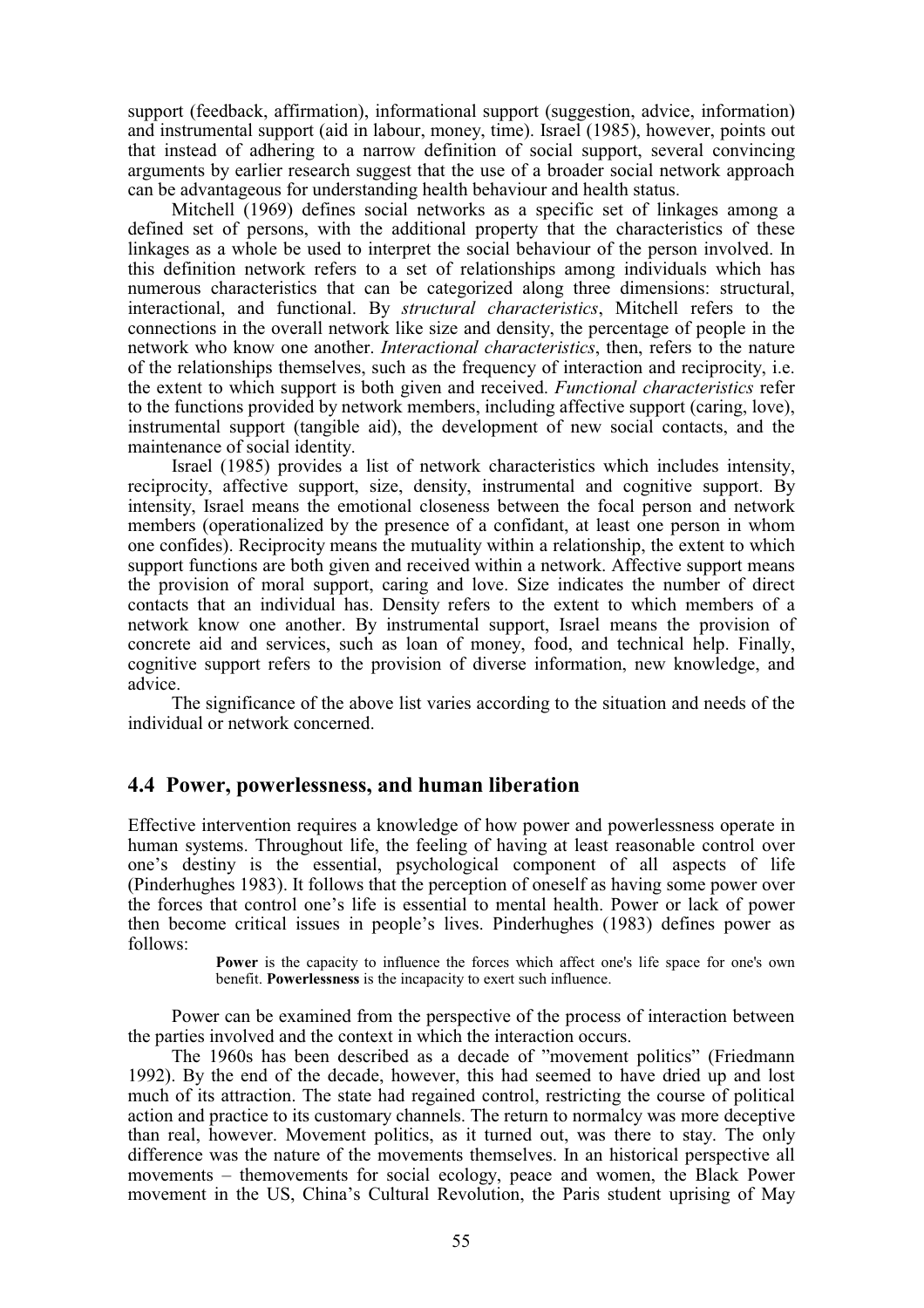1968 – included the rise of civil society as a collective actor, working for political agendas outside the established framework of party politics. Throughout the world, social movements have helped to bring about a profound democratization of politics (Touraine 1977, 1981, Friedmann 1992).

In the mid-1970s many participants of earlier meetings on human liberation and from various social movements and projects, as well as some new contributors, came together in the establishment of the International Foundation for Development Alternatives in Nyon, Switzerland. Their purpose was to launch the Third System Project.

"This 'third system' was not just an analogy for the Third World. The state and the market are the two main sources of power exercised over people. But people have an autonomous power, legitimately theirs. The third system is that part of the people which is reaching a critical consciousness of their role. It is not a party or an organization; it constitutes a movement of those free associations, citizens and militants, who perceive that the essence of history is the endless struggle by which people try to master their own destiny – the process of humanization of man. The third system includes groupings actively serving people's aim and interests, as well as political and cultural militants who, while not belonging directly to the grassroots, endeavour to express people's views and to join their struggle. This movement tries to assert itself in all spaces of decision making by putting pressure on the state and economic power and by organizing to expand the autonomous power of people." (International Foundation for Development Alternatives 1980 in Friedman 1992).

The Third project recognized that development occurs at local, national, global, and, somewhat ambiguously, at the Third World levels. Of these local space was regarded as the most significant for people's creative unfolding: Development is lived by people where they are, where they live, learn, love, play, and die. The primary community, whether geographical (village, town, neighbourhood) or organizational (the factory, office, school, sports club, the association, etc.), is the immediate space open to most people, and the arena for personal and societal development.

Friedmann (1992) says that there exist some general assumptions about beliefs of alternative development: First of all, there is the belief that the state is part of the problem, and that an alternative development must as much as possible proceed outside and perhaps even against the state. Secondly, there is the belief that the people can do no wrong and that communities are inherently "gemeinschaftlich"; and thirdly, that community action is sufficient for the practice of an alternative development, and that political action is to be avoided. As the state which is considered bureaucratic, corrupt, unsympatethic to the needs of the poor  $-$  is often defined as the enemy, alternative projects are frequently designed to bypass the state and to concentrate on local communities instead. Friedmann does not agree with this and claims that even though alternative development begins locally, it should't end there. The state remains the major power, after all. It may need to be more accountable to poor people and more responsive to their claims, but without state collaboration, the lot of the poor cannot be significantly improved. Local empowering action requires a strong state.

Nor are communities necessarily *gemeinschaftlich*, even when they take part in a moral economy based on reciprocity and trust. Many fault lines run through both rural and urban communities: religious, ethnic, social class, linguistic, etc. Each of the several social groups within a territorial community is likely to see its situation from its own perspective and contend over the same and always limited resources. Territorial communities are thus necessarily also political communities, rife with the potential for conflict.

Lastly, these conflicts cannot be contained locally. They are likely to spill over into regional and national political arenas. A politics of claiming is inherent in an alternative development, which is always about the use of common resources (often controlled by the state) and the removal of those structural constraints that help to keep the poor poor. If an alternative development is to advocate the social empowerment of the poor, it must also advocate their political empowerment.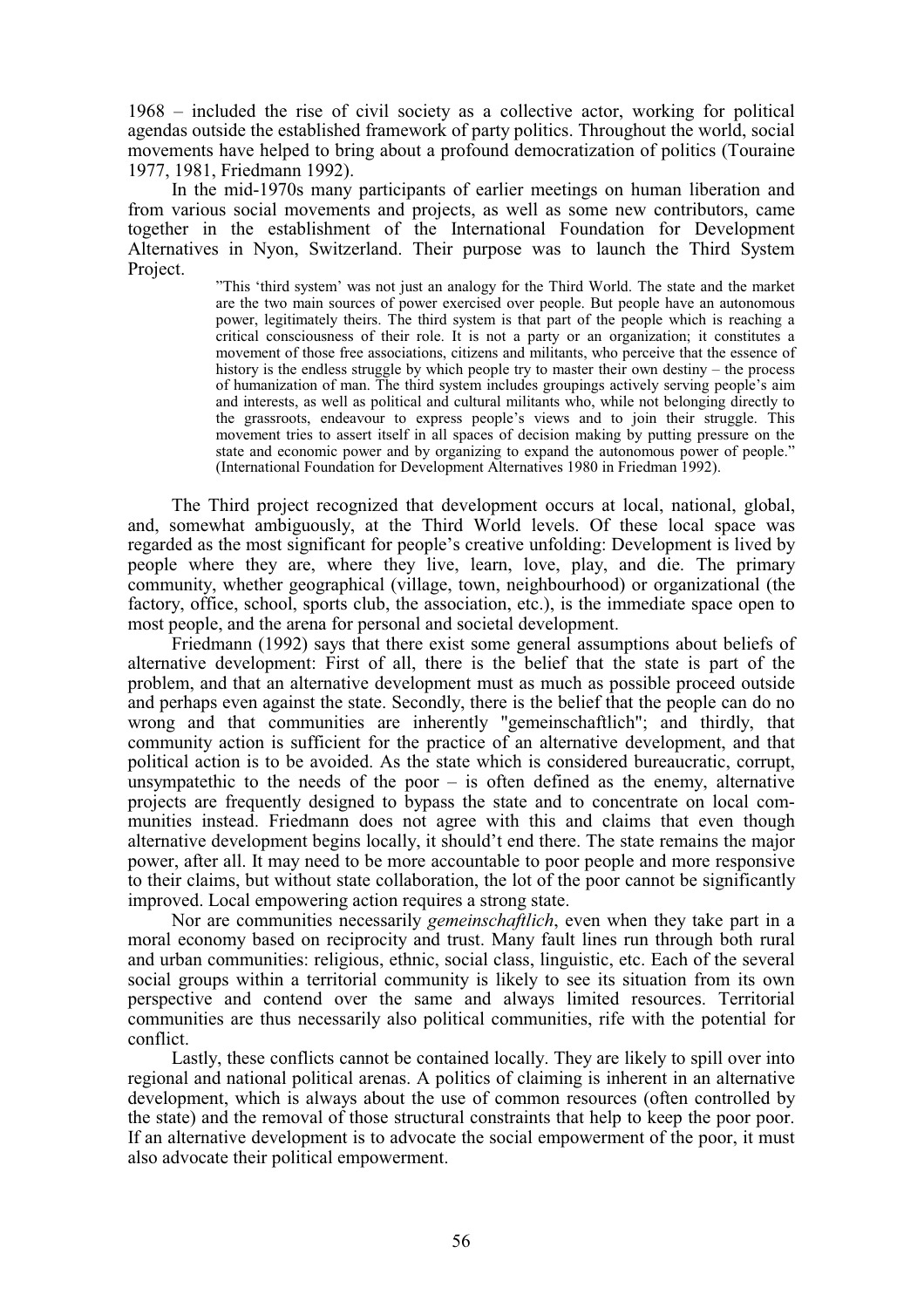# **4.5 Summary and concluding remarks**

The concepts of community organization/development, citizen participation and community empowerment, as we have seen, have quite a lot in common. The roots of all three concepts can be traced back to Freirian (1970) praxis and to other liberation movements of the 1960s and 1970s (see Table 3). They share in common the idea of helping lay people to gain more power in health issues; the position that the needs of these people must be taken into consideration in local health planning; and that the voice of the public should be heeded in decision-making on health issues. The aspect of power is perhaps the most important dimension of all, distinguishing these approaches from other forms of health promotion. There are, however, also certain features which distinguish these approaches from one another.

Community organizing (for instance in the form of "locality development", "social planning" and "social action", e.g. Rothman 1971), although including elements of empowerment ideology and a requirement of social change to create conditions for democratic processes, is unable to explain, for instance, what these processes could be or to provide strategies for the voluntary cooperation that it emphasizes. To me, 'locality development' and 'social planning' remain tools for defining local needs. Rothman's third model of community organizing, i.e. that of 'social action' probably has better chances of catching the volunteers. However, this type of development requires a crisis or a threat to a group of people before it will be activated. In other words, there must exists a personal interest and a particular problem/crisis/threat connected with the life situation of the people in concern. The model, to me, seems to refer to a social movement, comprising the idea of opposing or fighting against something.

Community organizing is also distinguished from empowering procedures by the leaders' aims and intentions. Community organizing aims at winnable goals, empowerment aims at participatory processes. Secondly, the leaders in community organizing are managers or experts of the process (or planning officers) who make the final decisions, whereas the leaders in empowerment are seen as facilitators.

Definitions of citizen participation in the late 1980s and early 1990s (e.g. Oakley 1989, Hunt 1990) and definitions of empowerment (e.g. Wallerstein 1992) emphasize power relations and bottom-up approaches in health promotion. However, with the development of health promotion it seems that the concept of empowerment has taken over in the 1990s. "Empowerment researchers" have also had more success in their efforts to elaborate models for empowering processes, to develop its theoretical foundation, and to adapt these to health promotion praxis, particularly in the US (e.g. Flick et al. 1994, Flynn et al. 1994, McFarlane and Fehir 1994, Merideth 1994) and in research concerning developing countries (e.g. Gutierrez 1990, Purdey et al. 1994, Rudd and Comings 1994).

For these reasons then the focus of this study is on empowerment – even though there still is no absolute truth as to what constitutes empowerment. The approach adopted in the empirical part of the study has been mainly inspired by the work of Freire, Zimmerman, Rappaport, Wallerstein, Rissel, Chavis, and Minkler et al. The measurement tools and indicators have been developed primarily by reference to Zimmerman and Rappaport, who have also been important in the understanding of empowerment as a process comprising both a psychological and a community aspect. The adaptation of empowerment to health education and health promotion leans mainly on the work of Wallerstein. The model of empowerment and its developmental stages are based on Rissel, the recognition of the sense of community as a catalyst for empowerment on Chavis, and the applications of Freire's methodology in health care settings on Minkler et al.

Zimmermans and Rappaport's (1988) definition of empowerment was selected as the basis for defining empowerment in this study. The definition of Zimmerman and Rappaport was then complemented by the characteristics of empowerment presented by several other authors. According to Zimmerman and Rappaport *empowerment is a*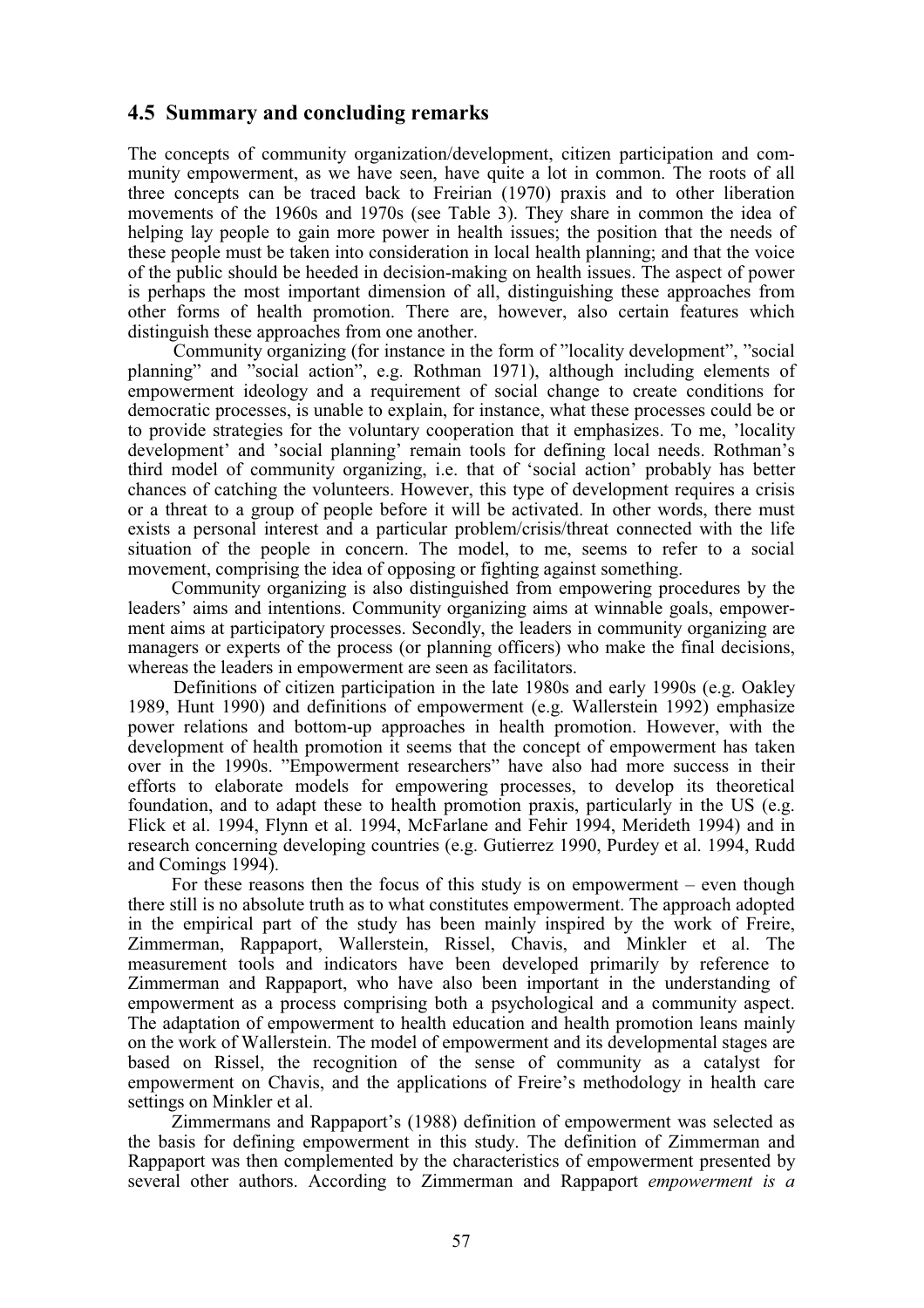*construct that links individual strengths and competencies, natural helping systems, and proactive behaviours to matters of social policy and social change. It is a process by which individuals gain mastery or control over their own lives and democratic participation in the life of their community.* Zimmerman and Rappaport divide empowerment to *psychological* and *community* levels.

*Psychological empowerment includes personality, cognitive, motivational, and contextual dimensions.* The *personality dimension* of empowerment is defined as strengthened self-efficacy and self confidence, internal locus of control (referring to one's expectations that he/she can exert control over his/her environment), chance control (comprising the idea that things are not a consequence of a chance but a result of an individual's own action, which he/she can control), belief in powerful others (which in this study includes the feeling of being stronger within a group or a community than alone), control ideology (comprising the idea that people in general and particularly oneself can influence social and political systems). The definition of personality dimension of psychological empowerment was complemented in this study with characteristics as feeling of empathy and other emotional variables (e.g. feeling of such fulfilment of life, learning to know oneself through participation in groups and community life) (Wallerstein 1992).

The *cognitive dimension* of psychological empowerment defined by Zimmerman and Rappaport (1988) includes self-efficacy (comprising the belief in capability to organize and execute the course of action required to deal with prospective situations and the confidence in capability to regulate one's motivation, thought process, emotional stages and social environment as well as behavioural attainment, as well as confidence in one's capability to overcome the difficulties inherent in achieving a specified level of behavioural attainment), self- and political efficacy expectations (comprising the belief that one has the skills and ability to achieve goals including perceived improvement in skills and knowledge through participation in community action), political efficacy (comprising the belief that it is possible to influence the political process and community decision making) and sense of political efficacy (including the feeling that individual's political action does have, or can have, an impact upon political process, i.e., that it is worth while to perform one's civic duties. It is the feeling that political and social change is possible, and that the individual citizen can play a part in bringing about this change).

The *motivational dimension* includes the desire to control environment, civic duty or sense of civic obligation comprising the belief that one ought to participate in political process as a responsibility to others. It is the feeling that oneself and others ought to participate in political process, regardless of whether such political activity is seen as worth while or effective. It includes a concern for the common good and a sense of connectedness to others and a sense of causal importance and purposefulness.

The *contextual dimension* includes the person's involvement in collective action (Rappaport 1985) for exerting control in the social and political environment, perceptions of persons' ability to have ecological and cultural influence (Zimmerman 1990b), persons' raised cultural awareness (Zimmerman 1990b, Wallerstein 1992, Israel et al. 1994), and raised consciousness (Freire 1970, Hart and Bond 1995) of community problems.

*Community empowerment* according to Zimmerman and Rappaport (1988) *means self- and political efficacy, perceived competence, locus of control, and desire for control.* These characteristics are elements of community empowerment, which in this study were complemented with the following characteristics: Community empower-ment means *achievement of equity of resources* (Katz 1984, Rappaport et al. 1984, Rissel 1994*), ability to identify problems in the community and their solutions* (Braithwaite 1989), *increased participation in community activities* (Chavis and Wandersman 1990, Florin and Wandersman 1992), *a raised level of psychological empowerment among members of community* (Wallerstein 1992), *improved neigh-bourhoods as a consequence of the activities of community* (Chavis and Wandersman 1990), *stronger sense of community among the members of community* (Chavis and Wandersman 1990), *ability to make critical analysis of the world* (Wallerstein 1992),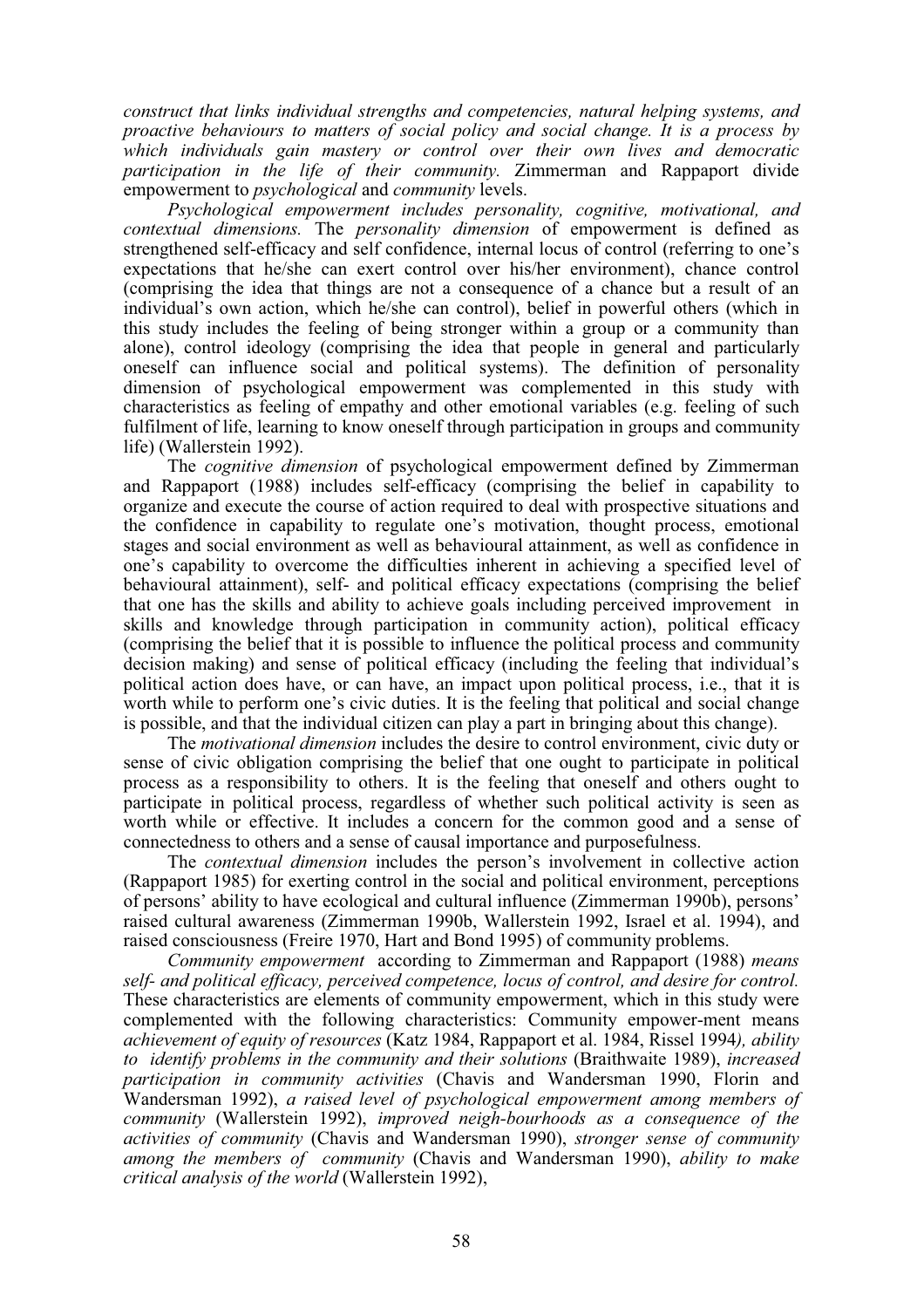# **Table 3**. Roots and main milestones of empowerment.

|                                  | סטופטגוויון וט ווטוסטוע                          |                                                                                                                |                                                                                                                                   |                                                                                                                               |                                                                                                                                                                                                                                                                      |
|----------------------------------|--------------------------------------------------|----------------------------------------------------------------------------------------------------------------|-----------------------------------------------------------------------------------------------------------------------------------|-------------------------------------------------------------------------------------------------------------------------------|----------------------------------------------------------------------------------------------------------------------------------------------------------------------------------------------------------------------------------------------------------------------|
|                                  |                                                  |                                                                                                                |                                                                                                                                   |                                                                                                                               |                                                                                                                                                                                                                                                                      |
| <b>Discipline</b><br><b>Time</b> | <b>Education</b><br>sciences                     | <b>Social sciences</b>                                                                                         | Social psychology                                                                                                                 | <b>Public Health</b>                                                                                                          | <b>Health Promotion</b>                                                                                                                                                                                                                                              |
| 1960s                            |                                                  | 1960 Social action and<br>feminist movements                                                                   |                                                                                                                                   |                                                                                                                               |                                                                                                                                                                                                                                                                      |
| 1970s                            | Freire (1970):<br>"Pedagogy of the<br>oppressed" | Rothman (1971): -<br>community<br>development,<br>community<br>organizing<br>1970s: "self-help"<br>perspective |                                                                                                                                   | Puska (started1972):<br>Community control programmes<br>for disease prevention<br>Alma Ata (1978):<br>"Participation" concept |                                                                                                                                                                                                                                                                      |
| 1980s                            |                                                  |                                                                                                                | Rappaport (1981):<br>'Empowerment" concept<br>Rappaport (1987):<br>"Empowerment as a process"                                     | Swift and Levin (1987):<br>"Stages of empowerment"                                                                            | Ottawa Charter (1986):<br>"Participation" as an element in the<br>definition of health promotion.<br>"Healthy Cities" movement                                                                                                                                       |
| 1990s                            |                                                  |                                                                                                                | Zimmermann and Rappaport<br>(1988): "Psychological and<br>community empowerment"<br>Chavis et al. (1990): "sense of<br>community" | Jackson et al. + Labonte (1989):<br>"Model of empowerment"<br>Rissel (1994):<br>"Social change for community<br>empowerment"  | Wallerstein and Bernstein (1988):<br>"Empowerment education adopted<br>for health education"<br>Wallerstein (1992): "Empowerment<br>adopetd in health promotion"<br>Jakarta Declaration (1997) etc:<br>"Empowerment of individuals as a<br>goal of health promotion" |
| 2000s                            |                                                  |                                                                                                                |                                                                                                                                   |                                                                                                                               | ca. 1998-> "Empowerment as the<br>essence of health promotion"<br>"Health Promotion of the 21st<br>century"                                                                                                                                                          |

Direction of influence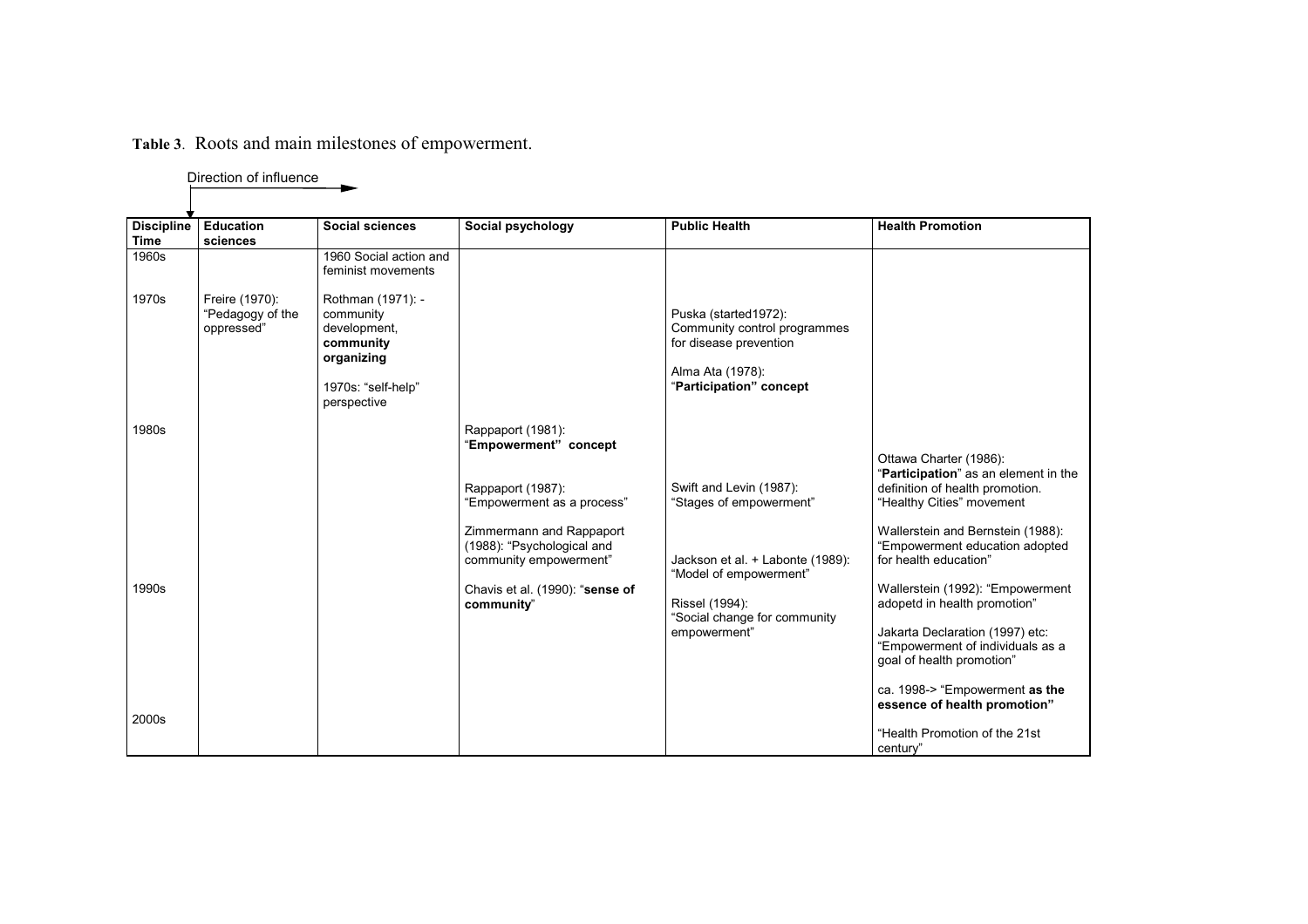*identification of themselves (with others) as members of the community* (Wallerstein 1992), *improved quality of community life and social justice* (Wallerstein 1992), *political action* (Rissel 1994, Minkler 1994) meaning political action in health, and ability to organize themselves for managing a community problem, initiative and participation in decision making as well as in planning or other committees, *achievements in redistribution of resources or in decision making* (Rissel 1994), as well as *control over health* (Zimmerman 1990b) *and destiny* (Wallerstein 1992). According to Zimmerman (1990b) the communities have control over health when the people have learned how to manage time, organize themselves and identify resource providers, to work with others for common goals, and to understand factors that influence decision making.

Another consequence of the choice to focus on empowerment as the key concept was that the concept of participation had to be subjected to the position of a tool or prerequisite for empowerment. It was assumed that people must, in the first instance, participate in order to be empowered. Participation is here seen not only as a means but also as a consequence, an individual characteristic: active involvement or participation (initially in the programme and its intervention and other health promotion activities and ultimately in health decision-making) becomes an integral part of the person's daily life or health behaviour. This understanding of participation was based on Zimmerman and Rappaport (1988).

In spite of having identified the theoretical foundations of my work and its main influences, I have also considered it necessary to provide a detailed overview of the evolution of the three main concepts concerned. To this end Table 3 illustrates the main milestones in the evolution of empowerment. It does not perhaps include every relevant step in this process of evolution, but it is intended to illustrate the sciences and scientists that I feel have been most instrumental in elaborating participation and empowerment as well as the disciplines within which they have worked.

The roots of empowerment can be traced back to the education and social sciences of the 1960s and 1970s and particularly to the work by Freire on the "Pedagogy of the Oppressed". Rothman's community organizing models (the "locality development" model) constituted an important theoretical basis for the community control programmes of the 1970s as well as for disease prevention. One of the reasons for this was probably that the new concept of citizen participation (let alone that of empowerment) had not yet been launched in the field of public health. The next step in the evolution was the Alma Ata conference, which for the first time explicitly highlighted citizen participation as a requirement for primary health care development.

The concept of empowerment was first coined by Rappaport in the field of social psychology in 1981. A few years later, Rappaport emphasized that empowerment is a process. Swift and Levin (see also Kieffer 1984 and Torre 1986) identified different stages of empowerment in 1987. In 1988, Zimmerman and Rappaport made an important distinction between psychological and community empowerment and claimed that one must first be empowered at the individual level before it is possible to proceed to higher levels. Jackson et al. (1989) and Labonte (1989b) were among the first to present a model or theory of empowerment. Their work has often been quoted in research concerning empowerment and health promotion in general. In 1994, Rissel elaborated the model of empowerment and also discovered that empowerment can be created through social change.

It is also important to bear in mind that 'health promotion', which comprises empowering elements, was launched as late as 1986 (WHO) in the form of a Charter in Ottawa, Canada. Wallerstein et al. have been among the pioneers in launching empowerment in the fields of health education and health promotion. The Jakarta Conference on Health Promotion stated explicitly that the empowering of individuals should be one of the goals of health promotion (WHO 1997). During the past few years empowerment has been regarded at least as the core of health promotion, sometimes as almost as the very essence of health promotion (e.g. Labonte and Robertson 1996, Nutbeam 1998).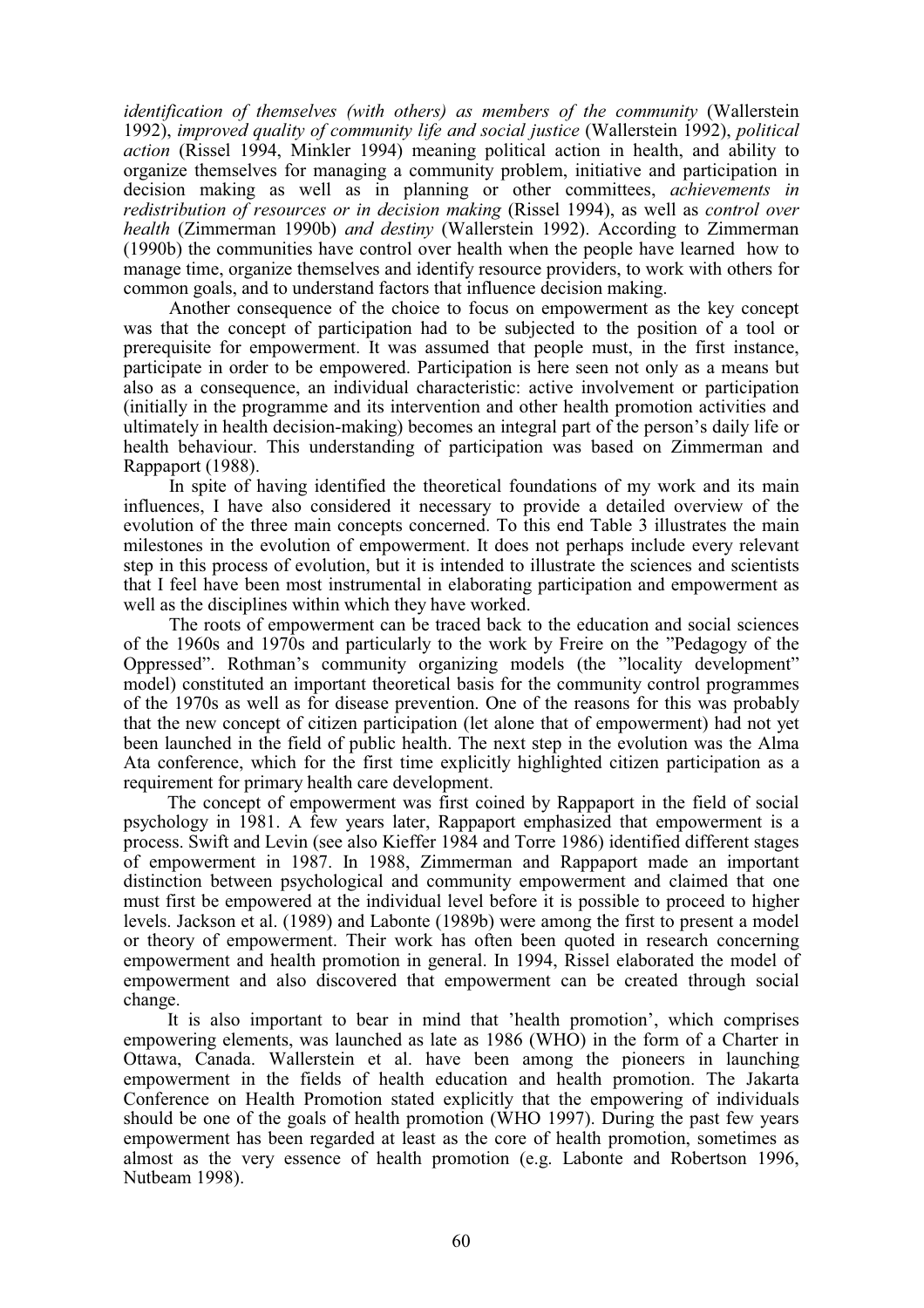# **III EMPIRICAL PART – The assessment of empowerment in local settings**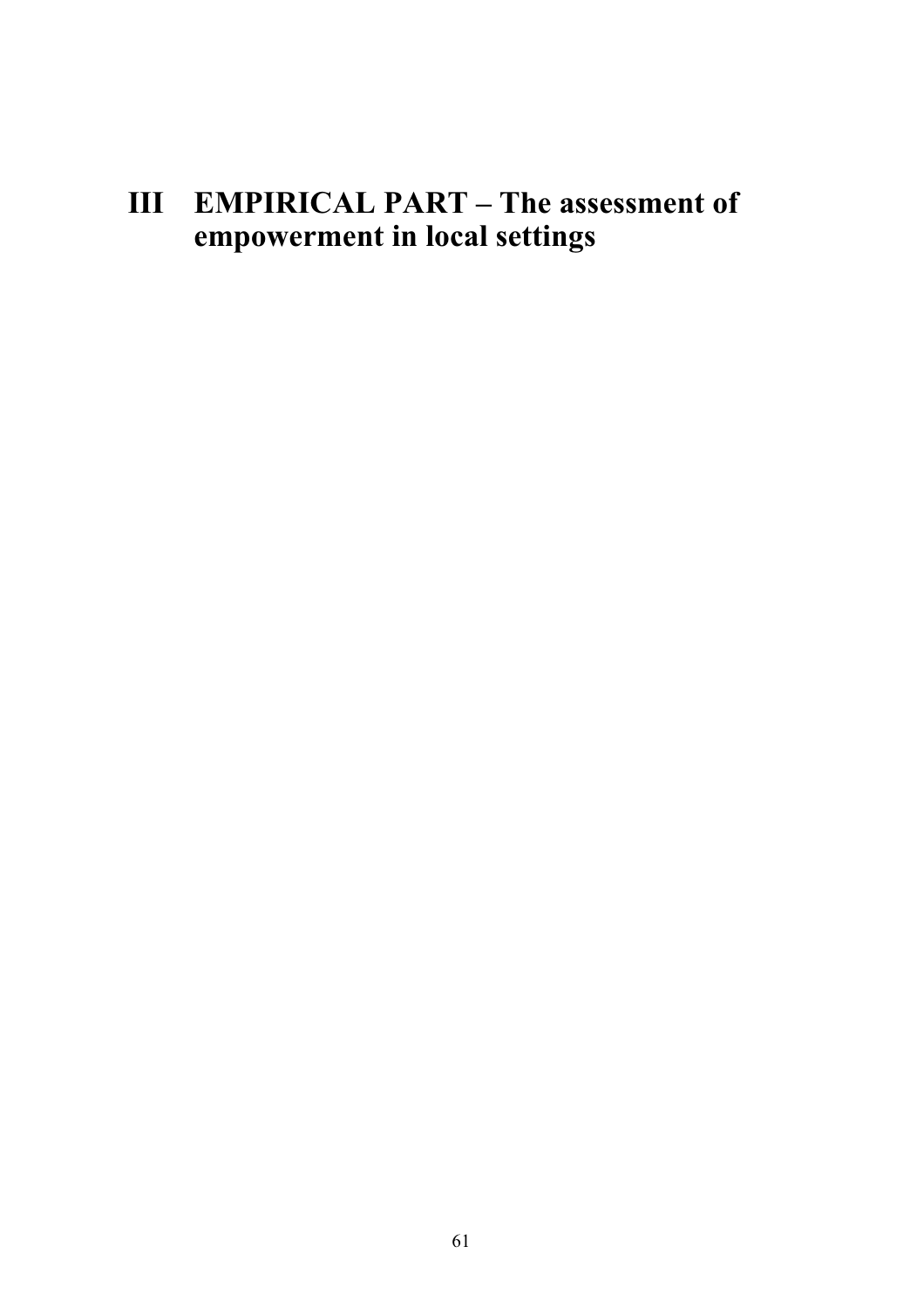# **5 Theoretical and methodological framework of the Somero-Järvenpää programmes**

Denzin and Lincoln (1994) state three interrelated activities which define research process: articulation of the researcher's individual worldview or basic belief system, decisions on the theoretical perspective and strategies of inquiry, and thirdly, decisions on methods of data collection and analysis. Furthermore, the study design expresses the connections between these activities. This view is supported e.g. by Haase and Myers (1988) who distinguish three research process levels: i. paradigm and assumptions (the worldview or philosophies behind the study), ii. approach or research orientation, and iii. method or technique (data collection and analysis).

The presentation of Chapter 5 follows the division suggested by the above mentioned writers: paradigms behind the study, strategies of inquiry (action research and intervention), data collection and analysis methods, and a summary of the chapter.

# **5.1 The paradigms behind the study**

According to Patton (1990), the nature of paradigms<sup> $6$ </sup> behind a study can be characterized as a paradigm of choices, which recognizes that different methods are appropriate for different situations. As such paradigms are important theoretical constructs for illuminating fundamental assumptions about the nature of reality. However, at the pragmatic level of making concrete methods decisions, the emphasis on strategic choices helps to convey the idea that there is a wide range of possibilities when selecting methods. This is a fundamental remark concerning the investigation of empowerment; empowerment is a methodological question in addition to its political character.

The paradigmatic worldview defining the nature of the "world" in the present study could be characterized as the tradition of *critical theory* (realized in the action research/participatory action research approach), while it has features typical of the paradigms of *interpretivism* and *constructivism* (realized particularly in the evaluation and data analysis parts). [E.g. Labonte and Robertson (1996) have presented convincing results on using constructivism as the leading paradigm in community-based health promotion programmes claiming that constructivism has potential to resolve some of the tensions between research and practice in health promotion, and in addition it is inclusive of knowledge generated by the conventional paradigms. E.g. Eakin et al. (1996) and Poland (1996) speak up for critical science, which, they claim, approximates more closely than conventional science what is required by the "new public health".]

Schwandt (1994) speaks about constructivism/constructivist in parallel with interpretivism/interpretivist and finds similar features to be typical of both paradigms. Yet, he claims, their particular meaning is shaped by the intent of their user. Common to these approaches is, according to Schwandt, that the constructivists and inter-pretivists believe that to understand the complex world of meaning the researcher must interpret it. Referring to Blumer (1969), Schwandt claims that the terms are best regarded as sensitizing concepts. These approaches are not seen as methodologies per se, but the scientific method is best characterized as an abstract, formal sense of method. They are more concerned with matters of knowing and being. Method is predicated on the elimination of personal, subjective judgement – it is an intellectual technique. The emphasis is on the world of experience as it is lived, felt, and undergone by social actors.

 $6$  A paradigm (Kuhn 1970) is defined as a worldview and, as such, is generally believed to be more or less exclusive. Paradigms are composed of multiple belief categories, principal among them being the ontological (what is the nature of "knowable" or "reality"), epistemological (what is the nature of the relationship between the knower/inquirer and the known/knowable) and methodological (how should the inquirer go about finding out knowledge) assumptions (Labonte and Robertson 1996).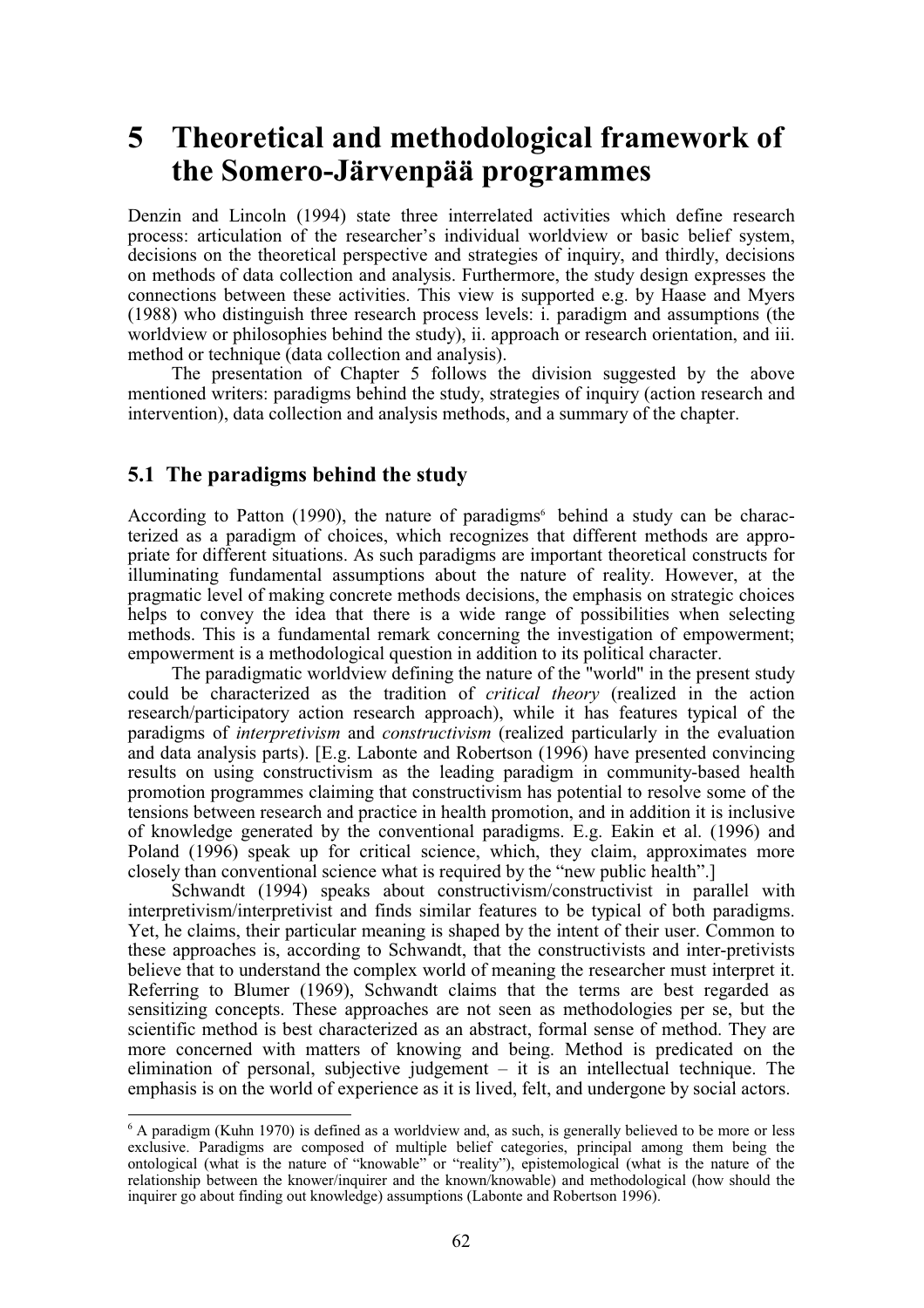Although constructivist and interpretivist persuasions share the above mentioned general framework for human inquiry, they are unique in the manner in which they answer the questions concerning the purpose and aim of human inquiry, and the ways how a researcher can know about the world of human action. In the following the characteristics of the three paradigms – critical theory, interpretivism and con-structivism – forming the worldview of the present study will be shortly described.

# *Critical theory*

Critical theory originates in Germany with the Institute of Social Research at the University of Frankfurt (Kincheloe and McLaren 1994). Marx, Kant, Hegel and Weber can be mentioned as initiators of this tradition. Habermas, Focault and Freire are other examples of critical theorists. The feminist movement also has its origins in critical theory. Kincheloe and McLaren define a criticalist as a researcher/theorist who attempts to use his/her work as a form of social or cultural criticism. A criticalist accepts certain basic assumptions like "thought is mediated by power relations that are socially and historically constituted", "facts are value-mediated", "the relationship between concept and object and between signifier and signified is never stable or fixed and is often mediated by the social relations of capitalist production and consumption", "language is central to the conscious and unconscious awareness (subjectivity)", "certain groups in any society are privileged over others (oppression)", and "the research practices should be implicated in the reproduction of systems of class, race, and gender oppression".

Guba (1990) particularly emphasized the notion of the value-ladenness in critical theory, which distinguishes the paradigm from e.g. positivism requiring value freedom and objectivity. Moreover Guba discusses the dilemma of bringing the values into the human inquiry: whose and what values should be chosen? He claims that a particular value system tends to empower certain persons while disempowering others, and that in this way a research becomes a political act.

According to Kincheloe and McLaren (1994), critical theory has been best understood in the context of the empowerment of individuals or groups. The "critical" aspect of the research refers to an attempt to struggle for a better world, while traditional researcher's intention is neutrality and their task is to describe, interpret, or reanimate the reality. Critical theorists regard their work as a first step towards forms of political action that can "redress the injustices found in the field site or constructed in the very act of research itself". Critical theory takes often the form of self-conscious criticism (e.g. Freire 1970), which means that the researchers try to become aware of the ideological imperatives and epistemological presuppositions that inform their research as well as their own subjective, intersubjective, and normative reference claims. Critical researchers have their own assumptions about the "world". If the researcher recognizes the assumptions not leading to desired actions he/she may change them during the research process.

Guba and Lincoln (1994) have described critical theory according to the ontological (what is the nature of the "knowable", or the "reality"), epistemological (the question of the nature and relationship between the knower/inquirer and what can be known) and methodological questions (how should the inquirer go about finding out knowledge), according to which the paradigm can be distinguished: In critical theory the ontological question is 'historical realism', which means that "a reality is assumed to be apprehendable as one that was once plastic, but that was, over time, shaped by a range of social, political, cultural, economic, ethnic and gender factors, and then crystallized into a series of structures, which are taken as 'real'". The epistemological question in critical theory assumes that the investigator and the investigated object are interactively linked, and that the values of investigators and other participants of the research process inevitably influence the inquiry. Consequently the findings of the study are considered to be value mediated (the transactional and subjectivist perspec-tive). The methodologies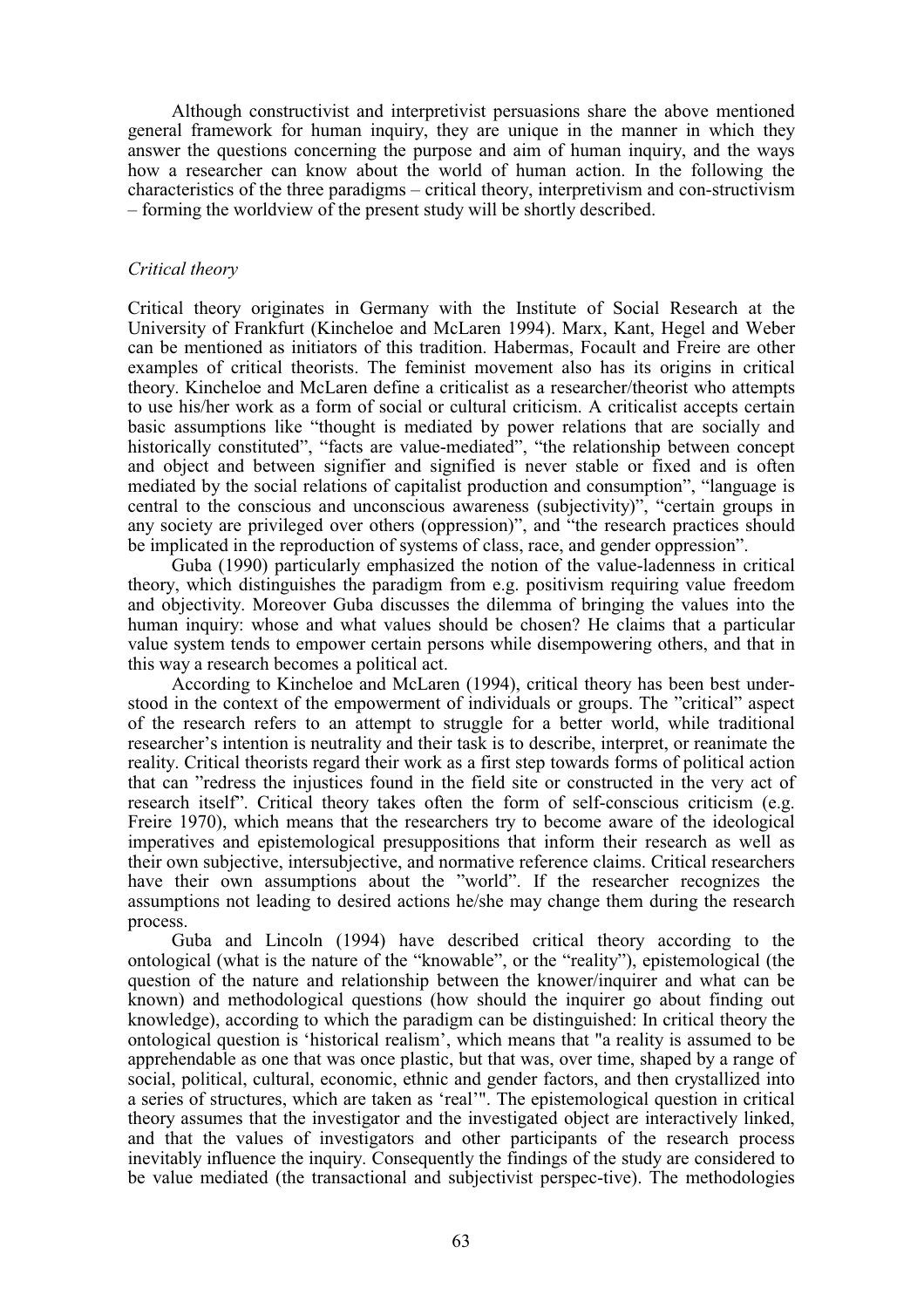along the critical theory paradigm are dialogic and dialectical requiring continuous dialogue between the investigator and the subjects of the inquiry. The aim of the dialectic method of an inquiry is to eliminate "false" consciousness and energize and facilitate transformation (Guba 1990, p. 25).

#### *Interpretivism*

According to Schwandt (1994) the main streams of interpretivism are based on the ideas from e.g. the German intellectual tradition of hermeneutics and the "Verstehen" tradition in sociology, the phenomenology of Alfred Schutz and Wilhelm Dilthey and from Max Weber's theories concerning the relationship between the interpretation of meaning and causal explanations and the separation of facts and values in social inquiry. Interpretivists point out that there is a difference between mental sciences or cultural sciences and natural sciences. The latter seeks scientific explanation (Erklären) whereas the goal of former traditions is the understanding (Verstehen) of the meaning of social phenomena. Interpretivists struggle with maintaining the opposition of subjectivity and objectivity, engagement and objectification. In other words the emphasis is on drawing the line between the object of investigation and the investigator. The paradox of how to develop an objective interpretative science from subjective human experience thus arises.

There are different persuasions concerning the ways of interpretation; *Hermeneutical interpretation* of Verstehen is one of them (Schwandt 1994). The hermeneutical understanding according to Bleicher (1980) can be further divided to the i) objective/validation hermeneutics (e.g. Dilthey, Betti and Hirsch), and ii) philosophical hermeneutics (e.g. Gadamer, Heidegger, Taylor). The former is an epistemology or methodology for understanding the objectification (like language, institutions etc.) of the human mind. It assumes that meaning is a determinate, object-like entity waiting to be discovered in a text, a culture or the mind of a social actor. In this tradition hermeneutics is a particular method for identifying and explicating these objective meanings. Consequently this kind of hermeneutics is a means of inquiry in the human sciences.

The philosophical hermeneutics is concerned with being-in-the-world. The hermeneutical circle in this case is the "ontological question of understanding, which proceeds from a communality that binds us to tradition in general and to our object of interpretation in particular". It also provides a link between theory and praxis<sup>7</sup>.

Schwandt (1994) considers *symbolic interactionism* (see Blumer 1969, Patton 1990, Simmons 1995, Kvale 1996), as one form of the interpretivist persuasions. Symbolic interaction was the original concept produced by Blumer (1969). According to Blumer "symbolic interactionism" is a label for a distinctive approach to the study of human group life and human conduct. Symbolic interactionism relies on three premises. Firstly, the human beings act towards the physical objects and other beings in their environment on the basis of the meanings that these things have for them. Secondly, these meanings derive from the social interaction (e.g. communication) between and among individuals. Communication is symbolic because we communicate via languages and other symbols; further in communicating we create or produce significant symbols. Thirdly, these meanings are established and modified through an interpretive process: The actor selects, checks, reforms, regroups, and transforms the meanings in light of the situation. The use of meanings by the actor occurs through a process of interpretation.

Blumer (1969) explains that in symbolic interactionism the inquirer must actively enter the worlds of people being studied in order to see the situation as it is seen by the actor, observing what the actor takes into account, observing how he interprets what is taken into account. The process of actors' interpretation is rendered intelligible not merely through the description of words.

<sup>7</sup> *Praxis* refers to the circular relationship of experience and reflection through which actions evoke new understandings, which then provoke new actions (e.g. Freire 1970, Kieffer 1984).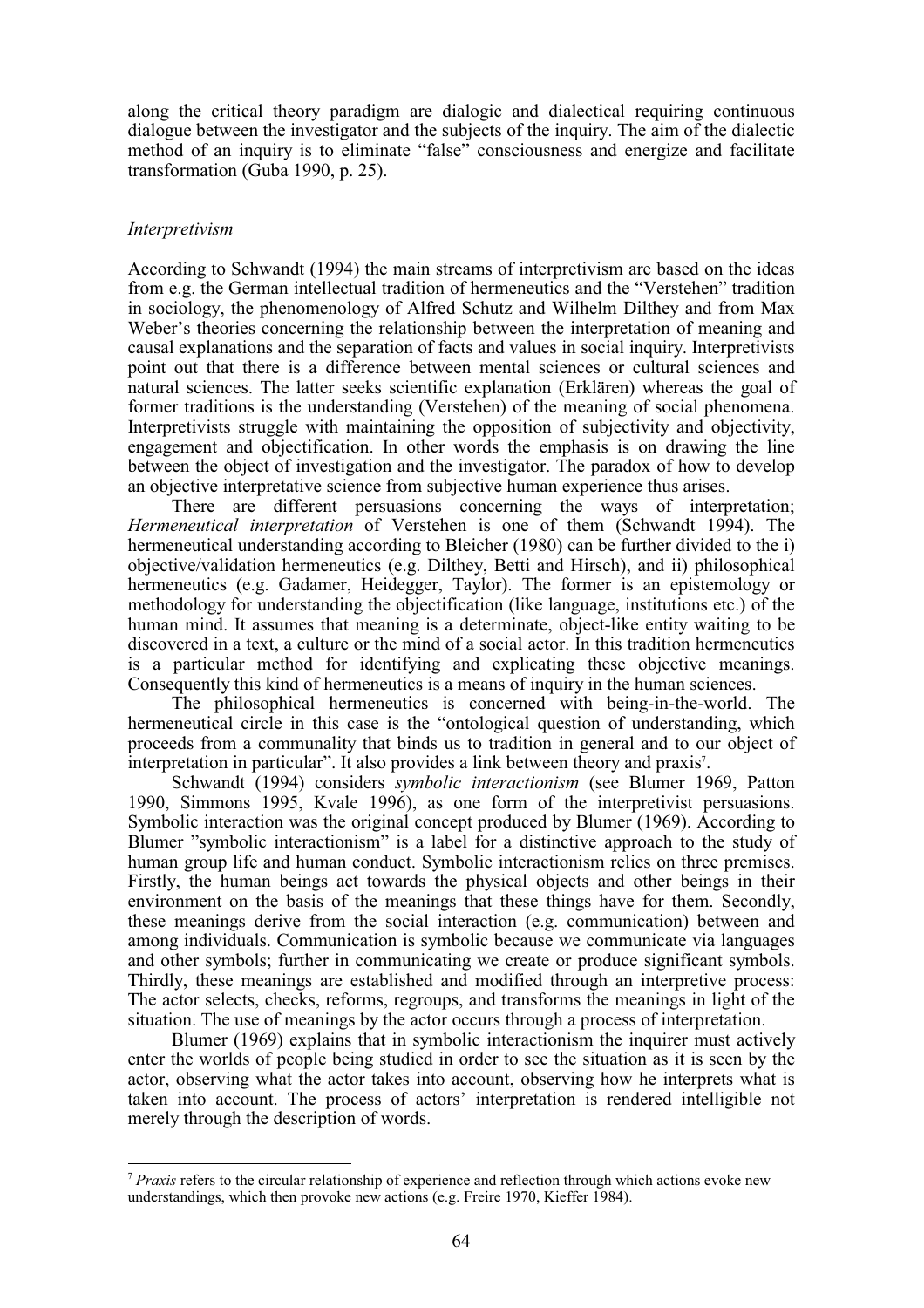Basic assumption in interactionism is that people are in constant process of interpretation and definition as they move from one situation to another (Blumer 1969, Bogdan and Taylor 1975). The research has to infer the salient features of this operation by collecting all kinds of data (by interviewing, examining personal documents, and observing) and then extracting from these records the material that is relevant to the question the researcher asks. (Tesch 1990). The end result of symbolic interactionism is the formulation of propositions about relationships among categories of data, which the researcher weaves into a theoretical scheme (Blumer 1969) through three steps: a tentative proposition drawn from the observations about the existence of a phenomenon and the relationships between the other observed elements of the phenomena. The second task is to find out whether the events that prompted the development of these propositions and their potential relationships are typical and widespread. And finally, the concrete individual findings are used to confirm, disconfirm, or modify the propositions, resulting in a descriptive model which best explains the data [the researcher has] assembled.

#### *Constructivism*

Constructivists share the interpretivists' emphasis on the world of experience as it is lived, felt, and undergone by social actors (Schwandt 1994). Constructivists are committed to the view that what we take to be objective knowledge and truth is the result of perspective. Knowledge and truth are created, not discovered, by human mind. Constructivists emphasize the instrumental and practical function of theory construction and knowing.

Lincoln and Guba (1985) use the "constructivist paradigm" as a wide-ranging eclectic framework. They originally titled their approach as "*naturalistic inquiry*". In the recent years they have used constructivism to characterize their approach as methodology. They, however, acknowledge that constructivist, interpretive, naturalistic, and hermeneutical are all similar notions. According to Lincoln and Guba the act of inquiry begins with issues and/or concerns of participants and unfolds through a "dialectic" of iteration, analysis, critique, reiteration, reanalysis and so on that leads to a unified reconstruction, which is then once more evaluated for its "fit" with the data.

The ontological question within constructivism paradigm is 'relativist', which means that "realities exist in the form of multiple, mental constructions, socially and experimentally based, local and specific in nature, and dependent for their form and content on the individual persons or groups holding the constructions, which are not more 'true' in any absolute sense, but simply more or less informed and sophisticated."(Guba 1990, Guba and Lincoln 1994). The epistemology of constructivism is transactional and subjectivist. This means that the investigator and the object of investigation are assumed to be interactively linked so that the findings are literally created as the research proceeds. The methodological question of constructivism is hermeneutical and dialectical. This means that the varying constructions are interpreted using hermeneutical techniques (see above, interpretivism), and are compared and contrasted through dialectical interchange with the aim of generating one/a few constructions on which there is substantial consensus (Guba 1990, Guba and Lincoln 1994).

Labonte and Robertson (1996), however, made an important remark noting that a constructivist paradigm can include both quantitative and qualitative methods, allowing a selection of methods appropriate to the research and evaluation questions in concern.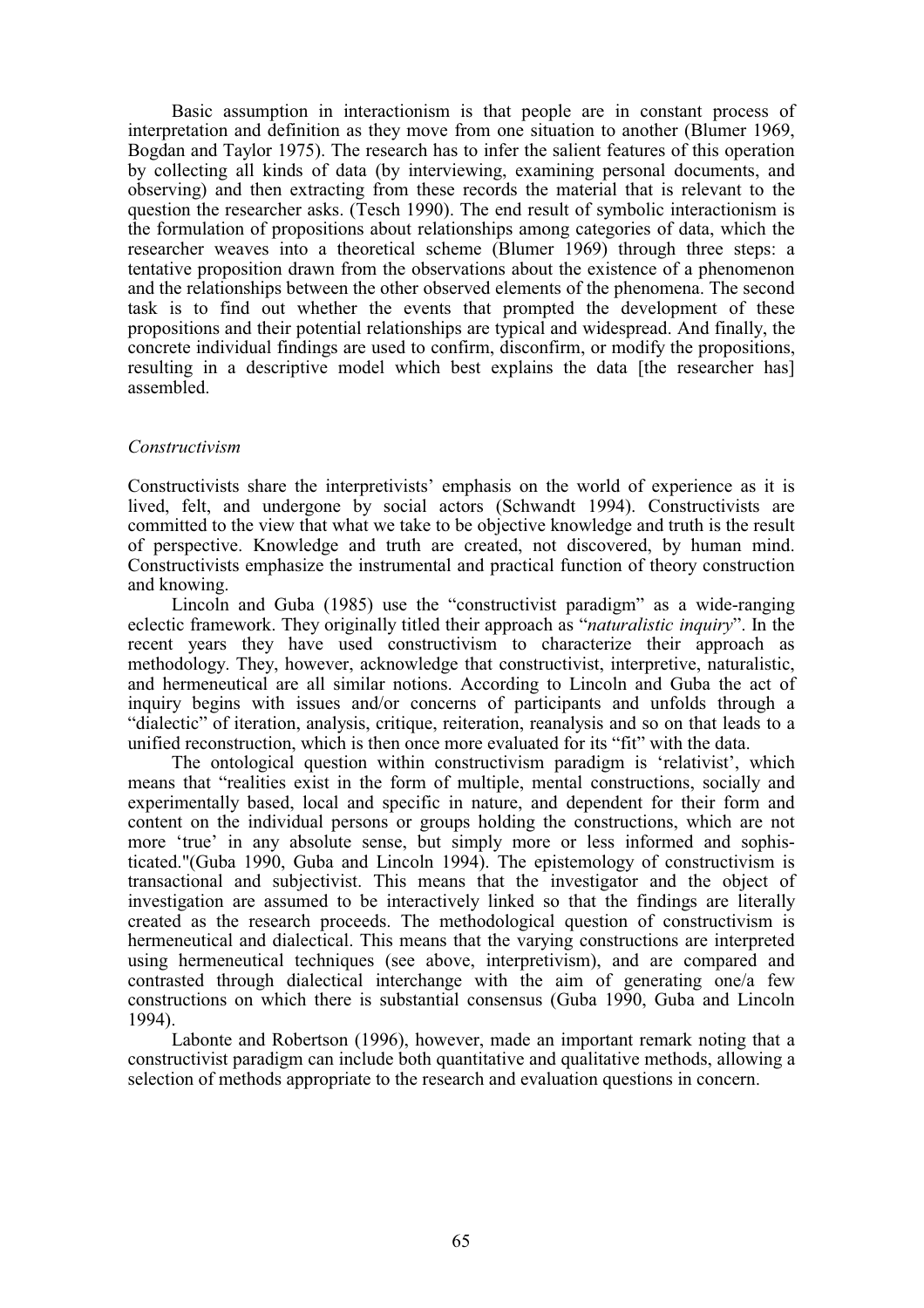# *The paradigms from the Somero-Järvenpää Programme's perspective*

Critical theory was the worldview behind the intervention and the action research parts, whereas the interpretivism and constructivism formed the worldview of the evaluation and directed the data analysis procedures of the Somero-Järvenpää case. The following explains in more detail the paradigm worldview in practice (see Table 4).

## Characteristics of the Programme which were based on the critical theory

The ideological basis behind the study was assumed to promote pluralism, seeking to find understanding of the world. Diverse views of different people were supposed to be taken into consideration, and the planned actions were based on solidarity. The ultimate goal was emancipation and human liberation, in other words empowerment through social change.

"Key audiences" in the Somero-Järvenpää case comprised participants of the Programme, citizens of the communities and the Programme staff (Project Manager, Project Secretaries). The Programme was considered to be an empowering process to all involved and the intention was to grow together, (all were considered to be "sailors in the same boat"). The people involved were considered to be "powerless groups" when taking into consideration the prevailing situation in Finland, particularly at the starting point of the Programme. There was a financial recession in the beginning of 1990s, the communities had difficulties to survive with the limited budgets, and there was a threat that allowances, particularly in the field of health promotion, will be cut. This was the reason why the people in the communities were expected, to an increasing extent, to take care of their own affairs concerning health and decision making in health. As the Finnish society was through a long tradition relying on the medical model approach and paternalism concerning health matters (as described in the earlier chapters), the learned helplessness of people was the natural consequence following this kind of policy. In this respect people were considered to be "powerless", they were lacking skills and relevant knowledge to be the virtual actors in the health policy field. Consequently, the primary task of the "enlightenment and awakening of common people" was to educate and support the lay people in the health field and also to release the human knowledge of the people to be utilized in the Programme and further in the development of the whole community.

The staff of the Programme was also considered to be a "powerless" group in the beginning of the Programme, because the course of this kind of procedure was not precisely predictable. Also the literature concerning empowerment was in the developmental phase in the beginning of the 1990s, and did not provide "the right answers" as how to cope with different situations.

The methods used in the Programme were mainly participatory and qualitative (observation, diaries, open-ended questionnaires, preparation of the lay community diagnoses, education based on dialogue etc.). Referring to Leininger (1992) qualitative approaches fit well with the action research because of their local focus and their closeness to the respondents or participants. Furthermore, action research has been located within the new tradition of collaborative research (e.g. Participatory Action Research PAR, see Starrin and Svensson 1991, Starrin 1993) and described as a resection of the empiricist and interpretivist notions of science (Meyer 1993).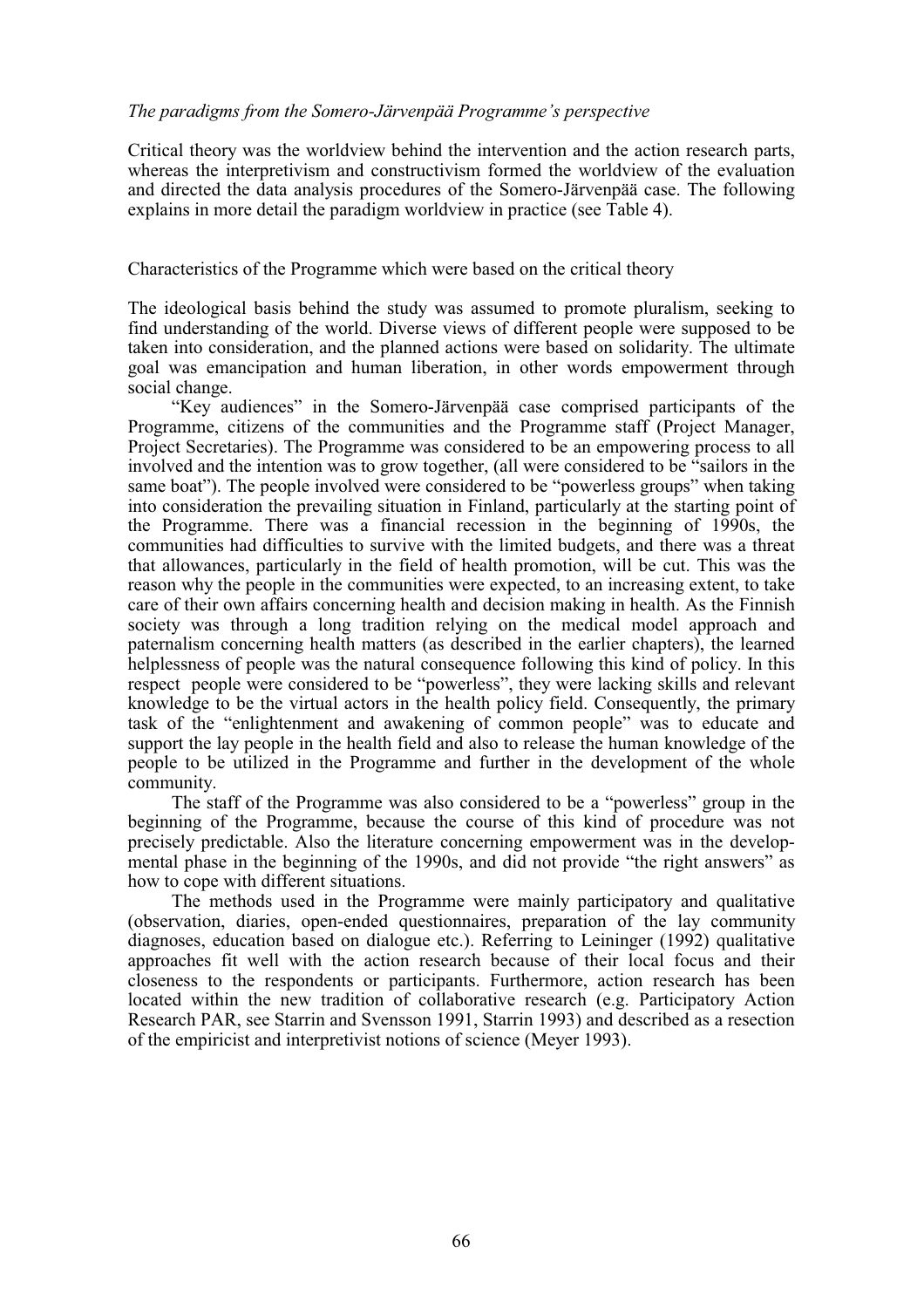| Paradigms           | Ideological framework/<br>Key values promoted                                                                                                                                 | Key audiences                                                                | Preferred methods                                                                                                                                                                                   | Typical evaluation<br>questions                                                                                                                                   |
|---------------------|-------------------------------------------------------------------------------------------------------------------------------------------------------------------------------|------------------------------------------------------------------------------|-----------------------------------------------------------------------------------------------------------------------------------------------------------------------------------------------------|-------------------------------------------------------------------------------------------------------------------------------------------------------------------|
| Critical<br>theory  | Emancipation/empower-<br>ment, social change;<br>reality is shaped by<br>social, political, cultural,<br>economic, ethnic, and<br>gender values and<br>crystallized over time | Programme<br>beneficiaries,<br>communities,<br>other "power-<br>less" groups | Participatory: stake-<br>holder participation<br>in varied structured<br>and unstructured,<br>quantitative and<br>qualitative designs<br>and methods; histo-<br>rical analysis, social<br>criticism | In what ways are the<br>premises, goals, or<br>activities of the pro-<br>gramme serving to<br>maintain power and<br>resources as in-<br>quities in the<br>society |
| Inter-<br>pretivism | Pluralism/ understanding,<br>diversity, solidarity, the<br>raeality is existing and<br>can be discovered by<br>human mind                                                     | Programme<br>consultants<br>and staff,<br>researchers and<br>beneficiaries   | Qualitative: case<br>studies, interviews,<br>non-structured<br>questionnaires<br>observations,<br>document reviews                                                                                  | How various<br>stakeholders<br>experience the<br>programme?                                                                                                       |
| Construc-<br>tivism | Historical realism, the<br>reality is created by<br>human mind, under-<br>standing, the reality<br>can be changed through<br>social change, local<br>and specific truth       | Programme<br>consultants and<br>staff, researchers<br>and beneficiaries      | Qualitative (but<br>allows also quanti-<br>tative methods).<br>Hermeneutic and<br>dialectic procedures,<br>interaction and<br>synthesis, triangu-<br>lation.                                        | E.g. What is<br>"participation" or<br>"empowerment"?<br>Can empowerment<br>be created?                                                                            |

**Table 4.** Major paradigm approaches compatible to the Somero-Järvenpää case (adapted from the presentation by Guba 1990 and Greene 1994).

The characteristics reflecting the interpretivism and constructivism

The value orientation that promotes pluralism is typical in qualitative evaluation contexts and in case study methodologies. According to Greene (1994), a part of the tradition of interpretivism seeks enhancement of contextualized programme under-standing for stakeholders closest to the programme, and consequently promotes values of pluralism as well as forges direct mechanisms to programme improvement.

This study was asking how the participants experienced the Programme (and particularly the different elements of it), how they felt about their learning, what was participation or empowerment to them, and so on. The participants – as interpreted by the interview answers and the open-ended questionnaires and the observed actions – reflected the status of empowerment through what they said and did. The researcher was continuously interpreting this world and conveying her understanding back to the people in the dialogues between the counterparts. (Along the lines of symbolic inter-actionism).

The constructivism in this study can particularly be connected to the ontological question of human inquiry. The phenomenon under investigation (the nature of the  $\hat{R}$  ( $\hat{R}$ ) – empowerment – can be considered to be created in the human mind. Moreover, there is no absolute truth as to what constitutes the empowerment. It is a matter of interpretation and additionally, as stated by e.g. Rissel (1994), context specific. Being empowered in one area doesn't necessarily mean that one is empowered in some other area (or some other period) of human life.

However, in the final critical analysis the success of the Programme from the empowerment perspective and the social change towards empowerment were considered through hermeneutical understanding and through putting together the pieces in the puzzle (all elements of the inquiry). This could be called the tradition of hermeneutical interpretation of understanding as Schwandt (1994) has described it, and particularly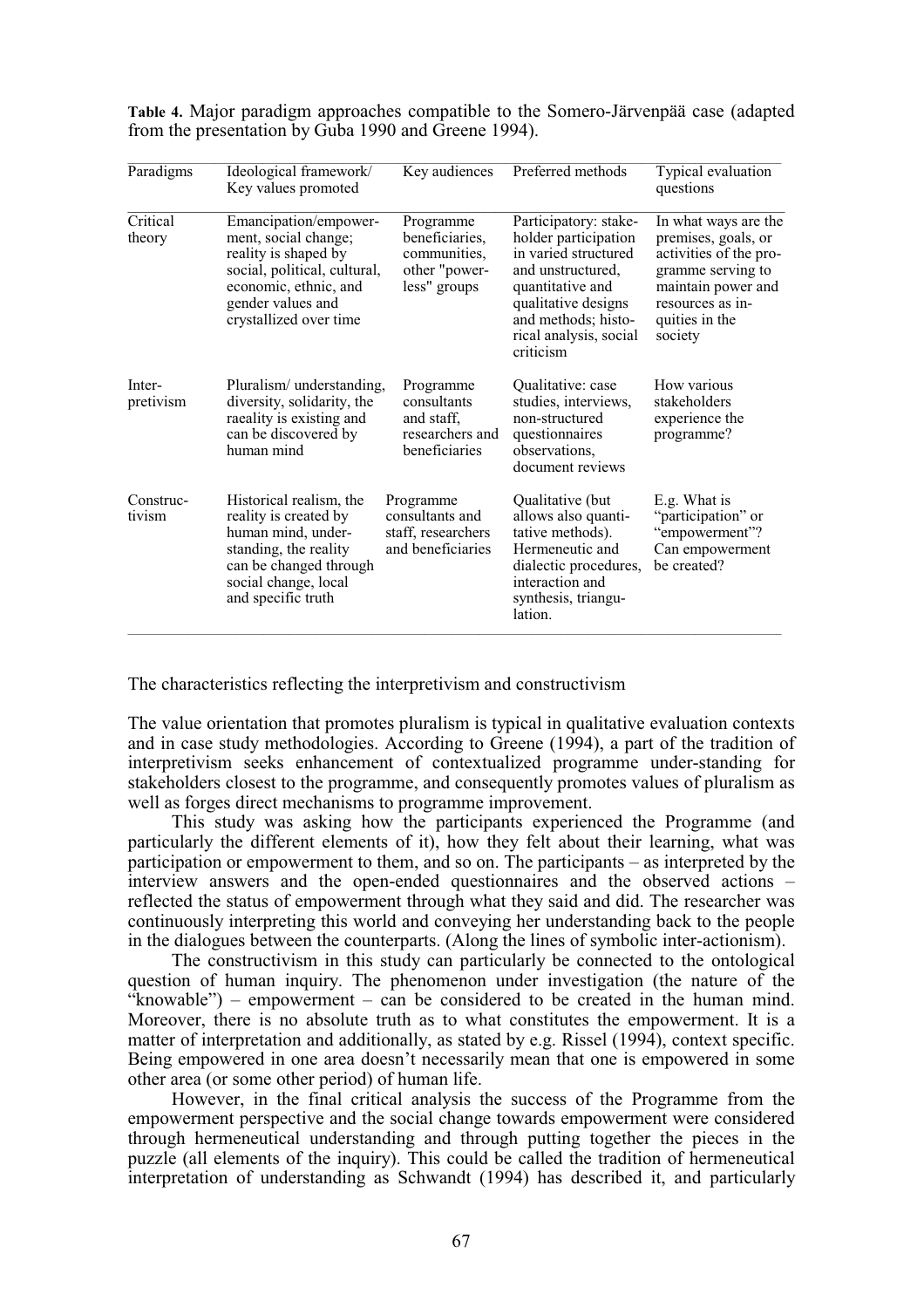nearest to the sc. objective/validation hermeneutics (see. e.g. Bleicher 1980, Kvale 1983, Patton 1990, Kvale 1996). The hermeneutic circle in this case is considered as a methodological device in which one considers the whole in relation to its parts and visa versa. Thus it provided a means for inquiry.

# **5.2 Strategies of inquiry**

# *5.2.1 Action research*

As a general strategy of institutional change action research has been practised since the 1920s. In this approach the researchers, with local help, design the outlines of a "field experiment". (Miles and Huberman 1994.) Action-oriented approaches have also been placed firmly within the long tradition of liberationist movements (Reason 1994) as well as within empowerment programmes (Starrin and Forsberg 1997). Reason explains that the primary task is the "enlightenment and awakening of common people" and the tradition begins with concerns for power and powerlessness. "The aim is to confront the way in which the established and power-holding elements of societies world-wide are favoured because they hold the monopoly on the definition and employment of knowledge". Starrin and Forsberg emphasized that when speaking about empowerment one means that someone is lacking power and resources and must be empowered through social change. Participatory research and particularly Participatory Action Research (PAR) is suggested by Starrin et al. (Starrin and Svensson 1991, Starrin 1993, Starrin and Forsberg 1997) to be an appropriate tool for this.

Starrin and Svensson (1991) distinguish two main streams of participatory research, the *utilitarian* (sc. Pragmatic*-*oriented action research, originally introduced by Kurt Lewin in 1946), and the *radical* tradition (represented by e.g. by Paulo Freire 1970), which is more ideological and political or feminist-oriented (see e.g. Clarke 1992, Olesen 1994).

Lewin (1946) defined *action research* as a research where the researcher him- /herself participates in all phases of the development process, thus being within the focus of inquiry. Action research involves an interplay between inquiry, action, intervention, and evaluation. Within action research the role of the researcher shifts and develops between the role of researcher, change agent and project worker over the whole life of a particular project or programme. The participants' roles and relationships change as well; an outsider may move into an insider's role at a certain moment in the programme's development, and an insider might find that conditions change so that he/she becomes defined as an outsider.

In action research the emphasis is in the process, while the outcome should not be ignored, either. Action research is a way of generating knowledge about a social system while attempting to change it. However, later Lewin referred action research to as "rational social management" which proceeded in a serial of steps, initiated by a general idea and a general objective. The first step is to examine the general idea in relation to means available. The next step is composed of a circle of planning, executing and reconnaissance or fact-finding for the purpose of evaluating the results of the second step, for preparing the rational basis for planning the third step, and for modifying again the overall plan. Rational social management, therefore, proceeds in a spiral of steps each of which is composed of a circle of planning, action, and fact-finding about the result of the action (Lewin 1946). Lewin's experiments concerning group behaviour have also shown the importance of the power of the approach in promoting attitude and behaviour changes. This influenced his later work on action research, which Lewin defined as a *planned social change.*

Starrin and Forsberg (1997) emphasize, however, that the participatory research of today is not equal to the concept of the (Lewinian, utilitarian) action research. They stress that even this type of action research requires a close contact between the researcher and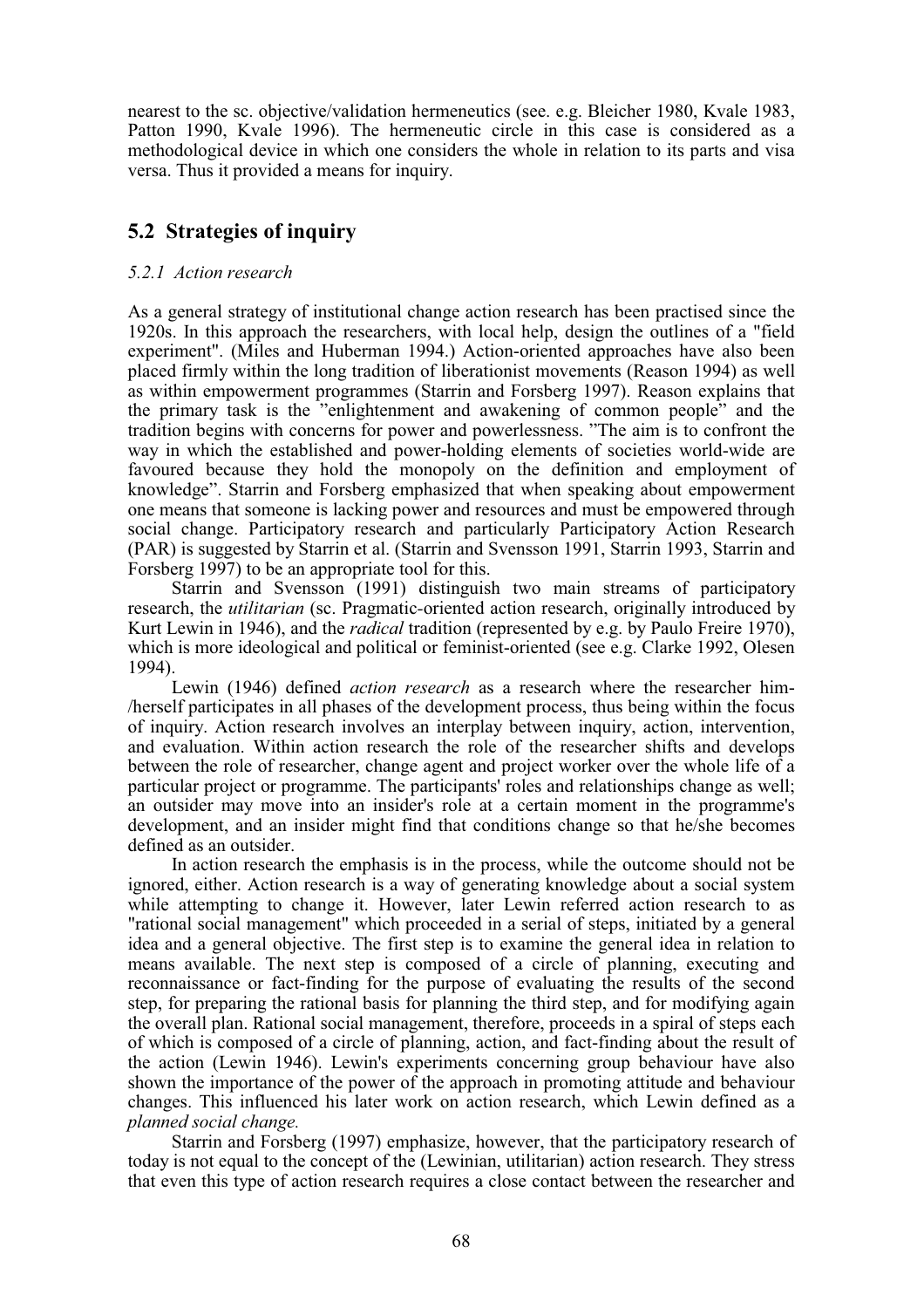the participants of a social change process, and although the starting point in the process is formed by problems rising from those people involved, it is finally the researcher who steers the course of the process.

The action research of today and as often applied in e.g. the empowerment programmes is closer to the radical tradition and could, referring to Starrin and Forsberg (1997) and Starrin and Svensson (1991) be labelled as Participatory Action Research (PAR). This sets more emphasis upon the awareness-raising and the empowerment, and the finding of ways for researchers and practitioners to work collaboratively, and ways for practitioners to become action researchers in their own rights (Meyer 1993). The radical branch emerged from the adult education field (e.g. Freire) in developing countries where poverty and oppression prevailed and the power was concentrated in the hands of few. Starrin and Svensson (1991) define Participatory Action Research as an inquiry which leads to change by and for those who carry out research. Research, education and action form a continuum and are parts of the social change process. (see e.g. Gutierrez 1990, Flick et al. 1994, Flynn et al. 1994, McFarlane and Fehir 1994, Merideth 1994, Purdey et al. 1994, Rudd and Comings 1994).

Hart and Bond (1995) in their analysis of various persuasions of action research discovered four different orientations: the *experimental approach* (nearest Lewin's original use), the *organizational approach* (e.g. Tavistock Institute), the *empowering approach* (e.g. Freire and feminism) arising from community development, and the *professionalizing approach* recognizable within the field of education and nursing. Hart and Bond found seven criteria which distinguish these types of action research and which also distinguish action research from other methodologies. Firstly, action research is educative; it deals with individuals as members of social groups; it is problem-focused, context-specific and future-oriented; it involves a change inter-vention; aims at improvement and involvement; involves a cyclic process in which research, action and evaluation are interlinked; and finally, is founded on a research relationship in which those involved are participants in the change process.

Eakin and Maclean (1992) take a critical perspective on participatory research and knowledge development in health promotion. They address the emphasis e.g. on the importance of community participation in the research process and simultaneously on the need to broaden the disciplinary base of health promotion. The emphasis on participatory approach in research expresses an attempt to make research more relevant and accountable, but at the same time it may inhibit the theoretical grounding of research and create a strain between pragmatic and scientific interests. Furthermore the authors argue that there is a need for a critical perspective making a distinction between "research of" and "research for" health promotion.

#### *5.2.1.1 The Somero-Järvenpää Programme in action research framework*

Considering seven of the criteria defined by Hart and Bond (1995) in the Somero-Järvenpää case, it is possible to state that the Programme is nearest to the empowering approach, but that it has to some extent characteristics from the other approaches, too. In fact during the life of the Programme the action research approach shifted from one type to another (experimental, organizational, empowering, professionalizing) as it moved through the spiral of development cycles. The compatible criteria (by Hart and Bond 1995) of these different types of action research in the Somero-Järvenpää Programme are collected in Table 5, and in the following text the Programme is considered from their perspective:

1) The education included in the Programme aimed firstly at raising consciousness, which in practice meant that the people should become more concerned about their own health, the health of their families and also of the members of the community. Secondly, the intention was that they start to analyse their own community from the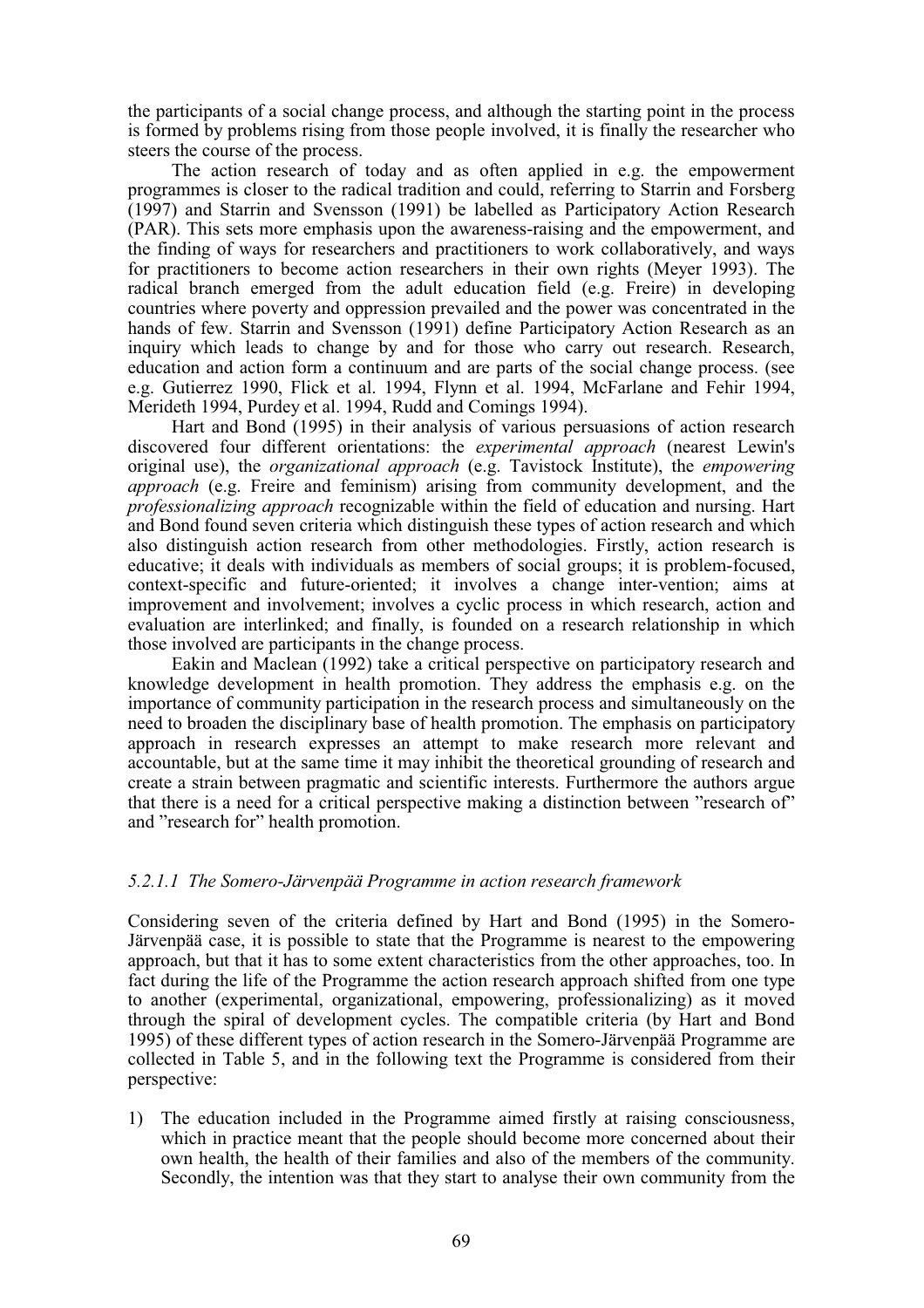health and health political perspective. It was assumed that people pay more and more attention to health issues and problems which they had not noticed before or which they had expected the municipality or the professionals to take care of. The purpose of the education was to enhance user control and to shift the balance between laymen and professionals by strengthening the skills and knowledge among the participants of the Programme and later on among as many members of the community as possible. In the long run, it was assumed that the "conscientization" process would become a part of the health care infrastructure and thus affect the planning, implementation and evaluation of health care and health policy and decision making.

- 2) Individuals in groups: At the beginning stage the groups (coalitions = theme groups) were formulated artificially by lot. The idea was that after the start of the Programme, the grouping in the Programme should be fluid, and the theme groups could be re-formulated through negotiations and according to people's interests and own needs.
- 3) Problems focus: The most important health problems (called themes) selected as topics for the working groups (theme groups = coalitions) were prioritized through several negotiations and joint discussions with the participants (in connection with the training occasions organized and facilitated by the Project staff) and the trainers. The themes in Somero were: mental health (working name "Well-being"), drug use ("Nine-Drive"), physical activity and back ("Drop"), nutrition and health ("Light Shoe"), agriculture change and health ("Bull"), use of alcohol ("The Glancers"), men's health ("Man Gang"), and healthy school ("Towards Healthy Habits"). In Järvenpää the themes were: mental health (working name "MieTas"= "Mental Balance", abbr.), drugs and alcohol ("Straight into Vein"), promotion of physical activity ("Enlightenment"), nutrition and health ("Goody-Goody"), living environment and health ("Utopia"), insecurity and rootlessness ("Together"), attitudes of life (abbr. "ElAs"), civil defence ("Defenders").
- 4) Change intervention was intended to be bottom-up led and process-oriented. The people themselves planned and implemented the interventions in the community, and the preparation of the community analysis (including small surveys and statistical research projects etc. using the Participatory Action Research -approach).
- 5) Improvement and involvement: The ultimate outcome was expected to be community empowerment. However, the desired outcomes (expressed by the people themselves) were on several occasions negotiated and discussed with the people involved in the experimental Programme. It soon became obvious that the desired outcomes in the two communities were different to some extent or at least proceeded at a different pace.
- 6) Cyclic processes: The education and action components were dominating in the process while evaluation was continuously made by the permanent staff of the Programme (Project Manager, Project Secretaries, Consultants) in collaboration with the "theme leaders" and participants. The measures taken reflected the results of the evaluation as well as the needs of the participants of the Programme and were thus process-oriented.
- 7) Research relationship, degree of collaboration: In the beginning stage, the Project Manager of the Programme (Eklund) acted also as practitioner of the Programme, change agent, trainer and researcher. The Project Secretaries acted occasionally as co-researchers, participating in the collection of data and in the continuous observation and evaluation, and as trainers, too. Outside research resources – external evaluators – were also occasionally used (e.g. Vertio 1993b, Serkkola et al. 1995).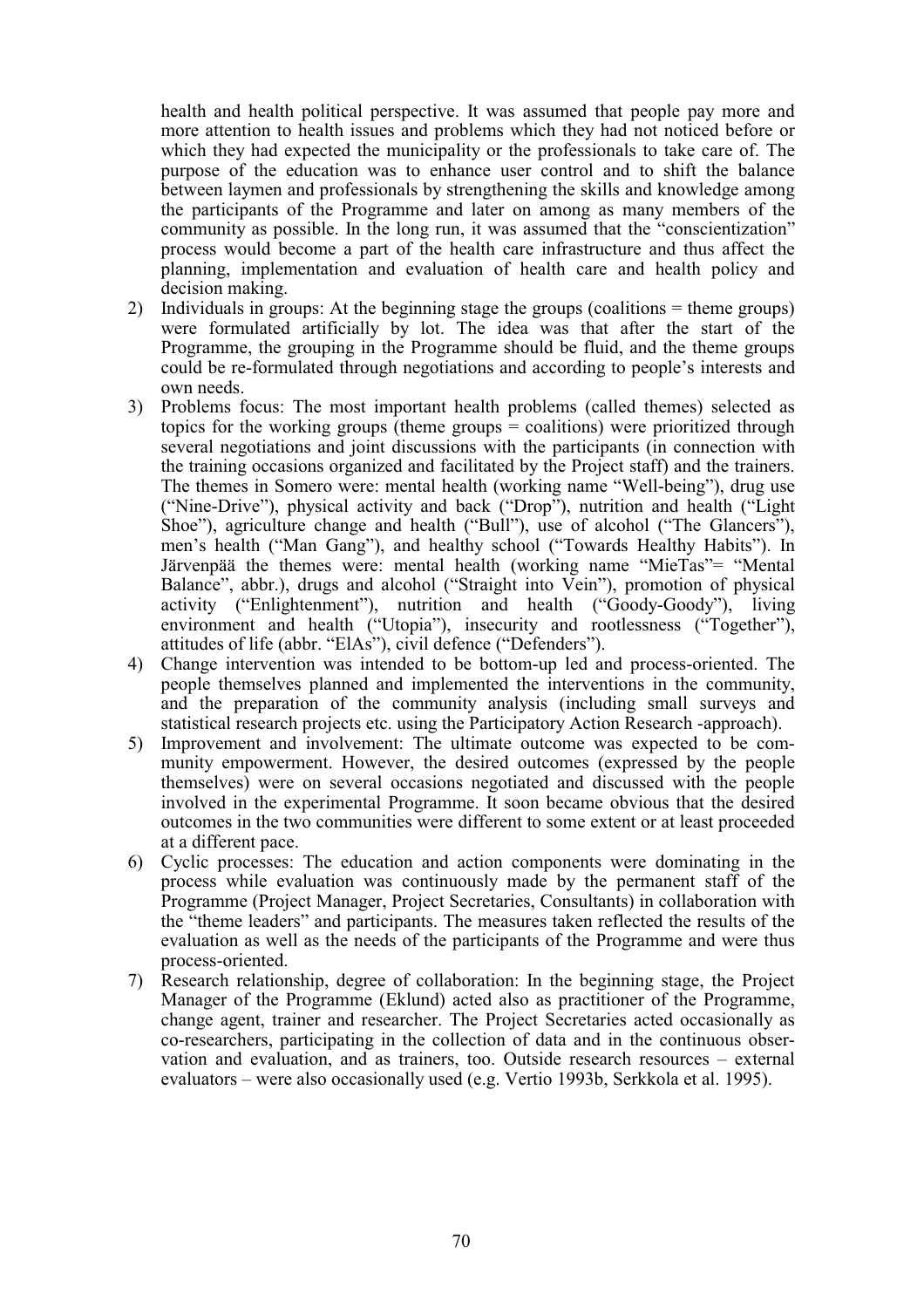|                                               | Consensus model of<br>society; Rational social<br>management      |                                                                                                                                                                              |                                                                                                         | Conflict model of society;<br>Structural change                                                                                                                                                        |
|-----------------------------------------------|-------------------------------------------------------------------|------------------------------------------------------------------------------------------------------------------------------------------------------------------------------|---------------------------------------------------------------------------------------------------------|--------------------------------------------------------------------------------------------------------------------------------------------------------------------------------------------------------|
| Action research<br>type<br>Criteria           | Experimental                                                      | Organizational                                                                                                                                                               | Professionalizing                                                                                       | Empowering                                                                                                                                                                                             |
| 1. Educative<br>base                          |                                                                   | Overcoming resistance<br>to change/restructuring<br>balance of power<br>between managers<br>and workers                                                                      | Empowering<br>professional<br>groups; advocacy<br>on behalf of<br>patients/clients                      | Consciousness raising<br>Enhancing user-control and<br>shifting balance of power;<br>structural chenge towards<br>pluralism; Empowering<br>oppressed groups<br>User/practitioner focused               |
| 2. Individuals in<br>in groups                | Partly fixed<br>membership                                        | Work groups                                                                                                                                                                  | Interdisciplinary<br>professional<br>groups and<br>negotiated team<br>boundaries<br>Shifting membership | Fluid groupings, self-<br>selecting or natural<br>boundary or open/closed by<br>negotiation.<br>Fluid membership                                                                                       |
| 3. Problem<br>focus                           |                                                                   | Success defined in<br>terms of social<br>science / or theories<br>of empowerment<br>etc.                                                                                     | Contested,<br>professionally<br>determined<br>definitions of<br>success                                 | Emerging and negotiated<br>definition of problem by less<br>powerful group(s). Problem<br>emerges from members'<br>practice/experience. Com-<br>peting definitions of success<br>accepted and expected |
| 4. Change<br>intervention                     |                                                                   |                                                                                                                                                                              |                                                                                                         | Bottom-up, undetermined,<br>process-led. Problem to be<br>explored as a part of process<br>of change, developing an<br>understanding of meanings of<br>issues in terms of problem and<br>solution.     |
| 5. Improvement<br>and involvement             |                                                                   |                                                                                                                                                                              |                                                                                                         | Towards negotiated out-<br>comes and pluralist definitions<br>of improvement: account<br>taken of vested interests.                                                                                    |
| 6. Cyclic<br>processes                        |                                                                   | Action and research<br>components in tension;<br>action dominated.<br>Identifies causal<br>processes that are<br>specific to problem<br>context and/or can be<br>generalized | Spiral of cycles,<br>opportunistic,<br>dynamic                                                          | Action components dominant<br>Change course of events;<br>recognition of multiple<br>influences upon change<br>Open-ended, process driven                                                              |
| 7. Research<br>relationship,<br>collaboration | Occasionally<br>outside<br>researcher.<br>Differentiated<br>roles | Consultant/researcher,<br>respondent/ participant                                                                                                                            | Outside<br>resources                                                                                    | Practitioner researcher/<br>co-researchers/co-change<br>agents. Shared roles.                                                                                                                          |

**Table 5.** The criteria of the four action research types (by Hart and Bond 1995) compatible with the Somero-Järvenpää Programme.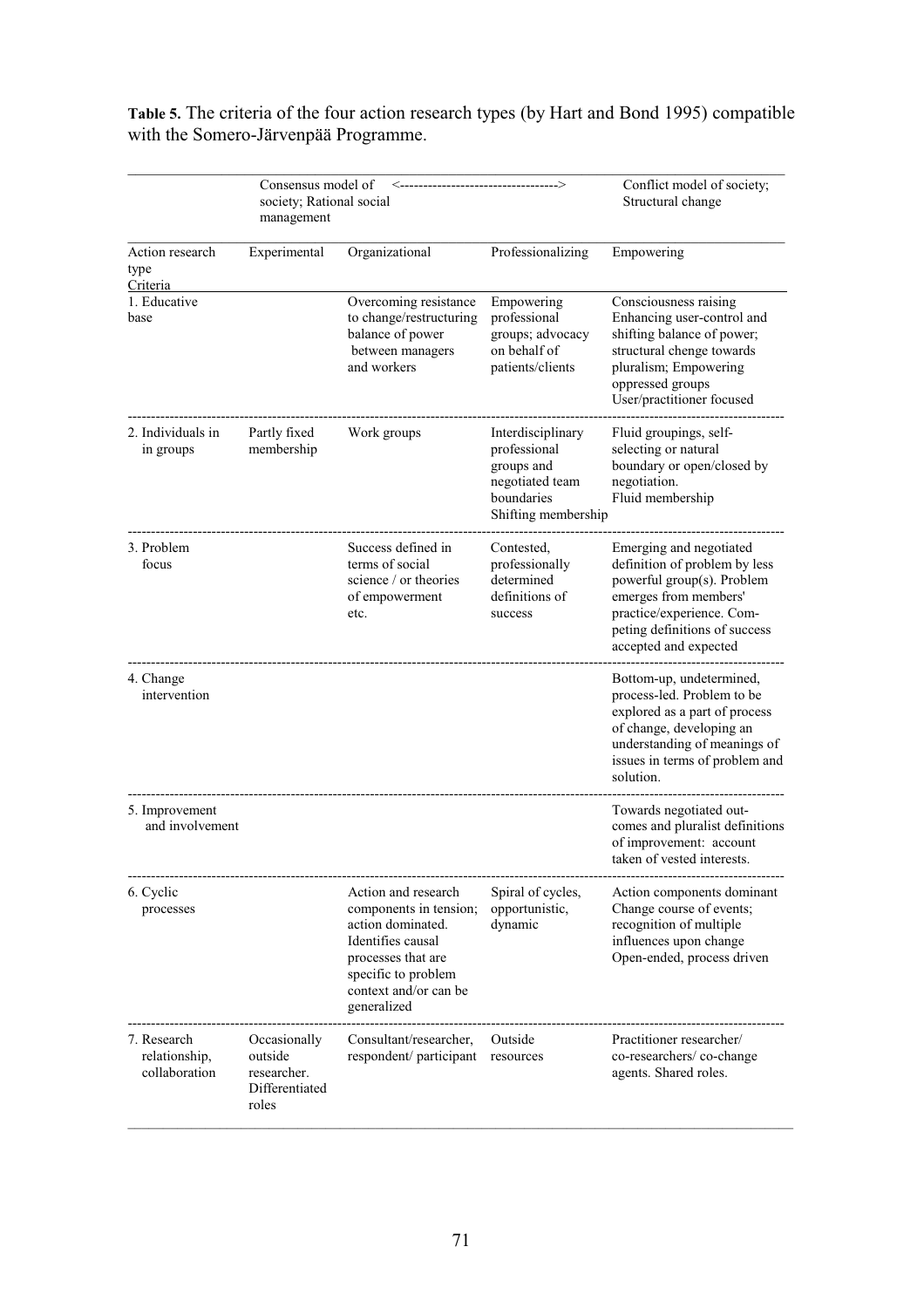The knowledge and experience of the participants of the Somero and Järvenpää Programme were directly honoured and valued as suggested e.g. by Freire (1970) and Reason (1994).

The growing interest towards action research may also be explained by the trends towards decentralization. E.g. in Finland the health care financing reform, enforced in 1993, required decentralization and gave more autonomy to the municipalities. The understanding that health institutions must change (as in this case towards an autonomy of communities) if they are to deal with the changing circumstances of societies suggests that people at the local level, people working in the institutions in the health field, and particularly people served by these institutions should be the most appropriate change agents. In other words, the people themselves must, to an increasing extent, take care of their own affairs in the community. They are no longer expected to rely only on professionals or on the state municipality authorities. Consequently, the direction of the development process should be from learned helplessness towards learned hopefulness (Zimmerman 1990a). The social change expected in Somero-Järvenpää was that the people become empowered and that the empowerment/participatory approach or philosophy will become an integral part of the community infrastructure and local health policy.

In the Somero-Järvenpää Programme the action research approach had two objectives: Firstly, to produce knowledge and action directly useful to the group of people participating in the Programme – through consultancy, adult education, research (foreknowledge to staff through literature reading), and other social action (activities planned and implemented by the people themselves). And secondly, to empower people in health matters at a second and deeper level through the process of constructing and using their own knowledge. This was the meaning of consciousness raising (Freire 1970, 1996) within the Programme. The third starting point was the authentic commitment, genuine collaboration. The change agents (both the participants of the Programme and the staff) were expected to commit themselves to work within the values of the participants of the development process, and to honour the wisdom of the local people. A key element here was dialogue and the subject-subject relationship between the researcher/Programme leaders and the people involved in the process. Through the dialogue it was assumed to be possible to produce more profound under-standing of the situation. As the emphasis of the Programme was on empowerment in health, the actual methodologies, which in orthodox research would be called research design, data gathering and analysing etc., took a place second to the emergent processes of collaboration and dialogue that empower, motivate, increase self-esteem, and develop community solidarity.

#### *5.2.1.2 The intervention approach*

The Programme was implemented as an empowering action research (inspired by Freire 1970, Starrin and Svensson 1991, Hart and Bond 1995) as described above. The researcher, acting at the same time as Project Manager of the programme, participated in all the phases of the development process during the period of 1991–1994, after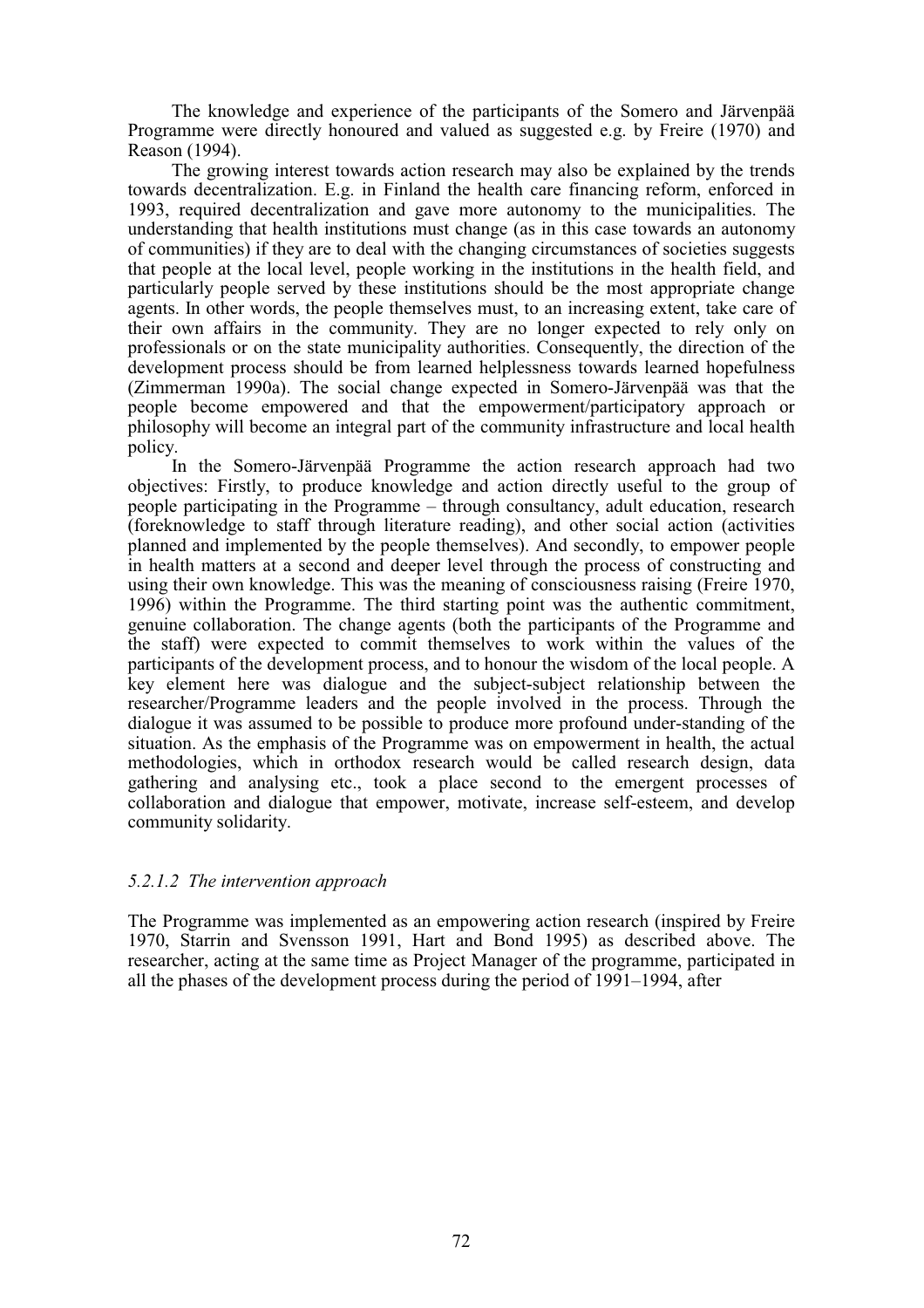which her role shifted to that of an external researcher<sup>6</sup>. Process consulting approach<sup>7</sup> and education (using active learning pedagogic introduced by Freire 1970) were the major means in the input of the Programme. At the beginning of the process the emphasis was on strengthening local coalitions building and networking (= structure) (Butterfoss et al. 1993) and on encouraging the people to prepare their own community health analysis based on surveys planned and conducted by the participants of the Programme (skills and knowledge, sense of community). Figure 5 illustrates the elements (and key concepts) of the development circle.

The process of community empowerment begins with an assumption that a power deficit (Kieffer 1984, Swift and Levin 1987) or an unattended social problem exists (Freire 1970, Hart and Bond 1995) despite some competencies. Psychological empowerment may require some individual personal development, such as increases in self-esteem or self-efficacy (Rotter 1966, Bandura 1977b and 1982, Gruber and Trickett 1987, Rappaport 1987, Zimmerman and Rappaport 1988, Zimmerman 1990b, Wallerstein 1992, Israel et al. 1994, Rissel 1994) to the point where that individual is willing and able to join a group and function effectively within it (Rissel 1994). Joining mutual support, self-help or action groups builds and expands social networks and provides an opportunity for a personal mentor (Kieffer 1984, Swift and Levin 1987, Rissel 1994) or a group to support a personal development process. At the same time, individuals may become critically aware of how political structures operate and affect them and their groups. This critical consciousness raising (Freire 1970, Oakley 1989, Hart and Bond 1995) may occur through participation in a group or other mediating



**Figure 5.** An illustrative model on the key elements of the development process in Healthy Somero and Healthy Järvenpää Programmes (Eklund et al. 1995).

<sup>6</sup> The researcher/Project Manager (Eklund) moved to Sweden to another job in summer 1994, after which she was involved in the Programme in the role of external researcher. No new Project Manager was appointed.

<sup>7</sup> The external Educators and the permanent staff (a full time Project Manager, three part time Project Secretaries, and the Executive Director of FCHE) of the Programme were acting as Process Consultants in the intervention. The "process consultancy " in this study is defined as an approach where the education, support, and supervision were directed towards strengthening the sense of community, building up networks and collaboration between the groups and differents organizations, and in general building all the enabling circumstances for the process. In the training, negotiations and discussions with the participants of the programme the process consultants must purposefully avoid providing "right answers" to the questions or matters raised by the participants. The expertise was limited to technical assistance like computor aid, assistance in implementation of interviews, lay-surveys etc.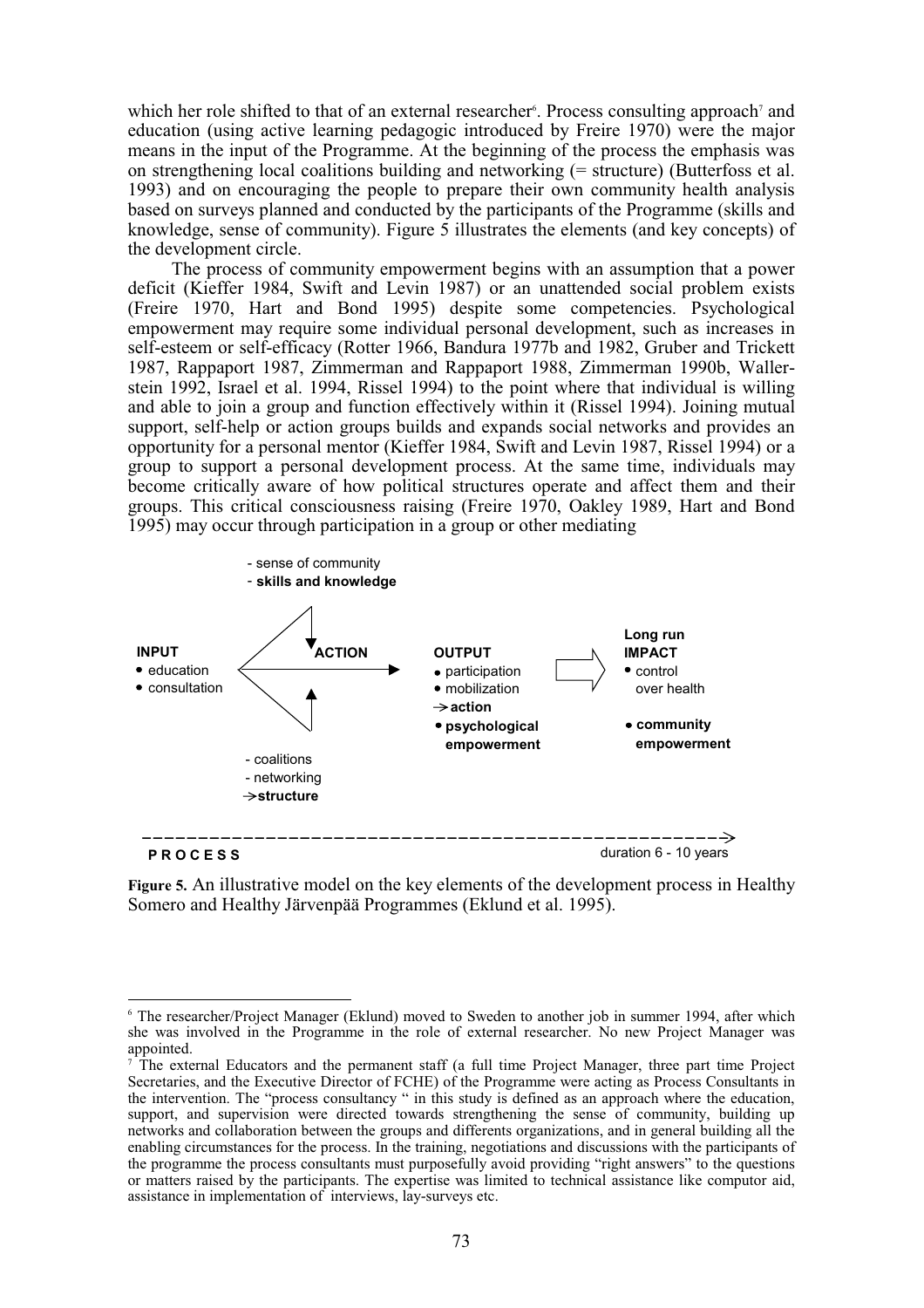social structure. Participation in and influence of a group or organization is an important stage of both psychological and community empowerment (Green 1986, Florin and Wandersman 1990). It is the means by which people learn skills, which they may then be able to transfer to other situations, and by which communities develop their problem solving capacity.

Participation in collective action is fundamental to the successful redistribution of resources, which is necessary before a community or group can be said to be empowered (Wallerstein 1992, Rissel 1994). The emphasis on community action as a core component of community empowerment (Brown 1991) is also consistent with the principles of health promotion (Minkler 1994a) and voluntary organizations (Rodriguez et al 1994). Issues being addressed by the group or community should be or have been identified by the group (Bracht and Tsouros 1990, Hunt 1990, Rimpelä 1993, Eklund et al. 1995).

An essential concept which is linked to community empowerment is the "sense of community" (Chavis and Newbrough 1986, McMillan and Chavis 1986, Chavis and Wandersman 1990, Wallerstein 1992), which is considered as a catalyser to increased participation and problem-focused coping behaviours (Bachrach and Zautra 1985). In the broader sense of the word community, a community and its cohesiveness seems to have some parallels with 'group cohesiveness'. (The words 'community' and 'group' are used interchangeably in the community psychology literature, Rissel 1994.) Pressure to conform to groups or communities may be the mechanism by which groups exert influence on members to participate and act socially. McMillan and Chavis (1986), though, noticed that community members are also attracted to communities where they feel they are influential and that these forces operate concurrently. Figure 6 illustrates the key concept 'community empowerment' and the process by which it may be achieved (by Rissel 1994). The process of psychological empowerment is enhanced by the sense of community, and that psychological empowerment plus collective political or social action plus an actual increase in control over health constitute community empowerment.



**Figure 6.** Model of the critical components of community empowerment and the process by which it may be achieved (Rissel 1994).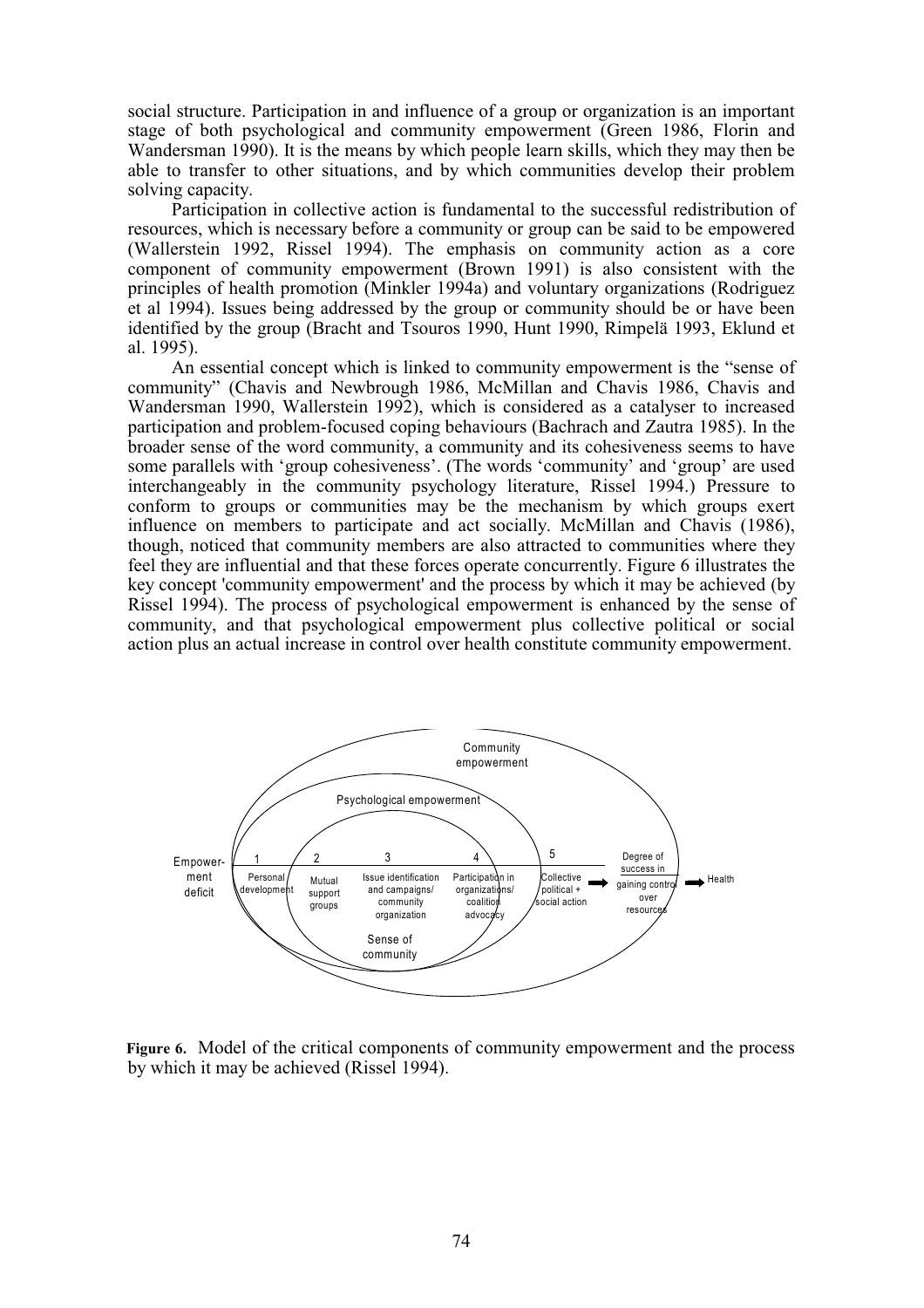# *5.2.2 Evaluation*

Evaluation in the form of fact-finding about the results of the action/intervention is central to action research and provides the means of establishing whether or not the action has led to an improvement. (e.g. Green and Kreuter 1991, Patton 1991, Stecher and Davis 1991, Fink 1993, Hart and Bond 1995). In the Somero-Järvenpää case the researchers were interested to find regularities, patterns or rules expected (hypothesized) to lead into community empowerment, control over health, and health political action. The prime analytic task was to "uncover" and explicate the ways in which the participants of the experimental Programme came to understand, commit themselves to, account for, take action and manage with the development procedures leading to the above mentioned goal or some optional goal defined by the participants themselves. The research was concerned with the genesis or refinement of a theory of empowerment as a developmental continuum.

There are diverse models of evaluation (Øvretveit 1998a, 1998b) and approaches to evaluation (Greene 1994, Øvretveit 1999, Øvretveit and Aslaksen 1999). Greene emphasizes that it is not the methods but rather whose questions are addressed and which values are promoted, that distinguishes one evaluation methodology from another. Green and Kreuter (1991) divide health promotion programme evaluation into three levels: *process, impact* and *outcome.* Process evaluation is also referred to as *formative evaluation*. In the process/formative evaluation, the potential objects of interest include programme inputs (= the strategy or theoretical tenets of the pro-gramme, the plausibility and specificity of programme goals and objectives, and the resources allocated like funds, personnel and space, and the support given e.g. con-sultancy or education), implementation activities [like staff performance (management, roles, support, structure, commitment), tools of intervention (consultation, action as tool, theme group formulation), measures taken by the participants], and stakeholder reactions.

According to Stecher et al. (1991) and Green and Kreuter (1991) impact evaluation normally assesses the immediate effects the programme has on target behaviours and their predisposing, enabling, and reinforcing antecedents, or on influential environmental factors.

In outcome evaluation the objects of interest have traditionally been health status and quality-of-life indicators (Nutbeam 1998). They are typically referenced in terms of mortality, disease, or disability rates for a given portion of population as in the heart health and correspondent disease prevention programmes (e.g. Puska et al. 1985, Mittelmark et al. 1986, Green and Kreuter 1991). However, even if the research has confirmed that participation and empowerment as such are health enhancing (e.g. Wallerstein 1992), the focus of this research was *not to verify the changes of the health status of the population* of the community or of the core participants/activists of the Programme. The understanding and explaining the development process leading/or not leading to community empowerment was the main focus, and whether it was possible to induce empowerment.

The emphasis of the assessment of the Somero-Järvenpää Programme was thus in the process of empowerment development, but some aspects of the outcome and impact levels were considered as well.

"Stakeholder reactions" included the follow-up of the participation among Programme recipients and their commitment to the Programme. Moreover, the responses of participants to the empowering intervention were considered as stakeholder reactions: the development of motivation to participate, of opinions about learning, of perceptions about participation and about the purpose of the Programme, and finally, by triangulating all the elements of the assessment, the development of empowerment.

In the Somero-Järvenpää case the focus was on the social change enabling the development of empowerment, as well as on predisposing and reinforcing factors promoting the process or factors hindering the process, and finally on the changes of the environmentally influential factors, social structures, networks and mechanisms enabling the creation of community empowerment.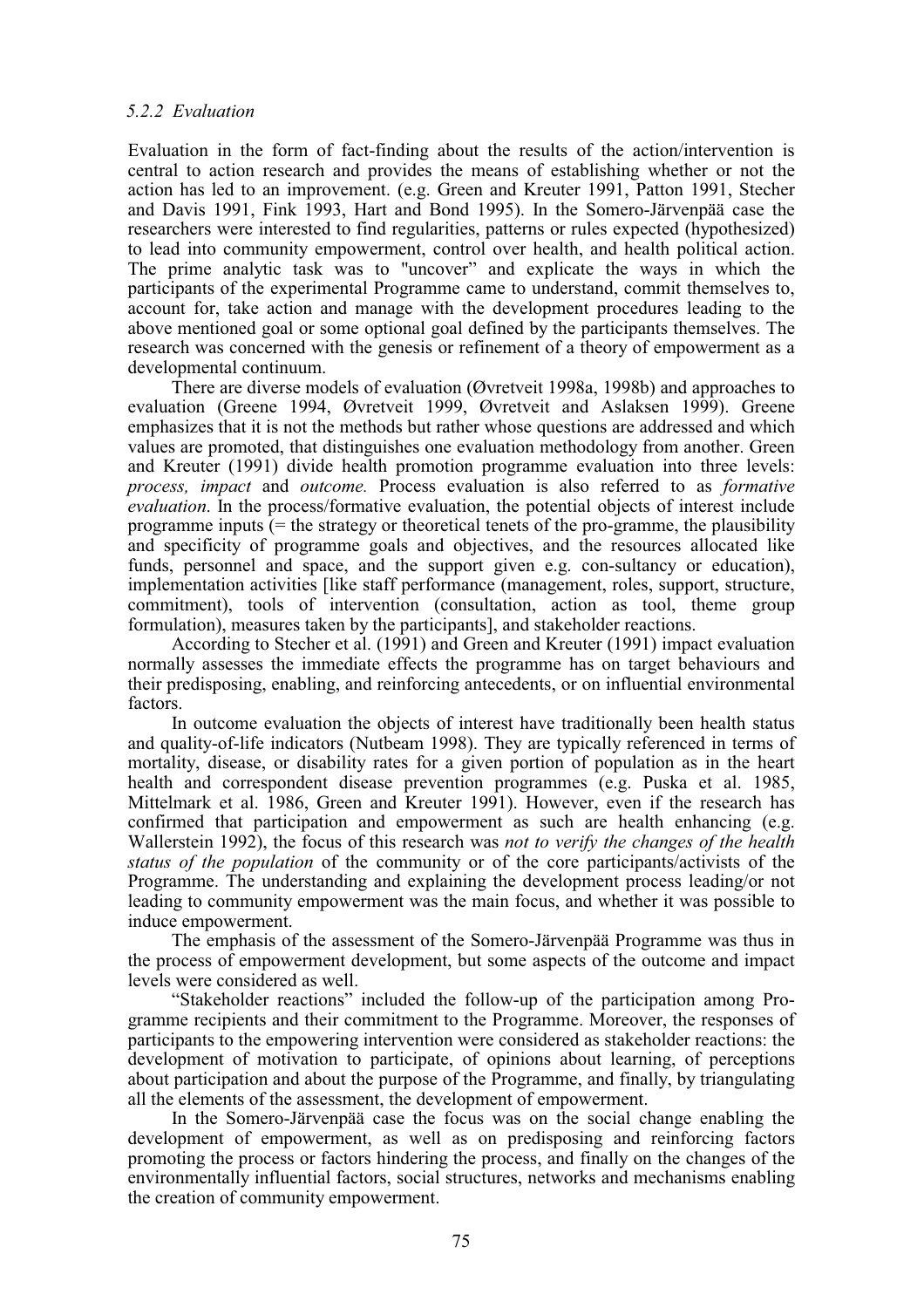# *The meaning of "community" in this study*

The focus is on individuals' and citizens' perspectives and interpretations of the different aspects of empowerment and the development process as well as on their community as a setting for a programme for empowerment. However, since the process of empowerment is a synergistic interaction between different levels of analysis, it can never be an individual outcome or personality variable measure in isolation from the social setting, claims Wallerstein (1992). Individuals participate in changing societal conditions and in the process individuals also become transformed. The construct, psychological empowerment, best embodies the interrelatedness between individual variables and their social context such as one's self-efficacy about being involved in one's community.

In addition to psychological empowerment variables, a comprehensive measurement of empowerment would analyse the organizational and community settings where the intervention is taking place, which settings and historical conditions are conductive to promoting participation and psychological empowerment, or which conditions may constrain this development (Wallerstein 1992, Rappaport 1987). Measurements must also focus on the changes in the settings themselves, as to whether, as a result of the intervention, the organizations and communities are becoming empowered to exert a greater influence in the larger society. (Wallerstein 1992).

The measurement of organizational and community empowerment requires the existence of "community" as the smallest unit of analysis. Moreover, a "community" would require some shared history, values, and interdependence and mutual interest (see. e.g. Butterfoss et al. 1993).

The intention of the Somero-Järvenpää Programme was to involve, step by step, the whole community ("as many of the inhabitants as possible") during a hypothetical time period of ca. 10 years. However, to investigate the empowerment concerning the whole municipality needs data like interviews of the policy makers, review of the written documents of the community, decision making documents etc. There were no resources to expand the study towards this direction as it would have required several researchers' involvement and collaboration. The actual data (questionnaires, interviews, diaries etc.), on which the results (facts) are grounded, is the data concerning those people who were included in the Intervention and the Programme. Thus the word "Community" in the empirical part of the study comprises merely the "Healthy Somero" and "Healthy Järvenpää" Programmes and their participants (and not e.g. the whole municipality of Järvenpää or Somero).

#### *5.2.3 Operationalization and indicators*

The key concepts of the study were citizen participation and empowerment. In this chapter the operationalization and the indicators of the key concepts will be presented:

#### *\*Citizen participation*

In the present study 'participation' was seen both as a tool or a catalyser (Fonaroff 1983, Green 1986, WHO 1986a, Brownlea 1987, Oakley 1989) for empowerment and for implementing the development procedures, and also as an end of the development process where 'participation' has become a characteristic feature of the people or of the community involved (Green 1986, Oakley 1989, Bracht 1990, Bracht and Tsouros 1990).

Participation was seen as a tool for achieving empowerment, and it was a kind of management technique where the nature of participation was passive, static and temporary. In this case the intention was that the expertise, skills, knowledge and experiences of the local people could be utilized as widely as possible within the Programme, and it was expected that as many people in the community as possible should participate in the Programme. The aim of the participation was conscientization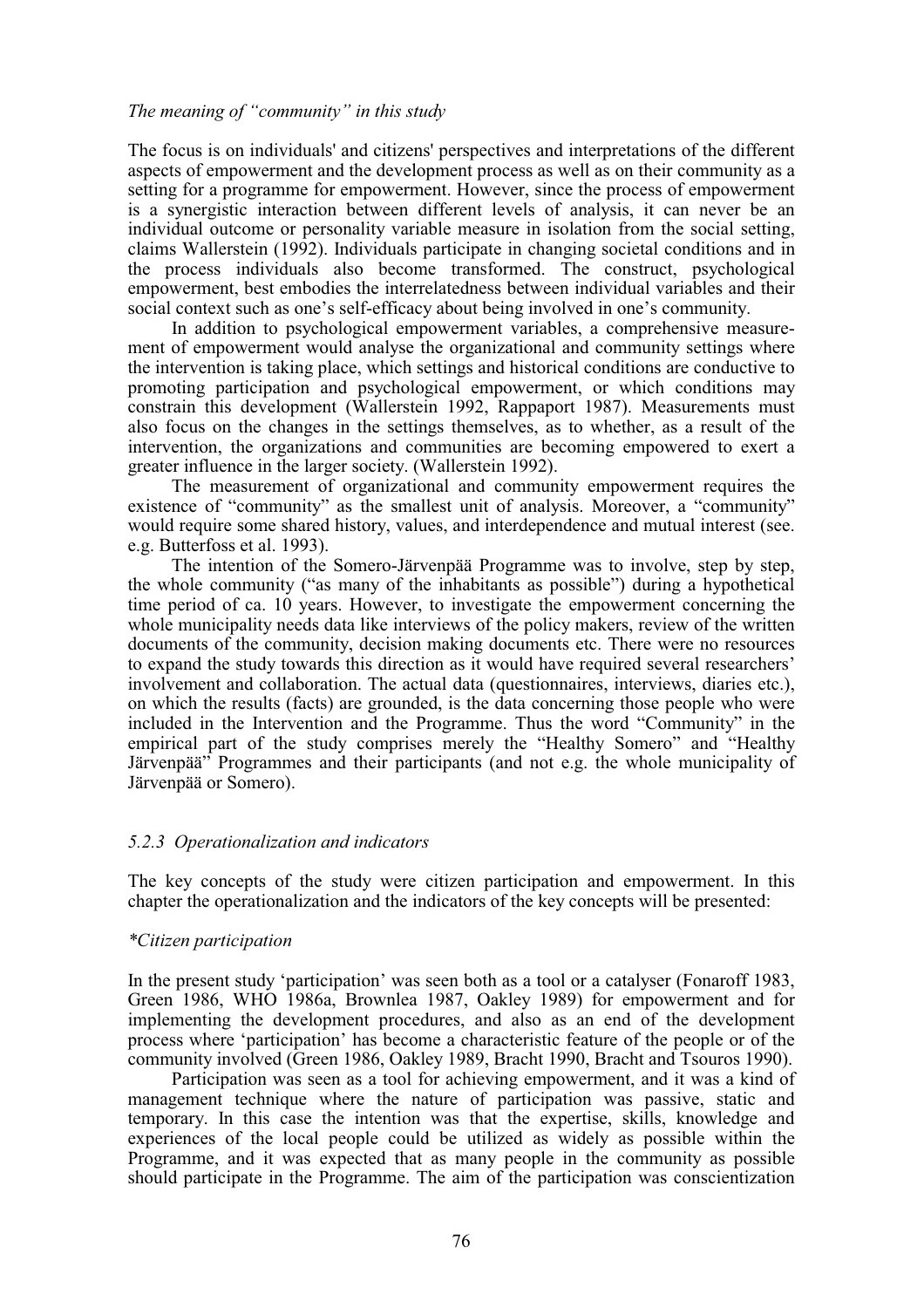i.e. sensitizing people (Freire 1970, Oakley 1989) towards health issues and problems in the community and to strengthen their ability to respond to these matters.

According to Zimmermann and Rappaport (1988), *Citizen participation* means: "Involvement in *any* organized activity in which the individual participates without pay in order to achieve a common goal." Bracht and Tsouros (1990) complemented this definition by emphasizing that participation of people should focus on activities aiming at a social change. Hence, in the Somero-Järvenpää case, when participation was used as a tool for conscientization, and social change for empowerment, it was necessary that the people participated in the intervention Programme in the first place, and then become, step by step, empowered.

Indicators measuring this type of participation in the study (through observation, accounting, bookkeeping and questionnaires) were:

- Description of participants (accounting, questionnaire)
- Number of participants in the training occasions (accounting)
- Existence of a core group, committed to the process for at least two years (accounting)
- Permanence of theme groups (observation, bookkeeping)
- Time consumed for the Programme per year as estimated by the participant (Zimmerman and Rappaport 1988) (questionnaire)

At the same time, participation was considered as a dynamic social process, the end point of which is the act of participation itself. Participation during the development Programme was seen as a dynamic and unpredictable phenomenon developing all the time according to the needs and interests of the people and to the continuously changing situations in the Programme. It was assumed that, at best, participation remains a permanent characteristic of the people and will be integrated as a structural part into the community life, and in the long run participation would become an ideological basis for local health policy. (Oakley 1989, Bracht 1990, Bracht and Tsouros 1990, Hunt 1990, Bracht 1991).

Indicators of participation as an end (consequence, characteristic) were limited to the Programme activities:<br>- Motivation for narticine

- Motivation for participation (questionnaire, interview)
- Perceptions about the participatory tasks of different actors (Rifkin et al. 1988, Zimmerman and Rappaport 1988) (questionnaire)
- Perceptions about participation (questionnaire, interview)
- Perceptions about the purpose of the Programme (questionnaire, interview)
- Representativeness in community planning and other community organs (observation, interviews, written documents)
- Participation in political action (observation, interviews, written documents)
- Perceptions about the participation in decision making (interview, questionnaire)

#### *\* Empowerment*

Referring to Zimmermann and Rappaport (1988) *empowerment* is a construct that links individual strengths and competencies, natural helping systems, and proactive behaviours to matters of social policy and social change. It is a process by which individuals gain mastery or control over their own lives and democratic participation in the life of their community. *Psychological empowerment* is the expression of this construct at an individual level. Its elements are perceived efficacy, self-esteem, and a sense of causal importance. Furthermore, the *community empowerment* means self and political efficacy, perceived competence, locus of and desire for control.

In this study the indicators measuring the psychological empowerment were as follows (through interviews and questionnaires, through the questions concerning motivation, learning and understanding the purpose of the Programme):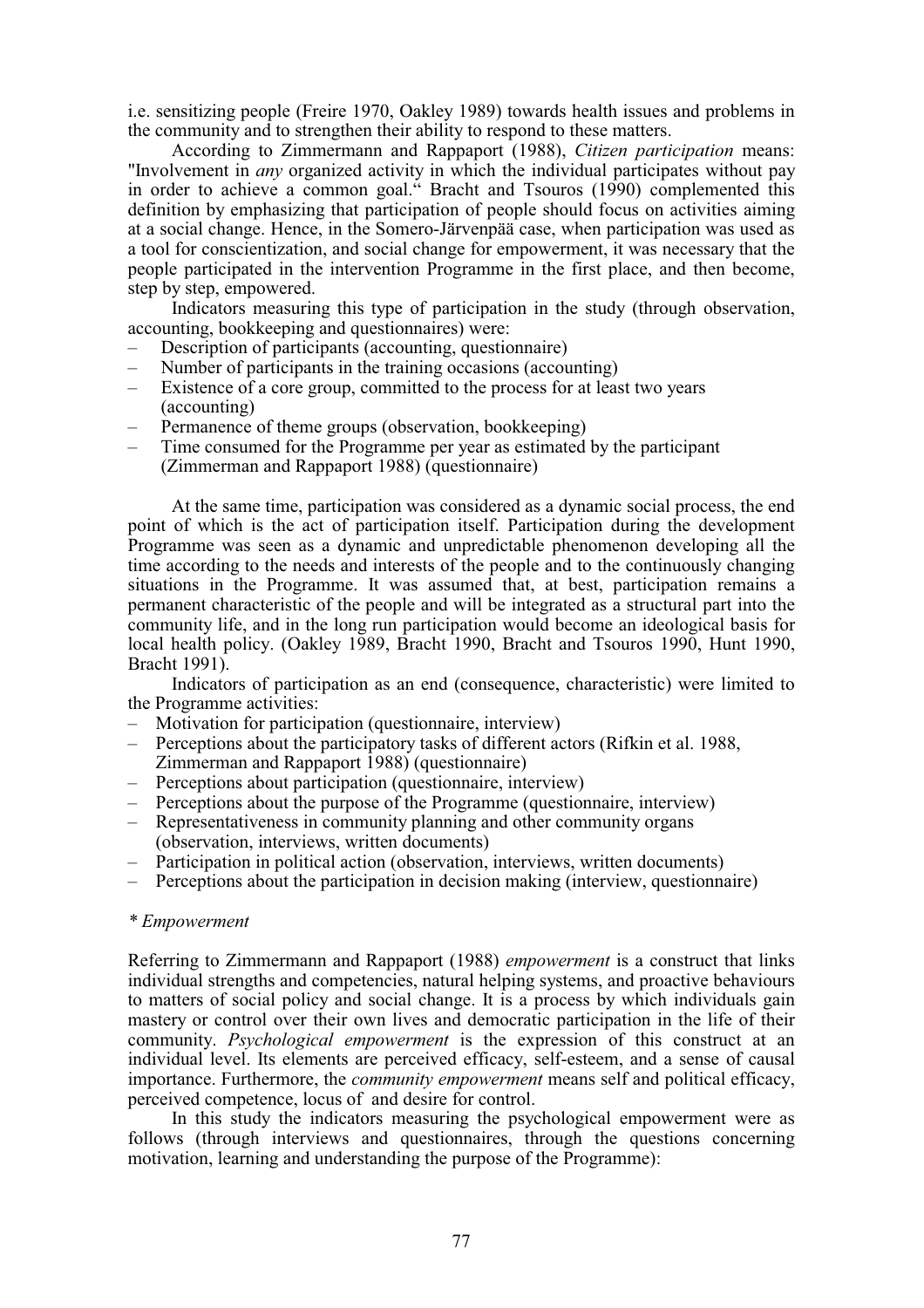# A. Personality dimensions:

- **self-acceptance** and increased self-confidence (Zimmerman and Rappaport 1988) and strengthened self-esteem (Rappaport 1985, Zimmerman and Rappaport 1988, Zimmerman 1990b)
- **internal locus of control** (Rotter 1966, Gurin et al. 1969, Levenson 1974, Gruber and Trickett 1987, Zimmerman and Rappaport 1988, Zimmerman 1990b, Wallerstein 1992, Israel et al. 1994, Rissel 1994): According to Rotter (1966) internal locus of control refers to one's expectations that he/she can exert control over his/her environment, thus influencing rewards and punishments. Levenson (1974) added that the items of locus of control are concerned with whether one can affect what happens to him/herself, but the items do not imply that an individual will control his or her life in a positive direction.
- **chance control** (Zimmerman and Rappaport 1988, Israel 1994, Rissel 1994)
- **belief in powerful others** (Zimmerman and Rappaport 1988)
- **Control ideology**: the belief that people in general, but necessarily oneself, can influence social and political systems (Zimmerman and Rappaport 1988)
- variables of empathy or other **emotional** variables (Wallerstein 1992): learning to know oneself, mental maturation, empathy and understanding other people, etc., meaningful content of life, and fulfilment

#### *B. Cognitive dimensions:*

- **self efficacy** (Bandura 1977b, Rappaport 1985, Zimmerman and Rappaport 1988): belief in capability to organize and execute the course of action required to deal with prospective situations (Bandura 1992), and confidence in capability to regulate one's motivation, thought process, emotional stages and the social environment as well as behavioural attainment (Bandura 1992), and confidence in one's capability to overcome the difficulties inherent in achieving a specified level of behavioural attainment (Mailbach and Murphy 1995). Efficacy beliefs operate through choice behaviour, effort expenditure and persistence, and thought patterns and emotional reactions. (Wallerstein 1992).
- **self and political efficacy expectations** (Tipton and Worthington 1984, Zimmerman and Rappaport 1988): the belief that one has the skills and ability to achieve goals
	- a) **sense of mastery** (Pearlin et.al. 1981, Zimmerman and Rappaport 1988)
	- b) **perceived competence**: skill assessment (Florin and Wandersman 1984, Rappaport 1985,
	- Zimmerman and Rappaport 1988). Perceived improvement in skills and knowledge through participation in the Programme.
- **political efficacy** (Craig and Magiotto 1982, Rappaport 1985, Zimmerman and Rappaport 1988): the belief that it is possible to influence the political process and community decision making:
	- a) **Internal PolEff**: one has skills necessary to influence political systems
	- b) **External PolEff**: belief that the political system is responsive to change efforts
- sense of political efficacy: the feeling that individual political action does have, or can have, an impact upon the political process, i.e. that it is worth while to perform one's civic duties. It is the feeling that political and social change is possible, and that the individual citizen can play a part in bringing about this change (Campbell et al. 1954).

#### *C. Motivational dimensions:*

- **desire to control the environment** (White 1959, DeCharms 1968, Zimmerman and Rappaport 1988, Zimmerman 1990b, Wallerstein 1992)
- **civic duty (or sense of civic obligation):** the belief that one ought to participate in the political process as a responsibility to others. It is the feeling that oneself and others ought to participate in the political process, regardless of whether such political activity is seen as worth while or effective (Campbell et al. 1954, Florin and Wandersman 1984). It includes a concern for the common good and a sense of connectedness to others (Zimmerman and Rappaport 1988).
- **sense of causal importance** (Zimmerman and Rappaport 1988) **and purposefulness** (Wallerstein 1992) –> **learned hopefulness** (Zimmerman 1990a)

#### *D. Contextual/Other dimensions:*

– **involvement in collective action** (Rappaport 1985) for exerting control in the social and political environment: perceiving the programme as a channel for influencing decision making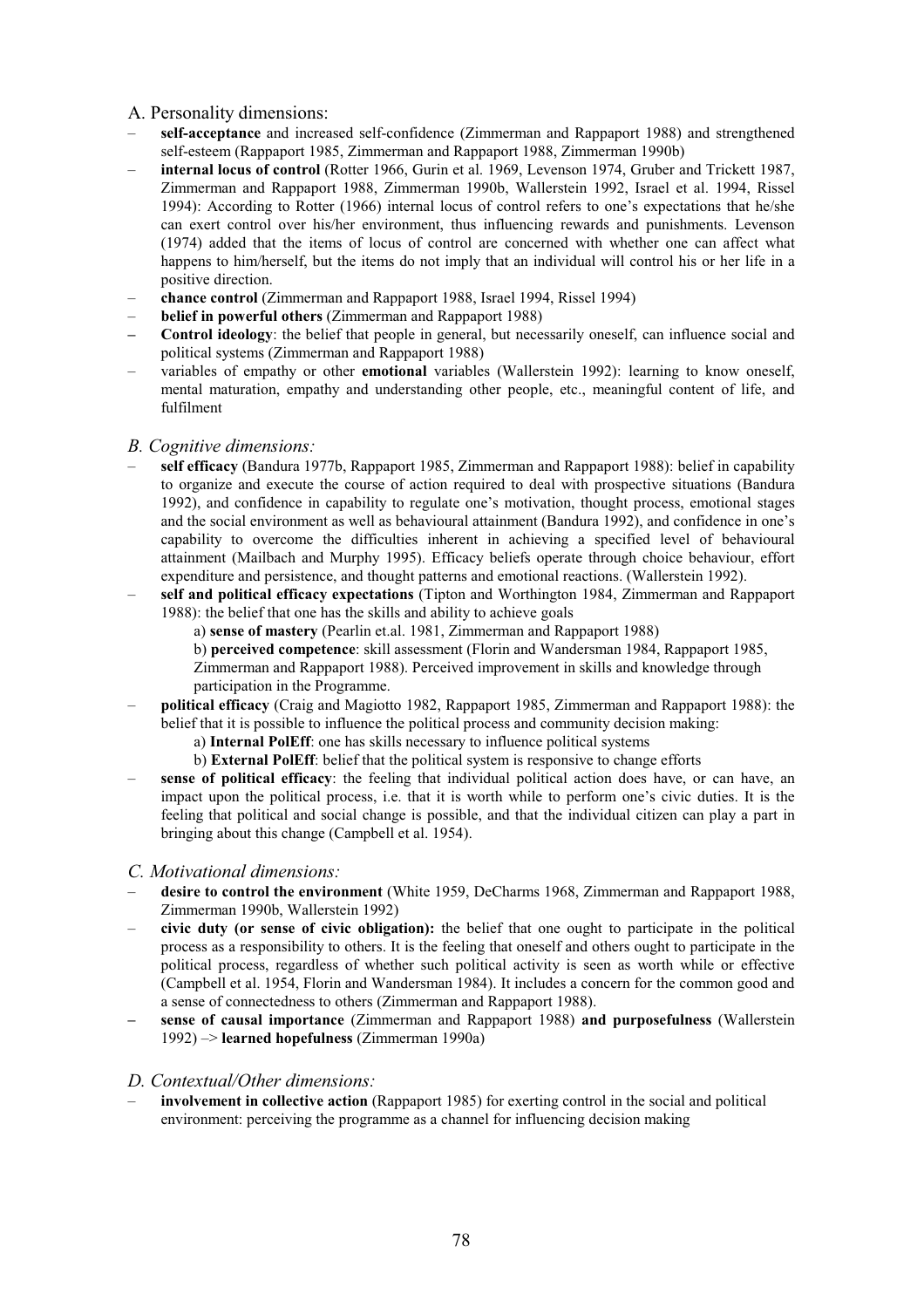- ecological and cultural influence (Zimmerman 1990b) = contextual oriented conception –> "**personenvironment fit**"
- **cultural awareness** (Zimmerman 1990b, Wallerstein 1992, Israel 1994), and **consciousness raising** (Freire 1970, Hart and Bond 1995)
- **understanding of the purpose of the programme** (Eklund et al. 1995)

The following indicators were selected as indicators of the community empowerment (questionnaires, interviews, observation, local newspaper articles, and accounting lists):

- communities achieving equity of resources (Katz 1984)
- communities identifying their problems and solutions (Braithwaite and Lythcott 1989)
- increased participation in community activities (Chavis and Wandersman 1990, Florin and Wandersman 1992)
- raised level of psychological empowerment among the members of the programme (Wallerstein 1992)
- improved neighbourhoods (Chavis and Wandersman 1990)
- stronger sense of community (Chavis and Wandersman 1990), reported as "us-feeling" (Eklund et al. 1995)
- ability of communities to make critical analysis of the world (Wallerstein 1992)
- people identifying themselves (with others) as members of community (Wallerstein 1992)
- improved quality of community life (Wallerstein 1992)
- improved social justice (Wallerstein 1992)
- political action component (Minkler 1994a, Rissel 1994) = Participation in decision making and political action in health (e.g. learning how to organize themselves for managing a community problem, reported initiatives and respondents' involvement in decision making, participation in planning or other committees)
- achievements in redistribution of resources or in decision making (Rissel 1994)
	- **control over health** and destiny (= CoH, Zimmerman 1990b):
		- people have learned how to manage time
		- people have learned how to organize themselves
		- identifying resource providers
		- ability to work with others for common goal, learned team-working
		- understand factors that influence decision making
- **community competence** (Cottrell 1976): ability in groups to identify problems, select goals and act for social change (e.g. ability to use local media as a tool)

Note that the indicators for the community (broader) level of empowerment were mostly limited to the subjective perceptions of the informants and their descriptions of the actions implemented by the theme groups within the Programme. Additionally, through bookkeeping, observation notes, and reviewing the Programme documents, it was possible to verify the participation in community activities organized by the programme and to calculate the actual measures implemented by the theme groups. (Achievements, campaigns, initiatives, concrete results like written reports etc.)

A thorough analysis of the objective reality of the modified conditions for the entire community empowerment was excluded from the present study.

# **5.3 Study design, data collection and analysis methods**

## *5.3.1 Study design*

The design of the study in concern can in a real sense be seen as analytic. According to Denzin and Lincoln (1994) choices of conceptual framework, of research questions, of samples, of the "case" definition itself, and of instrumentation all involve anticipatory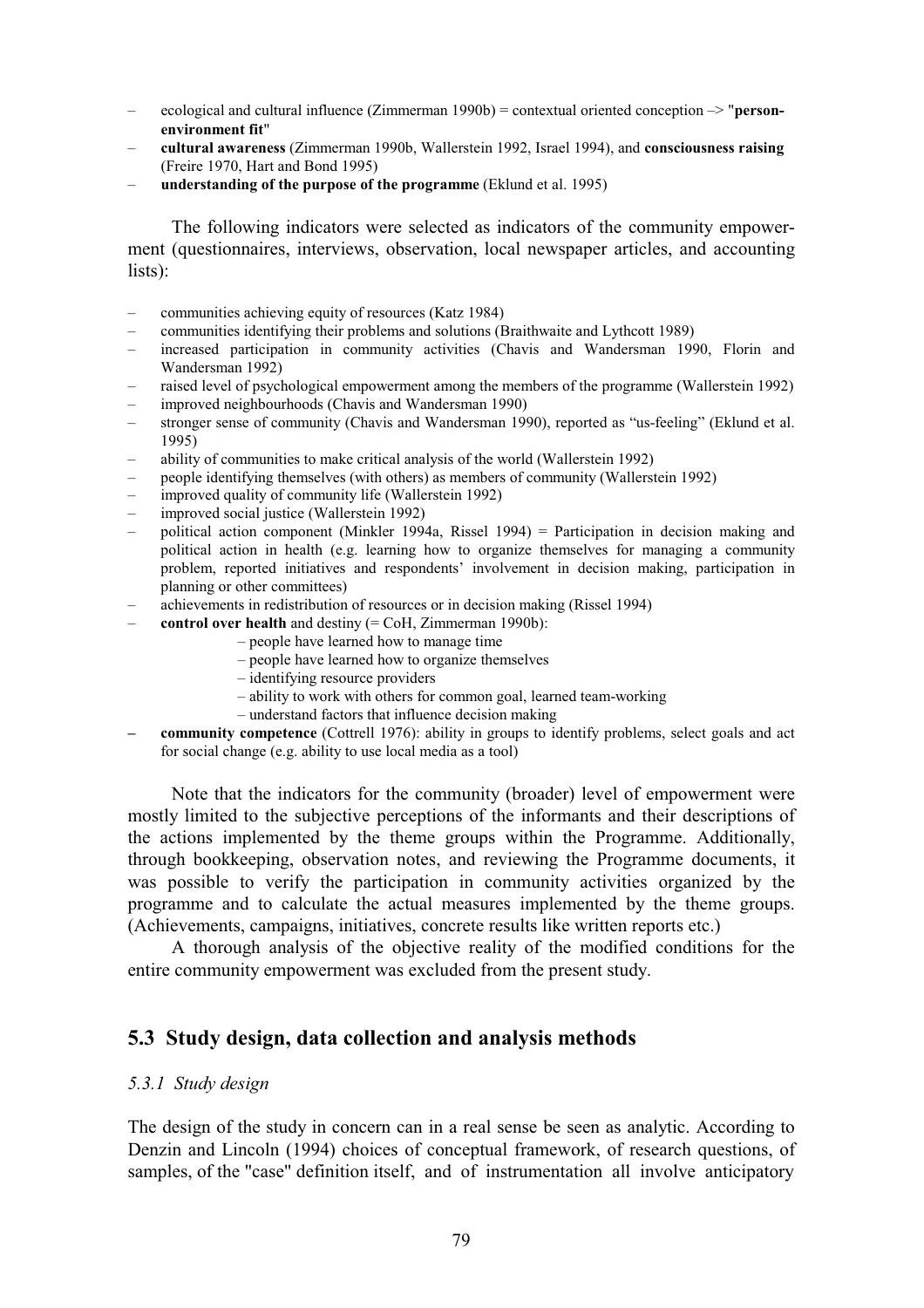data reduction<sup>10</sup>, which is considered as an essential element of data analysis. The choices made during the life of the "Somero-Järvenpää" Programme had a focusing and bounding function, ruling out certain variables, relationships, and associated data, and selecting others for attention. These measures already required creative, analytical work.

At the beginning of the Programme a "loose" more inductive -oriented design was selected (action research) because the area (empowerment) was unfamiliar and excessively complex, a real case in authentic settings was involved, and the intent of the research was exploratory and descriptive, particularly at the early stage of the experiment (1992–1994). Getting gradually towards (inductively) a description and explanation of the pattern of relationships between the conceptual elements of the development process was the intermediate goal of the research.

The difference between the evaluation and the action research approaches is based on the extent to which the research is systematic, and the extent to which there is a special role for the researcher as distinct from the people or group being researched. (Patton 1990) Under these circumstances, in the first place, the Healthy Somero-Järvenpää Programme was considered as an action research during the period of 1991– 1994. The permanent staff of the Programme acted as researchers and change agents, who naturally attended all development phases of the Programme until the summer 1994. The people in the action research period were directly involved in gathering information and assessing the process, and the results (e.g. Eklund et al. 1995, Serkkola et al. 1995) were used internally to solve specific pragmatic problems within the Programme or in the community. After 1994 the researcher was not involved in the Somero-Järvenpää Programme in the role of an inside educator/consultant or a change agent any more, but in the role of an external researcher only. Concerning the evaluation aspect of the analysis a more formal design existed, while in the action research the design and data collection were more informal.

The study design consisted of a combination of the "historical record keeping", the "periodic inventory" and the "experimental" approaches (Patton 1991) The idea was to observe two municipalities in which data was collected as in time series. (Green and Kreuter 1991). Similar intervention was implemented in both communities.

- Design 1: Action research and intervention: – refers to the action research development circle and the education, consultation and other supportive procedures
- Design 2: **"**Historical record keeping" approach (Patton 1991) – refers to collection of data – like tables, accounting lists, charts, graphs, diaries, memos - as an ongoing account of what was occurring in the Programme (e.g. The number of people who participated was counted and registered, and the impact of different activities, educational occasions, etc., could be noted as changes in participation)
- Design 3: "Periodic inventory" approach (Patton 1991) – refers to making a special effort periodically (rather than continuously) to collect data: Participant questionnaires in 1992, 1994 and 1996, and theme interviews of the key persons of the Programme in 1996 represented this design.

Sometimes the "historical record keeping" does not incorporate the data required, and changing the system, perhaps expanding it, would be too disruptive to the programme. Hence, instead of accumulating the data on an ongoing basis only, the data was also obtained by conducting special questionnaires including a wide range of openended non-structured questions. Participant questionnaires were made repeatedly to

<sup>&</sup>lt;sup>10</sup> Data reduction refers to the process of selecting, focusing, simplifying, abstracting, and transforming the data that appears in written-up field notes or transcriptions (Miles and Huberman 1994, p. 10).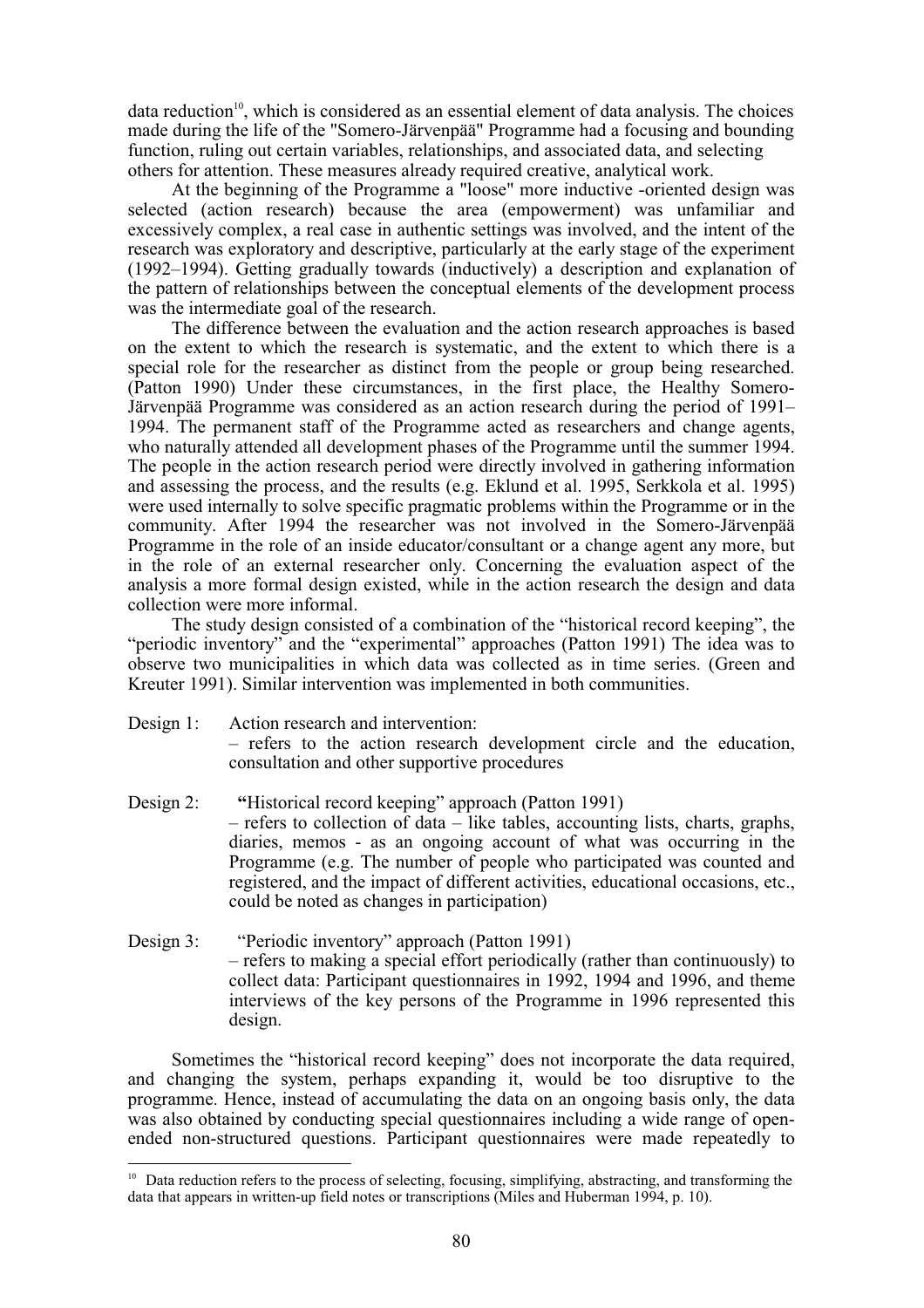collect information about the participants' perceptions about the purpose of the Programme and about participation in general, experiences and opinions about the Programme, and about the ways of action in the theme groups during the Programme. In addition to questionnaires, theme interviews of the key persons of the Programme were made in 1996 using a tape-recorder.

In addition, "interim case summaries" (Miles and Hubermann 1994) were used to provide syntheses about what the researchers and field-workers knew about the cases indicating what procedures might have been needed and what may have remained to be found out. According to Miles and Huberman, "interim case summaries" normally present a review of findings up to that date, a careful look at the quality of data supporting them, and the agenda for next waves (Figure 7) of data collection and for measures to be taken in the Programme.

| <i>Design 1</i> : Action research 1992 -------------------------------- . Aug 1994                    |          |                 |                                                |                   |
|-------------------------------------------------------------------------------------------------------|----------|-----------------|------------------------------------------------|-------------------|
|                                                                                                       |          |                 |                                                |                   |
| <i>Design 3</i> : Period. inventory WAVE 1-------WAVE 2 --------------WAVE 3 --WAVE 4<br>Interim case | Dec $92$ | Jun 94          |                                                | $Jun 96$ Aug $96$ |
| summaries:                                                                                            |          | 1993 (Vertio b) | 1995 (Eklund et al.)<br>1995 (Serkkola et al.) |                   |

**Figure 7.** Research strategy.

## *5.3.2 Implementation and organization of the Programmes*

#### *Planning and organizing*

An plan of intent was made to start the Healthy Somero-Järvenpää Programmes in which the idea of promoting citizen participation, foundations for its importance, aims, as well as general outlines were crystallized. A more detailed research and work plan was not made, because such a plan was considered as binding the people to outside conditions. When external suggestions and plans were left as open as possible, the operation was allowed to proceed and find its form based on estimations of common needs. The progress and main characteristics are described in Table 6.

The board of the Finnish Centre for Health Education and Promotion (FCHE) appointed a group of experts from the member NGOs, associations and authorities, presided by Per-Erik Isaksson from Samfundet Folkhälsan, and the Project Manager acting as secretary. The task of the group was to follow-up the fulfilment of the undertaking and to give support when necessary, and also expert advice and supervision where desired. Additionally its task was to give opinions and first hand formal approval concerning the annual application to RAY (Slot Machine Association) for a grant. In practice the meetings (which were held in Helsinki at the FCHE) were informative in their character. The group assembled four times a year on the average during 1991–93 and less frequently later on. When needed, the members of the group were consulted individually.

In 1990, a Project Manager was hired, to be in practical charge of the Programme and to develop the ideas and the education intervention. In 1991, training and consultation co-operation was agreed upon with an outside consultant. Together with the director of the FCHE they formed a working group in which the operation idea of the Programme was developed. In December 1991 a part-time Project Secretary was hired for the undertaking.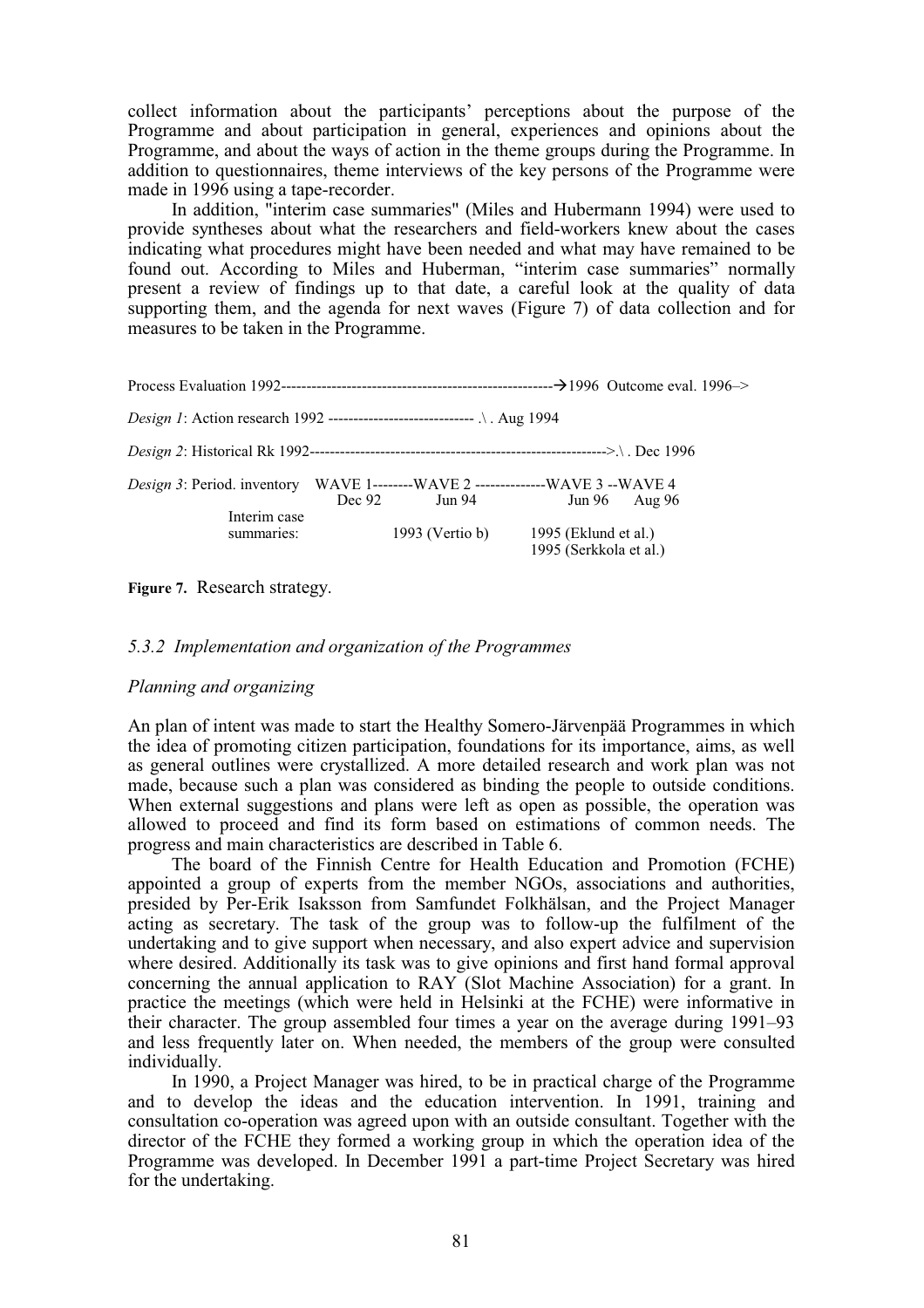Late in the autumn of 1991, a more formal management group was named for the Programme, including Project Manager, Executive Director of the FCHE, Consultant, and the part-time Project Secretary (Figure 8). Also the local part-time Project Secretaries, hired in the spring of 1992 to Järvenpää and of 1993 to Somero, were part of the group. The task of the initial phase consultant ended in the spring of 1993 (Figure 9).

The relationship between the "management group" and the theme groups of the Somero and Järvenpää Programmes changed over time. The management group's role shifted from one of initiator, educator and supervisor towards that of a facilitator. Furthermore, the intention was to move towards a role of a background supporter only, and withdraw totally as soon as the local people and local Project Secretaries involved would manage on their own.

The work place of the Project Manager and the first part-time Project Secretary was the FCHE located in Helsinki. The city of Järvenpää hired a part-time Local Project Secretary in May 1992, partly with their own funds and partly with funds from the FCHE. In Somero, a part-time Project Secretary was hired in spring 1993 with funds from the FCHE.

The Project Manager was in charge of the planning and evaluation of the Programme, and for co-ordination of the Programme. Towards the municipalities, her job was to act as consultant and supervisor, she made consultations and trained when necessary, rendered services (e.g. interviews assigned by theme groups), and acted as supervisor to other project workers. In these varying duties the Project Manager was assisted by the Project Secretary. Both had a wide scope job description, from the roles of expert and supervisor to running practical office routines.



**Figure 8.** Project organization 1992– (summer) 1993.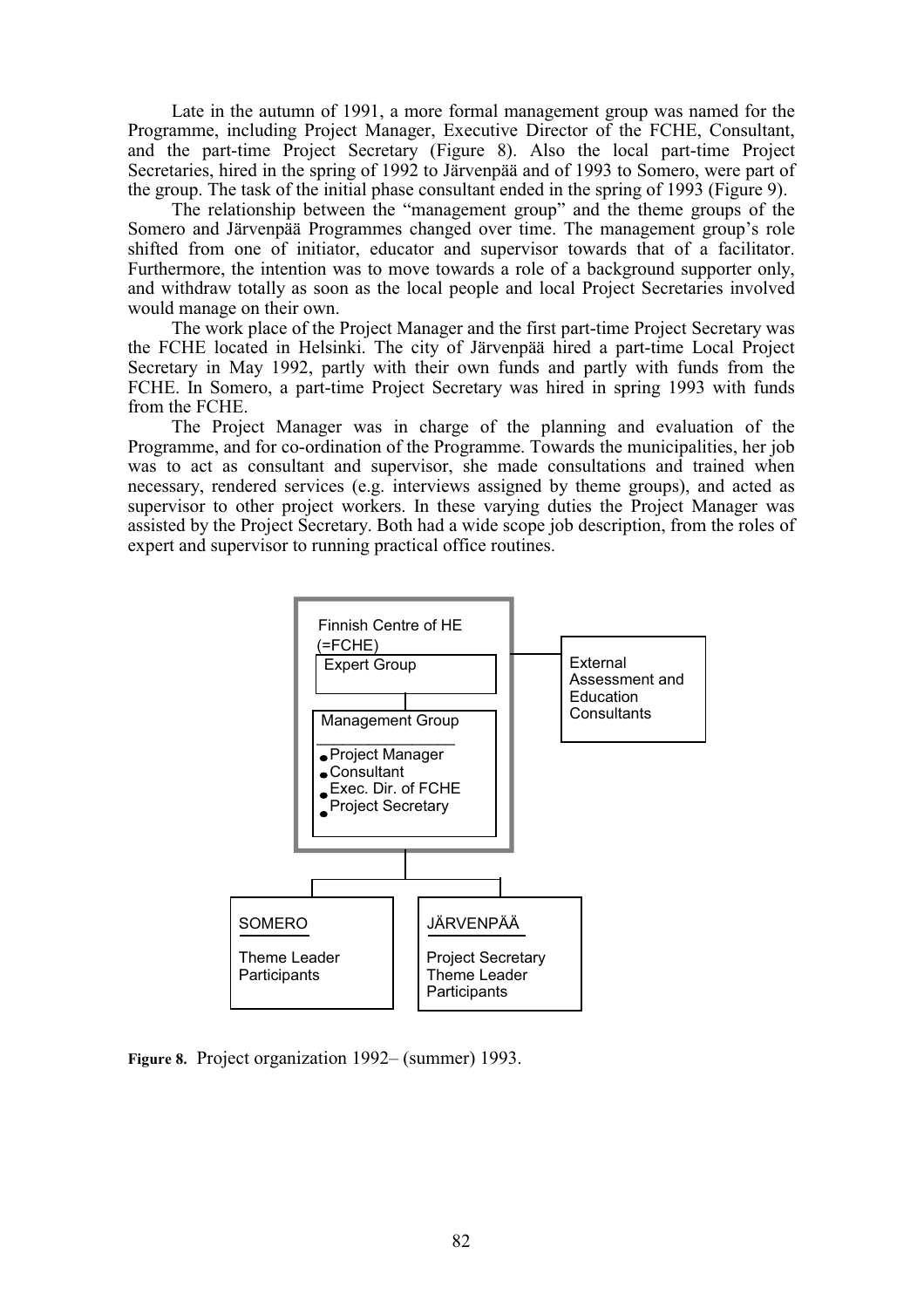

**Figure 9.** Project organization (autumn) 1993 – (summer) 1994.



**Figure 10.** Project organization (summer) 1994 – end of 1994.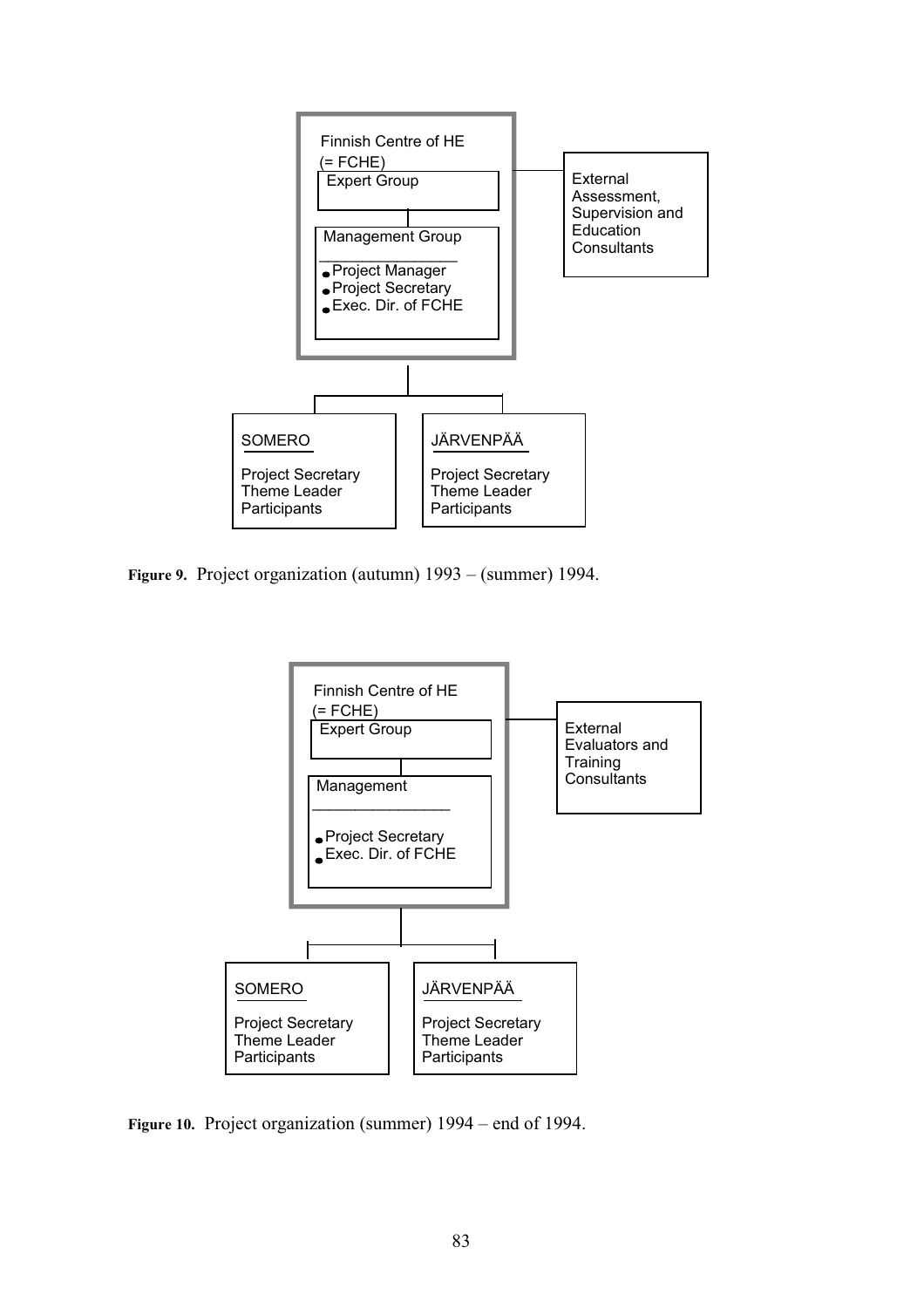

**Figure 11.** Project organization 1995–1996.

The Executive Director of the FCHE participated in the training sessions as a trainer and supervisor of the project staff. The outside Consultant took part in the planning and evaluation in co-operation with the FCHE employees, and he was practically in charge of the training intervention from August 1991 to May 1993. He also acted as a supervisor for the Project Manager and Secretaries. In spring 1993, another consultant evaluated the development and future of the programme (Vertio 1993b). And in 1994 a similar external interim evaluation was done (Serkkola et al. 1995).

The job of the local Project Secretaries was to create and maintain connections, support groups, render services towards the Healthy Somero-Järvenpää meaning that they did various chores according to the needs of the theme groups, and acted as assistants to groups and as local activity supervisors.

The local residents participating in the Programme had a duty to act as local experts in matters of community needs and priorities, as active planners and performers of the Programme, as data collectors and distributors, as founders and active parts of networks, and as local agents of change, etc. theme leaders were appointed by the groups themselves to be in charge of the groups. Their duty was to call the groups together, give information, act as group chairmen and participate in the fulfilment of various activities prepared by the groups jointly with other group members.

With the support of the process consultants (external consultants and the Programme staff) the groups were active in the area of health promotion, using their own ideas, skills and methods appropriate in the local context. This support was almost totally withdrawn at the end of 1994 and the groups were left under the supervision of the local project secretary and the leaders of the theme groups (Figure 11). The special training for empowerment organized by the permanent staff of the Programme ended in autumn 1995. After this the training occasions (which actually were more or less lectures or evening entertainments, or get-together events with local speakers) were planned and organized by the theme groups. The theme groups themselves selected the topics of the lectures and found the speakers.

#### *Preparation procedures and selection of communities*

The first action of the Healthy Somero-Järvenpää Programmes was to select the municipalities in the fall of 1991. Because it was supposed that the provincial governments were well informed about the municipalities in their region and had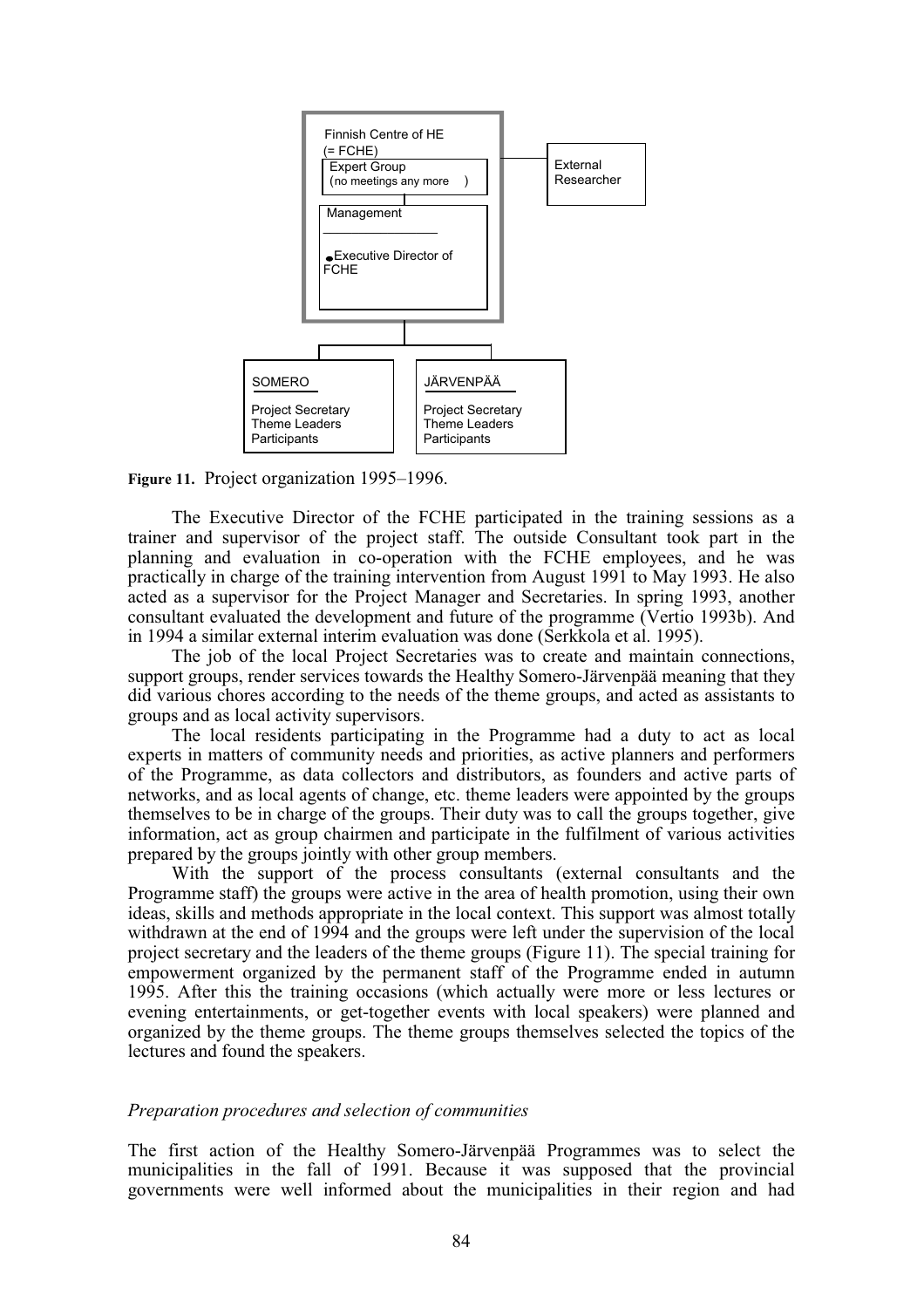knowledge about their modes of action and development stages, the Executive Director and the Project Manager of the FCHE contacted the provincial governments of Uusimaa, Häme, and Turku-Pori. These provincial governments were selected due to their close geographical location to the FCHE Centre. Negotiations were arranged between the Heads of the Social and Health Department, County Doctors, and Public Health Care Examiners.

The provincial governments suggested a few municipalities in priority order. Kerava and Järvenpää from Uusimaa, Somero and Ulvila from Turku-Pori, and Valkeakoski and Lempäälä-Vesilahti from Häme were the first candidates. The provincial goverments also provided names of the persons to be contacted in the municipalities.

When selecting the communities the aim was to include municipalities known to be *co-operative,* and the managements were expected to have an at least somewhat *affirmative attitude* towards this kind of endeavours. Other factors affecting the selection were size, geographical location, economic structure, interest of NGOs, and readiness to commit. Because the size of the personnel in the project was small, the consideration was that the *size* of the municipality could not be very large in order to keep the project in control. A municipality with 30,000 residents at the most was considered suitable. As the planning, supervision, co-ordination and evaluation of the project would take place at the FCHE Centre, it was considered an advantage if the municipality to be included in the Programme would be *geographically close* to Helsinki. Such location would save time and expenses on travels. It was further agreed that one municipality of different provinces would be selected. Municipalities with different *source of livelihood* structure were searched. One service-trade-oriented and one agriculturally oriented were required. The aim was to include an industrial region later on if allowed by financial and personnel resources. One of the selection criteria was that the municipality itself and the nongovernmental organizations (NGOs) there show sufficient *interest towards the programme*. A minimum of 30 people per location had to be available for the initial training phase of the development plan. Municipalities with enough volunteers willing *commit* to work for at least one year in the project would be included in the Programme.

The FCHE representatives contacted the municipalities in the fall of 1991 starting from the ones closest to Helsinki. It was decided that the first two municipalities that fulfill the above criteria in the best possible way and show interest in participation would be selected. The decision concerning inclusion of a third municipality was postponed to a later date.

Järvenpää with its service-trade-orientation and Somero with its agricultural domination had decided about their participation by the beginning of 1992. The management in both municipalities showed obvious interest. The towns were small in size, Somero 10,000 and Järvenpää 30,000 inhabitants. The communities were located within a reasonable distance from Helsinki (Järvenpää less than 50 km and Somero appr. 100 km). No other municipality was approached at this stage, the decision was to continue the ongoing process with these two municipalities and see whether they would be interested in and have desire to work for a longer time within the Programme, too.

#### *The main activities, training, and other procedures*

Community meetings, training, and various kinds of events and exercises (Table 6) were an important part of the intervention, serving to identify issues, to reclaim a sense of community and emphasize the potential of "liberation", to make sense of information collected by the people, to reflect on the progress of the project, and to develop the ability of the community to continue the development process.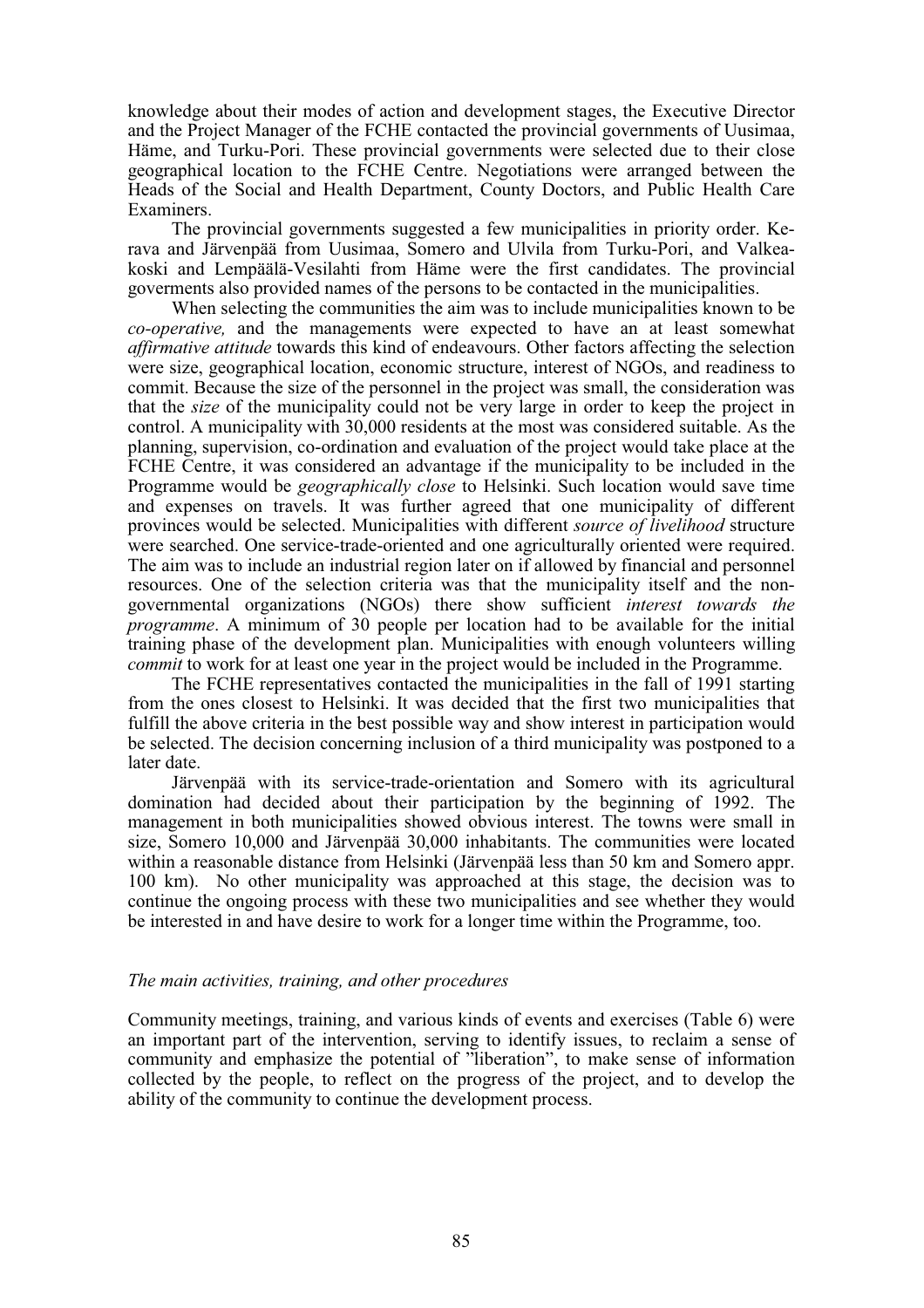| Month/<br>Year | <b>ACTIVITY</b>                                                                                                                                                                                                                                                                                                                                       |
|----------------|-------------------------------------------------------------------------------------------------------------------------------------------------------------------------------------------------------------------------------------------------------------------------------------------------------------------------------------------------------|
| 8-12/1990      | Finnish Centre for Health Education and Promotion (FCHE) hired a Project Manager.<br>Organising the "HFA 2000 Healthy, developing community" -seminar series.                                                                                                                                                                                         |
| 1-7/1991       | Programme interrupted on account of the 14th World Congress on Health Education.                                                                                                                                                                                                                                                                      |
| 8/1991         | Project group is formed and training consultant is assigned.                                                                                                                                                                                                                                                                                          |
| 9-10/1991      | Negotiations with leading officers of the provincial administration in Uusimaa, Häme and<br>Turku-Pori counties to find the experiment municipalities.                                                                                                                                                                                                |
| 11-12/1991     | Negotiations with the official management of three municipalities: Järvenpää, Somero<br>and Kerava. Kerava showed no interest. Co-operation will commence with Somero and<br>Järvenpää. Work plan was approved by the HFA 2000 experts group (consisting of 10<br>members) of FCHE. Decision was made to hire a part-time Project Secretary for FCHE. |
| $1 - 2/1992$   | Training I - Open info sessions in Somero (Sro) and in Järvenpää (Jpää) to launch the<br>project.                                                                                                                                                                                                                                                     |
| $2 - 3/1992$   | Training II (1.5 days) - Series of training lectures on "Health and Health Problems of the<br>Community" begins in both locations: Discussion on health status and problems,<br>assignment of theme groups and theme leaders.                                                                                                                         |
| 4/1992         | Training III (0.5 days) – Report on group work, clarifications, continue planning.                                                                                                                                                                                                                                                                    |
| 5/1992         | Training IV $(0.5 \text{ days})$ – Group work in theme groups continues, introduction to planning<br>at municipal level. Decision to arrange a joint seminar for Jpää and Sro in NAANTALI<br>during fall 1992.                                                                                                                                        |
| 5/1992         | City of Jpää hires a part-time Project Secretary.                                                                                                                                                                                                                                                                                                     |
| 8-9/1992       | Training V $(0.5 \text{ days})$ – Theme groups examined the data from interviews, questionnaires<br>and other materials they had gathered, and made plans for a poster exhibition in Naantali<br>as an interim report of community diagnosis.                                                                                                         |
| 11/1992        | Training VI (2 days) - Somero and Järvenpää joint training seminar in Naantali,<br>including a poster exhibition based on the materials the theme groups had collected<br>concerning the communities.                                                                                                                                                 |
| 11/1992        | HEALTH-92 fair in the Helsinki Exhibition Centre (4 days), where Healthy Somero and<br>Healthy Järvenpää poster exhibitions on display for the second time.                                                                                                                                                                                           |
| 12/1992        | Project group evaluation meeting at FCHE (0.5 days). Outside evaluation consultant is<br>appointed to interview theme groups, theme leaders and project leaders.                                                                                                                                                                                      |
| 12/1992        | 1 <sup>st</sup> Participant Questionnaire to all project members                                                                                                                                                                                                                                                                                      |
| 1/1993         | Project group evaluation seminar (2 days). Project management, representatives of<br>Healthy Somero and Healthy Järvenpää Programmes, local project secretaries, training<br>and evaluation consultants.                                                                                                                                              |
| 2/1993         | Training VII - Reporting back the results (feed-back) on participant questionnaires. The<br>theme groups present their drafts of lay community analysis to be published as Healthy<br>Somero and Healthy Järvenpää reports. Plenary discussions concerning the participants'<br>future visions about the Programme.                                   |
| 3/1993         | Training VIII - "Healthy Somero 1992" and "Healthy Järvenpää 1992" reports<br>completed. The external training consultant assignment finishes.                                                                                                                                                                                                        |
| 3/1993         | A part-time Project Secretary is hired by FCHE for Somero.                                                                                                                                                                                                                                                                                            |
| 3-4/1993       | Poster exhibitions on display in Järvenpää and Somero. Completed lay community<br>diagnosis reports "Healthy Somero 1992" and "Healthy Järvenpää 1992" handed over to<br>city management.                                                                                                                                                             |
| 4/1993         | Healthy Somero and Healthy Järvenpää project poster exhibition in connection with the<br>"HFA 2000 INITIATION symposium" in Hyvinkää (2 days).                                                                                                                                                                                                        |
| 4/1993         | "1 <sup>st</sup> Mental Health Market " in Järvenpää. Event planned by the Healthy Järvenpää<br>theme groups, "MieTas" -group having the main responsibility                                                                                                                                                                                          |

**Table 6**. Main activities and occasions of the Somero-Järvenpää Programme.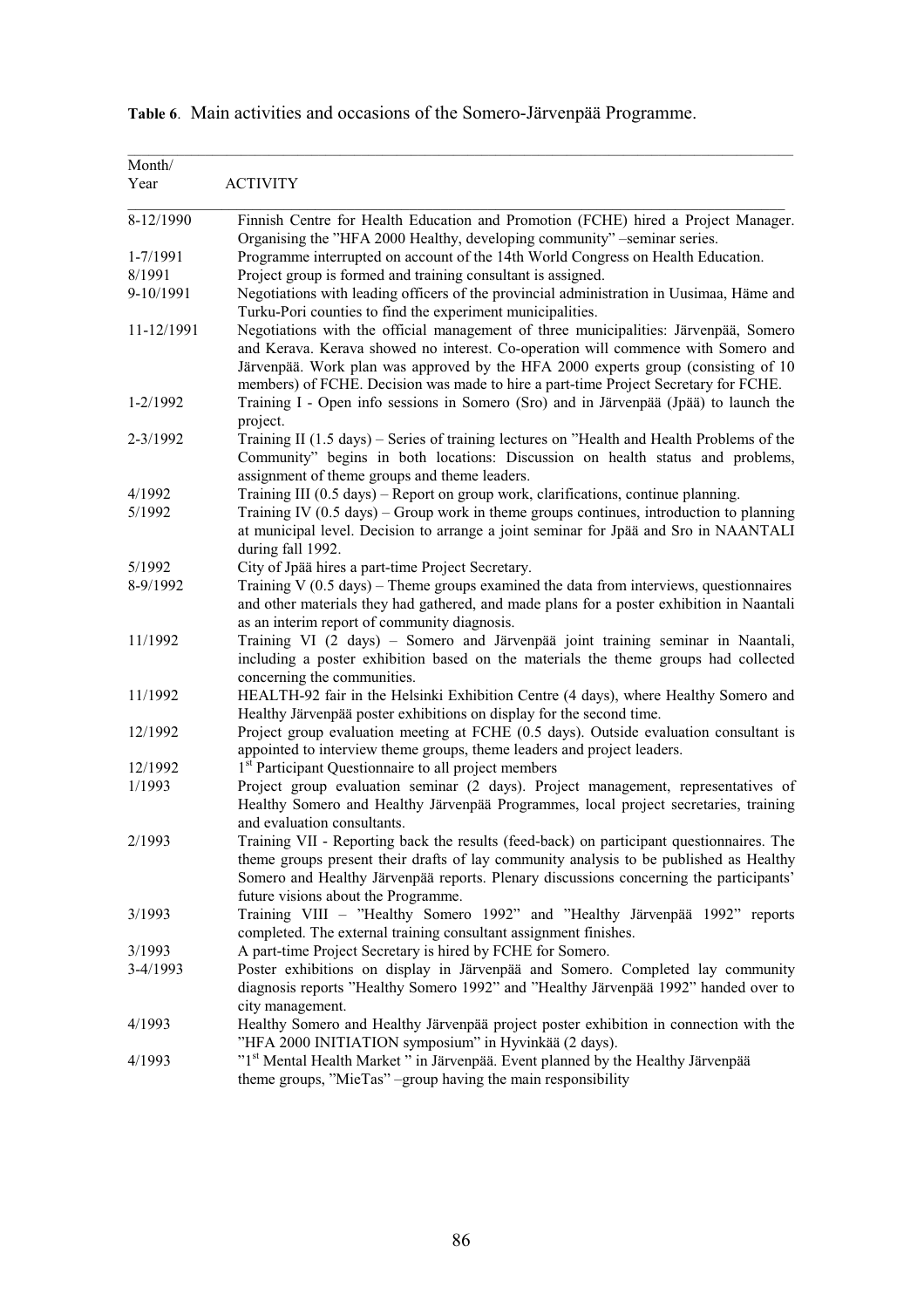| 5/1993                   | Training IX (0.5 days) - Discussion on the Evaluation Consultant's report. Based on the<br>1 <sup>st</sup> participant questionnaire and consultants' evaluation the training theme is updated as                                                                                                                                                                                                                                                                                                                    |
|--------------------------|----------------------------------------------------------------------------------------------------------------------------------------------------------------------------------------------------------------------------------------------------------------------------------------------------------------------------------------------------------------------------------------------------------------------------------------------------------------------------------------------------------------------|
|                          | "communication and health marketing as project guiding factors". End of Evaluation<br>Consultant assignment.                                                                                                                                                                                                                                                                                                                                                                                                         |
| 6/1993                   | "1st Midsummer rowing" - City sports campaign" of Healthy Somero. Event planned by<br>theme groups in Somero, the "Drop" group having the main responsibility.                                                                                                                                                                                                                                                                                                                                                       |
| 9/1993                   | Training $X$ (0.5 days) – "Brainstorming as tool for health promotion and planning".                                                                                                                                                                                                                                                                                                                                                                                                                                 |
| 10/1993                  | Training XI (2 days)- Training cruise, and excursion to Tallinn. Joint event of Sro and                                                                                                                                                                                                                                                                                                                                                                                                                              |
|                          | Jpää planned by the participants themselves. Two guest representatives from the "Healthy<br>Dragsfjärd" project.                                                                                                                                                                                                                                                                                                                                                                                                     |
| 11/1993                  | Training XII (2 days) – "Communications and health marketing" - group work where the<br>participants of the Programme prepared radio and TV programmes plus newspaper<br>articles under supervision and in co-operation with professionals of trade.                                                                                                                                                                                                                                                                 |
| 12/1993                  | Training XIII (0.5 days) - Group works on communications and marketing continue.<br>Evaluation of results and plans for 1994.                                                                                                                                                                                                                                                                                                                                                                                        |
|                          | 12/1993 -5/1994 Public events and campaigns planned and implemented by Jpää theme groups, such as<br>"Together at Christmas Eve", "2 <sup>nd</sup> Mental Health Market", "Year of the Family $-$<br>decision makers' and citizens' forum with public discussion -event", "Carrot sausage<br>designed with sausage manufacturers", "Healthy food - cooking course".                                                                                                                                                  |
| $1 - 6/1994$             | Public events and campaigns planned and implemented by Sro theme groups, such as<br>"Healthy Somero - drawing and essay contest", "Healthy Somero on display at Somero<br>Fairs", "Healthy environment in Somero - series of seminars in co-operation with the<br>local open college", "Check your liver -campaign", "Walkingtest and sports day",<br>"Towards Healthy Habits -school children's own health programme" starts, "Visit<br>without invitation -how to lessen loneliness campaign", "Smokefree Somero". |
| 5/1994                   | Training XIV (0.5 days) – Evaluations of completed work, planning for future. Decision<br>made to organize joint seminar in Jpää in autumn -95. In Sro, "Smokefree Somero" was<br>selected as main theme of the autumn.                                                                                                                                                                                                                                                                                              |
| 6/1994                   | $2nd$ Participant Questionnaire to all participants of the Programme.                                                                                                                                                                                                                                                                                                                                                                                                                                                |
| 6/1994                   | $2nd$ Midsummer Rowing" - city sports campaign". Event planned by theme groups.                                                                                                                                                                                                                                                                                                                                                                                                                                      |
| 8/1994                   | End of Project Manager assignment. The Project Manager takes the role of an<br>external researcher of the Programme.                                                                                                                                                                                                                                                                                                                                                                                                 |
| 10/1994                  | Training XVI (1 days) – Joint meeting of the participants of the Somero and Järvenpää<br>Programmes                                                                                                                                                                                                                                                                                                                                                                                                                  |
| 11/1994                  | Training XVII (1 days) – Training by outside consultant - Course on volunteer activities                                                                                                                                                                                                                                                                                                                                                                                                                             |
| 6-12/1994                | Preparation of "Healthy Somero 1993" and "Healthy Järvenpää 1993" reports. Events<br>and campaigns planned by theme groups in Somero and Järvenpää.                                                                                                                                                                                                                                                                                                                                                                  |
| 10/1994<br>1/1995-8/1996 | "3 <sup>rd</sup> Mental Health Market" in Järvenpää<br>End of FCHE organized training supporting empowerment. Theme groups draw up                                                                                                                                                                                                                                                                                                                                                                                   |
|                          | independent plans jointly with and under supervisions of the Local Project Secretary to<br>arrange own training which are converted to lecture and public evening entertainment<br>sessions.                                                                                                                                                                                                                                                                                                                         |
| 6/1995                   | "3 <sup>rd</sup> Midsummer Rowing" in Somero.                                                                                                                                                                                                                                                                                                                                                                                                                                                                        |
| 10/1995                  | 4 <sup>th</sup> Mental Health Market" in Järvenpää                                                                                                                                                                                                                                                                                                                                                                                                                                                                   |
| 5/1996                   | $3rd$ Participant Questionnaire to all Programme participants                                                                                                                                                                                                                                                                                                                                                                                                                                                        |
| 8/1996                   | Theme interviews of the participants of the Programme                                                                                                                                                                                                                                                                                                                                                                                                                                                                |
| 12/1996                  | End of project financing by Slot Machine Association (Raha-automaattiyhdistys). End of<br>financial support by the city of Järvenpää which covered part of the salary of local project<br>secretary. End of Project Expert Group.                                                                                                                                                                                                                                                                                    |
|                          |                                                                                                                                                                                                                                                                                                                                                                                                                                                                                                                      |

# *Supportive procedures*

Supportive procedures included also measures directed outwards from the core Programme and activities included in the main intervention. Such measures were e.g. creating enabling conditions for community empowerment, mechanisms of decision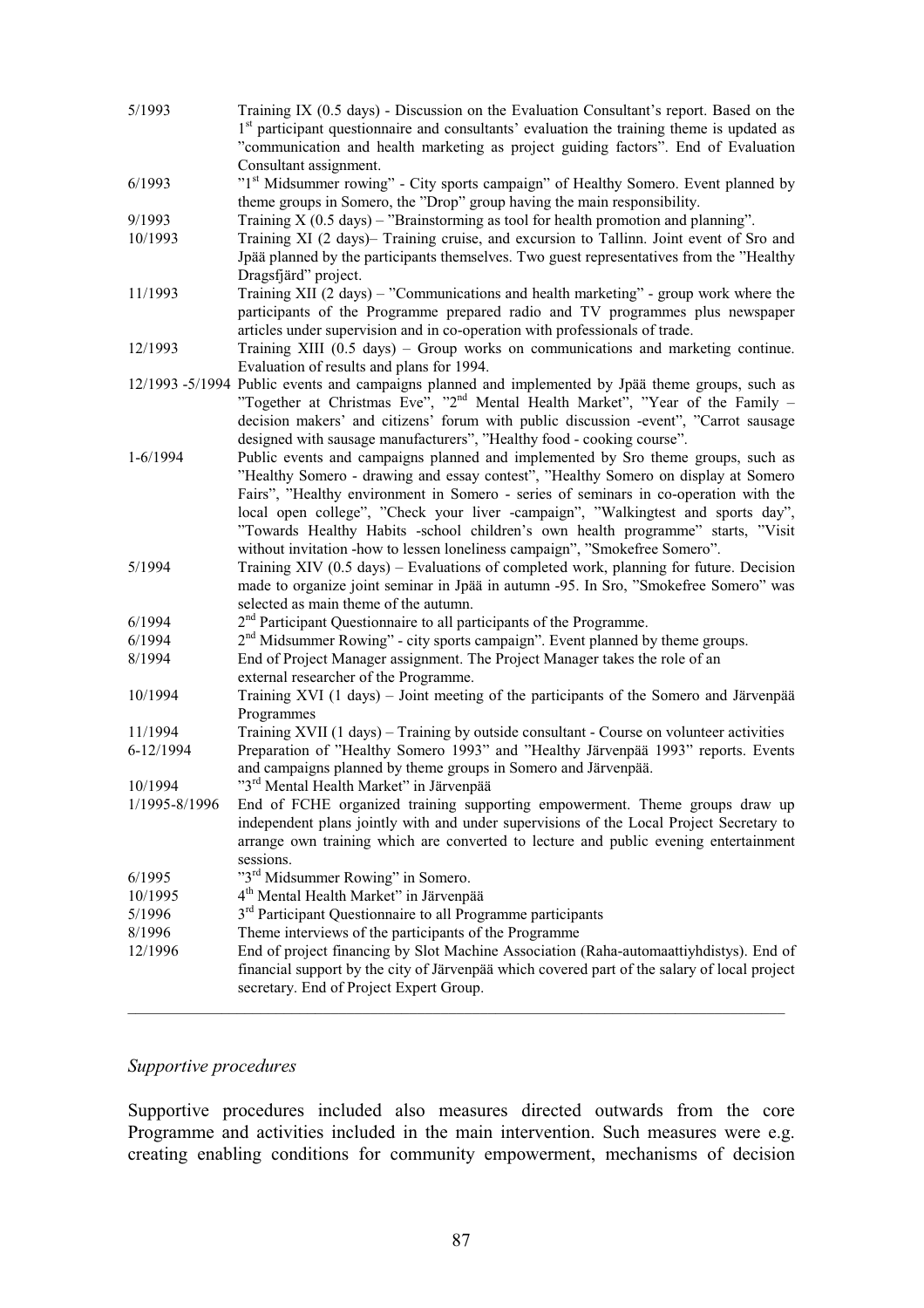making procedures in the community and people's possibilities to influence the direction of local health policy. Actually these measures occurred occasionally without thorough planning.

The local media was used as a tool in strengthening the participants' commitment to the process as well as a means to attract more people into the Programme. Information of the activities and development of the Programme was given to the media by the participants of the Programme through press conferences, press releases etc. Several articles and local radio programmes were prepared by the media professionals, which increased the visibility of the Programmes at the local level.

#### *Observing and reflecting*

The data concerning the development of the change process was collected during the life of the Programme and occasionally given to the "participants"/"activists" both as feedback and in preparation of the next stage of operations. E.g. the questionnaires of the participants of the Programme were implemented at 2 years' intervals, analysed and the results given as feedback to the participants. Furthermore, the results and participants' own ideas about future visions were continuously discussed on the training occasions and during various activities of the Programme (see e.g. Eklund et al. 1995, Vertio 1993b).

#### *Financing*

The Healthy Somero-Järvenpää Programmes were put into effect with support from Finland's Slot Machine Association (Raha-automaattivh distys  $= RAY$ )<sup>11</sup>, and funds were applied separately for each year. The city of Järvenpää funded part of the salary of the part-time Project Secretary during 1992–1996. The Slot Machine Association's funding was discontinued after 1996.

#### *5.3.3 Materials*

Data consisted of material resulting from local Programmes, like written documents and diaries, minutes of Programme meetings, action plans of the local people, observation notes of the development process, notes from discussions with the participants, interim case summaries, and data collected in a more systematic way like open-ended questionnaires and the transcribed text of theme interviews.

<sup>&</sup>lt;sup>11</sup> Finland's Slot Machine Association (RAY = Raha-automaattiyhdistys) is the only organization of its kind in the world. It operates slot machines and casino games in Finland and it has an exclusive right to engage in these activities under Finnish law (Lottery Act and Slot Machine Decree). RAY's basic function is to raise funds through its gaming operations in order to support the work of voluntary health and welfare organizations (NGOs). This Finnish method of providing care and assistance has been benefiting people since 1938. RAY is an association of 96 voluntary organizations, but each year funds are granted to almost one thousand organizations, which provide assistance to tens of thousands of people in Finland. Gaming is controlled by the Ministry of the Interior, and the distribution of assistance is supervised by the Ministry of Social Affairs and Health. RAY's Board of Administration (the members of which are either appointed by the Council of State or elected by member organizations) prepares a proposal for the distribution of assistance, but the final decision is made by the Finnish Government. (RAY 1998)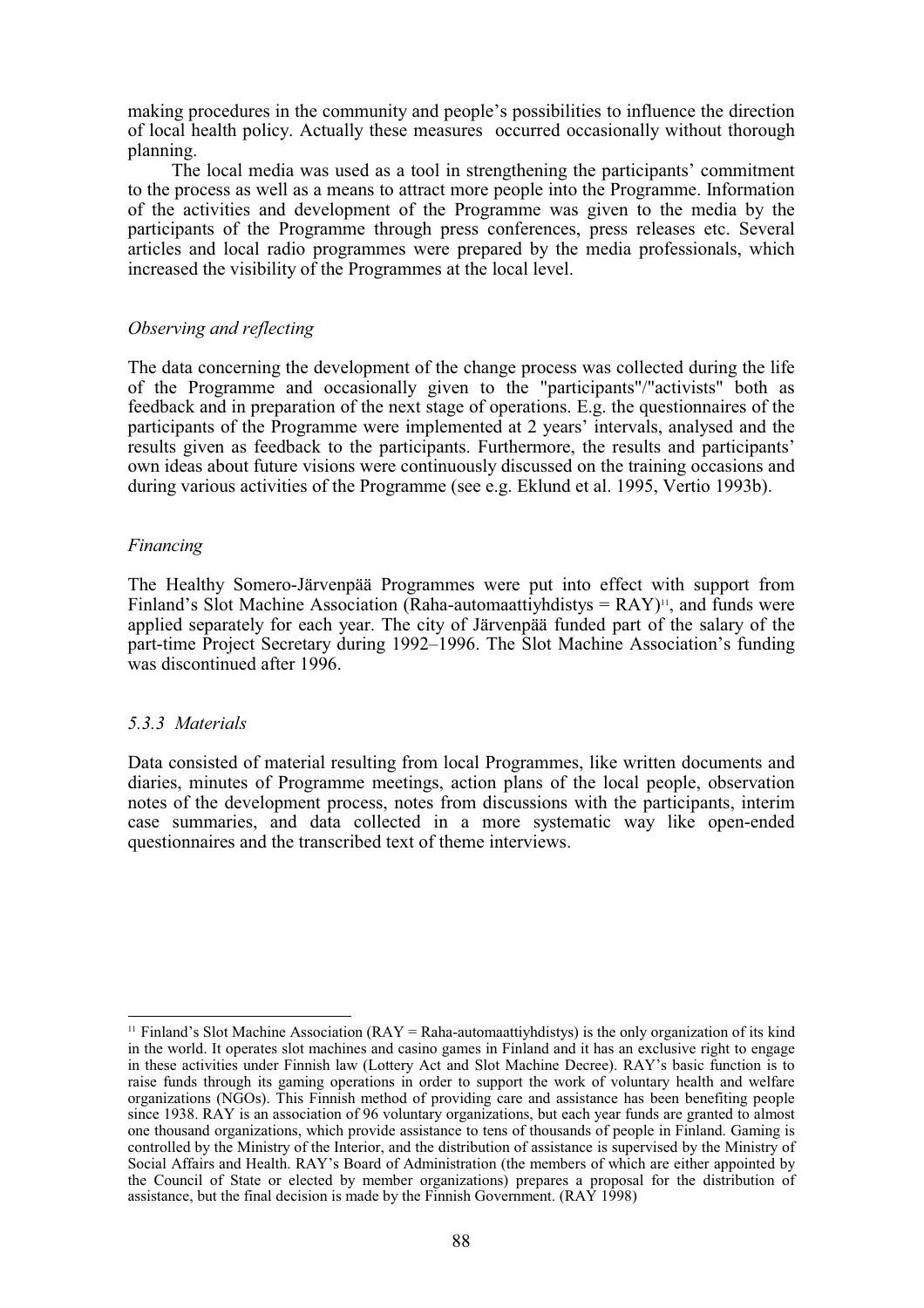The questionnaires of the participants (Participant questionnaire) were conducted in 1992, 1994 and 1996. A questionnaire was sent to each participant of the Programme and to all persons who had participated in at least one training occasion or information occasion of the programme. The addresses of these people were registered in the FCHE's address register and consisted of local NGOs, health and social care professionals, other officials working in the community, staffs of all schools, local pharmacies, as well as some local enterprises. The local authorities assisted in finding the addresses.

Altogether 200 questionnaires in Somero and 210 in Järvenpää were sent in 1992 (54 in Somero and 46 in Järvenpää responded, total  $N = 100$ ). In 1994, 115 questionnaires in Somero and 106 questionnaires in Järvenpää were sent (39 in Somero and 35 in Järvenpää responded, total  $N = 75$ ). In 1996, the questionnaire was sent to 179 persons in Somero and 178 in Järvenpää (response rate: Somero 38 and Järvenpää 35, total  $N = 73$ ).

Age, marital status, size of family, and social background of the respondents (considered to be the activists of the Programme, too) in 1992 were analysed to give an approximate picture of the demographic character of the participants. In Somero, one fourth of the participants were 60 years or older, one fifth were between the age of 50– 59, almost one fifth represented the age group 40–49, and one fifth represented the group '70 years or older'. The middle age of the participants was 53 years in Somero.

In Järvenpää, the majority of the respondents were in the age groups 30–39 years (25%) and 60–69 years (25%). The middle age of the participants was 49 years.

38% of the respondents in Järvenpää and about 50% in Somero were married or lived together. The persons in Somero had more children (average 2–3) than those in Järvenpää (average 1–2). The people in Järvenpää had a higher education than in Somero. In Järvenpää the majority (28%) had at least a high school level education and almost one fifth held an academic degree. In Somero, the typical education background was elementary school and some additional training. One third had a vocational school degree and only a few had an academic degree.

In Somero, almost one third of the respondents were lower clerical employees, one fifth farmers or entrepreneurs, and about 15% higher clerical employees. One third worked in the social sector in the municipality, little less than one third within agriculture and forestry. About 12% worked in the municipality administration. A half of the respondents in Somero were retired and one third worked full time. Only 15 persons had earlier experience from participation in projects or correspondent activities connected with voluntary action, working in committees, and political or trade union action.

In Järvenpää, almost 60% were lower and 27% higher clerical employees. A half of the respondents in Järvenpää worked in the health and social sector, 13% in other service sectors, 13% in commercial sector. About 60% had a full-time job, and only 35% were retired. About 15 persons had earlier experience of working in projects connected with supporting their daily work.

(The distribution of the age and social background of the activists according to the participant questionnaires in 1994 and 1996 remained about the same).

The open-ended questionnaires included questions concerning the participants' perceptions about community participation, opinions about the Programme, motivation of involvement in the Programme, perceptions about their own learning process and an estimation of time and money they have used for the Programme. Structured questions concerning the participants' social background were included as well, like education, occupation, age, marital status, number of children, earlier experience in projects, and participation in NGOs. In addition, there were questions in which the participants' opinions about the Programme in general (organization, management, activities, education, proposals for the future) were inquired. This latter information was primarily used to improve the Programme and make decisions about the next measures to be taken in the Programme.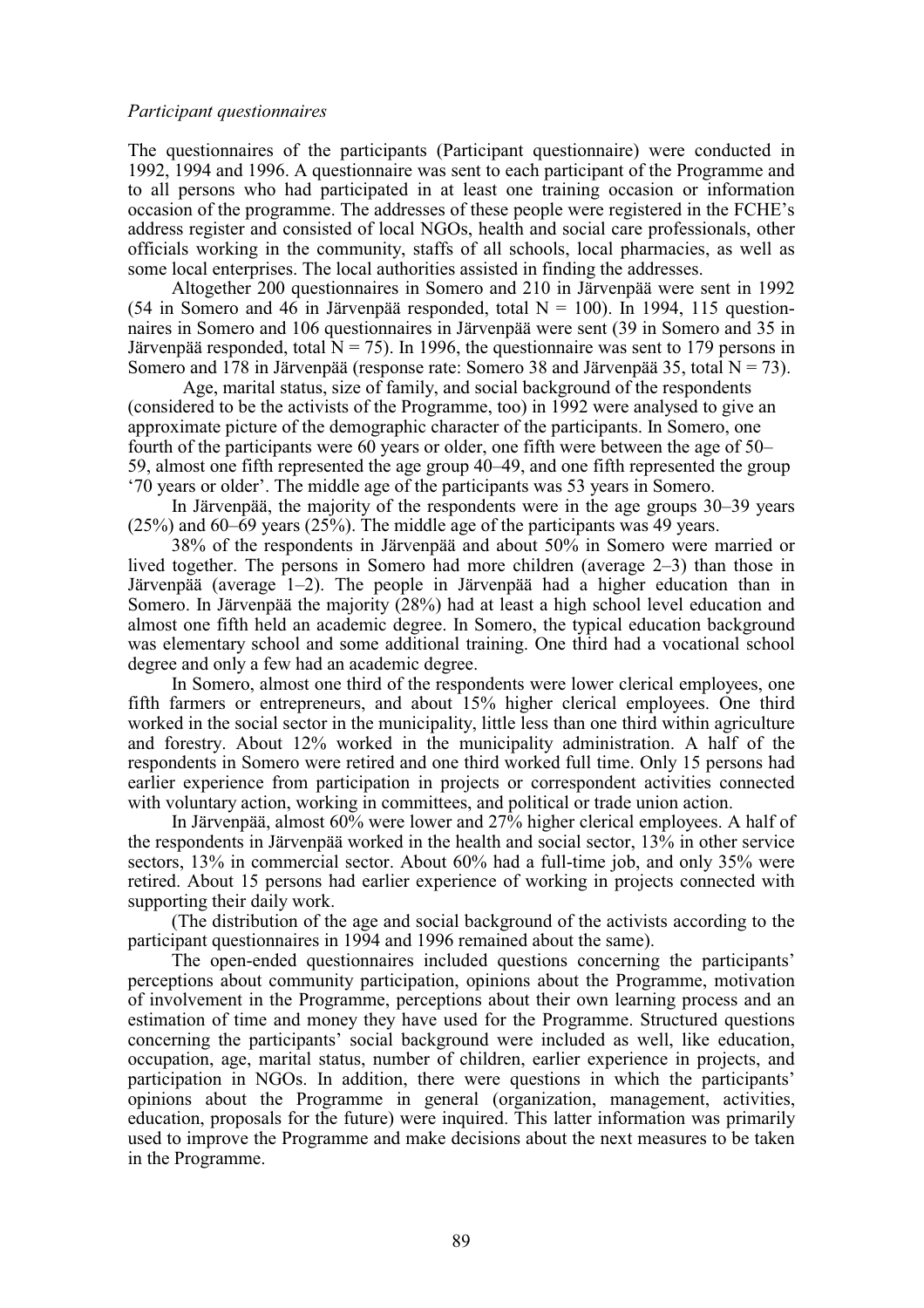#### *Diaries, observation notes, notes from discussions and minutes of meetings*

The data was completed by continuous discussions between the researchers and the participants as well as by observation in connection with all educational and other development occasions and activities during the action research phase of the Programme. This data was collected as diary notes and minutes of meetings. The Project Secretaries in the two communities and the team group leaders kept diary about the activities and other remarks concerning the process (topics, discussions and decisions in the group meetings, essential notes and descriptions concerning their work etc.).

# *Theme interviews*

Theme interviews of the key persons of the Programme (Somero  $n = 21$ , Järvenpää n = 14, FCHE n = 1, total  $N = 36$ ) were conducted in 1996. Eight of the interviewees in Somero were men and 13 women, the age ranged between 31–75 years, the average age being 54 years. There were 10 persons standing for the NGOs and eight for the authorities, and three represented other instances. The theme groups "Wellbeing", "Towards Healthy Habits", "Drop", "Bull", "Nine-Drive" "The Glancers" and "Man Gang" were represented. Also the local project secretary was included representing authorities, because the salary was paid by the city of Somero (although financially supported by the FCHE) .

In Järvenpää four of the interviewees were men, 10 women, the ages were between 34–64, the average age being 48 years<sup>12</sup>. Six of the interviewees in Järvenpää represented the NGOs and eight the authorities. The theme groups "Utopia", "Goody-Goody", "MieTas", "Together", "Enlightment", "ElAs" and "Straight into Vein" were represented. The Project Secretary was included in the group 'authorities', being employed by the city of Järvenpää.

In addition, the part-time Project Secretary of the FCHE (who assisted both communities) was included among the interviewed, the age being 39 years. The data of this particular interview was excluded from the comparative analysis concerning the empowerment measures of participants in the two towns, because the person could not be calculated to represent either. However, the material was used as clarifying, complementary information concerning the implemented activities or the general managerial and organizing matters of the Programme in Somero and Järvenpää.

The interview-guide was based on the literature on empowerment. The themes were: motivation for community involvement, perceptions about what participation is, considerations about the aims of the Programme, opinions about the health problems and needs of the community, opinions about the Programme, description of the function and measures in the theme groups, perceptions about personal individual development, recruitment procedures, visibility of the Programme, organization of the Programme, decision making in the community, role of authorities and NGOs in the community, and several themes included in the dimensions of psychological and community empowerment, as well as visions about the Programme.

The tape-recorded theme interviews were typed word by word for conducting a qualitative analysis with the assistance of the ATLAS.ti computer programme specially designed for this (see Fielding and Lee 1991, Mühr 1991, Moilanen and Roponen 1994, Richards and Richards 1994, Kelle 1995).

<sup>&</sup>lt;sup>12</sup> One person in Järvenpää did not tell the exact age  $\ge$  n=13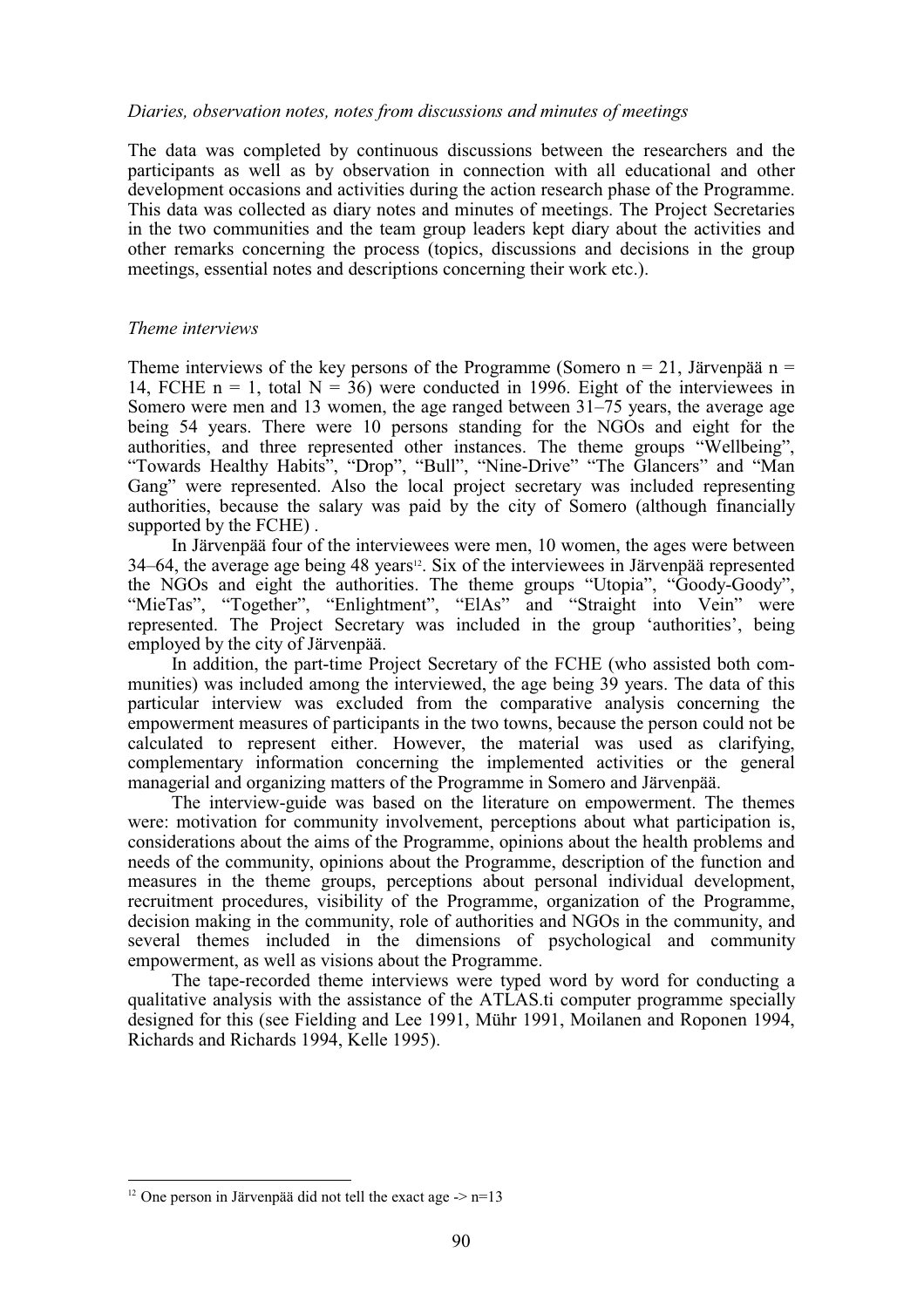*Articles in media and programmes on TV and radio*

The visibility and appearance of the Healthy Somero-Järvenpää Programmes was investigated by collecting the material (articles, programmes) published in the media during 1992–1994. Their amount was calculated and the content analysed.

*Other written documents and "Interim Case Summaries"*

\* Reports: "Terve Somero 1992" (Eklund 1993) "Terve Järvenpää 1992" (Eklund and Bergström 1993) "Terve Somero 1993–1994" (Aaltonen et al. 1995) "Terve Järvenpää 1993–1994" (Sassi et al. 1995)

\* Minutes of the meetings in Somero and Järvenpää, (altogether 16) \* Official initiatives of the groups, letters to authorities, decision documents of the "city health boards"

\* Other miscellaneous documents and correspondence

Qualitative studies tend to have a peculiar life cycle, one that spreads collection and analysis throughout a study, but one that calls for different modes of inquiry at different moments. These inquiries in this study are called, according to Miles and Hubermann (1994) and Denzin and Lincoln (1994), as 'Interim Case Summaries'. In this case they are the reports by Vertio (1993b), Eklund et al. (1995), and Serkkola et al. (1995) and the minutes of the evaluation meeting in Naantali, December 1993.

These reports and documents were reviewed several times without coding them and used in the verification of the results and triangulation.

#### *5.3.4 Analysis methods*

The approach of the analysis process could be labelled as *abduction*, including both inductive and deductive procedures: The analysis of the written questionnaires was *inductive* in character, because any pre-determined framework was not used. The categories were raised mainly from the data to be investigated.

For the analysis of the theme interviews<sup>13</sup> (August 1996) an operationalized conception about empowerment and participation was developed based on the literature (see pages 76–79). And furthermore, indicators for participation and empowerment were elaborated to be used in the content analysis of the transcribed interview texts. This part of the analysis could be labelled as *deductive.*

Additionally, some small parts of the interview material were analysed in more detail through a method inspired by Grounded Theory. The distinction was that the analysis – codes, concepts, gategories, and the supplementing theories – was grounded on the data without pre-knowledge of these fields. The approach of the analysis was hence *inductive*, again*.*

The final theory building of empowerment was done through hermeneutical approach (Bleicher 1980, Kvale 1996) combining all parts of the puzzle and separate areas of the analysis.

<sup>&</sup>lt;sup>13</sup> In the analysis of a theme interview, attention must be paid to the fact that much interpretation on the part of the interviewer occurred along the way of the interview. The interviewed person describing his or her "life world" discovered new relationships and patterns in the topics raised during the interview; The researcher who occasionally "summarized" or "reflected" what she heard, was condensing and inter-preting the flow of meanings. Data was, hence, not being "collected" but rather "co-authored" (Patton 1990, Miles and Huberman 1994, p. 35, Kvale 1996).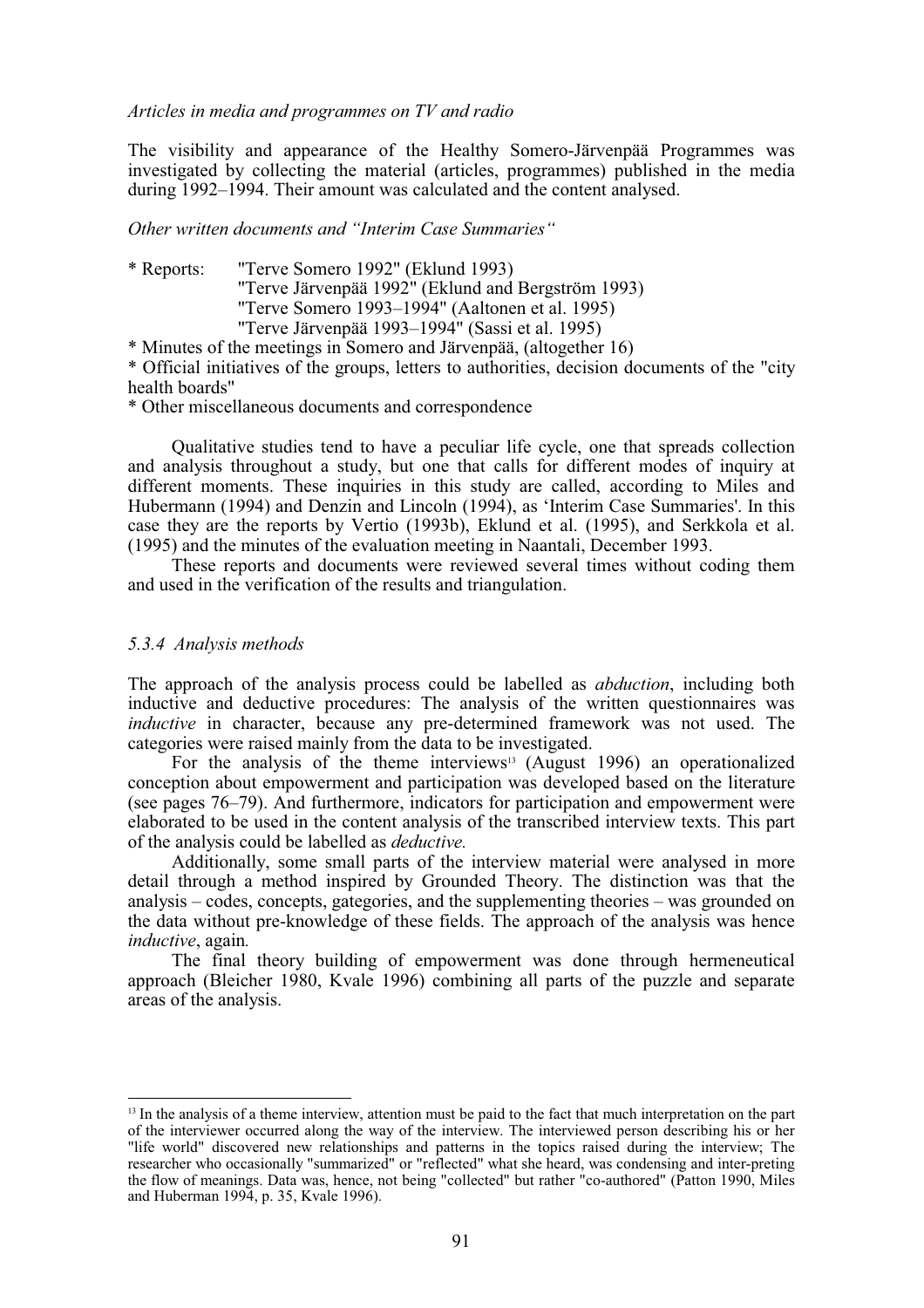#### *Content analysis through induction*

The evaluation of the empowerment process was implemented through content analysis (see Holsti 1969, Pietilä 1976, Bordens and Abbott 1991, Denzin and Lincoln 1994, Miles and Huberman 1994) and the categories used were raised from the data of the open-ended questionnaires (conducted in December 1992, May 1994, and May 1996). The content analysis was not limited to calculate singular words but the context was taken into consideration, too. To interpret and understand and to recognize the unit as a part of a concept, it was sometimes necessary to take a whole sentence or several sentences as the smallest unit of analysis. The ethnomethodologists claim that a word will be understood only in connection with the context, the semantic environment in which it is expressed (Manning and Cullum-Swan 1994). This is why the analysis method used here could also be labelled as context analysis (see e.g. Honkasalo 1988).

#### *Content analysis through deduction*

The interview data (transcribed text) was analysed deductively using the literature based operationalization of the main concepts – participation, psychological empower-ment, community empowerment – as indicators of the evaluation. The study respondents in the theme interview conducted in 1996 ( $N = 36$ ) were bothered by questions dealing with the dimensions of empowerment.

#### *The hermeneutical procedures*

The interpretation of the meaning of empowerment and its elements was implemented through hermeneutical procedures, where the understanding of the transcribed text (from the interview, describing also human action) was one step. This step involved a continuous back and forth process between parts and the whole. The analysis started with a vague and intuitive understanding of the text as a whole. The next step was to identify its different parts belonging to empowerment or to some other theme, like decision making in health in general. These interpretations of the different parts were again related to the totality. Then the researcher went back to certain themes and special expressions and looked at their meaning in more detail by using the operationalized instruments and indicators concerning psychological and community empowerment and participation. In this work the ATLAS.ti -programme was used to assist in tracing the elements of empowerment and coding them, and furthermore in creating codes and categories14.

At this point, when the researcher had reached a good picture of the inner unity in the text, free from inner contradictions, were certain parts of the interview material (like the perceptions of "health" or "way of action") left for a more detailed analysis by using content analysis or techniques inspired by grounded theory.

The next phase consisted of looking at the first-hand interpretations against the global meaning of the text, and of returning back to the theories and literature of the issues in concern. As Kvale (1996) has stated, the researcher/interpreter must have a wide foreknowledge about the theme of the text one interprets. The carrying through of an interpretation of a qualitative research interview requires an extensive knowledge of the themes of the interview in order that the interviewer may be sensitive to the different connections they may enter, claims Kvale. The approach of this study, to use e.g. the operationalized instruments, is one evidence of this.

However, Kvale continues (1983), the interpreter cannot jump outside the tradition of understanding which he/she lives in, but the interpreter of the text may attempt to

<sup>14</sup> E.g. "Psychological empowerment" was the main category. "Personality element" of psychological empowerment was its subcategory. And "self-esteem" one name of a code belonging to this subcategory, and so on.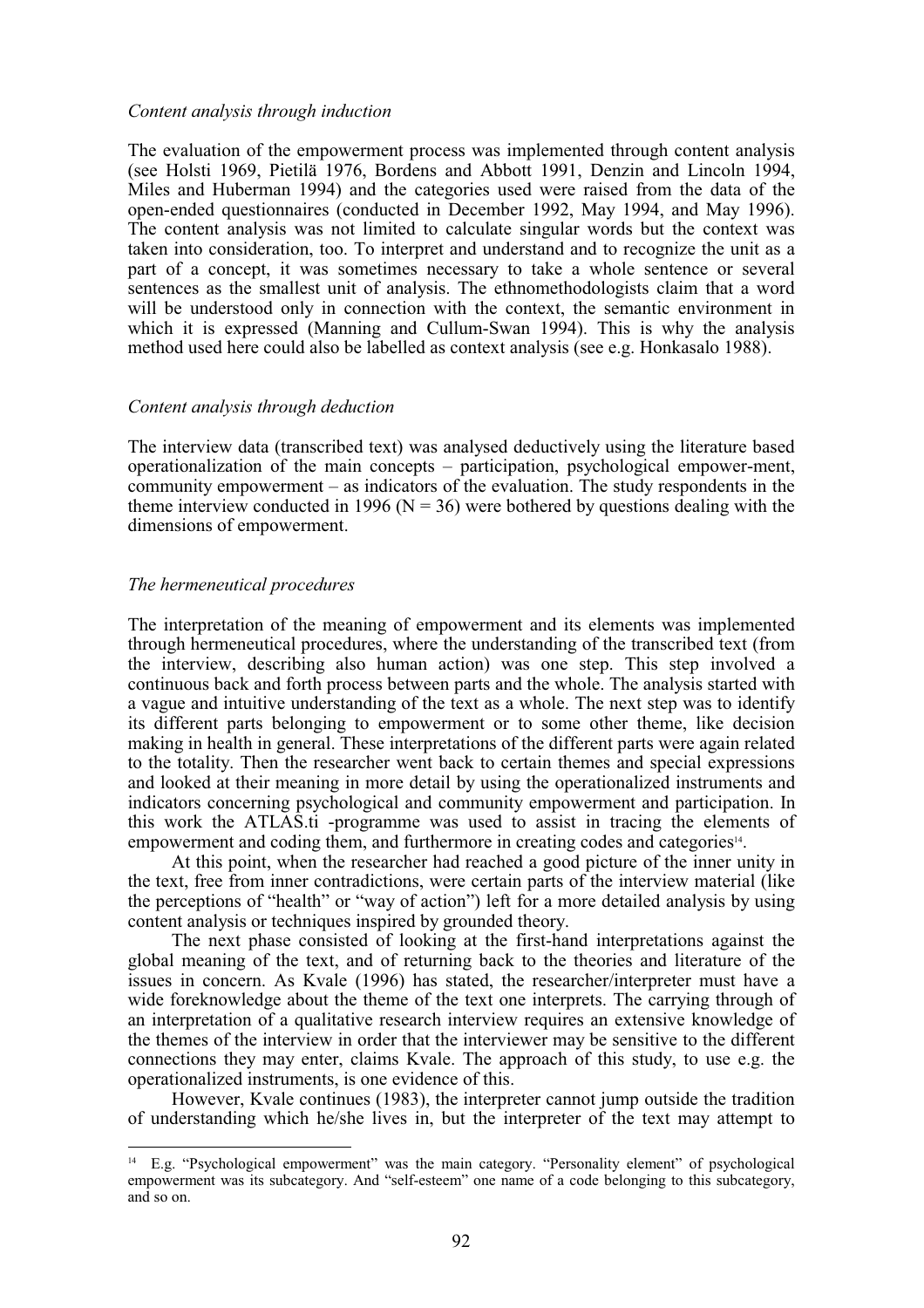make his/her presuppositions explicit, and to become conscious of how certain formulations of a question in a text already determine which forms of answers are possible. What matters here is to be as aware as possible about one's own presuppositions and modes of influence and to attempt to take them into account in the interpretation. This is one of the reasons which makes the study in hand value-laden.

Finalizing the understanding of empowerment involves innovation and creativity. The final step in the hermeneutical procedure was to understand all parts of the data analysis, interpretation of the transcribed texts, reviews of the interim case summaries and other documents, etc. without coding them. The aim was only to understand through combining all parts of the puzzle.

#### *Grounded theory inspired inductive procedures*

A grounded theory, basically developed by Glaser and Strauss (1967), is one that is inductively derived from the study of the phenomenon it represents (Glaser 1978, Strauss and Corbin 1990). The research findings constitute a theoretical formulation of the reality under investigation. The concepts and relationships among them are not only generated but also provisionally tested. The research questions in a grounded theory study – which usually tend to be action and process oriented – are statements that identify the phenomenon to be studied.

In this study only small parts of the material from the theme interviews were analysed through a method inspired by the Grounded Theory (Glaser and Strauss 1967). If a theory is to be purely grounded to the data, the researcher must be free from any foreknowledge concerning the phenomena to be investigated. In the case of the present study the researcher had become quite thoroughly acquainted with the literature in the field and consequently the method used here could not be labelled as pure Grounded Theory. However, in parts where the researcher did not use any operationalized instruments (like the analysis of the perceptions about "health" or the "ways of action"), the method could be called as a method inspired by the Theory.

#### *Triangulation in confirming and completing the findings*

Triangulation is 'a technical term used in surveying and navigation to describe a technique whereby two known or visible points are used to plot the location of a third point' (Knafl and Breitmayer 1989). It was first used in the 1950s in the social sciences to measure a single construct. Garner (1954) and Campbell (1956) noticed triangulation as a tool to confirm and validate the results of a study. Fielding and Fielding (1986) claim that "the important feature of triangulation is not the simple combination of different kinds of data, but the attempt to relate them so as to counteract the threats to validity identified in each".

Denzin (1978) has described triangulation as a method of confirming findings by showing that independent measures of the research issue in concern agree with it, or at least, do not contradict it. Denzin made a distinction between a triangulation by data source (may include different persons, times, places, etc.); by method (observation, interview, documents, etc.); by investigator (researcher a,b,c,..), and by theory. This list was complemented by Miles and Huberman (1994) with a triangulation by data type (e.g. qualitative text, recording, quantitative accounting and listing of participants and actions), and by Janesick (1994) by interdisciplinary triangulation.

However, basing her claims to the earlier literature (e.g. Jick 1979, Fielding and Fielding 1986) on triangulation, Shih (1998) distinguishes another purpose for triangulation: In addition to confirming the findings, triangulation is used for completing the findings. When using this form of triangulation, one should not expect multiple sources of data to confirm one another. Rather, the expectation is that each source will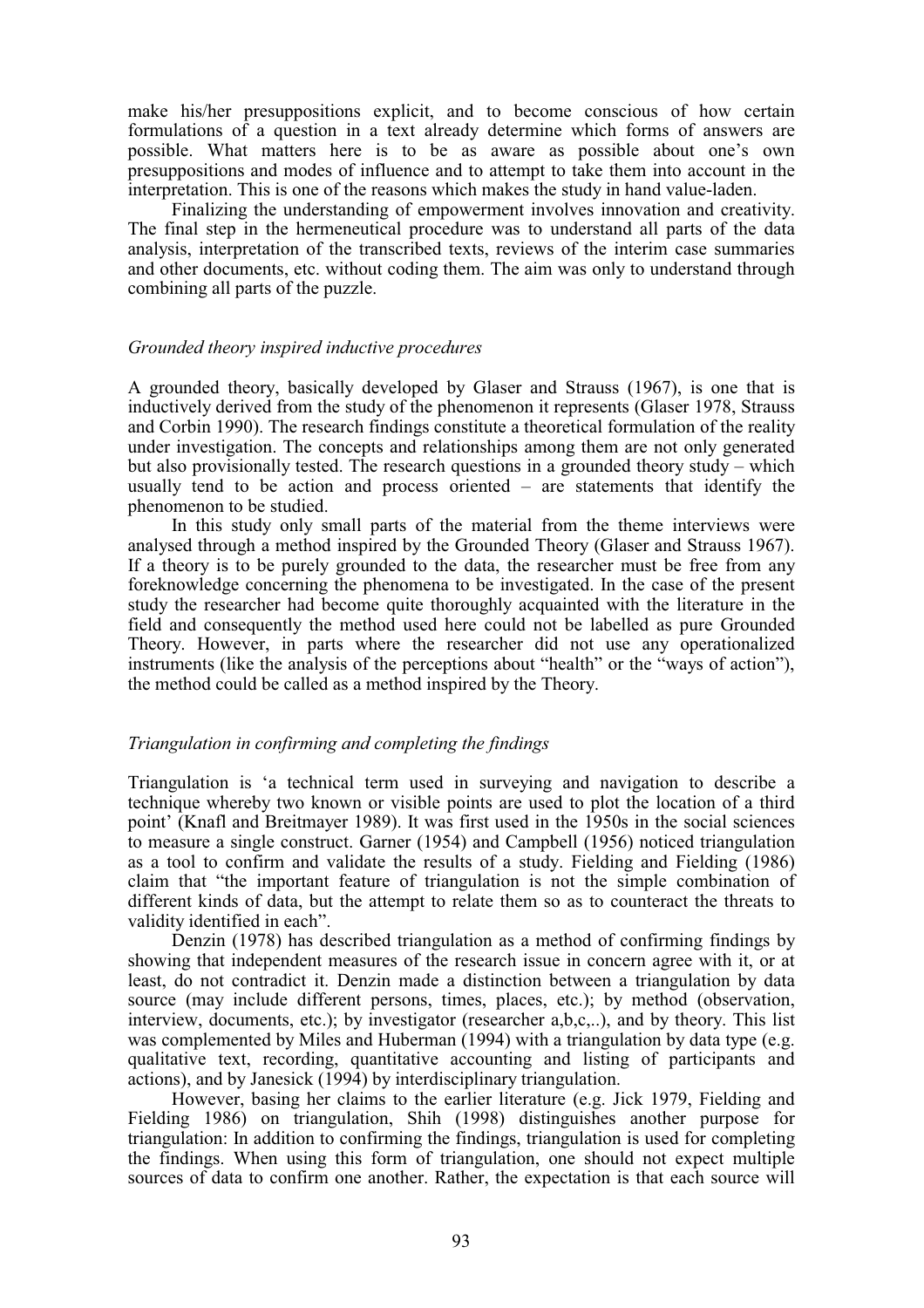contribute an additional piece to the puzzle. Multiple strategies are selected and combined because of their unique angles in addressing the research question, and not because of their counterbalancing strengths and weaknesses. (see e.g. Bennett 1997)

In the critical analysis of triangulation Sim and Sharp (1998) conclude that triangulation raises a number of problematic methodological and philosophical issues. E.g. when triangulation is used to secure validity, it is likely to be in respect of content validity (i.e. scope of findings) rather than criterion-related validity (i.e. the 'accuracy' of findings). Sim and Sharp also doubt whether combining the qualitative and quantitative methods is meaningful at all in triangulation due to the fact that these methods come from different epistemological frameworks (e.g. the nature of know-ledge, what is knowledge).

The validation triangulation in the Somero-Järvenpää case consisted of data sources (collected from several people, and in different times and from two communities), data collection methods and data type (observation, questionnaires, interviews, accounting lists, written documents), analysis methods (the phenomenon was investigated using several types of approaches in the analysis; content analysis, grounded theory inspired methods, hermeneutical method, action research, and pro-gramme evaluation), discipline (public health, social sciences, educational sciences), and paradigm (critical science, interpretivism, constructivism, symbolic interactionism). In the final analysis of understanding the empowerment and in the theory formulation the triangulation was considered additionally as a procedure for completing the findings.

# **5.4 Summary of the theoretical and methodological approaches in the Somero-Järvenpää Programme**

The empowerment process as described in literature aims to an improvement in individual and community health and to a competent community. The difference of the approach in this study was, however, that instead of focusing on long-term targets like health and competent community, the main emphasis was on the short-term target of building a new model of action for health promotion based on the philosophy of empowerment. The intention of the Programme was to establish both a structure and a channel that would support continuous participation in health policies. Moreover, this study was aimed at creating an evaluation method for such development programmes, and submit it to empirical testing.

Previous empowerment experiments lack intervention and induced empowerment process. As the theory or model involved here was designed for the development of municipalities, the experiments tested the feasibility of inducement, factors promoting or obstructing the process. A critical examination of the relevant theories and literature was conducted. The empirical data was used in testing the evaluation instruments. The progress of the development of the empowerment process was described while endeavouring to make the process explicit.

The models produced by previous studies further lack the element of "structure". Empowerment cannot be constructed without an attachment to a social context (Zimmerman 1990b, Wallerstein 1992). The previous models describe the development of psychological empowerment, also community empowerment elements have been described, but building a community empowerment has been the object of experimentation in only a few projects, and seldom the object of research (Wallerstein 1992).

A social change as a target intends to change existing organizational structures and prevailing action models in a municipality (Swift and Levin 1987). Community empowerment is therefore built on three cornerstones, the individuals go through personal development, the groups of individuals comprise a community which grows together, and the social infrastucture must be changed to enable and support empowerment (Figure 12):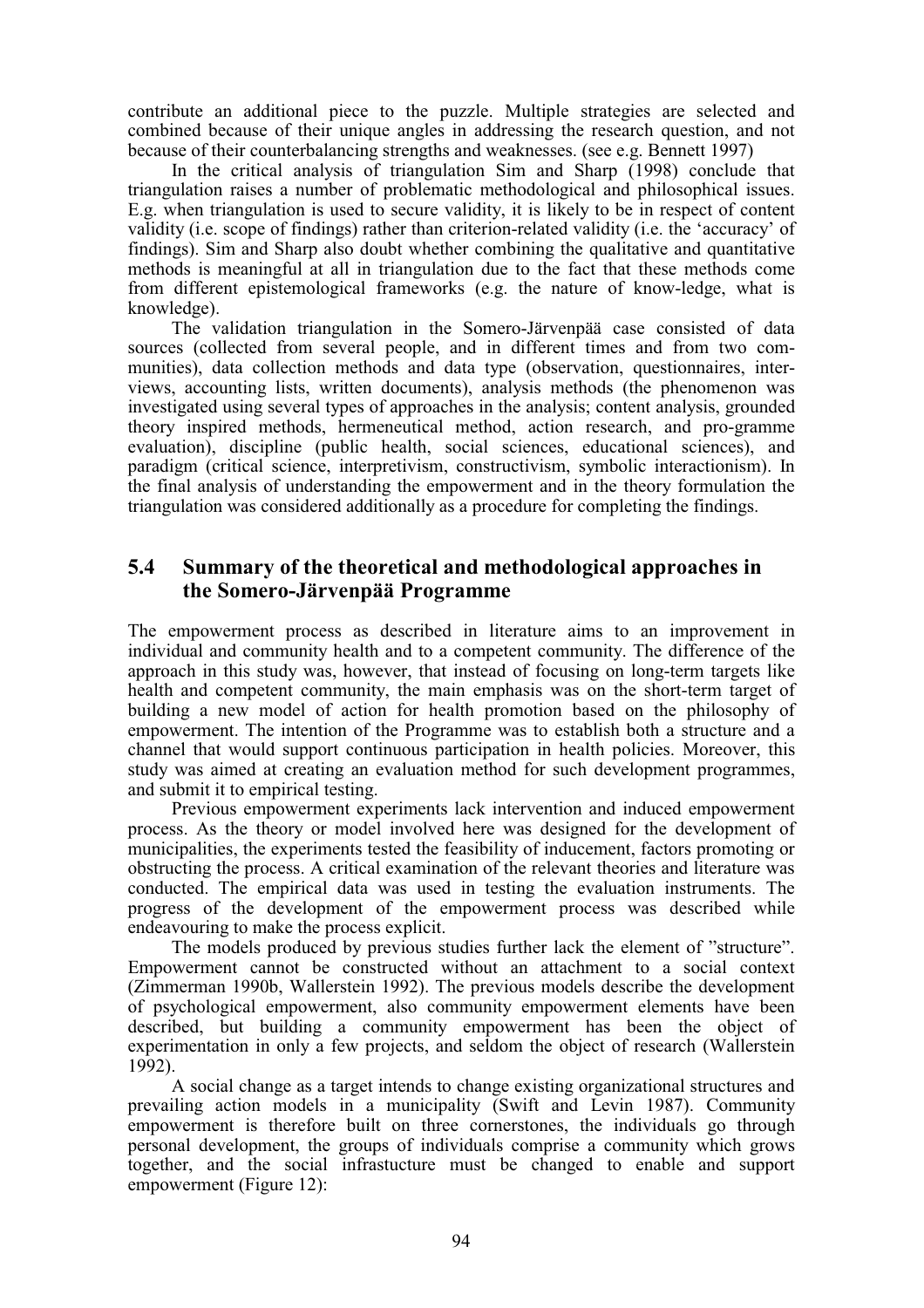

**Figure 12.** The three cornerstones of community empowerment development.

In evaluating the Programme, the data and the process of the project was examined, as well as the impact and the outcome from the aspect of empowerment theories. In this theory "participation" and "sense of community", "community action" etc were elements of empowerment process. The empowerment process can also be dealt with the concept of learned hopefulness (Zimmerman 1990a), which follows psychological empowerment. As community empowerment on the other hand is a group phenomenon, it cannot here be interpreted from an individual point of view, but from that of a community. The community in this study was limited to the people involved in the project, which means that a 'community' means here both the 'Healthy Somero Programme' and the 'Healthy Järvenpää Programme'.

The intervention Programme forming the basis of the empirical part was thus carried out as action research and evaluated during the development process with methods typical of this kind of approach such as observation, interviews, discussions etc. This material was evaluated interim to serve the decision making and planning concerning the advancement of the project. In the present study the material in full, including the final theme interviews, was the focus of the entire re-evaluation from the aspect of empowerment.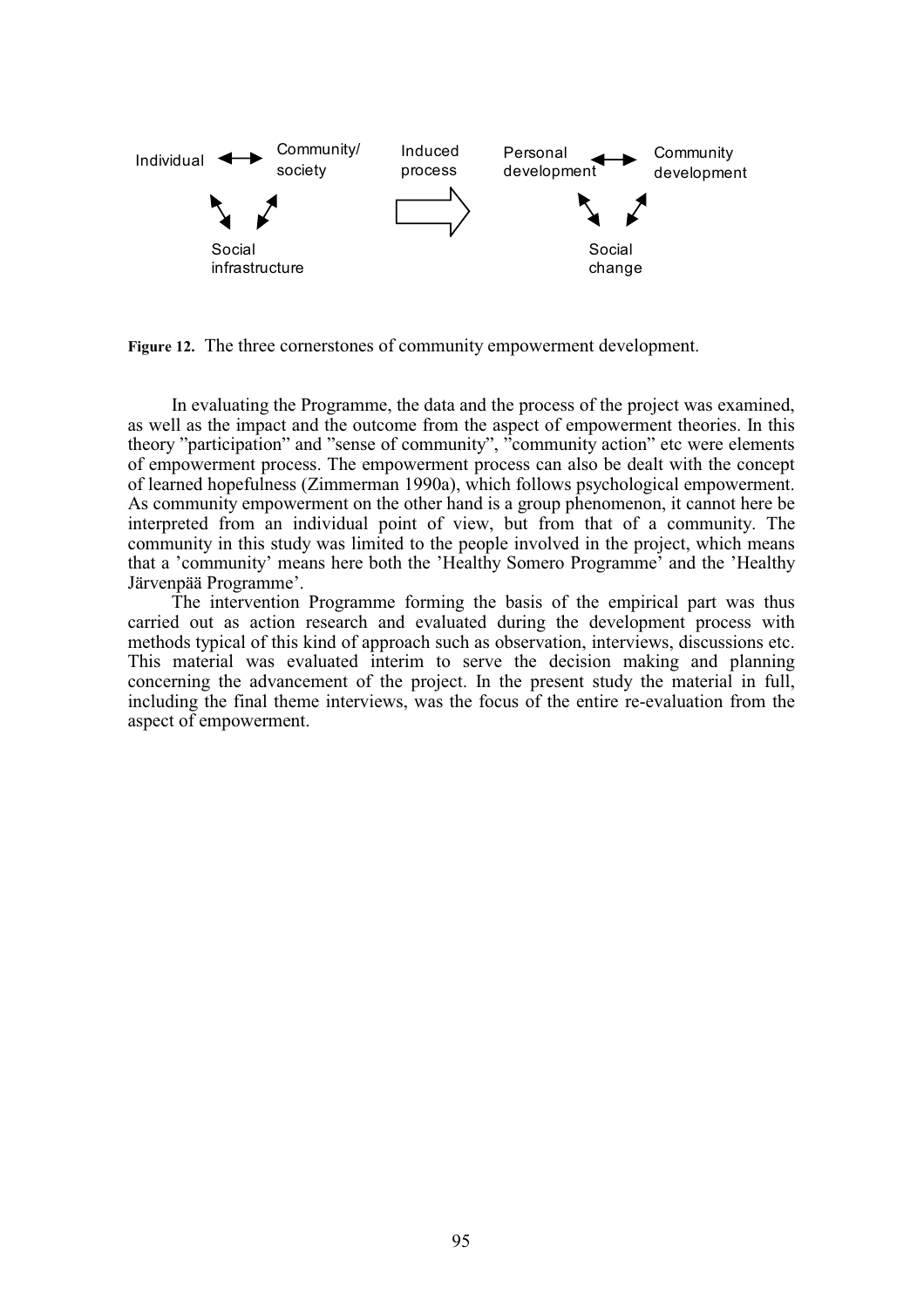# 6 Results

# 6.1 Participation

#### *6.1.1 Participants and activists of the Programme*

Participation in the different training occasions, theme group meetings and other activities organized by the Programme were calculated and marked/recorded on the accounting lists, which included the name of the participant, the organization, the theme group the person represented, as well as the name and date of the occasion or activity in concern. If the person attended at least one training occasion, the person was counted as a participant of the project and included in the address register of the Programme.

In Somero almost a half of the participants who attended the training sessions of the Programme at least once,  $(n = 179)$ , represented NGOs. (Figure 13). One third of the participants announced not to represent either a NGO or any organization (labelled in Figure 13 as "independent"). About a fifth represented authorities, a few worked in business (like banks, pharmacies, stores), and a couple of persons were church officials. A half of the participating authorities ( $n = 31$ ) in Somero came from the health and social sector, 39% came from the school and youth sector, and the rest from other sectors. A third of the participating NGOs ( $n = 80$ ) represented agricultural organizations, and about one fourth Public Health organizations<sup>15</sup>. Sports and leisure time organizations were represented with 16%, 12% were handicap and 11% pension organizations. There were also some representatives from political and other organizations.

The majority of those ca. 60 persons who participated in the Programme actively (four times or more) in Somero (Figure 14) came from the NGOs  $(80\%)$ ,  $10\%$  were authorities and 10% "independent" or other participants.

In Järvenpää about 178 persons attended the Programme training at least once (Figure 15). From these the authorities formed the biggest group (38%), about a third represented NGOs and a little less than a third were calculated as "independent". (The person had not informed which organization he/she represented, this was done either on purpose or the bookkeeping was insufficient particularly concerning the years 1995- 1996). A few persons were Church representatives.



**Figure 13.** Distribution of participants (%) **Figure 14.** Distribution (%) of those who attended at least once by the organiz-<br>who participated in 4 or more training ation they represented (Somero,  $n = 179$ ). occasions by the organization they rep-



resented (Somero  $n = 60$ ).

 $\overline{\phantom{a}}$ 

<sup>&</sup>lt;sup>15</sup> e.g. Diabetes Association, Psoriasis Association, etc.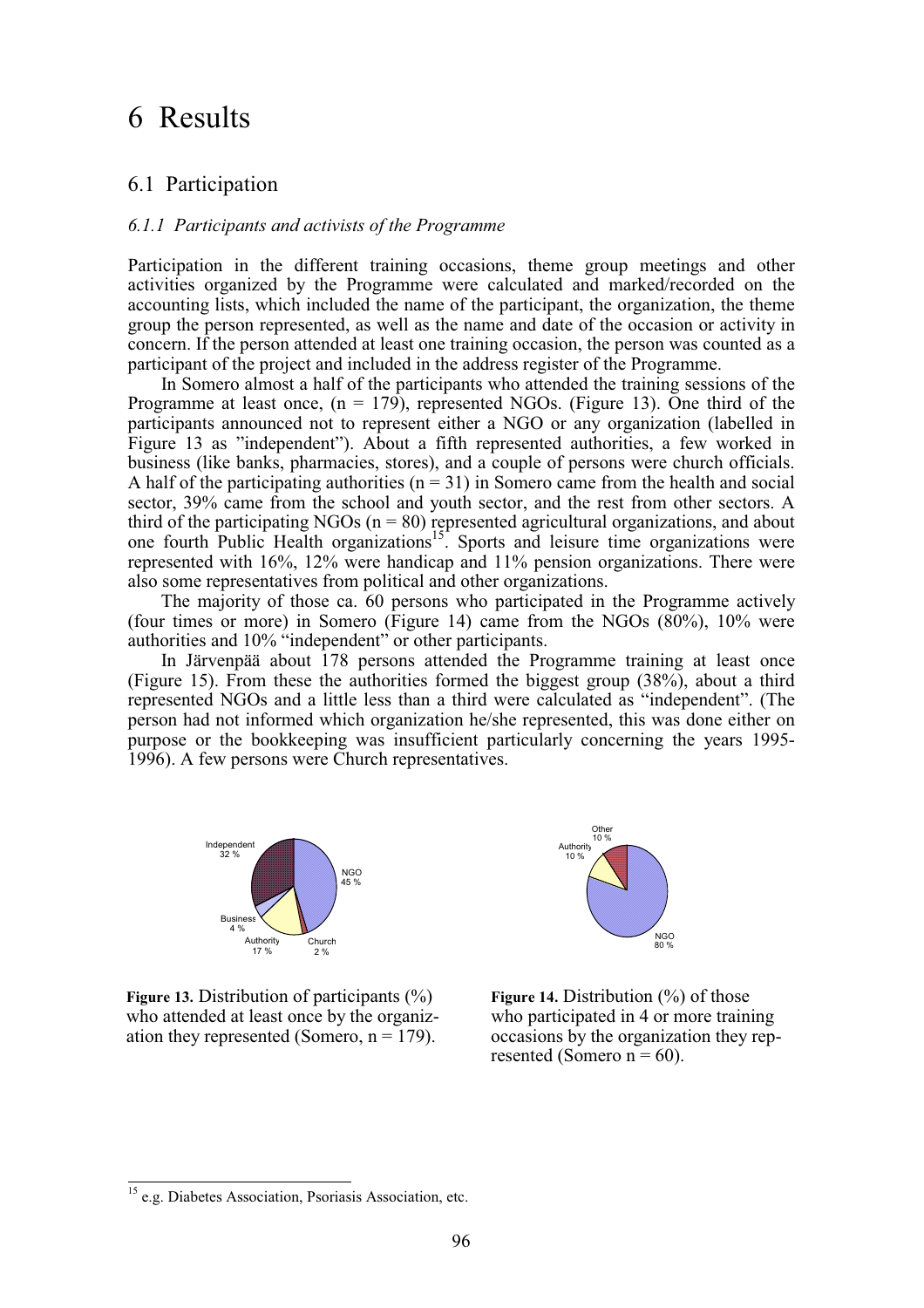



**Figure 15.** Distribution of participants **Figure 16.** Distribution (%) of those  $\frac{1}{2}$  (%) who attended the Programme at least who participated in 4 or more training once by the organization they represented occasions by the organization they rep- (Järvenpää,  $n = 178$ ). resented (Järvenpää  $n = 56$ ).



The majority (ca. 80%) of the participating authorities in Järvenpää (n = 67) represented the health and social sector, the rest was shared by school and youth and other sectors. A little less than half of the NGOs  $(n = 56)$  represented Public Health organizations. The next biggest group was handicap organizations. Agricultural (11%), pension  $(7%)$ , sports and leisure time  $(5%)$ , and political  $(4%)$  organizations were represented to some extent. In addition there were one or two representatives from various other NGOs in Järvenpää.

About 56 persons attended the Programme actively (four times or more) and of these little more than a half were NGO representatives, 34% authorities, and the rest "independent" or other representatives. (Figure 16).

There were almost the same number of participants and activists in both of the communities. In Somero, the NGOs were more eager to participate, whereas in Järvenpää the Programme raised more interest with the authorities. A notable remark was that in Järvenpää fairly many wanted not to represent either the NGOs or the authorities, informing themselves to be "independent", even if in most cases they were members of either one. The reason from the NGO's side was that their organization considered that participating in this kind of programme is not the field of NGOs, but that their task is to be an advocate of some patient group instead. The authority representatives who wanted to be registered as "independent" considered the participation in the Programme to belong to leisure time, particularly in Järvenpää, when the administration of the town decided (1995) that their staff was not allowed to use their work time to participate in the Programme. After this, a few of the authority representatives ceased to attend, but some of them continued to represent the authorities and a part informed to represent "themselves as citizens" (in the figures labelled as "independent").

#### *6.1.2 Participation in training*

Bookkeeping was held of the attendance in the training occasions organized by the FCHE (during 1992–1995) and by the participants of the Programme (mostly during 1995– 1996). The topics together with the course and content of the discussions were documented in the minutes of the meetings.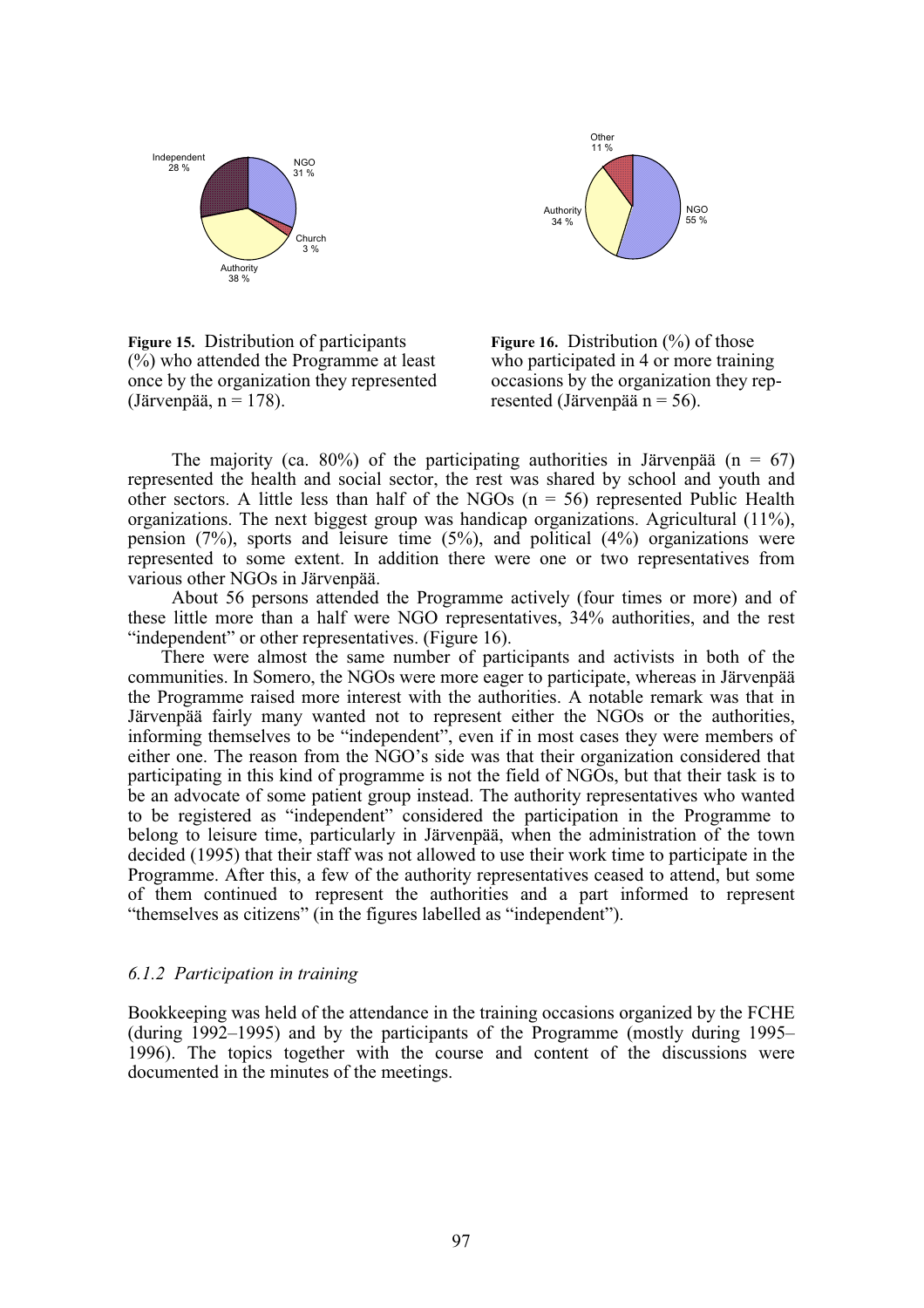

**Figure 17.** Number of persons participating in training occasions 1992–1995 by community.

Until the autumn of 1995, 19 training occasions were organized in Somero, and 22 occasions in Järvenpää focusing especially on skills and knowledge needed for the community action for health (topics: democracy and decision making in the community 1992, preparation of community diagnosis and local health policy 1992–93, communication and the use mass media 1994, teamworking 1995). The majority of the training took place during the period of 1992–1994 after which training by the FCHE was provided in a slowing momentum. Only two training occasions were organized in 1995 and after that the training supporting the development of empowerment was totally finished. Later the project participants organized training occasions on their own on current topics, or the "training" was limited to theme group meetings which took a form of discussions conducted by the Local Project Secretary. These meetings were informative in their character. (The vertical broken line shows the time where the empowerment training conducted by the FCHE was withdrawn).

About the same "core group" of some 20–30 people participated as actors (Figure 17) until the end of 1994, not only in training occasions, but also in planning (mostly during the theme group meetings) and implementing the different activities within the Programme. After 1994 a decreasing trend was seen in the training participation. According to the accounting lists there were less than 10 activists left in Järvenpää, while the same figure in Somero was somewhat higher – about 15 persons in 1996. The interest to participate had a slowing tendency every year, particularly towards the summer.

The peaks in the curves were connected to assignments which were considered particularly interesting, like preparation of the community analysis ("lay community diagnosis"), putting together a poster connected to the community analysis, organizing and participating in the Poster Exhibitions and joint seminars (Somero and Järvenpää together), exercises with media, or study visits like the excursion to The Estonian Centre for Health Promotion in Tallinn.

Figure 18 shows that in both communities there was a small core group, which participated actively in at least a half of the occasions organized by the FCHE. There was a group of 35 persons who participated in every fourth of the training occasions in Somero, but in Järvenpää only 15 persons participated as frequently. The number of persons who attended the training only a couple of times was a little higher in Järvenpää than in Somero.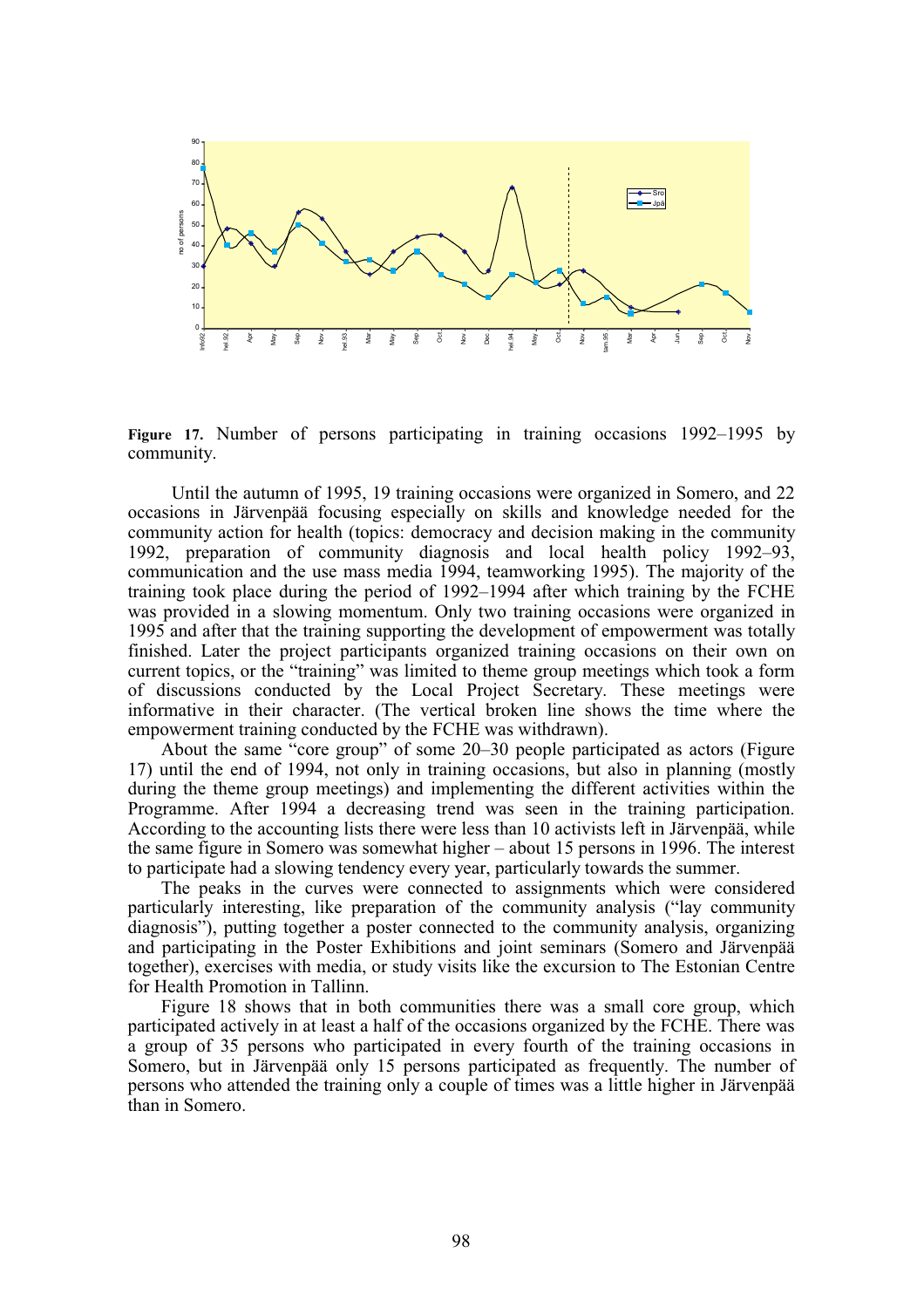

**Figure 18.** Activists of training occasions by town.

The distribution of the gender of participants was calculated according to the participant address register kept by the FCHE. The majority of the participants of the Programme were women (75%) and about 25 % men in both communities.

#### *6.1.3 Use of time*

The questionnaires in 1992, 1994 and 1996 included a question in which the informants were asked to estimate the time in hours they had used in participating/working in the Programme per year.

The time (Table A, Annex 5) participants used for working in the Programme per year was about the length of a normal working week in Somero (ca. 40 hours) and about 60 hours in Järvenpää in 1992. According to the questionnaire in 1994 the time consumed for the Programme decreased in the following year, indicating a decreasing enthusiasm and tiredness to commit to actions which took place particularly during 1994–96. The same trend was reported in 1996, with the distinction that Somero used twice as much total time for the Project than Järvenpää. The average time used for the Programme per person was 22 hours, but as there seemed to be more people involved in the process in Somero than in Järvenpää, the responsibility was divided between a larger group of people in Somero than in Järvenpää.

#### *6.1.4 The "core group" and the permanence of theme groups*

The establishment or development of theme groups was assessed through calculating the different activities the person took part in as well as through observing what kind of tasks the persons were assigned to. The permanence of theme groups was estimated through bookkeeping: the project secretary kept records of which group the person belonged to and marked the changes.

Figures 17 and 18 show that during the first three years the Programme had generated theme groups which proved to be particularly permanent in both communities until 1994. A moderately permanent group of about 30 people in both communities was formulated, consisting of very actively participating members, who took part in about 75% of the training and other activities of the Programme. This group, which then was labelled as the "core group" shrank to about 10 persons in Järvenpää and to about 15 persons in Somero by summer 1996. These persons were mainly acting as theme group leaders of the Programme.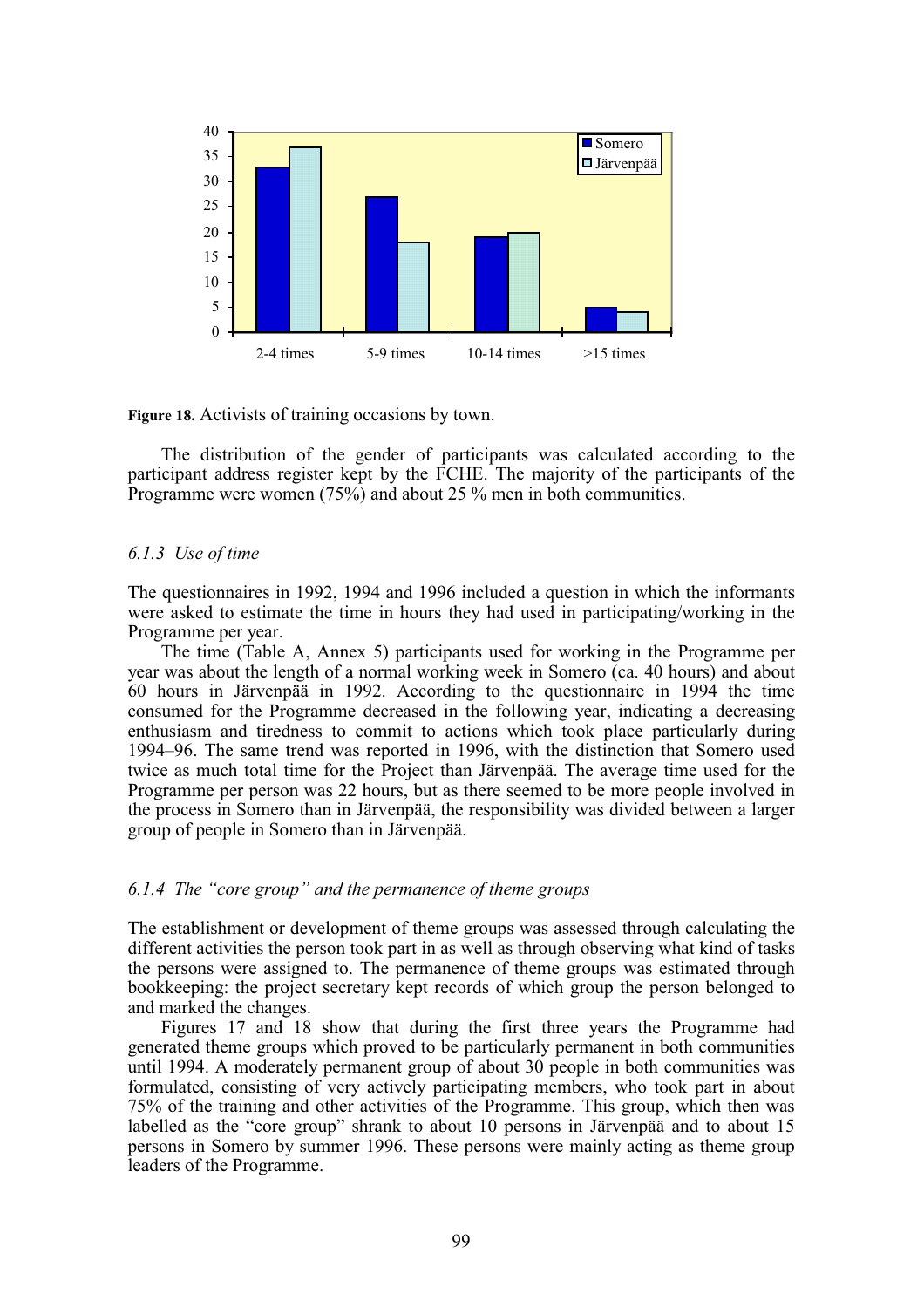## *6.1.5 Motivation*

The motivation to participate was asked for in connection with the questionnaires of  $1992^{16}$ ,  $1994^{17}$  and  $1996^{18}$  with three open-ended questions: "Can you estimate why you participated in the first occasion?", "What was the reason for you to participate in the Healthy Somero-Järvenpää Project?", and "Specify the thing/things, which have kept you in the project". The first question was analysed only in 1992 and is separately shown in Figures 19–20 (marked "Beg 92" = beginning 1992), and omitted in the analyses in 1994 and 1996, because it was assumed that people have difficulty to distinguish the reason for participating in the first meeting in 1992 and remember this separately from the other motivational reasons. The answers to the two next questions were combined in the analysis referring to their similarity. The respondent had often answered only either one of these two questions, not both.

The answers were analysed with the content analysis technique, using either one word or several words or even a longer sentence as a unit of analysis. The classification was done using categories raised inductively from the data. (The explanation of each of the categories in Figures 19 and 20 is presented in connection with the text below by using examples from the quotations).

The reason/motivation for participation was asked for from the respondents in the theme interviews in August  $1996^{19}$  again. The tape recorded and transcribed answers concerning this question were analysed through content analysis using the same classification framework as used in the content analysis of the questionnaires, which were completed with new categories raised from this data.

#### *Somero*

 $\overline{\phantom{a}}$ 

In Somero (Figure 19) the curiosity ("Curiosity" = including both curiosity and a general interest towards the Programme without being able to specify this in more detail. E.g.: *"…because I was curious what this is all about", "Well, I am interested in different kinds of activities…"*) was the most often mentioned reason for participation. Many participated also because of perceived duty in 1992 ("Duty" = e.g. *"I came because it was my duty as a public Health Nurse", "…my employer sent me there", "I felt that I have to come and represent my NGO"*) but feeling of duty decreased significantly during the process. Feeling of being able to influence decision making ("Infl decis"= *e.g."… because I thought that I can influence the decision making in my community through participation in the Programme")* in the community was low at the beginning of the programme in Somero, but it increased slightly in 1994 and significantly by the summer 1996. The social function of the Programme ("Soc function" = *e.g."… because I had a possibility to meet/learn to know people", "…because we had such a good time in the groups", "…because we did things together")* providing an arena for meeting people was one of the most important reasons for participation in 1994 and 1996 in Somero. Being productive ("Results" = e.g. *"…it was important to me to see our good achievements", "…the results kept me in the Programme"*) did not play a very important role for the participants in Somero. Personal development ("Pers devel" = e.g. *"… I had a possibility to learn new things", "…developing myself", "…I assumed that I benefit from this by applying the things I have learned in my daily work"*) reported less important than achieving results in 1994 but two years later it was the other way round. About 13% of the participants could not specify the reason for their participation in 1994 in Somero, and

<sup>&</sup>lt;sup>16</sup> Questionnaire 1992 (Somero: n<sub>pers</sub>=54, n<sub>expr</sub>=44; Järvenpää n<sub>pers</sub>=46, n<sub>expr</sub>=46); n<sub>pers</sub>= number of persons who responded;  $n_{exp}$  = number of expressions<br><sup>17</sup> Questionnaire 1994 (Somero  $n_{pers}$ =39,  $n_{exp}$ =39; Järvenpää  $n_{pers}$ =35,  $n_{exp}$ =36);<br><sup>18</sup> Questionnaire 1996 (Somero  $n_{pers}$ =38,  $n_{exp}$ =46; Järvenpää  $n_{pers}$ =35,  $n_{exp}$ =39):<br><sup></sup>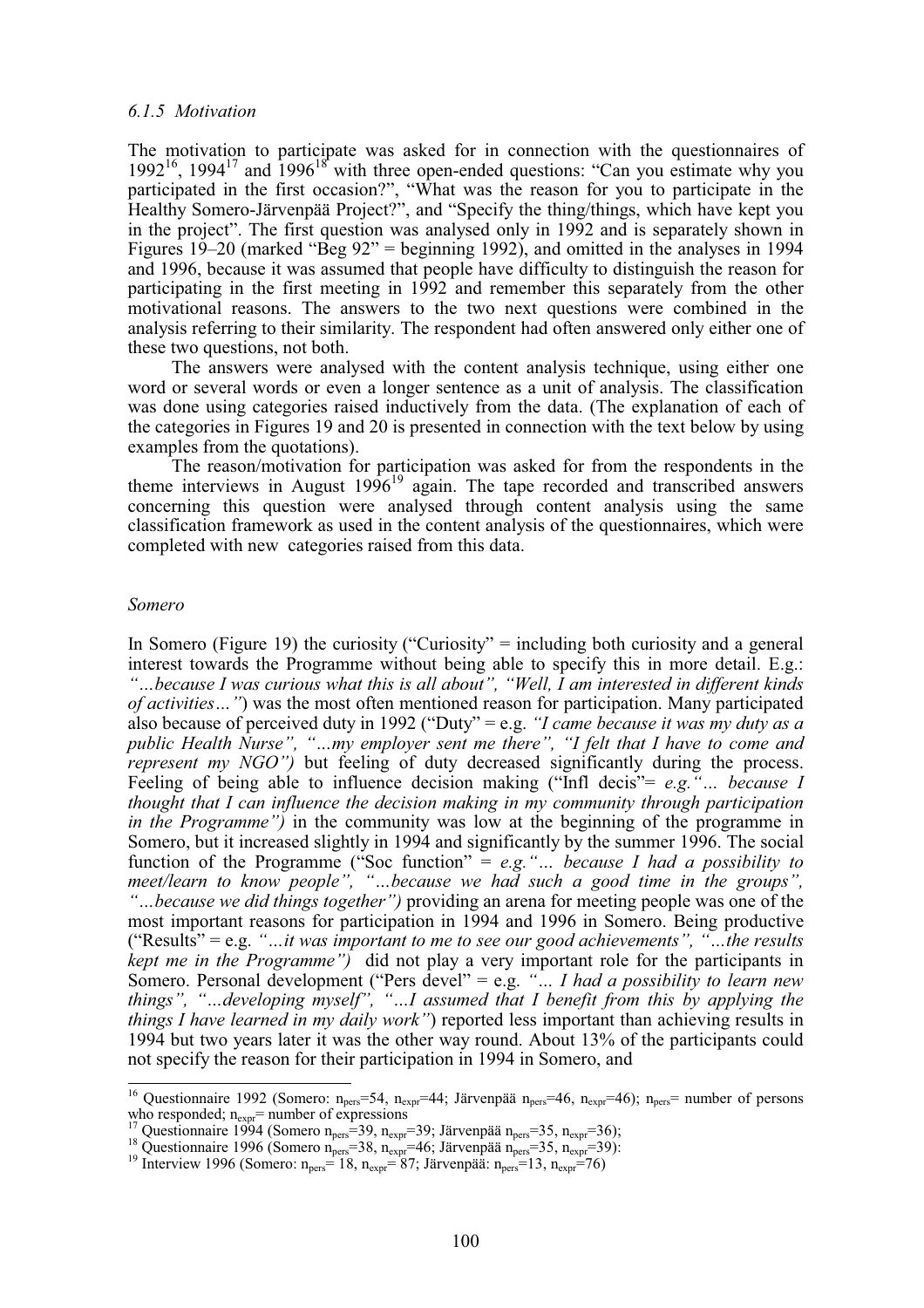

**Figure 19**. The motives (%) of participation in Healthy Somero Programme.

answered "*I don't know*". In the repeated questionnaires in 1994 and 1996 everyone was able to tell the reason for participation.

In connection with the 1996 interview new motivational factors arose, which had not been mentioned in the previous years at all. The respondents reported such things as *"…I felt that through participation in this Programme I am able to make my town better",* or *"…I really was happy to notice that the decision makers had changed their attitudes"* ("Imp f society"  $=$  Felt, actual improvements or changes in the society category). Another new motivation factor was the 'new way of action' that the participants felt they had learned (*"…this was something new, which we had not done here before, at least not consciously and in such a systematic way…".)* There were also people who felt that it was an honour to belong to the Healthy Somero Programme ("Dignity + honour" = e.g.: "…*It is something special, fancy,…I feel that we are part of something bigger, like the Health For All 2000 Programme"*).

## *Järvenpää*

In Järvenpää (Figure 20) the "curiosity" towards the Programme was high all the time, being the most often reported reason to be involved in the Programme. The feeling that participation is a civic "duty" decreased in 1994 but was moderately high again in 1996. The feeling of being able to "influence decision making" was high in December 1992, but decreased again in 1994 being about the same by summer 1996. The feeling of "personal



**Figure 20.** The motives (%) of participation in Healthy Järvenpää Programme.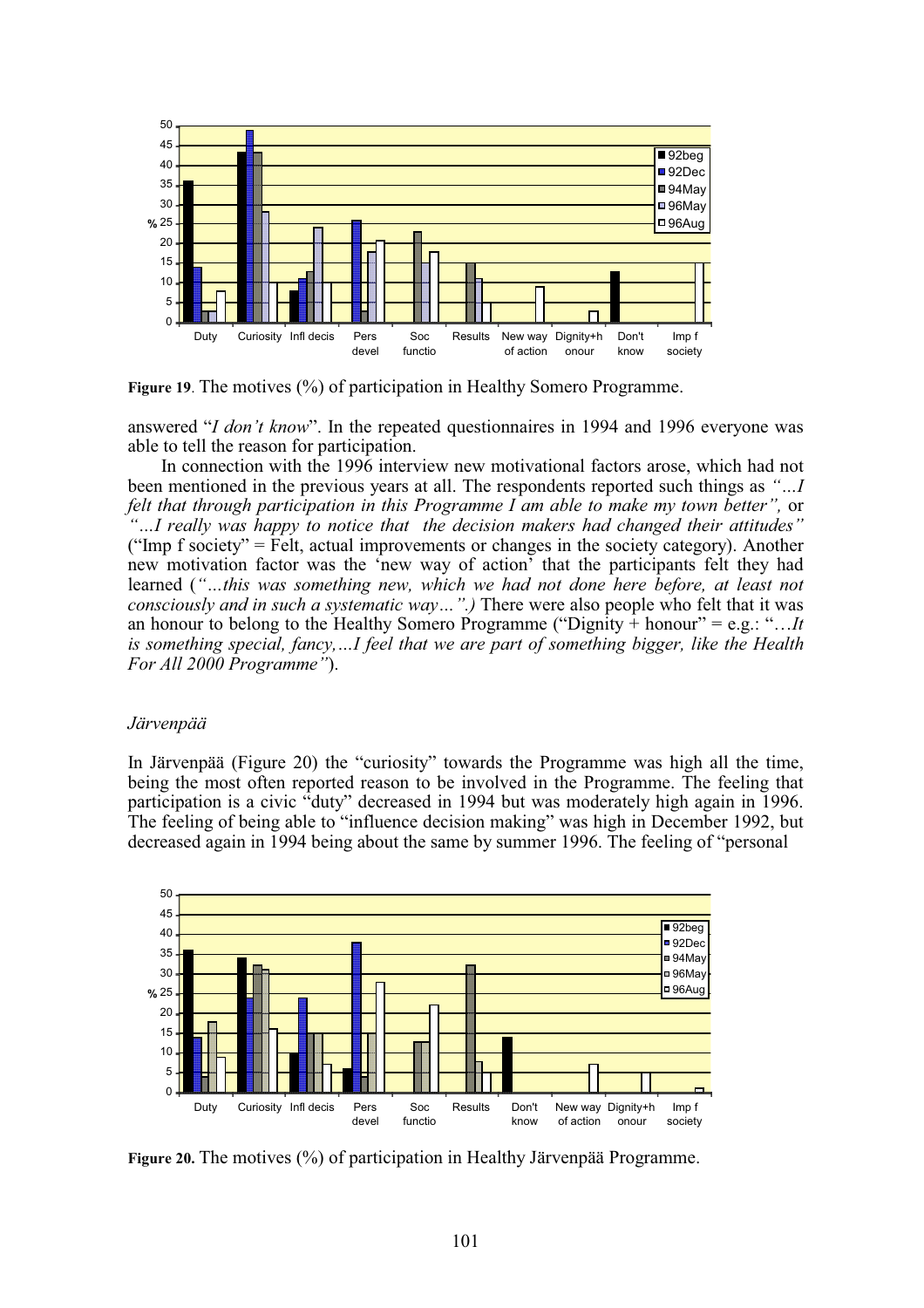development" through participation in the Programme was significantly high in December 1992 but in 1994 other motives like the concrete "results" or "Programme providing an arena for social action" ("Soc functio") gave more satisfaction to the participants. In 1996 "personal development" as a motive played an important role again. In 1994 about 14% of the participants answered "*I don't know*" to the question "why are you participating". However, in 1994 and 1996 the reason for participation was clear to everyone. The answers in the interview in 1996 concerning the motivation of the Järvenpää participants showed that the "Improvements for my own society" was not so important as in Somero. However, some of them mentioned the learning of "new way of action" or the "honour" being the motivating factors to some extent.

## *Argumentation for participation*

The different reasons for participation can be grouped to individual, social and health political arguments. Individually oriented motivation comprised curiosity, personal development and feeling of dignity and honour, because they mostly reflect personal motivational factors. The socially oriented motivation comprised the categories of "social function", "new way of action", "results" and "duty". These reflected that the person was also interested in social environment, peers, other people and things happening around. It could also be a sign of the person's loyalty towards his/her own community. "Influencing decisions" or "improving society" were considered as politically oriented reasons, because most of the expressions belonging to this category included a political action element and either reported actual or, at least, desired issues requiring social change. The motivation to participate is considered in these three dimensions in Figures 21 and 22.

In Somero (Figure 21) the individually oriented reasons were most important during the whole research period but particularly at the end of 1992 (first questionnaire). The socially oriented argumentation seemed to be quite important in the beginning stage of the Programme but was replaced at the end of 1992 by the individual benefits (belief the Programme provides possibilities for individual development and learning). As the Programme developed, the Programme's social function became important again and the results were an important factor in keeping people in the Programme. The (new) way of action was reported as one of the reasons for participation at the end of the Programme. The politically oriented reasoning for participation showed an increasing trend towards the end of the inspection period. (Those who did not know the reason for participation are also illustrated in this picture. In the beginning of the Programme, about 13 % could not give a reason for participation, but already by the end of 1992 everyone knew why they participated).



**Figure 21.** Argumentation for participation during the Programme by time, Somero.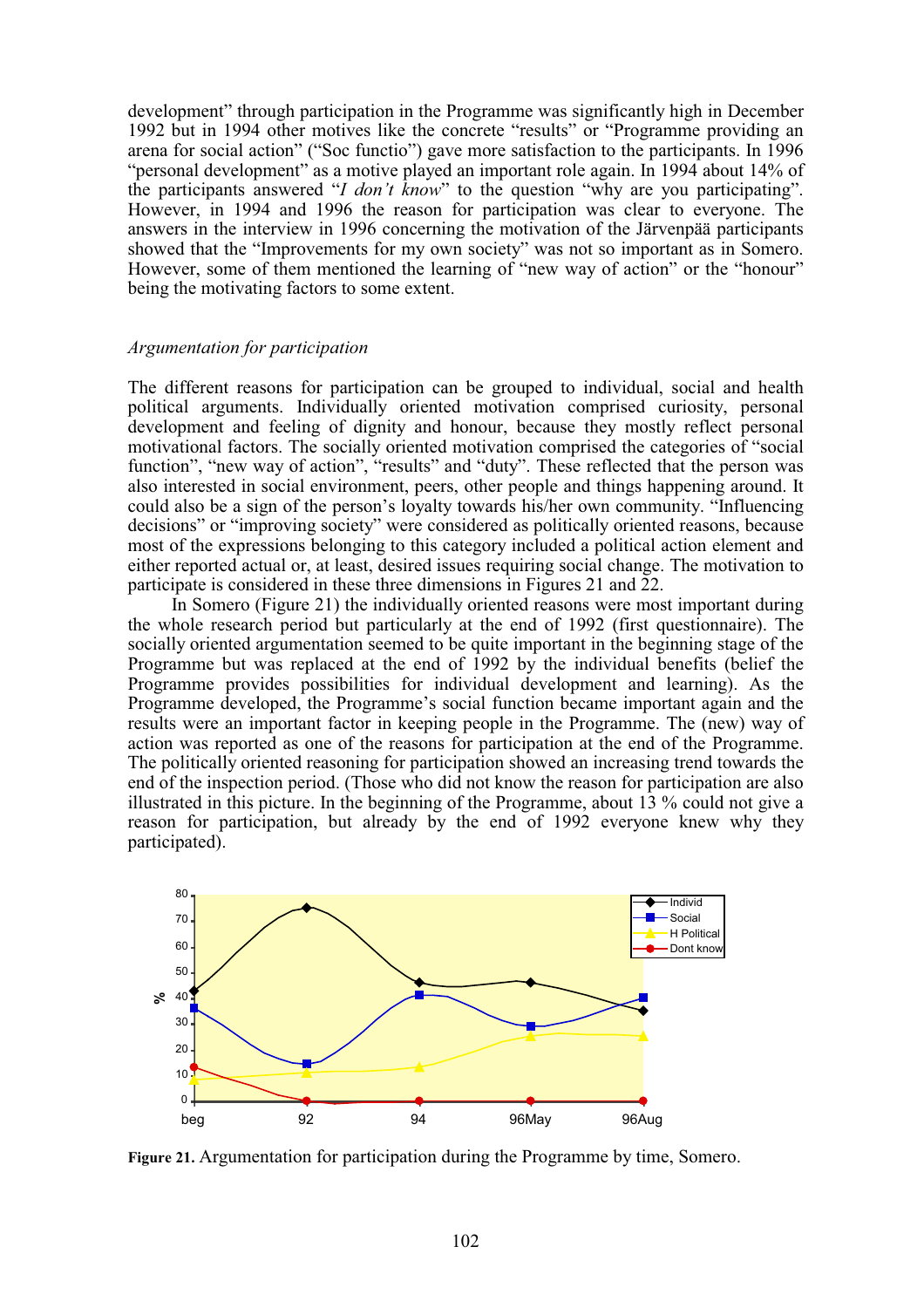

**Figure 22.** Argumentation for participation during the Programme by time, Järvenpää.

In Järvenpää (Figure 22) the starting point of the Programme reminds the situation in Somero but already at the end of 1992 the politically oriented argumentation for participation seemed to have a bigger role, which then decreased again in 1996 to the same level as it was in the beginning of the Programme. Participating in the Programme seemed to provide most benefit to the individual in 1992, but like in Somero, the socially oriented reasons became more important in 1994, and the importance decreased again a little in the next two measuring points. As in Somero at the last measurement point (August 1996), the participation in Järvenpää seemed to have a more individually oriented reasoning (This may, from the empowerment perspective, reflect some kind of regression, since empowerment requires the joining of mutual groups and a strengthened sense of community as stated in the literature. E.g. Kieffer 1984, Swift and Levin 1987, Rissel 1994).

#### *6.1.6 Perceptions of the meaning of "participation"*

In the questionnaires of  $1992^{20}$ ,  $1994^{21}$ , and  $1996^{22}$  the perceptions about participation were asked in an open-ended question. The question was repeated in the theme interview in August 1996<sup>23</sup>. The answers were analysed through content analysis. A unit of analysis varied from one word to several sentences and the categories were grounded on the data (i.e. to the content of the respondents' answers). The categories were: Citizen Participation is: 1) 'Taking care of own health or health of nearest family', 2) 'Decision making', 3) 'Mobilization of everyone', 4) 'Providing knowledge', 5) 'Co-operation', 6) 'Community Action', 7) Traditional 'prevention and health education', 8) 'Consciousness raising and communality'(= "Consc + Comm"), 9) 'Purchasing actively knowledge', and 10) 'Healthy public policy'. The following examples of quotations characterize these categories.

Participation as 'Taking care of your own health or health of your nearest family': "....specifically, that one would have responsibility for oneself and the environment."

<sup>20</sup> <sup>20</sup> Questionnaire 1992: (Somero: n<sub>pers</sub>=54, n<sub>expr</sub>=48; Järvenpää n<sub>pers</sub>=46, n<sub>expr</sub>=52); n<sub>pers</sub>= number of persons who responded; n<sub>expr</sub>= number of expressions <sup>21</sup> Questionnaire 1004. (S)

<sup>&</sup>lt;sup>21</sup> Questionnaire 1994: (Somero n<sub>pers</sub>=39, n<sub>expr</sub>=37; Järvenpää n<sub>pers</sub>=35, n<sub>expr</sub>=42);<br><sup>22</sup> Questionnaire 1996: (Somero n<sub>pers</sub>=38, n<sub>expr</sub>=29; Järvenpää n<sub>pers</sub>=35, n<sub>expr</sub>=26);<br><sup>23</sup> Interview 1996: (Somero: n<sub>pers</sub>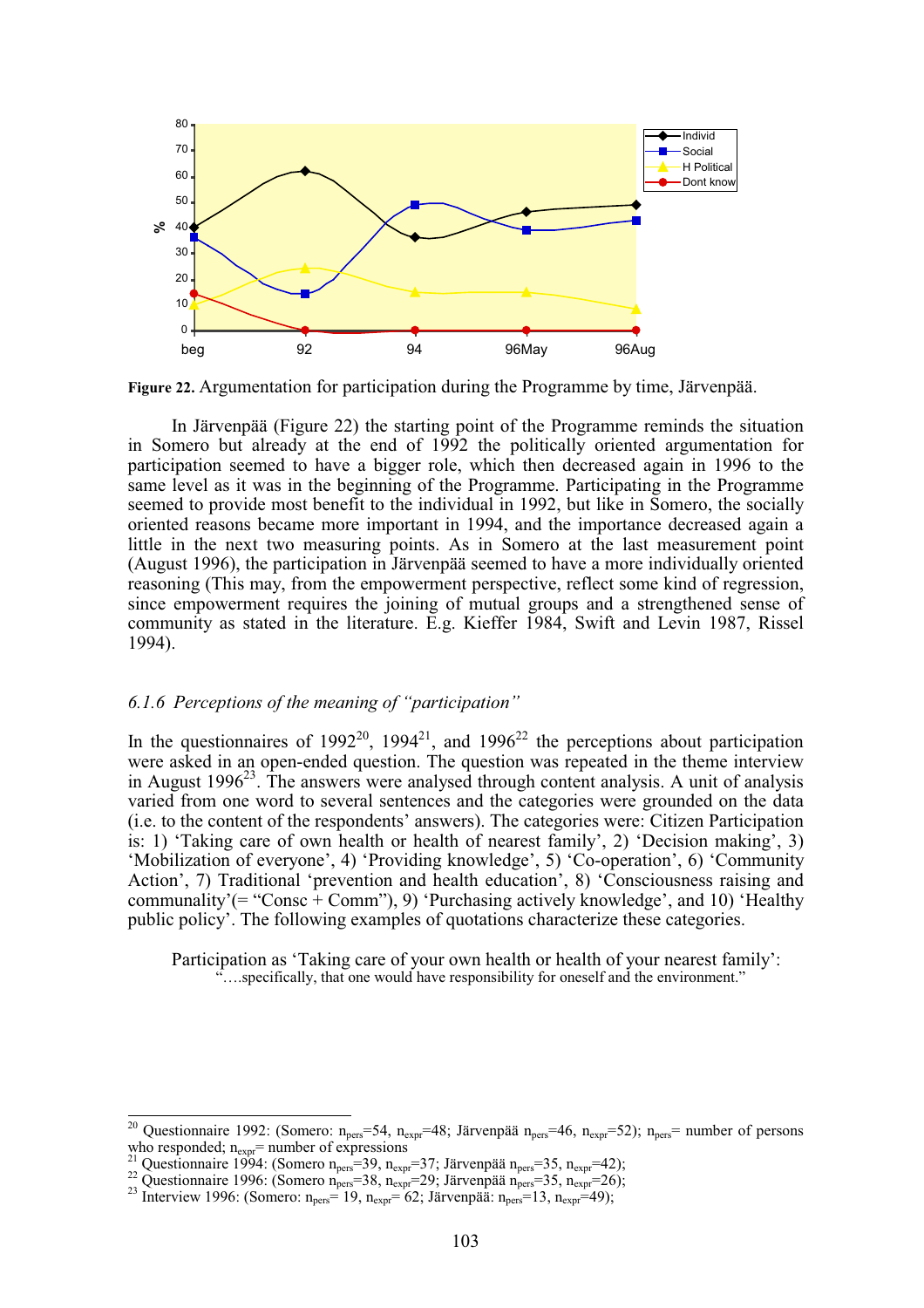"… well, if I don't just think about this Project which is one way to take part, but participation is what you do every day; exercise, look after your own health and then, as a mother, guide the kids to the same rails, make home-made meals and such. Even being a couch potato is taking care of your health if it feels good."

"…it is that everybody takes care of their own health and fitness so that one exercises as much as one can as long as it is a natural part of everyday life and, in every way, takes spontaneously care of oneself and, depending what information is available, takes care of the well-being and health even of one's loved ones."

#### Participation as 'Decision making':

"… citizens' participation in health issues is that the citizens can have an impact on the health issues of a community it they want and if they have the enthusiasm... it is how to make a contribution by one's own action, not only by phoning the decision makers -- one's own action and input belong to it, too."

"..: I think the issue is that everybody feels to be an influential person/opinion leader, that I can feel that I am who I am and I can interfere in some issue and assume that it is my right and duty and I must be heard."

#### Participation as 'Mobilization of everyone':

"…I think it is just that that there is interaction and you stay out of small circles and come out of your shell, that is when a person participates."

"…In general, people should take part in everything that is even slightly available and which is organized for people to participate in."

Participation as 'Providing knowledge':

"…citizens' participation in health issues is to keep oneself in shape plus to distribute information and give the right kind of info even to your pal."

#### Participation as 'Co-operation':

"…it is that when we were working together over there in a house with a mold problem we did indeed try to gather the people together and go to the authorities whining and bickering and putting all kinds of pressures on them, maybe I would do the same even in other situations if I would feel the issue important to me, I'm sure that I would write in the newspapers and all."

#### Participation as 'Action':

"…And you could yourself organize and participate and do something, everybody could take some initiatives. So that it wouldn't only be passive...not come to a ready-set table , that a thought could be provoked, that even I can do something and air my ideas."

#### Participation as 'Prevention and health education':

"… I think …my idea of participation is what becomes apparent maybe in this kind of an anti-smoking campaign."

#### Participation as 'Consciousness raising and communality'( $=$  "Consc  $+$  Comm"):

"…I don't know, but there is a lot to do in the society when the safety nets are in danger of crumbling all around and we should bring security to the people when they are fearing that they are no more in control of their own lives. Security is needed and getting it in the very beginning and the very end depends on one's own activity. No other person can help and save another, a person must help him/herself. So we need this kind of an idea for this project so that we could teach people to help themselves in controlling their own lives. It is a difficult and demanding task, education is needed and I hope that we can get it. Also I wish to keep contacts with the leaders, even in the Finnish Centre for Health Education, they have got ideas and influence and knowledge of what we need. …I want to discuss with them and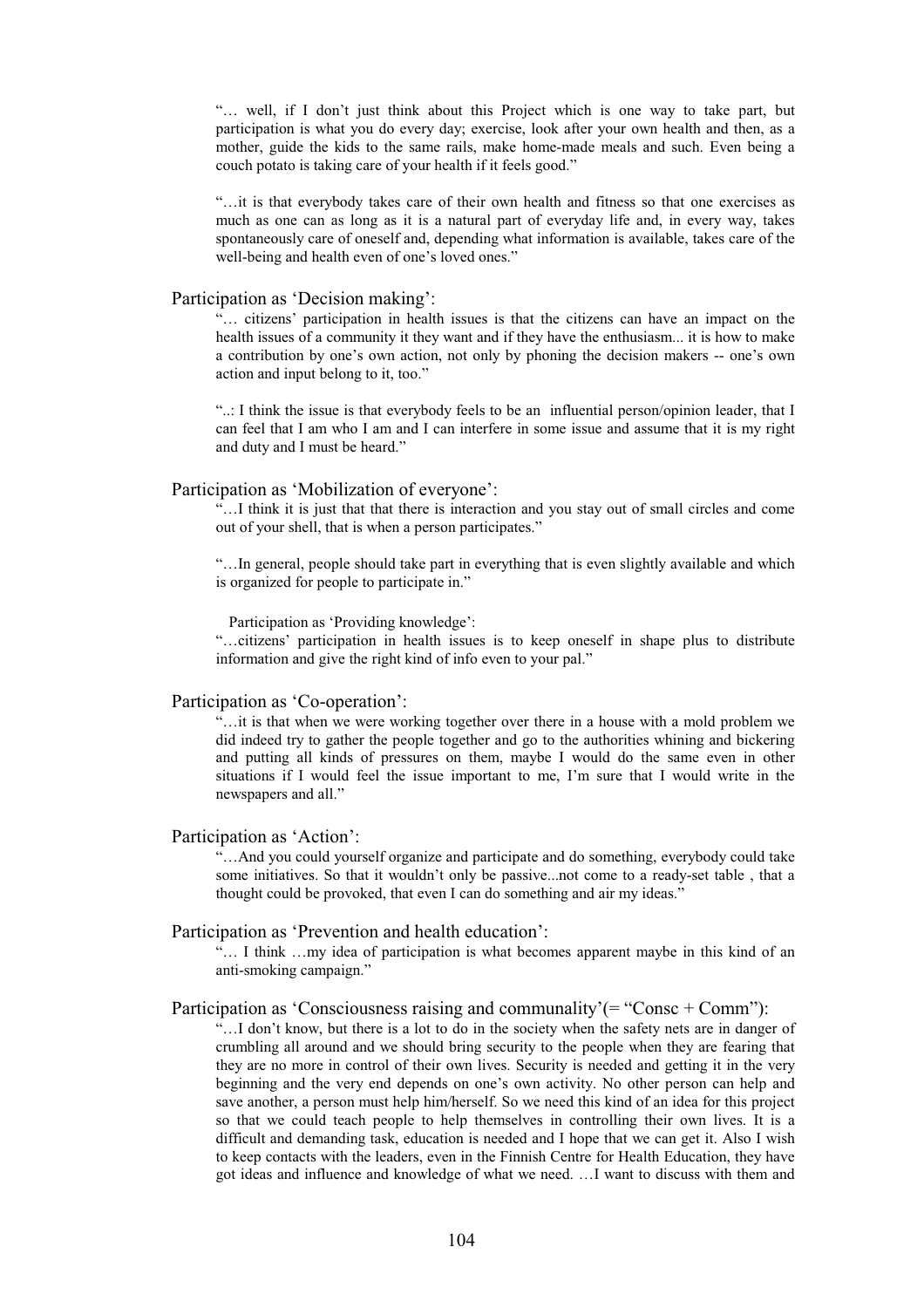get acquainted with them and gain self-esteem and, like spiritual strength. The support we got at the starting stage was important. I do not want to be left on my own."

"…It means exactly that we participate when an issue hits home hard enough… What is the participation – we go together and find out about issues, express opinions, ask around, find out is this issue now for real and is there cause for concern, and who should do something or should you do it yourself. It works if there is reason for it."

## Participation as 'Purchasing actively knowledge':

"...participation is that you actively find information and attend lectures, etc."

## Participation as 'Healthy public policy':

"… in a way, if the project is so inclined that we can have considerable savings, then this Healthy Sro/Jpä Project is a very good undertaking because it is aimed at influencing the public health aspect and in this way it means remarkable savings for the municipality. If people could change their habits and started to look after their health, it indeed would be a great saving for the society, think milliards...but if there is nothing to show on paper, it won't have any impact on the decision makers...it goes in through one ear and comes out the other. The Healthy Sro/Jpä like all the other good things is a matter of practical problem at this time: even though research has been made to show how beneficial it is to take good care of oneself, also that if the community invests a Mark in this kind of procedures, the saving sort of will be four-fold at the end, after all."

#### *Somero*

Figure 23 shows that in 1992 "participation" was characterized as taking care of own health and secondly, as mobilizing all citizens of the community. To some extent "participation" in 1992 was also characterized as participation in decision making, providing knowledge about health and traditional preventive measures (advice giving by health care personnel, participation in health controls, visits to public health nurse etc.) and health education.

The understanding of the word was approximately the same in 1994, but the mobilization of the people was considered as the most descriptive meaning. To an increasing extent also expressions which showed a growing awareness of health problems and issues in the community were presented in 1994 and 1996 (labelled in the figure as consciousness raising of the community problems = "Consc + Comm").

The expressions in 1996 showed a wider range of dimensions comprising not only taking care of own health and mobilizing people or being aware of the health problems in the community, but also actions for social change and improvement in the community life and collaboration. In comparison with the earlier years participation was considered more as prevention and health education. This may be a sign of an expanded perception about the concept of health promotion and also that participation of individuals in different activities was considered to be an important part of health promotion. On the other hand, the result may indicate that the perceptions about participation turned back to a more traditional direction which includes the idea that health promotion and health education still remind of the domain of health professionals.

The role of providing and distributing knowledge had a decreasing trend towards 1996. Purchasing actively knowledge yourself was discovered as a new dimension for participation in connection with the last interview in 1996.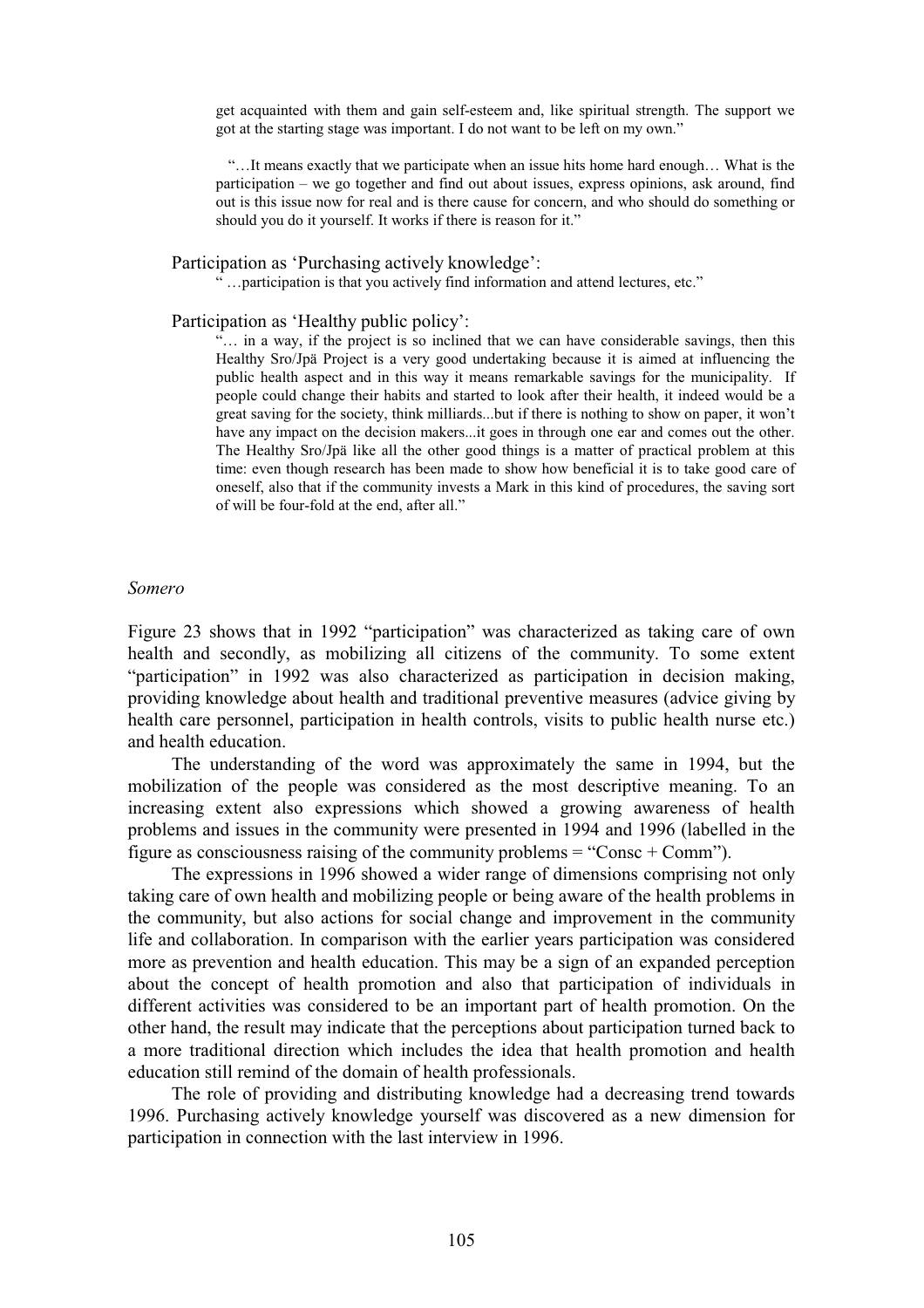

Figure 23. Perceptions of the meaning of "participation" in Somero (%).

# *Järvenpää*

The perception about participation in Järvenpää proved to be very similar to the correspondent perception in Somero in 1994 (Figure 24). Taking care of own health was the most often expressed meaning. The word "participation" was connected with decision making more often than in Somero. The role of co-operation was, though, more important to the people in Järvenpää and the traditional prevention or health education less important in 1992. Also participation in decision making seemed to be important in Järvenpää in the two first years of the Programme, but the trend was decreasing towards 1996. There was a remarkable increase in 1994 in the expressions labelled under "consciousness raising" remaining quite high in 1996, too. The same trend as in Somero could be noticed in Järvenpää in 1996: Perception about the concept of participation was wider in 1996 than in 1992 and understanding participation as a part of health promotion was obvious.



**Figure 24.** Perceptions of the meaning of "participation" in Järvenpää (%)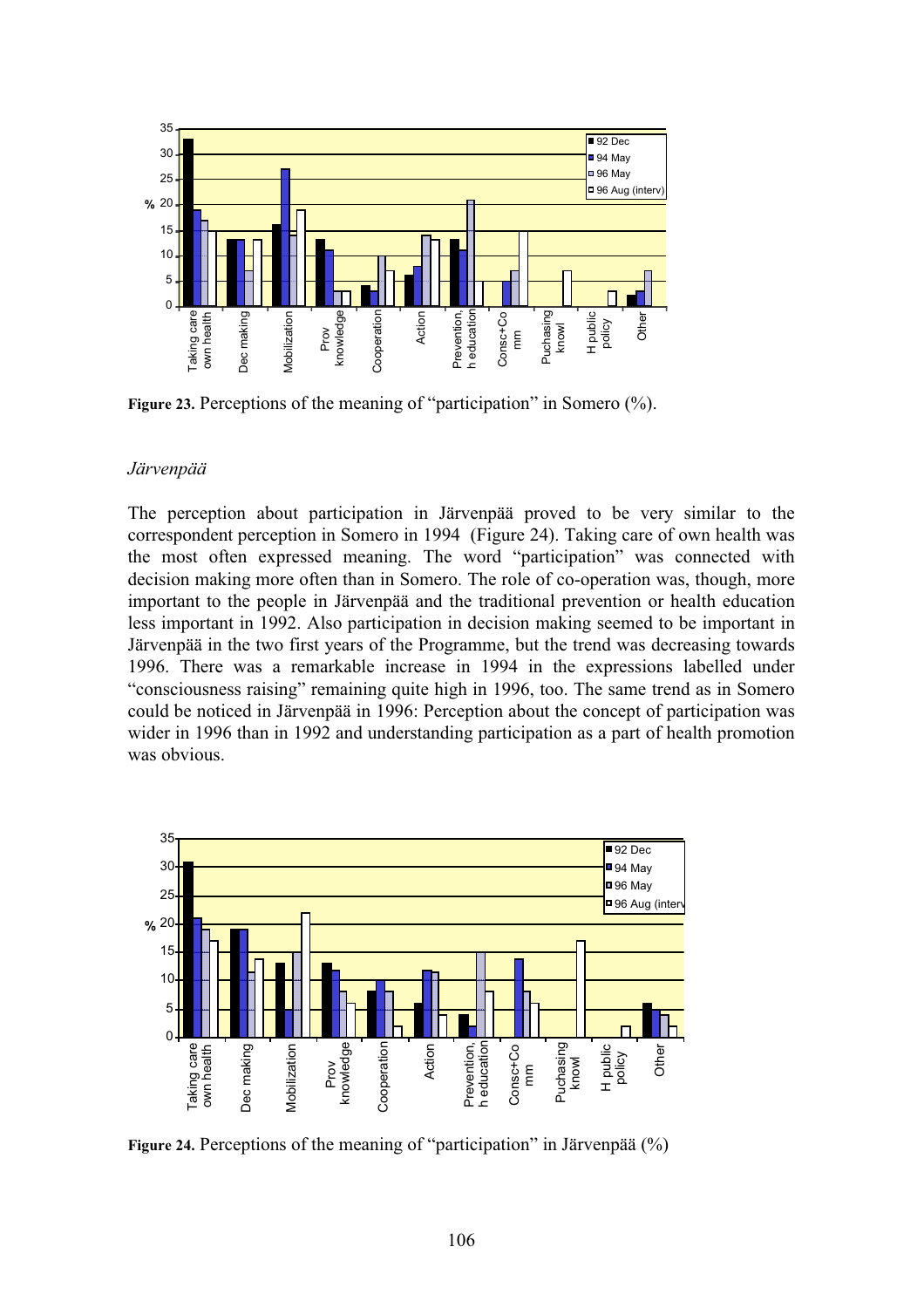#### *Somero and Järvenpää according to the interview in 1996*

Figures 23 and 24 show a wider range of expressions in 1996. New expressions emerged which had not been used in connection with the earlier measurements in 1992 and 1994. In Järvenpää, "purchasing actively knowledge yourself" and "taking care of own health" were still considered the most important in addition to "decision making" and "mobilization of people". However, such expressions as "participating in happenings and occasions organized by others" (10% of all expressions) could be a sign towards a passive approach. Communality  $(=$  or 'sense of community') and healthy public policy were new dimensions for participation in Järvenpää in 1996. The role of co-operation, which was moderately important for the respondents in the interviews in 1992–1996, decreased in connection with the interview in August 1996.

In Somero, "communality", "taking care of own health", "decision making" and "action" formed the most often mentioned perceptions concerning participation. "Cooperation", "mobilization of everybody" and "participation in happenings" were a moderately important content for the word. Also in Somero "participation" was more seen as a core of health and social policy of the community.

*The development of understanding "citizen participation"*

The development of participation can be examined from two different perspectives: Who is in the focus of the 'participation' (individual/me myself = ego-oriented<sup> $24$ </sup> or the wider community = community-oriented). The second view is: who is considered to be the producer of the action (in other words e.g. who is organizing the activities – oneself or somebody else/outsider). In this respect the categories of the results of the content analysis above can be grouped as follows: When the producer/organizer is expected to be someone else than oneself, the participation is considered to be passive. If the person himself has an important role in the action the participation is considered to be active. The categories of "participation" (see the list of categories and the examples in the beginning of this chapter) were formed, though the content analysis was placed in the following typology (Table 7).

When the development of the perceptions of the meaning of participation is looked upon the above typology, the results (Figure 25) show that in Järvenpää in December

|                                    | Orientation                                               |                                                                                                     |
|------------------------------------|-----------------------------------------------------------|-----------------------------------------------------------------------------------------------------|
| Producer                           | Ego-oriented                                              | Community-oriented                                                                                  |
| Organized                          | Providing knowledge                                       | Mobilizing everybody                                                                                |
| by others                          | Prevention, health education                              | Co-operation                                                                                        |
| $(=$ passive)                      | Participating happenings                                  | Healthy public policy                                                                               |
| Organized<br>by self<br>(= active) | Actively searching knowledge<br>Taking care of own health | Participation in decision making<br>Sense of community<br>Acting, measures<br>Consciousness raising |

**Table 7.** Categories of participation orientation and organizer.

 $\overline{\phantom{a}}$ 

<sup>&</sup>lt;sup>24</sup> Ego-oriented = ego-centric, which according to Webster's Encyclopaedic Dictionary (1989) is defined as "having or regarding the self as the centre of all things; and having little or no regard for interests, beliefs, or attitudes other than one's own."

Community-oriented in this connection means regarding the 'community' or the wider environment as the centre of things; and having more interest towards the society and not towards oneself only.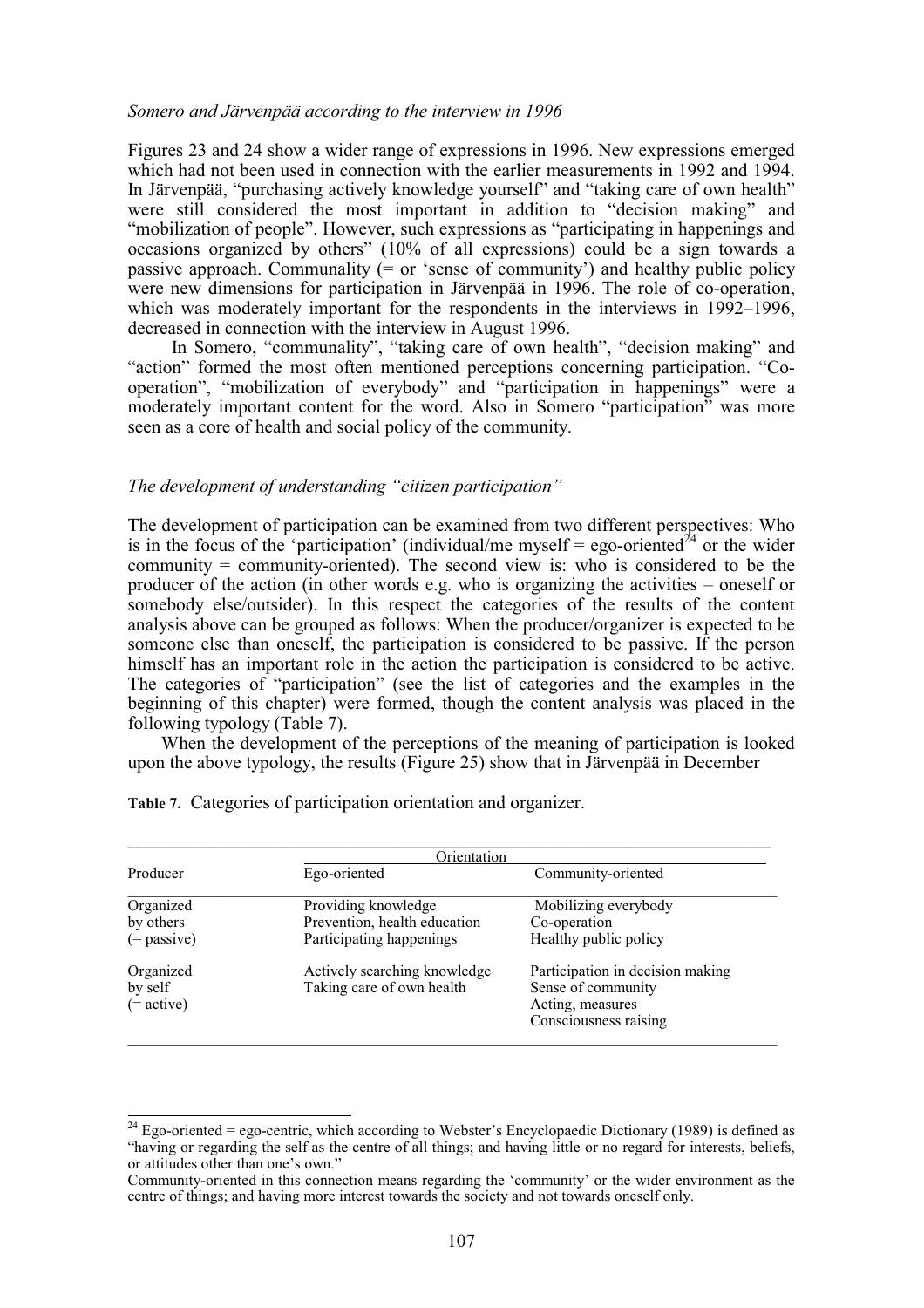1992 (when the Programme had run for almost one year) the perception about participation when looked upon the orientation was ego-oriented yet active, which means that the role of citizens themselves was considered to be central in participation. Communityorientation seemed to have strengthened particularly in May 1994 (two and a half years after the Programme started). Of the expressions concerning participation, 45% were considered to be community-oriented and active. However, the perception concerning participation shifted back again towards the individual in 1996, yet the role of an individual remained active.

In Somero the individuals had an active role in the beginning of the Programme, but the orientation of the activities was also ego-centric (e.g. including expressions like " *…providing knowledge to me"* or *"…I am taking part of campaigns"*. At the time of the next measurement in 1994, the community seemed to set a more important focus on the activities than the "ego" only. However, in organizing the activities the community expected action by "others" not by "myself". Hence the approach was passive. In 1996 it seemed obvious that the people had realized that they themselves have to play an active role in organizing the desired activities. One should not just expect the official system or some other institution to make all the preparations and planning. The benefits of these different activities organized collaboratively were seen to be shared with all the citizens of the community. This community-oriented, solidary view prevailed and seemed to be even stronger in time of implementing the last measure (interview in August 1996).

| 1992             | Järvenpää<br>%   | Orientation |     |  |  |  |  |  |  |  |  |
|------------------|------------------|-------------|-----|--|--|--|--|--|--|--|--|
|                  |                  | Ego         | Com |  |  |  |  |  |  |  |  |
| Pro<br>duc<br>er | Org by<br>others | 17          | 21  |  |  |  |  |  |  |  |  |
|                  | Org by<br>self   | 31          | 25  |  |  |  |  |  |  |  |  |
| Other: 6%        |                  |             |     |  |  |  |  |  |  |  |  |

|                  | Järvenpää        | Orientation |     |
|------------------|------------------|-------------|-----|
| 1994             | %                |             |     |
|                  |                  | Ego         | Com |
| Pro<br>duc<br>er | Org by<br>others | 14          | 15  |
|                  | Org by           |             |     |

self 21 45 Other: 5%

|                  | Järvenpää<br>1996 May% | Orientation |     |  |  |  |  |  |  |  |
|------------------|------------------------|-------------|-----|--|--|--|--|--|--|--|
|                  |                        | Ego         | Com |  |  |  |  |  |  |  |
| Pro<br>duc<br>er | Org by<br>others       | 23          | 23  |  |  |  |  |  |  |  |
|                  | Org by<br>self         | 19          | 31  |  |  |  |  |  |  |  |
| Other: 4%        |                        |             |     |  |  |  |  |  |  |  |

|                  | Järvenpää<br>1996 Aug % | Orientation |     |  |  |  |  |  |  |  |
|------------------|-------------------------|-------------|-----|--|--|--|--|--|--|--|
|                  |                         | Ego         | Com |  |  |  |  |  |  |  |
| Pro<br>duc<br>er | Org by<br>others        | 24          | 16  |  |  |  |  |  |  |  |
|                  | Org by<br>self          | 34          | 24  |  |  |  |  |  |  |  |
| Other: 2%        |                         |             |     |  |  |  |  |  |  |  |

| Somero<br>1992   | %                | Orientation |     |  |  |  |  |  |  |  |
|------------------|------------------|-------------|-----|--|--|--|--|--|--|--|
|                  |                  | Ego         | Com |  |  |  |  |  |  |  |
| Pro<br>duc<br>er | Org by<br>others | 26          | 20  |  |  |  |  |  |  |  |
|                  | Org by<br>self   | 33          | 19  |  |  |  |  |  |  |  |
| Other: 2%        |                  |             |     |  |  |  |  |  |  |  |

| Somero<br>1994   | %                | Orientation |     |  |  |  |  |  |  |  |  |
|------------------|------------------|-------------|-----|--|--|--|--|--|--|--|--|
|                  |                  | Ego         | Com |  |  |  |  |  |  |  |  |
| Pro<br>duc<br>er | Org by<br>others | 22          | 30  |  |  |  |  |  |  |  |  |
|                  | Org by<br>self   | 19          | 26  |  |  |  |  |  |  |  |  |

Other: 3%

| Ego | Com |
|-----|-----|
| 24  | 24  |
| 17  | 28  |
|     |     |

Other: 7%

| Somero           | 1996 Aug %       | Orientation |     |
|------------------|------------------|-------------|-----|
|                  |                  | Ego         | Com |
| Pro<br>duc<br>er | Org by<br>others | 19          | 18  |
|                  | Org by<br>self   | 22          | 41  |
| Other: 0%        |                  |             |     |

**Figure 25.** The development of understanding "participation".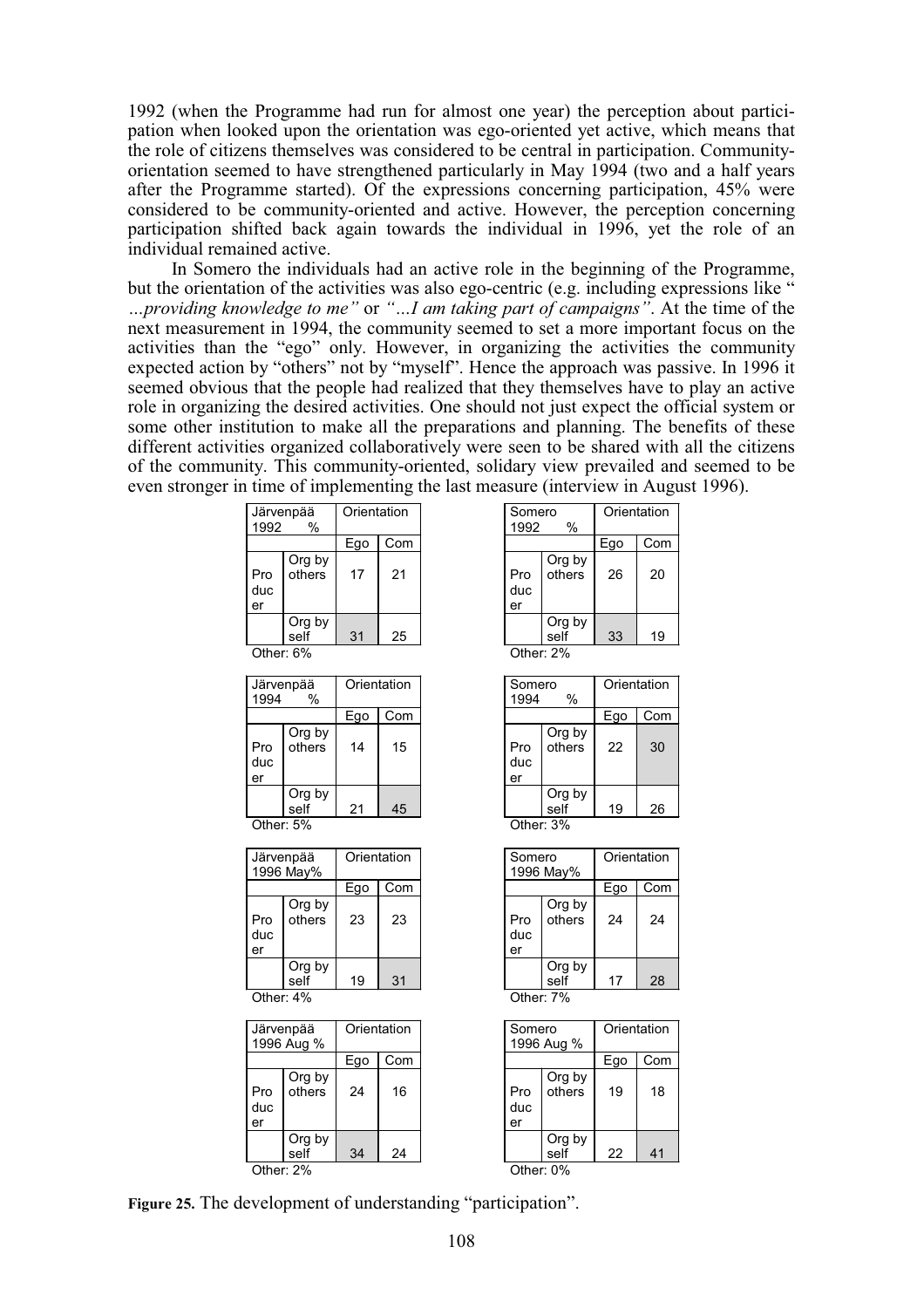# *6.1.7 Perceptions about the purpose of the Programme*

"What is, in your own words, the purpose and aim of the Healthy Somero-Järvenpää Programme?" was the open-ended question in  $1992^{25}$ ,  $1994^{26}$ , and  $1996^{27}$ . In addition, the theme of the Programme's purpose was included in the theme interview in August  $1996^{28}$ . Word/s, sentences and sometimes even a chapter (particularly concerning the interview data) were units of content analysis and the categories were raised inductively from this data. The categories in 1992–1994 were:

- 'Health education' (= The traditional way of seeing health education, e.g. "*the purpose to me is to affect peoples' lifestyle…", "…it's talking about health", "…to try to persuade people to eat healthier etc.", "…to organize health campaigns regularly");*
- • *'*Activating citizens'*(e.g. "…activating people", "… making people take care of their own health, so they are not only sitting passively at home"*
- 'Decision making' (= The purpose was to provide a channel for influencing decision making, e.g. *"…that the opinions of our citizens will be heeded in decision making", "…possibility to influence")*
- 'Co-operation' (= The purpose of the Programme was to increase co-operation or practice co-operation, e.g. "…*the idea is that we solve the problems together, like in the old days when we helped our neighbours", "…team-working")*
- 'Channel for participation' (= The Programme was seen as a tool for participation that the Programme existed in order that people become active and participate, e.g. *"…the idea was to get people together"*)
- 'NGO work etc.'  $\bar{f}$  = The purpose of the Programme was seen as gathering together the NGOs and take measures in the way the NGOs traditionally do, e.g. "…*it is voluntary work", "…it supports the NGOs work")*
- 'Increasing knowledge' (e.g. "…*that we learn new knowledge", "…its purpose is to* be an idea bank to the people or a place where we can do brainstorming
- 'Social change' (e.g. "…*it means concrete achievements and results"* , "…*it means developing and changing the city environment to be a better place for living")*
- 'Other' (e.g. *"…serving the FCHE", "…charting volunteers").*

The additional categories raised from the data concerned the year 1996. These additional categories were:

- 'Own health' (e.g. *"…that the people start to take care of their own health")*,
- 'HP philosophy' (e.g. *"…it means that we could learn to think that we should be active", "…it is something like trying to make us look at our surroundings critically")*
- 'HP work', (e.g. *"…it means replacing the Health Promotion Committee of our town", "…it means organizing campaigns", "…it means organizing the annual 'Mental Health Markets' campaign", "…it means concrete actions and measures like what the health care system is normally doing")*
- 'Networking' (e.g. *"…building up a network between people"*, *"…communality and knowing people" )*
- 'Local health policy' (e.g. *"…the purpose is to prepare our own local health policy, where our own visions are expressed…."),* and
- 'New way of action' (e.g. *"…this completely new way of action is a consequence of the economic recession in Finland", "…that we know what to do and how to act and organize ourselves if there is a problem to be solved")*,

 $\overline{\phantom{a}}$ <sup>25</sup> Questionnaire 1992: (Somero: n<sub>pers</sub>=54, n<sub>expr</sub>=41; Järvenpää n<sub>pers</sub>=46, n<sub>expr</sub>=41); n<sub>pers</sub>= number of persons who responded;  $n_{exp}$  = number of expressions<br>
<sup>26</sup> Questionnaire 1994: (Somero  $n_{pers}$ =39,  $n_{expr}$ =30; Järvenpää  $n_{pers}$ =35,  $n_{expr}$ =25);<br>
<sup>27</sup> Questionnaire 1996: (Somero  $n_{pers}$ =38,  $n_{expr}$ =30; Järvenpää  $n_{pers}$ =35,  $n_{expr}$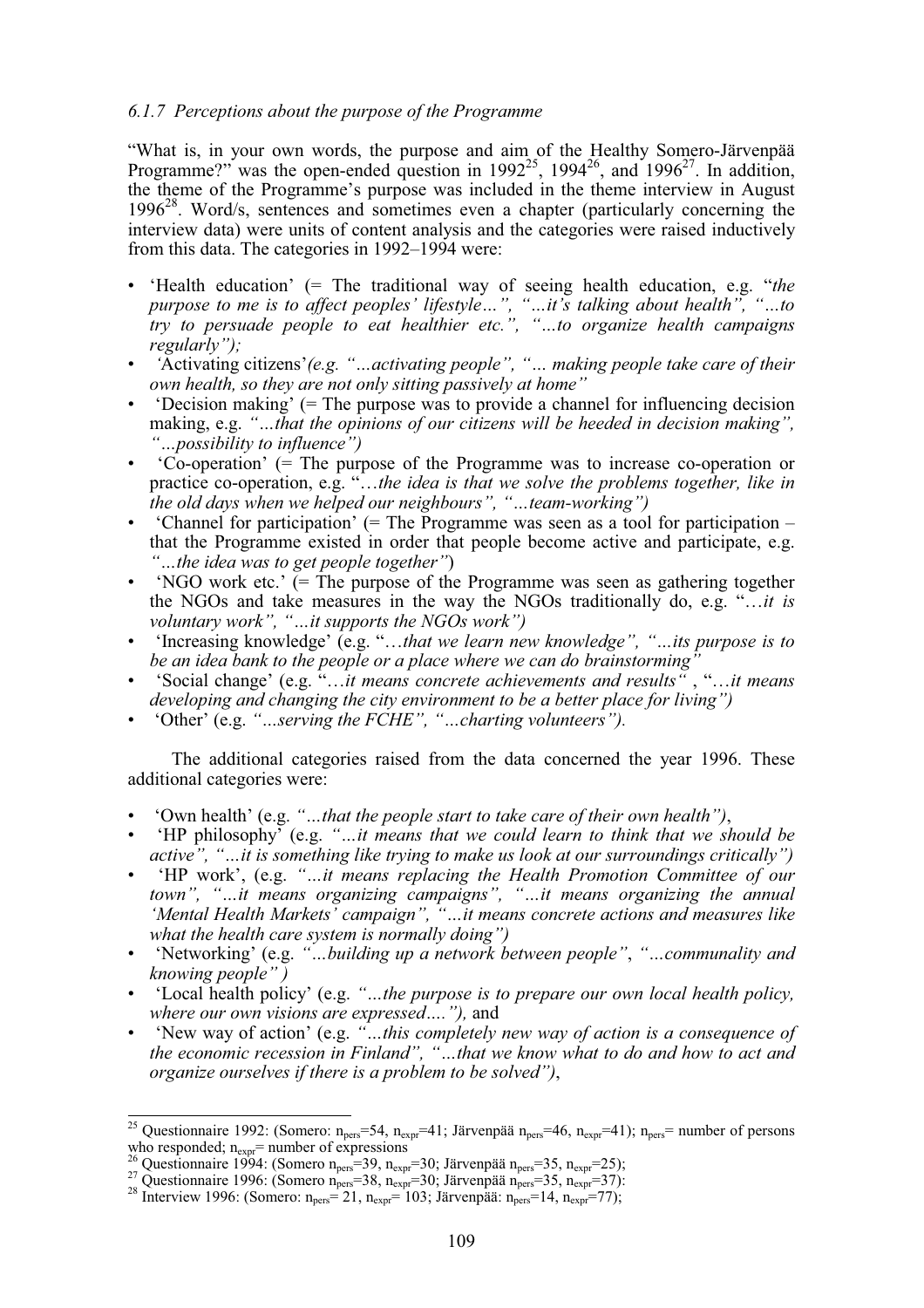## *Somero*

(Figure 26) In 1992 the purpose of the Programme was to provide health education to increase the knowledge in the field and to activate people. In 1994 the participants understood that the aim was a change in the social structure, which ensures better channels for participation and co-operation. Two years later the respondents most often reported that the aim was to strengthen the health promotive linking or philosophy and to implement a social change enabling better co-operation and wider participation. Unfortunately, more than 20% of the respondents did not exactly know the purpose of the Programme, which was not the case in 1992 or in 1994.

# *Järvenpää*

(Figure 27) Activating people, informing decision makers, health education as such, cooperation and providing channels were seen as the purpose of the Programme in 1992 in Järvenpää. Two years later the Programme was seen as a channel for participation and as a tool for introducing a social change. In May 1996 the respondents did not believe in social change or increased participation any more but they understood that the aim was to implement health promotion work through the Programme. In 1992 and 1994 all the respondents were able to describe the purpose of the Programme, while in May 1996 more than 30% did not know the purpose any more.



**Figure 26.** Perceptions (%) about the purpose of the Programme in Somero



**Figure 27.** Perception about the purpose of the Programme in Järvenpää.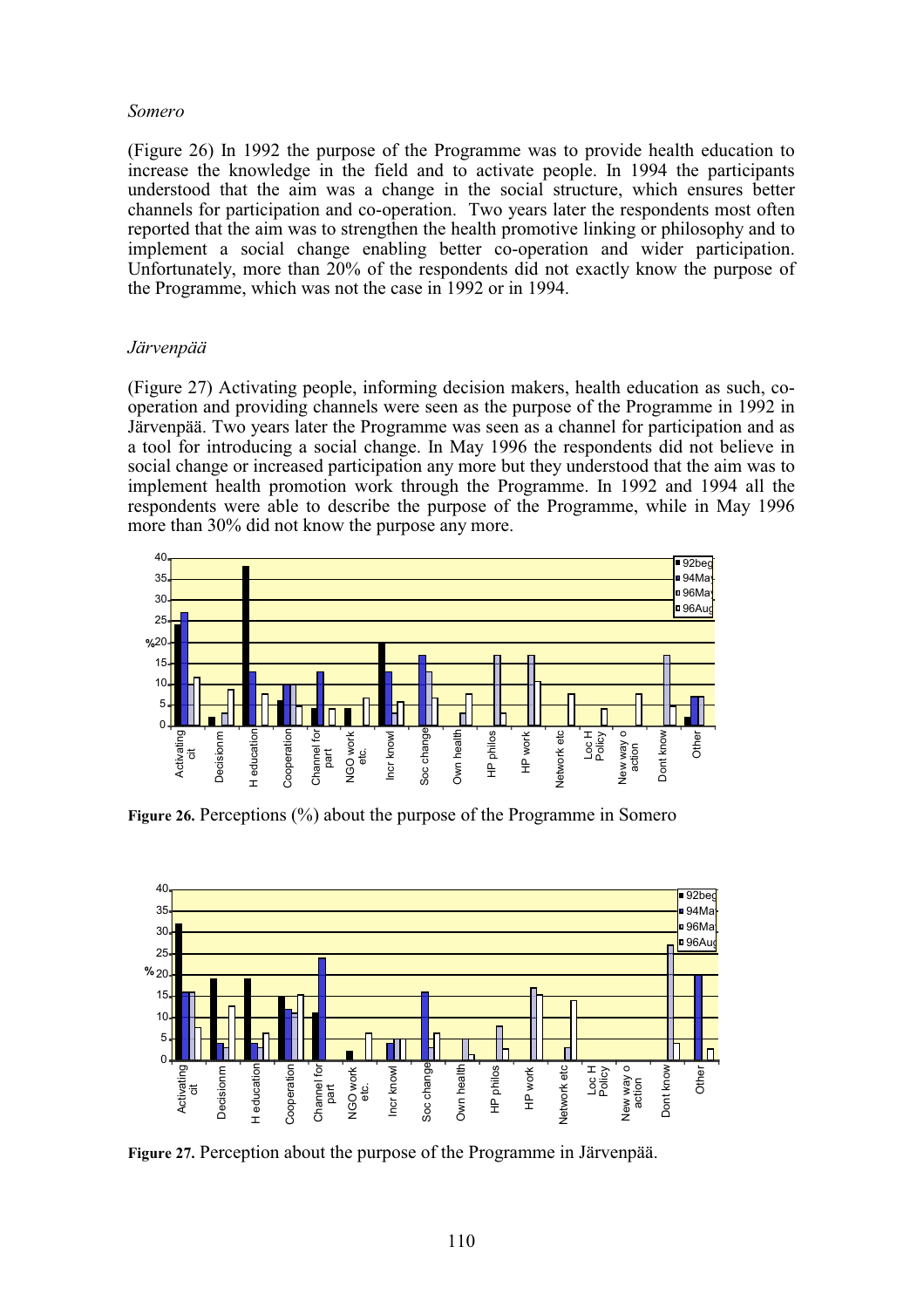According to the interview in August 1996, the purpose of the Programme (Figure 26) in Somero was most of all "activating citizens". The Programme was clearly seen as a way of implementing health promotion locally and in practice. Increasing people's possibilities and skills for participation in decision making was seen as one of the most important aims. Networking with different counterparts in the community, enabling the people to take care of their own health, and creating a new way of action and social change were seen as important goals, too. The utilization of the NGOs' work seemed to be the purpose of the Programme to some extent.

In Järvenpää (Figure 27) the four most important purposes for the Programme seemed to be health promotion work (as in Somero), co-operation, networking and decision making. In Järvenpää, according to the interview, the Programme was not understood to have a role in local health policy making, or creating a new way of action or being a channel for participation. Instead, the participants in Järvenpää gave another picture, where they freely describe the decision making concerning health issues within their municipality. Obviously, this could be interpreted so that the participants in Järvenpää had, with pleasure, seen the Healthy Järvenpää Programme as a channel for influencing decision making. However, this possibility, or challenge probably, was not explicitly enough expressed by the "empowerment consultants" when the purpose of the Programme was discussed. Moreover, the purpose of the Programme in both cities had been obscured by the summer 1996. This may be a reflection of the fact that the education and consultancy discussions conducted by the FCHE ceased totally during 1995 and the people were practically left without any leader. The course of the Programme was steered by the few charismatic key persons whose perception about the purpose and participation was projected in the actions taken by the theme groups.

## *6.1.8 What the participants had learned*

In the questionnaires of December 1992<sup>29</sup>, May 1994<sup>30</sup>, and May 1996<sup>31</sup> as well as in the interview in August  $1996^{32}$  the respondents' opinions about what they considered to have learned in the Programme were asked. The data was analysed through content analysis and categories raised from the data.

#### *Somero*

(Figure 28) In 1992 the participants in Somero reported that they had gained new information and learned team-working and decision making skills, and in 1994 they had also learned to know people. According to the results from May 1996, the perceived learning included also elements from strengthened psychological empowerment like feeling of better control of own health and life. In addition the respondents reported that they had learned how to use time and new approaches for managing community problems (defined as 'learned hopefulness' in the figure). In August 1996 the interviewees in Somero reported that they had learned new knowledge, and secondly they reported experiences which could be labelled as learned hopefulness (e.g*."…empathy", "…equity feeling", "…feeling of finding the right pieces of the puzzle and putting them together", "…I am able to execute my own creativity", "…the feeling that things are going well", "…learned positive thinking, learned empathy and to listen to others", "…I can see things much broader now, etc…"*) and other positive feelings like "…*now I understand other people better and I have learned to listen to them and have tolerance to wait with my own*

<sup>&</sup>lt;sup>29</sup> Questionnaire 1992 (Somero: n<sub>pers</sub>=28, n<sub>expr</sub>=34; Järvenpää n<sub>pers</sub>=28, n<sub>expr</sub>=38);

<sup>&</sup>lt;sup>30</sup> Questionnaire 1994 (Somero: n<sub>pers</sub>=23, n<sub>expr</sub>=25; Järvenpää n<sub>pers</sub>=21, n<sub>expr</sub>=28);<br><sup>31</sup> Questionnaire 1996 (Somero n<sub>pers</sub>=21, n<sub>expr</sub>=35; Järvenpää n<sub>pers</sub>=20, n<sub>expr</sub>=29). n<sub>pers</sub>= number of persons who responded;  $n_{\text{expr}}$  = number of expressions  $\frac{32 \text{ Interview 1996}}{32}$  Interview 1996 (Somero:  $n_{\text{pers}} = 15$ ,  $n_{\text{expr}} = 54$ ; Järvenpää:  $n_{\text{pers}} = 12$ ,  $n_{\text{expr}} = 57$ )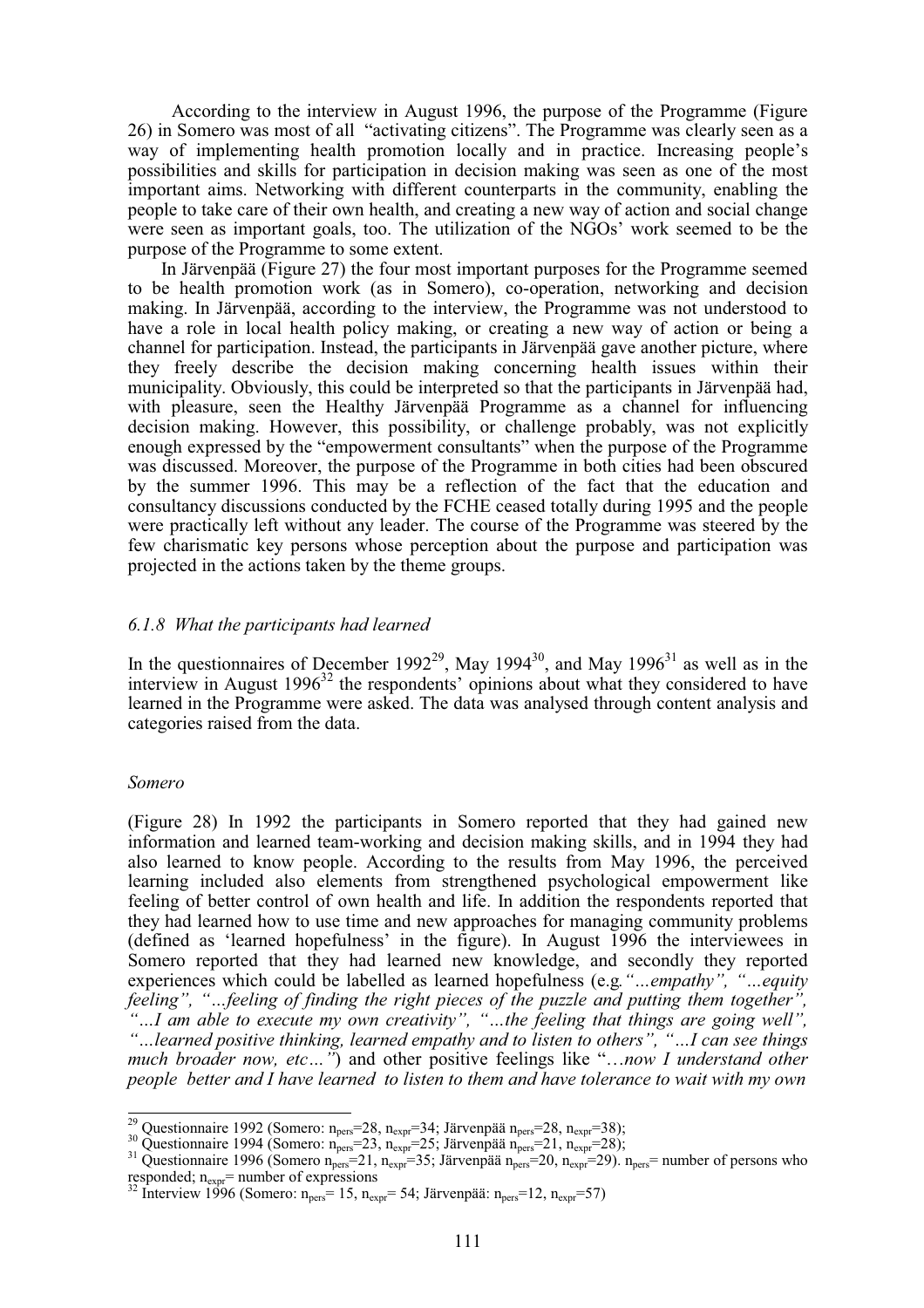

**Figure 28.** Perceptions about what the participants learned in Somero in 1992–1996

*worries...*". They also had learned team-working and to know new people. The new approach was considered as a learning result to some extent.

## *Järvenpää*

(Figure 29) In Järvenpää the picture of learning results was about the same with the distinction that powerlessness was experienced much more often than in Somero. New information and improved team-working skills, and getting to know people were the most important learning experiences. By May 1996, to an increasing extent, people had learned how to use time, they experienced participation as a civic duty in the positive way, and they showed hopefulness (expressed as belief like *"…through participation to the Programme I feel that I have more power and I am able to have influence in my own community"*), they considered to have more control over their own health. The willingness to be involved in the decision making was an important motivation factor for the people in Järvenpää, and at the same time the experienced difficulty to actually influence the community led to feelings of powerlessness. Unfortunately, the feeling that the respondent had not learned anything or that the participation in the Programme was a waste of time increased a little by 1996. The interviewees in Järvenpää in August 1996 (Figure 29) considered to have learned new skills and approaches clearly more than the respondents in Somero. Secondly, they had learned to know people in their own community, team-working, and gained new knowledge. The feeling of powerlessness (e.g. *"…I have learned how powerless I really am in my municipality", "…it certainly doesn't matter what we tiny people think, say or do, the politicians decide according to their own will, anyway"* ) was expressed quite often. They expressed disappointment about the decision making system in their community (the system was unable to react to the needs of the citizens), or they were disappointed with the Programme itself – they felt that the Programme did not achieve the results the people had expected.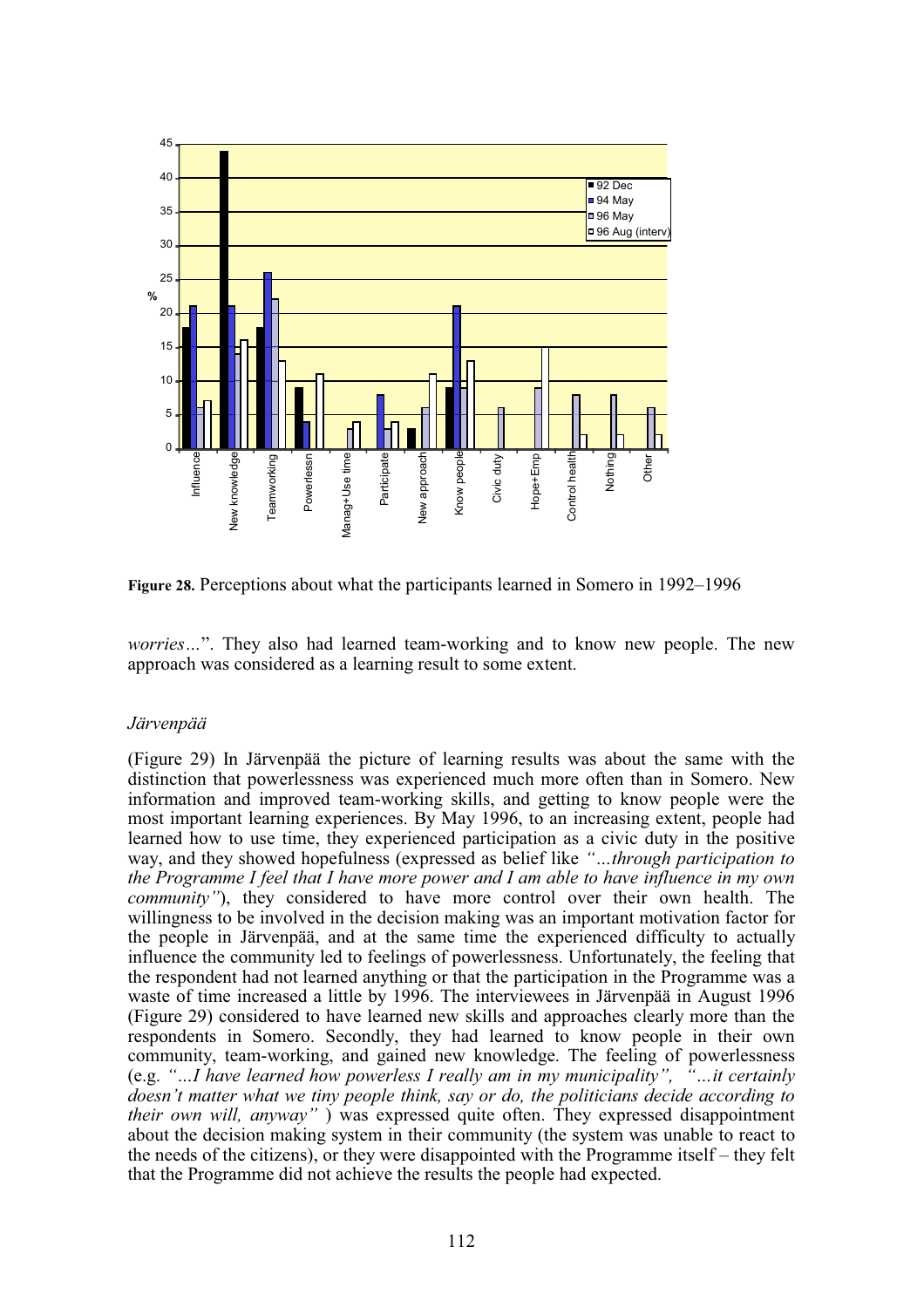

**Figure 29.** Perceptions about what the participants learned in Järvenpää in 1992–1996.

The results from the questionnaires and the interview were grouped in four larger categories illustrated in Figures 30 and 31. The categories were: i) 'Individually oriented learning experiences' (selfish reasoning for learning benefits, like *"I have gained new knowledge*", "*I have learned how powerless I am*", "*I have learned a new way of action or to manage time"*, "*I have learned to take care of my own health"*); ii) 'Socially oriented experiences' *("…learned to collaborate with others, "…to work in teams", "…to know people"*); iii) politically oriented learning experiences (like "…*I have learned how it is possible to influence policy making*", "…*I have learned that it is a civic duty of everyone to participate in decision making and other community activities*"), and iv) other learning experiences ("…*I have learned nothing*").

In Somero (Figure 30) it was considered important to gain the benefits from the Programme to oneself in December 1992, but already in May 1994 the socially oriented benefits to the larger community were seen to be more important. However, again in May 1996 as well as in August 1996 the selfish learning experiences were reported more often than the other categories. There was a slight increase concerning the politically oriented learning experiences in 1994, but resumed a decreasing direction in 1996. Other learning experiences increased particularly in May 1996 but showed a decrease again in the next measurement time.



**Figure 30**. Perceived learning by dimensions in 1992–1996, Somero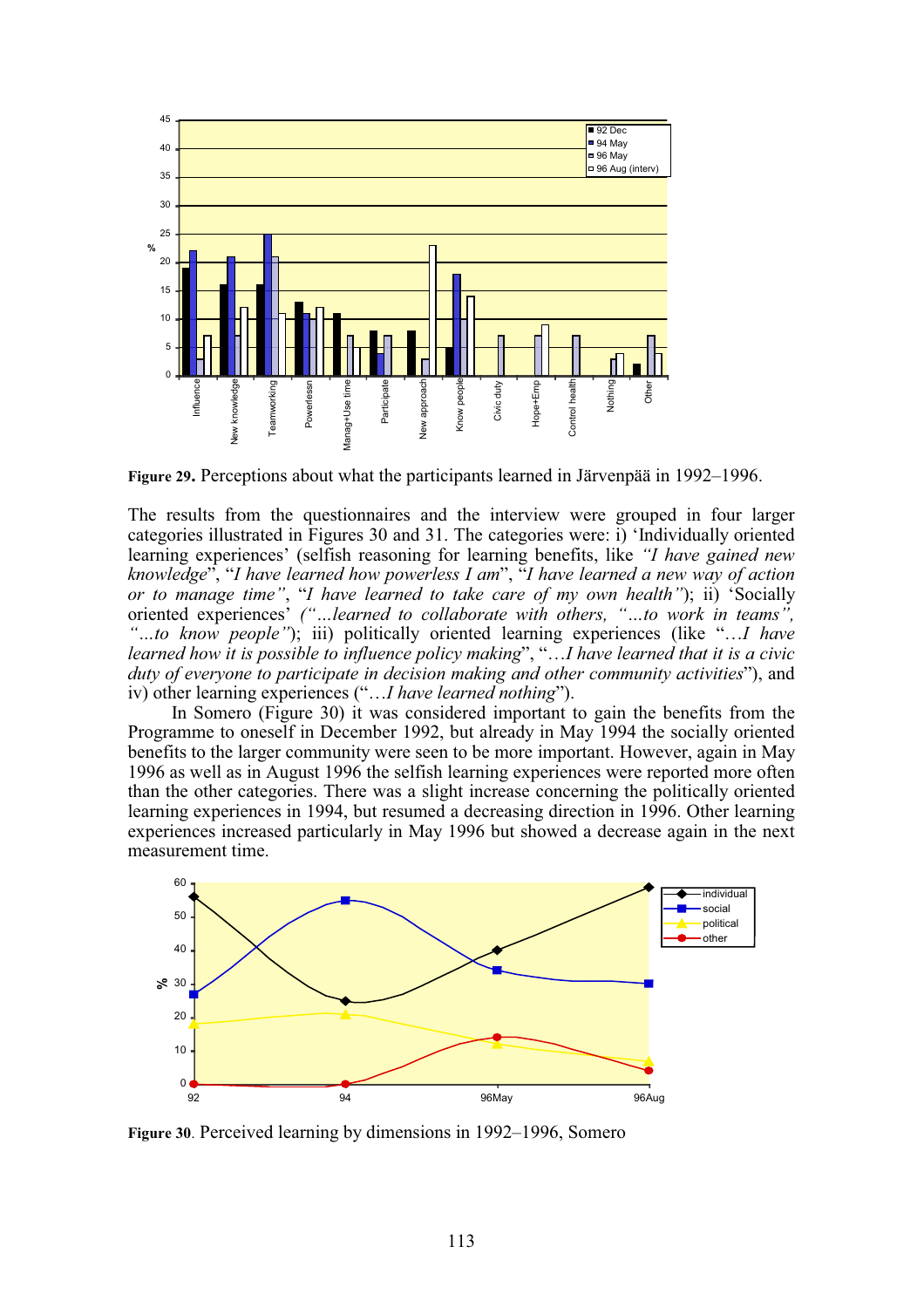

**Figure 31.** Perceived learning by dimensions in 1992–1996, Järvenpää

The perceived learning in Järvenpää (Figure 31) followed about the same trend as in Somero with the exception that the socially oriented learning experiences were not so significant in Järvenpää in 1994 as they were in Somero. Individually oriented reasoning remained quite high in Järvenpää even in 1994.

## *6.1.9 Perceptions about the tasks of different actors in the development process*

Perceptions about the most important tasks of the different actors (see Tables 8–9) were included in the questionnaires implemented in 1992, 1994 and 1996. The informants were asked to mark three most important tasks for each of the actors involved in the Programme: FCHE (The Finnish Centre for Health Education and Promotion), project manager, project secretary, trainer/consultant, theme group leader, theme group members, authorities of the municipalities, NGOs, citizens in the community, and role of respondent him/herself. The alternatives for the tasks given in the structured question were: Economical support, providing prerequisites for action, atmosphere creator, management, leadership and co-ordination, planning, supervision, evaluation, keeping contacts between different counterparts, brainstorming, motivating, implementing the routine tasks within the Programme, educating, giving information (keeping people informed, communications), providing background support, expertise, taking part/ passive participation, and miscellaneous.

The markings were calculated and the function with most marks was highlighted with an "x" in the tables. (Lines without any numerical figures means that the function received only solitary votes when calculating priority and is therefore not among the three most important roles.)

## *Somero*

The role of the Centre for Health Education and Promotion (FCHE) was seen as leading, co-ordinating and financially supporting throughout the project span of 1992–1996. (Table 8). The Project Manager was expected not only to lead, co-ordinate and plan on a continuing basis, but in the beginning she was also expected to show an ability to motivate. The Project Secretary was clearly a person to maintain contacts, communications and planning. In the early stages she was expected to motivate as well as to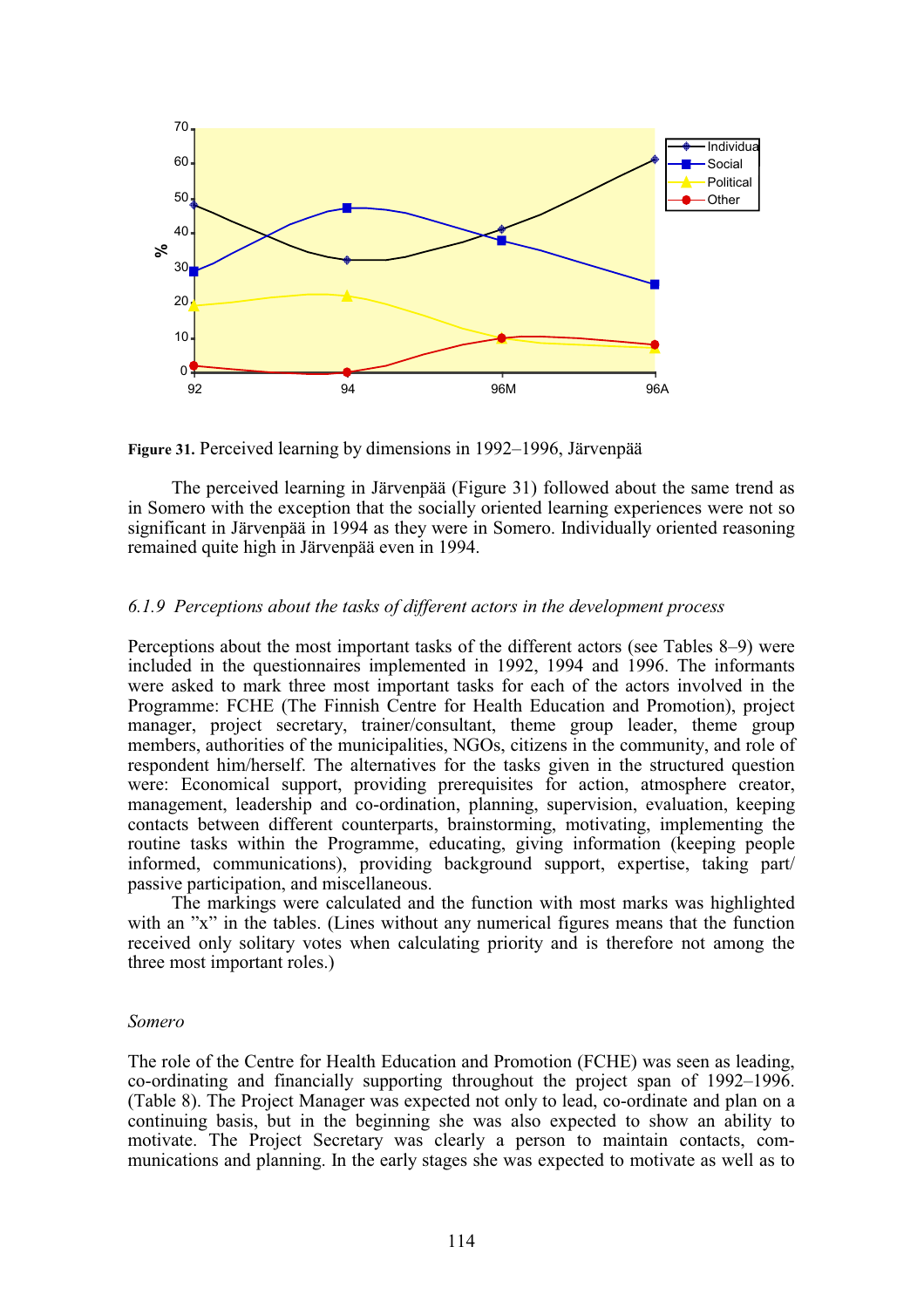perform the routine duties of the project, and to put the planned functions into action. The duties of the trainer were first not ranked among the three most important ones, but in 1994 and 1996 his primary duties were considered to be training and assistance as an expert. The theme leader made contacts, motivated, had ideas, and in 1996 he/she was more clearly also a leader and a co-ordinator. The theme group was seen to perform routines, motivate and be generally present in the project (same role throughout). Authorities had the role of experts and support. Organizations were first seen to motivate, carry out routines, communicate and act as experts, but later in 1994 their task was narrower providing only background support and presence, and in 1996 the most important tasks were keeping contacts and communications. A local resident in the early phase of the project was featured to act as an expert, to perform routines and to motivate, whereas in 1994 being present was considered sufficient apart from giving ideas and performing routines. In 1996 routines were considered to belong to others than local residents, mainly to theme groups (strong groups of activists). The 'own job' of the respondents changed from the early routine work, communication and expert assistance to acting as a background supporter and in brainstorming, as well as to participating in activities arranged by others. Becoming bored, tired, or having no goals, lacking decisiveness created a sort of passiveness affecting participants' personal roles.

People who had actively joined the project at its early stage regarded their task and that of other community citizens as being one of an expert while being prepared to perform the actual functions. Later in 1996, however, the results show that the participants were prepared to take the role of a background supporter only, and that in their minds the fulfilment of functions belonged to the theme group which was already seen as a kind of "organization".

## *Järvenpää*

The participants in Järvenpää considered the role of the FCHE (The Finnish Centre for Health Education and Promotion) as being the leader, co-ordinator, and expert in the Programme as well as giving the economical support. (Table 9). In the beginning of the Programme, the FCHE was expected to produce new (brainstorming) ideas, too. The Project Manager was expected to lead, co-ordinate and steer the programme but also to evaluate the Programme and to motivate the participants in the beginning of the Programme. In 1996 motivation and evaluation were no longer mentioned as the most important roles of the Project Manager. The Project Secretary was assumed to take care of the routines in 1992 in addition to communicating with different counterparts. In 1996 routines were not mentioned any more as the duties of the Project Secretary, but communicating and keeping contacts with different counterparts remained very important. The theme-responsible's most important role in 1992 was to do brainstorming, and to communicate and keep in contact with the participants. In 1994 and 1996 creating a good atmosphere was seen as the most important task in addition to motivation and new ideas. The theme group was mentioned as the routine task performer and expert in 1992 and 1994 but not any more in 1996. The theme group's role seemed to shift to a more abstract level like planning and involvement in general and to being a source of new ideas. In 1992, the authorities and the NGOs were expected to do the routine work, but there also was seen a trend to withdraw from the duties and stay as an expert or a background supporter for the projects. The most important role of the NGOs, the citizens of the community, and the respondents in 1996 was to be innovators or idea producers. Actually the results show a trend from an active actor towards a passive supporter.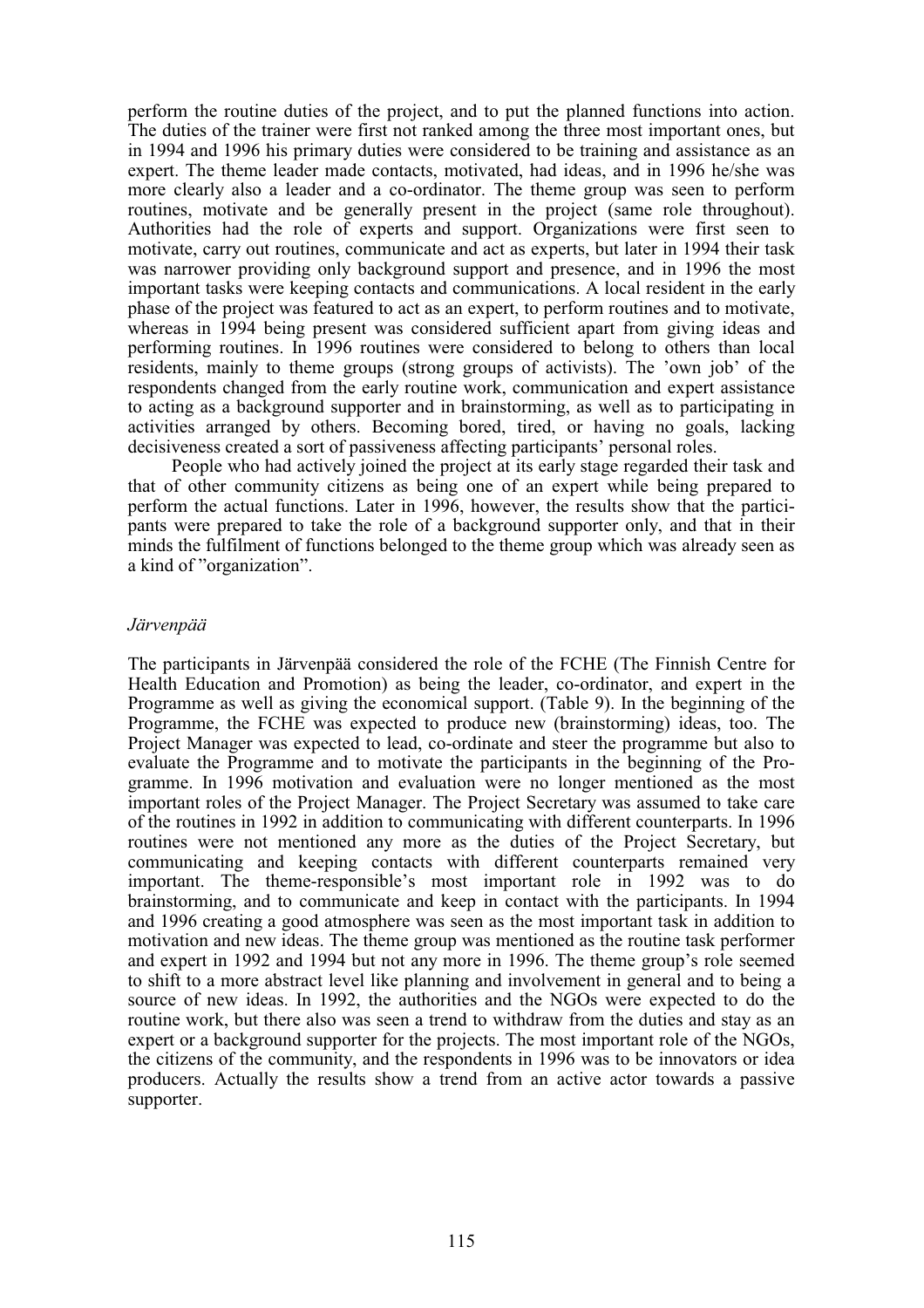|                                   |            | <b>FCHE</b> |                |   | Project secretary<br>Project manager |                |   | Trainer, consultant<br>Theme leader |  |  |                |  |     |                | Theme group |  |                | Authorities |  | <b>NGO</b>     |  | Citizen        | Own role |                |  |                |  |
|-----------------------------------|------------|-------------|----------------|---|--------------------------------------|----------------|---|-------------------------------------|--|--|----------------|--|-----|----------------|-------------|--|----------------|-------------|--|----------------|--|----------------|----------|----------------|--|----------------|--|
| Task                              |            |             | 1992 1994 1996 |   |                                      | 1992 1994 1996 |   | 1992 1994 1996                      |  |  | 1992 1994 1996 |  |     | 1992 1994 1996 |             |  | 1992 1994 1996 |             |  | 1992 1994 1996 |  | 1992 1994 1996 |          | 1992 1994 1996 |  | 1992 1994 1996 |  |
| Economical support                | <b>x</b> : | X           | X              |   |                                      |                |   |                                     |  |  |                |  |     |                |             |  |                |             |  |                |  |                |          |                |  |                |  |
| Prerequisities, materials etc     |            |             |                |   |                                      |                |   |                                     |  |  |                |  |     |                |             |  |                |             |  |                |  |                |          |                |  |                |  |
| Atmosphere creator                |            |             |                |   |                                      |                |   |                                     |  |  |                |  |     |                |             |  |                |             |  |                |  |                |          |                |  |                |  |
| Management, coordination          |            |             |                | X |                                      |                |   |                                     |  |  |                |  | х   |                | x           |  |                |             |  |                |  |                |          |                |  |                |  |
| Planning                          |            |             | х              |   |                                      |                |   |                                     |  |  |                |  |     |                |             |  |                |             |  |                |  |                |          |                |  |                |  |
| Supervision                       |            |             |                | X |                                      |                |   |                                     |  |  |                |  |     |                |             |  |                |             |  |                |  |                |          |                |  |                |  |
| Evaluation                        |            |             |                |   |                                      |                |   |                                     |  |  |                |  |     |                |             |  |                |             |  |                |  |                |          |                |  |                |  |
| Keeping in contacts               |            |             |                |   |                                      |                | х |                                     |  |  |                |  | х   |                |             |  |                |             |  |                |  |                |          |                |  |                |  |
| Making things known (communicate) |            |             |                |   |                                      |                | x |                                     |  |  |                |  |     |                |             |  |                |             |  |                |  |                |          |                |  |                |  |
| <b>Brainstorming</b>              |            |             |                |   |                                      |                |   |                                     |  |  |                |  | X : |                | x           |  |                |             |  |                |  |                |          |                |  |                |  |
| Motivating                        |            |             |                |   |                                      |                |   |                                     |  |  |                |  |     |                |             |  |                |             |  |                |  |                |          |                |  |                |  |
| Training, educating               |            |             |                |   |                                      |                |   |                                     |  |  |                |  |     |                |             |  |                |             |  |                |  |                |          |                |  |                |  |
| Implementing routine tasks        |            |             |                |   |                                      |                |   |                                     |  |  |                |  |     |                |             |  |                |             |  |                |  |                |          |                |  |                |  |
| Background supporter              |            |             |                |   |                                      |                |   |                                     |  |  |                |  |     |                |             |  |                |             |  |                |  |                |          |                |  |                |  |
| Expertise                         |            |             |                |   |                                      |                |   |                                     |  |  |                |  |     |                |             |  |                |             |  |                |  |                |          |                |  |                |  |
| Taking part, participating        |            |             |                |   |                                      |                |   |                                     |  |  |                |  |     |                |             |  |                |             |  |                |  |                |          |                |  |                |  |
| Other                             |            |             |                |   |                                      |                |   |                                     |  |  |                |  |     |                |             |  |                |             |  |                |  |                |          |                |  |                |  |

# **Table 8.** The most important tasks of each actor in the Programme in 1992-96 as perceived by the participants in Somero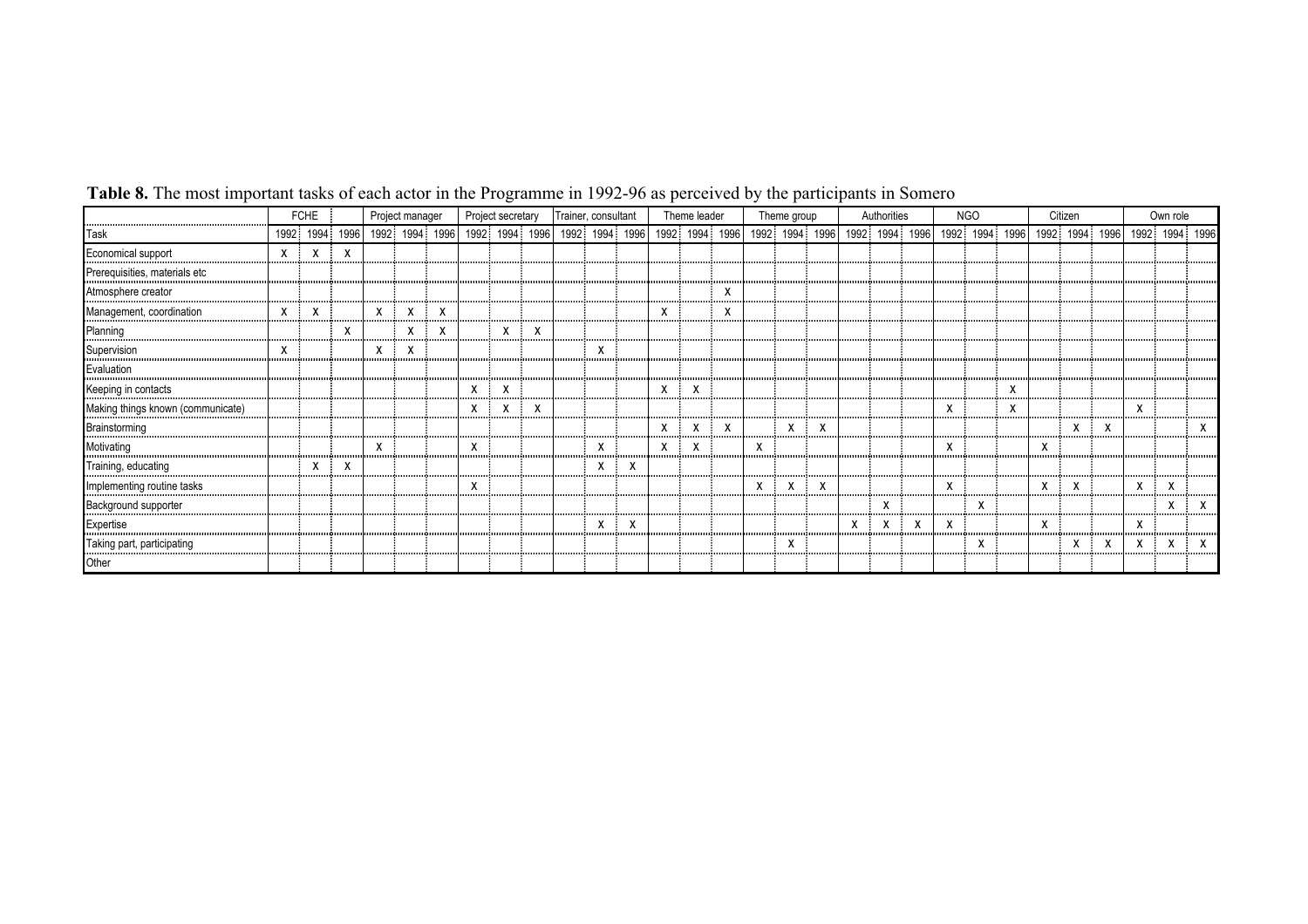|                                                                     |   | <b>FCHE</b>    |   | Project manager |                               |  | Project secretary |  |  | Trainer, consultant |  |   | Theme leader   |  |  | Theme group    |  |  | Authorities    |  | NGO            |  | Citizen        | Own role |                |  |
|---------------------------------------------------------------------|---|----------------|---|-----------------|-------------------------------|--|-------------------|--|--|---------------------|--|---|----------------|--|--|----------------|--|--|----------------|--|----------------|--|----------------|----------|----------------|--|
| <b>Task</b>                                                         |   | 1992 1994 1996 |   |                 | 1992 1994 1996 1992 1994 1996 |  |                   |  |  | 1992 1994 1996      |  |   | 1992 1994 1996 |  |  | 1992 1994 1996 |  |  | 1992 1994 1996 |  | 1992 1994 1996 |  | 1992 1994 1996 |          | 1992 1994 1996 |  |
| Economical support                                                  | x |                |   |                 |                               |  |                   |  |  |                     |  |   |                |  |  |                |  |  |                |  |                |  |                |          |                |  |
| Prerequisities, materials etc                                       |   |                |   |                 |                               |  |                   |  |  |                     |  |   |                |  |  |                |  |  |                |  |                |  |                |          |                |  |
| Atmosphere creator                                                  |   |                |   |                 |                               |  |                   |  |  |                     |  |   |                |  |  |                |  |  |                |  |                |  |                |          |                |  |
| Management, coordination                                            |   |                |   |                 |                               |  |                   |  |  |                     |  |   |                |  |  |                |  |  |                |  |                |  |                |          |                |  |
| Planning                                                            |   |                |   |                 |                               |  |                   |  |  |                     |  |   |                |  |  |                |  |  |                |  |                |  |                |          |                |  |
| Supervision                                                         |   |                |   |                 |                               |  |                   |  |  |                     |  |   |                |  |  |                |  |  |                |  |                |  |                |          |                |  |
| Evaluation                                                          |   |                |   |                 |                               |  |                   |  |  |                     |  |   |                |  |  |                |  |  |                |  |                |  |                |          |                |  |
| Keeping in contacts                                                 |   |                | x |                 |                               |  |                   |  |  |                     |  | х |                |  |  |                |  |  |                |  |                |  |                |          |                |  |
| Making things known (communicate)<br>,,,,,,,,,,,,,,,,,,,,,,,,,,,,,, |   |                |   |                 |                               |  |                   |  |  |                     |  | x |                |  |  |                |  |  |                |  |                |  |                |          |                |  |
| Brainstorming                                                       |   |                |   |                 |                               |  |                   |  |  |                     |  |   |                |  |  |                |  |  |                |  |                |  |                |          |                |  |
| Motivating                                                          |   |                |   |                 |                               |  |                   |  |  |                     |  |   |                |  |  |                |  |  |                |  |                |  |                |          |                |  |
| Training, educating<br>,,,,,,,,,,,,,,,,,,,,,,,,                     |   |                |   |                 |                               |  |                   |  |  |                     |  |   |                |  |  |                |  |  |                |  |                |  |                |          |                |  |
| Implementing routine tasks                                          |   |                |   |                 |                               |  |                   |  |  |                     |  |   |                |  |  |                |  |  |                |  |                |  |                |          |                |  |
| Background supporter                                                |   |                |   |                 |                               |  |                   |  |  |                     |  |   |                |  |  |                |  |  |                |  |                |  |                |          |                |  |
| Expertise                                                           |   |                |   |                 |                               |  |                   |  |  |                     |  |   |                |  |  |                |  |  |                |  |                |  |                |          |                |  |
| Taking part, participating                                          |   |                |   |                 |                               |  |                   |  |  |                     |  |   |                |  |  |                |  |  |                |  |                |  |                |          |                |  |
| Other                                                               |   |                |   |                 |                               |  |                   |  |  |                     |  |   |                |  |  |                |  |  |                |  |                |  |                |          |                |  |

#### **Table 9.** The most important tasks of each actor in the Programme in 1992-96 as perceived by the participants in Järvenpää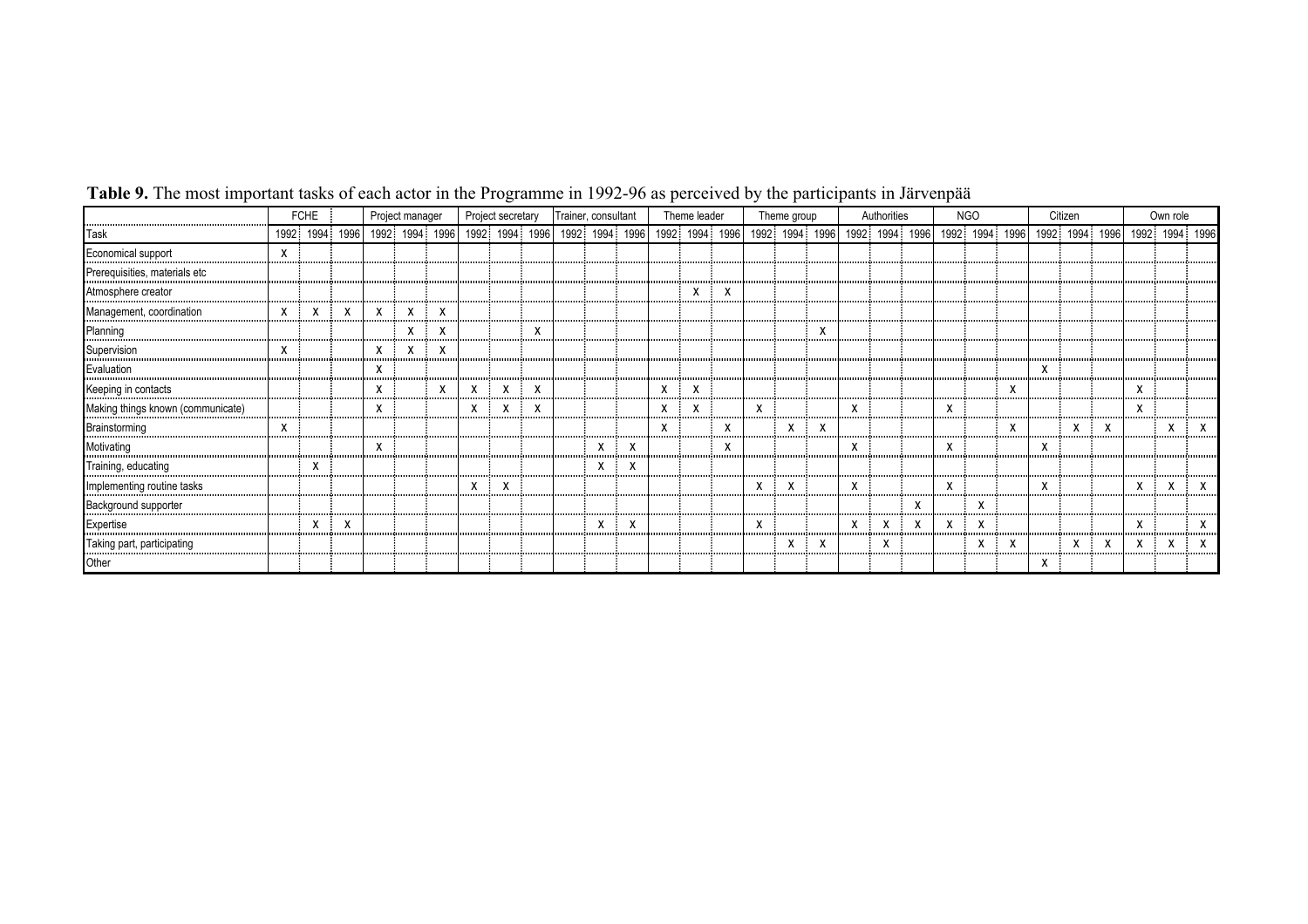# **6.2 Empowerment**

#### *The amount of expressions concerning empowerment*

The interest in the theme interviews (August 1996) was to investigate the extent to which people's expressions concerning empowerment appeared, at both the psychological and the community levels.

The total amount of expressions presented by the respondents in August  $1996^{33}$ gives the impression that the participants had a lot to say concerning this issue (Table B, Annex 2). There were a few more expressions on the average per person in Järvenpää than in Somero. However, a difference could be seen between those who had participated in the empowerment training actively and those who participated only a few times. The 'activists' had about six times more to say about issues considered to belong to the area of empowerment (Tables C and D, Annex 2).

First of all, those of the respondents who participated in the Programme actively (Table C,  $N = 26$ ) expressed more items which could be recognized as signs of empowerment than those called here "non-activist" respondents  $(n = 9)$  (persons who did not participate in the training but were participants of the Programme, or who had participated in the Programme less than two times, or who participated in the Programme after the training intervention i.e. after 1995) (Table D). The respondents who participated actively referred frequently to the Programme and stated that this kind of improvement would not have taken place without participation in the Programme.

There was no big difference on the average in the amount of expressions between the NGOs in Somero and Järvenpää (Table E, Annex 2). But the authorities in Järvenpää expressed two and a half times more items on empowerment per person on the average than in Somero (Table F, Annex 2).

## *6.2.1 Psychological empowerment*

## *Psychological empowerment as an outcome*

The level of psychological empowerment was investigated among the interviewed Programme participants in August  $1996<sup>34</sup>$ . The transcribed text material of the entire interview was analysed and elements of empowerment were identified by using the descriptions of the four dimensions (based on literature) of psychological empowerment (= operationalization, see chapter 5.2.3, pages 76–79): personal, motivational, cognitive, and contextual dimensions. Words or sentences were units of analysis and were picked up from the data by using the operationalization as an instrument. The *Personality Dimension* included such items as strengthened self-confidence and self-esteem, internal locus of control, chance control, belief in powerful others, and control ideology which consists of the belief that people in general, but necessarily oneself, can influence social and political systems. The *Cognitive Dimension* consisted of several subcategories like self-efficacy, perceived increased competence, sense of mastery, internal political efficacy (one has skills necessary to influence political system) and external political efficacy (belief that the political system is responsive to change efforts). The *Motivational Dimension* included desire to control the environment, sense of civic duty, sense of causal importance and purposefulness. Expressions concerning involvement in collective action, ecological and cultural influence, cultural awareness and consciousness raising and understanding the role and purpose of a health promotion programme comprised the *Contextual Dimension* of psychological empowerment (Figures 32 and 33).

 $\overline{\phantom{a}}$ <sup>33</sup> Total amount of expressions concerning empowerment: (Somero:  $n_{pers}$ = 21,  $n_{expr}$ = 360; Järvenpää:  $n_{\text{pers}}=14$ ,  $n_{\text{expr}}=294$ ),<br><sup>34</sup> Expressions concerning psychological empowerment (Somero:  $n_{\text{pers}}=17$ ,  $n_{\text{expr}}=163$ ; Järvenpää:  $n_{\text{pers}}=13$ ,

 $n_{\rm expr}$ =110)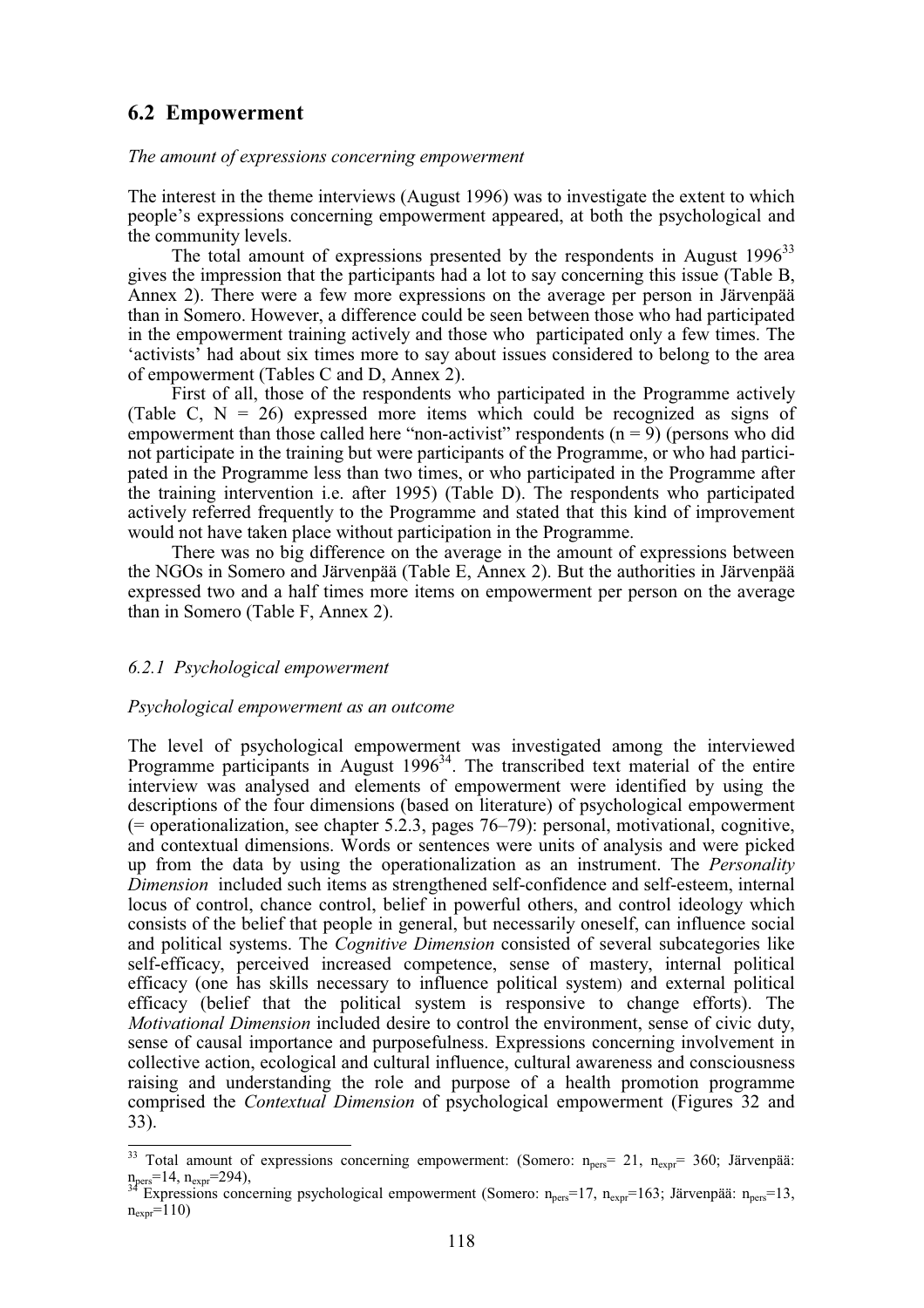

**Figure 32.** Reported Psychological empowerment by community (%).



**Figure 33**. Reported psychological empowerment by its dimensions and by community  $(%).$ 

## *Järvenpää*

When the psychological empowerment is looked at in more detail, the following can be noted (Figure 32). In Järvenpää the respondents believed more strongly than their fellows in Somero that it is possible to influence political process and community decision making and that individual political action does have an impact:

> "…in handling issues, however difficult it seems, there will be a common tune when you look for it long enough" (Female, 37 years, Jpä)

There seemed to be a better understanding or idea how to approach the decision makers in a way which could be effective. And the skills and knowledge needed for making an impact, e.g. in the health policy issues of the political system, were connected to the skills they had gained through participating in the Healthy Järvenpää Programme: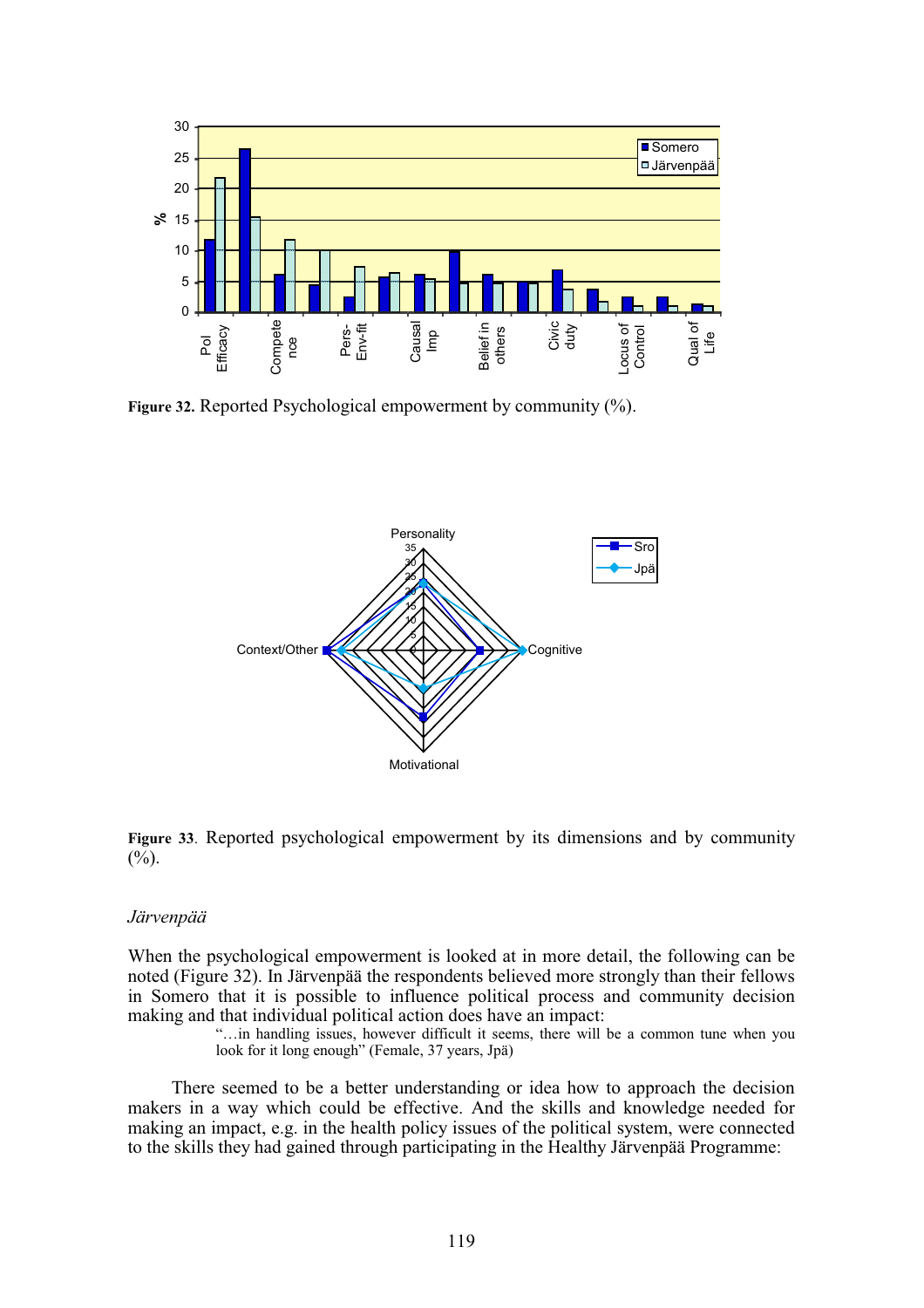"…Well, I've learned that you should be very positive and have learned to be sort of positively persuasive. It has been such an education to me to learn that you do not enter anywhere walking backwards with a grimace on your face but you must, sort of, know how to sell issues and enter with sort of a broad grin on you face, but an honest grin, so that somehow you are standing behind that issue." (Female, 34 years, Jpä)

> "...yes, and when I want to make a point, I do it quite extensively in the name of the Healthy Jpä but I don't do that in my own name. I'm sort of not a resident of the municipality so I have never thought about starting to influence personally but through the project." (Female, 41 years, Jpä)

They were more conscious about the different health problems in their community, but clearly less than the participants in Somero. The following quotation reflects this:

"…some sort of a realization of the problems in the community, in the neighbourhood, is born and things are proceeding." (Female, 41 years, Jpä)

It became quite apparent that the participants in Järvenpää felt themselves quite competent in this field. This actually was the case from the very beginning of the Programme and can be also explained by the fact that there were much more health care professionals involved in their Programme than in Somero.

> "…these public events that have taken place have been very nice, one has learned a lot from them, so this is like" putting money in the bank" to get along with different people and all that." (Female, 37 years, Jpä)

> "…I haven't thought of what the actual factor is, true, there was a theme every time which we dealt with so that you sort of were supposed to gain something new and then utilize it otherwise, too." (Female, 40 years, Jpä)

The participants in Healthy Järvenpää had good self-confidence which, according to what they said, even increased. Three quotations from female participants reflect this:

> "…Well, I feel sort of stronger to make connections, to believe in finding people in this village, I have a feeling that there is power in this thing so that when I sort of start crying into the woods, there will be an answer, so that my faith in this thing has become stronger." (Female,34 years, Järvenpää)

> *"…the information concerning the feeling of being more courageous comes sort of like drop by drop and, yes, the participants report that they know what they are talking about and how to act. They have received sort of an education, I have even heard opinions like this from the officials, which is nice. But also the so-called lay people all the way to the retirees they feel now more courageous and capable and know the channels, and yes, they say it is thanks to the Healthy Järvenpää that they have succeeded this way." (Female, 41 years, Jpä)*

> "…many people say that through the Healthy Jpä they have learned to take a stand more courageously, and even by acting within some other organization." (Female, 41 years, Jpä)

Several respondents reported that they had utilized the skills and knowledge in their daily work (marked in the Figure 32 as code "Pers-Env-Fit" = person-environment fit) and that they had been approached in different matters due to the fact that it was known that they participated in the Healthy Järvenpää *"…Could you take part in this planning group and represent the Healthy Järvenpää …".* The participants experienced to achieve a valuable result in getting to know people, which they called networks and channels:

> "…and then there are an awful lot of channels, I have gotten to know lots of people, I know how to contact them, so that this network has gotten hugely wider." (Female, 41 years, Jpä)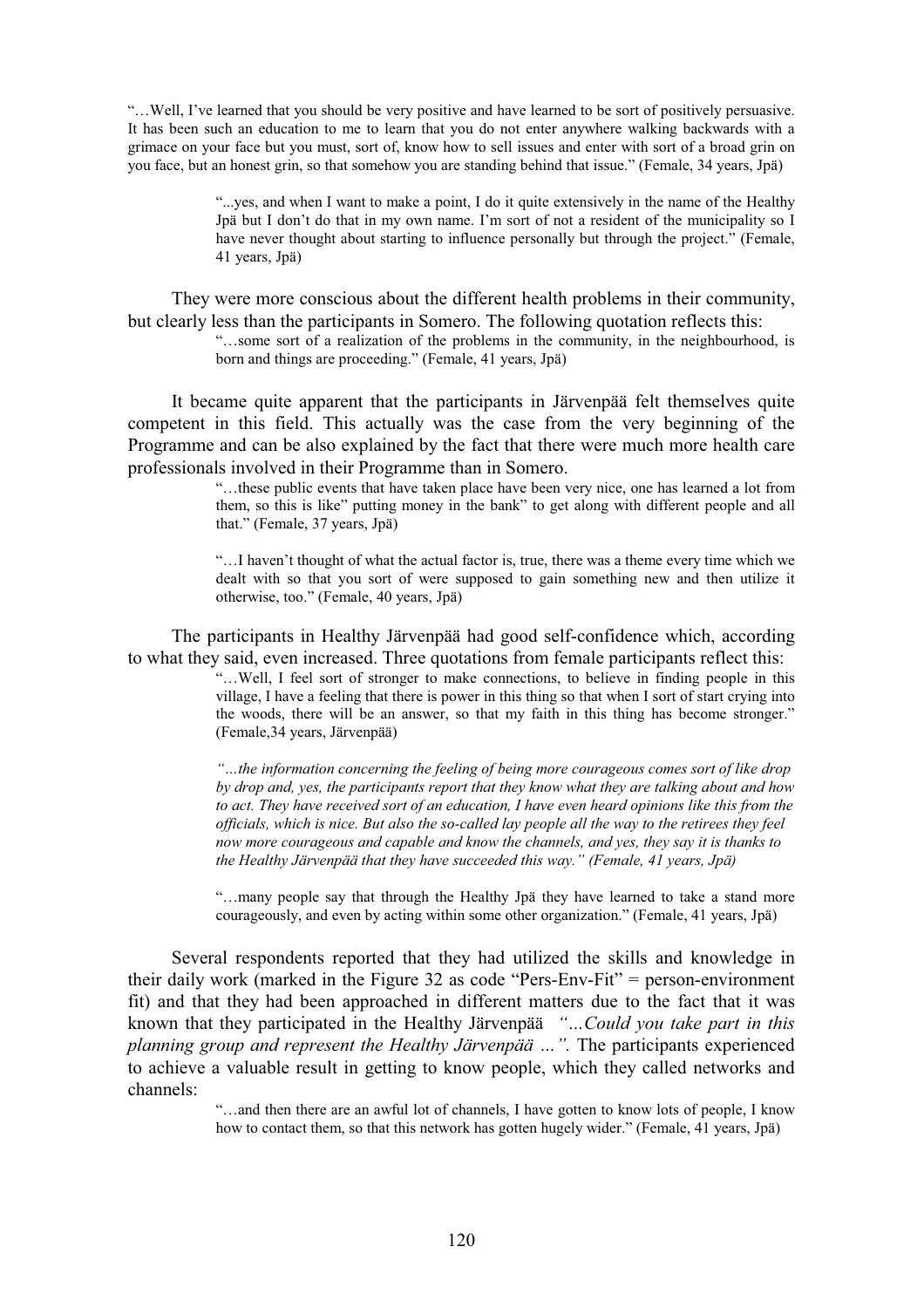#### *Somero*

The respondents in Somero reported that while participating in the Healthy Somero they had become more conscious than before about health matters concerning not only their own lives but also concerning issues from a wider perspective. They reported that they became more aware about issues which they had not earlier given any notice to. And that they were more courageous to take delicate issues (like sexual life, or environmental problems and pollution) on the agenda of the debate. Almost one fourth of the quotations by the respondents in Somero were dealing with consciousness raising and cultural awareness, and clearly more so than their fellows in Järvenpää:

> "…of course it has widened the horizons and, maybe, one has changed one's attitude towards many issues that have come along." (Male, 65 years, Sro)

> "…we got a quite clear indication what people think about health issues." (Female, 46 years, Sro)

> "…the accomplishment is that there is this kind of awareness among the citizens, even individuals recognize the health issues." (Male, 41 years, Sro)

> "…and then we pay attention, like observers have a habit of doing, to the prospects what can we do and how can we be of common help to ourselves and our fellow beings." (Male, 75 years, Sro)

The participants in Somero seemed to have better confidence or faith towards the responsiveness of the political system than in the beginning of the Programme (e.g. according to the questionnaires of 1992 and 1994, see the figures xx) yet it was less apparent than among the respondents in Järvenpää. This can been seen from the guarded two quotations:

> "…far from everybody thinking of what should be done, what is the right way and such, but if an issue is brought up with sound arguments, it'll hit home eventually." (Male, 75 years, Sro)

> "…yes, having actual influence is the most important thing, one way to influence is that the citizens have a possibility during election to vote for such people who are for change and thus things will change. I don't think myself to be that desperate that I would think that it doesn't matter who sits there in the city government, it would be very pitiful if just any old blockhead were sitting over there." (Female, 57 years, Sro).

> "…there is progress but it is quite slow, when knowledge on these issues increases, that does have an effect on people's insights and attitudes, but slowly." (Male, 75 years, Sro)

However, they felt that they had gained skills and knowledge needed for influencing the political process in their community:

> "...but when I think about a regular person in the community, knowledge and such activity mean that you find out about things yourself, that's what I've learned."…and the feeling of competence, just the kind that you find out that when you act and do, you get something accomplished, something happens."(Female, 63 years, Sro)

There was also a desire to influence the environment, however, which seemed to be stronger in Somero than in Järvenpää. The reason for this might be that the decision makers in Somero were much closer to the lay people than in Järvenpää. The politeness towards the local decision makers and the moderately strong belief in authorities was quite apparent in Somero. But at bottom they (as can be noted from the raised awareness of the prevailing health problems in the community) felt that there is much to be done in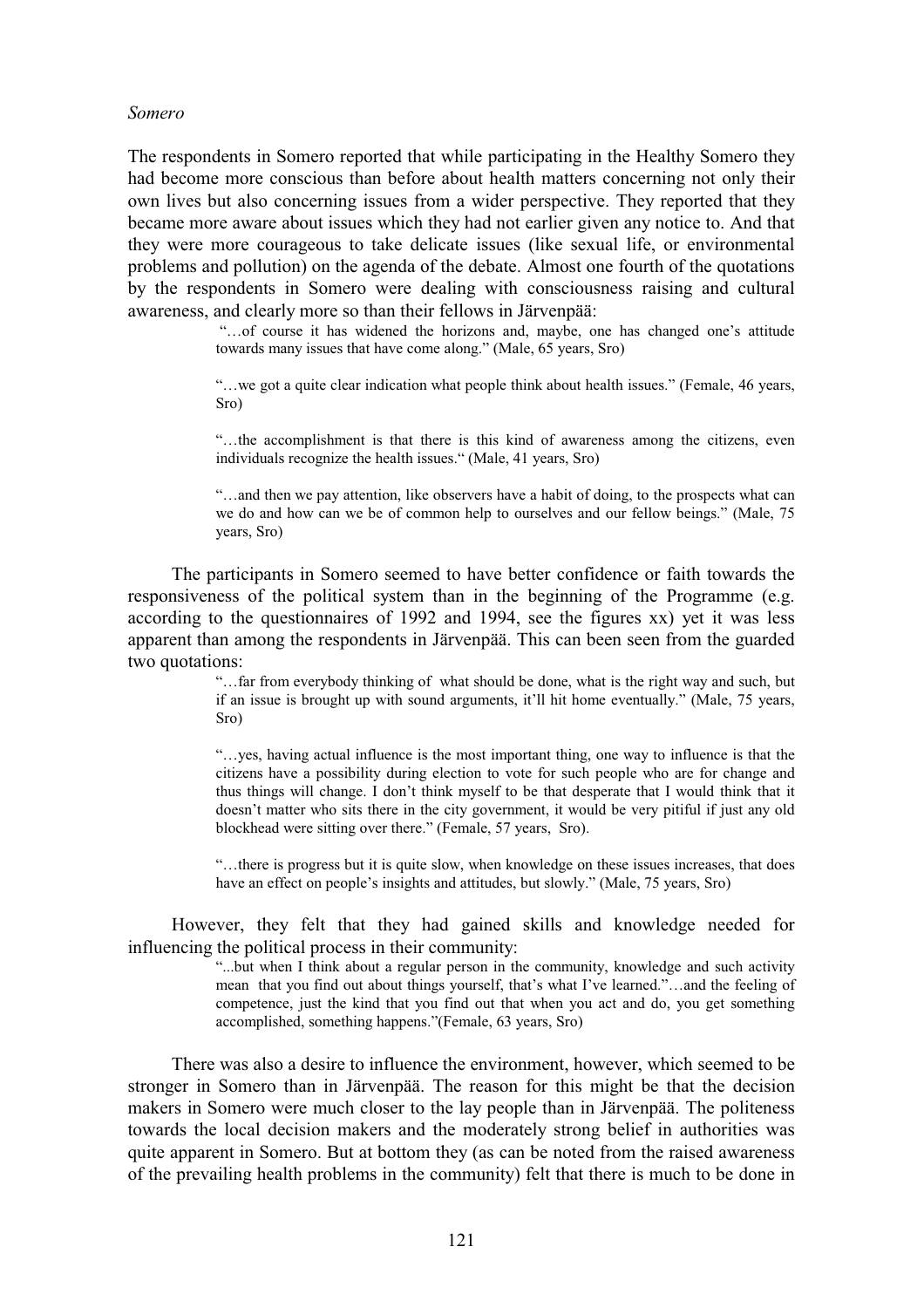## the community to make it a better place to live, and they had an honest desire to try to make efforts for improvement towards this goal:

"…well, is there such a desire, I think there is, and I also think that we have possibilities and that depends, quite at length, on ourselves, nobody from the outside can bring in any health, and I believe in our effectiveness right on." (Male, 41 years, Sro)

"…I've been of the opinion that the citizens themselves must decide about their involvement in issues, and this opinion has become stronger that through involvement you can achieve such things which have an effect and people feel that it makes sense to be involved, and that the kind of activity that comes from below makes sense when you think about village communities, everything was done together and pondered on together." (Female, 46 years, Sro)

"…yes, and in a way at least that you point it out to the people that you can act by yourself and if you want some kind of change, you must do something yourself by committing yourself, not by thinking that I have voted them to get in there and they will take care of the issues." (Female, 46 years, Sro)

Furthermore, the respondents in Somero believed that one ought to participate in the political process as a responsibility to others. They were convinced that although the participation in the political process would probably not be effective at the very beginning, it is anyhow worth trying for the sake of common good:

> "…I think this is definitely one of those things that everybody sees themselves as an influential person, that one can feel that I am like that, and that I can interfere in an issue and consider it as a right and a duty and people must listen to me." (Female, 57 years, Sro)

> "…I've been thinking many times, I've always considered myself in a way as a saviour of the world and, you know, thought about my own life and also about the neighbours so that I try to promote common interests and so forth, not selfishly but for the benefit of all the people and the nation. So that helps me keep going when something good has been accomplished." (Male, 75 years, Sro)

The activities of the Healthy Somero Programme seemed to have causal importance not only to the participants of the Programme but also to the entire community. They saw the Programme as an aid when trying to keep contacts to other parts of the society, too:

"...that we are not so cliquish here in Somero and do not keep just to ourselves, we must be involved in everything that takes place inside and outside Somero and everything that happens outside Somero also affects Somero." (Female, 63 years, Sro)

"…I have tried to attend all the training events, also, because a link has been formed to Helsinki and Järvenpää, so to speak outwards from Somero so that there is a link to somewhere else, that we are not here just like in a musty mole hole, isolated. I think it has been very important. And all the information we have got during these courses has been such that it has led us to the map of the world so that we are part of something bigger, and the Health for All Programme is a part of it." (Female, 63 years, Sro)

"…all of the themes have been important issues. It is only that we have had to make people understand, make decision makers understand that we can benefit each other and thus save a lot of common funds." (Female, 63 years, Sro)

The following quotations reflect that the participants in Somero believed that by joining the efforts they will become more powerful. This could also be a sign of strengthened sense of community (but not too tight as seemed to be the case in Järvenpää, where the sense of community barred the "outsiders" from entering the Programme) e.g. allowing all residents to join the activities: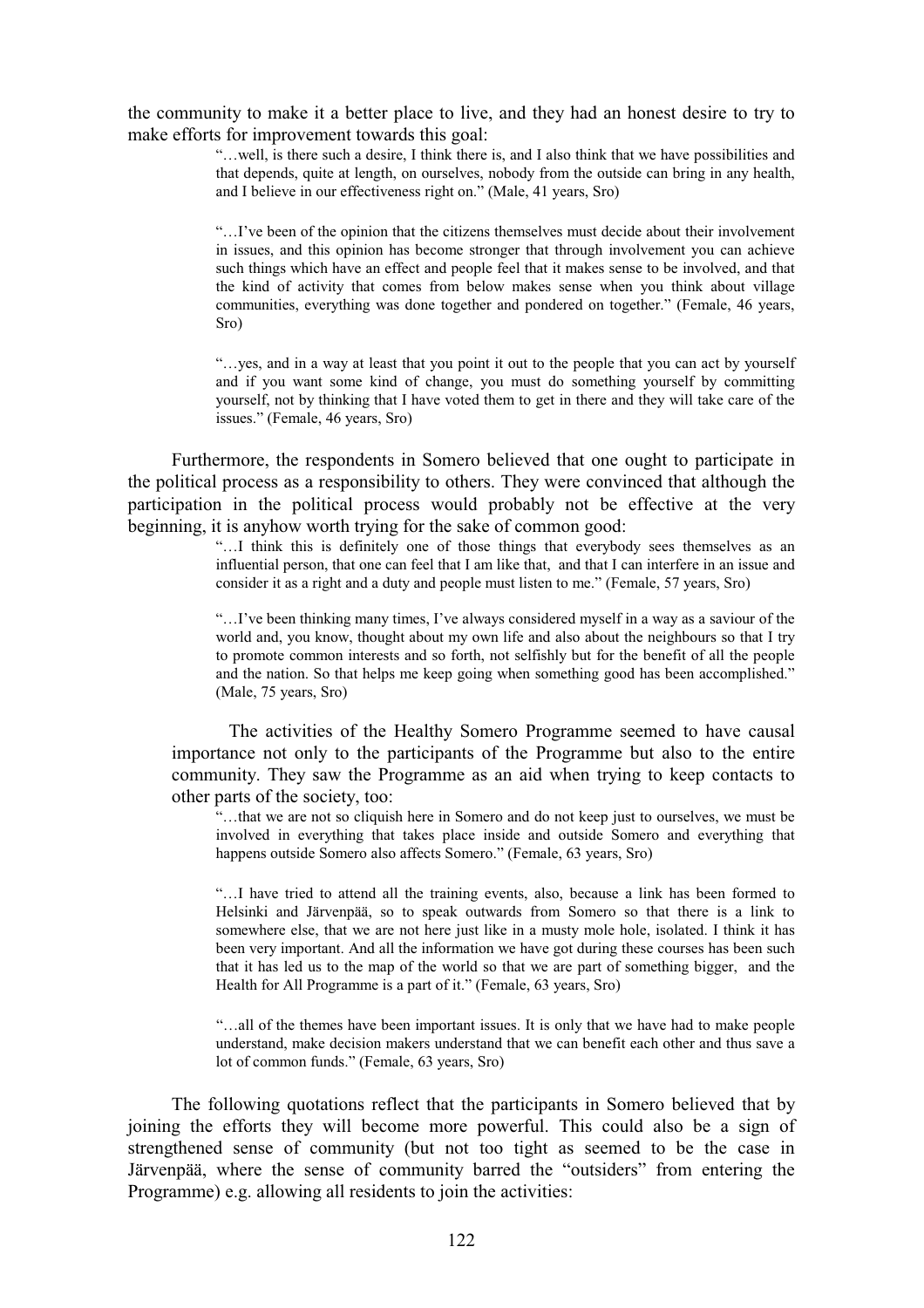"…I think the biggest gain is that we now have shown that we can do, a citizen can do, but a citizen needs a framework for the job so that, over all, it is possible that the mere mortals can together do something to develop their own intimate circle." (Female, 57 years, Sro)

In the speculations of the purpose of the Programme, it seemed that the participants of the Programme in Somero, particularly, had hit the essence:

> "…well, I didn't have any bigger fantasies, I just thought that let's see what this involves. Just like this kind of volunteer, preventive work. …Well, then I started to think that it cannot be official health care, that it has to be something else, when we think about psychiatric outpatient care and stuff, it has to be something different. It cannot be very profound or very problemcentered, if it goes too far, then it will become disease-centred pretty fast. So in our team, it has gradually turned into health-centered thinking and action so that the people's social and psychological needs are a starting point, that is the safest factor or starting point in it." (Female, 68 years, Sro)

> "…I am of this opinion also in other matters that if a project responds to the needs of people – informative, know-how, whatever other needs – gives a stimulus, provokes thoughts, and effects emotions, so it will survive as long as it produces something that feeds the different needs of people. But if it is not "satisfactory", it will fall flat. So that if the project always brings about incentives and something new, it will live and grow…" (Female, 68 years, Sro)

The participants of Somero showed more empathy and reported more expressions on "soft values" of the society than e.g. their fellows in Järvenpää. The following quotations illustrate the meaning of this kind of expressions:

> "…understanding others, increased empathy, listening to other people…" (Female, 63 years, Sro)

> "…knowing better yourself as an individual, spiritual maturation, self-development like learning to see different matters from wider perspective." (Male, 65 years, Sro)

> "…Well, as far as I am concerned you cannot talk about any financial gain, it's just a question of mental growth and development, that I want to improve myself, that I want specifically to be with the progress. The whole world is progressing, even Somero is progressing to some direction whether it is good or bad. And I feel this project has something to give me." (Female, 63 years, Sro)

Summing up the differences between the orientation of the psychological empowerment of the respondents (participants) in Somero and Järvenpää can be done by using the four different dimensions of empowerment. Figure 33 shows the emphasis in orientation of empowerment in the two communities: The personality dimension was equally apparent in both communities. However, it could be concluded that Järvenpää was more cognitiveoriented (the importance of political matters and competence and a real possibility to influence) than Somero. The motivational (desire to influence, feelings of civic duty in the name of common good and sense of causal importance) and contextual aspects (e.g. being part of a bigger whole and understanding the advocacy role of the Programme) had more importance in Somero than in Järvenpää.

## *6.2.2 Community empowerment*

Reported sense of community, team-working skills, and involvement in decision making (data received from the questionnaires of 1992, 1994, 1996 and the interview in 1996) as well as actual participation in the Programme activities (data from bookkeeping lists, diary and written documents of participation) were used as tracers in the development of the process of community empowerment. The operationalized indicators of empowerment (Chapter 5.2.3, pages 76–79) were used in the analysis of community empowerment as an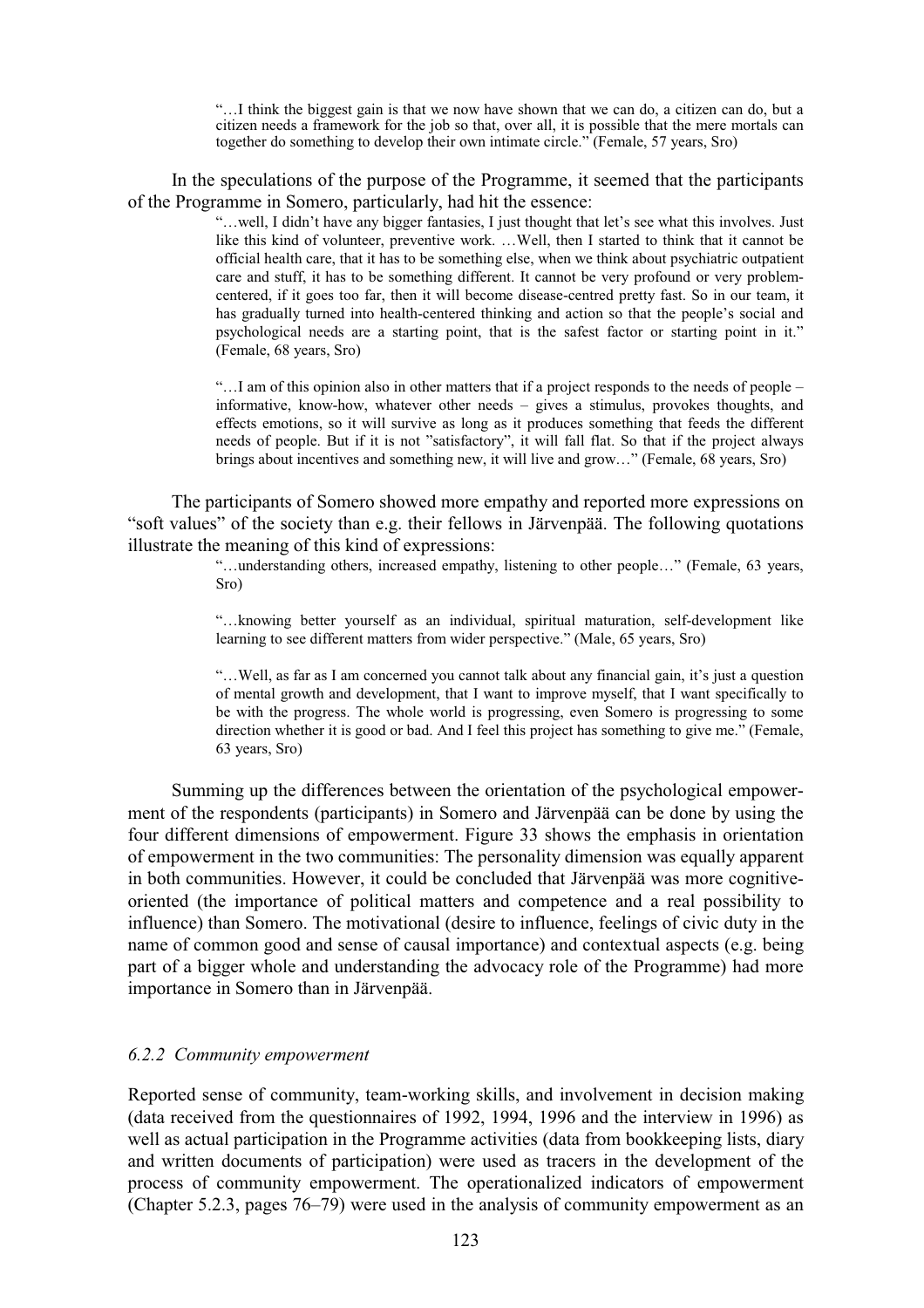outcome. This part of the analysis was based mainly on transcribed interviews as well as on observation, diary and written materials.

## *Sense of community*

According to the interview  $(1996)^{35}$ , the Programme had been able to generate a sense of community both in Somero and Järvenpää. The interviewees reported that they had a strong group feeling, and that the members of the Programme supported and encouraged each other. They felt that it was easy to be within the group, they felt themselves secure. The interviewees stated that there was a good atmosphere in the theme groups, and they were able to work effectively together. They also assumed that without the human resources and the skills and knowledge existing in the groups they wouldn't be as strong as they now felt themselves.

> "… but as a team we have, so to say, more insight into it and this way we can, perhaps, see the whole picture better but also have courage and ability to inform about these things" (Male, 75 years, Sro)

"...I doubt that these environmental issues would have proceeded without our theme group. ...they say that individuals in this group would not have, for one reason or another, taken the issues to the decision-making authorities of the municipality or informed the municipality about them, but, as a group we have, so to say, more insight into the matters and this way, maybe, we see better the whole picture and, in addition as a team, we have more courage and ability to bring the matters to the general awareness."(Male, 75 years, Sro)

Furthermore, they reported that belonging to the groups had brought not only new friends but also new other contacts within the community (like connections to the politicians, and health and other professionals in the municipality). They perceived that they had started to think more global (the ego was no longer so important) and they had a strong sense of solidarity and feeling of togetherness:

> "…they think alike in the most important issues when they proceed on the same wave length and everybody agrees that this kind of issues should get attention and improvement collectively. Our team relies pretty well on each other even so that, in a way, we weigh our words and actions inside the team and we are quite solidary and reliable towards each other as well as the society." (Female, 63 years, Sro)

However, the new members of the Programme (those who joined the Programmes after 1994) reported that they had difficulties to become accepted as members of theme groups. This was confirmed by several "old" members' comments revealing that the old members experienced that it is "*troublesome to explain in detail all the principles, philosophy, plans, and such to the new members*". This might be a sign that perhaps the sense of community or togetherness was too tight and did not allow or tolerate outsiders. This kind of development often leads to monopolization or pooling of the groups.

## *Community empowerment as an outcome*

Community empowerment in this study was limited to empowerment within the communities "Healthy Somero" and "Healthy Järvenpää". (Not meaning empowerment within the whole municipality). The issue was examined mainly on the basis of interview data collected in August  $1996^{36}$  Through using the indicators and operationalization of

<sup>&</sup>lt;sup>35</sup> Expressions concerning sense of community: (Somero:  $n_{pers} = 9$ ,  $n_{expr} = 58$ ; Järvenpää:  $n_{pers} = 10$ ,  $n_{expr} = 54$ )

<sup>&</sup>lt;sup>36</sup> Expressions concerning community empowerment: (Somero n<sub>pers</sub>=21, n<sub>expr</sub>= 189; Järvenpää n<sub>pers</sub>=13,  $n_{\text{expr}} = 174$ .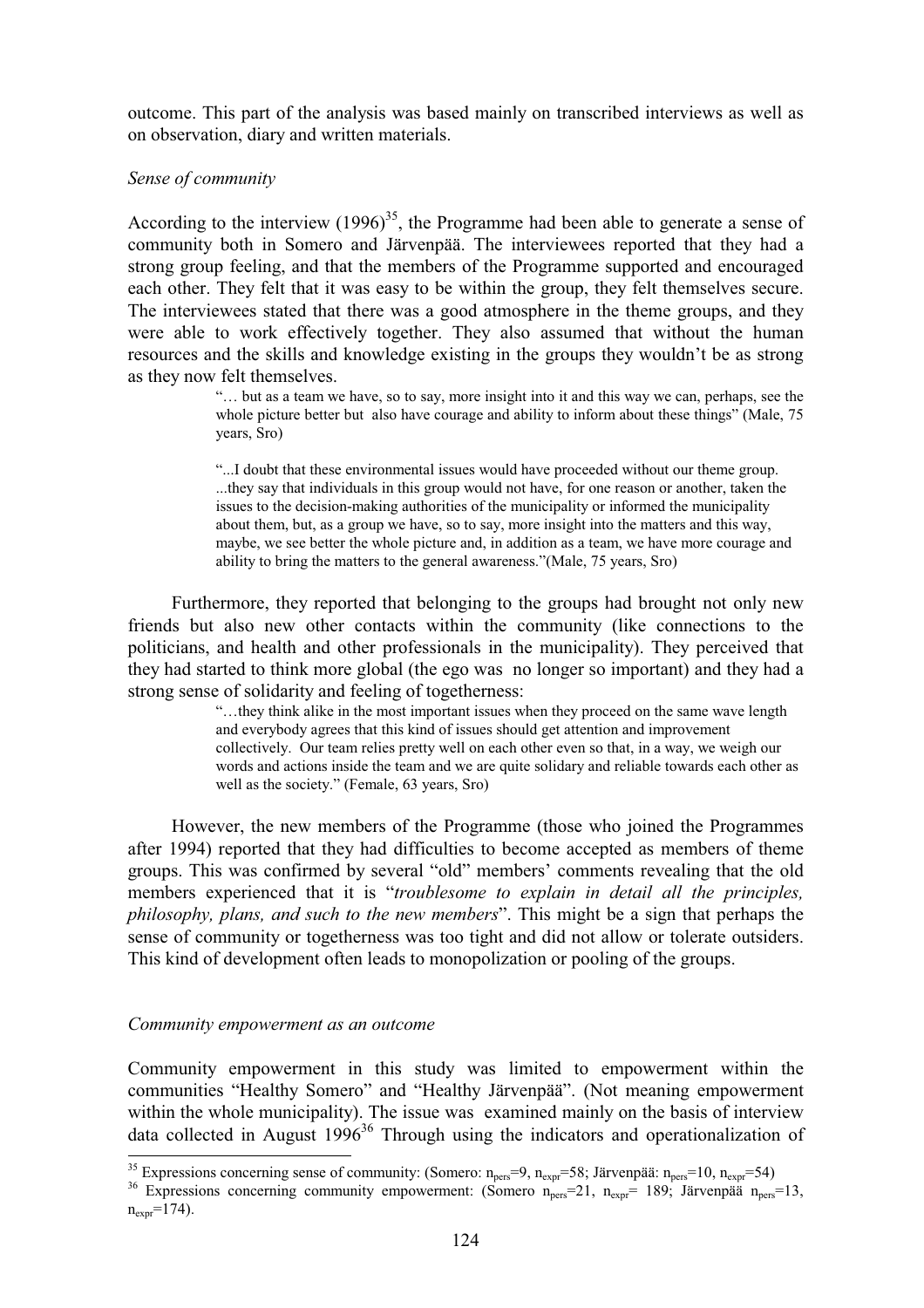empowerment, expressions representing community empowerment were picked up from the data and coded. (The indicators and operationalization of community empowerment are presented in chapter 5.2.3 pages 76–79.).

#### *Somero*

In Somero the majority (over 16%) of the expressions of community empowerment could be seen as signs of "control over health". (Figure 34) This comprises the idea that the participants of Somero had learned how to organize themselves and how to manage time:

"…of course, there should be a group that gets together regularly which would know about these municipal policies and would have an attitude and would make initiatives. If there is no such group, the initiatives are not made and, because we are not political in a sense that we belong to a political party, we should have this kind of team which would contact the parties, the city council groups and thus the local government. It really would be important to have this kind of team to handle current issues, to bring them forth and keep on pushing even at every single city council meeting to give pressure constantly. It is not enough to make an initiative now and then, because it will just be filed after the issue has been handled. You must keep on making another motion and stick with it." (Female, 63 years, Sro)

Control over health comprises also the improved team-working skills and the understanding that by joining the efforts a community can be stronger:

> "…In general everybody talks only about those matters that interest themselves, you do not usually think in general terms...When people are in that kind of a group situation, they have to adopt a bigger scale, you must listen to your neighbour, too, in order to get your own issue heard. So I think that it is good to have to be with other people, because you cannot present your own issue without listening to others, that's what I think." (Female, 63 years Sro)

It seemed apparent that the people in Somero were aware of the factors influencing decision making and knew the mechanisms how to be heeded. This was also considered to be an important part of the feeling that one has "control over health":

> "…this Programme has had such an impact that we have basically learned about the general influencing channels, and we know where the decisions and plans are being made. We gained general knowledge, in order not to bark under the wrong tree." (Female, 46 years, Sro)



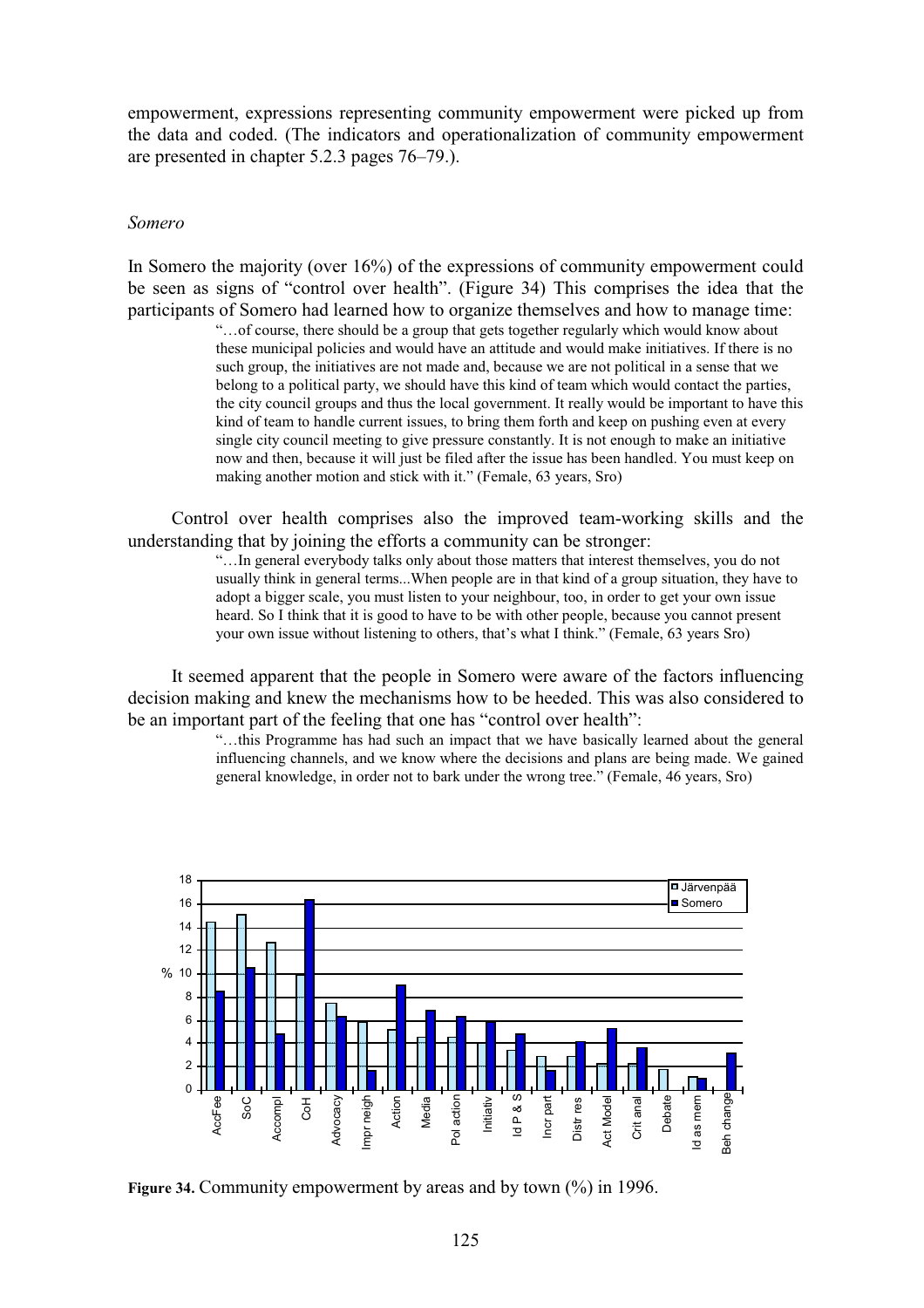"…We have a Modus Operandi now, so that we know that a petition must be made like this, it has to be in a written form, and it has to be delivered in a civilized manner so that we don't rush into any meeting to create a disturbance. This is the way it should be done." (Female, 46 years, Sro)

Secondly, they expressed descriptions about the different actions the Healthy Somero Programme had implemented or which were going on. The respondents in Somero expressed much less both the "feeling of accomplishment" and expressions about the actual "accomplishments" than in Järvenpää, the amount of former being about a half from those in Järvenpää and the latter only a third from that in Järvenpää. The following quotations illustrate the meaning of feeling of accomplishment:

> "...yes, the Project has given us confidence and a sort of faith in the future in such a way that we feel like something can be done and that support is available for our efforts." (Female, 57 years, Sro)

> "…but then I kind of realized that, to my mind, a clear change took place later on, and then this Project got appreciation and people saw that this has a meaning to Somero and that it is great to have this kind of freewill citizens' participation and volunteering to do something for Somero." (Female, 63 years Sro).

And the following quotation reflects how a 'real achievement' was experienced by the respondents. The 'real achievement' to the participants of the Healthy Somero Programme was e.g. an established new way of action, but also some concrete improvements in the physical or social environment.

> "…well, our group's true accomplishment is that people can now utilize the waste management services and are able to act the way they should concerning these matters ...and this would be the all-around benefit to the people." (Female, 63 years, Sro)

"…The fact that we are getting a cleaner city, and benches and tables are brought to the parks is already an accomplishment. By the way, look over there, there already are benches there." (Female, 63 years, Sro)

In Somero the Programme was more visible in the media, there were more attempts towards political action (even if they did not feel so when directly asked), initiatives, and improvements implemented, and more experiences of influence on the behaviour of the community:

"…during the first event, this group found out there really was a concrete result in effect, people changing their behaviour made this kind of change ...from the past.. .by following up the results of their work, it was obvious that maybe they have potential to act in the future, too." (Female, 46 years, Sro)

"…yeah, we still have this alcohol issue brooding in the background but we have started to pay more close attention to the environment in its different forms, waterways, forests, the whole nature, and the issue of alcohol is a part of the social environment and a detail in these environmental issues, the enjoyment factors of the village centre and the whole municipality, littering, park maintenance, and our aim is that people would feel at home here and the environment would be taken care of so that it feels pleasant." (Male, 75 years, Sro)

The participants of the Healthy Somero Programme were more extensive in their critical analysis of their world than in Järvenpää. The people in Somero referred more often than in Järvenpää to the "Action Model" they used in case they wanted to influence or manage some change in their community. Additionally, the "Action Model" of Somero was quite different from that in Järvenpää, which emphasized the core croup and concrete actions and measures. The action model of Somero had clearly a component of political action, and moreover their model and actions were more often understood to be realized through joint efforts (e.g. notice the "we" form in the quotation.):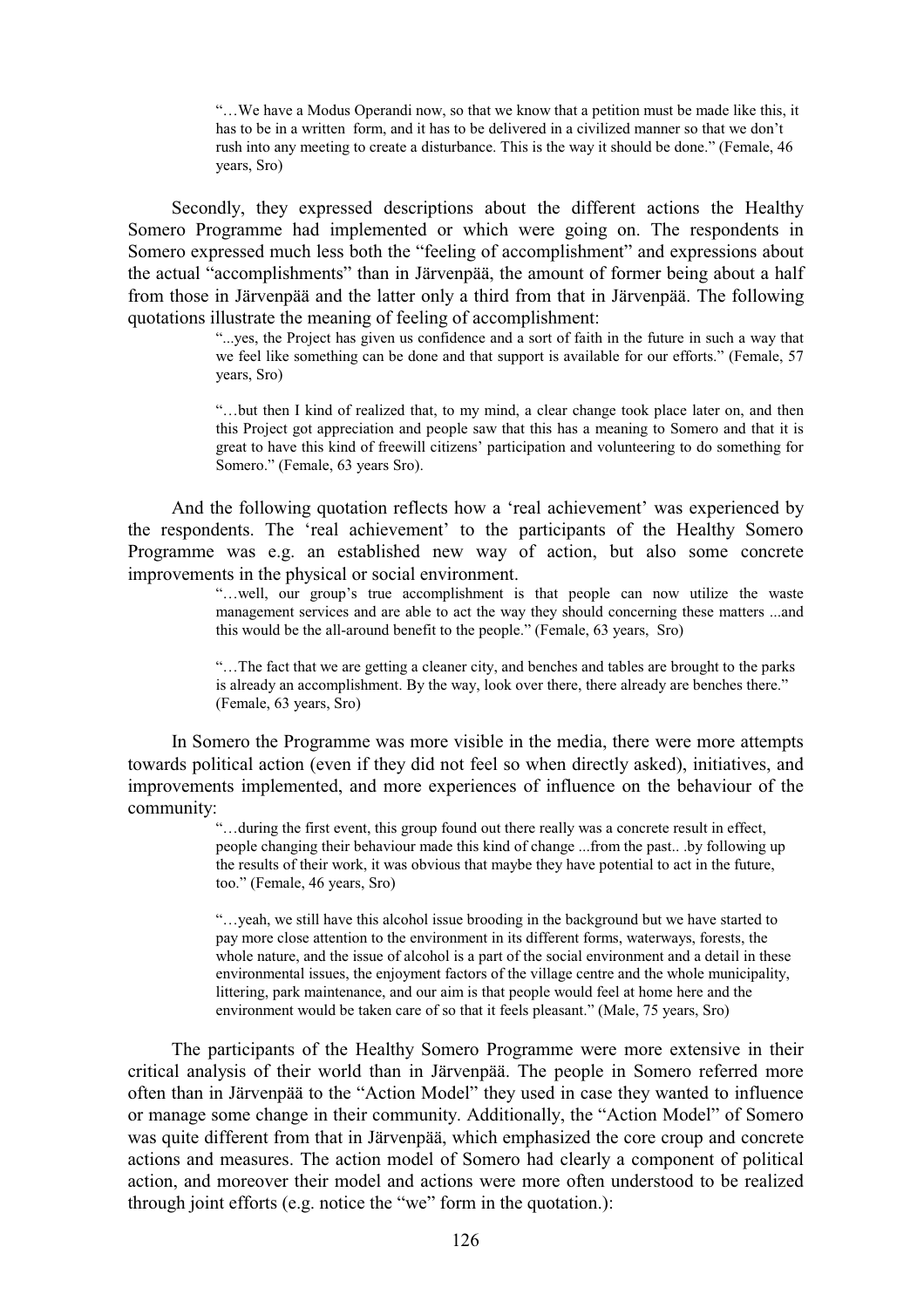"…however, the pattern has been formed. The mode of operation, so that we know how to make a petition, that it has to be in writing and it will be taken by hand and it will be taken sort of in a civilized manner, so that you do not rush into a meeting and cause a disturbance, but this is the way it should be done. Should there be a real need to make a petition of the citizens like some health threat or should there be a service that would be terminated, so we would look up the pattern in the "Healthy Somero –book" and made it accordingly. There would be no extra panic but we would know this is the way to do it and take it to the decision makers at a previously agreed time and they then must handle the issue and the press would be notified and this is the way we would utilize the pattern, our Action Model." (Female, 46 years, Sro)

#### *Järvenpää*

In Järvenpää the most often expressed indicator of community empowerment was the feeling of accomplishment (without, however, actual concrete changes) and expressions of a strengthened sense of community (Figure 34).

> "…it really was the highlight of the programme when we noticed that the place was full of people. We felt that we had worked hard and succeeded. I really was a great feeling." (Female, 37, Jpä)

However, they also spoke about the actual achievements the Healthy Järvenpää Programme had implemented. There were actions or measures taken where the participants had accomplished the work on their own, or they had influenced the authorities or other pressure groups who then implemented some concrete changes in the community:

> "…and then our theme group became a municipal level drug squad. That is to say, this municipal level drug squad was hammered home all the way up to the local government, so that it must be founded and, in a way, a decision must be made who will be nominated to it." (Female, 34 years, Jpä)

About 10% of the expressions could be attached to the concept of "Control over health". In the category "Advocacy" (7%) there were registered e.g. activities where the Healthy Järvenpää Programme was used as an expert (representation in an experts group etc.) or a lobbyist towards politicians. They expressed also that they had been able to implement some improvements in the community life or environment:

> "…I think there was a small story in the press and after that this cleaning operation of lake Tuusula was born. The lake is now being cleaned in earnest." (Female, 47 years, Jpä)

> "…and then there was this development project for the city centre area. One work team made it an issue that it is important that the mobility of old and disabled people should be made easier, now they are making the pavements lower, i.e., the pedestrian crossings are easier to pass." (Female, 41 years, Jpä)

The participants in Järvenpää were able to implement various actions in the field of health promotion, and to "affect" media (meaning in this case articles in the local papers or programmes on the radio the participants had contributed) and the general debate concerning health:

> "…thanks to the Project, such issues have been dug up that normally are not easily talked about, so that this way, via the project, we can bring them out in the daylight as one way and, of course, by direct impact as another ... just pick up the phone and call the decision makers." (Female, 37 years, Jpä)

They were able to identify problems and speculate possible solutions for these. They also believed to have increased the people's participation to some extent. There were descriptions concerning distribution of resources (and in addition there were e.g. plans concerning the distribution of community funds, or the community had invested in the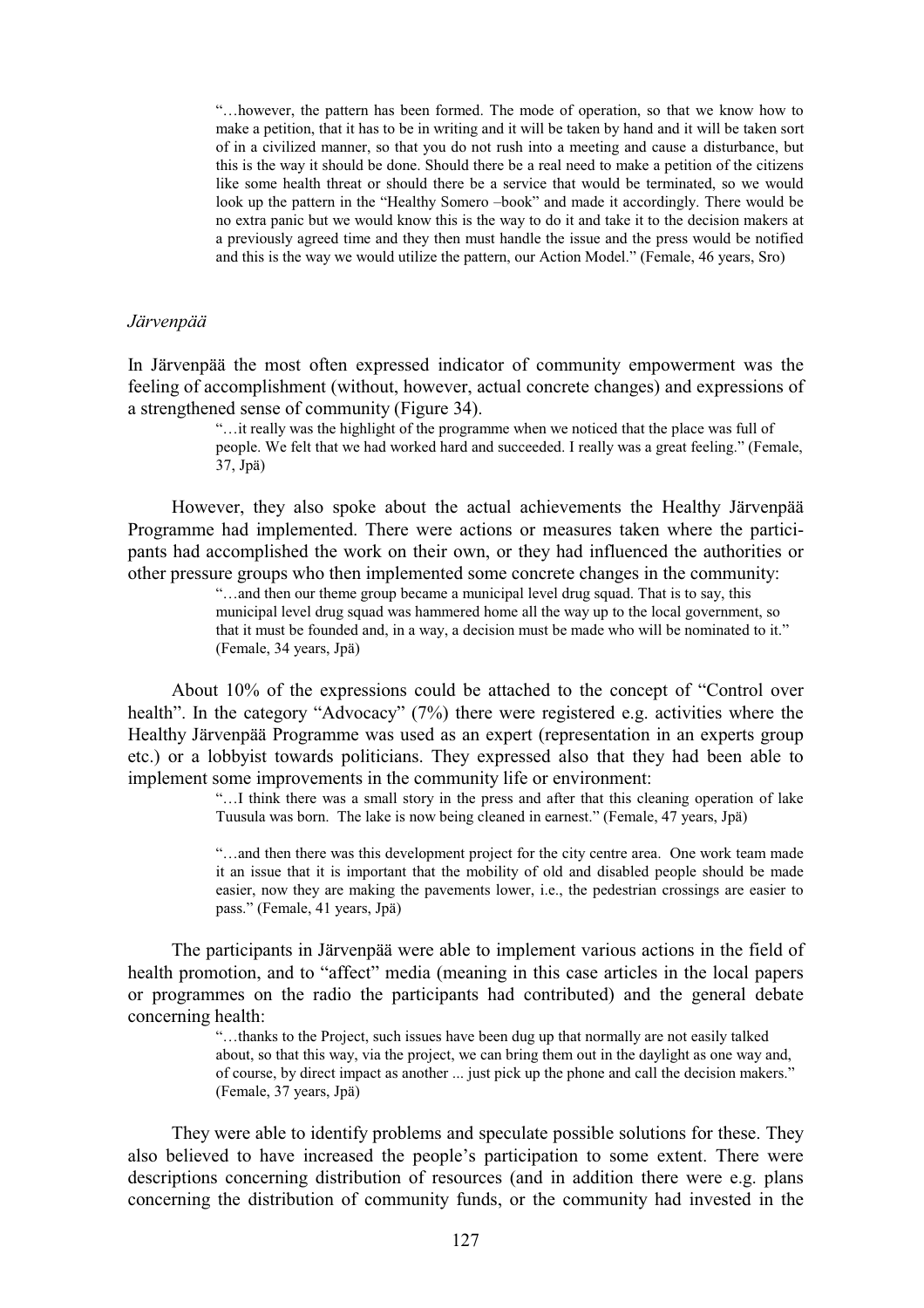Programme in the form of providing facilities free of charge). Moreover, some of the participants had realized that through the kind of activities implemented during the Programme, the whole community could gain considerable savings (as noted earlier in this report the participants of the Programme had each devoted about one working week to this Programme, which could be considered as time saved from the traditional health service staff):

> "…in a way, if the Project is so inclined that we can have considerable savings, then this Healthy Jpä project is a very good undertaking, because it is aimed at influencing the public health aspect and in this way it means remarkable savings for the municipality. If people could change their habits and started to look after their health, it indeed would be a great saving for the society, ...but if there is nothing to show on paper, it won't have any impact on the decision makers ...it goes in through one ear and comes out the other. The Healthy Jpä like all the other good things is a matter of practicality at this time, even though research has been made how beneficial it is to take good care of oneself, also that if the community invests a mark in it, the saving sort of will be four-fold at the end." (Female, 40 years, Jpä)

The respondents expressed also – though in a very small scale – that they themselves had created a new way of action ("Action model") (2%), which they could use if they wanted to e.g. influence decision making. However, the action model of the Järvenpää Programme included the idea that it was the "core group" which was in the charge, not the Healthy Järvenpää Programme in full, nor the entire population of the town, either.

> "…The most important thing is the nuclear team! The ideas are coming from it, anyway, and the fact that these teams do not act the same way they did in the beginning, I think it is quite a natural change and quite good as that. The monthly meetings are held again and everybody who wants to have an impact will act in it and through it... work teams will be formed even though they still work like the previous ones. When we'll have the "Mental Health Markets", the nuclear team is organizing it but the operation has changed. I think it is ok, nothing can go on unchanged." (Female, 41 years, Jpä)

Furthermore, it was considered to be mostly in concrete problem solving situations where the action and the model would be utilized:

> "…Whether it was thanks to the Healthy Jpä or whatever but some things have been done anyway, and the earlier set challenges will be met, and then there are the Projects own occasions and happenings, these things will roll on their own, although we don't even know about all of them. … just concrete matters like this." (Female, 41 years, Jpä)

> " But the truth of the matter is that being together, having something nice to  $do - may$  it be like cleaning the yard , or, in this team, we also got this here granny's yard cleaned and her berries picked." (Female, 57 years, Jpä)"

Figure 34 shows that only 2% of the expressions were concerned with "critical analysis of the world". However, the following quotation reflects the understanding of the way how the decision makers could be reached:

> "…with such pressure and continuous contact and this kind of exhaustion battle you can reach the goals you want, i.e., the official who is there will get tired at some point and says "alright, alright, you'll get what you want. …I would think that the bigger the hullabaloo and noise the better you can get the issue hit home, I mean that we need to make loud noises and have good grounds and have a war of attrition" (Female, 40 years, Jpä)

In Järvenpää there were no expressions of behaviour changes in the community which could be recognized as an achievement of (the participants of) the Healthy Järvenpää Programme.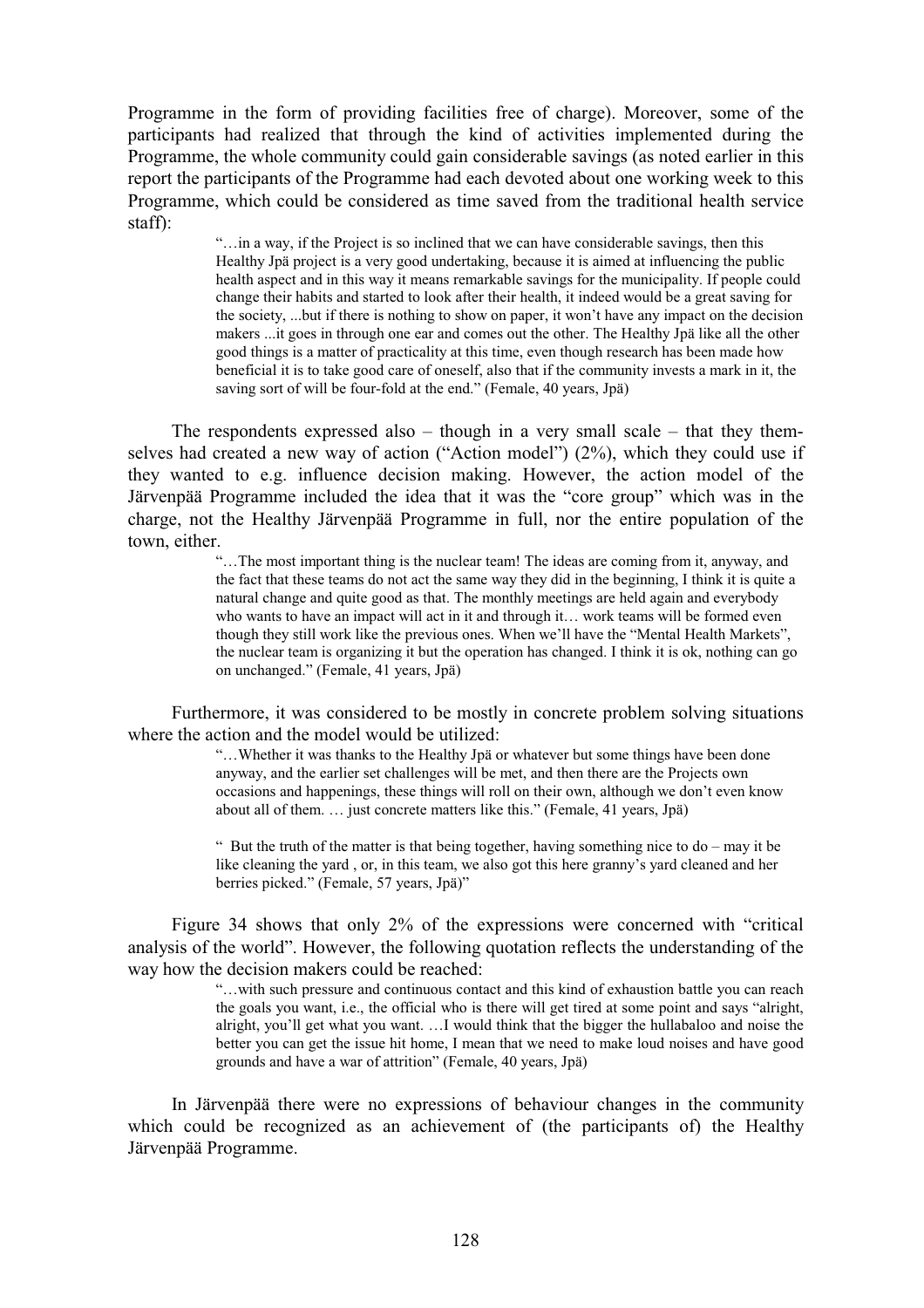## *Community empowerment by dimensions*

The researcher combined the subcategories of community empowerment into larger categories/dimensions labelled as cognitive (actual characteristics, which had been reached through learning, including the subcategories like ability to identify problems and their solutions in the community, understanding the factors affecting decision making, ability to analyse critically the world, understanding the essence and use of "the action model" the people created), affective (emotionally laden expressions like sense of community and feeling of accomplishment, identifying oneself as a member of the community), behavioural (expressions concerning changes in behaviour, media reactions, increased debate concerning health), and actual environmental (actual changes in the community = descriptions about the real changes in the community brought about by the Programme participants).

Figure 35 shows the different orientation of community empowerment in Somero and Järvenpää. Somero was more behavioural and cognitive oriented with its reported expressions concerning community empowerment than Järvenpää. In Järvenpää the perceived feeling of achievements (affective) as well as the actual changes in the community life or environment seemed to be important.



**Figure 35.** Community empowerment by dimensions and by town (%) in 1996.

## *Control over health and community life and community competence*

 $\overline{a}$ 

In Figure 36 the way in which the two communities experienced to have "control over health<sup>" 37</sup> is visualized in more detail. (Control over health was defined by Zimmerman (1990b) as comprising the ability to manage time and to organize themselves, the ability to identify resource providers and work for a common goal and understanding of factors that influence decision making). First of all there were twice as many expressions in this category in Somero than in Järvenpää. There was no difference concerning how the participants had learned to understand factors which influence decision making. Järvenpää considered to have improved in team-working (skills and the use of it, understanding others and taking into consideration other people's opinions, too, democracy), whereas Somero reported more often than in Järvenpää how they had organized themselves (they systematically collected the people together, discussed the issue in concern in a democratic way listening to each other, invited experts in case their own expertise was not enough, delegated tasks, implemented them and reported

<sup>&</sup>lt;sup>37</sup> Expressions concerning "control over health" (Somero  $n_{pers} = 8$ ,  $n_{expr} = 31$ ; Järvenpää  $n_{pers} = 8$ ,  $n_{expr} = 17$ )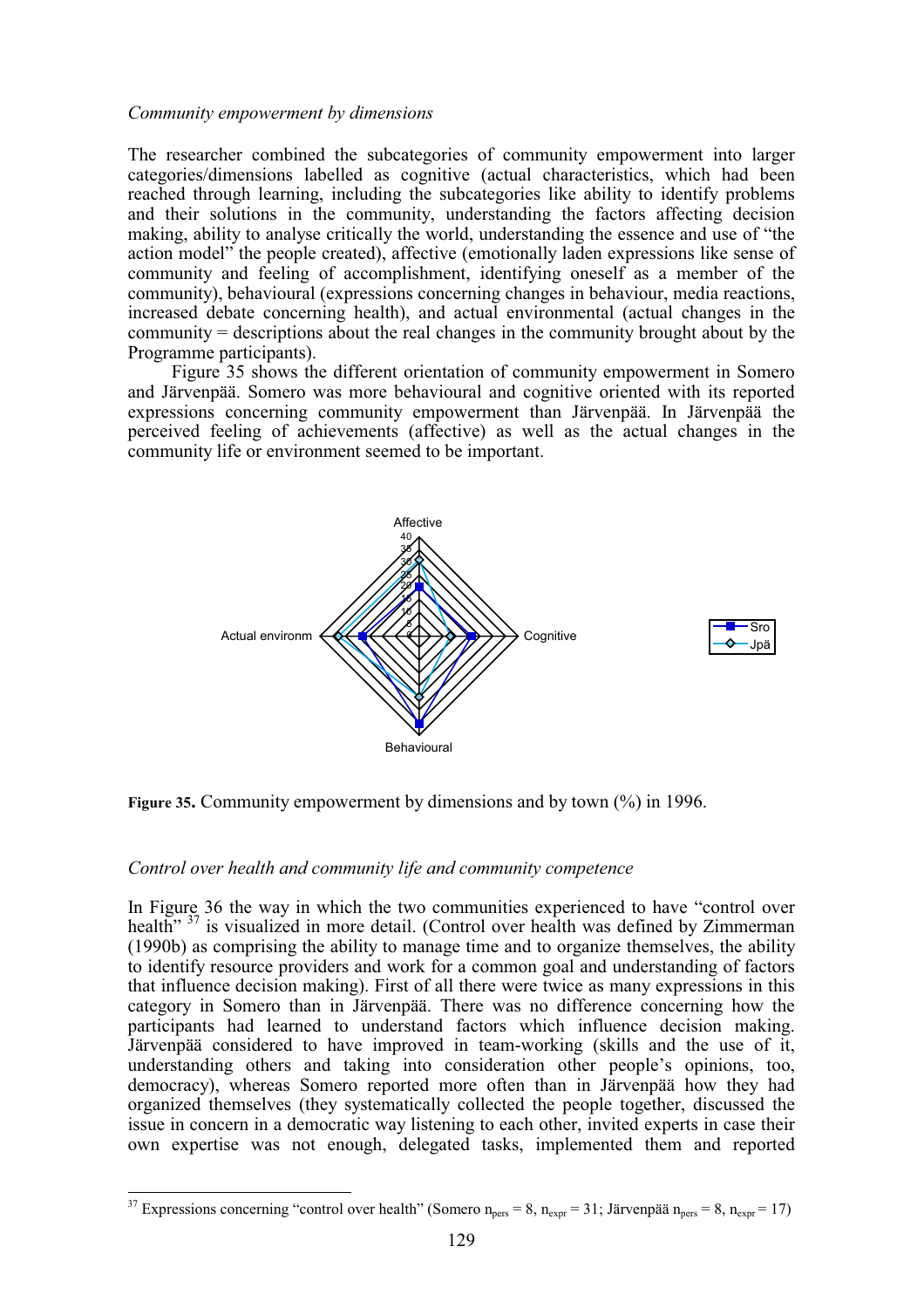

**Figure 36.** 'Control over health' by town in 1996.

or made an initiative) in case there was a problem or a matter to be solved or managed in the community.

None reported to have influenced the decisions concerning resources (e.g. their opinions concerning community budget were not taken into consideration). They seemed not to have gained control over resources (when thinking in terms of money), but they had improved to some extent concerning the community competence (improved skills and problem solving) (other than money matters).

There were, however, also negative feelings, opinions and perceptions about the development process, and expressions reflecting a sort of deficit of empowerment in both communities<sup>38</sup>. (Figure 37). There were two and a half times more negative expressions in Järvenpää than in Somero.



**Figure 37.** Negative expressions<sup>39</sup> by town in 1996.

<sup>38</sup> Negative expressions: (Somero  $n_{pers} = 9$ ,  $n_{expr} = 22$ ; Järvenpää  $n_{pers} = 9$ ,  $n_{expr} = 54$ )

 $39$ PE/Powerless = psychological empowerment/feeling powerless; PE/Cog:EPE =psychological empowerment/cognitive dimension, external political efficacy = the belief that the political system is responsive to change efforts); PE/Cog:IPE = Cognitive dimension, internal political efficacy (= one has/has not skills to affect the policy making process); PE/learn helpless = feelings of learned helplessness; PE/Cog: Comp = psychological empowerment cognitive dimension, feeling of lack of competence; PE/ Deficit = feeling of not having control of one's world;  $CE/Neg =$  pessimistic views of community empowerment;  $CE/COH =$ Community empowerment, the community is not having control over health.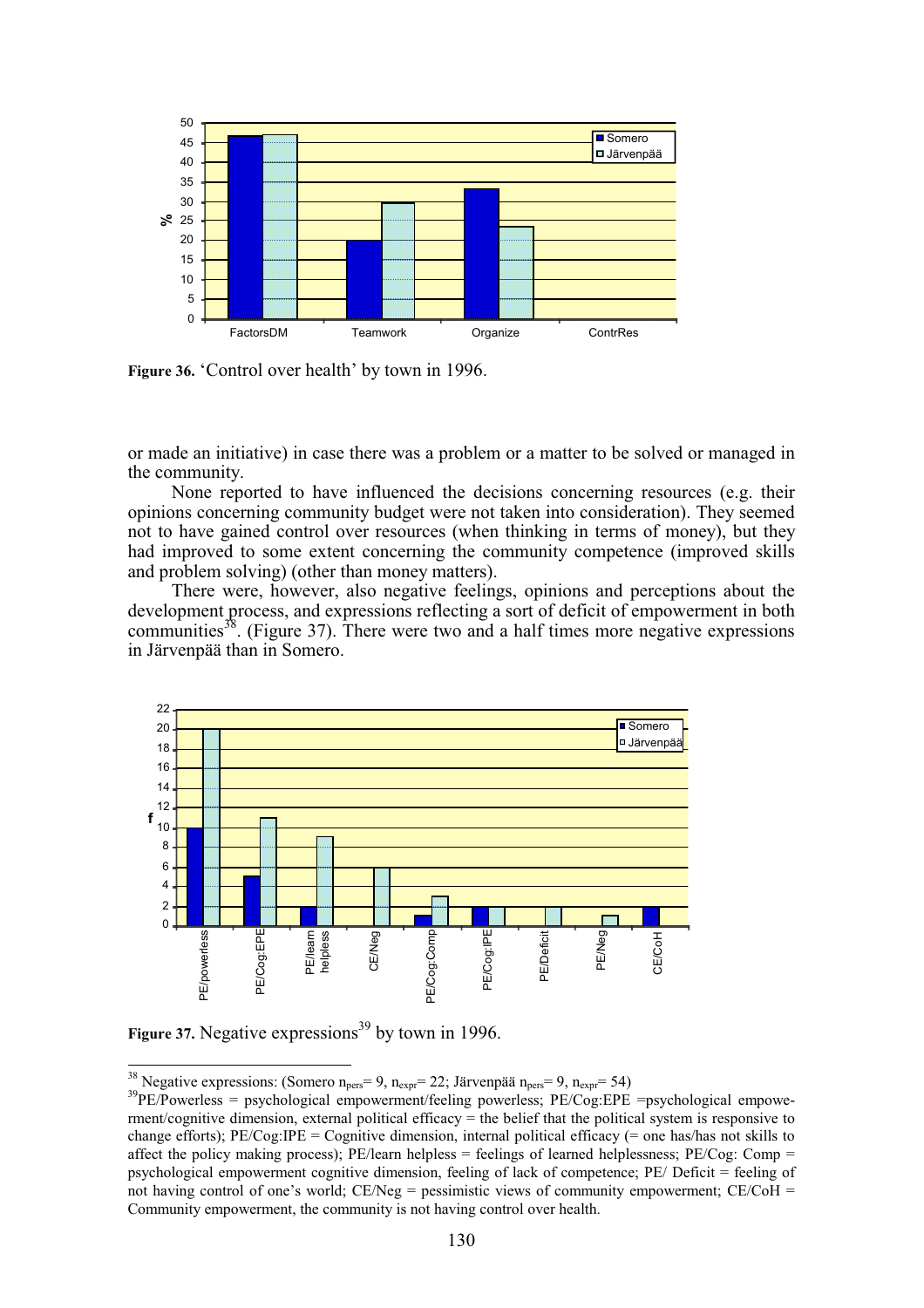

**Figure 38.** Negative expressions by level of empowerment in 1996.

In Järvenpää the negative expressions were mostly connected with the psychological level of empowerment and the respondents experienced powerlessness much more than in Somero. The negative expressions included such as: *"I feel powerless", "I have not learned anything, at least not anything new"…it is so difficult to do Gallup polls and all these exercises required in this Programme".*

The belief in external political efficacy was weaker in Järvenpää *("…there is no response from the politicians side – it is all the same what we do…", "…our municipality does not have an affirmative attitude towards change", "…the decision makers were not committed to this Programme…", "… our petition had too many demands and points – such a petition is impossible to take seriously")* and in 1996 they experienced that the society had contributed to the development towards learned helplessness, more so in Järvenpää than in Somero. *(E.g:"…it is this learned helplessness approach that makes people so passive")* In Järvenpää the respondents reported more often than in Somero that they had not learned anything or at least not anything new or that participation in the Programme was a waste of time. More often also lack of empowerment in general (like lack of control of their lives) was expressed in Järvenpää than in Somero. Overall, the negative expressions were more concerned with the psychological level of empowerment than the community level (Figure 38).

## *Perceptions about the decision making channel*

 $\overline{a}$ 

The participants in Somero<sup>40</sup> seemed mostly to rely on the traditional way (e.g. voting, parliamentary elections) of influencing decision making (Figure 39). The Healthy Somero Programme was considered to be the second best channel to influence decision making in their community. The citizens in Somero were also ready for direct action themselves rather than wait for the circumstances to change through the traditional community planning and decision making machinery. Also more often than in Järvenpää they reported to contact decision makers directly (personal contact) or to use NGOs as a channel for decision making.

The respondents of the theme interview in Järvenpää reported the most important channel for decision making to be the Healthy Järvenpää Programme. Secondly, they

<sup>&</sup>lt;sup>40</sup> Expressions concerning decision making channel: (Somero n<sub>pers</sub>= 16, n<sub>expr</sub>= 36; Järvenpää n<sub>pers</sub>= 12, n<sub>expr</sub>= 28).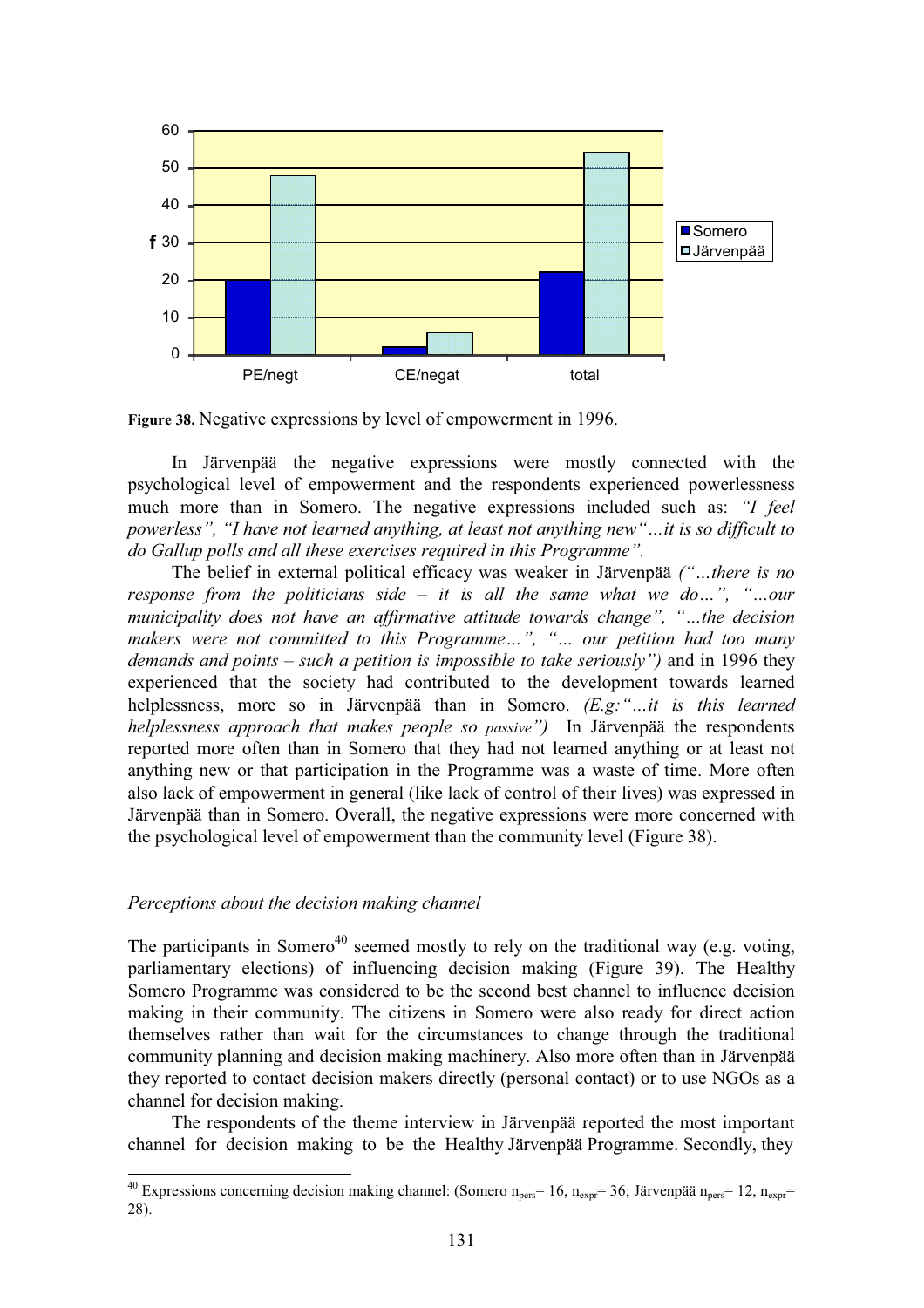

**Figure 39.** Opinions about the decision making channels by town in 1996.

were relying on the traditional way of influencing decisions or taking measures themselves. There was no difference concerning the use of media as a way of influencing decision making or general opinion between Somero and Järvenpää.

## *The appearance of the Programme in local media*

The appearance of the Programme in the form of articles in local newspapers and programmes on TV and radio was followed particularly during 1992–1994. The ability of the trained people to use local media as a tool is one indicator of community competence and empowerment. The articles and programmes concerning Healthy Somero and Healthy Järvenpää, to the preparation of which the participants of the Programme contributed, were calculated and the content analysed. (After 1994 the articles and programmes were not systematically collected any more and therefore the analysis concerning years after 1994 is lacking from this study.)

In Somero the total amount of appearance in media increased significantly during the period (Table G, in Annex 2). In the first year of the Programme, 1992, only little more than ten articles were published. Already next year the amount of articles and programmes was five times more, and in 1994 the number of articles and programmes raised to 75. In Järvenpää there were no notable changes in the total amount of articles or programmes during the period of inspection (Table H, in Annex 2). There were annually about 20 articles or programmes concerning the Järvenpää Programme. This gives an impression that the people in Somero were more successful in raising the interest of the local media towards the Programme, and that they had found the mechanism how to attract the journalists to their meetings and various other activities.

In the beginning of the Programme in Somero, the newspaper articles were dealing with general information about the project, status reports about the proceedings as well as questions concerning mental health. In 1993, the articles reported on campaigns organized by the theme groups, and on a school children's drawing and essay writing "competition" (on different topics of health promotion in Somero). In 1994, the articles and other materials were reporting on actions organized by the theme groups. One third of the materials dealt with smoking, one sixth with mental health issues and one sixth with environmental health matters. The 'Somero Newspaper' was the most important publisher.

In Järvenpää the Tuusula District News was most interested to follow the development of the Programme. The content of the materials dealt with general information about the Programme together with mental health issues.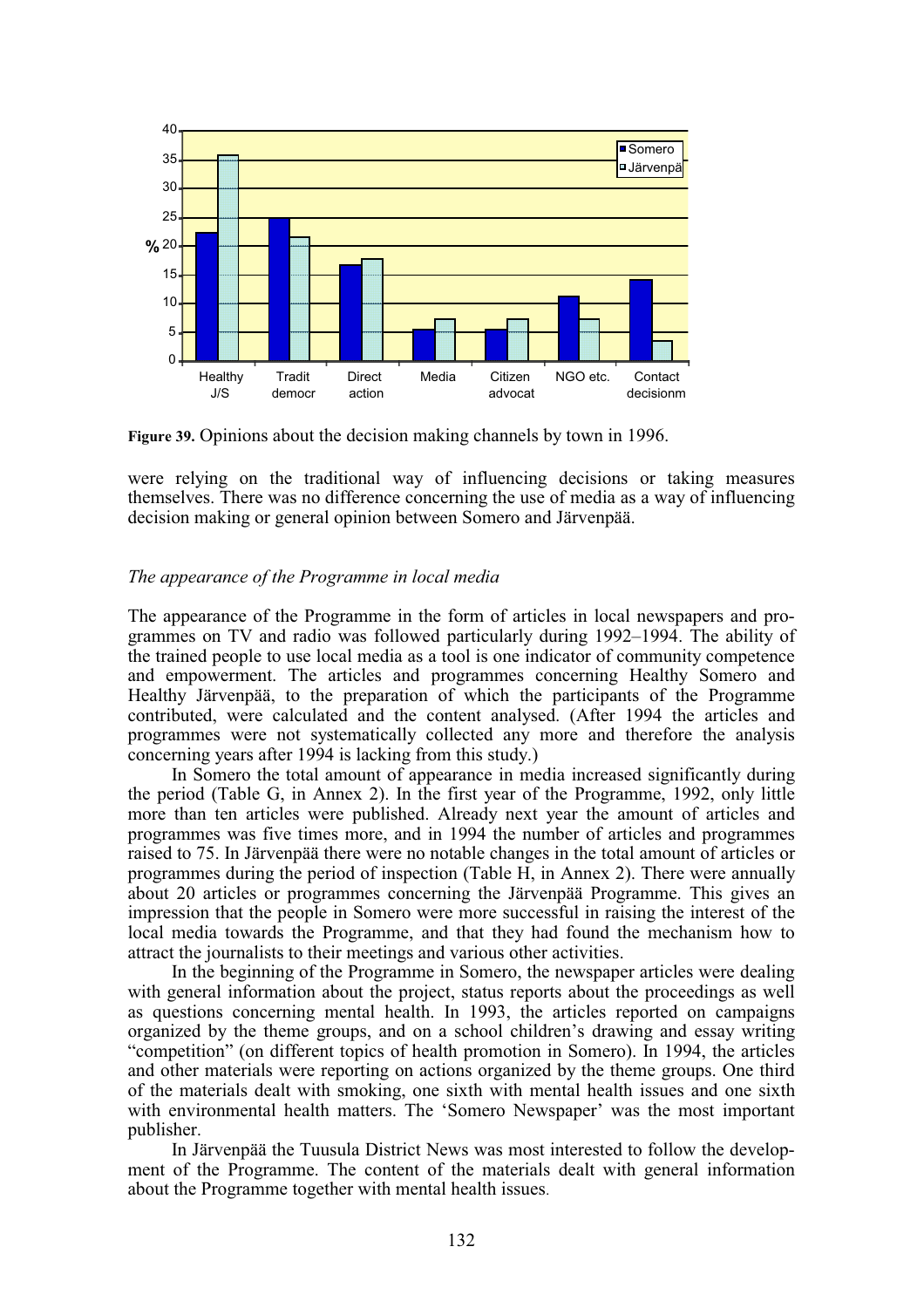# **6.3 Perceptions about what is Health**

As it has been claimed that empowerment in the long run is enhancing health at least of those who are empowered, the researcher considered interesting to include in the theme interview in  $1996<sup>41</sup>$  a question of the perception the interviewees had about the concept "health". The quotations concerning health were analysed through a method inspired by grounded theory. First, all quotations were recognized from the text, after which a detailed coding procedure followed. The codes were combined into categories shown in Figure 40, and furthermore combined to main categories (dimensions) of health illustrating the orientation of the expressions by the communities (Figure 41).

Figure 40 shows that in Järvenpää "health" meant taking care of own health, healthy lifestyle, coping, well-being and physical cabability, but also such things as respecting others, social relations, developing yourself through e.g. hobbies and education (="intellectual developm"), positive life attitude, influencing decisions, and political action seemed to be included in the concept. If the same categories are looked at in Somero, it is possible to notice that esteem and respect of others was the most often mentioned element of "health". Secondly, well-being, social relations, and coping were mentioned as important elements of "health". Taking care of own health and healthy lifestyle appeared less frequently in Somero than in Järvenpää as content of health. Political action was considered to be a part of "health" more often in Somero than in Järvenpää, as well as positive attitude towards life. In Somero "health" was also connected to upbringing which wasn't the case in Järvenpää.

The perceptions of "Health" were combined to five dimensions – social, physical, mental, social political and spiritual dimensions (Figure 41), which remind the dimensions of 'health' defined by Ewles and Simnet (1992) and Naidoo and Wills (1994).



**Figure 40.** The participants' perceptions about what "health" is by town.

 $\overline{a}$ 

<sup>&</sup>lt;sup>41</sup> Interview 1996: (Somero:  $n_{pers} = 15$ ,  $n_{expr} = 89$ ; Järvenpää:  $n_{pers} = 14$ ,  $n_{expr} = 94$ )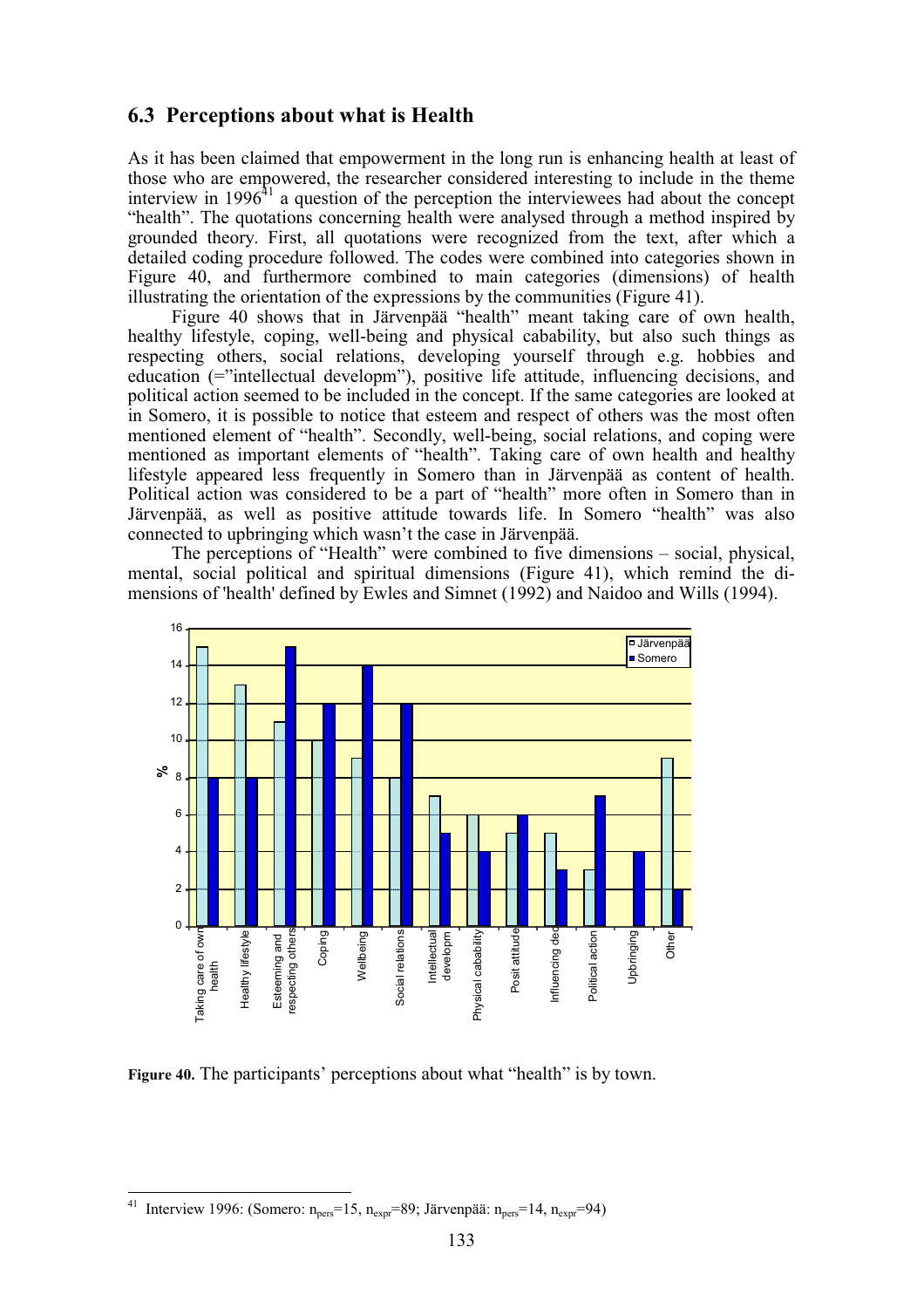Referring to the quotations of the respondents of the interview the physical aspects of health consisted of ideas like *"..it is that people should not neglect her/his own health", …"… one has to ensure and sustain a good physical condition", "…you have to follow healthy habits, eat healthy food, do physical exercises, no smoking, etc.", "…that you cope with your disease", ".. physical well-being".*

The social aspect consisted of *".. constructive communality, feeling of belonging to the society", "…social interaction", "…being together with your family", "…friends", "…love one's neighbour", "…activities and social action", "…hobbies".*

The ideas comprising the mental aspects were e.g. *"…mental balance", "…belief in better future", "Positive thinking" "…positive attitude towards life", "…to overcome one's small adversities" "…being happy about the positive sides you have".*

The spiritual or emotional aspects of health can be illustrated by the following quotations: *"…a man's life is worth a song", "to respect human life", "to accept oneself with all weaknesses and imperfections"…"listening to the needs of human being", "…spiritual development", "being interested to develop oneself", "…"…seeking spiritual and cultural dimensions of life ", "…courage to change", "…the 'green' values of life".*

*"…Influencing decision making", "…active participation in social political life", being interested in what is happening in the world", "..health is not a matter of sector only - it is a joint responsibility of all sectors of society", "…seeking actively knowledge", "..pulling all threads together to make a sustainable, robust network to support the society", "…that all the basic prerequisites of health are in order, meaning living conditions, healthy environment, shelter, and so on"* and *"…this is an educational question"* characterize the health political dimensions of the concept of health.

Figure 41 shows the differences between Somero and Järvenpää. It seems obvious that the "health" perceptions among the participants in Järvenpää are more oriented towards the physical and social dimensions of health, whereas the participants in Somero put stress on the mental and social political dimensions of "health". Both communities also recognize spiritual aspects that according to the respondents belong to the "health" concepts.



Figure 41. The perceptions about what "health" is presented by its main dimensions and by town in 1996  $(\frac{9}{6})$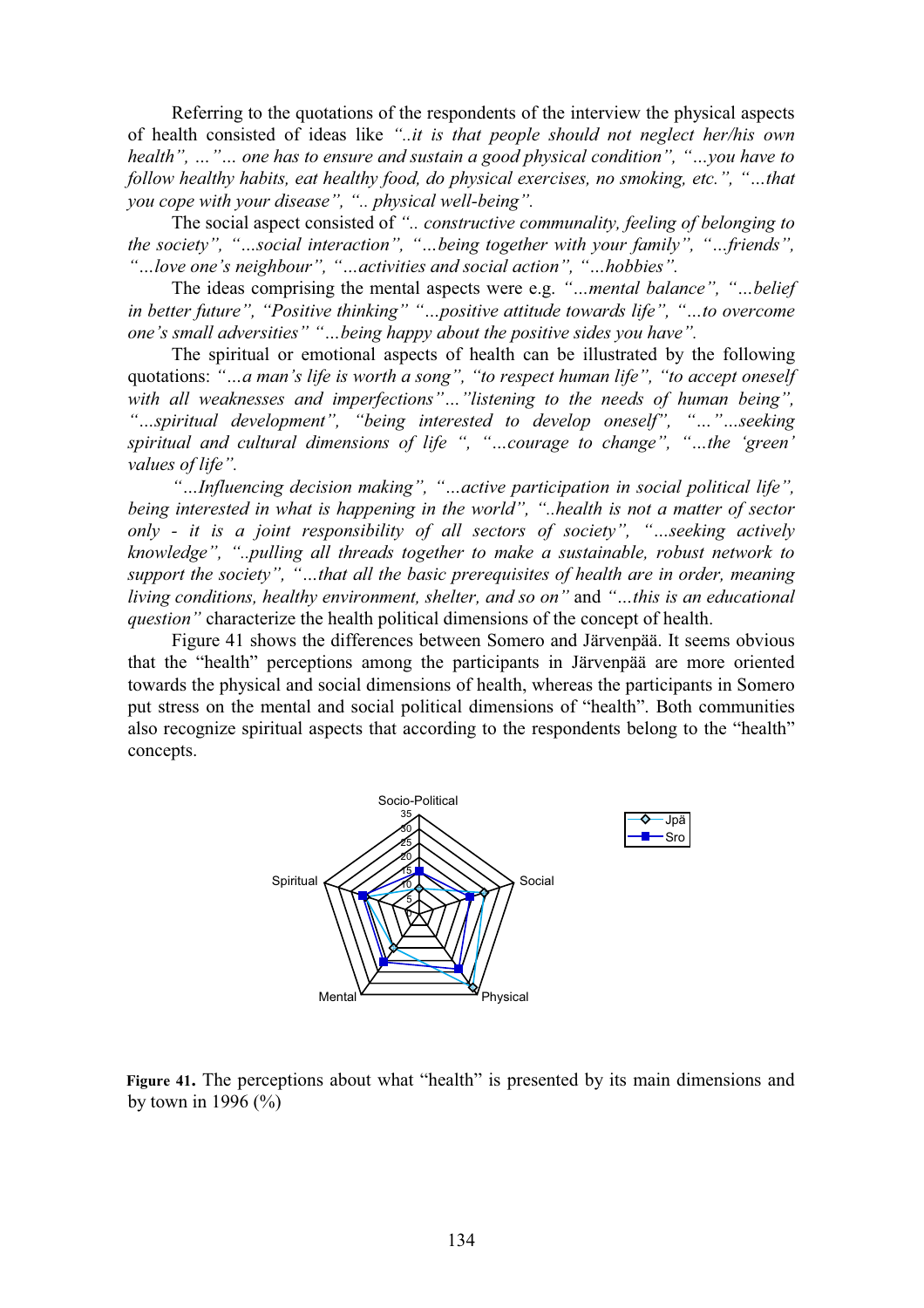# **IV DISCUSSION AND CONCLUSIONS**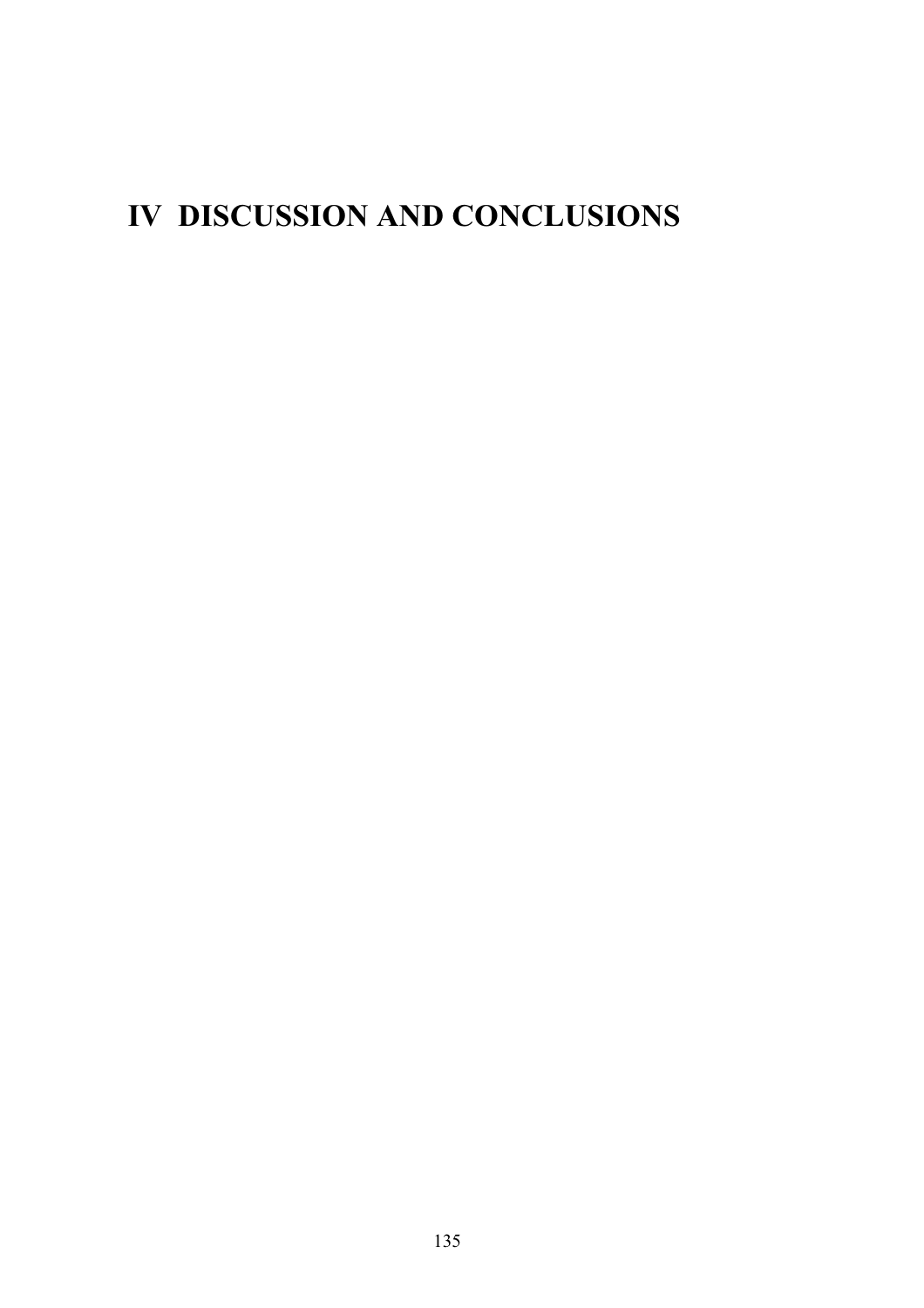# **7 Research strategy, validity and instrument elaboration**

## **7.1 Research strategy**

One of the main goals of the study was to understand (the process of) empowerment. Such being the case the study was built on two main elements: a theoretical part (consisting of the description of Finnish health policy from the citizen participation perspective, the description of the most significant health promotion programmes in Finland, the development of the concepts and theories of participation, empowerment and community organizing, and the paradigm perspective) and an empirical part where the understanding and methodological tools and approaches were adapted in the evaluation of the Somero-Järvenpää case. The question was not only to find out whether the programme was successful or not but also to understand the needs and requirements of a health promotion programme and its research in a wider context. The empirical data was used as a tool in forming a better understanding and a hypothetical view on how an empowering health promotion programme and its research should appear in the 21st century. This monograph was an attempt to characterize the nature of these issues and participate in the debate concerning the challenges confronting future health promotion programmes and their evaluation.

At first, the wide review of literature and the descriptive analysis of the health promotion programmes conducted in earlier years in Finland revealed that it is not possible to measure community participation and empowerment with approaches typical of the positivist and postpositivist paradigms (e.g. Labonte and Robertson 1996, Nutbeam 1998). The challenge of health promotion of the 90s and beyond, referring to the literature (e.g. STM 1986, WHO 1986a, Medical Research Council 1989, STM 1993b), was the enhancing of people's control over health and empowerment (e.g. Rappaport 1981, Zimmerman and Rappaport 1988, Wallerstein 1992, Rissel 1994). The empowerment process, as explained in the literature review, encloses a political component when attempting to increase power among the powerless (Starrin and Forsberg 1997). Enabling continuous citizen empowerment requires changes in the organization structures and development of a new form of operations.

However, as empowerment seems to be not only a political question, but also a methodological question, it makes the evaluation of empowering efforts extremely complicated. The approach along the lines of an empowerment model requires action research type methodology (and critical theory paradigms) (e.g. Eakin and Maclean 1992, Simmons 1995, Starrin and Forsberg 1997) favouring theme interviews, group interviews, participating and observing methods etc. Evaluation and research analyses should be directed along the paradigms of interpretivism, constructivism and hermeneutics in order to comprehend entities (Labonte and Robertson 1996).

This is what made this research complicated. Being on the one hand involved in a political act (at least in the period of 1992-1994) and on the other hand at the same time trying to implement an academic study and further health promotion as a discipline was the ongoing dilemma during the research process. The intention of the researcher was simultaneously to conduct a social change, understand the worlds and world view of the people involved (symbolic interaction), and create measurement tools to actually assess something which had been created by the human mind or through the discourses of different stakeholders of the process (constructivism see e.g. Kushner 1996). In addition, the issue, which complicated things even further, was the existence of *those* constructions of empowerment which the people involved (not only the researcher) had created in *their* minds. Consequently, the results of the study are in this sense value-laden at many levels.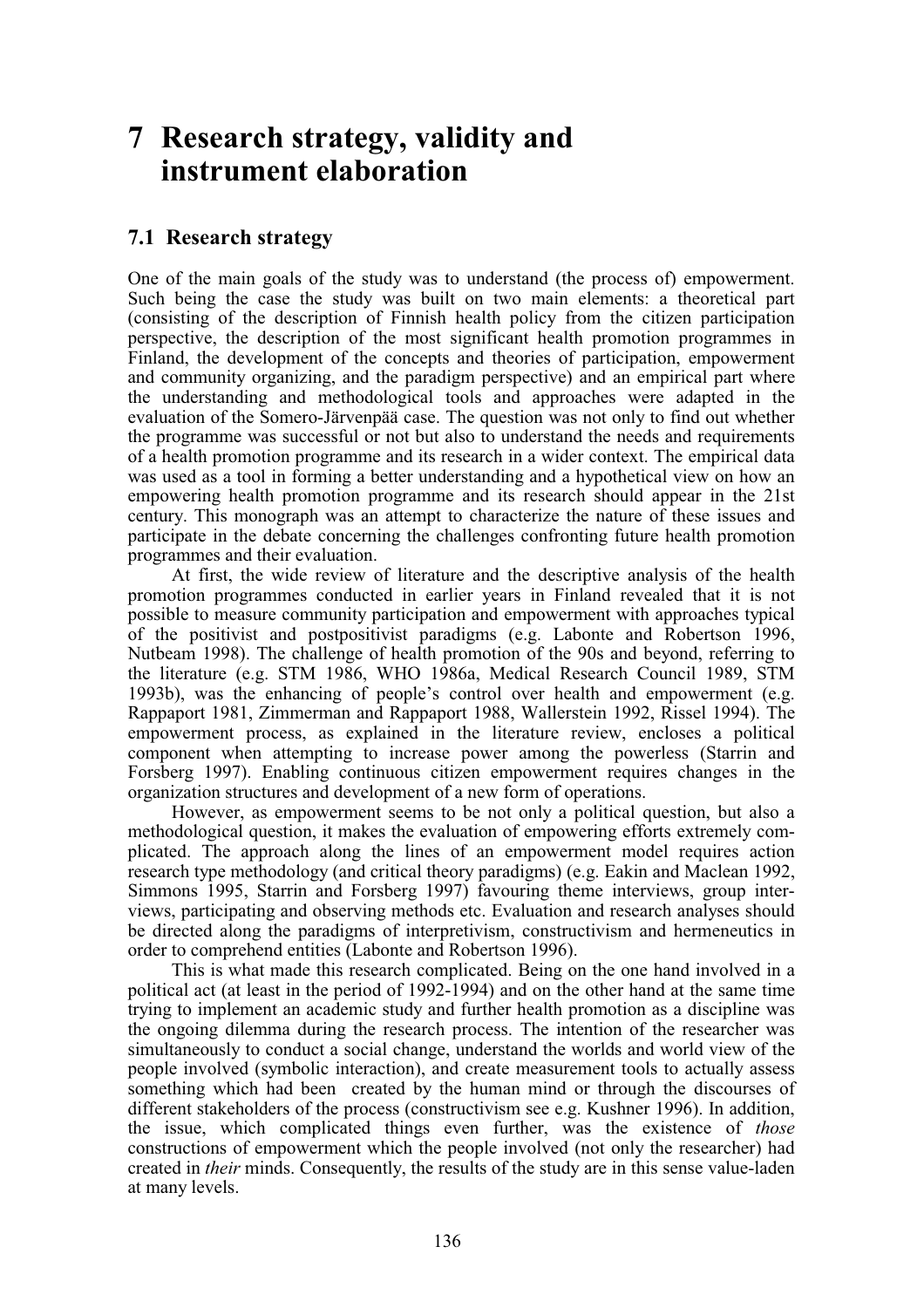The dilemma above – what should be known in the empirical part of the study and what should be looked for – was solved by selecting different aims for this study than those for the intervention. The researcher decided to concentrate on the elaboration of the measurement instruments and then look at empowerment through the scope of those instruments. The instruments developed here do not permit very deep considerations as to whether empowerment was sufficient, good or bad, or whether the process led to human liberation or an increase of actual health political power of powerless groups or the lay people in general.

The overall approach of this study could be labelled as "research of health promotion"(Eakin and Maclean 1992), which seeks "understanding of the nature and development of health promotion as a phenomenon in its own right". In this case the focus was on empowerment which is seen as the core of health promotion by many (WHO 1997, Nutbeam 1998, etc.). The "research for health promotion", which I consider the action research element belongs to, remained in my analysis a secondary task, but a necessary link between theory and practice.

The problem was that although the aim was to promote citizen power and participation, there were no tools for implementing such programmes, not to speak about evaluating such efforts. As described earlier, the available tools were not appropriate because of the ontology – the nature of the phenomenon (empowerment) to be known to be created by the human mind. And the perception of empowerment is subjective, because there is no common definition of what constitutes empowerment. This "which should be known" cannot be captured by quantitative instruments only. There is, however, good evidence about different uses of quantitative scales and measures of psychological empowerment (context specific empowerment and general empowerment) (e.g. Arnstein 1969, Maton and Rappaport 1984, Torre 1986, Rifkin et al. 1988, Zimmerman and Rappaport 1988, Short and Rinehart 1992, Frans 1993, Israel et al. 1994, Flynn 1995, Klakovich 1995, Maibach and Murphy 1995, Rissel et al 1996). The concrete instruments created in these studies have been limited in their use of assessing empowerment and focused on certain topic-specific interventions or groups of people, only. There have also been some trials to measure general empowerment. All of them have approached the issue with quantitative instruments. Rissel et al. (1996) claim that in order to assess community empowerment (as an empowered community should include empowered individuals) psychological empowerment must first be quantified.

Community empowerment has not been measured in such a systematic way (Wallerstein 1992). And to analyse community empowerment requires multiple levels of analysis. Psychological empowerment and sense of community are parts of community empowerment, but to measure community empowerment completely requires also parameters external to the intervention process.

In evaluating community empowerment, it would have been also necessary to examine the results in a wider context expanding the analysis to cover subjects like project participants' and municipality authorities' views on decision making on health issues as well as perceptions of their community as a health promoting setting (see e.g. Perttula 1999). What kind of hindering or enabling cultural or structural factors for empowerment could be found, perceptions of the support received from the community, FCHE or other counterparts for the process are other examples of appropriate research questions. These ideas are supported by e.g. Wallerstein (1992) and Stone (1992). However, because of time limits and the difficulty to deal with the already huge data, these issues were excluded from the present study. In Somero a separate study on the municipal employees' perceptions of community empowerment was conducted in 1998 (Aaltonen 1998).

Pirie (1999) claims that the strongest study design would have been a control or comparison community (to compare the results to a community which was not exposed to intervention). I, however, claim that this kind of approach would not have been feasible concerning the implementation of an empowerment programme. Firstly, this would have raised an ethical dilemma of who had the right to participate and to be empowered and who had not, and who would have made this choice? Secondly, as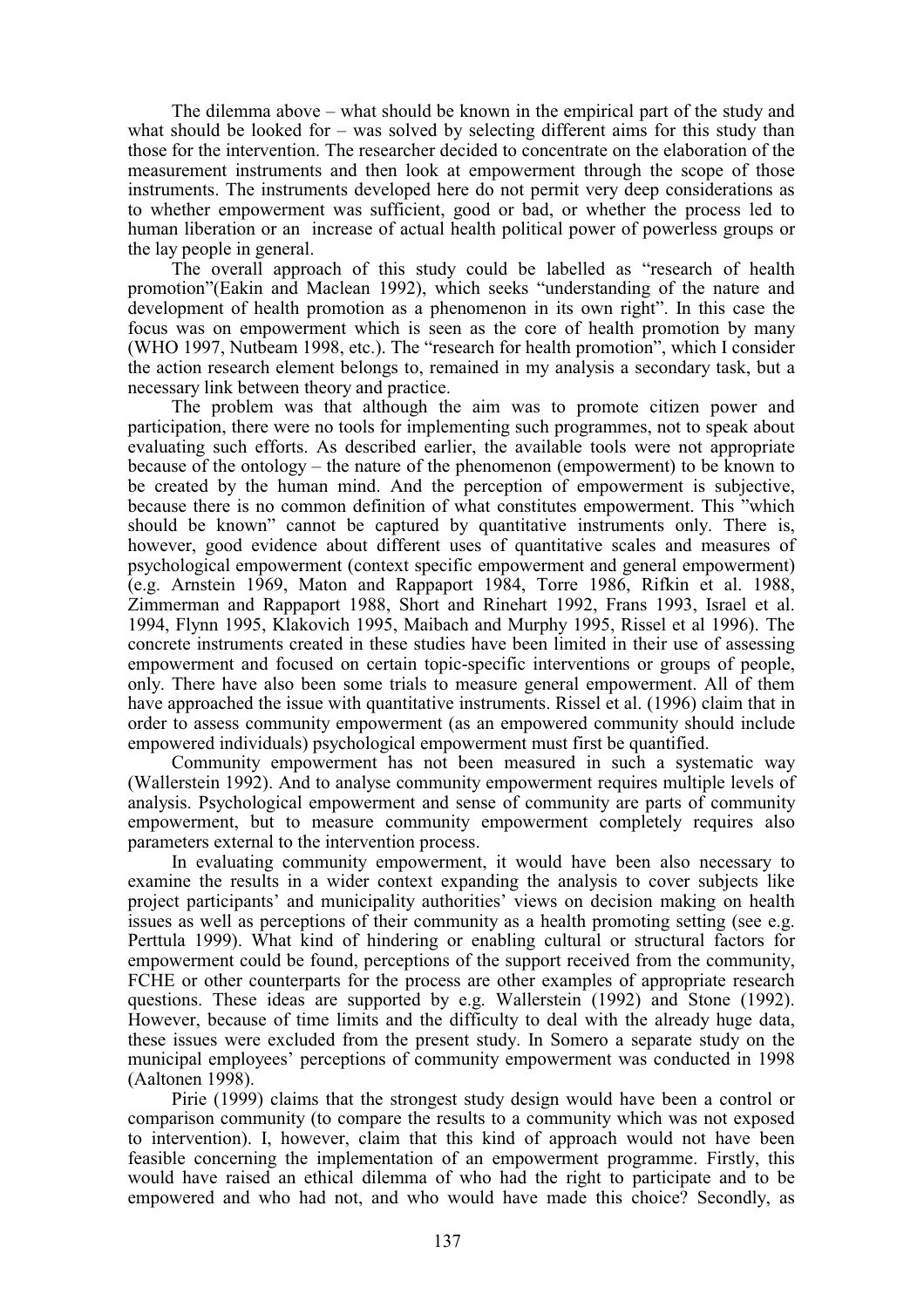empowerment is claimed to be context specific (e.g. Rappaport 1981, Rissel 1994) and to be considered in particular settings and times, it would not have been appropriate to make serious comparisons between the towns (particularly concerning the *extent* to which they were empowered) in a manner required by the design proposed by Pirie. The design of the Somero-Järvenpää study was a follow up of the process of empowerment and a *description of the way* these two towns were empowered.

## *Why qualitative methods*

Qualitative methodology of this study (not only a set of methods but a set of methodological choices from a wide range of possibilities) was devoted to see the world from the perspective of the participants within that world, and to getting closer to the participants' experience. It also assisted in locating these experiences in a wider context and earlier theories. Furthermore, I also thought qualitative methodology to be more flexible and adaptable in changing situations in the local settings than quantitative. In the research process and data collection, interaction between the researcher and respondents was evident and recognised as influencing the process. Many writers and qualitative researchers (e.g. Denzin and Lincoln 1994) have argued that it is not possible to have a completely value-free social research. In the case where empowerment is the focus of inquiry, I claim that the involvement of the researcher to as high a degree as possible in the life of those to be investigated is necessary and recommended. As the phenomenon of empowerment is still at a highly abstract level having multiple dimensions, it would be a "mission impossible" for an external researcher located in a distant office to imagine all sophisticated nuances of meanings which may take place in authentic situations.

My claims are supported by e.g. Eakin and Maclean (1992) who noticed that health promotion research involves the study of complex human behaviour in natural settings that cannot be controlled for scientific purposes. They state that qualitative methods may be attractive because they appear to promise the capacity to capture aspects of human action and social change, such as context and complex meanings. Furthermore they claim that qualitative methods are compatible with the philosophy of health promotion practice. The idea that qualitative research gives value and scientific legitimacy to individual subjective experience furthermore parallels the "people-centred" health promotion presented by e.g. Raeburn (1992). Also Wallerstein (1992) supports the idea of deepening the already existing quantitative measures on psychological empowerment with in-depth exploration of the meaning of empowerment and participation to individuals. The qualitative methods at best may elicit genuine participation of the community leaders in the research.

One of the most important disadvantages of the qualitative approach is that it is time consuming, particularly when the researcher is working alone, as it was in my case. On the one hand it would have been good if there had been a group of peer researchers to discuss the ideas and share the pressure of making scientific choices and argumentations. On the other hand the existence of peers could have disturbed my own maturation in perceiving and understanding empowerment.

## **7.2 Validity and reliability**

According to Svensson (1996) the concept of *reliability* is placed under the concept of validity, which means that if the validity is considered as good, the reliability is good as well. However, if the reliability is good the validity is not necessarily good, claims Svensson. High reliability means that to satisfy the requirement of objectivity within the quantitative research tradition, measures and procedures must be reliable, i.e. a repeated measure with the same instrument on a given sample of data should yield similar results. Holsti (1969), when applying reliability to the content analysis method, finds reliability to be considered as a function of coder's skill, insight, and experience, clarity of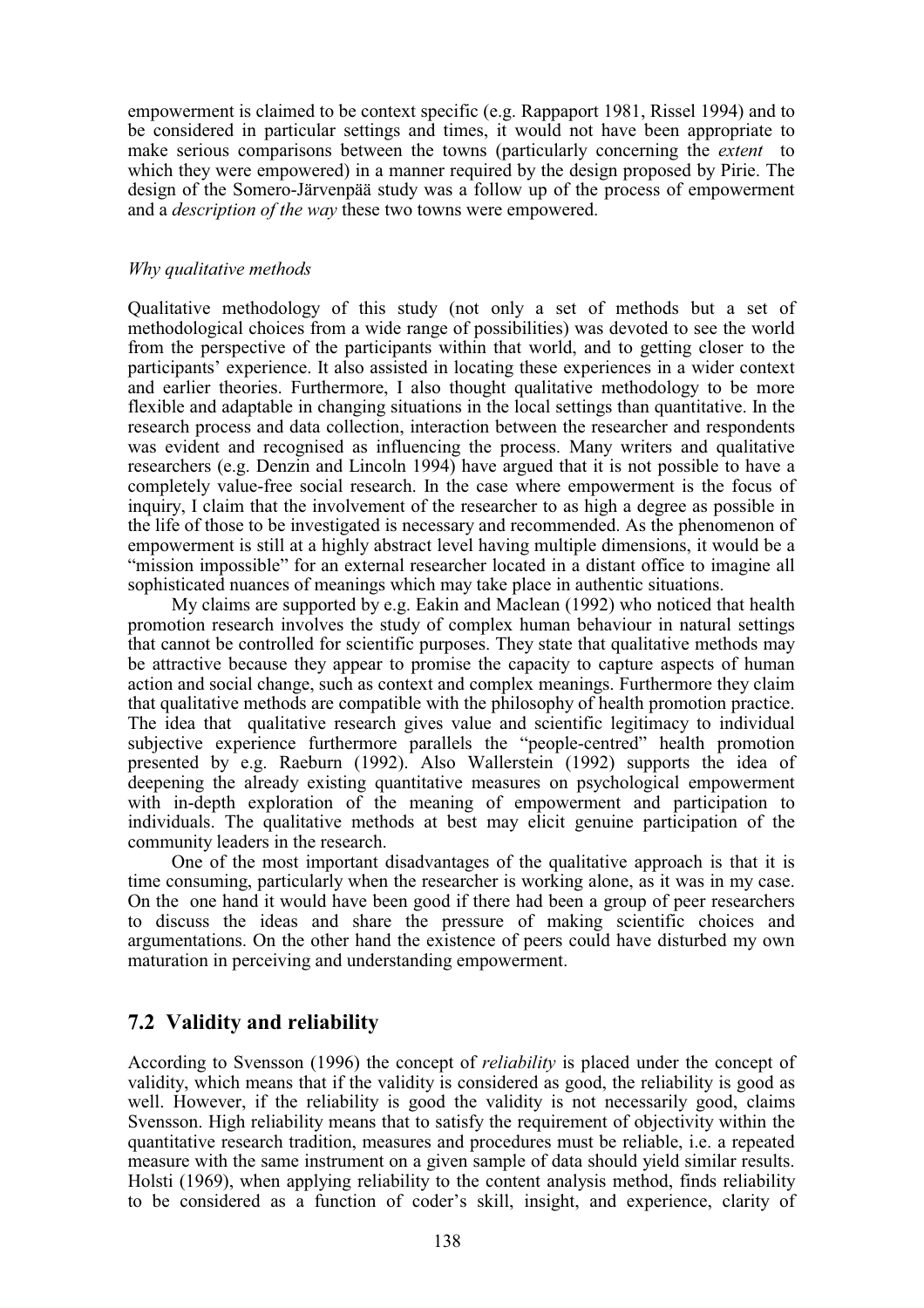categories and coding rules which guide their use, as well as the ambiguity of the data. According to Holsti the nature of the data is usually beyond the investigator's control, opportunities for enhancing reliability are generally limited to improving coders (particularly in case there are more than one), categories (category reliability) or both.

To improve individual reliability Holsti proposes training. As in my study there was only one coder involved, this type of reliability was improved by literature reading and reading the data several times before the final coding. Referring to Holsti category reliability depends upon the analyst's ability to formulate categories for which the empirical evidence is clear enough so that competent judges will agree to a sufficiently high degree on which items of a certain data belong to the category and which do not. The category reliability was improved by checking the judgement – whether the unit of analysis (word, phrase, sentence, and chapter) belonged to the category or not – several times. This means that when the whole data was coded in full, the researcher reexamined the entire data and made corrections where needed. In doing this procedure repeatedly the coder's experience and understanding improved and the coder's ability to proportion or distinct the units between each other became easier. It was particularly in the coding of the interviews that the researcher used the foreknowledge gained through reading the literature. If necessary, the researcher returned to the theories and definitions of empowerment and other concepts. Also the operationalization of empowerment was used as an instrument, when interpreting whether the sentence, word, phrase, etc, belonged to a code or a category. It could be noted that the categories were in certain parts overlapping so that the unit of analysis (or a part of it) could be categorized in some cases under more than one category.

Svensson (1996) in his speculations on reliability concludes that reliability should be considered as encompassing a meaning, which approaches the meaning of *validity.* The reliability of a qualitative study cannot be judged without considering the validity of the study at the same time. Validity is usually defined as the extent to which an instrument is measuring what it is intended to measure (e.g. Starrin and Svensson 1994, Svensson 1996). As Svensson states (1996), there are two persuasions in the use of the validity concept in a qualitative study, some favour the use of 'validity' (e.g. Kvale), and others are ready to replace 'validity' with other terms (see e.g. Lincoln 1992, Denzin and Lincoln 1994).

Internal validity, external validity, reliability and objectivity are criteria, which the positivist and post-positivist paradigms normally apply for the inquiry (Lincoln 1992, Denzin and Lincoln 1994 pp. 479–480). The development of paradigms has led to the development of validity criteria, which would better fit in a naturalistic research context. E.g. constructivists replace the validity criteria used in the conventional paradigms with 'trustworthiness' and 'authenticity' (Denzin and Lincoln 1994). Moreover, Lincoln (1992) specifies 'trustworthiness' comprising credibility, transferability, dependability and confirmability. 'Authenticity' criteria would be fairness, ontological authenticity, educative authenticity, catalytic authenticity and tactical authenticity. Constructivism abandons a subject-object dualism in favour of an interaction between the investigator and investigated (subject-subject relationship). The values and purposes of the interpreter are thought to influence the interpretation in a much stronger way than is acceptable to an empirical study. J.K. Smith (1990) in his consideration of constructivism claims that "there is no independently existing reality of meanings that is susceptible to objective depiction, and there is no epistemological sense to be made of the dichotomy between meaning and significance".

There are also scientists who are ready to totally reject the question of validity in qualitative research (see e.g. Smith JK 1990, Hammersley 1992). E.g. postmodernists argue that the character of qualitative research implies that there can be no criteria for judging its products at all (Denzin and Lincoln 1994, p. 480). This argument contends that the very idea of assessing qualitative research is antithetical to the nature of this research and the world it attempts to study. This position doubts all criteria and privileges none.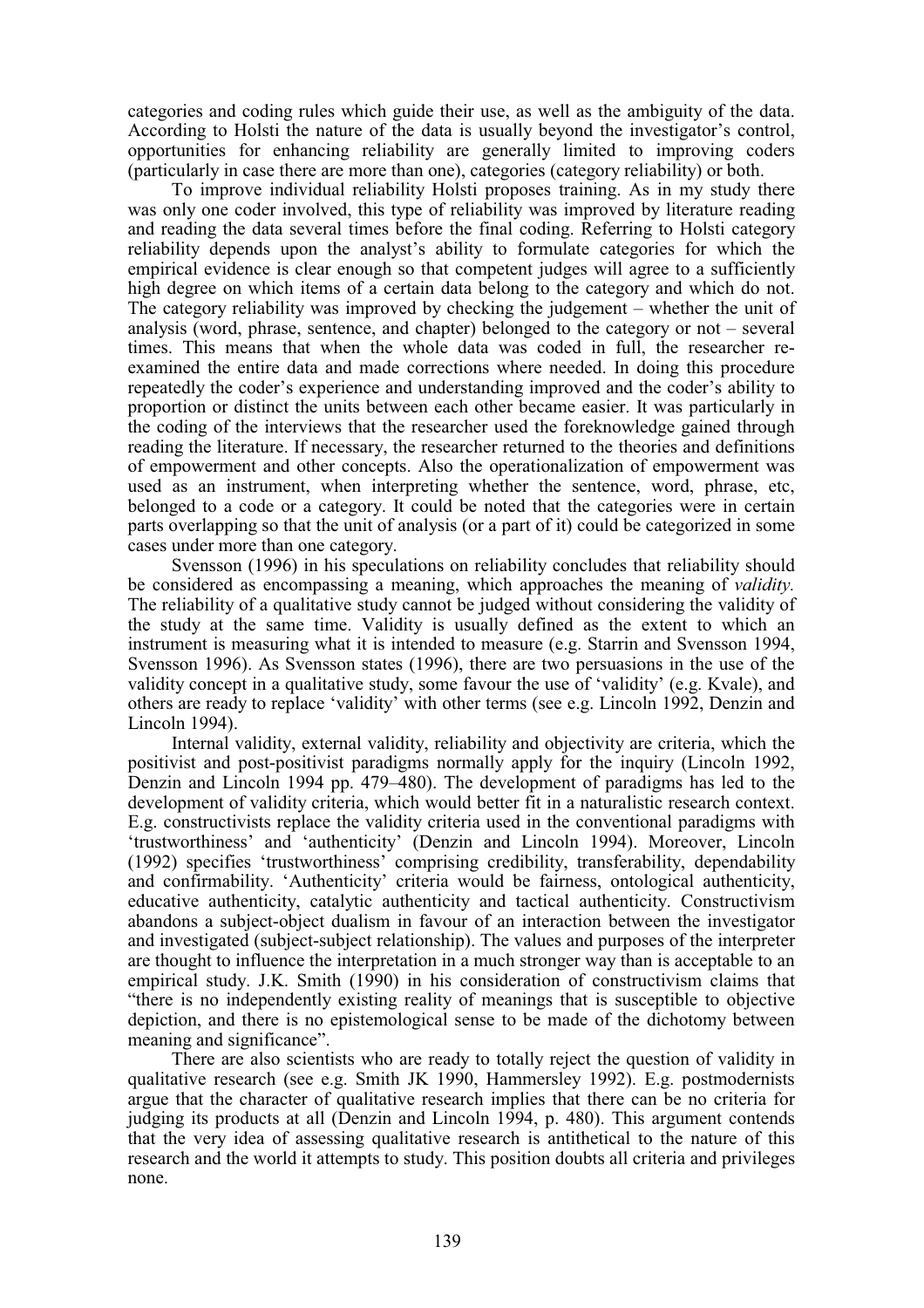Kvale (1996) defines validating the qualitative research, methods and analysis as controlling the trustworthiness (by controlling that empirical facts exist behind the results) and ensuring that the researcher has done reasonable/appropriate interpretation. Kvale speaks about *pragmatic validity*, which means that "truth" is whatever assists us to take actions on the basis of observations and interpretations and produces desired results, and *communicative validity*, which involves the testing the validity knowledge claims in a dialogue. Valid knowledge is constituted when conflicting knowledge claims are argued in a dialogue. Kvale further claims that the validity of an observation is decided through the argumentation of the participants in a discourse.

Maxwell (1992) emphasizes that in order to be useful, the validity in qualitative research must be considered from the researcher's perspective and from that content and understanding which the researcher has given to a phenomenon under investigation. Maxwell states that the validity must be weighted in relation to the context, interviewer/observer and the interviewee/observed. Every situation of an interview or an observation is unique, and validity must be considered after thorough assessment of each of these situations. (Compare with the communicative validity of Kvale, above).

In my mind, the concept of pragmatic validity of Kvale approaches the perception of validity of the critical theorists: According to Lincoln and Guba (1994) critical theorists stress action, praxis, and the historical situatedness of findings. Increased importance is attached to such criteria as emotionality, caring, subjective understanding, dialogic texts, and the formation of long-term, trusting relationships with those studied. For Lincoln and Guba the inquiry enhancing the level of understanding of the participants and of their ability to take action, empowering them to take increased control over their lives are validity criteria for an action oriented research. Action research goes from descriptions of social conditions to actions that can change the conditions under investigation.

I have chosen to consider the validity of my study from the two perspectives presented by Kvale, pragmatic and communicative validity. (The perception by Lincoln and Guba supports the usefulness of pragmatic validity in an action research.) Kvale (1996) states that in practice to validate means checking (e.g. triangulating, looking for negative evidence, and getting feedback from informants), questioning (e.g. in hermeneutical interpretations the questions posed to a text become all-important, the "what", "why" and "how". The more multiple questions to, and readings of the data, the more likely is the crystallization of the meaning of the statements of the informants), and theorizing (deciding whether a method investigates what it intends to investigate involves a theoretical conception of what is to be investigated).

The empirical facts justify the trustworthiness of the study (see Kvale 1996, above). In my study the results are based on the empirical data (open-ended question-naires, written reports, minutes of the meetings, diaries) collected during the Programme in focus. The trustworthiness of the data was improved when complementing the above listed material with a theme interview of the participants. The interviewed persons were selected to be a representative group; there were NGOs, authorities and "independent" citizens represented; 14 out of the 16 theme groups were interviewed; there were people who represented the activists as well as those who attended less regularly. In addition, the validity was improved by using annual reports, interim case summaries, diaries of the local Project Secretaries, diaries of the theme groups, and minutes of the meetings. They were read through without coding them. The participants of the Programme were the main authors of the annual reports assisted by the local Project Secretaries. I.e. the content and the quality of the descriptions of activities were ensured by this kind of participatory preparation procedure (the participants had a chance to check and correct/ clarify what had been said about them and their activities). The minutes of the meetings were written by two persons, the local Project Secretary, who made the first drafts, and by the Project Manager (who attended the meetings) who complemented the minutes and discussed them with the Project Secretary in case clarifications were needed. The diaries of the two local Project Secretaries were also used in the validation. And, in addition, the interview of the Project Secretary working for both communities was used the same way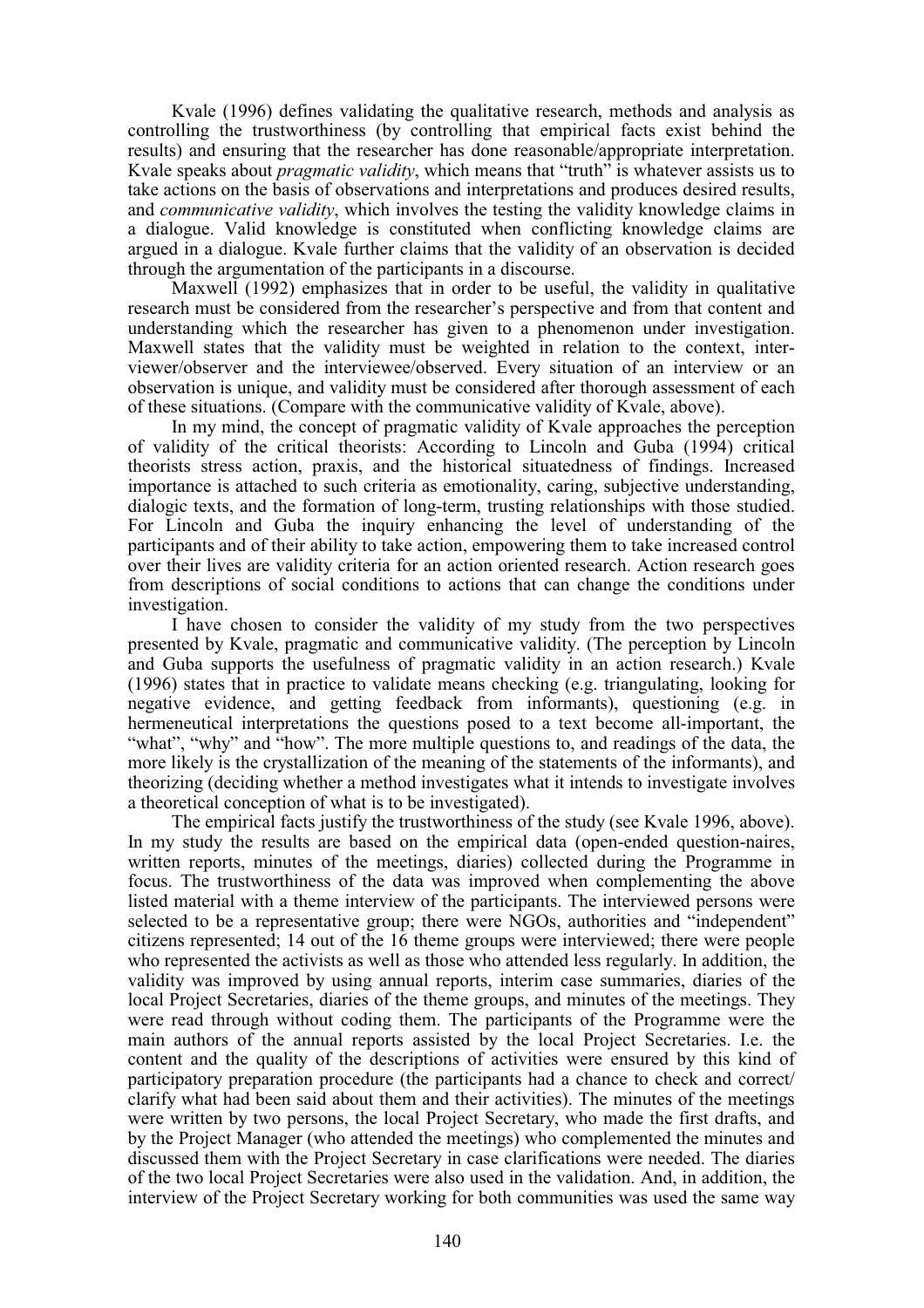in confirming the findings. The negative opinions of those the interviewed were also analysed and used as one factor in validating the results.

Communicative validity was improved continuously during the interviews. The interviewer sometimes summarized what she had heard and asked the informant whether she had understood the message right (e.g. *"… by saying …. did you mean…"*). Complementary and other elaborating questions were used in order to make sure what the person wanted to convey or in case the interviewer wanted to know more. Communicative validity concerning observations was improved through a continuous dialogue between the observer/researcher and the observed/participants as well as through discussions with the Project Secretaries and the Trainers (this concerns particularly the action research period of 1992–1994).

Pragmatic validity (Kvale 1996) in this study refers to the actions taken on the basis of the interpretations and observation. The course of the action research proceeded according to the perceptions of the maturation and learning level of the participants involved. The feedback received from the participants was used in planning the next measures to be taken in the Programme. As Guba and Lincoln stated (1994) the validity of an action research is judged on the basis of how well the research has enhanced the participants ability to take action and have control over health. In this respect the study in concern was able to show at least that the psychological empowerment was strengthened and that the participants of the programme were able to use the "Action Model" they had created. However, the external circumstances (time allotted to the Programme too short in order to involve the entire municipality, and the nature of the available data) confined the pragmatic validity to concern only the Healthy Somero and Järvenpää Programmes, not the entire towns.

The validity of the study was also improved through *triangulation*. The validation triangulation in the Somero-Järvenpää case consisted of data sources (data was collected from several people, and at different times and from two communities), data collection methods and data type (like observation, questionnaires, interviews, accounting lists, written documents), analysis methods, and theory (empowerment, participation, theory of critical consciousness) and paradigms (critical theory, interpretivism, constructivism).

Theory triangulation (e.g. Bennett 1997) provides a macro view of a phenomenon allowing the researcher to discern better how it might relate to other phenomena. Bennett speaks up for theory triangulation as contributing to the solution of problems for which single theories provide only partial solutions. Denzin (1989) describes theoretical triangulation as the use of all possible theoretical interpretations in the framework of a study. Ideally, claims Denzin, competing hypotheses are developed from different theoretical backgrounds and are tested against each other. Theory triangulation in this study meant that the empowerment and health promotion programmes were approached from the perspectives of several theories and paradigms. Theory triangulation helped the researcher to understand better the phenomena encountered.

Two types of methodological triangulation, defined by Denzin (1989), – "withinmethod" and "across-method" – were used in the study. "Across–method" involved the utilization of both quantitative and qualitative methods with the aim of achieving convergent validity (the phenomenon was investigated using several approaches in the analysis; quantitative and qualitative; content analysis, grounded theory inspired methods, hermeneutic method, action research, and programme evaluation, together with some bookkeeping lists concerning participation, and structured questions concerning the demographic factors of the participants). The "within-method" involved combining similar data collection approaches in the same study to measure the same variable, realized in this study by using several separate questions like "Why are you participating", "What is the purpose of the study", "What do your think citizen participation means", and "What have you learned". The goal and visions of the Programme, empowerment and mobilization of the people in the community, were discussed together with all the counterparts at several training occasions and meeting. Such being the case, the answers to the above mentioned questions reflected the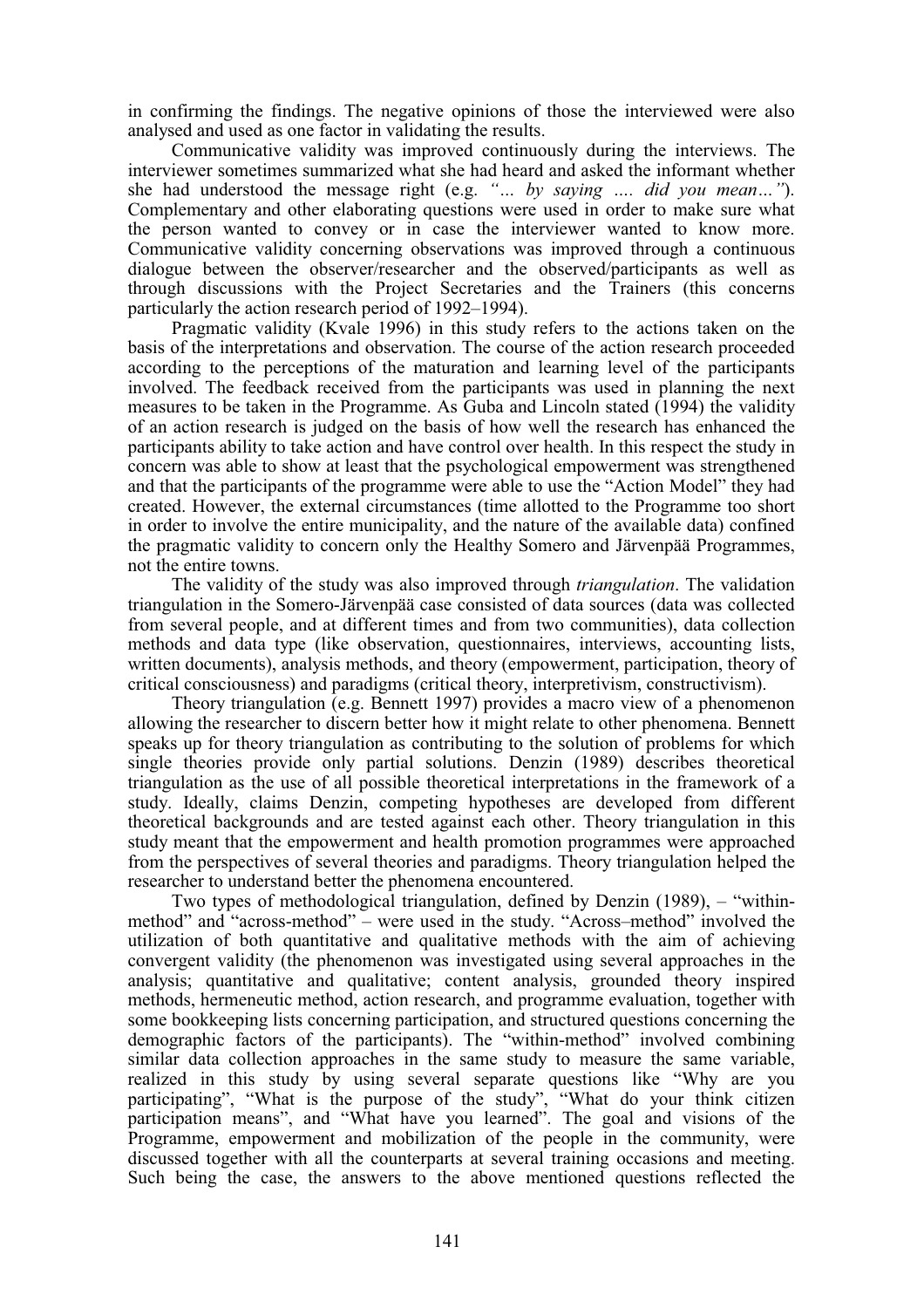maturation and development of the participants' perceptions of the meaning of the programme and about empowerment in general.

The general intention in using triangulation was not to pursue an objective truth but to add breadth and depth to the analysis (see Fielding and Fielding 1986, Begley 1996). In addition, triangulation vas not only a tool for confirming the findings but also for completing the findings (giving a comprehensive picture about the phenomena) (e.g. Shih 1998).

However, the appropriateness of using triangulation is not always self-evident, states Sim and Sharp (1998). Its use should depend upon the nature and scope of the particular research question: If the research question is a specific and focused one and if it takes the form of a clearly defined hypothesis, triangulation may be redundant, Sim and Sharp say. However, as the focus of my study was ambiguous (empowerment) in character, it seemed to me justifiable to use triangulation. This is supported by e.g. Wallerstein (1992) stating that evaluations of empowerment interventions require studying a multiplicity of methods in order to cover all levels of analysis and capture the complexity of individual and setting changes.

## **7.3 Instrument elaboration**

The primary aim of the study was to develop methods which could be used to measure and analyse participation and empowerment in local settings. As the general goal was to understand empowerment and the process leading to empowerment, it was not enough to develop single methods but to consider a more comprehensive package of methodology from which the more detail methods could be derived. Such being the case, the whole design and implementation of the study in concern can in a real sense be seen as analytic. The choices of conceptual framework (action research, education for consciousness raising, empowerment, participation, community development) and the paradigm considerations behind them, followed by instrument development, are all essential elements of the analysis. The choices made during the life of the "Somero-Järvenpää" action research part and its evaluation required also creative, analytic work. In this sense one of the measurement "instruments" was the researcher herself.

Attention must be paid to the fact that much interpretation of the phenomenon occurred all the way through the whole process, particularly including interviews and observations. The researcher was continuously condensing, reflecting back and interpreting the flow of meanings (e.g. what the people said, how they acted, what they did). In this sense part of the data was not being "collected" but rather "co-authored".

The study in concern used combination of several methods. The overall method was triangulation – a combination of several theories and approaches. The paradigmatic view the researcher had allowed the use of both quantitative and qualitative methods. The quantitative parameters, however, were limited to measure demographic characteristics of the participants and to account participation on different occasions and to estimate the use of time. The opinions of the participants of the different tasks were measured with a structured question where the respondents were able to mark the tasks they considered most important.

The main concepts measured with specific instruments in this study were citizen participation, psychological and community empowerment.

### *Participation measures*

Participation in the study was seen on the one hand as a tool and catalyst (Fonaroff 1983, Green 1986, WHO 1986a, Brownlea 1987, Oakley 1989) for empoverment and on the other hand as en end of the empowering process – a characteristic of the people (Green 1986, Oakley 1989, Bracht and Tsouros 1990). The first type of participation comprised the idea that people have to participate in the programme and its activities in order to be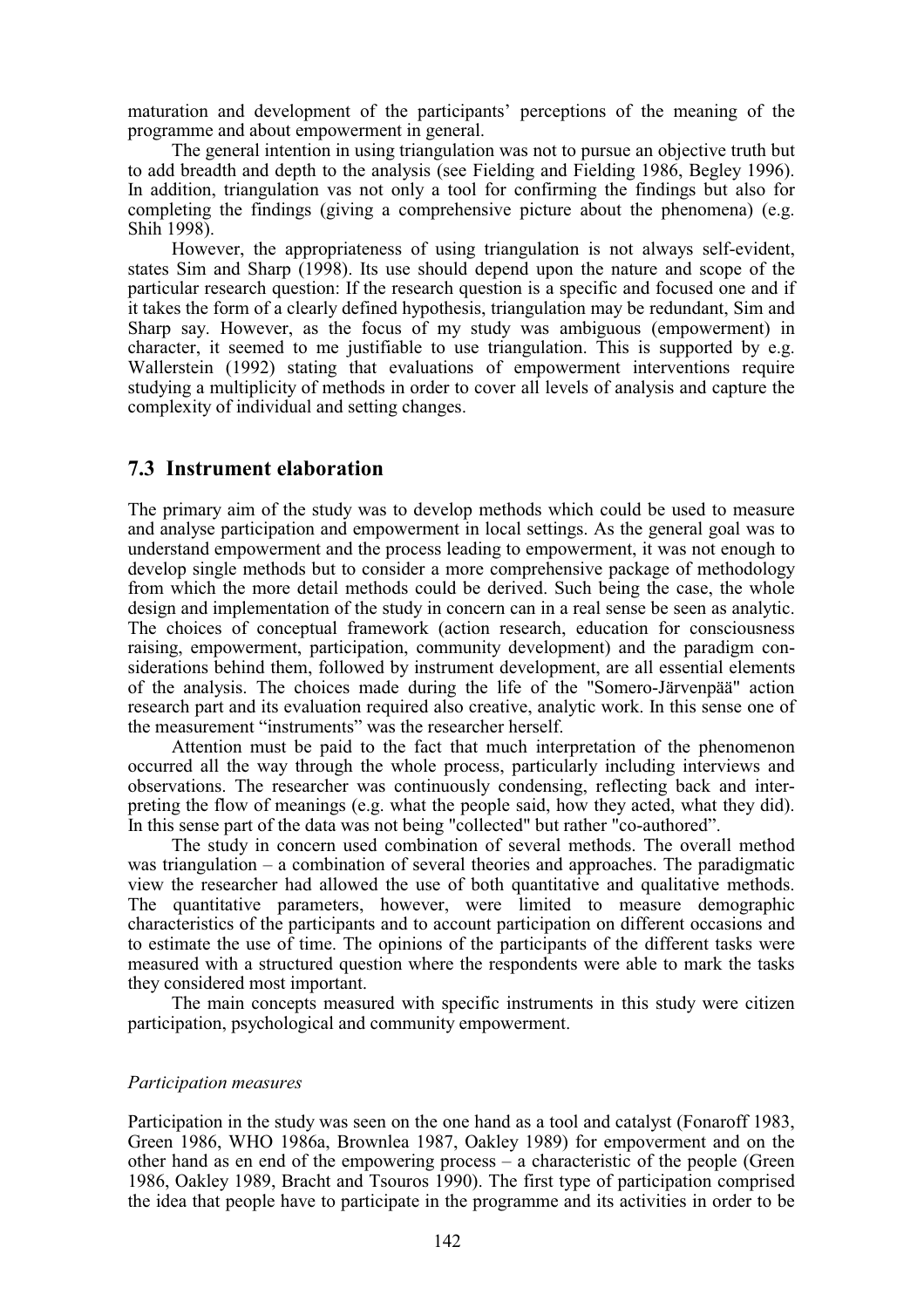exposed to conscientization and education. For measuring this kind of participation indicators were: Accounting how many people participated (particularly in the training) and who they were. Looking (by bookkeeping) at the duration of their participation and whether they stayed in their original theme groups even when allowed to change groups if needed (permanence of groups  $=$  "coalitions"), noting the time the participants estimated have had used for participating in the Programme.

The above idea (and the instrument created) parallels with the idea of Rissel et al. (1995) who maintained that the more time contributed to the task forces (e.g. projects, NGOs etc.), the greater the investment in and the subsequent ownership of the task forces, and the greater the capacity to mobilize resources to achieve programme objectives. Based on this idea Rissel et al. created an instrument – quantitative survey to measure factors (gender, age, occupation, time use for task forces etc.) associated with the amount of participation.

In my study, the parameters above (similar to the instrument of this study) could not be used in a statistical manner as Rissel et al. did. "Participation as a tool" parameters were measuring the participants mostly in their commitment to the Programme. They gave a picture of how the interest and commitment changed over time. Also the amount of participation reflected the interest towards different training occasions and their quality, times of the year when the interest was high or low, and whether it was connected to particular activities only. The measure showed that the interest to participate was greatest in the beginning of the Programme, had a slowing momentum towards every summer, and that the amount of participants generally decreased towards the end of the inspection period. In addition they revealed that in both communities there was a core group that participated actively and that had managerial tasks in the groups. Moreover, the measurement instruments gave an insight intowhether it was the NGOs, or ordinary people, or authorities, who participated.

The measures here were quite simplistic but useful in describing the general interest to participate. In addition this tool helped the planning of the action research. There were some efforts by the organizers of the Programme to recruit more people to the programme in 1994 and 1995 (like organizing new informative evenings etc.). However, it seemed that these new candidates had difficulty to enter the "cliquish" circle of the Programme participants since they did not share the same historical experience (like participation in the education and other activities implemented earlier) and they did not find an adequate role for themselves. Consequently, most of the newcomers participated a few times but after a while did not appear any more.

An explanation of the difficulty of the new people to commit to the Programme could be that the existing theme groups (coalitions) already had formal relationships and mutually agreed shared roles within the groups. They had created their own organizational identity and culture and the members were committed to work primarily on behalf of the coalition itself. It is a paradox that this structure, while allowing the coalition to work together effectively it may at the same time impose a barrier to broader partici-pation of other residents of the community. This observation is supported by Butterfoss et al. (1993) and McLeroy et al. (1994) in their analysis of community coalitions.

'Participation as an end' was measured, besides the above mentioned accounting, with open-ended questionnaire and theme interviews including questions like "why are you participating", "what is the purpose of the Programme", "what do you think citizen participation means", and "what have you learned". According to Zimmerman and Rappaport (1988) and Rifkin et al. (1988) the tasks which the participants perform in a programme reflect also commitment to the process and the level of participation (Arnstein 1969). The ideology of these measures comes from Zimmerman (1990a, 1990b) and Wallerstein (1992) who claimed that citizen participation itself is enhancing psychological empowerment. Participation offers opportunities to benefit from reciprocal helping and provides setting for developing the sense of community.

The above mentioned data (open-ended questions) was analysed with content analysis without any pre-formulated category framework. The categories were raised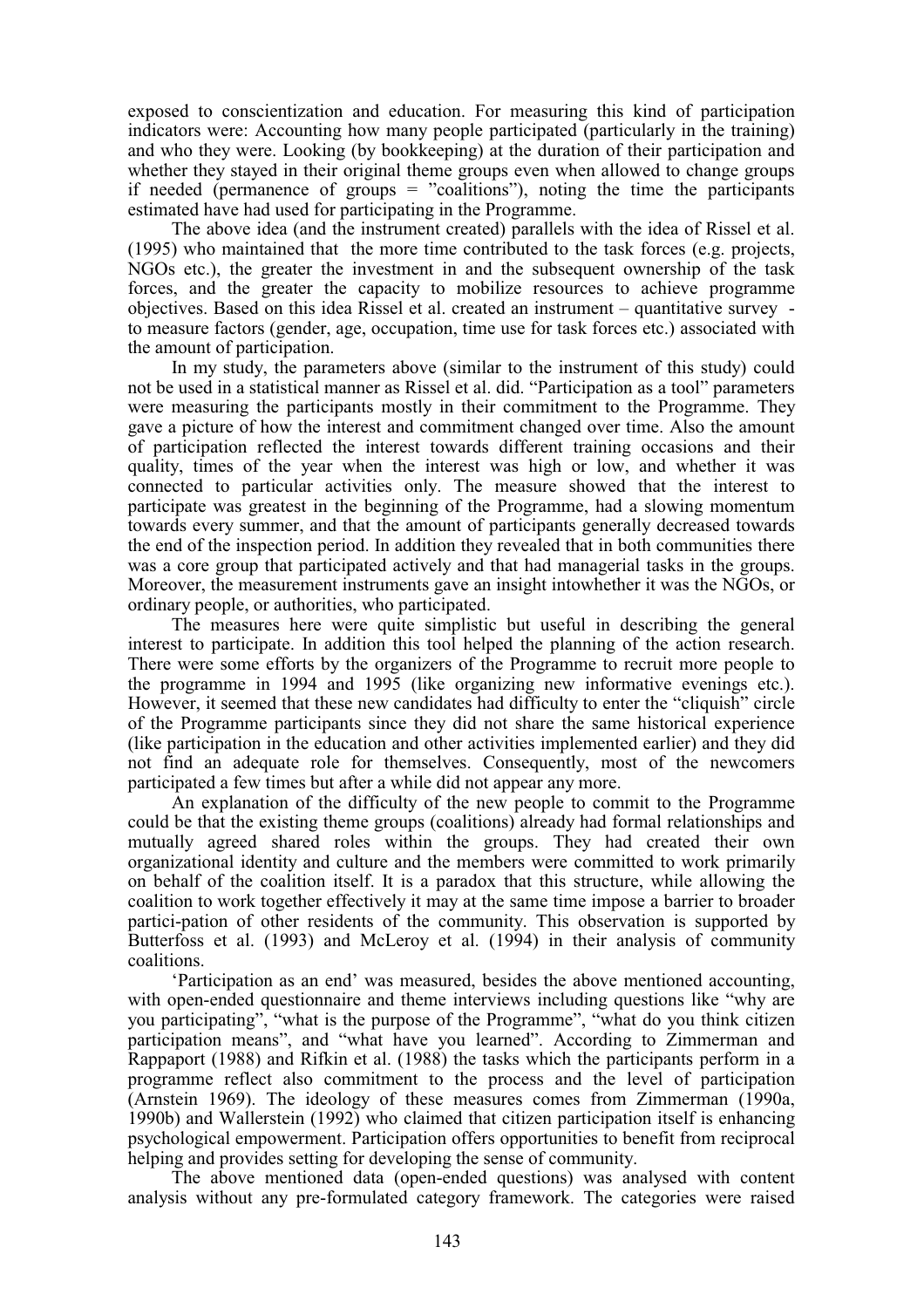from the data and to a certain extent they reflected the process of participation but also the process of empowerment. The issues like "self-esteem", "participation in decision making", "civic duty" etc. are elements of empowerment. As these questions were presented repeatedly (1992, 1994, 1996 May and 1996 August), it was possible to follow the change of these issues in time.

The researcher grouped the categories of motivation to fewer dimensions (individual, social, and health political reasoning for participation, Figures 21 and 22). The idea was to find out whether the participants thought to have obtained only personal benefit from the Programme or if they had some community centred or politically oriented reasoning for participation, and how these reasons developed in the progress of time. Empowerment requires joining mutual groups and a strengthened sense of community (Kieffer 1984, Swift and Levin 1987, Rissel 1994) and thus the measures of socially or health politically oriented reasoning could reflect the status of empowerment in this sense, too. The reader must, however, adopt a sceptic attitude towards the figures because of their qualitative character and small sample sizes.

Perceptions pf what participation means, assupported by the quotations of the people, also reflected dimensions of empowerment. The development of understanding "participation" gave an impression of the same trend as above: From self-centred thinking towards community centred perceptions of what constitutes the concept of "citizen participation" and its changes in time. According to e.g. Chavis and Wandersman (1990) and Green (1986) sense of community is a catalyst in the process leading to empower-ment and control over health. The measure of egocentric or community-centric under-standing of 'participation' could to some extent provide information concerning the development of sense of community. However, this instrument, based on qualitative analysis, should also be developed further before it can be fully exploited. The researcher found the same tendency towards a strengthened sense of community in the analysis of perceived learning.

### *Empowerment measures*

The idea was to develop a method for assessing what empowerment is like in the two towns. Empowerment was measured at psychological and community levels.

The ideas by Zimmerman (1990a 1990b), Zimmerman and Rappaport (1988), Rissel (1994), and Wallerstein (1992) were most inspiring in the instrument elaboration of the present study. The 11-item instrument created by Zimmerman and Rappaport (1988) including personal, motivational, cognitive, and contextual dimensions formed the basic framework of the operationalizing of psychological empowerment in my study. (The instrument in detail is presented on pages 76–79 of this study). The subcategories – like self-efficacy, civic duty, etc. – were further defined by referring to the definitions presented by their original authors.

Zimmerman and Rappaport (1988) and later Zimmerman (1990a) used this instrument and created a questionnaire, and further, analysed the results statistically. I.e. the instrument developed by these authors was purely quantitative. However, in my study the same dimensions were used to recognize the elements of empowerment from qualitative data. To my mind it worked well, even the recognizing procedure required interpretation and use of the researcher's own foreknowledge on the topic. As the language of people consists of symbols which might have different meanings to different people, it probably was beneficial that the researcher participated as much as possible in the activities of the Programme. This was supportive to the researcher in trying to understand the meanings and messages conveyed by the people in the transcribed texts (based on theme interview).

The measurement instrument of community empowerment was developed in the same way by using the definitions of empowerment (Cottrell 1976, Katz 1984, Braithwaite and Lythcott 1989, Chavis and Wandersman 1990, Zimmerman 1990b, Florin and Wandersman 1992, Wallerstein 1992, Minkler 1994, Rissel 1994, Eklund et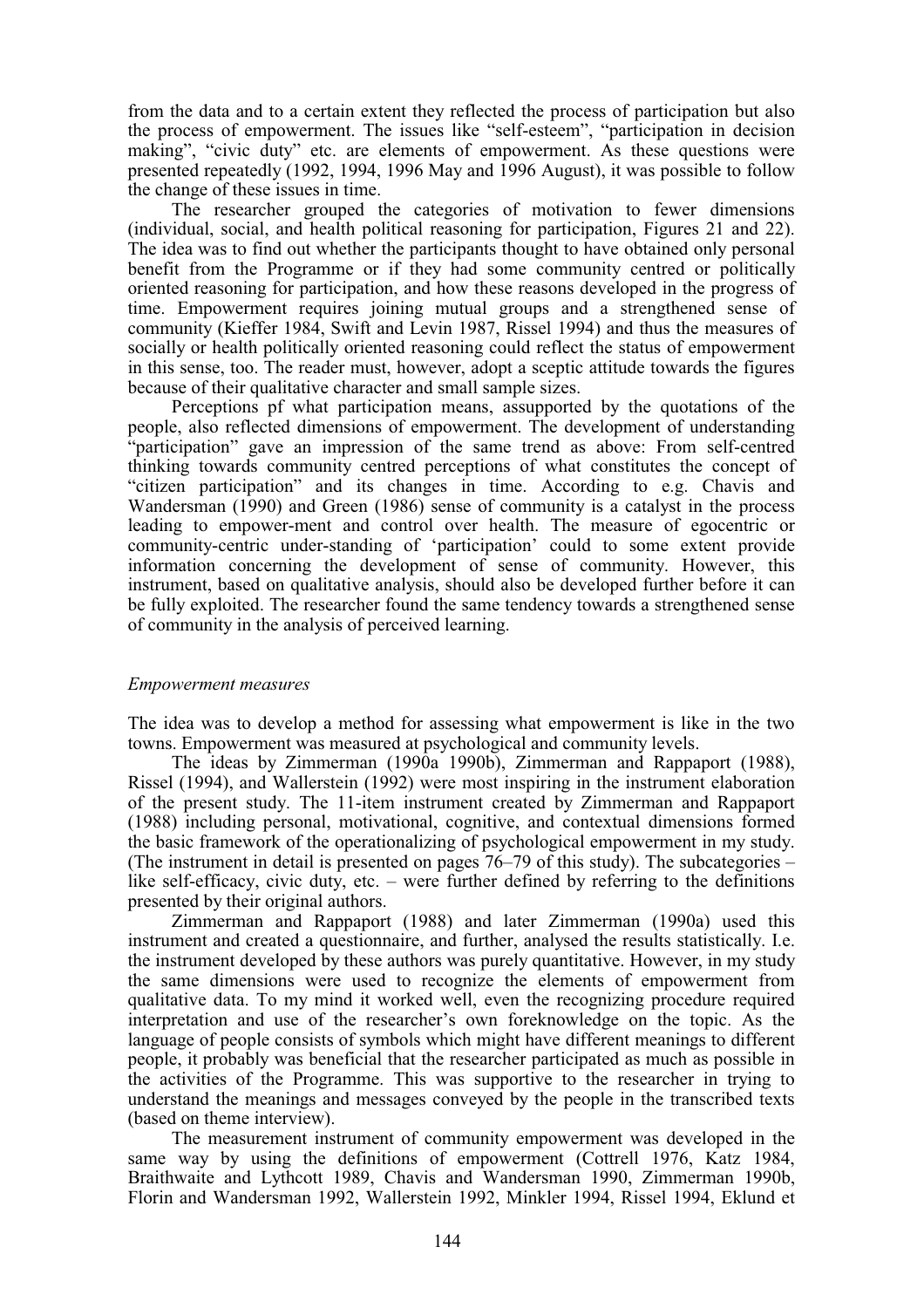al. 1995) as a basis for the operationalized instrument, which was then used further in the content (or rather context) analysis. The elements of community empowerment were then combined to four dimensions: Gognitive (characteristics which the people had gained through learning, like ability to identify problems and their solutions, understanding factors effecting decision making, ability to analyse the world critically, and understanding the use of "Action Model"), affective (emotionally laden expressions like sense of community, feeling of accomplishment, identifying oneself as a member of a community), behavioural (ability to positively influence behaviour of others, reporting of media reactions and own ability to use media to achieve common goals, increased debate on health) and actual environmental dimensions (descriptions about real changes in the community). This instrument had not been used as such in any other research before. It was intended for explicating the orientation of the perceptions of the interviewees concerning community empowerment issues.

The elements of community empowerment were thus mostly limited to subjective perceptions of the informants on the issue, and their descriptions on the actions implemented by the theme groups within the Programme. A thorough analysis of the objective reality of the modified conditions for the entire community empowerment was excluded from the present study.

The empowerment tools elaborated were rather complicated and multivariate in character, but with their help the items of empowerment could be recognized from the huge data of the study (qualitative open-ended questionnaires in 1992, 1994, 1996 and 36 theme interviews, average 1,5 hours each, as well as all written materials and observation notes). The researcher was able to trace items typical of empowerment by using the classification framework in the interview data analysis (content/context analysis). The analysis of questions "What have you learned", "Why are you participating", "What is the purpose of the Programme", and "According to your perception what is 'participation'" (open-ended questionnaire) complemented, as described above, the picture of empower-ment as a process.

With these tools it was possible to draw conclusions concerning the character of empowerment reached, in other words to compare in which way (dimensions) the two communities were empowered. In this effort the measures of empowerment were quantified to roughly illustrate the differences between the two towns. However, a purely qualitative approach (the use of authentic quotations of participants) in describing results was needed to complement and support the findings and give them a deeper meaning. For drawing final conclusions of the patterns of rules concerning the development of empowerment, a comprehensive hermeneutic understanding approach was needed (where the researcher, back and forth, was reading the data and returning to the early theories and trying to understand the semantic meaning of the words and their connectedness to each other, and to finally create or elaborate new constructs between the elements necessary for the theory building). With the multilevel evaluation used in the study – which included several types of "triangulation" both in confirming the results and in completing the wholeness of the phenomena  $-$  it was to some extent possible to make explicit the steps necessary for empowerment (illustrated in Figures 42–45) and to find regularities, patterns and rules hypothesized to promote community empowerment, control over health and health political action.

### *Conclusions and generalization*

The instruments developed in the study were complicated in character and it might be difficult to use them as such in another setting without adapting them to that particular new case. In addition, I want to emphasize that the measurement methodology created here required the involvement of the researcher in the everyday life of the people and thus the generalizability of the study may be questionable. I would rather partly endorse the statement by Rappaport (1981, 1987) who claimed that empowerment cannot be measured but only considered in certain times and settings. (The approach used in my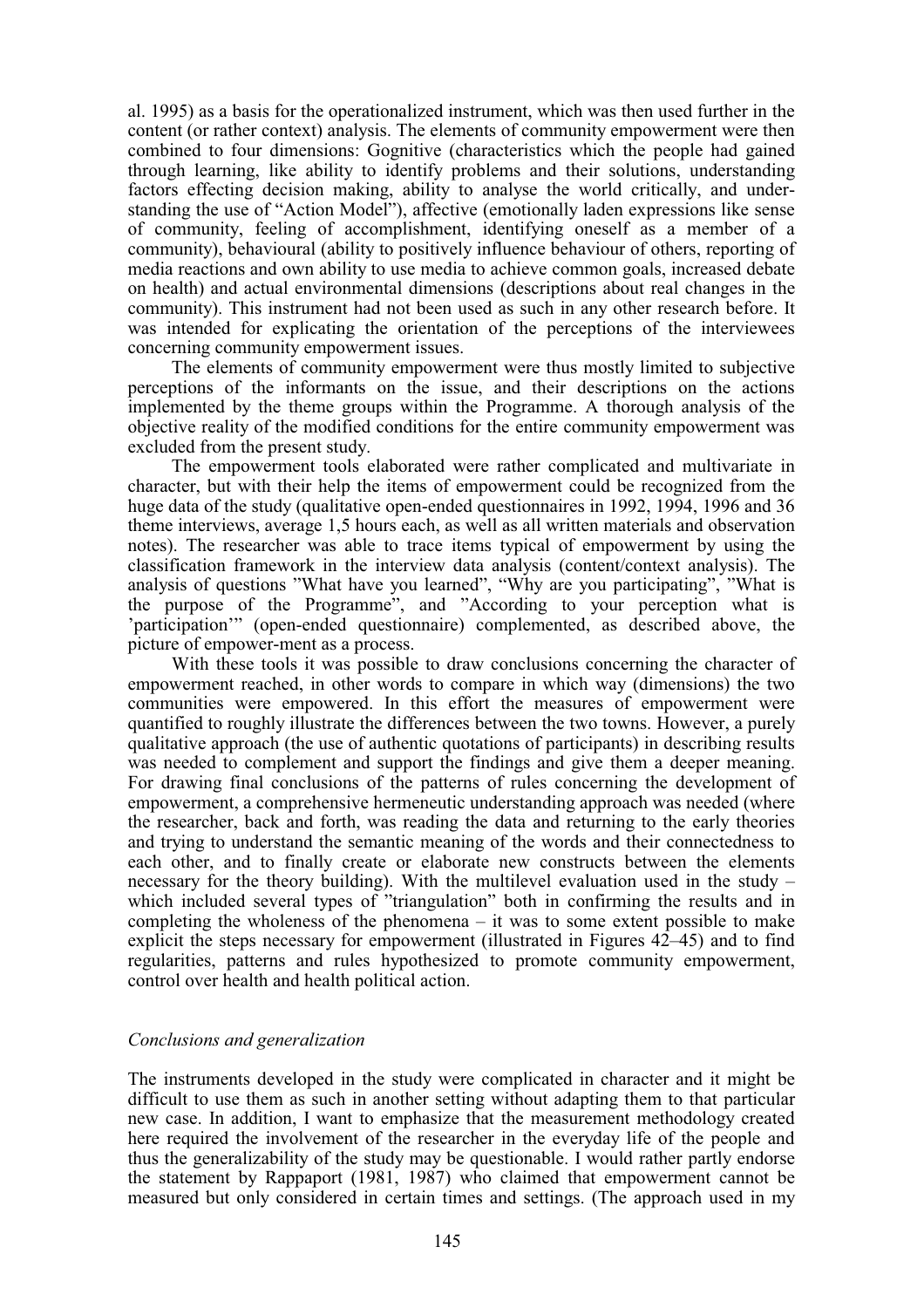study was rather a 'consideration' supported by various qualitative measures in different parts and aspects of the development process). There is evidence, however, that empowerment can be quantified (e.g. Zimmerman and Rappaport 1988, Frans 1993). I would raise the question of who are the beneficiaries of this kind of information. Who benefits from knowing to what extent the participants or the community are empowered. This information mostly benefits the programme leaders and planners in giving an insight into how effective the programme/input has been in the mission of creating empowerment described in the literature. However, if the long term goal is the emancipation of the local people in health matters, it would be more useful to understand the process of empower-ment, as well as in which way the participants experience empowerment and its sub-elements, and how empowerment is realized in the measures taken by the people. The Theory of Reasoned Empowerment Action is one attempt to illustrate this and the way empowerment can be embodied for different groups and people.

My remark is supported by Guba and Lincoln (1989) who claim that there cannot be any generalization of an inquiry, and state that "truth is a matter of consensus", "facts have no meaning except within some value framework", "causes and effects do not exist except by imputation", "phenomena can be understood only within the context in which they are studied". Hence, the meaning of evaluation shifts from making sense of the world as it is to making sense of how different individuals and groups themselves make sense of it. Kushner (1996) argues that "if research wants to work with agreed social realities, we have to negotiate, and in doing so we have to take account of how and why it is that individuals construct their own realities".

## **7.4 ATLAS.ti as a tool in qualitative research**

The ATLAS.ti computer programme is a powerful tool/aid for the qualitative analysis of large bodies of textual (and even graphical or audio) data. In the course of qualitative analysis ATLAS.ti is supposed to help the researcher to uncover the complex phenomena hidden in the data in an exploratory way. It offers tools to manage, extract, compare, explore, and reassemble meaningful pieces from extensive amounts of data in a creative, flexible, yet systematic manner (Moilanen and Roponen 1994, Kelle 1995). The main principles of the ATLAS.ti "methodology" can be termed visualization, integration, serendipity, and exploration (Mühr 1991). Visualization means direct support of the way human beings think, plan, and approach solutions creatively, but at the same time systematically. Tools are offered to visualize complex sets of relations between codes, categories, and quotations. Integration means not to loose the feeling for the entity when working on details. Making fortunate discoveries accidentally, i.e. to find something without having searched for it, is an intuitive approach to data. Exploration comprises the idea that the whole conception of the programme, including getting acquainted with its own characteristics, is aimed towards an exploratory, discovery-oriented approach.

Coding, retrieval of quotations, writing memos, building families and networks are the functions of ATLAS.ti. The programme also calculates the frequencies of the codes if needed by its retrieval system. The graphs and code networks support subtle exploration of text via a visually intermediate interface that relates the text to the systems or theories in the world being studied (see Caven (1999) as an example of use of ATLAS.ti in theory building). Mühr (1991) emphasizes, however, the significance of the researcher as the main instrument of the analysis, reiterating that the computer programme is only an aid in this task.

In this study, however, ATLAS.ti programme was not used in the formulation of a theory ruled by the Grounded Theory procedures, which the ATLAS.ti has originally been planned for. Instead it was of assistance in coping with the huge data. The lack of time and personal experience in the use of computers in qualitative analysis limited the full exploitation of ATLAS.ti in the study. Moreover, it needs to be emphasized that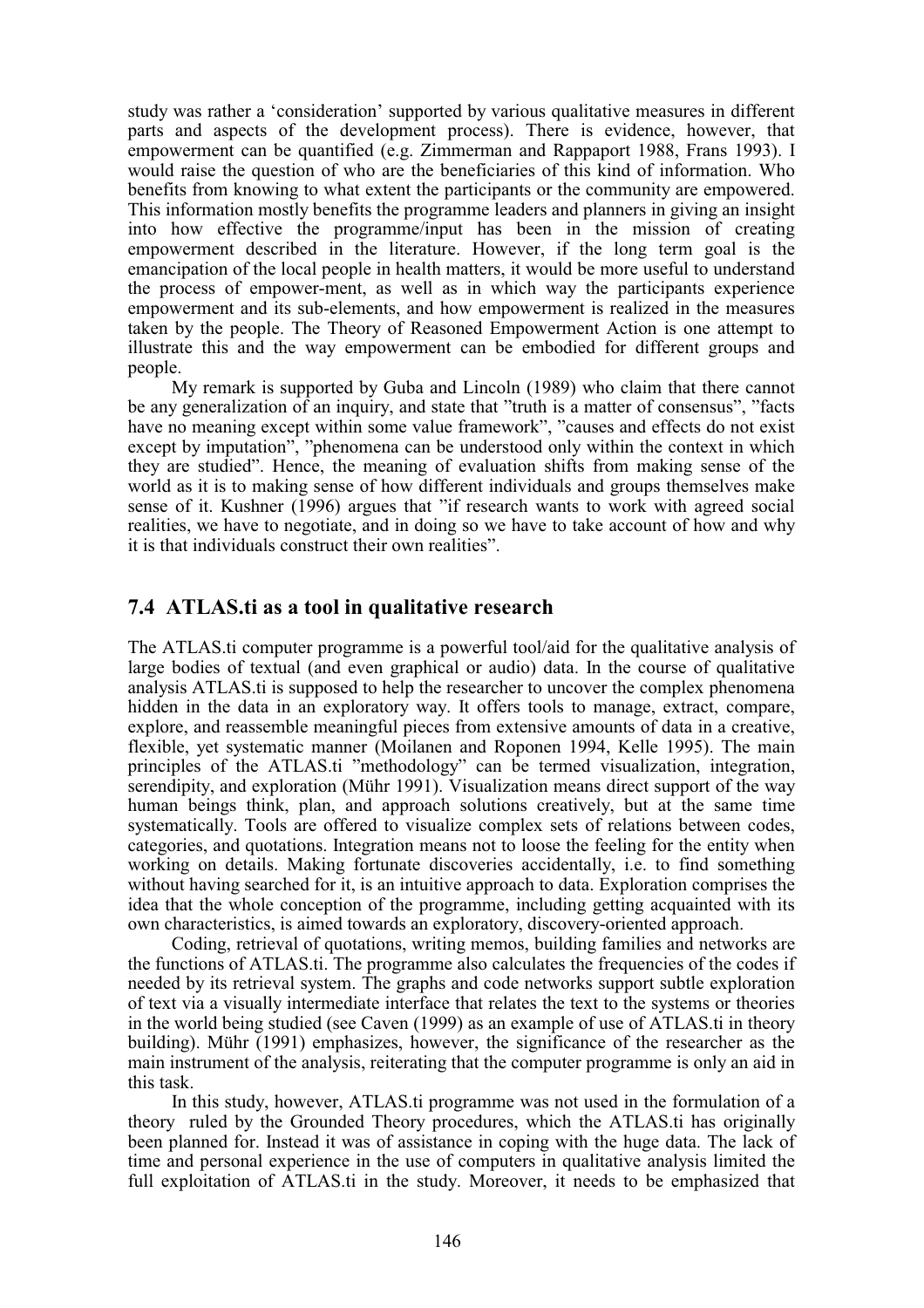ATLAS.ti was only applied in the analysis of the theme interviews, as there was a lot of other data to be analysed manually.

For the analysis of empowerment (on the basis of the interviews) I created an operationalized instrument (see pages 76–79), which then was used in the content/context analysis procedure with ATLAS.ti as a coding assistance. Recognizing the different parts of the data belonging to different codes or categories required that the material was read through several times and interpreted before the units of analysis could be placed under different categories and codes. In other words the process proceeded as follows: First, the whole transcribed material was imported to the ATLAS.ti programme. This was followed by the reading through of the whole material (from the screen) without coding them. In the second round the researcher made an effort to recognize the main themes of empowerment from the data – parts belonging to psychological and to community empowerment. The passages of text dealing with other issues, like perceptions of general decision making and quality of health services in the community, were left out pending a more detailed analysis in a later stage. After this, the researcher worked to elaborate the details of the empowerment elements and their coding. At this stage the functions of the ATLAS.ti were helpful in allowing e.g. surfing through the data by selecting certain items already coded, and jump from code to code over other material.

The use of ATLAS.ti offers surely many advantages, but there are also some remarks of caution I wish to make. Sometimes when surfing from code to code and from one separate part to another, there is a possibility that the researcher does not discern the "forest from the trees". This is what I felt after using the programme for several months (and after I was forced to purchase special glasses to protect my eyes). – For a while, I actually lost the feeling of the entity when working on details. In the beginning I was relieved that there was such a programme available, which, I thought, could speed up my work and make it presumably easier. I started with great enthusiasm. Since at the time of the analysis (summer) there was no expertise available whom I could consult, I had to get acquainted with the programme on my own, with the manual as my only guide. Fortunately, ATLAS.ti is one of the more consumer friendly programmes following partly the same rules as an ordinary text processing programme and it turned out to be quite easy to use. I soon came to discover, however, that the computer was only a tool, and that it is the researcher's brains that actually need to accomplish the work. Analysing the text, making judgements about placing the text passages to different categories, marking the codes, comparing the parts, exploring and reassembling meaningful pieces from extensive amounts of data seemed to consume very much time. After seven months of work I eventually gave up using the computer in detail analysis, and proceeded to code manually those small parts (themes) of interest, which at the earlier stage I had left out from the very detail processing. Nevertheless, I claim that the ATLAS.ti was of great help in retrieving, managing and sorting the huge material, and I would probably use it again in my future study.

One of the great benefits of the ATLAS.ti programme is its ability to visualize the relationships between the concepts and categories in a form of networks, i.e. theory formulation. Unfortunately, I did not come so far in my use of ATLAS.ti. The theory (Model of Reasoned Empowerment Action) I discovered in my study was a serendipity, which resulted from the general hermeneutical understanding of the whole data (putting the pieces together), and free from any direct computer assisted or other type of detail coding or calculating procedures. I rejected the use of ATLAS.ti in assistance of the theory formulation partly because of the time limits but also because of the nature of the focus of the research. The intention was not to discover e.g. a new essence for the concept of empowerment, for that kind of theoretical considerations have already been made to a large extent without a consensus (e.g. Rappaport 1981, Kieffer 1984, Rappaport 1985, Rappaport 1987, Swift and Levin 1987, Rappaport and Zimmerman 1988, Zimmerman 1990a, Wallerstein 1992, Israel et al. 1994, Rissel 1994). (Discovering the essences of phenomena is one of the purposes of ATLAS.ti). Instead there has been a call for measuring empowerment and the process leading to it. Such being the case, the existing models and definitions of empowerment were exploited and a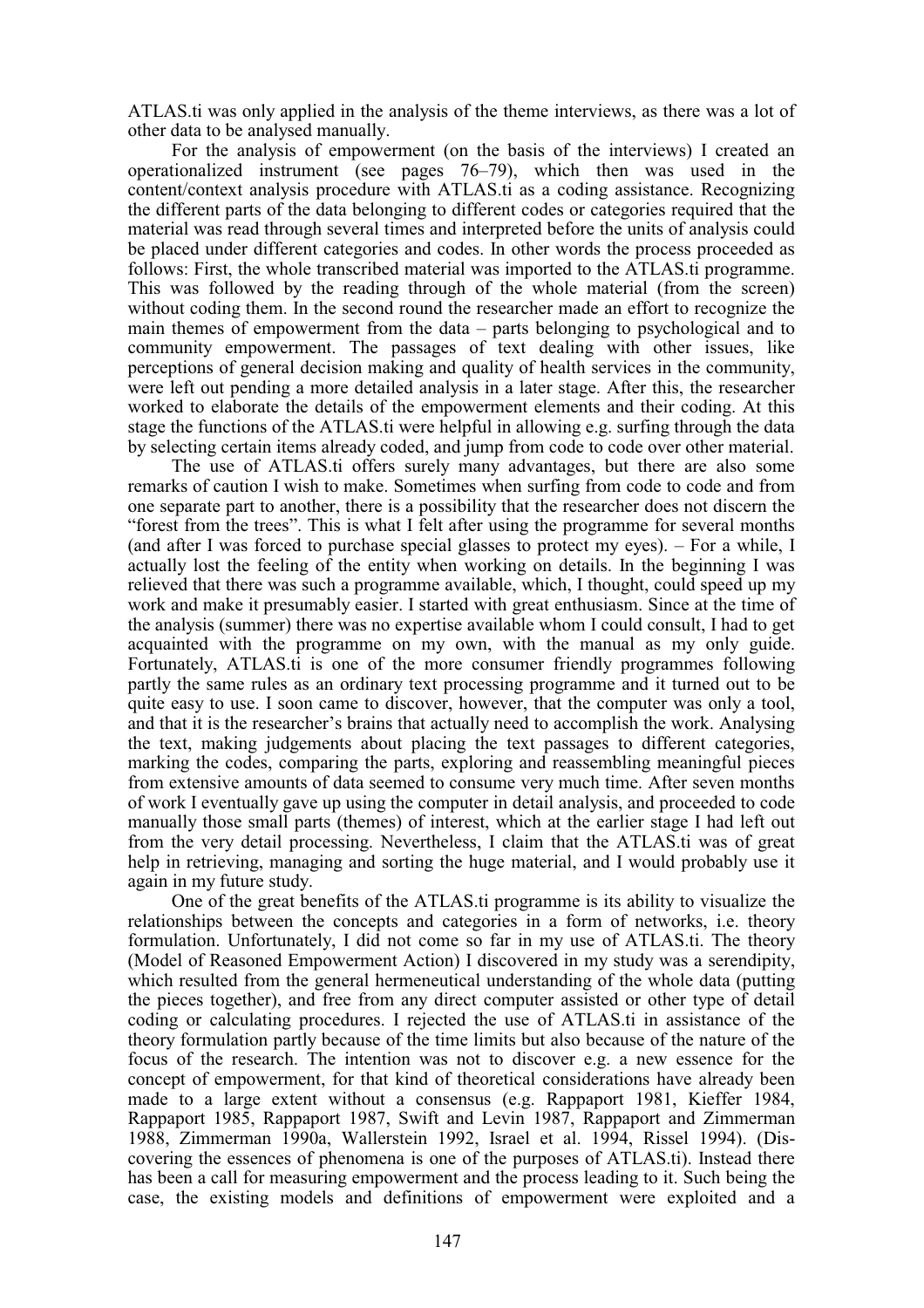measurement instrument was elaborated (operationalized conception), thereby using mostly the computer programme in the coding procedure.

The intention was also to describe in which way the two towns were empowered by clustering the codes into larger dimensions of empowerment, and by illustrating this with the help of ATLAS.ti. Since the use of distributions in reporting the results may give a quantitative impression, it needs to be emphasized that the idea was only to assist in outlining the differences between the towns as well as the character and content of empowerment of the participants. Therefore, the figures and distributions should not be understood in a quantitative manner (like judging sample sizes) but mainly as a way of visualization. Also, the changes in time can better be embodied using graphs. The intention of using quotations in the description of the results was to deepen the understanding of the meaning of the different categories of empowerment.

ATLAS.ti would have allowed the import and handling of texts in handwriting, too (like the open-ended questionnaires). However, as I purchased the programme as late as in 1997 this material had already been analysed manually. I think that ATLAS.ti would provide a great many practical functions to be used in qualitative research and not only in the procedures required by Grounded Theory. It might ease the coding procedure and formulation of theory building and in general holding the data in good order, but as I reminded above, the time consumed in the analysis does not necessarily shorten. Another benefit of the programme is the fact that the several hundred pages of transcribed texts need much less physical space than if manually handled. The material in a computer form is also much easier to take with you if needed, which in my case made life easier, as the academic part of the study was conducted in two countries.

## **8 From citizen participation towards community empowerment**

The process of empowerment was followed by using certain "tracers" included in the questionnaires implemented in 1992, 1994 and 1996. The tracers were the questions concerning motivation, perceptions of participation, purpose of the programme, and perceptions of learning. In addition, the picture of the empowerment process was complemented by combining the results of the analysis of the theme interview and the pieces concerning the expressions on psychological and community empowerment. Furthermore, the researcher used all other written materials, observation notes, minutes of the meetings, and reports in complementing (triangulation) the results and forming the hermeneutical understanding and interpretation of the process. In this process the researcher used also the foreknowledge gained by reading literature and elaborating the empowerment approach.

The key aspects which the researcher was looking for in order to make an interpretation of the process, were feeling of sense of community, feeling of increased or strengthened personal skills, perception of the goal of the Programme, evidence concerning psychological and community empowerment, existence and permanence of theme groups, number of participants, and action and measures of participants (see Figure 42).

The Somero-Järvenpää Programme did not, at least in the beginning of the Programme, take a form of an in advance planned, time-limited project, including clearly defined objectives. In the beginning it was most important to get the people together and initiate and encourage discussion about the health issues concerning their own community (e.g. Freire 1970). The next stage was to support, strengthen and deepen this discussion, which then was expected to lead to raising the citizen consciousness regarding health problems. The discussion, the specific training, and the assignments involved were expected to ensure the skills and knowledge needed for participation and empowerment as well as for strengthening the sense of community (e.g. Chavis and Wandersman 1990), which is considered as a catalyst in promoting participation.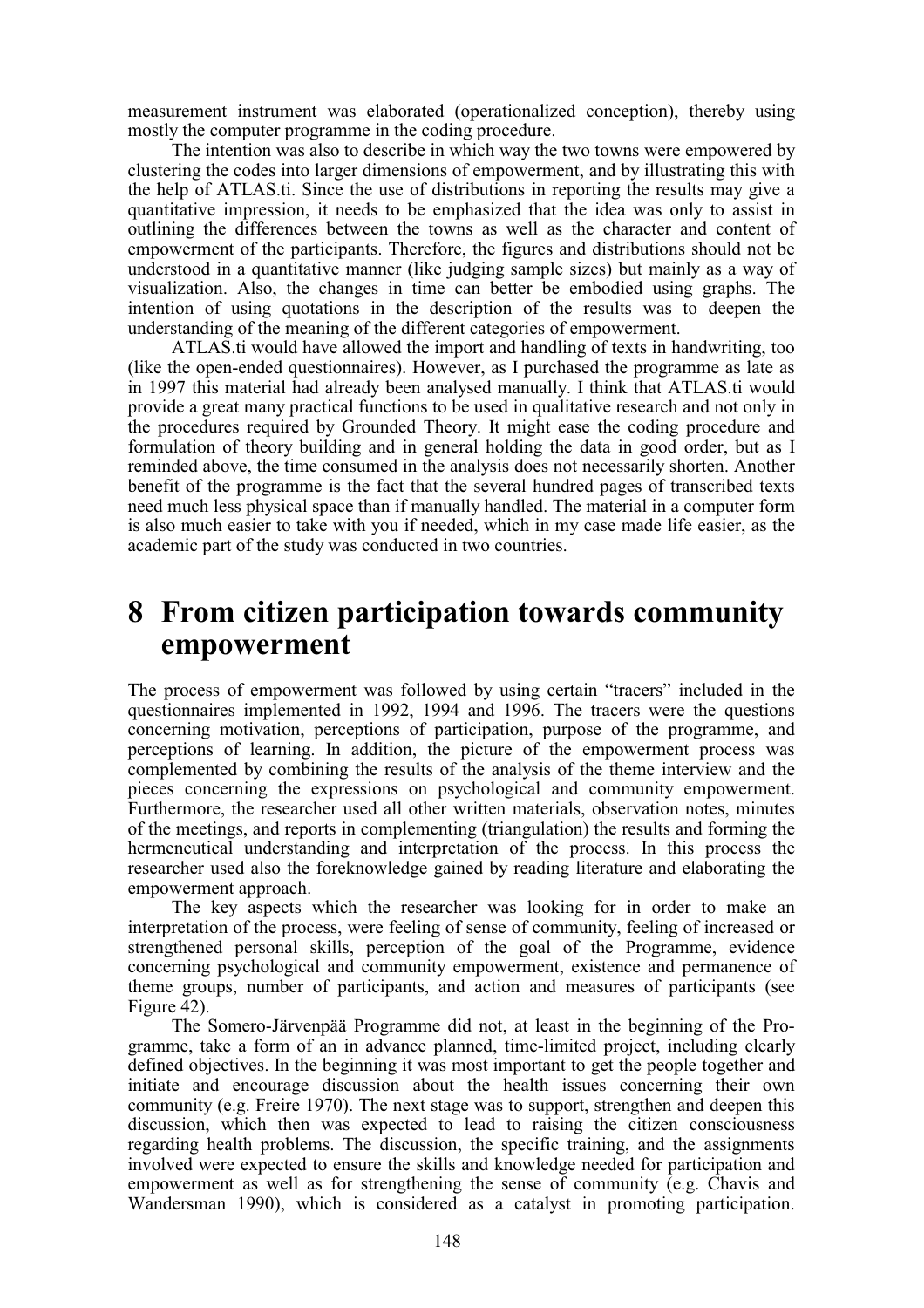Furthermore, it was fundamental to understand the step by step development of empowerment (e.g. Kieffer 1984, Swift and Levin 1987, Rissel 1994). It is assumed that to proceed to the ultimate level of community empowerment, there is a need to first support individual development and psychological empowerment and then to promote alliances between the like-minded ("us" feeling). The research by Rissel (1994), though, claims that psychological empowerment as a feeling of greater control over one's own life may occur without participation in collective political action. In this case empowerment can be assessed with the individual as a unit of analysis. However, psychological empowerment seems to be a necessary, but not sufficient, component of community empowerment (Rissel et al. 1996). As it has been suggested in this study, (parallels with Wallerstein 1992), there should always be an interaction between all counterparts of the empowerment process (along the lines of PAR, see e.g. Freire 1970, Starrin and Svensson 1991, Starrin 1993, Starrin and Forsberg 1997, Denzin and Lincoln 1994, Hart and Bond 1995), since empowerment can never be an individual phenomenon. The measurement of community empowerment requires the existence of community as a unit of analysis. (Wallerstein 1992). This is why the study in concern selected to focus on the communities in the analysis, and considered Healthy Somero and Healthy Järvenpää as the units of analysis.

External support must be sensitive to react to changes in the group processes and be able to predict the course of development, and furthermore to provide assistance where it is needed and desired. When planning the Somero-Järvenpää Programmes, the process consultants were prepared for a long lasting collaboration with the participating com-munities. The intention was to first build up long enough the foundations and prerequisites for action (see Figure 42), and after that to expect permanent and measurable effects. The whole process would have taken about 5–10 years depending on the available resources and support.

When the Programme started, the project leader group (the permanent staff of the Programme e.g. Project Manager, and Secretaries and the Executive Director of the FCHE, and the external trainers and consultants) had a clear idea about the consultancy approach to be applied in the mission. However, at the beginning stage of the Programme there was a prevailing confusion concerning the concepts of empowerment and participation, and the international literature about these phenomena was undeveloped within the field of health promotion. Consequently, the procedure expected to lead to community empowerment was not, after all, completely crystallized to the leader group. This study – both the theoretical considerations and the empirical part - has been of great assistance in understanding empowerment and the processes promoting or hindering its development.

One of the most important discoveries was the distinction between the psychological and community levels of empowerment. On the one hand they were considered as separate concepts, but on the other hand they were considered as one unified concept, as both levels are needed in the process through complementing each other. And secondly, it is not possible to speak about community empowerment before there first is a certain number of people who are empowered as individuals. It is not necessary, however, that all individuals of the group or community in concern are empowered to the same extent. But as the empowerment is a group phenomenon (e.g. Wallerstein 1992), it is the cumulated sum of empowerment existing or prevailing in the group that constitutes community empowerment.

Although researchers still have different opinions about empowerment, and their emphases are on different aspects of empowerment, there is some consensus over at least the following issues (that are also the key points when assessing empowerment): The importance of acquiring knowledge and skills, creating collective identity, supporting the establishment of critical awareness about one's world, strengthening of self-concept of those who are expected to participate, and finally, adjusting the capability for reflective action and ensuring the appropriate channels and prerequisites for this .

Firstly, acquiring *knowledge and skills* is crucial in the process of becoming empowered (see Figure 42). The knowledge and skills comprise not only professional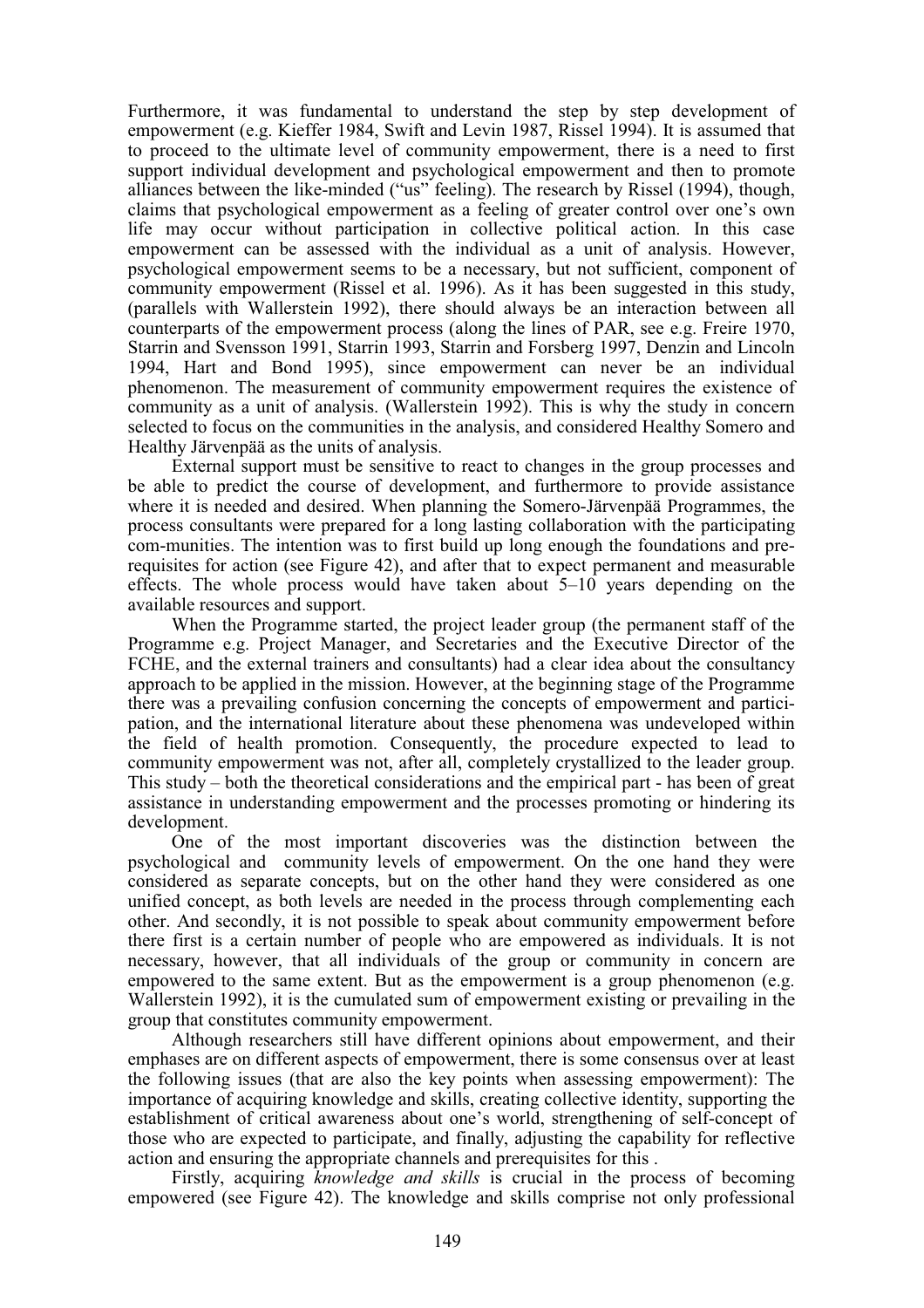contextual information about different topics, but also the shared lay expertise and experience (folk wisdom) within the members of the community. This resource must be released through the *critical awareness/consciousness raising* education (introduced originally by Freire and adopted in this study labelled as the *process consultancy* approach).



**Figure 42**. 1st stage (years 1992–1993) of the process.

It is believed that at least the core participants of the Programme were able to develop their power to perceive critically the world they lived in, as they expressed sophisticated judgements about their own community and society. (See Chapter 6.2.2.). However, one has to remember that this result concerned only a small experimental group, but could be a first sign that if the Programme had been given a chance to continue for some more years, the development of critical awareness could have diffused wider to the rest of the population in the communities.

The positive sense of self-confidence (included in the Personal Dimension of the psychological empowerment) is crucial to the development of empowerment. It is a prerequisite for the other dimensions of psychological empowerment – sense of control and causal importance. The enhanced psychological empowerment reflects individuals' (and the theme groups' = coalitions') willingness and motivation to collective action towards empowerment. The study gave evidence on the status of psychological empowerment, which seemed to be more explicit in the group that had been in the Programme from the very beginning, than in the group which had not been equally long exposed to the empowerment training (see Tables B and C, Annex 2).

The *collective identity* ("us" feeling and sense of community) includes the tendency that perceptions of power or powerlessness (see Chapter 6.2.2.) occur in the context of group membership. Group experience mediates the personal awareness of power, which was expressed by several members of those participants of the Programme who most felt themselves or their theme group empowered. E.g. Torre (1986) explained that primary group associations tend to link the individual to larger societal institutions, resulting in a sense of participation. The feeling of power (or powerlessness) then cumulates within the members of the community (or as it was in the Somero-Järvenpää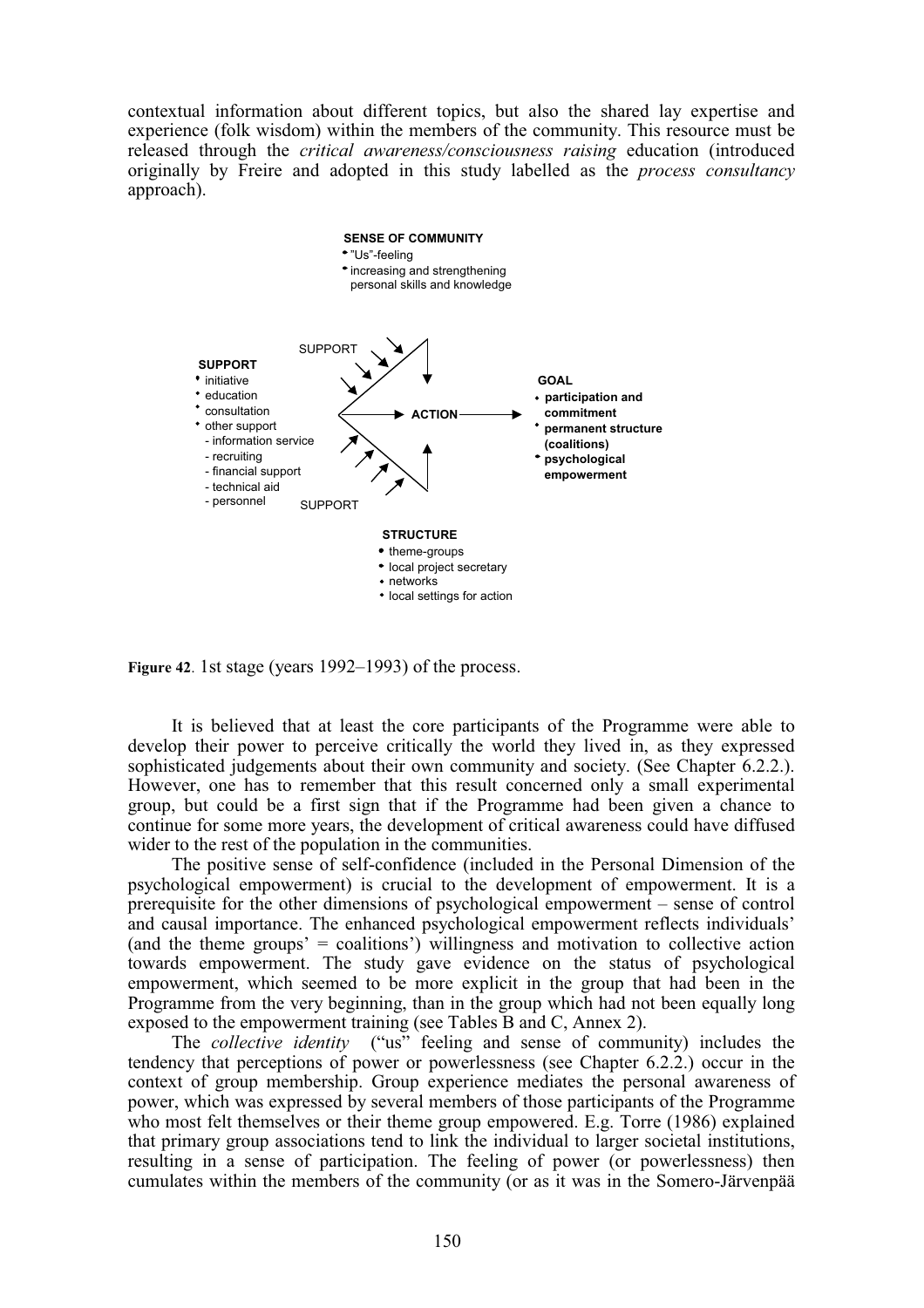case, within some monopolized theme groups) and reciprocates the sense of power of the other individuals.

The component of capability to act (as individuals or within a community) reflects the community competence, which includes the perception of the ability to initiate effective action on the behalf of self or others. The expressions by the participants of the Programme gave the impression that at least to some extent a new way of action was generated. The participants themselves used the concept "action model" when they described the measures they took to manage or solve problems. The "action model" of the participants comprised several logical steps to be taken if e.g. they wanted to influence decision making concerning some issue. However the "action model" occurred quite dissimilar in the two towns and there were divergent views of how to use it. The participants in Järvenpää did not e.g. use the word "action model" at all but the existence could be realized according to the interpretation about the measures the theme groups took. The "action model" in Järvenpää meant concrete measures implemented by the "core group", the majority of which consisted of authorities. The "action model" seemed to be the privilege of the empowered "core group". In Somero the "action model" was more explicitly a logical pattern of measures to be taken to influence decision making (including the use of media to get their voices heeded). The participants considered the "action model" as a product of their learning process. The Somero "action model" was considered to benefit the whole community.

According to Bracht (1991) the urban and rural forms of social change and creativity are different. Bracht claims that urban environments tend to develop more formal avenues and infrastructures through which citizen involvement is mediated and realized, whereas rural environments have more frequently informal approaches. Järvenpää could be considered as an urban setting referring e.g. to its short distance from the capital of Finland and its service based source of livelihood, whereas Somero was an agricultural rural town. The strengths of Healthy Järvenpää seemed to be strong selfefficacy and feeling of competence (skills and knowledge) probably resulting from the fact that the majority of participants of the "core group" were authorities (who were highly educated, too). However, the weakness of Healthy Järvenpää was heterogeneity of the theme groups concerning the mentioned aspects followed by a tendency of the authorities to take the position of a leader more often than the NGOs or the "independent". Consequently, the strong and skilled (empowered) "core group" realized its own action as representing the 'more formal infrastructure' (Bracht 1991) through which, they thought, citizen participation could be mediated. (E.g. they were represented in different city planning groups).

In the beginning of the Programme the strength of Healthy Somero seemed to be the sense of community and neighbour atmosphere, whereas the more obvious belief in authority and lack of skills and knowledge (e.g. on health issues) could be counted as weaknesses. The "action model" reported by the participants of Healthy Somero (interview in 1996) could be interpreted as a more 'informal' (Bracht 1991), ad hoc mechanism conducting a social change in different situations. The "action model" (the users of which comprised a broad citizen representation) was believed to be helpful when approaching the decision makers.

In the first stage (Figure 42). the most important goal was to generate as wide participation as possible and to make the persons commit to the process. In this stage the "action" (exercises, campaigns, preparation of posters, and lay community analysis etc.) as well as the "structure" (theme groups, project secretary, networks, etc.) in the process were used as tools for strengthening the sense of community and collective identity, and furthermore the development of psychological empowerment.

In the second stage (Figure 43) the elements mentioned above, as well as the commitment of the core group (those ca. 30 persons who participated actively all the time) and the interest to participate in the Programme had become stronger, so that the Programme was able to concentrate on recruiting more people to the process. The feeling of success experienced through implementing the "action" (the exercises etc.) promoted the establishment of a tradition for action (which the people at the later stage labelled as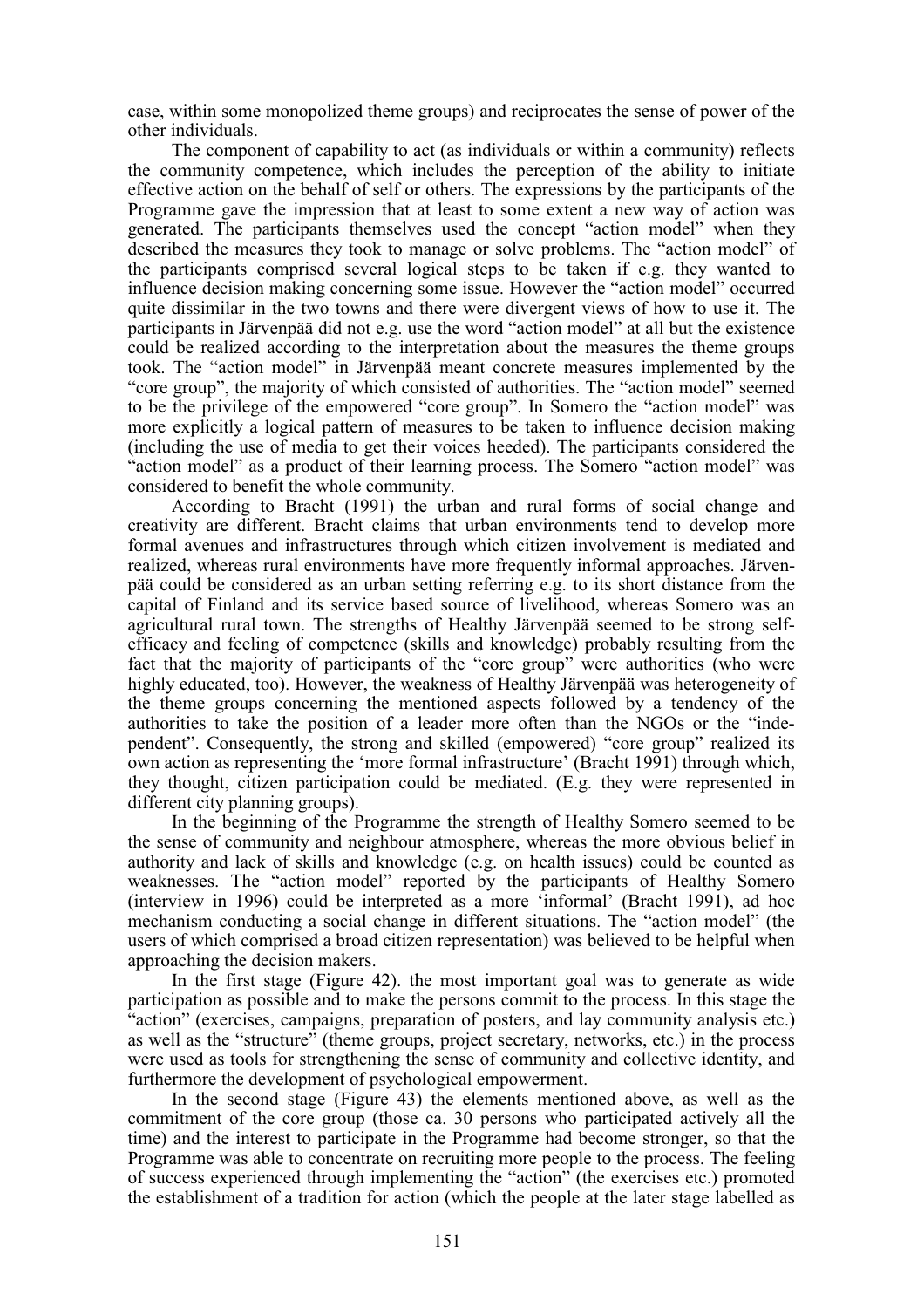an "action model"). In this stage (compare e.g. Kieffer 1984), it would have been of utmost importance to concentrate on the clarification of the local aims and purposes of the Programme and to come to a consensus about future visions and goals for the next stages. Referring to the minutes of the meetings. this was actually done in several occasions in both communities. This prepared the participants of the Programme, little by little, to move from the stage where action was used as tool to the stage were action is a consequence. I.e. the measures taken are planned and implemented by the participants themselves in accordance with the real priorities of the community. Kieffer (1984)



**ACTION**

**Figure 43.** 2nd stage (years 1993–1994) of the Process.

emphasizes experience as the core of empowerment learning by saying that the building of skills progresses only through repetitive cycles of action and reflection. In other words, this process requires time and continuous practice. It seemed, however, obvious that as the Programme reduced the training and support in its third stage, the discourse concerning the goals and visions of the participants remained insufficient.

#### *Somero*

The Healthy Somero Programme in summer 1996 was characterized as a *"public health movement*", the most important role of which was to initiate new projects and theme groups at the local level (Figure 44). It had recruited plausibly more people into the health promotive action. The main meaning of the existence of the programme was to function as an "*arena of social relations and social political action*". The role of health services remained minor. In Somero, a core group existed, which, to some extent was able to draw new people into the activities of the groups. However, as the networks between the groups seemed to disappear as a result of the training meetings organized by the FCHE coming to an end, there was no regular contact or collaboration between the groups. According to the interview in August 1996, the representatives of theme groups did not know what the other groups were doing or whether they even existed.

In the strongest theme groups activities continued, but with some weaker groups the members reported the action to be "*in ice*" or "*resting*". When some new members entered the Programme in Somero, they reported difficulties to identify themselves in the group, because they were lacking, firstly, the skills and knowledge the other members had gained through the special training, and secondly, the common experiences of the groups while implementing the activities. As a consequence, the newcomers did not commit themselves to the Programme and participated only occasionally in different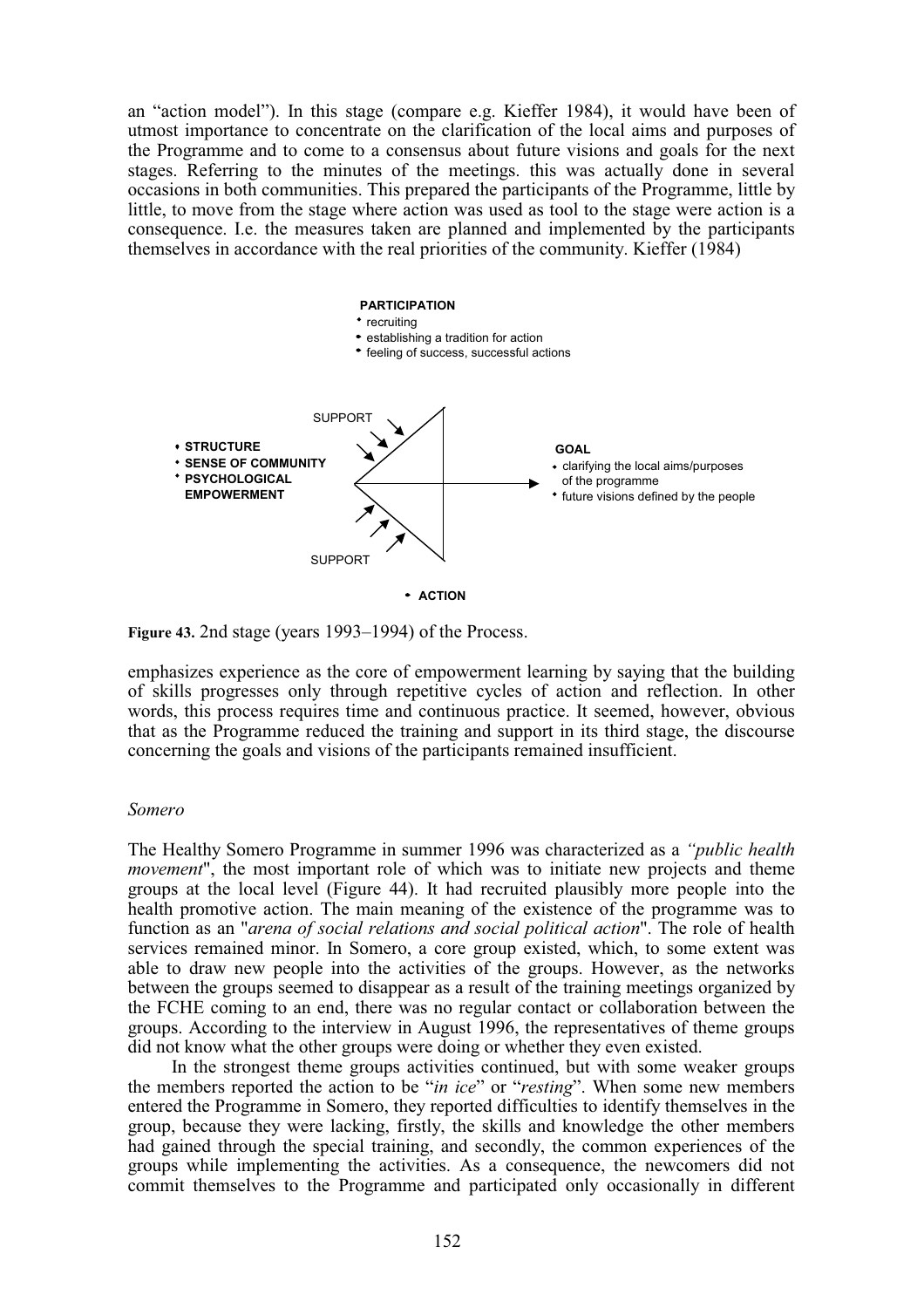activities. In other words, the objective of the  $2<sup>nd</sup>$  stage of bringing more volunteers into the Programme and community action failed.

It was obvious that the sense of community of the core group in Somero was strong and particularly in some theme groups who continued to take measures according to the "*action model*" they generated. The psychological empowerment of the participants in Somero was "motivational" and "contextual" in character. The first characteristic comprised such elements as an experienced desire to control one's environment, and a belief that one ought to participate in the health political process as a responsibility to



**Figure 44.** 3<sup>rd</sup> stage of the process in Somero, (years 1995–1996).

others, which included the concern for the common good and a sense of connectedness to others. The latter characteristics included the idea that in exerting control in the social and political environment the participants considered it necessary to be involved in collective action. They also became more aware of health issues and problems in their community. According to the results of the study this kind of development was more evident in 1994 than in 1996, which means that reducing the training and support seemed to have an effect on the direction of the development. As regards community empowerment, the participants in Somero showed to have "control over health" to some extent in some small theme groups, but in practice mostly only a couple of persons were concerned.

### *Järvenpää*

In the very beginning of the Programme, influencing decisions seemed to be the most important mission for the Healthy Järvenpää Programme. There was also a tendency, particularly in 1994, to get rid of the perceived "steering" of the FCHE. The core group felt themselves to be psychologically empowered enough to be able to strive towards community empowerment themselves (perceived control). (This opinion was, however, limited to a couple of activists in some theme groups only. In summer 1996, in connection with the questionnaire, there seemed to be an obvious confusion about the purpose of the Programme, instead). Psychological empowerment according to Zimmerman (1990a) differs from perceived control, because it is multidimensional and includes a theoretical link to community involvement. Zimmerman, however, concludes in his research on connection between the learned hopefulness and participation among university students that one's sense of empowerment plays a stronger role than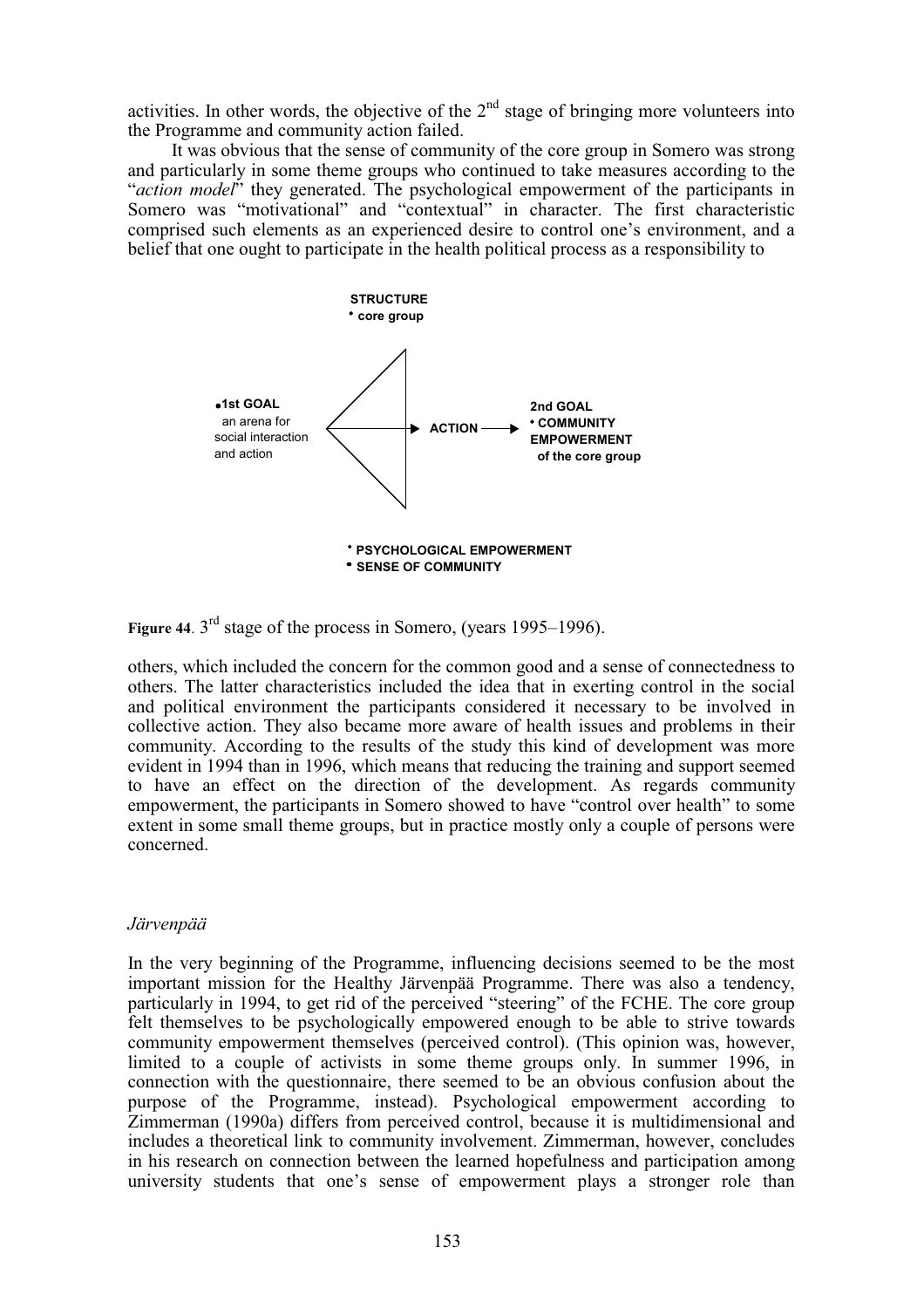participation in reducing alienation and that personal feelings of control are expected to reduce perceptions of powerlessness, normlessness, and isolation.

Psychological empowerment in Järvenpää was more "cognitive" in its character. This comprised values like belief in capability to organize and execute the course of action required to deal with prospective situations, and confidence in one's capability to overcome difficulties inherent in achieving goals and in that they have skills and knowledge for this. This kind of beliefs can be labelled as efficacy beliefs (Bandura 1977a, 1977b, 1986), and they are one of the most important foundations for proceeding to the broader stages of empowerment. Bandura claims that when individuals are empowered, their personal efficacy expectations are strengthened. However, their outcome expectations are not necessarily affected. They develop a sense of personal mastery or a "we can do" attitude regardless of hopes for favourable performance outcomes.

As the empirical example showed in both communities, efficacy beliefs cannot survive without external support and nurture (see e.g. Kieffer 1984). Community empowerment in Järvenpää remained at the level of "*illusion* of community empowerment", where the emotionally laden expressions about achievements were typical. Even when the participants in Järvenpää reported more actual achievements and changes in the community environment caused by the Programme than their fellows in Somero, it seemed obvious that there was a discrepancy between the subjective sense of empower-ment and the objective reality of modified structural conditions. I.e. the Programme was incapable of enabling the participants to exploit their skills and resources better in collective efforts.

As a summary one can conclude that the Healthy Järvenpää Programme had taken shape as a "*joint planning and co-operation arena of authorities and NGO's*" comprising a core group (Figure 45). The core group had a strong sense of psychological empowerment and perceived control. The role of health services in the process was major until the year 1994, after which it decreased. The core croup shrank to about 10 people by the year 1996, and no new people entered the Programme. Tasks and duties were shared and co-ordinated between the members of the core group, which in 1996 was a union of the remaining theme groups and their most active members. The process of empowerment had thus probably strengthened the perceived power and the skills of the small core group only. According to e.g. Starrin and Forsberg (1997) there have been examples where empowerment has not necessarily led to an enhancement of human liberation and common good but to a strengthening of the positions of a limited elite only. In practice, the core group did not function any more at the time of the interview (August 1996) of this study.



**Figure 45.** 3rd stage of the process in Järvenpää, years 1995–1996.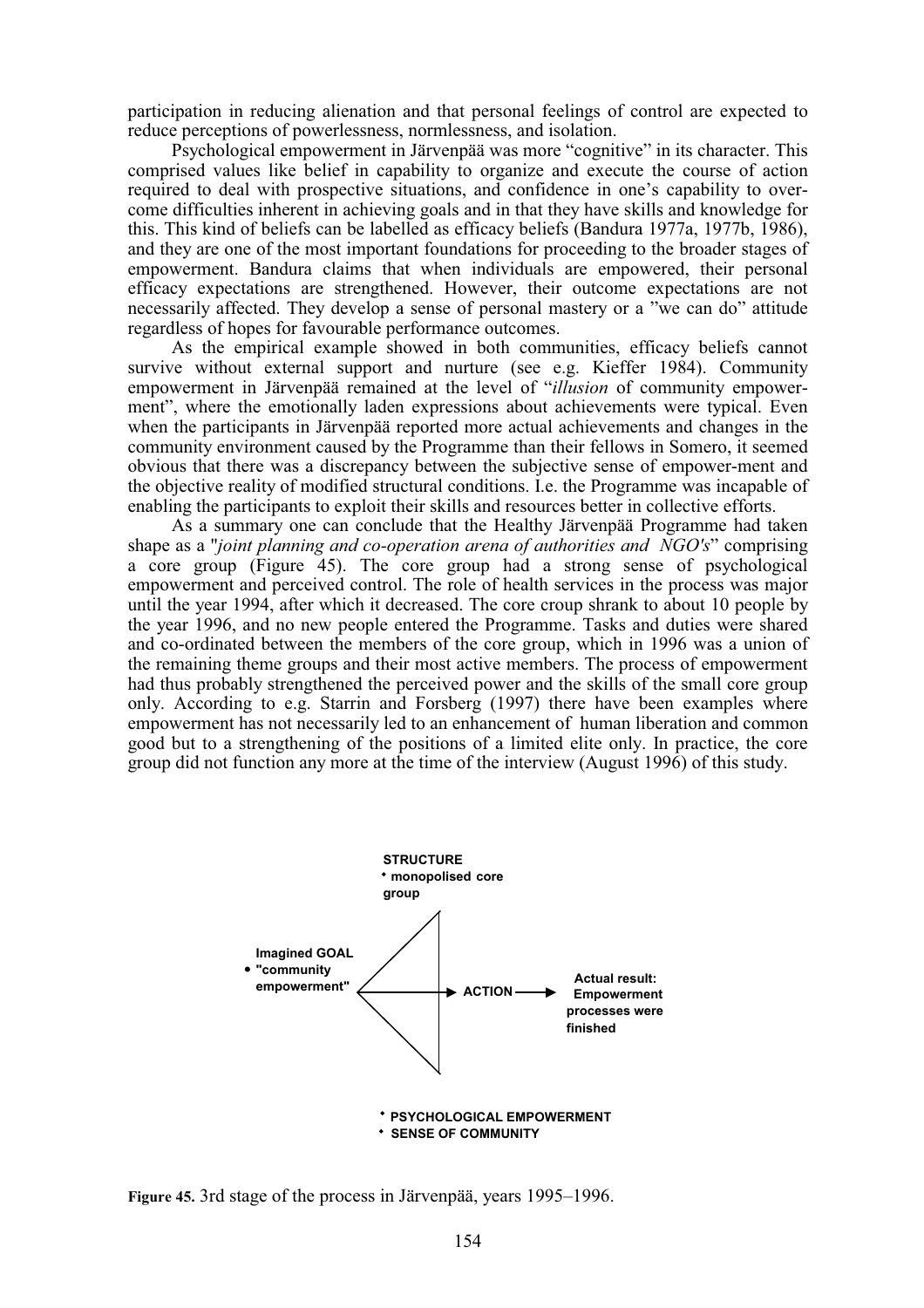#### *Conclusions*

The concept of empowerment is still rather ambiguous and the other concepts of participation and community organization, which partly have the same meaning (particularly the most recent definitions), have caused more confusion in this area. However, the study in concern was able to show that empowerment is possible to initiate (supporting the claim by Rissel 1994 and Wallerstein and Sanchez-Merki 1994), but that in practice the development process is a complicated and multilevel phenomenaon which is extremely time consuming to establish and needs supportive mechanisms for years.

In Somero and Järvenpää a lot of activities, campaigns, interventions etc. were initiated (see Table 6) and the interest to participate in these occasions was high until 1994, after which the participation turned towards a slowing momentum. The conclusion was that during the four-year follow-up period of the Programme it did not succeed in achieving its ultimate goal – increase the participation of the entire community (whole municipality) or establish community empowerment integrated into community structure. However, the Programme was *successful in strengthening psychological empowerment*, and *sense of community* and decision making *skills* of *the participants of the Programme* (particularly of the core group). C*ommunity empowerment* was strengthened only in the communities of Healthy Somero and Healthy Järvenpää, which in practice meant that community competence was monopolized by the skills and knowledge practised by the core-groups, only. Due to the fact that the support from the FCHE was withdrawn almost totally after 1994 and the communities were left alone under the supervision of a part time Project Secretary only, the Programme could no longer be called action research aiming at social change towards empowerment. The course of action was not as well predictable as it was before. The measures taken were under the guidance of charismatic persons in the groups and their perceptions of participation, purpose and future visions of the Programme.

The reasons for the collapse of the Programme can be found not only in the weaknesses of the design of the study (no precise theory basis nor a clear picture of the empowerment process at the beginning stage of the Programme, and underdevelopment and confusion concerning the key concepts, and inexperience of the project staff), but most of all in the too short a duration of intervention. The study in concern was able to show that there were good foundations for empowerment to be developed further, but that to proceed favourably these processes need external supervisors, consultancy and support for years before they could be assumed to be robust enough to be managed alone.

An other assumption for the collapse was the neglected area of raising the interest of the decision makers and official powerholders in the community towards the Programme, and persuading them to commit to the process, too. There were some efforts towards this direction in 1994 when the participants of the Programme had prepared their first exercises – lay community analysis reports (Eklund 1993, Eklund and Bergström 1993) – and approached the powerholders with their initiatives based on their own discoveries about the health of the community. After this, no purposefully planned efforts were implemented by the process consultants of the FCHE. However, certain theme groups continued to approach the decision makers by using the "action model" they created. These efforts were occasionally effective when managing a small contextually limited issue/problem, and lead to some improvements in the community environment (like starting to clean the water of the Lake Tuusula due to the efforts by the Healthy Järvenpää Programme, or persuading the municipality to organize their compost system in a better way including citizen training due to the efforts by the Healthy Somero Programme). However, this kind of action should have been extended to wider groups in the community to be more effective and sustainable. And this kind of political action to become an integral part of normal practice concerning health issues, needs support and supervision, managers for "navigation", and assistance to overcome the problems and difficulties in the path.

Thirdly, the reason for failure could not only be found in the time question of the intervention, but also in the extent of the resources devoted to the Programme by the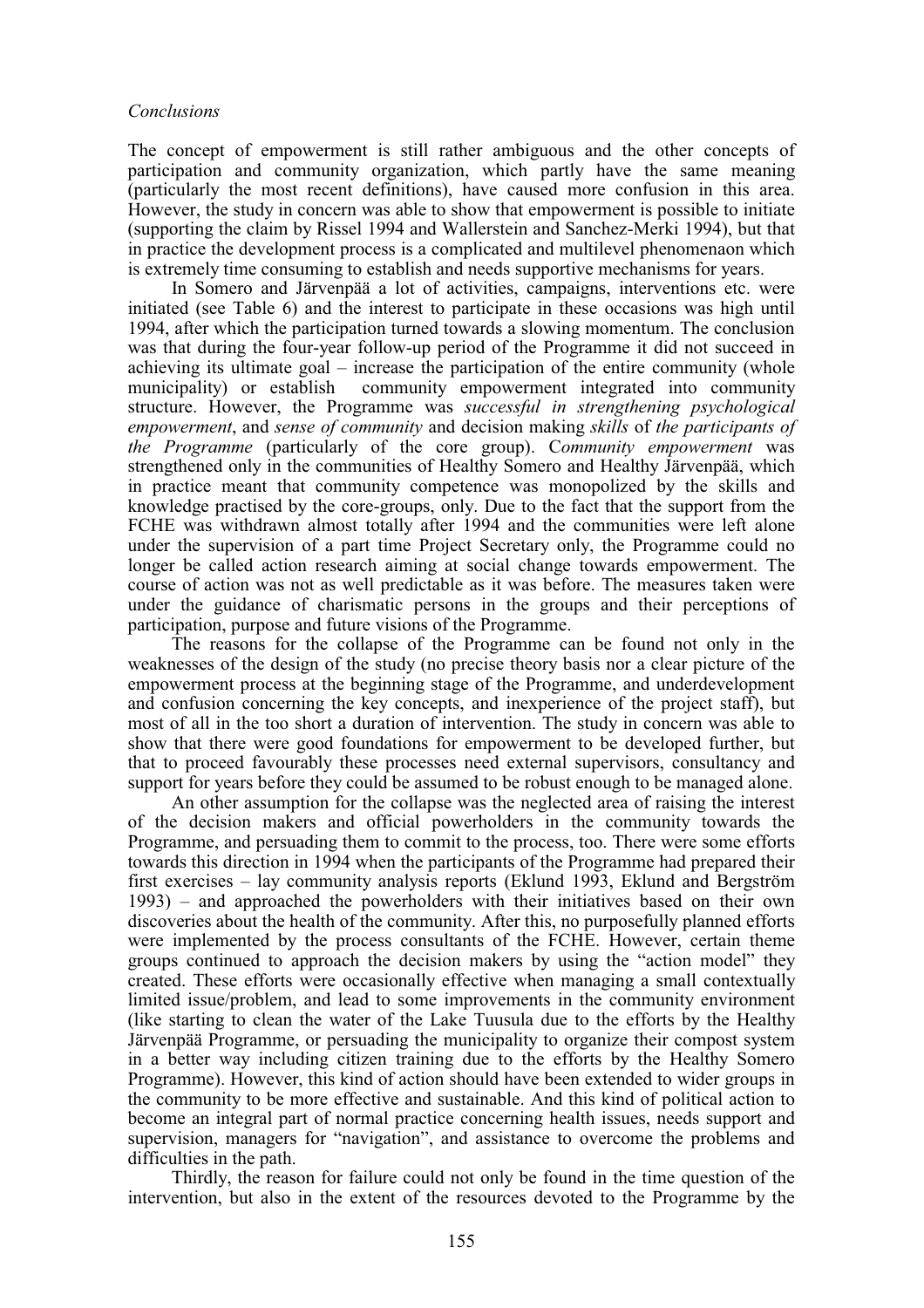FCHE and by the municipalities involved. The external input and support provided by the FCHE was approximately the same for both towns. Consequently, in both communities about the same amount of people were mobilized, even though the population in Järvenpää was three times bigger than in Somero. This gives an impression that it is essential that the emphasis is put on the width of the external support provided and not on the population size of the community in concern. A certain amount of external input brings about an anticipated volume of mobilization.

# **9 The Model of Reasoned Empowerment Action**

The results of the study led to a concluding serendipity, a theory which was developed through procedures reminding the theory building of Grounded Theory. The discoveries are grounded on the data but liberated from single concrete findings, and are a composition of the researcher's interpretative procedures and understanding. The theory presented here could be labelled as a "Model of Reasoned Empowerment Action" (Figure 46). The theory comprises a typology of four different roles, which are hypothesized to be existing and necessary elements in the empowerment process, and which characterize those supposed to be empowered and engaged as actors in the process. The actors of the process can be divided into *"Inductors", "Lobbyists", "Actors"* and *"Drones"*.

The division in the typology is based on the perceptions the actors in the empowerment process have of "health" and of "participation" – whether the perceptions are narrow (reflecting often the traditional view of health comprising first of all the physical, social and mental aspects of 'health', and "taking ego-centric care of own health" as giving the most important content for 'participation') or broad (in case where

| <b>Understanding</b><br>of health and<br>participation | <b>Narrow</b>                                                                                                                                                                                                                                                                             | <b>Broad</b>                                                                                                                                                                               |
|--------------------------------------------------------|-------------------------------------------------------------------------------------------------------------------------------------------------------------------------------------------------------------------------------------------------------------------------------------------|--------------------------------------------------------------------------------------------------------------------------------------------------------------------------------------------|
| <b>Nature of action</b>                                |                                                                                                                                                                                                                                                                                           |                                                                                                                                                                                            |
| Long run & Indirect                                    | <b>INITIATIVE MAKERS/</b><br>"INDUCTORS"<br>Groups that induce new projects,<br>which after a while start working<br>independently. The' Inductors'<br>withdraw after the new action has<br>started and their assistance is no<br>longer needed. The identity of<br>Inductors is varying. | "LOBBYISTS"<br>Health political pressure groups<br>acting as advocates for the rest of<br>the members of the community;<br>advocacy-groups. The identity of<br>'Lobbyists' is very strong. |
| <b>Short run &amp; Direct</b>                          | "DRONES"<br>Groups resignated to other<br>groups; they act for limited time<br>periods where assistance is<br>needed. The identity of 'Drones'<br>is weak.                                                                                                                                | "ACTORS"<br>Groups maintaining a social<br>arena for action and enabling<br>participation for health<br>promotion. The identity of<br>'Actors' is strong.                                  |

**Figure 46.** Model of Reasoned Empowerment Action.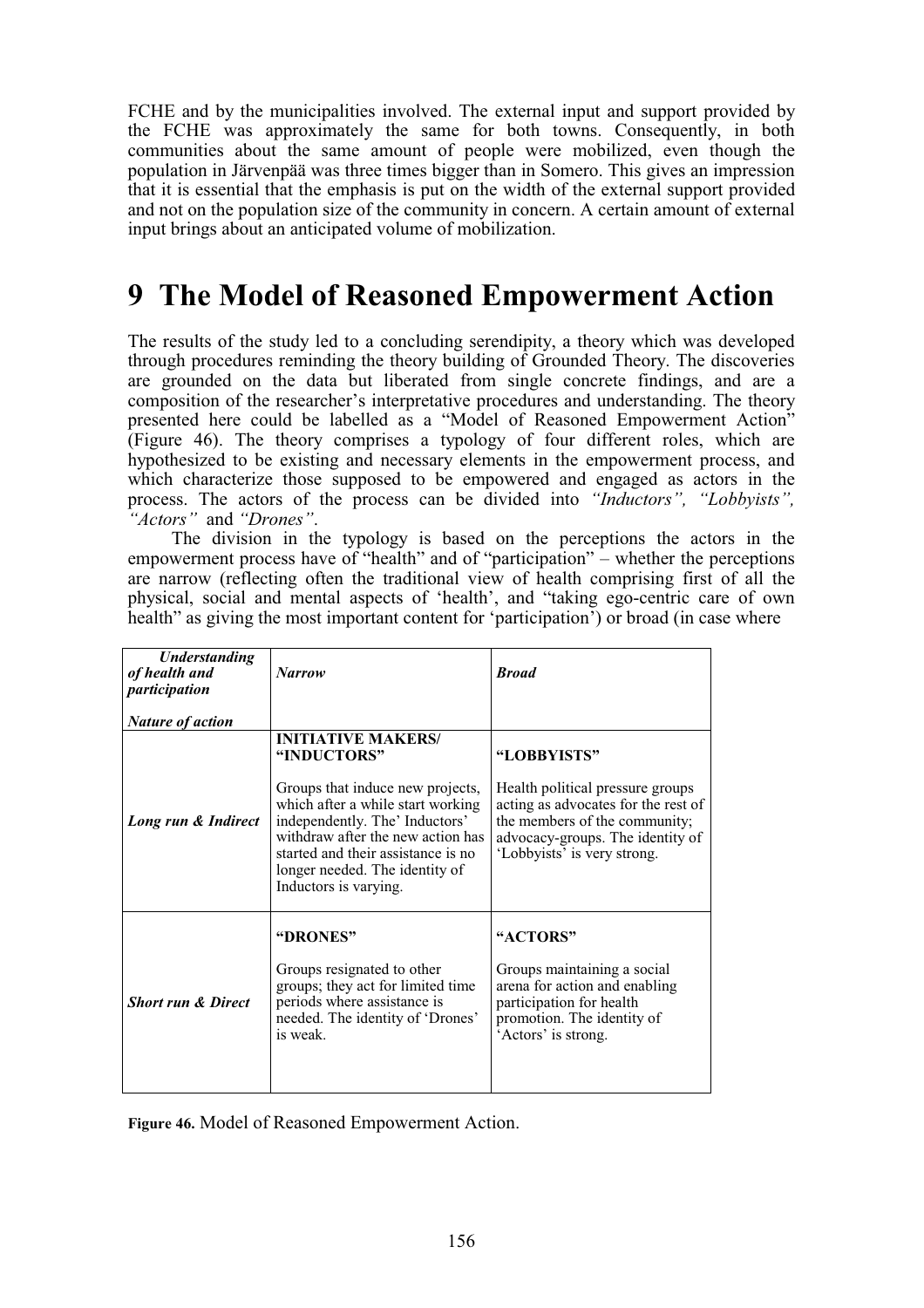also spiritual and health political aspects and empathy become essential parts of "health" perceptions, and where "participation" is understood widely including such aspects as involvement in decision making in health and efforts towards common good). Actions taken can be "Short run" where some matter needs fast measures (like organizing a campaign), and the assignment is over the action terminates. Actions are "Long run" in case there are to be some real changes in the society or some activity continues to exist. When the actors implement the measures themselves, it is called "Direct", and when they act through some organization or e.g. through professionals who then are persuaded to implement the desired task in practice, the action is labelled as "Indirect".

The "*Inductors"* have a moderately narrow perception of the concepts of "health" and of "participation". They often see 'health' as well-being of self or of the nearest family and taking care of own health including healthy habits. They see participation as taking part in action organized by others, and as mobilizing as many in the community as possible. However, the "Inductors" consider it important to enable the people to participate and for this reason they see their role as initiative makers for new projects. The identity of the "Inductors" is strong when they have innovated a new idea for a possible project and they put lots of energy to get things started and efforts to engage others into the process. As soon as the project has been started, the "Inductors" withdraw as their assistance is no longer needed. The responsibility of taking care of the project shifts to 'others'. After the mission is fulfilled, the identity of the "Inductors" is weak and the group may terminate, unless they find a new mission. The nature of action of the "Inductors" is long run in the sense that the actions taken care of by 'others' will continue even when the "Inductors" have withdrawn from the process. And the action is indirect by nature, because the process needs the "other" stakeholders to be involved in the process.

The "*Lobbyists*" have a broad perception of what "health" is, comprising the idea that to have control over own health and the health of the family is not enough, but the control should comprehend the whole community. Furthermore, they include in health perceptions such items as esteem and respect of others, social relations, and influencing or being involved in the decision making of health issues. In general they consider health to be an extensive concept consisting of several dimensions, not only physical, mental, and social, but also political and spiritual dimensions. Along with the wide perception of health, the "Lobbyists" also perceive the "participation" as being a multidimensional perception. The most essential characteristic of "participation" to the "Lobbyists" is its political and context-specific meaning. They have a strong feeling that the individuals or group of individuals' political action can have an impact upon the political process, and, moreover, that participating in the political process is a responsibility to others. The wide perception reflects the actions taken by the "Lobbyists" who see their mission to be a health political pressure group. Their task is to be advocates in health matters for the rest of the population. The identity of the "Lobbyists" is very strong. The nature of action of the "Lobbyists" is indirect, because they consider themselves to be facilitators in the dialogue between the decision makers and powerholders and the public. In other words they collect opinions from the general public and convey these further. Consequences of action are "long-run" in the sense that these could lead to actual improvements (at best) in the society.

The "*Actors*" may have as broad a perception of "health" and "participation" as the "Lobbyists". However, they tend to rely more on traditional decision making channels than the "Lobbyists", "letting those do the tasks who are officially assigned to them" (e.g. health professionals, members of parliament). They consider the essence of 'participation' is being active in general and socially oriented, and that these will then influence the health and well-being of an individual. They also believe that, the more there are active people in the community, the more likely it is that well-being prevails there (cumulated sense of well-being). The "Actors" see their mission to be in organizing opportunities for all citizens to be active and social (provide an arena for social relations and action). The identity of the "Actors" is strong, but the consequences are considered to be "short run", having no continuity, but providing temporary pleasure and satisfaction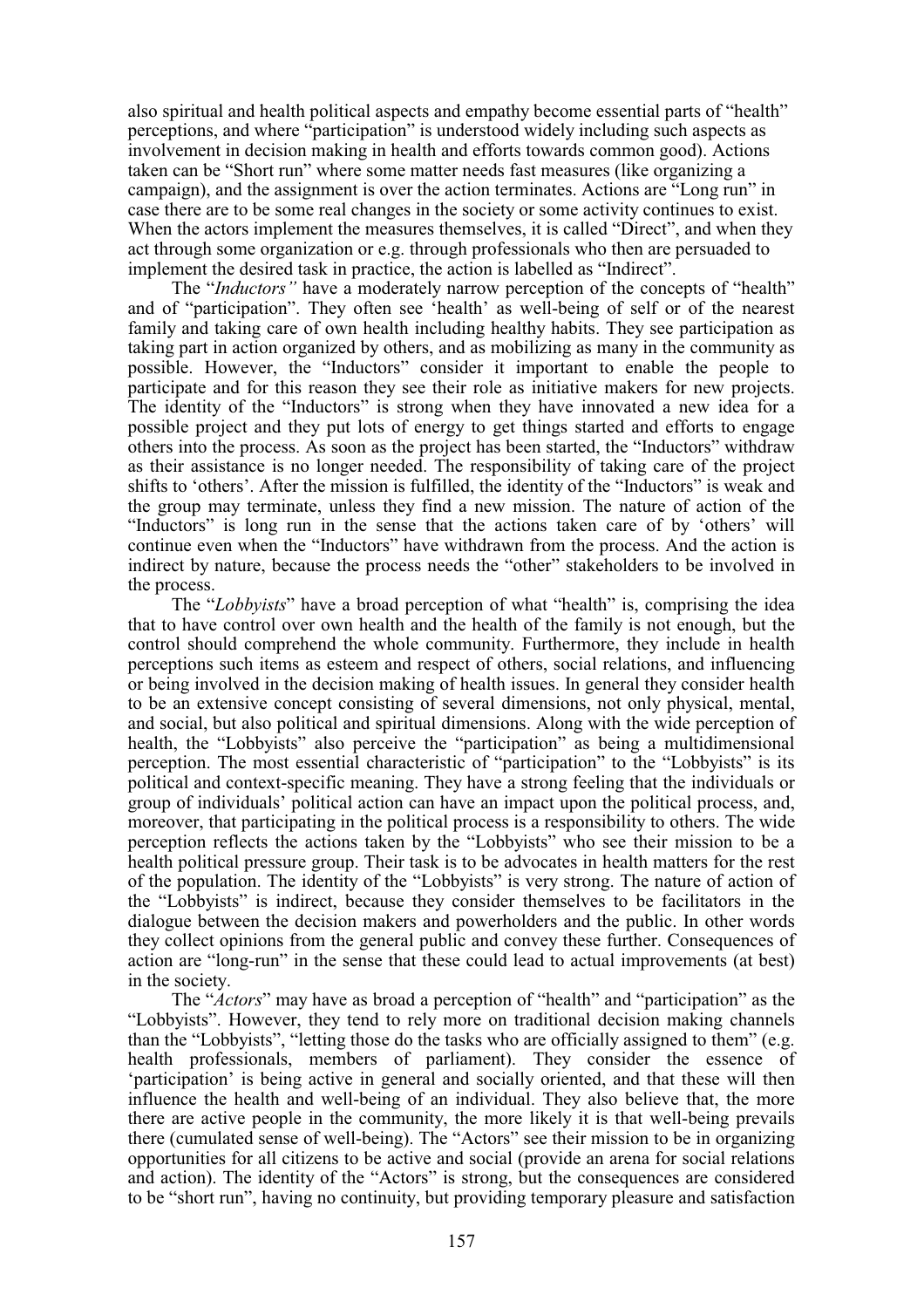for those involved. When one mission is over, the "Actors" seek actively new "wild and humorous" ideas to attract more and more people in the community. However, the actions they implement have often a clear goal and they feel strongly to be "health missionaries".

The "*Drones*" have a narrow perception of "health" comprising individuals' control over own health and following healthy habits. They see participation mostly as participation in activities organized by others. The identity of the "Drones" is weak and consequently they seek support from other individuals or citizen groups. The role of the "Drones" is often to act as assistants in activities initiated by the other groups. They act for a limited time period, or for as long as is needed, and under the supervision or command of the other types of groups.

All these types and roles are needed in the process and they form a natural part of it. The level of empowerment of individuals or theme groups (or whatever coalitions are used) is reflecting the way of action and, consequently, the counterparts may move from one type to another when they develop (or regress).

I want to emphasize that it seems possible (as supported by the results of this study) to change the position of individuals and groups in this typology through empowerment education and conscientization by external facilitators/process consultants. The training and experience gained through participation in an empowerment process are expected to influence people's perceptions of "health", "participation", and "mission" (goal and vision), which is then reflected further in the actual actions the groups take. The model here reminds the 'Theory of Reasoned Action' (by Ajzen and Fishbein 1980), which attempts to explicate the links between attitudes and behaviour, as well as the "Health Action Model" by Tones (see e.g. Tones and Tilford 1994, pp. 90-103) seeking connections between individuals' belief system, behavioural intention and real action. However, a profound analysis concerning the connection between these theories and "The Model of Reasoned Empowerment Action" will be left as a task for further research.

# **10 Ideas for future research and development**

The study in concern was an attempt to answer the challenge of measuring empowerment and making explicit the process of empowerment, as well as to contribute to the development of the understanding of empowerment in a Finnish context. The research was able to show to some extent, however, the development and status of empowerment in a limited community but it was not able to go further. Future research on health promotion programmes faces the need to create approaches to analyse actual community empowerment and community structures which enable or hinder the development of empowerment.

In addition, for the purpose of measuring/considering internal empowerment of a community (in my case meaning the participants of the Programme) I call for complementary measures/considerations on empowerment of entire members of the community (e.g. their sense of community). This would mean the use of complementary quantitative measures (like surveys) of quite large numbers of people, where a quantitative approach could be more appropriate allowing moderately large sample sizes.

The interview material of my study collected in 1996 inlcuded parts where the respondents described the decision making in their community and health promotion in general (like which societal mechanisms create low participation in certain groups, structural factors enabling and hindering participation, etc.). Due to the fact that the analysis of this thesis already consisted of huge data, the above mentioned items were left out from the present study to be returned back to in future research.

There would be also a need for studying non-participation, e.g. who is the audience of a health promotion programme which should participate, but which the programme does not reach, and why (see e.g. Brännström et al. 1994). Additionally, to follow the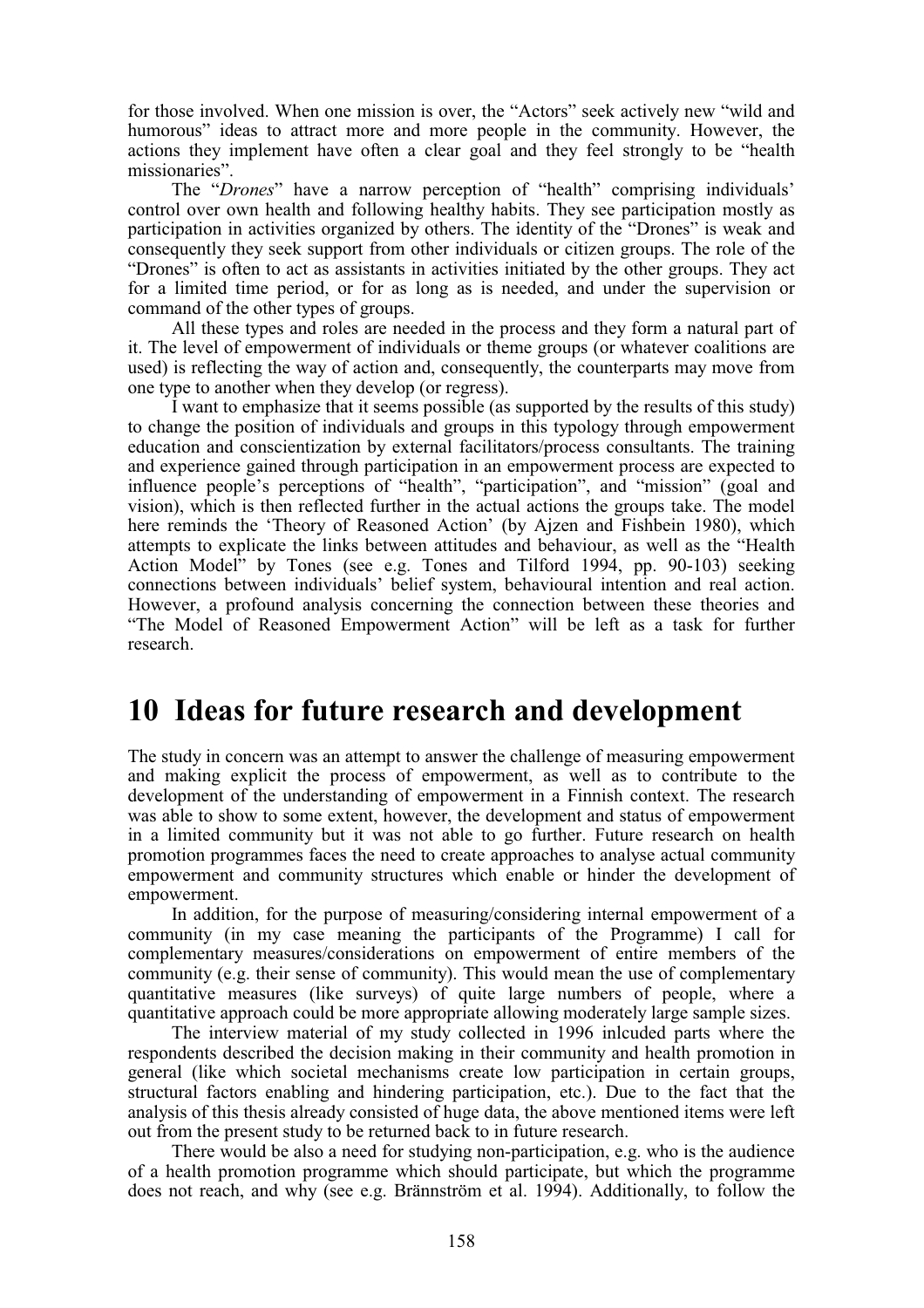visibility of an empowerment intervention/programme, it would be important to know how well known the programme is among the residents of a community/municipality. This would be of assistance in recruiting more people into the programme, and in giving information on whether there is a need for more effective "marketing" of the programme or other measures.

Satisfaction with experiences that participants perceive in a programme might be one focus of interest of further study (socio-epidemiological approach). However, it might be difficult to rank the satisfaction, particularly where respondents/participants have themselves been counterparts of the process. Finally, it would be interesting to include indicators on perceived health of people who attend empowerment programmes and who do not.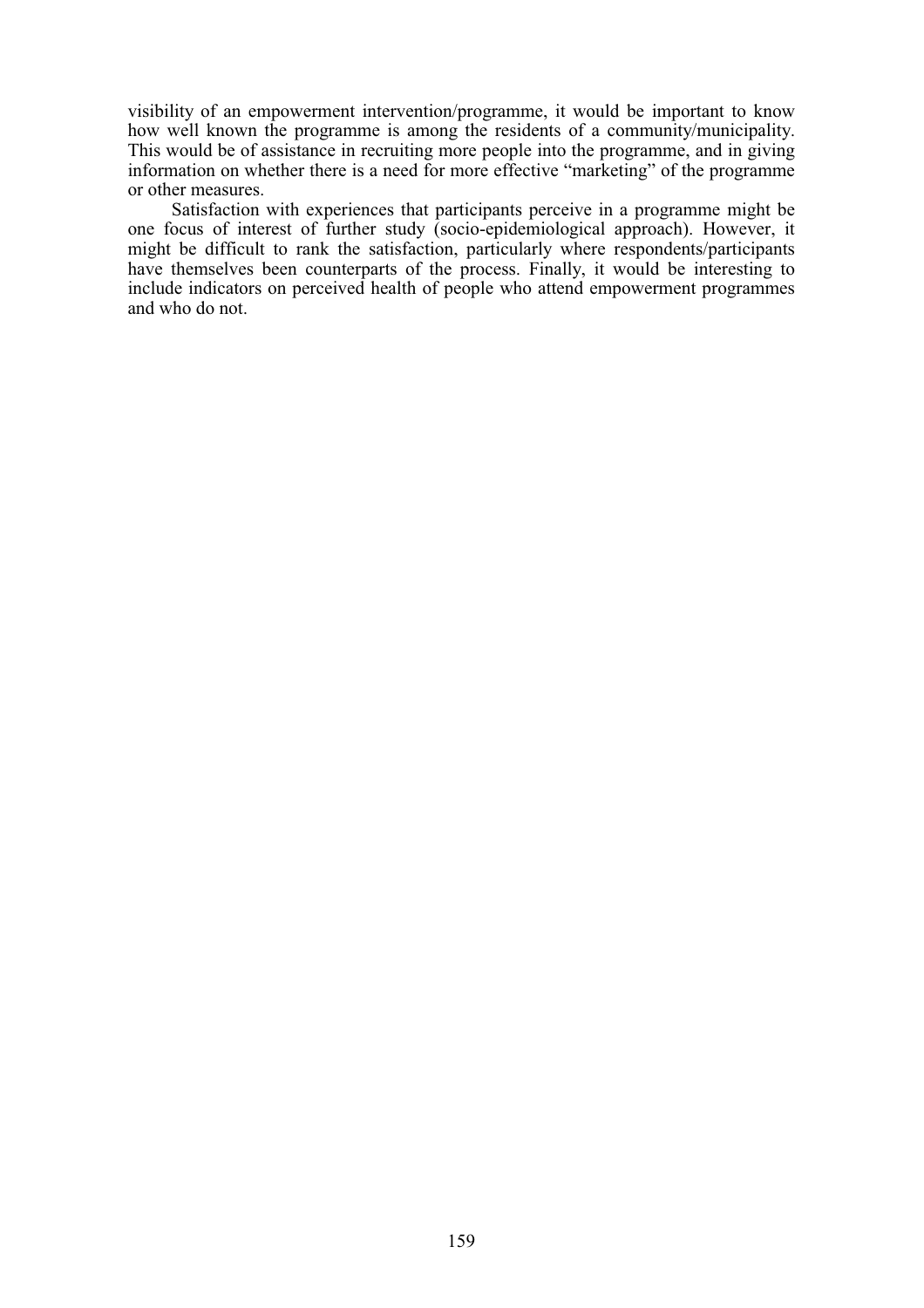## **References**

- Aaltonen T (1998): Kunnallisen työntekijän näkemys yhteisöllisestä terveyden edistämisestä (Health promotion towards community empowerment seen by the municipal employees), (unpublished Pro Gradu thesis). University of Turku, Department of Nursing Science, Turku.
- Aaltonen T, Ahola E, Bergström T and Eklund L (1995): Terve Somero 1993–1994 (Healthy Somero 1993–1994). Finnish Centre for Health Education, Publications 1995:4, Helsinki.
- Ajzen I and Fishbein M (1980): Understanding Attitudes and Predicting Behaviour. Englewood Cliffs, Prentice-Hall, New York.
- Alinsky S (1971): Rules for radicals. Random House, New York, NY.
- Altman D (1986): A framework for evaluating community-based heart disease prevention programs. Soc Sci Med 22:479–487.
- Arnstein A (1969): A ladder of citizen participation. Am Institute Planners Journal (July):216–224.
- Ashton J (1991): The Healthy Cities Project: A challenge for health education. Health Educ Q 18:39–48.
- Ashton J and Seymour H (1988): The new public health. Milton Keynes: Open University Press, London.
- Bachrach KM and Zautra AJ (1985): Coping with a community stressor: the threat of a hazardous waste facility. J Health Soc Behav 26:127–141.
- Bachrach P and Baratz MS (1970): Power and poverty: theory and practice. Oxford University Press, New York.
- Bandura A (1977a): Social learning theory. Prentice-Hall, Englewood Cliffs, NJ.
- Bandura A (1977b): Self-efficacy: Toward a unifying theory of behavior change. Psychol Rev 84:199–215.
- Bandura A (1982): Self-efficacy mechanism in human agency. Am Psychol 37:122–147.
- Bandura A (1986): Social foundations of thought and action. Prentice-Hall, Englewood Cliffs, NJ
- Baum A, Singer JE and Baum CS (1981): Stress and the environment. J Soc Issues 37:4–35.
- Bennett JA (1997): A case for theory triangulation. Nurs Sci Q 10:97–102.
- Bleicher J (1980): Contemporary hermeneutics. Hermeneutics as method, philosophy and critique. Routledge, London.
- Blumer H (1969): Symbolic interactionism: perspective and method. Prentice Hall, Englewood Cliffs, NJ.
- Bogdan RC and Taylor SJ (1975): Introduction to qualitative research methods: A phenomenological approach to the social sciences. Wiley, New York, NY.
- Bordens KS and Abbott BB (1991): Research design and methods A process approach. Mayfield Publ Co, Mountain View, CA.
- Bracht N (Ed.) (1990): Health promotion at the community level. SAGE Publications, Newbury park, CA.
- Bracht N (1991): Citizen participation in community health: principles for effective partnership. WHO Reg Publ Eur Ser 37:477–496.
- Bracht N and Tsouros A (1990): Principles and strategies of effective community participation. Health Promot Int 5:199–208.
- Braithwaite RL and Lythcott N (1989): Community empowerment as a strategy for health promotion for black and other minorities. JAMA 261:282–283.
- Breslow L (1992): Empowerment, not outreach: serving the health promotion needs of the inner city. Am J Health Promot 7:7–8.
- Brockington CF (1960): The health of the community. Principles of public health for practitioners and students. 2nd ed., J&A Churchill Ltd., London.
- Brown ER (1991): Community action for health promotion: a strategy to empower individuals and communities. Int J Health Serv 21:441–456.
- Brownlea A (1987): Participation: Myths, realities and prognosis. Soc Sci Med 25:605–614.
- Brännström I, Persson L and Wall S (1994): Towards a framework for outcome assessment of health intervention: Conceptual and methodological considerations. Eur J Public Health 4:125–130.
- Butler P and Cass S (Eds.) (1993): Case studies of community development in health. Centre for Development and Innovation in Health, Blackburn.
- Butterfoss F, Goodman R and Wandersman A (1993): Community coalitions for prevention and health promotion. Health Educ Res 8:315–330.
- Campbell A, Gurin G and Miller WE (1954): The voter decides. Row, Peterson & Co, Evanston, IL.
- Campbell DT (1956): Leadership and its effects upon the group. Ohio State University, Columbus, OH,.
- Cavén O (1999): Sujutusta ja pyöritystä. Tutkimus byrokratian merkityksistä sosiaali- ja terveydenhuol-lon asiakastyössä. ("Slipping and rolling" – A study on the meanings of bureaucracy in the customer service in social and health care). Painosalama Oy, Tampere.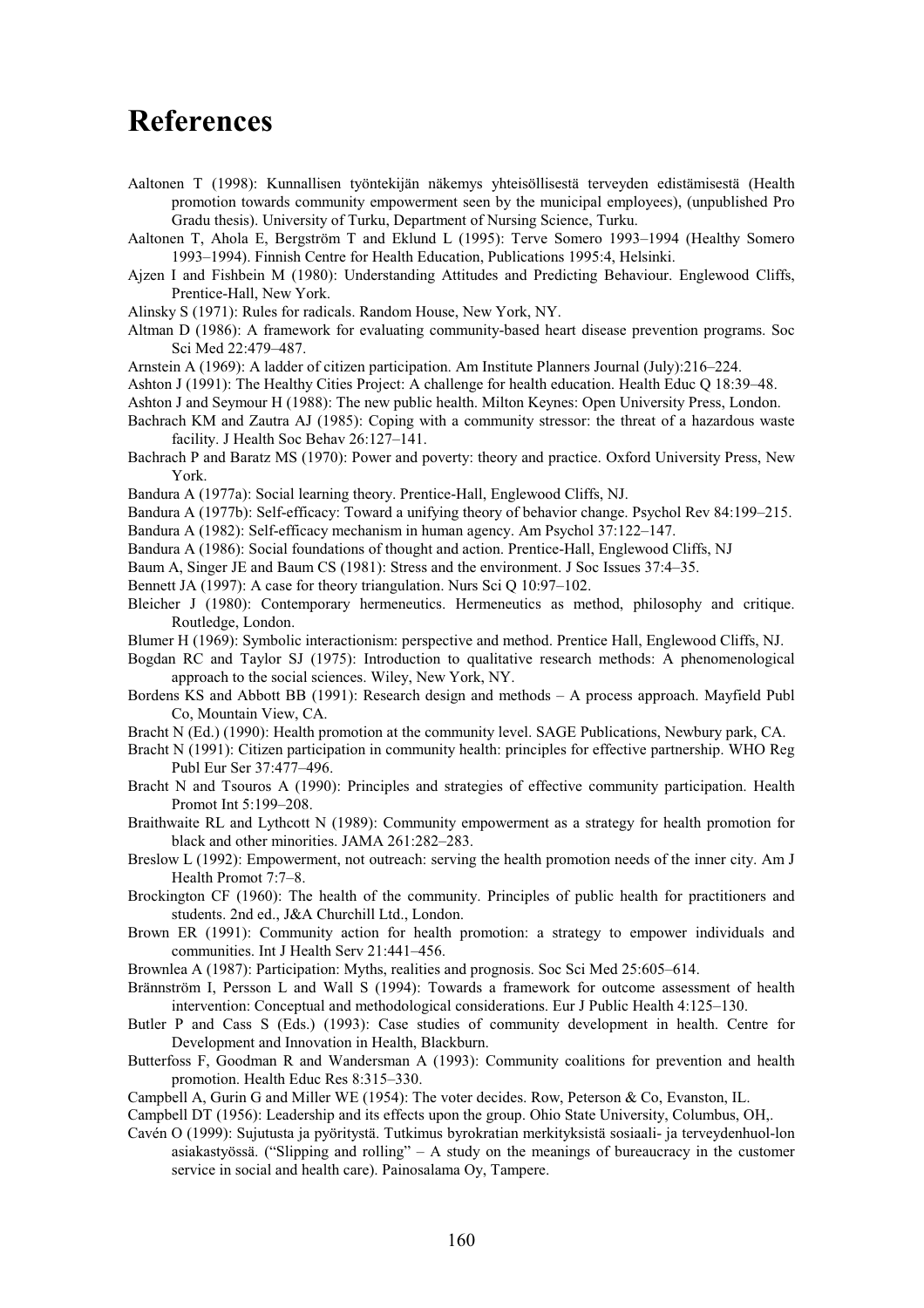- Chavis D and Newbrough JR (1986): The meaning of 'Community' in Community Psychology. J Community Psychol 14:335–340.
- Chavis D and Wandersman A (1990): Sense of community in the urban environment: A catalyst for participation and community development. Am J Community Psychol 18: 55–82.
- Clarke JN (1992): Feminist methods in health promotion research. Can J Public Health 83(Suppl. 1):54– 57.
- Comte A (1984): Cours de philosophie positive. 2nd ed., Bailliere, Paris.
- Cottrell L (1976): The competent community, Chapter II. In: Further explorations in social psychiatry. Eds BH Kaplan, R Wilson and AH Leighton. Basic Books, New York, NY.
- Cox FM, Erlich JL, Rothman J and Tropman JE (1970): Strategies of community organization. A book for readings. F.E. Peacock Publishers, Itasca, IL.
- Craig SC and Magiotto MA (1982): Measuring political efficacy. Political Methodol 8:85–109.
- DeCharms R (1968): Personal causation. Academic Press, New York, NY.
- Denzin NK (1978): The research act. McGraw-Hill, New York, NY.
- Denzin NK (1989): The research act: A theoretical introduction to sociological methods. 3rd ed., Prentice Hall, Englewood Cliffs, NJ.
- Denzin NK and Lincoln YS (Eds.) (1994): Handbook of qualitative research. SAGE Publications, Thousand Oaks, CA.
- Dhillon HS and Tolsma D (1992): Meeting Global Health Challenges. A Position Paper on Health Education. WHO Geneva and International Union for Health Education. G.I.E. S.C.E.N.E., St. Etienne.
- Dixon J (1989): The limits and potential of community development for personal and social change. Community Health Stud 13:82–92.
- Duhl L (1986): The healthy city: Its function and future. Health Promot 1:55–60.
- Eakin JM and Maclean HM (1992): A critical perspective on research and knowledge development in health promotion. Can J Public Health 83(Suppl 1): 72–76.
- Eakin JM, Robertson A, Bland B, Coburn D and Edwards R (1996): Towards a critical social science perspective on health promotion research. Health Promotion Int 11:157–165.
- Economic Council (Talousneuvosto) (1972): Yhteiskuntapolitiikan tavoitteita ja niiden mittaamista tutkiva jaosto. Terveyspolitiikan tavoitteita tutkivan työryhmän raportti (Research Committee on Social Political Objectives and their Measurements. Research of Health Policy Targets, Work-group Report). Talousneuvosto, Helsinki.
- Eklund L (Ed.) (1993): Terve Järvenpää-projekti 1992 (Healthy Järvenpää –project 1992). Finnish Centre of Health Education, Publications 1993:3, Helsinki.
- Eklund L and Bergström T (Eds.) (1993): Terve Somero-projekti 1992 (Healthy Somero –project 1992). Finnish Centre of Health Education, Publications 1993:4, Helsinki.
- Eklund L and Rimpelä A (1989): Terveyttä kaikille vuoteen 2000. Tutkimuksen kehittämisohjelman teemaalueiden tutkimus v. 1988 (Health for all 2000 – Research of the priority-areas of the HFA research programme in 1988). Ministry of Social Affairs and Health, Publications 1:1989, Helsinki.
- Eklund L, Rimpelä M, Bergström T and Rajala M (1995): Terveyttä edistävän kansalaishallinnan kehittämishanke Somerolla ja Järvenpäässä. (Health for all 2000 – Strengthening community empowerment in two small communities, Somero and Järvenpää). Finnish Centre for Health Education Publication 1995:6, Helsinki.
- Eng E, Salmon M and Mullan F (1992): Community empowerment: The critical base for primary health Care. Fam Community Health 15:1–12.
- Ewles L and Simnet I (1992): Promoting health A practical guide. Scutari Press, Harrow.
- Farquhar J, Fortmann S, Flora JA, Taylor CB, Haskell WL, Williams PT, Maccoby N and Wood PD (1990): Effects of communitywide education on cardiovaskular disease risk factors. The Stanford Five-City Project. JAMA 264:359–365.
- Fielding NG and Fielding JL (1986): Linking Data: The articulation of qualitative and quantitative methods in social research. SAGE Publications, Beverly Hills, CA.

Fielding N and Lee R (Eds.) (1991): Using computers in qualtiative research. SAGE Publications, London. Fincham S (1992): Community health promotion programs. Soc Sci Med 35:239–249.

- Fink A (1993): Evaluation fundamentals. Guiding health programs, research and policy. SAGE Publications, Newbury Park, CA, USA.
- Flick LH, Reese CG, Rogers G, Fletcher P and Sonn J (1994): Building community for health: Lessons from a seven-year old neighborhood/university partnership. Health Educ Q 21:369–380.
- Florin P and Wandersman A (1984): Cognitive social learning and participation in community develpment. Am J Community Psychol 12:689–708.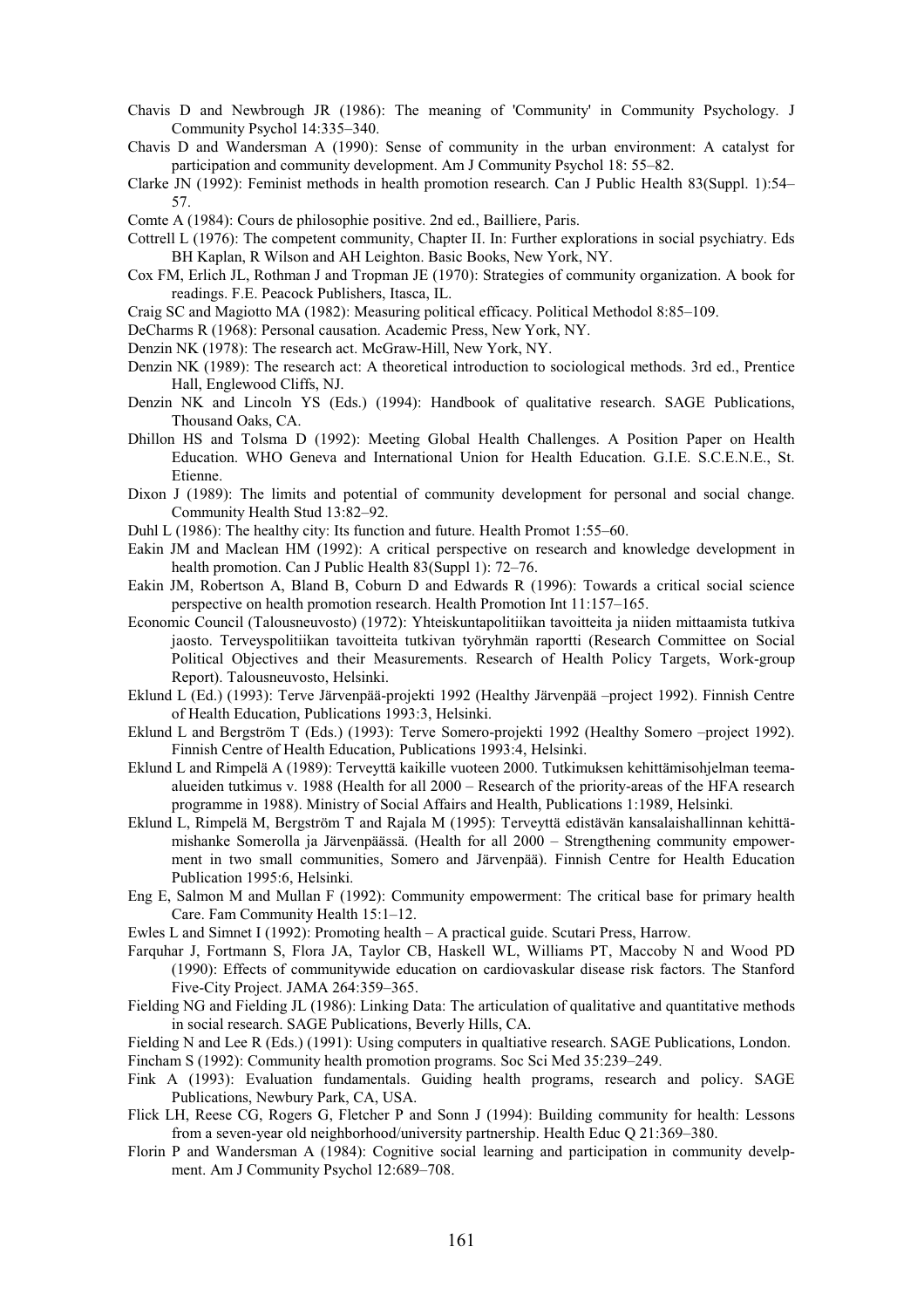- Florin P and Wandersman A (1990): An itroduction to citizen participation, voluntary organizations, and community development: Insights for empowerment through research. Am J Community Psychol 18:41–54.
- Flynn B (1995): Measuring community leaders' perceived ownership of health education programs: initial tests of reliability and validity. Health Educ Res 10:27–36.
- Flynn BC, Ray DW and Rider MS (1994): Empowering communities: Action research through healthy cities. Health Educ Q 21:395–405.
- Fonaroff A (1983): Community involvement in health systems for primary health care. Unpublished WHO document.
- Forsberg E and Starrin B (1997a): Frigörande kraft empowerment som modell i skola, omsorg och arbetsliv (Releasing power – empowerment as a model in the school, social care and working life). Gothia, Stockholm.
- Forsberg E and Starrin B. (1997b): Empowerment begrepp och tillämpning. (Empowerment the concept and its application) In: Frigörande kraft – empowerment som modell i skola, omsorg och arbetsliv (Releasing power – empowerment as a model in the school, social care and working life), pp. 5–8. Eds. E Forsberg and B Starrin, Gothia, Stockholm.
- Frans DJ (1993): A scale for measuring social worker empowerment. Res Soc Work Practice 3:312–328.

Freire P (1970): Pedagogy of the oppressed. The Continuum Publishing Company, New York.

- Freire P (1973): Education for critical consciousness. Seabury Press, New York, NY.
- Freire P (1996): Pedagogy of the oppressed. (New Revised Edition), Penguin Books, Hammondsworth.
- French M (1986): Beyond power: On women, men and morals. Abacus, London.
- Friedmann J (1992): Empowerment The politics of alternative development. Blackwell Publishers, Cambridge, MA.
- Garner WR (1954): Context effects and the validity of loudness scales. J Exp Psychol 48:218–224.
- Gaventa J (1980): Power and powerlessness: quiescence and rebellion in an Appalachian Valley. Oxford University Press, Oxford.
- Gibson CH (1991): A concept analysis of empowerment. J Adv Nurs 16:354–361.
- Giesbrecht N, Hyndman BK, Bernardi D, Coston N, Douglas R, Ferrence R, Gliksman L, Goodstadt M, Graham D and Loranger P (1991): Yhteisön intressien ja tutkimustavoitteiden integroiminen toimintatutkimuksissa (Integrating community interests and research). Alkoholipolitiikka 6:359–381.
- Glaser BG (1978): Advances in the methodology of grounded theory Theoretical sensitivity. The Sociology Press, Mill Valley, CA.
- Glaser BG and Strauss AL (1967): The discovery of grounded theory. Strategies for qualitative research. Aldine de Gruyter, New York, NY.
- Grace V. (1991): The marketing of empowerment and the construction of the health consumer: A critique of health promotion. Int J Health Serv 21:329–343.
- Green L (1986): The theory of participation. A qualitative analysis of its expression in national and international health policies. Adv Health Educ Health Promotion 1:211–236.
- Green L and Kreuter M (1991): Health promotion planning. An educational and environmental approach, 2nd ed. Mayfield Publishing Company, Mountain View, CA.
- Greene JC (1994): Qualitative program evaluation Practice and promise. In: Handbook of Qualitative Research, pp. 530–544. Eds. NK Denzin and YS Lincoln, SAGE Publications, Thousand Oaks, CA.
- Gruber J and Trickett EJ (1987): Can we empower others: The paradox of empowerment in the governing of an alternative public school. Am J Community Psychol 15:353–371.
- Guba EG (1990): The alternative paradigm dialogue. In: The Paradigm Dialogue, pp. 17–27. Ed. EG Guba, SAGE Publications, Newbury Park, CA.
- Guba EG and Lincoln YS (1989): Fourth Generation Evaluation. SAGE Publications, London.
- Guba EG and Lincoln YS (1994): Competing Paradigms in Qualitative Research. In: Handbook of Qualitative Research, 105–137. Eds. NK Denzin and YS Lincoln, SAGE Publications, Thousand Oaks, CA.
- Gurin P, Gurin G, Lao RC and Beattie M (1969): Internal-external locus of control in the motivational dynamics of negro youth. J Soc Issues 25:129–153.
- Gusfield JR (1975): Community: A critical response. Harper Colophon, New York, NY.
- Gutierrez LM (1990): Working with women of color: An empowerment perspective. Soc Work 35:149– 153.
- Haase JE and Myers ST (1988): Reconciling paradigm assumptions of qualitative and quantitative research. West J Nurs Res 10:128–137.
- Haglund B, Isacson S, Ryden L and Råstam L (1983): Health profile of Skaraborg County 1977. A Swedish rural cross-sectional study. Scand J Prim Health Care 3–4:102–113.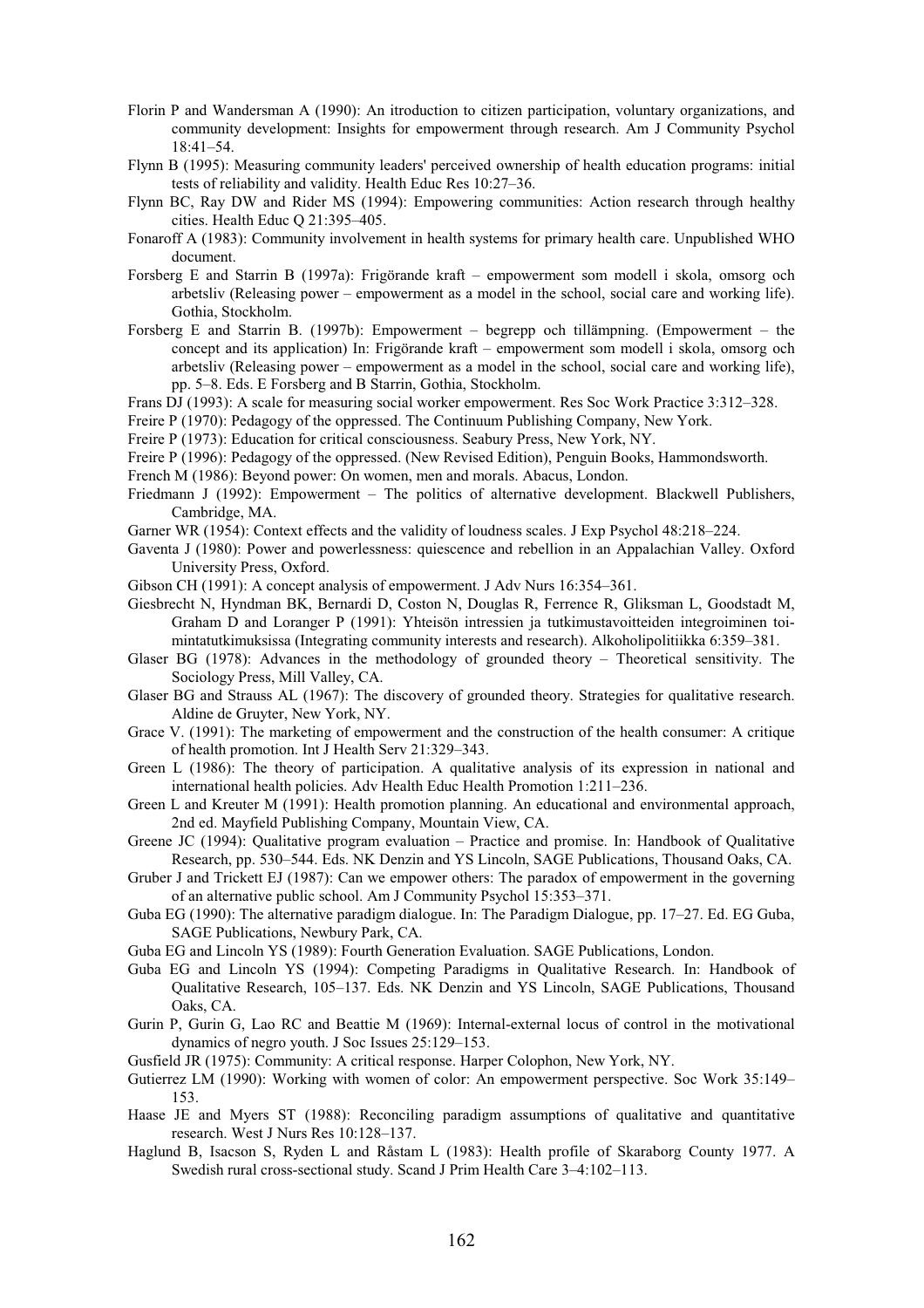- Hakama M, Pukkala E, Heikkilä M and Kallio M (1997) Effectiveness of the public health policy for breast cancer screening in Finland: Population based cohort study. BMJ 314:839–912.
- Hammersley M (1992): What's wrong with ethnography? Methodological explorations. Routledge, London.
- Hancock T (1985): The mandala of health: a model of the human ecosystem. Fam Community Health 8:1– 10.
- Hancock T (1986): Lalonde and beyond: Looking back at "A New Perspective on the health of Canadians". Health Promot 1:93–100.
- Hancock T and Duhl L (1988): A guide to assessing Healthy Cities. WHO Regional Office for Europe, Healthy Cities Papers No 3, Copenhagen.
- Hakkala M (1994): Terve kaupunki Miten hallinnossa selvitään (Healthy city How to cope with administration). Terveyskasvatus (Health Education) 3:35–37.
- Hart E and Bond M. (1995): Action research for health and social care: A guide to practice. Open University Press, Buckingham.
- Haukkasalo H. (1992): SOFY yhteissuunnittelu (SOFY joint planning –project). In: Terve, Kehittyvä Yhteisö (Healthy, Developing Community), pp. 32–42. Ed. L Eklund, Finnish Centre of Health Education, Publications 1992:2, Helsinki.
- Hobson W (ed.) (1969): The theory and practice of public health. 3rd ed, Oxford University Press, London.
- Hogarth J (1975): Glossary of health care terminology. WHO Regional Office for Europe, Public Health in Europe no 4, Copenhagen.
- Holsti OR (1969): Content analysis for the aocial sciences. Addison-Wesley Publishing Company, Reading, MA.
- Honkasalo ML (1988): Oireiden ongelma sosiaalilääketieteellinen tutkimus oireista, niiden esiintymisestä ja merkityksistä kahta tutkimusmenetelmää käyttäen (The problem of the symptoms – A social medical research on symptoms, their prevalence and meanings by using two research methods). Helsinki University, Public Health Publications M 101:1988, Helsinki.
- Horelli L (1992): Lapset ympäristön tutkijoina (Children as environment researchers). Mannerheimin Lastensuojeluliitto, Helsinki..
- House JS (1981): Work, stress and social support. Addison-Wesley Company, Reading, MA.
- Hunt S (1990): Building alliances: professional and political issues in community participation. Examples from a health and community development project. Health Promot Int 179–185.
- Hurrelmann K and Laaser U (Eds) (1996): International handbook of public health. Greenwood Press, Westport, CT.
- Härö A (1987): The role of participation in health promotion. WHO Reg Publ Eur Ser 22:61–65.
- Illich I (1976): Limits to medicine (Medical Nemesis). Marion Boyars, London.
- Iscoe I (1974): Community psychology and the competent community. Am Psychol 29:607–613.
- Israel B (1985): Social networks and social support: Implications for natural helper and community level interventions. Health Educ Q 12:65–80.
- Israel B, Checkoway B, Schulz A and Zimmerman M (1994): Health education and community empowerment: Conceptualizing and measuring perceptions of individual, organizational, and community control. Health Educ Q 21:149–170.
- Jaakkola J (1991): Yhteisöavusta vapaaehtoistyöhön Epävirallinen apu suomalaisen sosiaaliturvan kehityksessä (From community help to voluntary work – Unofficial aid in the development of social security system in Finland). In: Valtion varjossa – Katsaus epävirallisen sektorin tutkimuk-seen (In the shadow of the State – Review of research in unofficial sector), pp. 1–28. Ed. A-L Matthies, Sosiaaliturvan Keskusliitto, Helsinki.
- Jackson T, Mitchell S and Wright M (1989): The community development continuum. Community Health Studies 13:66–73.
- Jacobs DR, Luepker RV, Mittelmark MB, Folsom AR, Pirie PL, Mascioli SR, Hannan PJ, Pechacek TF, Bracht NF and Blackburn H (1986): Community-wide prevention strategies: evaluation design of the Minnesota Heart Health Program. J Chron Dis 10:775–788.
- Janesick VJ (1994): The dance of qualitative research design. Metaphor, methodolatry, and meaning. In: Handbook of Qualitative Research, pp. 209–219. Eds. NK Denzin and YS Lincoln, SAGE Publications, Thousand Oaks, CA.
- Jick T (1979): Mixing qualitative and quantitiative methods: triangulation in action. Adm Sci Q 24:602– 611.
- Julkunen R (1991): Hyvinvointivaltion ja hyvinvointipluralismin ristiriidat (Conflicts of welfare state and welfare pluralism). In: Valtion varjossa – Katsaus epävirallisen sektorin tutkimukseen. (In the shadow of the state – Review of research in the unofficial sector), pp. 51–68. Ed. A-L Matthies, Sosiaaliturvan Keskusliitto, Helsinki.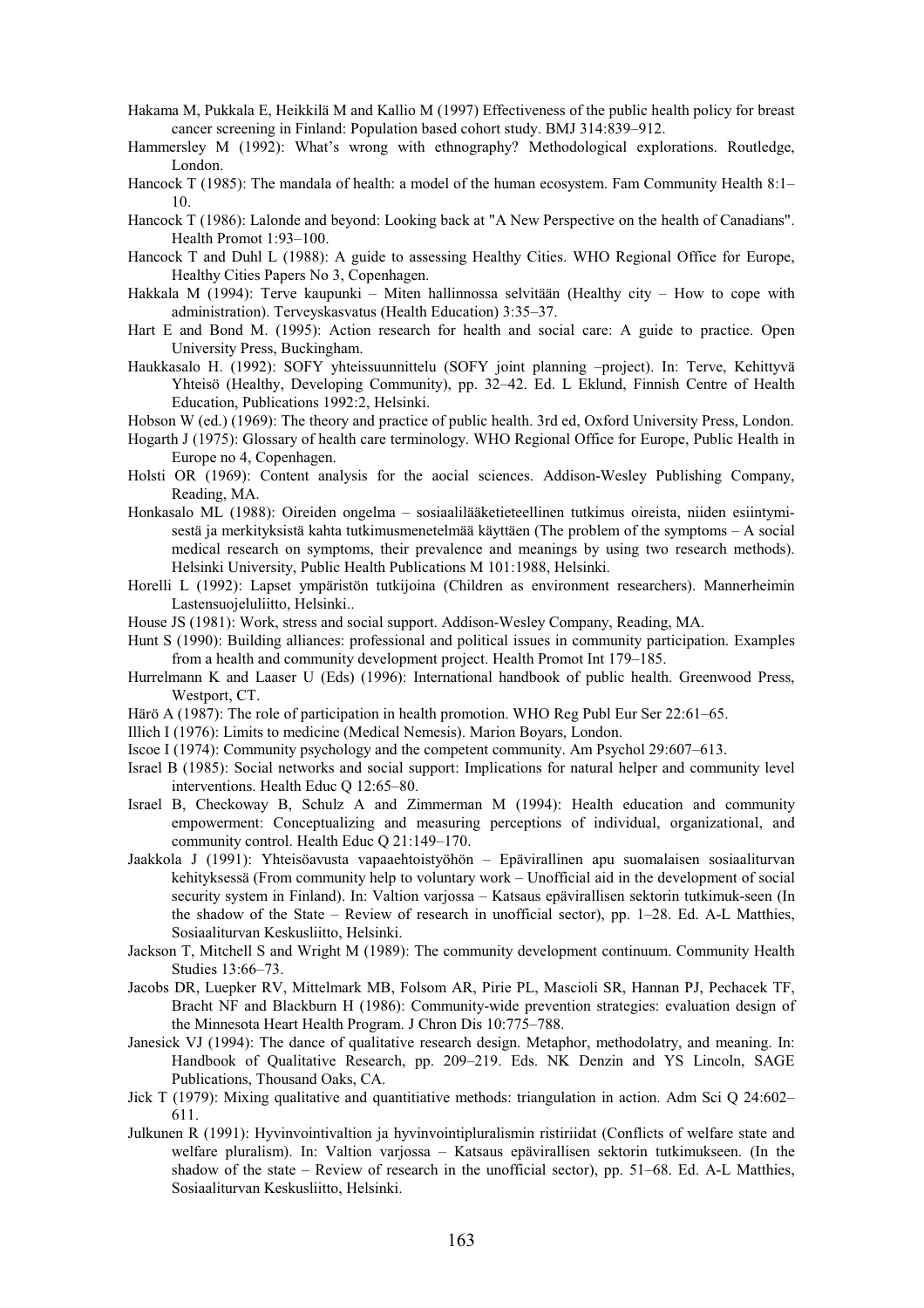- Kannas L (1992): Terveyskasvatus tutkimus- ja koulutusalana sekä arjen käytäntönä (Health education in research and training and in everyday practice). Aikuiskasvatus 12:68–76.
- Kankaanpää J, Kauppila A-L and Hongisto S (Eds.) (1986): Lääketieteellisen teknologian arviointi. Toimenpidesuositukset ja katsaus nykytilanteeseen Suomessa (Evaluating medical technology. Recommendations for procedures and review of current situation in Finland). Suomen Akatemian julkaisuja 3/1986, Helsinki.
- Karisto A. (1990): Hyvinvointivaltio ja uusi palvelukulttuuri (Welfare state and new service culture). In: Suomi 2017 (Finland 2017), pp. 355–380. Ed. O Riihinen, Gummerus, Jyväskylä.
- Katz R (1984): Empowerment and synergy: Expanding the community's healing resources. Prev Human Serv 3:201–230.
- Kelle U (ed.): (1995) Computer-aided qualitative data analysis. Theory, methods and practice. SAGE Publications, London.
- Kickbush I (1989): Healthy Cities: A working project and a growing movement. Health Promot 4:77–82.

Kieffer C (1984): Citizen empowerment: A development perspective. Prev Human Serv 3:9–36.

- Kincheloe JL and McLaren PL (1994): Rethinking critical theory and qualitative research. In: Handbook of Qualitative Research, pp. 138–157. Eds. NK Denzin and YS Lincoln, SAGE Publications, Thousand Oaks, CA.
- Kivistö J (1994): Delegating responsibility to communities and municipalities The case of Finland. Antidotum volume(Suppl. 1): 34–44.
- Klakovich M (1995): Development and psychometric evaluation of the reciprocal empowement scale. J Nurs Meas 3:127–143.
- Klein D (1968): Community dynamic and mental health. Wiley, New York, NY.
- Knafl KA and Breitmayer BJ (1989): Triangulation in qualitative research: issues on conceptual clarity and purpose. In: Qualitative Nursing Research, pp. 209–220. Ed. JM Morse, Aspen Publ, Rockville, MD.
- Kokeny M., Gyarfas I, Makara P and Kishegyi J (1986): The role of health promotion in preventive policy against cardiovascular diseases in Hungary. Health Promot 1:85–92.
- Koskinen-Ollonqvist P (1993): Koulun alkoholiopetuksen kehittäminen Onnistumisen edellytykset (Developing school alcohol education programme – How to succeed). Finnish Centre for Health Education, Publications 1993:5, Helsinki.
- Kuhn T (1970): The structure of scientific revolutions. University of Chicago Press, Chicago, IL.
- Kumpusalo E (1988): Omatoimisuus, sosiaalinen tuki ja terveys Teoreettinen analyysi ja väestöntutkimus neljässä savolaiskylässä (Self care, sosial support and health – Theoretical analysis and population study in four villages in eastern Finland). National Board of Health, Original Reports Series 5/1988, Helsinki.
- Kumpusalo E and Neittaanmäki L (1987): "Terve, toimiva kylä" Syväniemi-projektin tavoitteena. Projektin taustasta ja sen toiminnasta 1981–1985 ("The healthy, active village" as a goal of the Syvänniemi Project 1981–1985). In: The Yearbook of the Health Education Research, pp. 137–148. National Board of Health, Research series 8/1987, Helsinki.
- Kumpusalo E, Neittaanmäki L, Pekkarinen H, Hänninen O, Parviainen M, Penttilä I and Halonen P (1991): Finnish healthy village study: Health profile analysis for local health promotion. Health Promot Int 6:3–12.
- Kushner S (1996): The Limits of Constructivism in Evaluation. Evaluation 2:189–200.
- Kuusi P (1961): Social policy in the 60s. Social-political Association Publications 6 (60-luvun sosiaalipolitiikka. Sosiaalipoliittisen yhdistyksen julkaisuja 6). WSOY, Porvoo.
- Kvale S (1983): The qualitative research Interview: A phenomenological and a hermeneutical mode of understanding. J Phenomenol Psychol 14:171–195.
- Kvale S (1996): Interviews: An introduction to qualitative research interviewing. SAGE Publications, Thousand Oaks, CA.
- Labonte R (1989a): Community empowerment: The need for political analysis. Can J Public Health 80:87– 88.
- Labonte R (1989b): Commentary: Community empowerment: reflections on the Australian situation. Community Health Studies 13:347–349.
- Labonte R (1992): Heart health inequalities in Canada: Models, theory and planning. Health Promot Int 7:119–128.
- Labonte R and Robertson A (1996): Delivering the goods, showing our stuff: The case for a constructivist caradigm for health promotion research and practice. Health Educ Q 23:431–447.
- Lalonde M (1974): A new perspective on the health of Canadians: a working document. Department of National Health and Welfare, Ottawa.
- Last JM (1987): Public health and human ecology. Appleton, Stamford, CT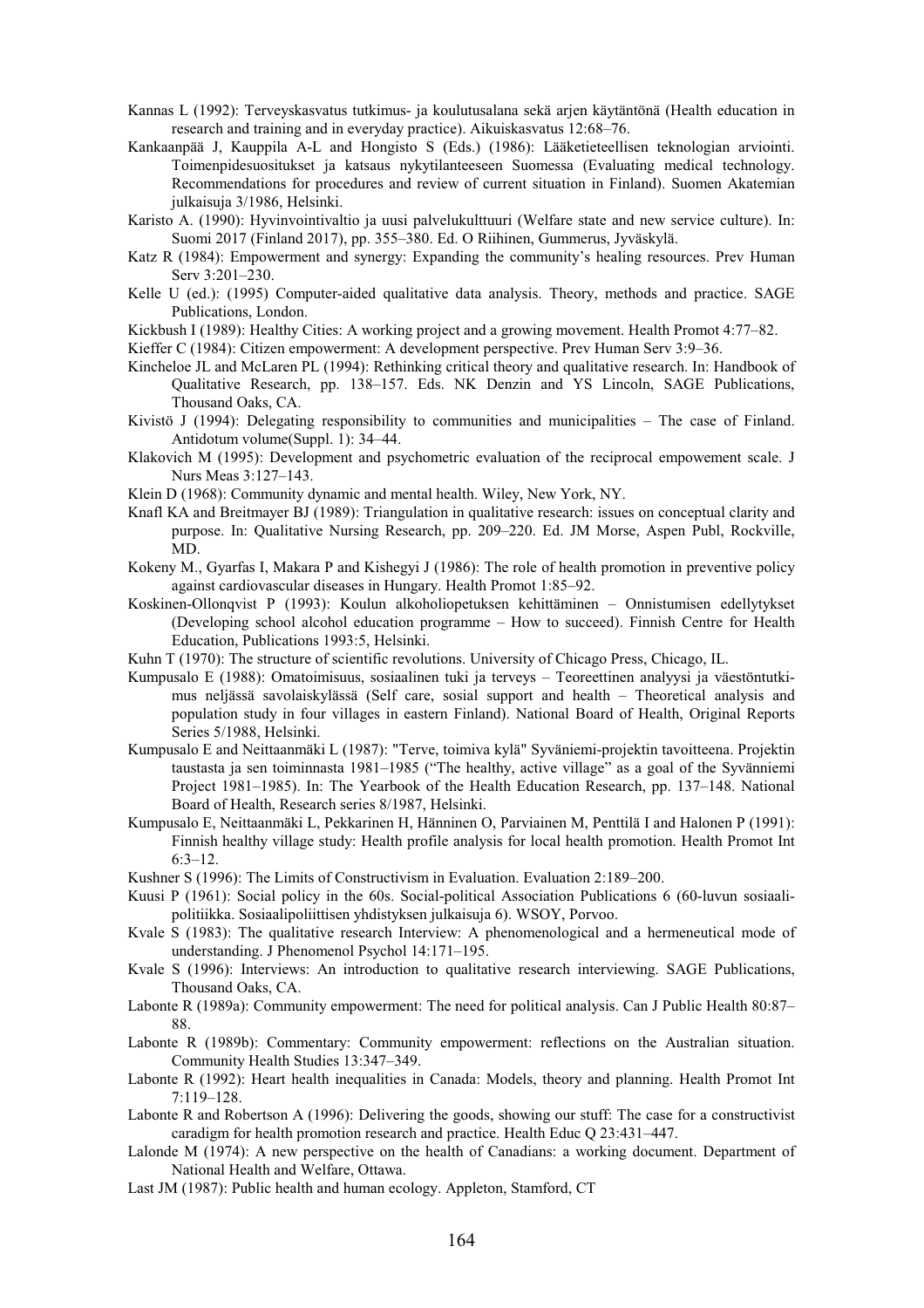- Lefebvre RG, Lasater TM, Carleton RA and Peterson G (1987): Theory and delivery of health programming in the community: The Pawtucket Heart Health Program. Prev Med 16:80–95.
- Lehtinen-Drebs S (1991): Vapaaehtoistoiminta kunnan sosiaalitoimen koetinkivenä (Volunteer activities, a touchstone of social services in municipalities). In: Valtion varjossa – Katsaus epävirallisen sektorin tutkimukseen (In the shadow of the state – Review of research in the unofficial sector), pp. 78–89. Ed. A-L Matthies, Sosiaaliturvan keskusliitto, Helsinki.
- Lehtonen H (1988): Perhe, yhteisöt ja kansalaisyhteiskunta hyvinvointivaltioprojektin pelastajina? (Welfare state project rescued by family, communities and citizen society?). Sosiaalinen aikakauskirja 1988(3):6–10.
- Leininger M (1992): Current issues, problems, and trends to advance qualitative paradigmatic research methods for the future. Qual Health Res 2:392–415.
- Levenson H (1974): Activism and powerful others: Distinctions within the concept of internal-external control. J Pers Assess 38:377–383.
- Lewin K (1946): Action research and minority problems. J Soc Issues 4:34–36.
- Lincoln YS and Guba EG (1985): Naturalistic inquiry. SAGE Publication, Beverly Hills, CA.
- Lukes S (1974): Power: A radical view. The Macmillan Press, London.
- Macdonald G (1991): Has health promotion matured as a discipline? Health Promot Int 6:85–86.
- Maibach E and Murphy D (1995): Self-efficacy in health promotion research and practice: conceptualization and measurement. Health Educ Res 10:37–50.
- Manning PK and Cullum-Swan B (1994): Narrative, content and semiotic analysis. In: Handbook of Qualitative Research, pp. 105–137. Eds. NK Denzin and YS Lincoln, SAGE Publications, Thousand Oaks, CA.
- Matthies A-L (ed.) (1991): Valtion varjossa Katsaus epävirallisen sektorin tutkimukseen (In the shadow of the State – Review of research in the unofficial sector). Sosiaaliturvan Keskusliitto, Helsinki.
- Maton KI (1987): Patterns and psychological correlates of material support within a religious setting: The bi-directional support hypothesis. Am J Community Psychol 15:185–207.
- Maton KI and Rappaport J (1984): Empowerment in religious settings: A multivariate investigation. Prev Hum Serv 3:37–70.
- Mayo M (1975): Community development: a radical alternative. In: Radical Social Work, Eds. R Bailey and M Brake, Edward Arnold, London.
- Maxwell JA (1992): Understanding and validity in qualitative research. Harvard Educ Rev 62:279–300.
- McFarlane J and Fehir J. (1994): De Madres a Madres: A community primary health care program based on empowerment. Health Educ Q 21:381–394.
- McKnight JL (1987): Regenerating community. Soc Policy 17:54–58.
- McLeroy K, Kegler M, Steckler A, Burdine J and Wisotzky M (1994): Community coalitions for health promotion: summary and further reflections (editorial). Health Educ Res 9: 1–11.
- McMillan DW and Chavis DM (1986): Sense of community. A definition and theory. J Community Psychol 14:6–23.
- Medical Research Council (1972): Lääketieteellisen tutkimuksen kehittämisohjelma (Programme for medical research). Academy of Finland, Helsinki.
- Medical Research Council (1980a): Lääketieteellisen tutkimuksen kehittäminen Suomessa 1980 (Developing the medical research in Finland in 1980s). Academy of Finland, Publications of the Academy of Finland 2/1980, Helsinki.
- Medical Research Council (1980b): Terveydenhuoltotutkimuksen työryhmän muistio (Working group report for the health services research). Academy of Finland, Publications of the Academy of Finland 3/1980, Helsinki.
- Medical Research Council (1980c): Elämäntavan terveystutkimuksen työryhmän muistio (Programme for health research for lifestyle – Working group report). Academy of Finland, Publications of the Academy of Finland 5/1980, Helsinki.
- Medical Research Council (1988): Terveydenhuollon teknologian arviointitutkimuksen kehittämisohjel-ma (Programme for the assessment research for health care technology). Academy of Finland, Publications of the Academy of Finland 8/1988, Helsinki.
- Medical Research Council (1989): Terveyttä kaikille vuoteen 2000 -tutkimuksen kehittämisohjelma (Programme for research for "Health for All by the Year 2000"). Academy of Finland, Publications of the Academy of Finland 12/1988, Helsinki.
- Merideth E (1994): Critical pedagogy and its application to health education: A critical appraisal of the Casa en Casa Model. Health Educ Q 21:355–367.
- Merry SE (1987): Crowding, conflict, and neighborhood regulation. In: Neighborhood and Community Environments, pp. 35–68. Eds. I Altman and A Wandersman, Plenum Press, New York, NY.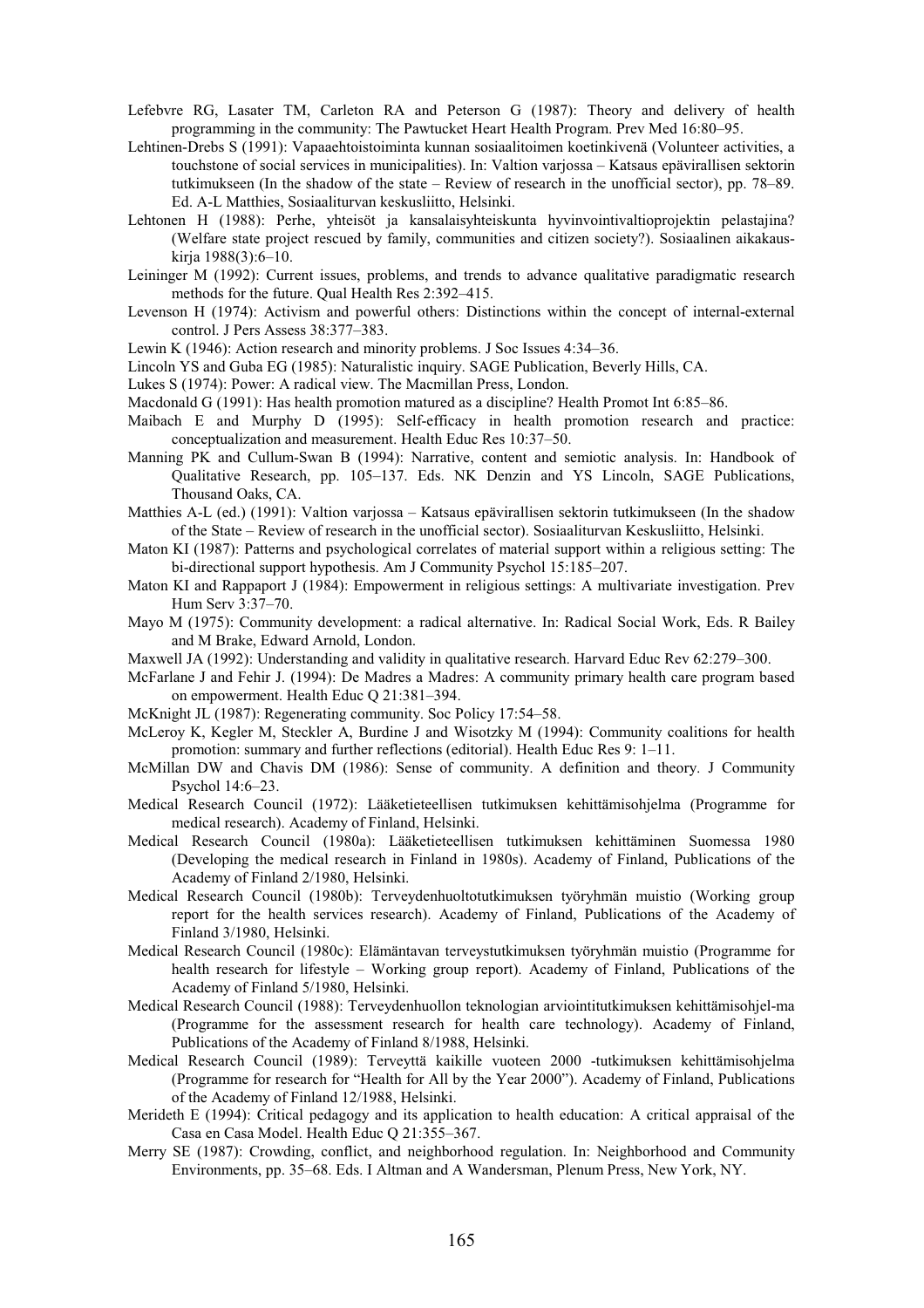- Meyer J (1993): New paradigm research in practice: The trials and tribulations of action research. J Adv Nurs 18:1066–1072.
- Miles MB and Huberman AM (1994): Qualitative data analysis. 2nd ed., SAGE Publications, Thousand Oaks, CA.
- Minkler M. (1989): Health education, health promotion, and the open society: An historical perspective. Health Educ Q 16:17–30.
- Minkler M (1992): Community organizing among the elderly poor in the United States: A case study. Int J Health Serv 22:303–316.
- Minkler M (1994a): Critical pedagogy and its application to health education: A critical appraisal of the Casa en Casa Model. Health Educ Q 21:355–367.
- Minkler M (1994b): Ten commitments for community health education. Health Educ Res 9:527–534.
- Minkler M and Cox K (1980): Creating critical consciousness in health: Applications of Freire's philosophy and methods to the health care setting. Int J Health Serv 10:311–322.
- Mitchell JC (1969): The concepts and use of social networks. In: Social Networks in Urban Situations Analysis of Personal realtionships in Central African Towns. Ed. JC Mitchell, Manchester University Press, Manchester.
- Mittelmark MB, Luepker RV, Jacobs DR, Bracht NF, Carlaw RW, Crow RS, Finnegan J, Grimm RH, Jeffery RW, Kline FG, Mullis RM, Murray DM, Pechacek TF, Perry CL, Pirie PL and Blackburn H (1986): Communtiy-wide prevention of cardiovascular disease: Education strategies of the Minnesota Heart Health Program. Prev Med 15:1–17.
- Moilanen T and Roponen S (1994): Kvalitatiivisen aineiston analyysi ATLAS/ti –ohjelman avulla. Menetelmäraportteja ja käsikirjoja 2 (The analysis of qualitative data using ATLAS/ti pro-gramme. Methods reports and handbooks 2). Kuluttajatutkimuskeskus, Helsinki.
- Mühr T (1991): ATLAS/ti: A prototype for the support of text interpretation. Qual Sociol 14:349–371.
- Naidoo J and Wills J (1994): Health promotion. Foundation for practice. Ballière Tindall, London.
- Noack H and McQueen D (1988): Towards health promotion indicators. Int J Health Promot 3:73–78.
- Nutbeam D (1998): Evaluating health promotion Progresss, problems and solutions. Health Promot Int 13:27–44.
- Nutbeam D and Catford J (1987): The Welsh Hearth Programme evaluation strategy: Progress, plans and possibilities. Health Promot 1:5–18.
- Oakley P (1989): Community involvement in health development: an examination of the critical issues. WHO, Geneva.
- Olesen V (1994): Feminisms and models of qualitative research. In: Handbook of Qualitative Research, pp. 105–137. Eds. NK Denzin and YS Lincoln, SAGE Publications, Thousand Oaks, CA.
- O'Neill M (1992): Community participation in Quebeck's Health System: A strategy to curtail community empowerment? Int J Health Serv 22:287–301.
- Oxford American Dictionary (1980): Ehrlich E, Berg Flexner S, Carruth G, Hawkins JM (eds.). 4th printing. Oxford University Press, New York, NY.
- Paronen O (1993): Kaupunkien alueittaiset terveysprofiilit (The regional health city profiles). In: Yhteisökuvasta diagnoosiin (From community analysis towards community diagnosis), pp. 83–92. Ed. H Vertio, STAKES, National Research and Development Centre for Welfare and Health Reports No 106, Helsinki.
- Patton MQ (1990): Qualitative evaluation and research methods. 2nd ed., SAGE Publications, Newbury Park, CA.
- Patton MQ (1991): How to use qualitative methods in evaluation. Program evaluation kit. SAGE Publications, Newbury Park, CA.
- Pearlin LI, Menaghan EG, Lieberman MA and Mullan JT (1981): The stress process. J Health Soc Behav 22:337–356.
- Pekurinen M (1987): Reallocation of resources in favour of primary health care: The case of Finland. World Health Stat 49:313–325.
- Perttilä K (1999): Terveyden edistäminen kunnan tehtävänä (Health promotion as a municipal task). STAKES, National Research and Development Centre for Welfare and Health Research Report 103, Helsinki.
- Petersen A (1994): Community development in health promotion: empowerment or regulation. Aust J Public Health 18:213–217.
- Piette D (1990): Community Participation in formal decision-making mechanisms. Health Promot Int 5:187–197.
- Pietilä V (1976): Sisällönerittely (Content Analysis). Gaudeamus, Helsinki.
- Pinderhughes EB (1983): Empowerment for our clients and for ourselves. Social Casework. J Contemporary Soc Work (June):331–338.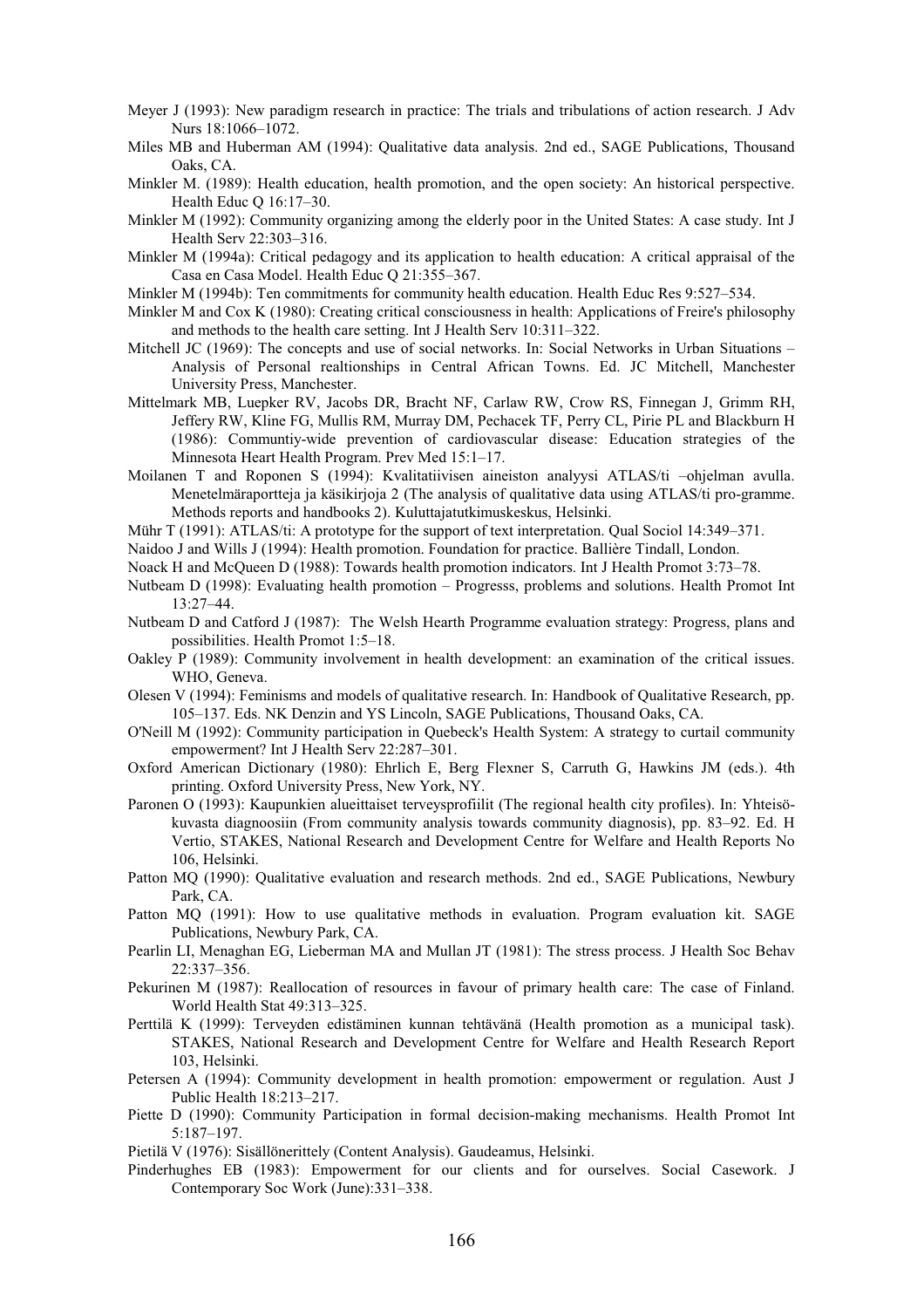- Pirie PL (1999): Evaluating Community Health Promotion Programs. Basic Questions and Approaches. In: Health Promotion at the Community Level, pp. 127–143. Ed. N Bracht, 2nd ed., SAGE Publictions, Thousand Oaks, California.
- Poland BD (1996): Knowledge development and evaluation in, of and for Healthy Community initiatives. Part I: guiding principles. Health Promot Int 3:237–247.
- Purdey AF, Adhikari GB, Robinson SA and Cox PW (1994): Participatory health development in rural Nepal: Clarifying the process of community empowerment. Health Educ Q 21:329–343.
- Puska P, Nissinen A, Tuomilehto J, Tuomilehto J, Salonen JT, Koskela K, McAlister A, Kottke TE, Maccoby N and Farquhar JW (1985): The community-based strategy to prevent coronary heart disease: conclusions from the ten years of the North Karelia project. Annu Rev Public Health 6:147–193.
- Puska P, Tuomilehto J, Neittaanmäki L, Virtamo J, Salonen J, Nissinen P, Takalo T, Björkqvist S, Koskela K, Mäki S, Sipilä P and Varvikko P (1979): Pohjois-Karjala –projektin peruskartoitus ja loppukartoitus, toteutus ja perustaulukot (The pre and post health monitoring, implementation and basic statisticsof the North Kareila Project). Kuopion korkeakoulu, kansanterveyden tutkimus-laitos, Kuopion työkeskus, Pohjois-Karjala projekti M:1/1979, Kuopio.
- Puska P, Tuomilehto J, Salonen J, Nissinen A, Virtamo J, Björkqvist S, Koskela K, Neittaanmäki L, Takalo L, Kottke TE, Mäki J, Sipilä P and Varvikko P (1981): The North Karelia Project: Evaluation of a comprehensive community programme for control of cardiovascular diseases in North Karelia, Finland 1972–1977. WHO Regional Office for Europe, Copenhagen.
- Raeburn J (1992): Health promotion research with heart: Keeping a people perspective. Can J Public Health. 83(Suppl. 1): 20–24.
- Random House Dictionary (1980): Stein J and Su PY (eds.) Ballantine Books. New York, NY.
- Rappaport J (1981): In praise of paradox: a social policy of empowerment over prevention. Am J Community Psychol 9:1–25.
- Rappaport J (1985): The Power of empowerment language. Soc Policy 16:2:15–21.
- Rappaport J (1987): Terms of empowerment/exemplars of prevention: Toward a theory for community psychology. Am J Community Psychol 15:121–148.
- Rappaport J, Swift C and Hess R (1984): Studies in empowerment: Steps toward understanding and action. Haworth, New York, NY.
- RAY (Raha-automaattiyhdistys) (1998): Annual Report. Finland's Slot Machine Association, Espoo.
- Reason P (1994): Three approaches to participative inquiry. In: Handbook of Qualitative Research, pp. 324–339. Eds. NK Denzin and YS Lincoln, SAGE Publications, Thousand Oaks, CA.
- Relander K (1892): Terveydenhoidollisia tutkimuksia Haapajärven piirilääkäripiiristä. Terveyteen vaikuttavien olosuhteiden ja tapojen ynnä yleisen terveyskannan valaisemiseksi Haapaveden kunnassa (Health care research in Haapajärvi county medical district. Health influencing factors in conditions and ways of living, and the general health status in the municipality of Haapajärvi). University of Kuopio, Kuopio.
- Rich RC (1979): The roles of neighborhood organizations in urban service delivery. Urban Affairs Papers 1:81–83.
- Richards TJ and Richards L (1994): Using computers in qualitative research. In: Handbook of Qualitative Research, pp. 445–462. Eds. NK Denzin and YS Lincoln, SAGE Publications, Thousand Oaks, CA.
- Rifkin SB, Muller F and Bichman W (1988): Primary health care. On measuring participation. Soc Sci Med 26:931–940.
- Riger S (1981): Toward a community psychology of empowerment. Division of Community Psychol Newsletter 14:2–3.
- Rimpelä M (1987): Trends and prospects for lifestyle and health promotion research. Rådet for samfunnsvitenskapelig forskning, Norges allmennvitenskapelige forskningsråd, RSF Rapport nr 4. Oslo.
- Rimpelä M (1992a): Terveyttä suomalaisille, mutta tarvitaanko terveyskasvatusta? Osa I (Health for Finns, but do they need health education? Part I). News of the Finnish Centre for Health Education 3:4–9.
- Rimpelä M (1992b): Terveyttä suomalaisille, mutta tarvitaanko terveyskasvatusta? Osa II. Ajatuksia käsitteistä ja näkökulmista (Health for Finns, but do they need health education? Part II. Elaborating concepts and views). News of the Finnish Centre for Health Education 4:4–11.
- Rimpelä M (1993): Terveyttä suomalaisille, mutta tarvitaanko terveyskasvatusta? Osa III (Health for Finns, but do they need health education? Part III). News of the Finnish Centre for Health Education 1:4– 12.
- Rissel C (1994): Empowerment: the holy grail of Health Promotion? Health Promot Int 9:39–47.
- Rissel C, Finnegan J and Wolfson M (1995): Factors which explain amount of participation in rural adolescent alcohol prevention task forces. Am J Health Promot 9:169–171.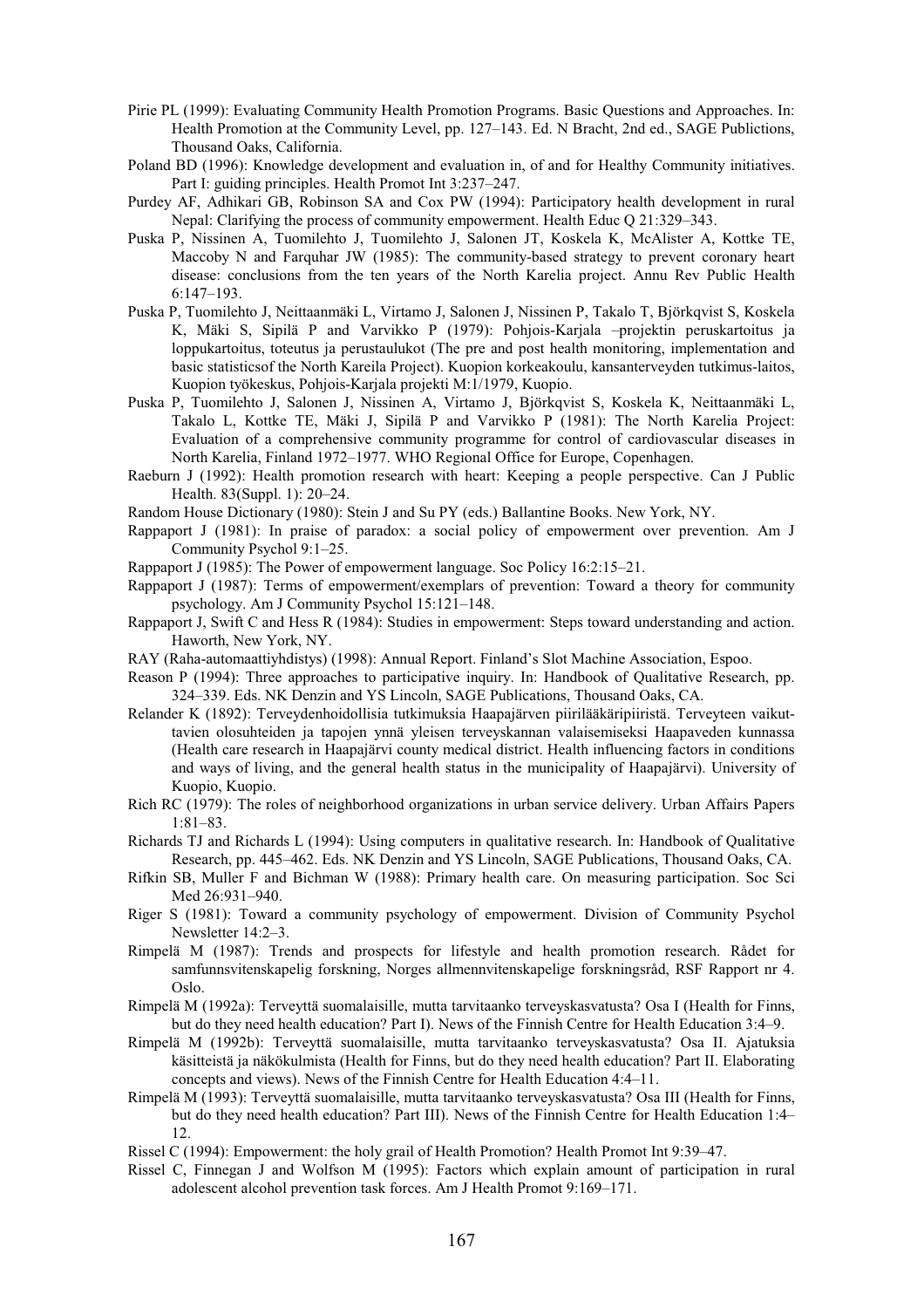- Rissel C, Perry C and Finnegan J (1996): Toward the assessment of psychological empowerment in health promotion: initial tests of validity and reliability. J Roy Soc Health 116:211–218.
- Robertson A and Minkler M (1994): New health promotion movement: A critical examination. Health Educ Q 21:295–312.
- Rodriguez-Garcia R and Macinko J (1994): The role of NGOs in community health and development. Promot Educ 1:5–10.
- Rohe WM (1985): Urban planning and mental health. In: Beyond the Individual: Environmental Approaches and Prevention, Eds. A Wandersman and R Hess, Haworth, New York, NY.
- Rose G (1981): Strategy of prevention: lessons from cardiovascular disease. BMJ 282:1847–1851.
- Rose G (1992): The strategy of preventive medicine. Oxford Medical Publications, Oxford.
- Rosen G (1958): A History of Public Health. MD Publications, New York, NY.
- Rothman J (1971): Three models of community organization practice In: Strategies of Community Organization, pp. 20–36. Eds. F Cox, J Erlich, J Rothman and J Tropman, F.E. Peacock Publishers, Itasca, IL.
- Rotter JB (1966): Generalized expectations for internal versus external control of reinforcement. Psychol Monographs No 80.
- Rudd RE and Comings JP (1994): Learner development material: An empowering product. Health Educ Q 21:313–327.
- Saarelma O (1993): Yhteisötietojärjestelmät ja perusterveydenhuollon työ (Community data bases and the primary health care). In: Yhteisökuvasta diagnoosiin (From Community Analysis Towards Community Diagnosis). Ed. H Vertio, STAKES, National Research and Development Centre for Welfare and Health Reports No 106, Helsinki.
- Saarela P and Sainio A (1991): Kuntahallinto muutoksessa illuusioita ja paradokseja (The strains of change of the municipality democracy – illusions and paradoxes). Suomen Kaupunkiliitto Actaseries. Sisäasiainministeriön itsehallintoprojektin keskustelujulkaisuja 1/91, Helsinki.
- Sarason SB (1974): A psychological sense of community. Prospects for a community psychology. Jossey Bass, San Francisco, CA.
- Sassi P, Bergstöm T, Ahola E and Eklund L (Eds.) (1995): Terve Järvenpää 1993–1994 (Healthy Järvenpää 1993–1994). Finnish Centre for Health Education. Publication 1995:5, Helsinki.
- Savileppä A (1989): Terveyttä kaikille vuoteen 2000 Terveyden edistäminen ja järjestöt (Health for All 2000 – Health promotion and the NGOs). Publications of the Finnish Centre for Health Education, Helsinki.
- Schwandt TA (1994) Constructivist, interpretivist approaches to human inquiry. In: Handbook of Qualitative Research, pp. 118–137. Eds. NK Denzin and YS Lincoln, SAGE Publications, Thousand Oaks, CA.
- Seeman M (1959): On the Meaning of Alienation. Am Sociol Rev 24:738–791.
- Serkkola A, Aaltonen T, Bergström T, Rajala M and Sassi P (1995): Ohjelmasta osallistumiseen. Terveyden edistämisen kansalaistoiminta Järvenpäässä ja Somerolla 1994–95 (From programme to participation. Citizen activities in health promotion in Järvenpää and Somero 1994–95). Finnish Centre for Health Education, Publication 1995:7, Helsinki.
- Sim J and Sharp K (1998): A critical appraisal of the role of triangulation in nursing research. Int J Nurs Stud 35:23–31.
- Shea S and Basch C (1990): A review of five major community-based cardiovascular disease prevention programs. Part 1: rationale, design, and theoretical framework. Am J Health Promot 4:203–213.
- Shih F-J (1998): Triangulation in nursing research: issues of conceptual clarity and purpose. J Adv Nurs 28:631–641.
- Short PM and Rinehart JS (1992): School participant empowerment scale: assessment of level of empowerment within the school environment. Educ Psychol Meas 52:951–960.
- Sihto M (1997): Terveyspoliittisen ohjelman vastaanotto Tutkimus Suomen TK 2000 -ohjelman toimeenpanosta terveydenhuollossa (How the health political programme was received – Implementing HFA 2000 programme in the Finnish health care). STAKES, The National Research and Development Centre for Welfare and Health Publiscations No. 74, Helsinki.
- Simmons S (1995): From paradigm to method in interpretive action research. J Adv Nurs 21:837–844.
- Smith JK(1990): Altenative research paradigms and the problem of criteria. In: The Paradigm Dialogue, pp. 167–187. Ed. EG Guba, SAGE Publications, Newbury Park, CA.
- Smith T (1990): Powerty and health in the 1990s. BMJ 301:349–350.
- Solomon BB (1976): Black Empowerment: Social work in oppressed communities. Columbia University Press, New York, NY.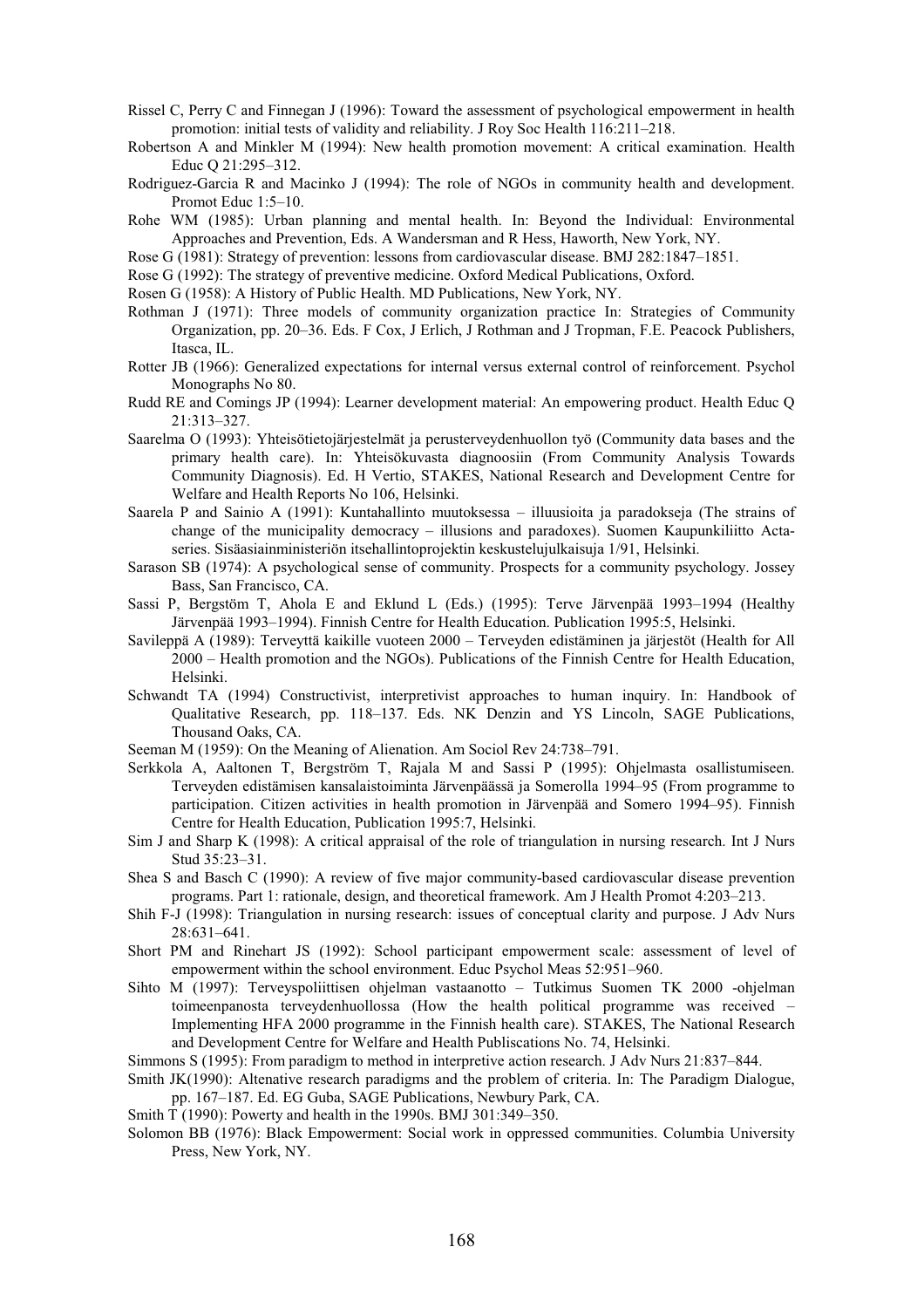- Starrin B (1993): Participatory research Att skapa kunskap tillsammans (To create knowledge together). In: Deltagarorienterad forskning (Participatory research), pp. 119–135. Eds. J Holmer and B Starrin, Studentlitteratur, Lund.
- Starrin B and Forsberg E (1997): En forskningsstrategi för empowerment (A research strategy for empowerment). In: Frigörande kraft – empowerment som modell i skola, omsorg och arbetsliv (Releasing power – empowerment as a model in the school, social care and working life), pp. 33– 49. Eds. E Forsberg and B Starrin, Gothia, Stockholm.
- Starrin B and Svensson P-G (1991): Participatory research A complementary research approach in public health. Eur J Public Health 1:29–35.
- Starrin B and Svensson P-G (Eds.) (1994): Kvalitativ metod och vetenskapteori (Qualitative methods and the theory of science) Studentlitteratur, Lund.
- Stecher BM and Davis WA (1991): How to focus an evaluation. SAGE Publications, Newbury Park, CA.
- Stevenson HM and Burke M (1991): Bureaucratic logic in new social movement clothing: the limits of health promotion research. Health Promot Int 6:281–289.
- STM (1982): Sosiaali- ja terveysministeriö. Sosiaali- ja terveyspolitiikan lähtökohtia ja suuntaviivoja. (Ministry of Social Affairs and Health. Bases and trends of social and health policies) Sosiaalinen aikakauskirja, vol. 76, No3–4.
- STM (Sosiaali- ja terveysministeriö) (1985): Hallituksen terveyspoliittisen selonteon eduskuntakäsittely 26–27.3.1985 (Government Health Policy Report for the Parliament 26–27.3.1985). Sosiaali- ja terveysministeriö, Helsinki.
- STM (Sosiaali- ja terveysministeriö) (1986): Terveyttä kaikille vuoteen 2000. Suomen terveyspolitiikan pitkän aikavälin tavoite- ja toimintaohjelma (National health for all strategy in Finland). Sosiaali- ja terveysministeriö, Helsinki.
- STM (1993a): Finland's targets and policies for municipal social welfare and health care National plan for organizing social welfare and health care services in 1994–1997. Ministry of Social Affairs and Health, Helsinki.
- STM (1993b): The Ministry of Social Affairs and Health: Health for All by the Year 2000 Revised strategy for co-operation. Ministry of Social Affairs and Health, Publication series 1993:9. Helsinki.
- Stenroos P-E (1992): Uusi Arki Kaupunkisuunnitteluun yhteissuunnittelun avulla (New Weekday City planning through the aid of joint planning). In: Terve, kehittyvä yhteisö (Healthy, Developing Community), pp. 29–31. Ed. L Eklund, Finnish Centre of Health Education, Publication 1992:2, Helsinki.
- Stokols D (1975): Toward a psychological theory of alienation. Psychol Rev 82:26–44.
- Stone L (1992): Cultural influences in community participation in health. Soc Sci Med 35:409–417.
- Strauss A and Corbin J (1990): Basics of Qualitative Research. Grounded theory procedures and techniques. SAGE Publications, Newbury Park, CA.
- Subcommittee of National Public Health Research (Kansanterveyden tutkimuksen jaosto) (1988a): Ihmisen itsemäärääminen terveydenhuollossa (Personal autonomy in health care). Suomen Akatemian julkaisuja 10/1988, Helsinki.
- Subcommittee of National Public Health Research (Kansanterveyden tutkimuksen jaosto) (1988b): Psykiatrisen terveydenhuoltotutkimuksen kehittämisohjelma (Psychiatric health care research development programme). Suomen Akatemian julkaisuja 11/1988, Helsinki.
- Subcommittee of National Public Health Research (Kansanterveyden tutkimuksen jaosto) (1988c): Elämäntavan terveystutkimuksen tutkimusohjelma (Lifestyle health research programme). Suomen Akatemian julkaisuja 13/1988, Helsinki.
- Susman GI and Evered RD (1978): An assessment of the scientific merits of action research. Adm Sci Q 23:582–593.
- Svensson P-G (1996): Förståelse, trovärdighet eller validitet? (Understanding, trustworthiness or validity?). In: Kvalitativa studier i teori och praktik (Qualitative research in theory and practice), pp. 209–227. Eds. P-G Svensson and B Starrin, Studentlitteratur, Lund.
- Swift C and Levin G (1987): Empowerment: An emerging mental health technology. J Prim Prev 7:242– 265.
- Takano T, Ishidate K and Nagasaki M (Eds.) (1992): Formulation and Development of a Research Base for Healthy Cities. Kyoiku Syoseki Co., Tokyo.
- Tarvainen-Pääkkönen L, Eklund L and Koskinen-Ollonqvist P (1992): Terveyden edistäminen terveyslautakunnan päätöksissä (Health promotion in the decisions of the Health Board of City Council). City of Helsinki, Series A Report 68/1992, Helsinki.
- Taylor RB (1982): The neighborhood physical environment and stress. In: Environmental Stress, pp. 286– 324. Ed. GW Evans, Cambridge University Press, Cambridge.
- Tesch R (1990): Qualitative analysis: Analysis types and software tools. Falmer Press, London.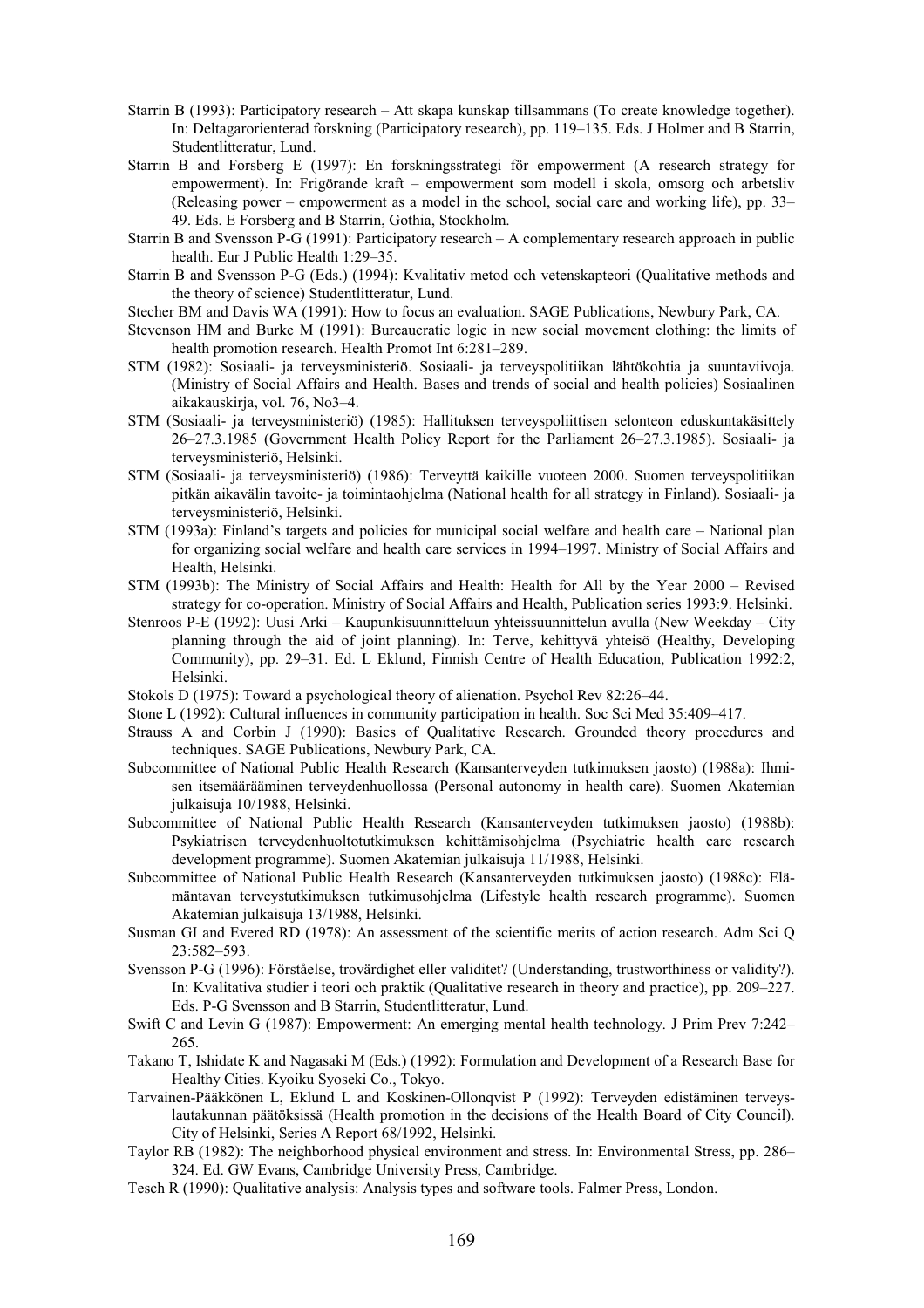- Tipton RM and Worthington EL (1984): The measurement of generalized self-efficacy. A study of construct validity. J Pers Assess 48:545–548.
- Tones K (1984): Health education and the ideology of health promotion: a review of alternative approaches. Health Educ Res 1:3–12.
- Tones K (1992): Measuring success in health promotion selecting indicators of performance. Hygie  $11:10-14$
- Tones K and Tilford S (1994): Health education effectiveness, efficiency and equity. 2nd ed., Chapman & Hall, London.
- Torre DA (1986): Empowerment: structured conceptualization and instrument development. Cornell University, Ithaca, NY.
- Touraine A (1977): The self-production of society. University of Chicago Press, Chicago, IL.
- Touraine A (1981): The voice and the eye: An analysis of social movements. Cambridge University Press, Cambridge.
- Unger DG and Wandersman A (1985): The importance of neighbors: The social, cognitive and affective components of neighboring. Am J Community Psychol 13:139–169.
- Vertio H (1993a): Terveen kaupungin indikaattorit (Indicators of Healthy City). In: Yhteisökuvasta diagnoosiin (From community analysis towards community diagnosis), pp. 139–146. Ed. H Vertio, STAKES, The National Research and Development Centre for Welfare and Health Reports 106, Helsinki.
- Vertio H (1993b): Terve Somero ja Terve Järvenpää -hankkeiden arviointia (Evaluation of Healthy Somero and Healthy Järvenpää projects). Finnish Centre for Health Education (unpublished report), Helsinki.
- Wallerstein N (1992): Powerlessness, empowerment, and health: implications for health promotion programs. Am J Health Promot 6:197–205
- Wallerstein N and Bernstein E (1988): Empowerment education adopted to health education. Health Educ Q 15:379–394.
- Wallerstein N and Bernstein E (1994): Introduction to community empowerment, participatory education and health. Health Educ Q 21:141–148.
- Wallerstein N and Sanchez-Merki V (1994): Freirian praxis in health education: research results from an adolescent prevention program. Health Educ Res 9:105–118.
- Wandersman A and Giamartino G (1980): Community and individual difference characteristics as influences on initial participation. Am J Community Psychol 8:17–229.
- Webster's Encyclopedic Unabridged Dictionary of the English Language (1989): Gramercy Books. New York, NY.
- Weideman S and Anderson JR (1985): A conceptual framework for residential satisfaction. In: Home Environments, Eds. I Altman and CM Werner, Plenum Press, New York, NY.
- White RW (1959): Motivation reconsidered: The concept of competence. Psychol Rev 66:297–333.
- Wileden AF (1970): Community development: the dynamics of planned change. Bedminster, Totowa.
- WHO (1978): Primary health care. Report of the international conference on primary Health Care. Alma Ata, USSR 6–12 September 1978. WHO, Geneva.
- WHO (1985): Targets for Health for All. Targets in support of the European regional strategy for health for all. WHO Regional Office for Europe, Copenhagen.
- WHO (1986a): Ottawa Charter for Health Promotion. An international conference on Health Promotion. WHO, Geneva.
- WHO (1986b): A discussion document on the concept and principles of health promotion. Health Promot 1:73–76.
- WHO (1986c): Better Health Commission. Looking forward to better health. Vol. 1 and Vol 3. Australian Government Publishing Service, Canberra.
- WHO (1991): Health for All Policy in Finland. WHO Regional Office for Europe, Copenhagen.
- WHO (1992): MCAP Indicators WHO Healthy Cities Guide note for the Healthy-Cities indicators. WHO Regional Office for Europe, Copenhagen.
- WHO (1997): The Jakarta declaration on leading health promotion inot the 21st century. World Health Organization, Geneve.
- Zimmerman MA (1990a): Toward a theory of learned hopefulness: A structural model analysis of participation and empowerment. J Res Personality 1:71–86.
- Zimmerman MA (1990b): Taking aim on empowerment research: On the distinction between individual and psychological concepts. Am J Community Psychol 18:55–81.
- Zimmerman MA and Rappaport J (1988): Citizen participation, perceived control and psychological empowerment. Am J Community Psychol 16: 725–750.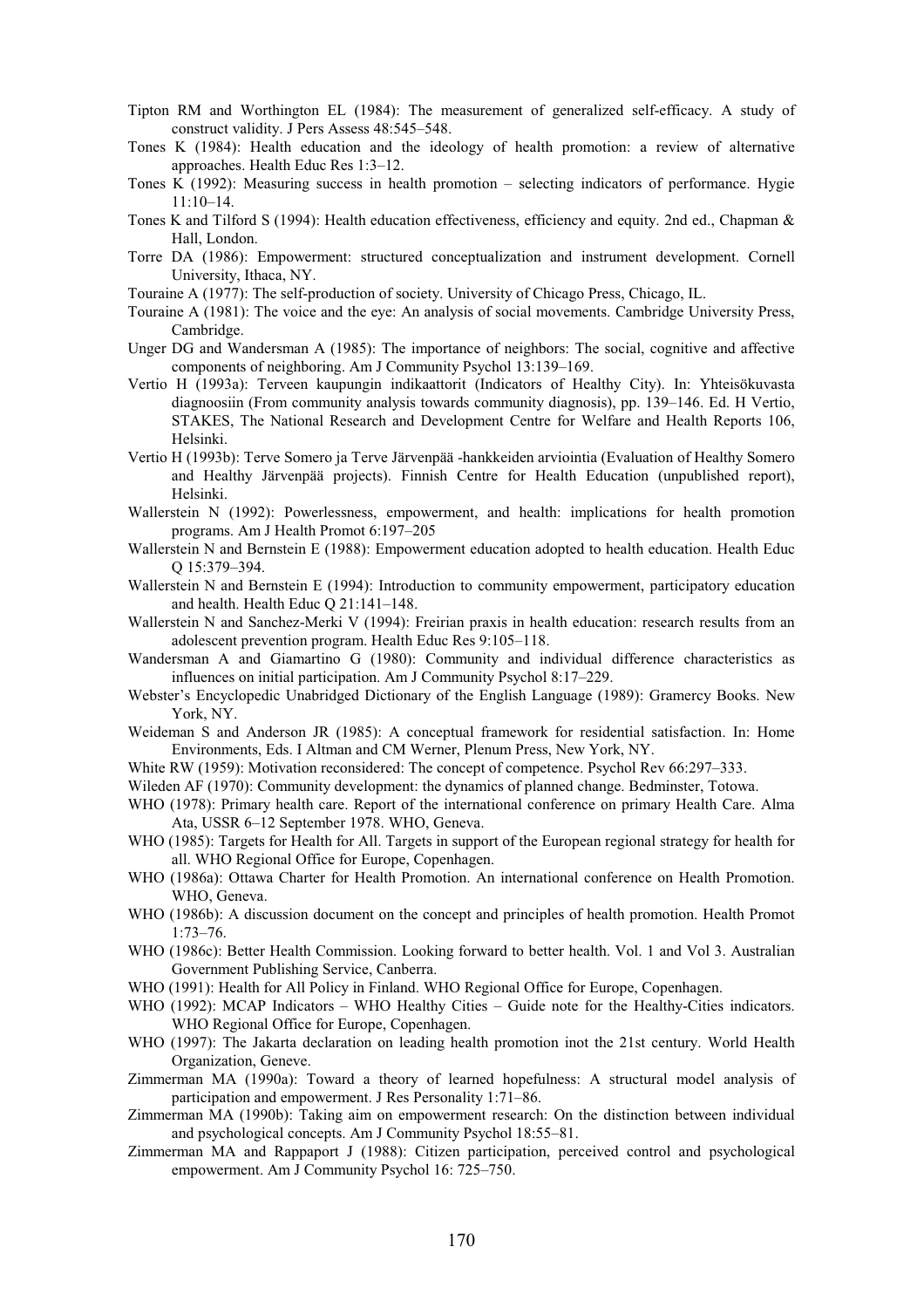- Øvretveit J (1998a): Evaluating Health Interventions An introduction to evaluation of health treatments, services, policies and organizational interventions. Open University Press, Buckingham.
- Øvretveit J (1998b): Comparative and cross-cultural health research A practical guide. Radcliffe Medical Press, Oxon.
- Øvretveit J (1999): Integrated quality development in public health care. A comparison of six hospitals quality programmes and a practical theory for quality development. Norwegian Medical Association, Oslo.
- Øvretveit J and Aslaksen A (1999): The quality journeys of six Norwegian hospitals. An action evaluation. Norwegian Medical Association, Oslo.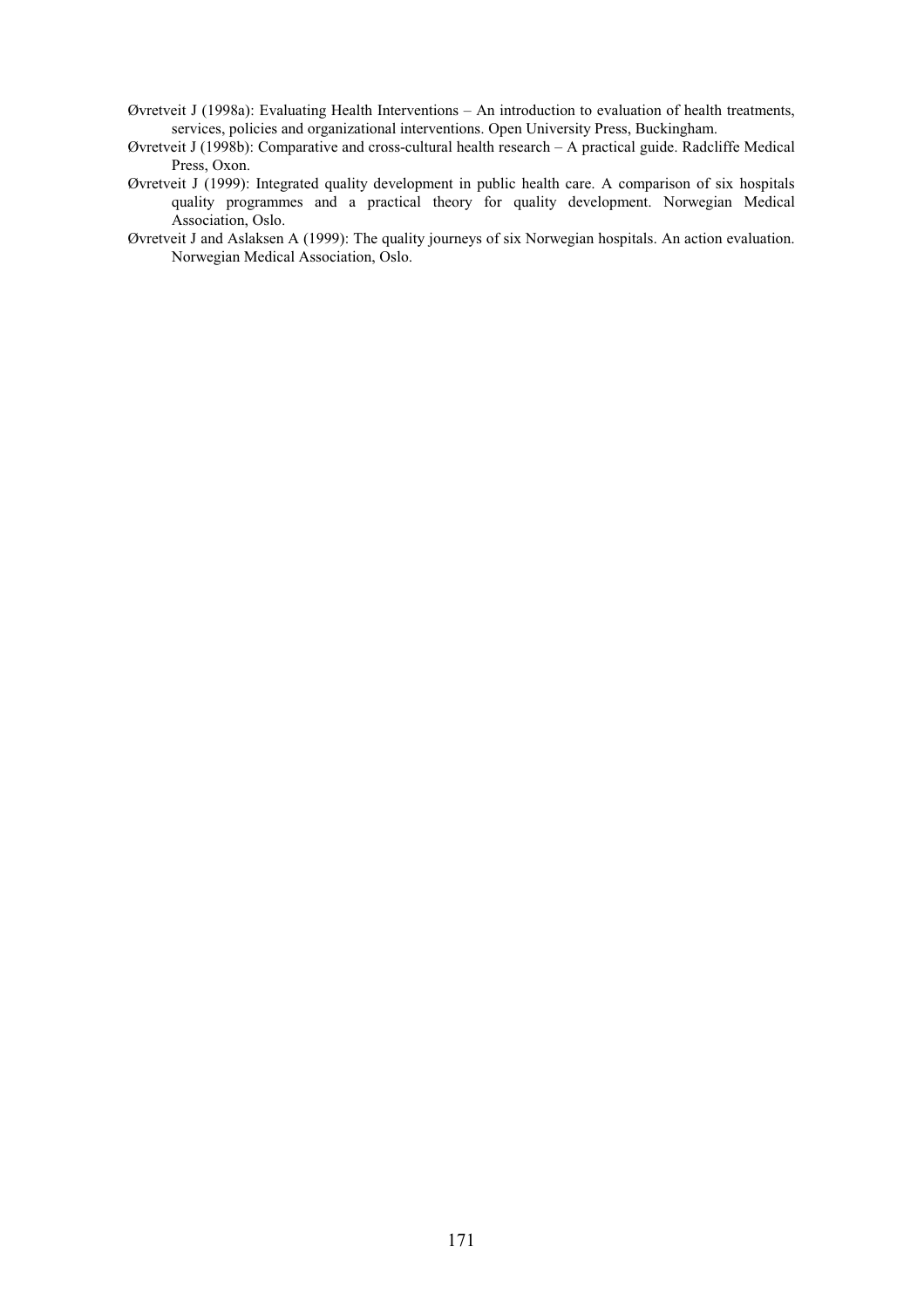## **Interviews**:

Eliasson, Marja-Kirsti, Healthy Cities Helsinki, 1993 Hakkala, Mari, Healthy Cities Turku, 1993 Korhonen, Heikki, The North Karelia Project, 1993 Kumpusalo, Esko, Healthy Village in Kuopio, 1993 Puska, Pekka, North Karelia Project, 1993 Vertio, Harri, Healthy Cities Helsinki, 1993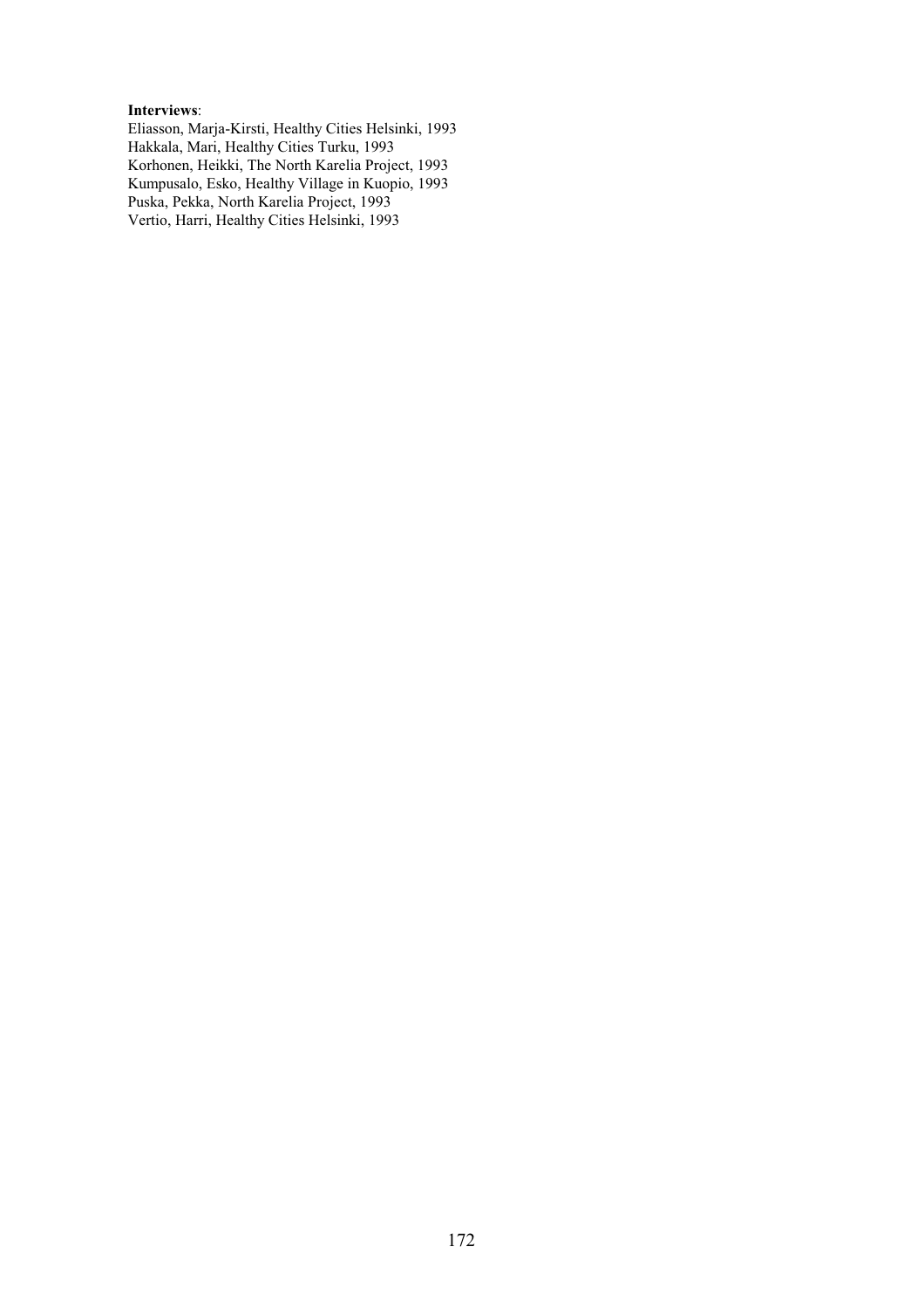## **Annex 1.** The scale of the types and approaches of the community programmes

|                                | 1 |  |  |  |  | 10                                         |
|--------------------------------|---|--|--|--|--|--------------------------------------------|
| Importance                     |   |  |  |  |  | Minor -----------------------------> Major |
| <b>SCIENTIFIC BASIS</b>        |   |  |  |  |  |                                            |
| <b>AND GOALS</b>               |   |  |  |  |  |                                            |
| Disease/Dis-order              |   |  |  |  |  | Minor 1 2 3 4 5 6 7 8 9 10 Major           |
| Health-orientation             |   |  |  |  |  | Minor 1 2 3 4 5 6 7 8 9 10 Major           |
| Testing hypotheses             |   |  |  |  |  | Minor 1 2 3 4 5 6 7 8 9 10 Major           |
| Theory based approach          |   |  |  |  |  | Minor 1 2 3 4 5 6 7 8 9 10 Major           |
| Action res. approach           |   |  |  |  |  | Minor 1 2 3 4 5 6 7 8 9 10 Major           |
| "Control over health"          |   |  |  |  |  | Minor 1 2 3 4 5 6 7 8 9 10 Major           |
| <b>IMPLEMENTATION</b>          |   |  |  |  |  |                                            |
| Experts role:                  |   |  |  |  |  |                                            |
| Global                         |   |  |  |  |  | Minor 1 2 3 4 5 6 7 8 9 10 Major           |
| Local                          |   |  |  |  |  | Minor 1 2 3 4 5 6 7 8 9 10 Major           |
| Authorities:                   |   |  |  |  |  |                                            |
| <b>State</b>                   |   |  |  |  |  | Minor 1 2 3 4 5 6 7 8 9 10 Major           |
| Municipality                   |   |  |  |  |  | Minor 1 2 3 4 5 6 7 8 9 10 Major           |
| Health services                |   |  |  |  |  | Minor 1 2 3 4 5 6 7 8 9 10 Major           |
| Other municip. sectors         |   |  |  |  |  | Minor 1 2 3 4 5 6 7 8 9 10 Major           |
| NGO <sub>s</sub> :             |   |  |  |  |  |                                            |
| National                       |   |  |  |  |  | Minor 1 2 3 4 5 6 7 8 9 10 Major           |
| Local                          |   |  |  |  |  | Minor 1 2 3 4 5 6 7 8 9 10 Major           |
| Coalitions and networks        |   |  |  |  |  | Minor 1 2 3 4 5 6 7 8 9 10 Major           |
| Differentiated organisation    |   |  |  |  |  | Minor 1 2 3 4 5 6 7 8 9 10 Major           |
| <b>RESEARCH AND EVALUATION</b> |   |  |  |  |  |                                            |
| Evaluative methods             |   |  |  |  |  |                                            |
| Quantitative                   |   |  |  |  |  | Minor 1 2 3 4 5 6 7 8 9 10 Major           |
| Qualitative                    |   |  |  |  |  | Minor 1 2 3 4 5 6 7 8 9 10 Major           |
| Process evaluation             |   |  |  |  |  | Minor 1 2 3 4 5 6 7 8 9 10 Major           |
| Outcome evaluation             |   |  |  |  |  | Minor 1 2 3 4 5 6 7 8 9 10 Major           |
| <b>FEEDBACK TO:</b>            |   |  |  |  |  |                                            |
| the population                 |   |  |  |  |  | Minor 1 2 3 4 5 6 7 8 9 10 Major           |
| practitioners                  |   |  |  |  |  | Minor 1 2 3 4 5 6 7 8 9 10 Major           |

experts and researchers Minor 1 2 3 4 5 6 7 8 9 10 Major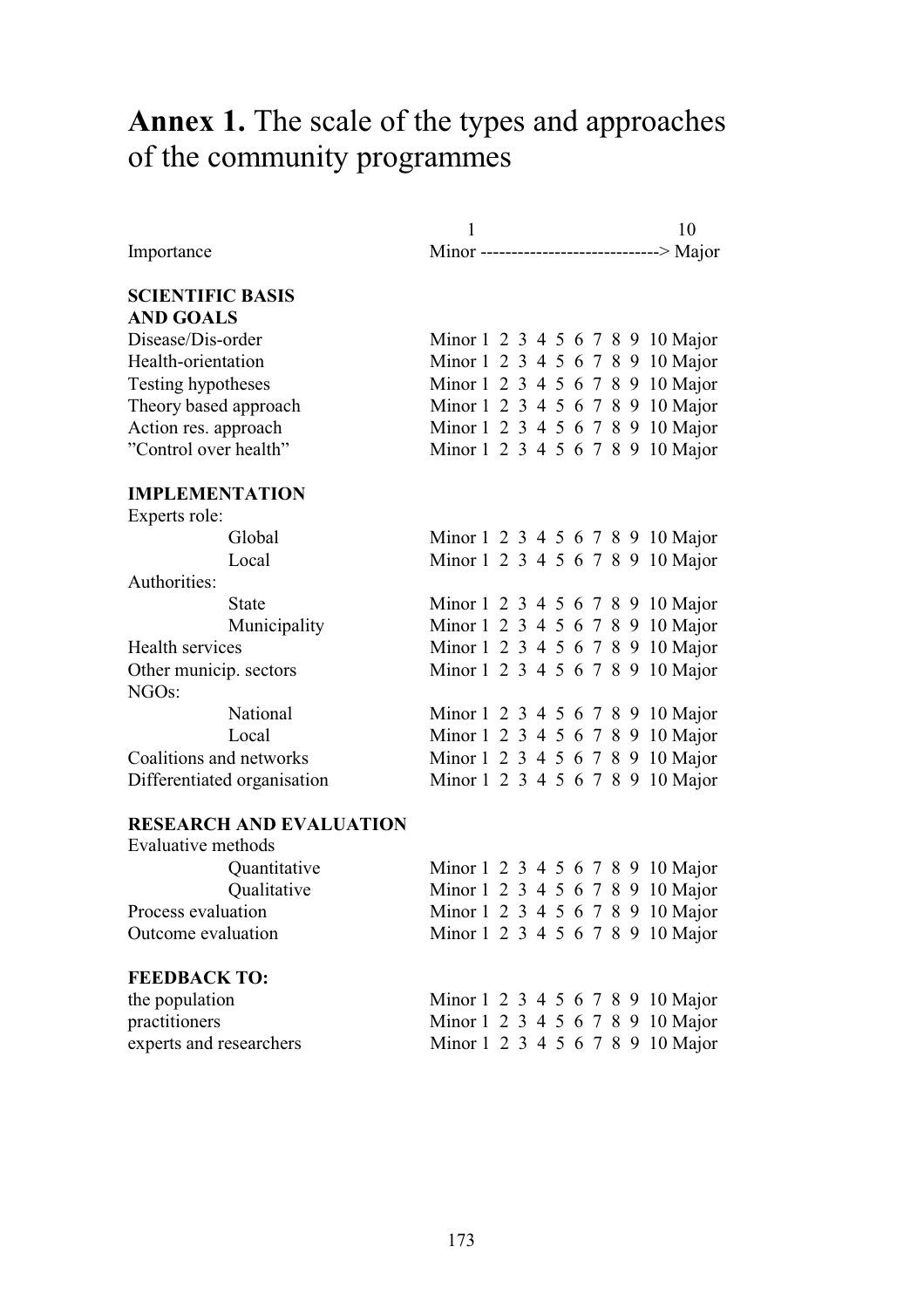## **Annex 2.** Appendix tables

|                                |          | Somero   |          | Järvenpää |          |          |
|--------------------------------|----------|----------|----------|-----------|----------|----------|
| Year                           | $-92$    | $-94$    | $-96$    | $-92$     | $-94$    | $-96$    |
| Hours total                    | 1382     | 873      | 504      | 1914      | 919      | 282      |
| Hours per pers<br>(in average) | 41       | 35       | 22       | 58        | 42       | 22       |
| Used time per pers<br>Min/Max  | 1,5/110  | 2/80     | 2/80     | 3/200     | 2/90     | 1/63     |
|                                | $n = 34$ | $n = 25$ | $n = 23$ | $n = 33$  | $n = 22$ | $n = 13$ |

**Table A.** Time (in hours) the participants consumed for the project

**Table B.** Number of expressions showing empowerment of the participants by community in 1996

| Expressions   | <b>PE</b>          | <b>CE</b>          | <b>Total Empowerm</b> |
|---------------|--------------------|--------------------|-----------------------|
| Town          | in average (total) | in average (total) | in average (total)    |
| Somero all    | 7.8(163)           | 9.4(197)           | 17.1(360)             |
| $(n = 21)$    |                    |                    |                       |
| Järvenpää all | 7.9(110)           | 13.1(184)          | 21 (294)              |
| $(n = 14)$    |                    |                    |                       |
| A11           | 7.8(273)           | 10.8(381)          | 18.7(654)             |
| $(n = 35)$    |                    |                    |                       |

**Table C.** Number of expressions showing empowerment of the activists by community in 1996

| Expressions          | PE.                | СE                 | Total Empowerm     |
|----------------------|--------------------|--------------------|--------------------|
|                      |                    |                    |                    |
| Town                 | in average (total) | in average (total) | in average (total) |
| Active               | $10.4$ (n = 146)   | 13.0 ( $n = 182$ ) | 23.4 ( $n = 328$ ) |
| Somero $(n=14)$      |                    |                    |                    |
| Active               | 9.1 ( $n = 109$ )  | 15.1 ( $n = 181$ ) | 24.2 ( $n = 290$ ) |
| Järvenpää $(n=12)$   |                    |                    |                    |
| Active               | 9.8 ( $n = 255$ )  | 14.0 ( $n = 363$ ) | 24.0 ( $n = 618$ ) |
| Both Cities $(n=26)$ |                    |                    |                    |

**Table D.** Number of expressions showing empowerment of the non-activists by community in 1996

| Expressions           | <b>PE</b>          | <b>CE</b>          | Total Empowerm     |
|-----------------------|--------------------|--------------------|--------------------|
|                       |                    |                    |                    |
| Town                  | in average (total) | in average (total) | in average (total) |
| Non-active            | 2.4 $(n = 17)$     | 2.1 ( $n = 15$ )   | $4.5 (n = 32)$     |
| Sro $(n=7)$           |                    |                    |                    |
| Non-Active            | $0.5(n=1)$         | $1.5 (n=3)$        | 2.0 $(n = 4)$      |
| Jpää $(n = 2)$        |                    |                    |                    |
| Non-active            | 2.0 ( $n = 18$ )   | 2.0 ( $n = 18$ )   | $4.0 (n = 36)$     |
| Both Cities $(n = 9)$ |                    |                    |                    |

**Table E.** Number of expressions showing empowerment of the NGO representatives